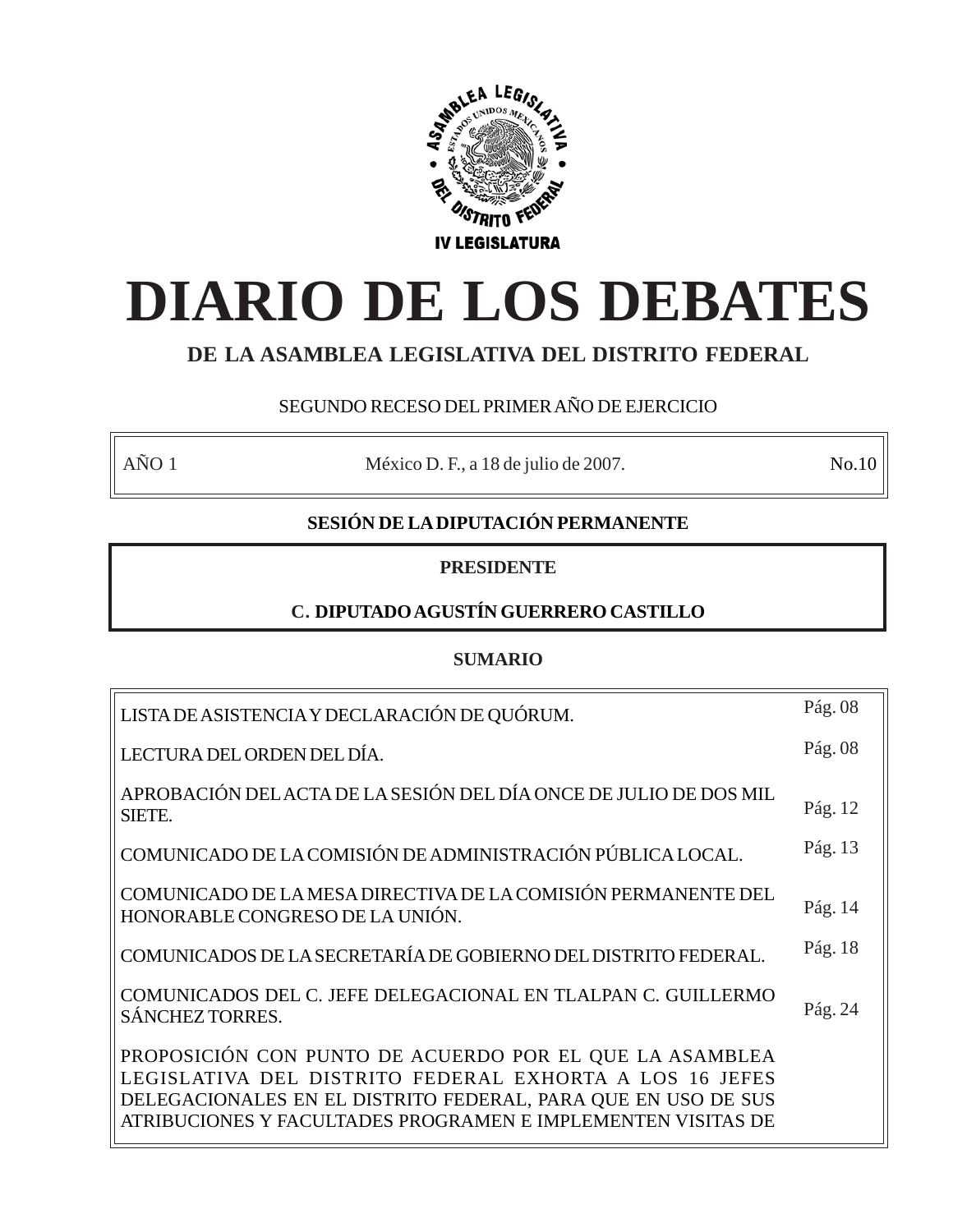VERIFICACIÓN ADMINISTRATIVA A: 1. LOS ESTABLECIMIENTOS MERCANTILES QUE EN SU DEMARCACIÓN TENGAN COMO GIRO PRINCIPAL EL DE ESTACIONAMIENTO PÚBLICO; 2. A LOS ESTACIONAMIENTOS PÚBLICOS VINCULADOS A ESTABLECIMIENTOS MERCANTILES; 3. A LOS ESTABLECIMIENTOS MERCANTILES QUE PRESTEN EL SERVICIO DE ESTACIONAMIENTO DE MANERA DIRECTA O CON EL SERVICIO DE ACOMODADORES DE VEHÍCULOS (VALET PARKING), DEBIENDO INFORMAR A ESTA SOBERANÍA EL NUMERO Y EL RESULTADO DE LAS MISMAS , QUE PRESENTA EL DIPUTADO AGUSTÍN GUERRERO CASTILLO DEL PARTIDO DE LA REVOLUCIÓN DEMOCRÁTICA.

PROPOSICIÓN CON PUNTO DE ACUERDO PARA EXHORTAR RESPETUOSAMENTE AL GOBIERNO DEL DISTRITO FEDERAL Y A LA SECRETARÍA DEL MEDIO AMBIENTE DEL DISTRITO FEDERAL, INFORMACIÓN RELATIVA A LA LÍNEA DOS DEL METROBÚS, QUE PRESENTA EL DIPUTADO ENRIQUE PÉREZ CORREA DE LA COALICIÓN PARLAMENTARIA SOCIALDEMÓCRATA Y DEL DIPUTADO FRANCISCO XAVIER ALVARADO VILLAZÓN DIPUTADO INDEPENDIENTE.

PROPOSICIÓN CON PUNTO DE ACUERDO MEDIANTE EL CUAL SE EXHORTA AL JEFE DE GOBIERNO Y A LOS 16 JEFES DELEGACIONALES DEL DISTRITO FEDERAL A UTILIZAR ECOCRETO EN SUS VIALIDADES, QUE PRESENTA EL DIPUTADO AGUSTÍN GUERRERO CASTILLO DEL PARTIDO DE LA REVOLUCIÓN DEMOCRÁTICA.

PROPOSICIÓN CON PUNTO DE ACUERDO PARA QUE LA ASAMBLEA LEGISLATIVA DEL DISTRITO FEDERAL ACUERDE LA INSTALACIÓN DE UNA PLACA ALUSIVA A LA SALIDA DE LA FRECUENCIA DE RADIO EN NUESTRO PAÍS DEL PROGRAMA ''RADIO MONITOR'', EN LA PLAZA DEL PERIODISTA, UBICADA EN LA COLONIA GUERRERO DE LA DELEGACIÓN CUAUHTÉMOC, ASÍ MISMO PARA QUE SE SOLICITE AL GOBIERNO DEL DISTRITO FEDERAL OTORGUE LOS PERMISOS QUE SE REQUIERAN PARA SU CORRECTA INSTALACIÓN, QUE PRESENTA EL DIPUTADO AGUSTÍN GUERRERO CASTILLO DEL PARTIDO DE LA REVOLUCIÓN DEMOCRÁTICA.

PROPOSICIÓN CON PUNTO DE ACUERDO PARA SOLICITAR A DIFERENTES INSTANCIAS PARA INVESTIGAR Y DESLINDAR RESPONSABILIDADES SOBRE EL DINERO INCAUTADO EL 15 DE MARZO DE 2007, EN SIERRA MADRE 515, LOMAS DE CHAPULTEPEC. QUE PRESENTA EL DIPUTADO AGUSTÍN GUERRERO CASTILLO DEL PARTIDO DE LA REVOLUCIÓN DEMOCRÁTICA.

PROPOSICIÓN CON PUNTO DE ACUERDO PARA EXHORTAR AL TITULAR DE LA AUDITORÍA SUPERIOR DE LA FEDERACIÓN, CONTADOR PÚBLICO ARTURO GONZÁLEZ DE ARAGÓN, PARA QUE EN EL ÁMBITO DE SUS ATRIBUCIONES, CONCLUYA LAS ACCIONES DERIVADAS DE LAS OBSERVACIONES DE LA AUDITORÍA NUMERO 04-0 04100-2-527 CORRESPONDIENTE A LA REVISIÓN DE LA CUENTA PÚBLICA 2004, DEL FONDO DE DESASTRES NATURALES, QUE Pág. 29

Pág. 33

Pág. 31

Pág. 37

Pág. 38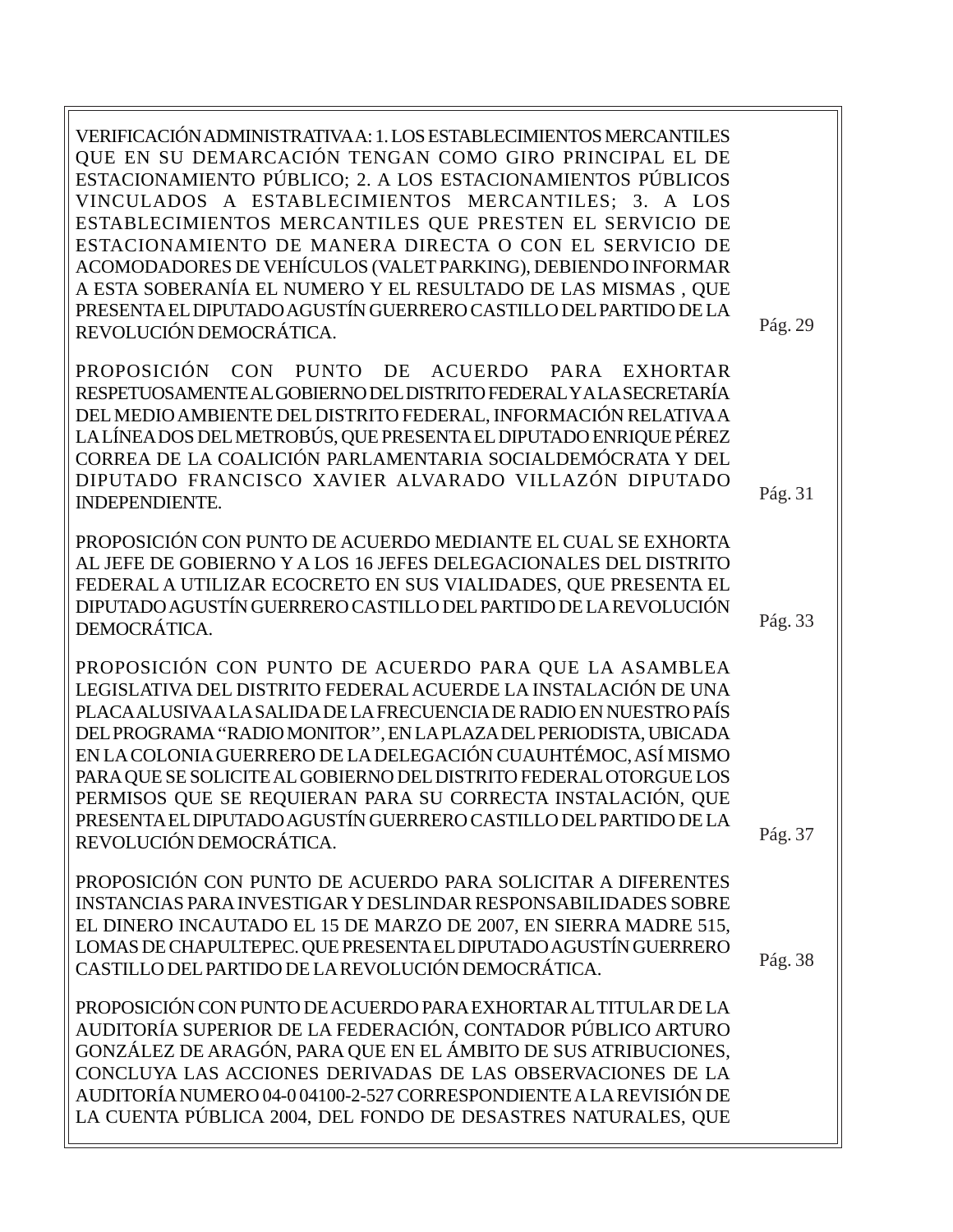| ARROJÓ UN MONTO OBSERVADO POR 234.4 MILLONES DE PESOS; ASÍ COMO<br>CONCLUYA EL PROCESO DE LA AUDITORÍA INTEGRAL NÚMERO 04-0-04100-9-<br>538, PRACTICADA A LOS EJERCICIOS 2001 AL 2004 DEL FONDO DE DESASTRES<br>NATURALES, MISMA QUE FUE SOLICITADA POR LA COMISIÓN DE VIGILANCIA<br>DE LA AUDITORÍA SUPERIOR DE LA FEDERACIÓN EN OCTUBRE DE 2005, QUE<br>PRESENTA EL DIPUTADO AVELINO MÉNDEZ RANGEL A NOMBRE PROPIO Y DEL<br>DIPUTADO MIGUEL SOSA TAN DEL PARTIDO DE LA REVOLUCIÓN<br>DEMOCRÁTICA.                                                                                                                                                                                                                   | Pág. 41 |
|-----------------------------------------------------------------------------------------------------------------------------------------------------------------------------------------------------------------------------------------------------------------------------------------------------------------------------------------------------------------------------------------------------------------------------------------------------------------------------------------------------------------------------------------------------------------------------------------------------------------------------------------------------------------------------------------------------------------------|---------|
| PROPOSICIÓN CON PUNTO DE ACUERDO POR EL QUE ÉSTA SOBERANÍA<br>SOLICITA AL INSTITUTO DEL DEPORTE DEL DISTRITO FEDERAL INFORME<br>CUÁNTOS Y CUÁLES HAN SIDO LOS CONVENIOS QUE EN MATERIA DE<br>ACTIVACIÓN FÍSICA Y FOMENTO AL DEPORTE HA FIRMADO CON LAS<br>DELEGACIONES POLÍTICAS, QUE PRESENTA EL DIPUTADO XIUH GUILLERMO<br>TENORIO ANTIGA DEL PARTIDO NUEVA ALIANZA.                                                                                                                                                                                                                                                                                                                                                | Pág. 45 |
| PROPOSICIÓN CON PUNTO DE ACUERDO POR EL QUE SE SOLICITA AL C. JORGE<br>SILVA MORALES, JEFE DE LA UNIDAD DE INTELIGENCIA FINANCIERA DEL<br>GOBIERNO DEL DISTRITO FEDERAL, UN INFORME SOBRE LA ACTUACIÓN DE<br>DICHA UNIDAD ADMINISTRATIVA, QUE PRESENTA LA DIPUTADA KENIA LÓPEZ<br>RABADÁN DEL PARTIDO ACCIÓN NACIONAL.                                                                                                                                                                                                                                                                                                                                                                                                | Pág. 47 |
| PROPOSICIÓN CON PUNTO DE ACUERDO PARA SOLICITAR INFORMACIÓN A<br>LA CONTRALORÍA GENERAL DEL DISTRITO FEDERAL, QUE PRESENTA LA<br>DIPUTADA KENIA LÓPEZ RABADÁN DEL PARTIDO ACCIÓN NACIONAL.                                                                                                                                                                                                                                                                                                                                                                                                                                                                                                                            | Pág. 52 |
| PROPOSICIÓN CON PUNTO DE ACUERDO PARA QUE EL GOBIERNO DEL<br>DISTRITO FEDERAL INSTITUYA OFICIALMENTE Y A PARTIR DEL 2008, LA<br>CELEBRACIÓN DE LA GUELAGUETZA EN EL DISTRITO FEDERAL, MISMA QUE<br>HABRÁ DE REALIZARSE DEL 1º AL 2º DOMINGO DE JULIO DE CADA AÑO BAJO<br>LA ORGANIZACIÓN Y PARTICIPACIÓN DE LOS PUEBLOS Y COMUNIDADES<br>INDÍGENAS OAXAQUEÑAS RESIDENTES EN EL DISTRITO FEDERAL, QUE<br>PRESENTA EL DIPUTADO AVELINO MÉNDEZ RANGEL DEL PARTIDO DE LA<br>REVOLUCIÓN DEMOCRÁTICA.                                                                                                                                                                                                                       | Pág. 55 |
| PROPOSICIÓN CON PUNTO DE ACUERDO POR EL QUE SE EXHORTA AL JEFE<br>DE GOBIERNO DEL DISTRITO FEDERAL, AL JEFE DELEGACIONAL EN<br>VENUSTIANO CARRANZA Y AL DIRECTOR GENERAL DEL SISTEMA DE AGUAS<br>DE LA CIUDAD DE MÉXICO, PARA QUE A LA BREVEDAD POSIBLE Y DENTRO<br>DEL ÁMBITO DE SUS RESPECTIVAS COMPETENCIAS, IMPLEMENTEN UN<br>PROGRAMA INTEGRAL DE PREVENCIÓN Y CORRECCIÓN DEL SISTEMA DE<br>DRENAJE DE LA DELEGACIÓN VENUSTIANO CARRANZA; ASÍ MISMO SE<br>EXHORTA PARA QUE COMPAREZCAN EL JEFE DELEGACIONAL EN<br>VENUSTIANO CARRANZA Y AL DIRECTOR GENERAL DEL SISTEMA DE AGUAS<br>DE LA CIUDAD DE MÉXICO, PARA QUE INFORMEN AL RESPECTO, QUE<br>PRESENTA LA DIPUTADA LAURA PIÑA OLMEDO A NOMBRE PROPIO Y DE LA |         |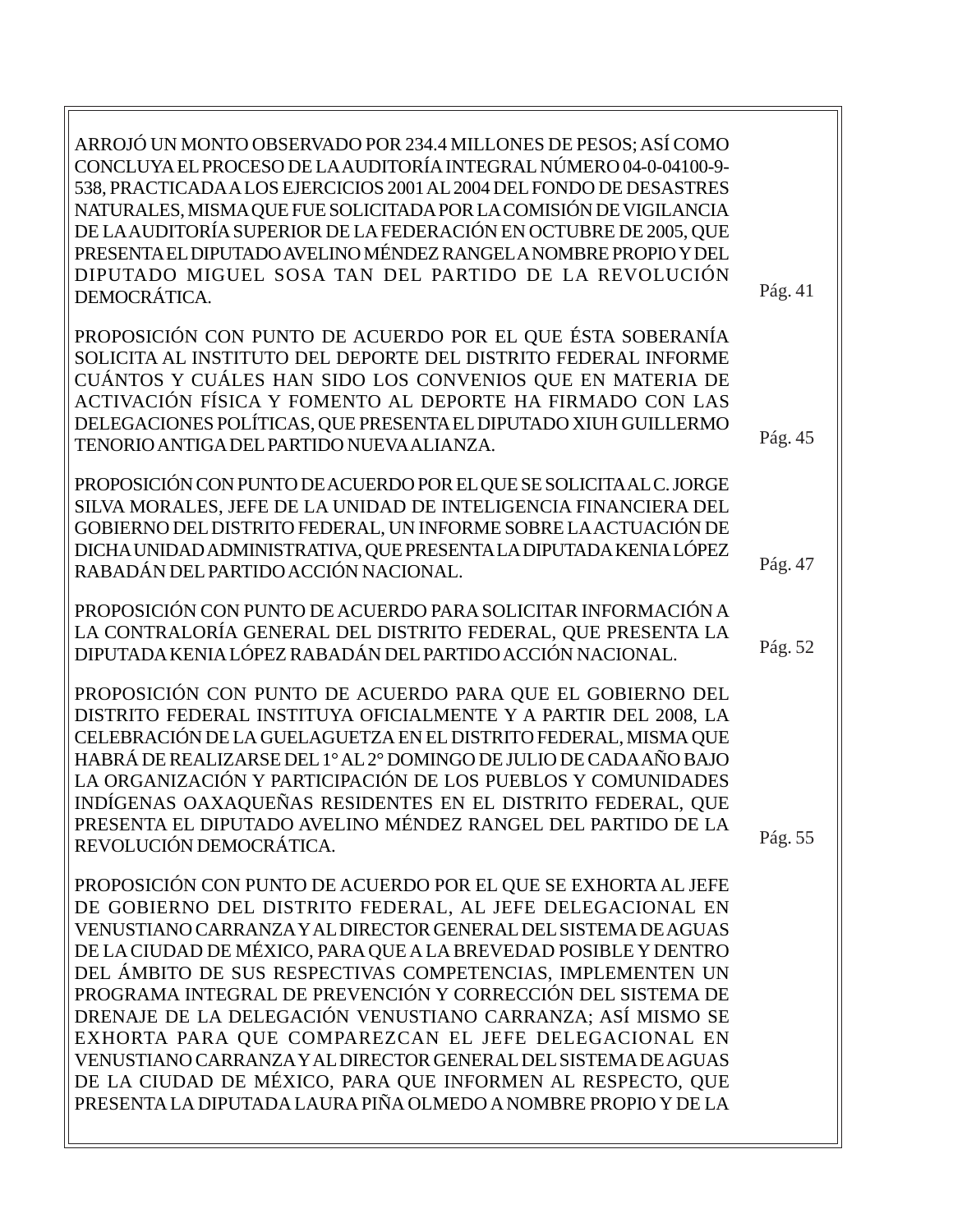| DIPUTADA ESTHELA DAMIÁN PERALTA DEL PARTIDO DE LA REVOLUCIÓN<br>DEMOCRÁTICA.                                                                                                                                                                                                                                                                                                                                                                                                                                                                                                                                                                                                                                   | Pág. 57 |
|----------------------------------------------------------------------------------------------------------------------------------------------------------------------------------------------------------------------------------------------------------------------------------------------------------------------------------------------------------------------------------------------------------------------------------------------------------------------------------------------------------------------------------------------------------------------------------------------------------------------------------------------------------------------------------------------------------------|---------|
| PROPOSICIÓN CON PUNTO DE ACUERDO PARA REALIZAR UN ATENTO<br>EXHORTO AL JEFE DE GOBIERNO DEL DISTRITO FEDERAL PARA QUE A LA<br>BREVEDAD POSIBLE Y DENTRO DEL ÁMBITO DE SUS FACULTADES,<br>IMPLEMENTE UNA CONSULTA CIUDADANA, SOBRE LA CONSTRUCCIÓN DE<br>LA PREPARATORIA DE LA CIUDAD DE MÉXICO EN LA DELEGACIÓN<br>VENUSTIANO CARRANZA, QUE PRESENTA LA DIPUTADA LAURA PIÑA OLMEDO<br>A NOMBRE PROPIO Y DE LA DIPUTADA ESTHELA DAMIÁN PERALTA DEL<br>PARTIDO DE LA REVOLUCIÓN DEMOCRÁTICA.                                                                                                                                                                                                                     | Pág. 59 |
| PROPOSICIÓN CON PUNTO DE ACUERDO POR EL QUE SE SOLICITA<br>RESPETUOSAMENTE, AL JEFE DE GOBIERNO DEL DISTRITO FEDERAL,<br>LICENCIADO MARCELO EBRARD CASAUBÓN, PARA QUE SE IMPLEMENTEN<br>LAS ACCIONES CONTEMPLADAS EN EL PROGRAMA ESCUELA SEGURA EN LOS<br>PLANTELES EDUCATIVOS DE NIVEL MEDIO SUPERIOR A CARGO DEL GOBIERNO<br>DEL DISTRITO FEDERAL, QUE PRESENTA LA DIPUTADA KENIA LÓPEZ RABADÁN<br>DEL PARTIDO ACCIÓN NACIONAL.                                                                                                                                                                                                                                                                              | Pág. 62 |
| PROPOSICIÓN CON PUNTO DE ACUERDO POR EL QUE LA ASAMBLEA<br>LEGISLATIVA DEL DISTRITO FEDERAL SE PRONUNCIA EN TORNO AL<br>CRECIMIENTO DE ASENTAMIENTOS HUMANOS IRREGULARES EN LA<br>DELEGACIÓN XOCHIMILCO, QUE REMITE LA DIPUTADA NANCY CÁRDENAS<br>SÁNCHEZ DEL PARTIDO DE LA REVOLUCIÓN DEMOCRÁTICA.                                                                                                                                                                                                                                                                                                                                                                                                            | Pág. 63 |
| PROPOSICIÓN CON PUNTO DE ACUERDO POR EL QUE SE SOLICITA AL<br>SECRETARIO DE PROTECCIÓN CIVIL DEL DISTRITO FEDERAL Y AL JEFE<br>DELEGACIONAL EN LA MAGDALENA CONTRERAS INTENSIFIQUEN LAS<br>ACCIONES DIRIGIDAS A ATENDER URGENTEMENTE LOS POSIBLES RIESGOS<br>DERIVADOS DE FENÓMENOS HIDROMETEOROLÓGICOS EN LA DELEGACIÓN<br>LA MAGDALENA CONTRERAS, CON LA FINALIDAD DE PREVENIR Y PROTEGER<br>A LA POBLACIÓN QUE HABITA LAS BARRANCAS, CAUCES DE RÍOS, LADERAS<br><b>INESTABLES Y PRINCIPALMENTE EN LOS ASENTAMIENTOS IRREGULARES Y</b><br>LOS SUJETOS AL PROGRAMA DE REGULARIZACIÓN EN DICHA DEMARCACIÓN,<br>QUE PRESENTA EL DIPUTADO AGUSTÍN GUERRERO CASTILLO DEL PARTIDO<br>DE LA REVOLUCIÓN DEMOCRÁTICA. | Pág. 67 |
| PROPOSICIÓN CON PUNTO DE ACUERDO PARA SOLICITAR A LA CÁMARA DE<br>DIPUTADOS DEL HONORABLE CONGRESO DE LA UNIÓN PARA QUE POR SU<br>CONDUCTO SE EXHORTE LA SECRETARÍA DE HACIENDA Y CRÉDITO PÚBLICO,<br>A QUE AVALE EN SENTIDO POSITIVO EL ESQUEMA DE REFINANCIAMIENTO<br>DE DEUDA DEL GOBIERNO DISTRITO FEDERAL Y PARA CITAR A UNA REUNIÓN<br>DE TRABAJO AL SECRETARIO DE FINANZAS DEL GOBIERNO DEL DISTRITO<br>FEDERAL, CON LAS COMISIONES UNIDAS DE HACIENDA Y DE PRESUPUESTO<br>Y CUENTA PÚBLICA DE LA ASAMBLEA LEGISLATIVA, PARA QUE EXPONGA LOS<br>TÉRMINOS DEL REFINANCIAMIENTO DE LA DEUDA PÚBLICA DEL GOBIERNO                                                                                          |         |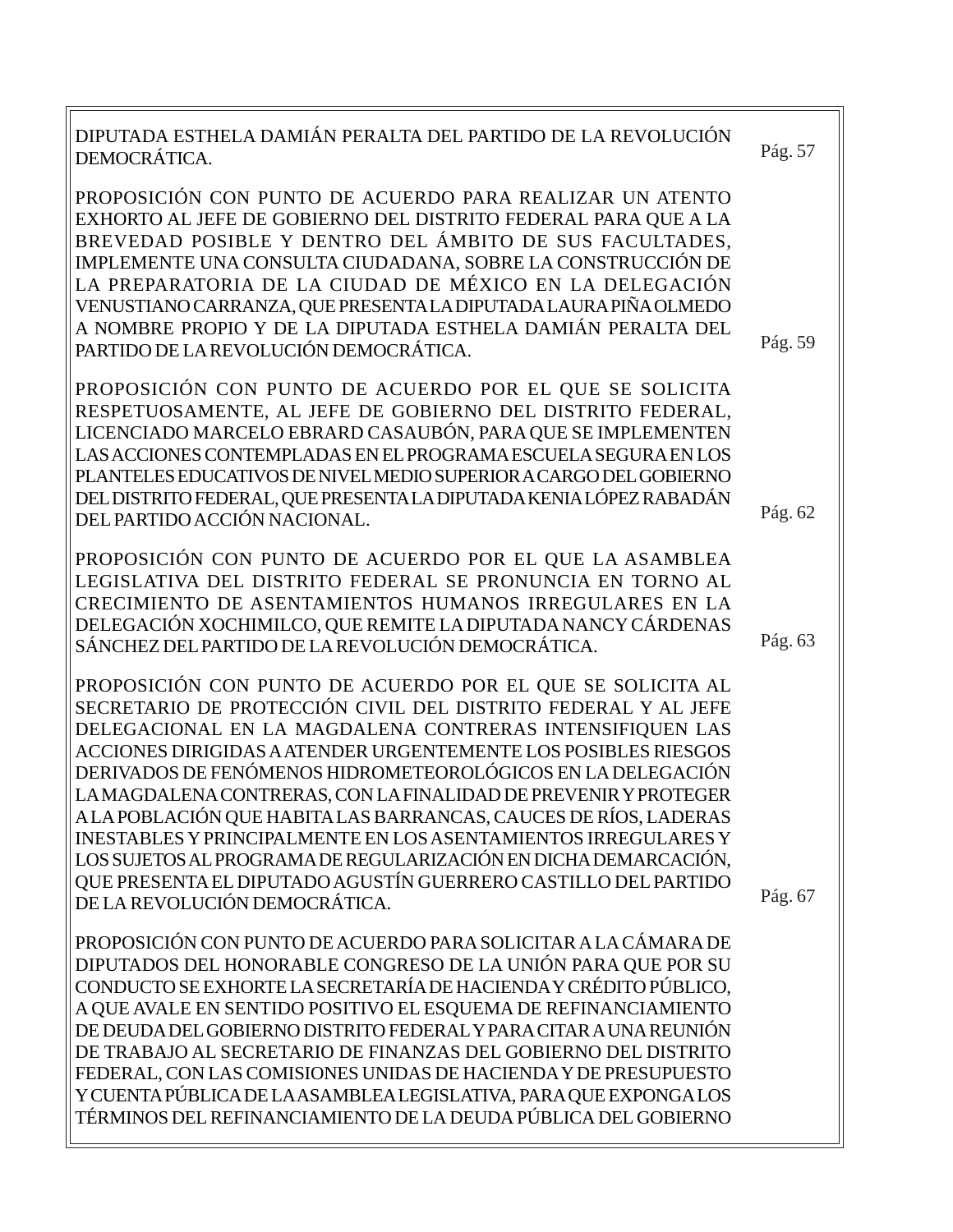| DEL DISTRITO FEDERAL, QUE PRESENTA EL DIPUTADO JOSÉ LUIS MORÚA<br>JASSO A NOMBRE PROPIO Y DEL DIPUTADO ISAÍAS VILLA GONZÁLEZ DEL<br>PARTIDO DE LA REVOLUCIÓN DEMOCRÁTICA.                                                                                                                                                                                                                                                                                                                             | Pág. 69 |
|-------------------------------------------------------------------------------------------------------------------------------------------------------------------------------------------------------------------------------------------------------------------------------------------------------------------------------------------------------------------------------------------------------------------------------------------------------------------------------------------------------|---------|
| PROPOSICIÓN CON PUNTO DE ACUERDO SOBRE CONSTRUCCIÓN DE<br>VÁLVULAS DE DRENAJE EN LA DELEGACIÓN IZTAPALAPA, QUE PRESENTA LA<br>DIPUTADA MARÍA DEL CARMEN PERALTA VAQUEIRO DEL PARTIDO VERDE<br>ECOLOGISTA DE MÉXICO.                                                                                                                                                                                                                                                                                   | Pág. 72 |
| PROPOSICIÓN CON PUNTO DE ACUERDO "PARA EXHORTAR AL PRESIDENTE<br>DE LA REPÚBLICA FELIPE CALDERÓN HINOJOSA, RESPETE LA SOBERANÍA DEL<br>DISTRITO FEDERAL", QUE PRESENTA EL DIPUTADO ENRIQUE PÉREZ CORREA<br>A NOMBRE PROPIO Y DEL DIPUTADO JORGE CARLOS DÍAZ CUERVO DE LA<br>COALICIÓN PARLAMENTARIA SOCIALDEMÓCRATA.                                                                                                                                                                                  | Pág. 73 |
| PROPOSICIÓN CON PUNTO DE ACUERDO "PARA EXHORTAR AL SISTEMA DE<br>AGUAS DEL DISTRITO FEDERAL RESPETE LA DECLARATORIA QUE PROTEGE<br>LAS ÁREAS VERDES Y ESPACIOS ABIERTOS Y LOS ESPACIOS PÚBLICOS EN LA<br>DELEGACIÓN BENITO JUÁREZ DE FECHA 17 DE MARZO DE 1994", QUE<br>PRESENTA EL DIPUTADO ENRIQUE PÉREZ CORREA A NOMBRE PROPIO Y DEL<br>DIPUTADO JORGE CARLOS DÍAZ CUERVO DE LA COALICIÓN PARLAMENTARIA<br>SOCIALDEMÓCRATA.                                                                        | Pág. 76 |
| PROPOSICIÓN CON PUNTO DE ACUERDO CONSISTENTE EN EXHORTAR AL H.<br>CONGRESO DE LA UNIÓN PARA QUE SE ANALICE, REFORME Y ACTUALICE EL<br>MARCO LEGAL POR EL QUE SE RIGEN LAS RELACIONES LABORALES LAS Y<br>LOS TRABAJADORES DEL HOGAR, QUE SE ENCUENTRA REGULADO EN EL<br>CAPÍTULO XIII DEL TÍTULO SEXTO DE LA LEY FEDERAL DEL TRABAJO, QUE<br>PRESENTA EL DIPUTADO AGUSTÍN GUERRERO CASTILLO A NOMBRE PROPIO<br>Y DE LA DIPUTADA LETICIA QUEZADA CONTRERAS DEL PARTIDO DE LA<br>REVOLUCIÓN DEMOCRÁTICA. | Pág. 78 |
| PROPOSICIÓN CON PUNTO DE ACUERDO PARA EXHORTAR A LA SECRETARIA<br>DEL MEDIO AMBIENTE DEL GOBIERNO DEL DISTRITO FEDERAL, LIC. MARTHA<br>TERESA DELGADO PERALTA, A QUE MODIFIQUE EL PROGRAMA DE<br>VERIFICACIÓN VEHICULAR OBLIGATORIA PARA EL SEGUNDO SEMESTRE DEL<br>AÑO 2007, QUE PRESENTA EL DIPUTADO MIGUEL ÁNGEL ERRASTI ARANGO<br>DEL PARTIDO ACCIÓN NACIONAL.                                                                                                                                    | Pág. 82 |
| PROPOSICIÓN CON PUNTO DE ACUERDO PARA EXHORTAR AL JEFE DE<br>GOBIERNO DEL DISTRITO FEDERAL, PARA QUE "BLINDE" EL GASTO<br>AUTORIZADO AL "PROGRAMA 25: DRENAJE Y TRATAMIENTO DE AGUAS<br>NEGRAS", A FIN DE EVITAR QUE EL MISMO SUFRA REDUCCIONES EN CUANTO<br>AL MONTO DESTINADO, QUE PRESENTA LA DIPUTADA PAULA ADRIANA SOTO<br>MALDONADO A NOMBRE PROPIO Y DEL DIPUTADO AGUSTÍN CASTILLA<br>MARROQUÍN DEL PARTIDO ACCIÓN NACIONAL.                                                                   | Pág. 84 |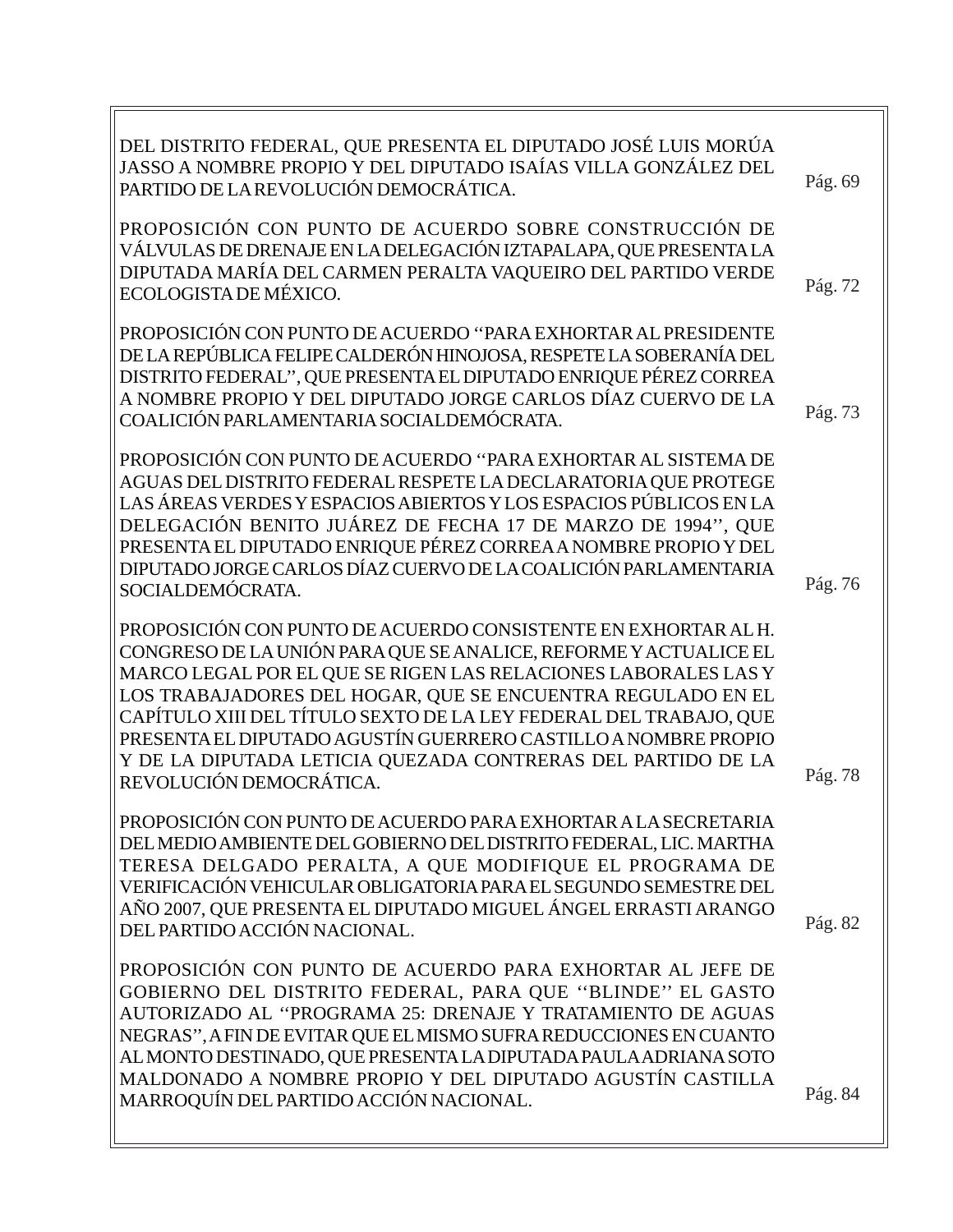PROPOSICIÓN CON PUNTO DE ACUERDO PARA EXHORTAR AL JEFE DE GOBIERNO DEL DISTRITO FEDERAL, PARA QUE A TRAVÉS DEL DIRECTOR GENERAL DEL SISTEMA DE TRANSPORTE COLECTIVO METRO, RINDA UN INFORME PORMENORIZADO DE LAS LÍNEAS 2, 4 Y 5 DEL SISTEMA DE TRANSPORTE COLECTIVO METRO, QUE PRESENTA LA DIPUTADA PAULA ADRIANA SOTO MALDONADO DEL PARTIDO ACCIÓN NACIONAL. PROPOSICIÓN CON PUNTO DE ACUERDO PARA EXHORTAR A LA SECRETARIA DEL MEDIO AMBIENTE DEL GOBIERNO DEL DISTRITO FEDERAL, LIC. MARTHA TERESA DELGADO PERALTA, INFORME A ÉSTA SOBERANÍA SOBRE EL ESTADO QUE GUARDAN LOS ZOOLÓGICOS DEL DISTRITO FEDERAL, QUE PRESENTA EL DIPUTADO MIGUEL ÁNGEL ERRASTI ARANGO DEL PARTIDO ACCIÓN NACIONAL. PROPOSICIÓN CON PUNTO DE ACUERDO POR EL QUE SE EXHORTA RESPETUOSAMENTE AL SECRETARIO DE SEGURIDAD PÚBLICA, ING. JOEL ORTEGA CUEVAS, A REPLANTEAR EL OPERATIVO QUE SE REALIZA EN EL EMBARCADERO NUEVO NATIVITAS Y AL JEFE DELEGACIONAL EN XOCHIMILCO, C. URIEL GONZÁLEZ MONZÓN, PARA QUE IMPLEMENTE ACCIONES A FIN DE MEJORAR LA SEGURIDAD A LO LARGO DE LOS CANALES, QUE PRESENTA LA DIPUTADA KENIA LÓPEZ RABADÁN DEL PARTIDO ACCIÓN NACIONAL. PROPOSICIÓN CON PUNTO DE ACUERDO POR EL QUE SE SOLICITA AL TITULAR DE LA JEFATURA DE GOBIERNO DEL DISTRITO FEDERAL, LIC. MARCELO EBRARD CASAUBÓN DESTINE 1,206.6 MILLONES DE PESOS PROVENIENTES DE DISPONIBILIDADES FINANCIERAS DEL 2006 A LA REALIZACIÓN DE OBRAS DE INFRAESTRUCTURA HIDRÁULICA Y A LAS MEDIDAS DE EMERGENCIA PARA A TENDER LAS PROBLEMÁTICAS ASOCIADAS A LAS GRIETAS EN LA DELEGACIÓN IZTAPALAPA Y LA SOBREEXPLOTACIÓN DE LAS MINAS EN LAS DELEGACIONES ÁLVARO OBREGÓN Y MIGUEL HIDALGO, QUE PRESENTA LA DIPUTADA PAULA ADRIANA SOTO MALDONADO DEL PARTIDO ACCIÓN NACIONAL. PROPOSICIÓN CON PUNTO DE ACUERDO PARA EXHORTAR AL SECRETARIO DE DESARROLLO SOCIAL DEL GOBIERNO DEL DISTRITO FEDERAL, SE INCLUYAN A LOS ALUMNOS DE LOS CENTROS DE ATENCIÓN MÚLTIPLE AL PROGRAMA DE UNIFORMES ESCOLARES, QUE PRESENTA EL DIPUTADO MIGUEL ÁNGEL ERRASTI ARANGO DEL PARTIDO ACCIÓN NACIONAL. PROPOSICIÓN CON PUNTO DE ACUERDO PARA EXHORTAR A LOS 16 JEFES DELEGACIONALES DE LOS ENTES POLÍTICO ADMINISTRATIVOS DEL DISTRITO FEDERAL, RINDAN UN INFORME PORMENORIZADO DE LOS CONSEJOS Pág. 87 Pág. 93 Pág. 99 Pág. 89 Pág. 91

DELEGACIONES PARA LA ASISTENCIA Y PREVENCIÓN DE LA VIOLENCIA

MALDONADO DEL PARTIDO ACCIÓN NACIONAL.

INTRAFAMILIAR, QUE PRESENTA LA DIPUTADA PAULA ADRIANA SOTO

Pág. 100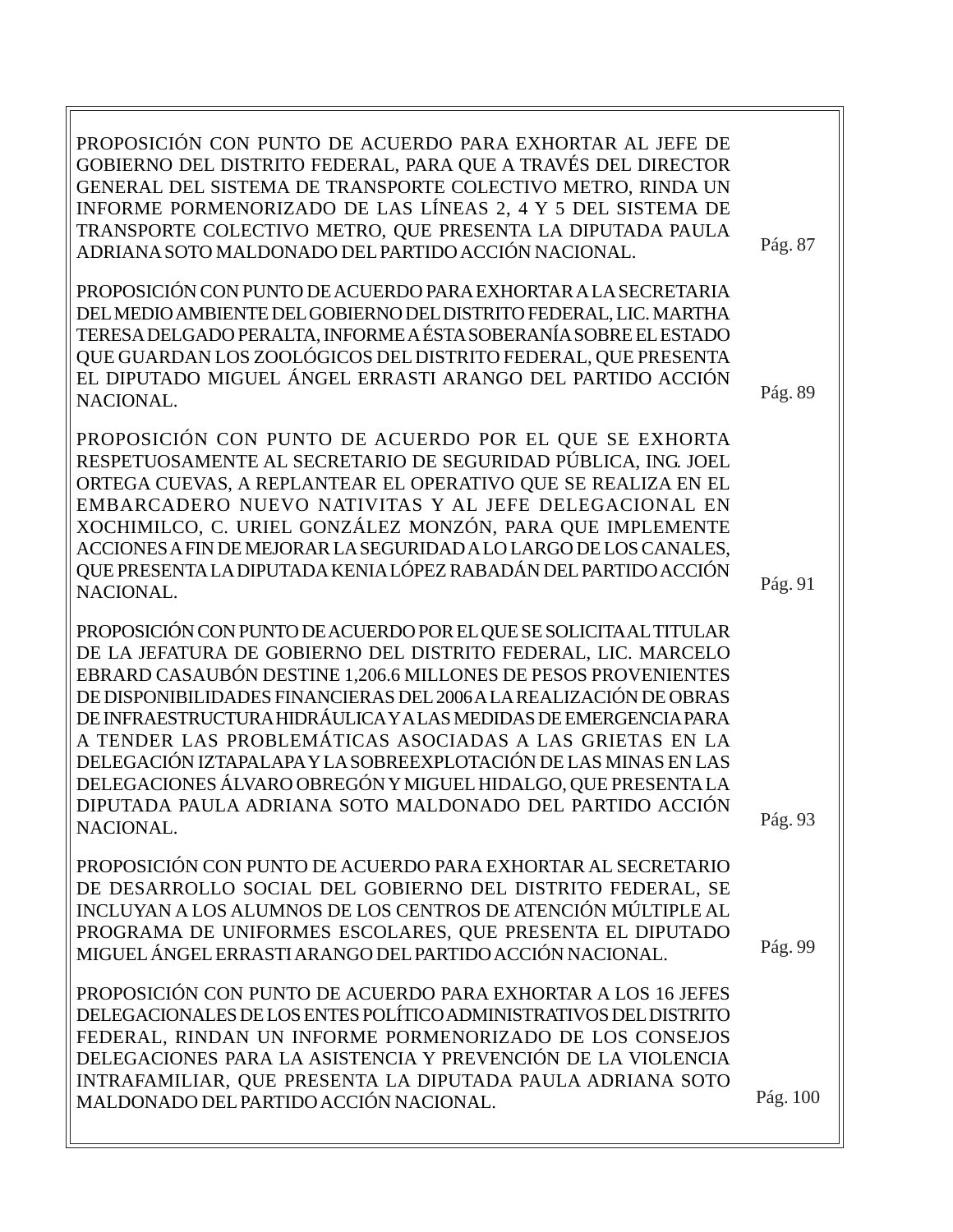| PROPOSICIÓN CON PUNTO DE ACUERDO PARA SOLICITAR A LA COMISIÓN<br>DE NOMENCLATURA DEL DISTRITO FEDERAL A PONER EL NOMBRE DE<br>"DEFENSORES DEL ESTADO LAICO", EL ESPACIO UBICADO EN LA ESQUINA<br>DE BUCARELI Y CHAPULTEPEC, COLONIA JUÁREZ, DELEGACIÓN<br>CUAUHTÉMOC, QUE PRESENTA EL DIPUTADO AGUSTÍN GUERRERO CASTILLO<br>DEL PARTIDO DE LA REVOLUCIÓN DEMOCRÁTICA.                                                                            | Pág. 103 |
|--------------------------------------------------------------------------------------------------------------------------------------------------------------------------------------------------------------------------------------------------------------------------------------------------------------------------------------------------------------------------------------------------------------------------------------------------|----------|
| PROPOSICIÓN CON PUNTO DE ACUERDO POR EL QUE SE SOLICITA AL<br>INSTITUTO FEDERAL ELECTORAL Y VINCULAR AL INSTITUTO ELECTORAL DEL<br>DISTRITO FEDERAL PARA QUE SE REGULARICEN LAS INCONSISTENCIAS QUE<br>PRESENTA EL PADRÓN ELECTORAL EN EL DISTRITO FEDERAL, QUE PRESENTA<br>EL DIPUTADO JORGE FEDERICO SCHIAFFINO ISUNZA DEL PARTIDO<br>REVOLUCIONARIO INSTITUCIONAL.                                                                            | Pág. 105 |
| PROPOSICIÓN CON PUNTO DE ACUERDO PARA EXHORTAR AL PODER<br>EJECUTIVO FEDERAL, A TRAVÉS DEL INSTITUTO NACIONAL DE<br>ANTROPOLOGÍA E HISTORIA, AL GOBIERNO DEL DISTRITO FEDERAL Y A LA<br>JEFATURA DE LA DELEGACIÓN TLALPAN A REALIZAR DIVERSAS ACCIONES<br>PARA LA PRESERVACIÓN DEL PATRIMONIO CULTURAL EN EL CENTRO<br>HISTÓRICO DE TLALPAN, QUE PRESENTA EL DIPUTADO SALVADOR MARTÍNEZ<br>DELLA ROCCA DEL PARTIDO DE LA REVOLUCIÓN DEMOCRÁTICA. | Pág. 108 |
| EFEMÉRIDES SOBRE EL 135 ANIVERSARIO LUCTUOSO DE DON BENITO JUÁREZ<br>GARCÍA, QUE PRESENTA EL DIPUTADO AVELINO MÉNDEZ RANGEL, DEL GRUPO<br>PARLAMENTARIO DEL PARTIDO DE LA REVOLUCIÓN DEMOCRÁTICA.                                                                                                                                                                                                                                                | Pág. 112 |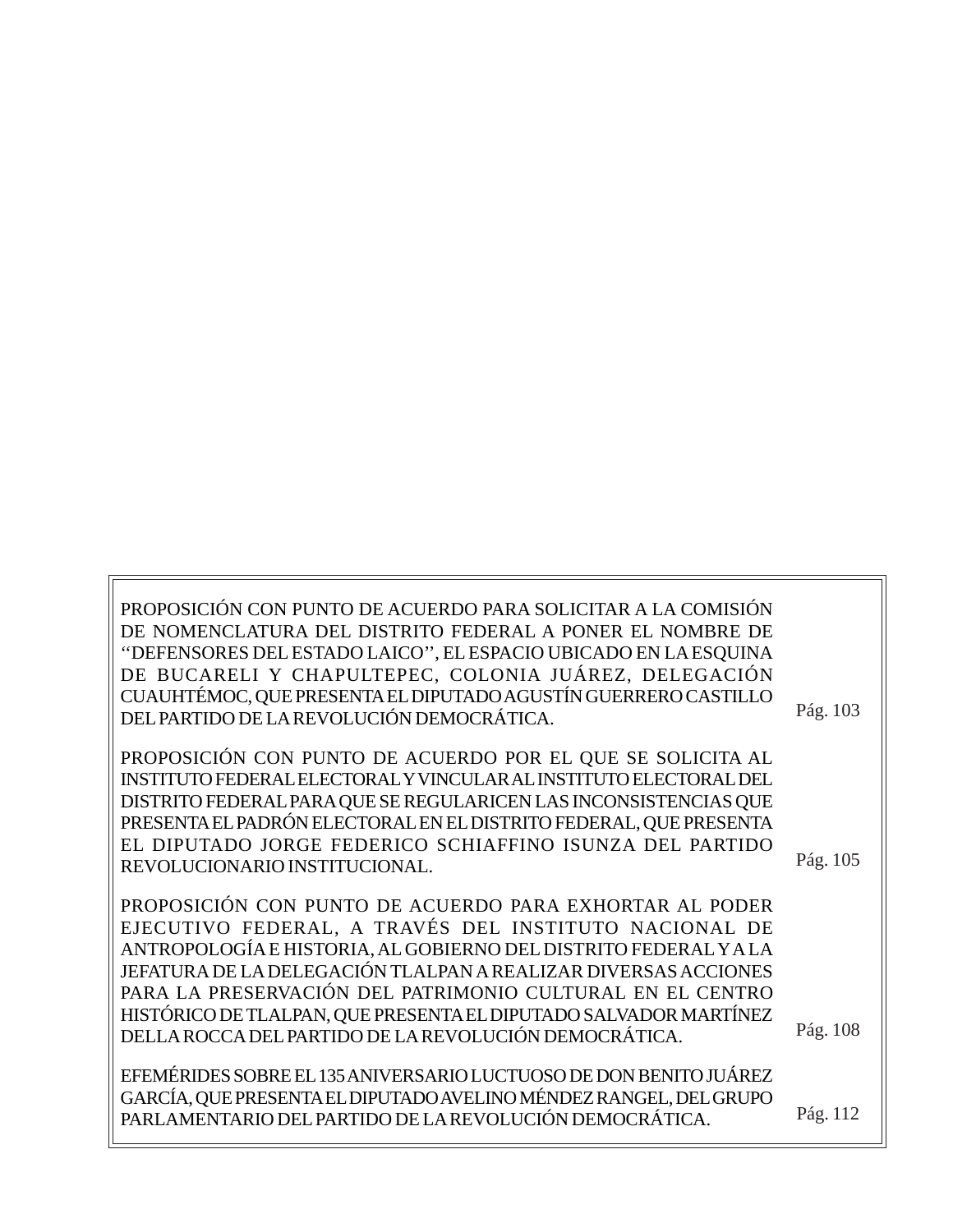#### **A las 11:35 horas**

#### **EL C. PRESIDENTE DIPUTADO AGUSTÍN GUERRERO**

**CASTILLO.-** Buenos días. Vamos a dar inicio a la sesión de la Diputación Permanente del día de hoy 18 de julio del 2007.

Proceda la Secretaría a pasar lista de asistencia a las diputadas y diputados.

**EL C. SECRETARIO DIPUTADO JORGE FEDERICO SCHIAFFINO ISUNZA.-** Por instrucciones de la Presidencia se va a proceder a pasar lista de asistencia.

#### **(Lista de asistencia)**

**EL C. SECRETARIO DIPUTADO JORGE FEDERICO SCHIAFFINO ISUNZA.-** Diputado Presidente hay una asistencia de 7 diputados. Hay quórum.

#### **EL C. PRESIDENTE DIPUTADO AGUSTÍN GUERRERO CASTILLO.-** Gracias diputado.

Se abre la sesión.

Sírvase la Secretaría consultar a la Diputación Permanente en votación económica si es de dispensarse la lectura del orden del día.

#### **EL C. SECRETARIO DIPUTADO JORGE FEDERICO SCHIAFFINO ISUNZA.-** Por instrucciones de la Presidencia se pregunta a la Diputación Permanente si es de dispensarse la lectura del orden del día.

Los que estén por la afirmativa, sírvanse manifestarlo poniéndose de pie.

Los que estén por la negativa, sírvanse manifestarlo poniéndose de pie.

Se dispensa, señor Presidente.

#### **ORDEN DEL DÍA**

Diputación permanente 18 de julio de 2007.

1. Lista de asistencia.

2. Lectura del orden del día.

3. Lectura y en su caso aprobación del acta de la sesión anterior.

#### Comunicados

4. Uno, de la Comisión de Administración Pública Local, mediante el cual solicita la ampliación del turno, para analizar y dictaminar un asunto.

5. Uno, de la mesa directiva de la Comisión Permanente, del Honorable Congreso de la Unión, mediante el cual da respuesta a un asunto.

6. Tres, de la Secretaría de Gobierno del Distrito Federal, mediante los cuales da respuesta a diversos asuntos.

7. Uno, del jefe delegacional en Tlalpan, contador público Guillermo Sánchez Torres, mediante el cual da respuesta a un asunto.

#### Proposiciones

8. Con punto de acuerdo sobre el cobro que realiza el servicio del valet parking; que presenta el grupo parlamentario del Partido de la Revolución Democrática.

9. Con punto de acuerdo para exhortar respetuosamente al Gobierno del Distrito Federal y a la Secretaría del Medio Ambiente del Distrito Federal, información relativa a la línea dos del Metrobús; que presenta el diputado Enrique Pérez Correa, de la Coalición Parlamentaria Socialdemócrata, a nombre propio y del diputado Francisco Xavier Alvarado Villazón, diputado independiente.

10. Con punto de acuerdo para exhortar al Jefe del Gobierno Capitalino para que instruya al Director del Registro Público de la Propiedad a la reinstalación y pago inmediato de salarios caídos a siete trabajadores despedidos sin haber probado causa; que presenta el diputado Enrique Pérez Correa, de la Coalición Parlamentaria Socialdemócrata.

11. Con punto de acuerdo para exhortar al Gobierno de la Ciudad y a los 16 jefes delegacionales para que utilicen Ecocreto; que presenta el diputado Miguel Sosa Tan, a nombre propio y del diputado Ramón Jiménez López, del grupo parlamentario del Partido de la Revolución Democrática.

12. Con punto de acuerdo para que la Asamblea Legislativa del Distrito Federal, instale una placa alusiva a la salida de la frecuencia de radio del programa de Radio Monitor; que presenta el grupo parlamentario del Partido de la Revolución Democrática.

13. Con punto de acuerdo para solicitar a diversas instancias, se inicien procesos de investigación sobre los fondos decomisados por el Gobierno Federal; que presenta el diputado Agustín Guerrero Castillo, del grupo parlamentario del Partido de la Revolución Democrática.

14. Con punto de acuerdo para exhortar al titular de la Auditoría Superior de la Federación, contador público Arturo González de Aragón, para que en el ámbito de sus atribuciones, concluya las acciones derivadas de las observaciones de la auditoría número 04-0-04100-2-527, correspondiente a la revisión de la cuenta pública 2004, del fondo de desastres naturales, que arrojó un monto observado por 234.4 millones de pesos; así como concluya el proceso de la auditoría integral número 04-0-04100-9- 538, practicada a los ejercicios 2001 al 2004 del fondo de desastres naturales, misma que fue solicitada por la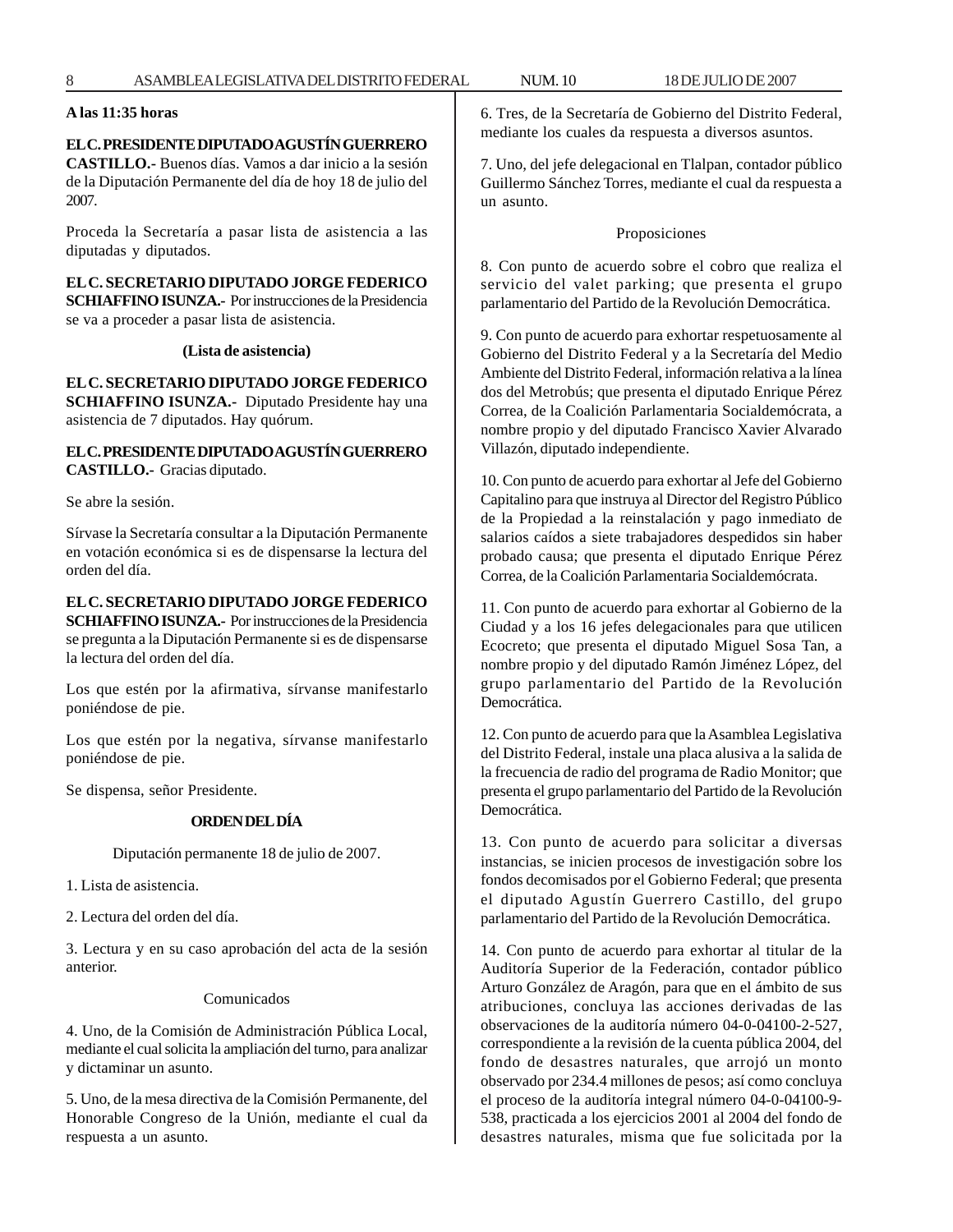Comisión de Vigilancia de la Auditoría Superior de la Federación en octubre 2005; que presenta el diputado Miguel Sosa Tan, del grupo parlamentario del Partido de la Revolución Democrática.

15. Con punto de acuerdo por el que esta soberanía solicita al Instituto del Deporte del Distrito Federal, informe cuántos y cuáles han sido los convenios que en materia de activación física y fomento al deporte ha firmado con las delegaciones políticas; que presenta el diputado Xiuh Guillermo Tenorio Antiga, del grupo parlamentario del Partido Nueva Alianza.

16. Con punto de acuerdo por el que se solicita al ciudadano Jorge Silva Morales, jefe de la Unidad de Inteligencia Financiera del Gobierno del Distrito Federal, un informe sobre la actuación de dicha unidad administrativa; que presenta la diputada Kenia López Rabadán, del grupo parlamentario del Partido Acción Nacional.

17. Con punto de acuerdo para solicitar información a la Contraloría General del Distrito Federal; que presenta la diputada Kenia López Rabadán, a nombre propio y del diputado Ezequiel Rétiz Gutiérrez, del grupo parlamentario del Partido Acción Nacional.

18. Con punto de acuerdo para que el Gobierno del Distrito Federal instituya oficialmente y a partir del 2008, la celebración de la Guelaguetza en el Distrito Federal, misma que habrá de realizarse del primero al segundo domingo de julio de cada año, bajo la organización y participación de los pueblos y comunidades indígenas oaxaqueñas residentes en el Distrito Federal; que presenta el grupo parlamentario del Partido de la Revolución Democrática.

19. Con punto de acuerdo por el que se exhorta al Jefe de Gobierno del Distrito Federal, al jefe delegacional en Venustiano Carranza y al Director General del Sistema de Aguas de la Ciudad de México, para que a la brevedad posible y dentro del ámbito de sus respectivas competencias, implementen un programa integral de prevención y corrección del sistema de drenaje de la delegación Venustiano Carranza; así mismo se exhorta para que comparezcan el jefe delegacional en Venustiano Carranza y al Director General del Sistema de Aguas de la Ciudad de México, para que informen al respecto; que presenta la diputada Laura Piña Olmedo, a nombre propio y de la diputada Esthela Damián Peralta, del grupo parlamentario del Partido de la Revolución Democrática.

20. Con punto de acuerdo para realizar un atento exhorto al Jefe de Gobierno del Distrito Federal y al jefe delegacional en Venustiano Carranza, para que a la brevedad posible y dentro del ámbito de sus facultades, implementen una consulta ciudadana, sobre la construcción de la preparatoria de la Ciudad de México en la delegación Venustiano Carranza; que presenta la diputada Laura Piña Olmedo, a nombre propio y de la diputada Esthela Damián Peralta, del grupo parlamentario del Partido de la Revolución Democrática.

21. Con punto de acuerdo para conformar una mesa de trabajo interinstitucional dedicada a tratar temas de alto riesgo en la Ciudad de México; que presenta el diputado Agustín Guerrero Castillo, a nombre propio y de los diputados Humberto Morgan Colón y Leticia Quezada Contreras, del grupo parlamentario del Partido de la Revolución Democrática.

22. Con punto de acuerdo en relación al programa de escuela segura en los planteles del Distrito Federal; que presenta la diputada Kenia López Rabadán, del grupo parlamentario del Partido Acción Nacional.

23. Con punto de acuerdo por el que la Asamblea Legislativa del Distrito Federal se pronuncia en torno al crecimiento de asentamientos humanos irregulares en la delegación Xochimilco; que presenta el grupo parlamentario del Partido de la Revolución Democrática.

24. Con punto de acuerdo por el que se solicita al secretario de protección civil, del Distrito Federal y al jefe delegacional en la Magdalena Contreras, intensifiquen las acciones dirigidas a atender urgentemente los posibles riesgos derivados de fenómenos hidrometeorológicos en la delegación la Magdalena Contreras, con la finalidad de prevenir y proteger a la población que habita las barrancas, cauces de ríos, laderas inestables y principalmente en los asentamientos irregulares y los sujetos al programa de regularización en dicha demarcación; que presenta el diputado Agustín Guerrero Castillo, a nombre propio y de la diputada Leticia Quezada Contreras, del grupo parlamentario del Partido de la Revolución Democrática.

25. Con punto de acuerdo para citar al Secretario de Finanzas del Gobierno del Distrito Federal, ciudadano Mario Delgado Carrillo, ante las Comisiones Unidas de Hacienda y de Presupuesto y Cuenta Pública de la Asamblea Legislativa del Distrito Federal, para que exponga y explique a esta soberanía legislativa el plan de financiamiento de la deuda pública del Gobierno del Distrito Federal; que presenta la diputada Laura Piña Olmedo, a nombre propio y del diputado Isaías Villa González, del grupo parlamentario del Partido de la Revolución Democrática.

26. Con punto de acuerdo para exhortar a la Secretaría de Hacienda y Crédito Público para que autorice la reestructuración de la deuda del Distrito Federal; que presenta el diputado José Luis Morúa Jasso, del grupo parlamentario del Partido de la Revolución Democrática.

27. Con punto de acuerdo sobre las válvulas de drenaje en la delegación Iztapalapa; que presenta la diputada María del Carmen Peralta Vaqueiro, del grupo parlamentario del Partido Verde Ecologista de México.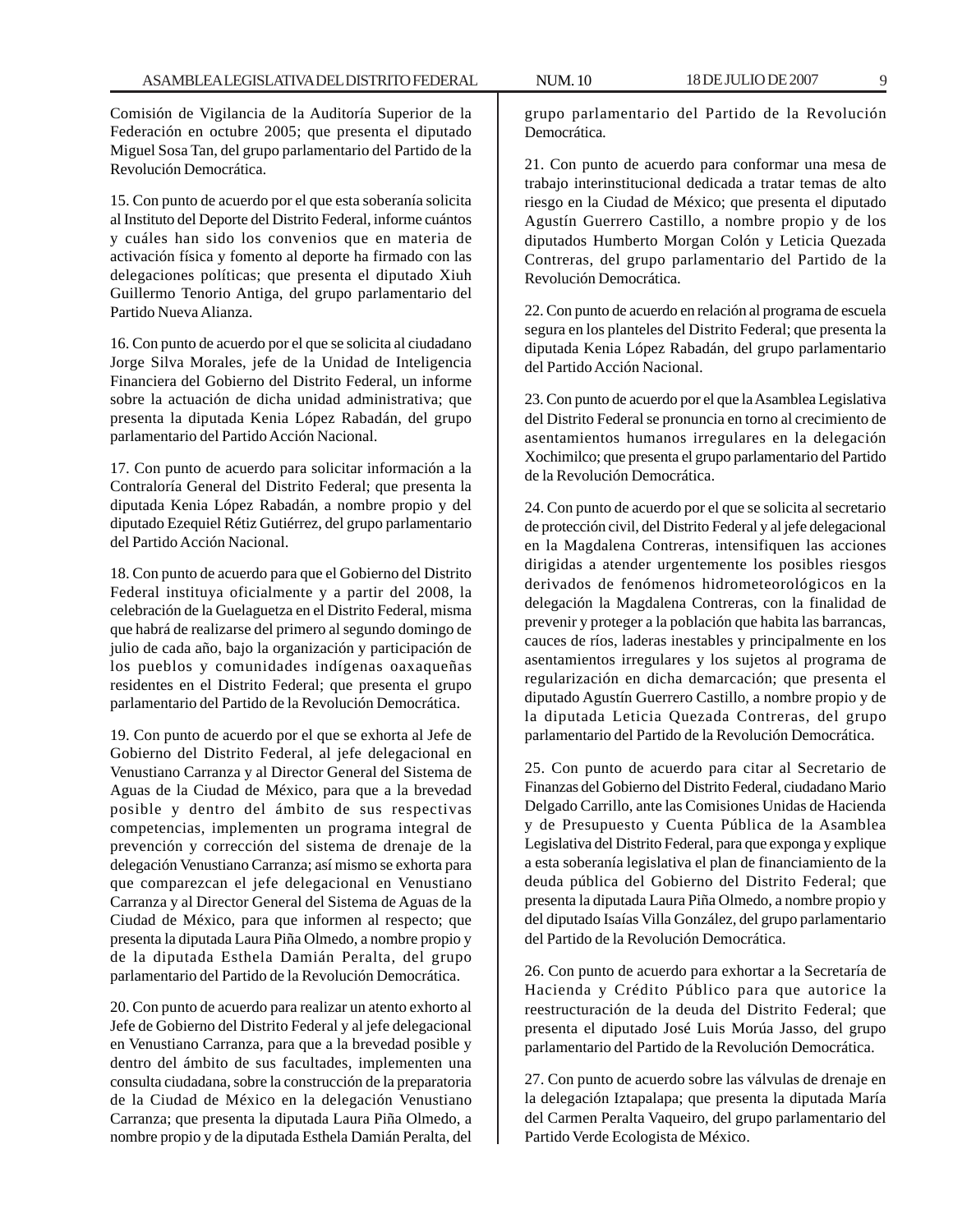28. Con punto de acuerdo para exhortar al Presidente de la República, Felipe Calderón Hinojosa, respete la Soberanía del Distrito Federal; que presenta el diputado Enrique Pérez Correa, a nombre propio y del diputado Jorge Carlos Díaz Cuervo, de la Coalición Parlamentaria Socialdemócrata.

29. Con punto de acuerdo para exhortar al Sistema de Aguas del Distrito Federal respete la declaratoria que protege las áreas verdes y espacios abiertos y los espacios públicos en la delegación Benito Juárez de fecha 17 de marzo de 1994; que presenta el diputado Enrique Pérez Correa, a nombre propio y del diputado Jorge Carlos Díaz Cuervo, de la Coalición Parlamentaria Socialdemócrata.

30. Con punto de acuerdo por el que se exhorta al Honorable Congreso de la Unión para que dentro de sus atribuciones se analice, reforme y actualice el marco legal por el que se rigen las relaciones laborales de las y los trabajadores del hogar, que se encuentra regulado en el capítulo XIII del título sexto de la Ley Federal del Trabajo; que presenta el diputado Agustín Guerrero Castillo, a nombre propio de la diputada Leticia Quezada Contreras, del grupo parlamentario del Partido de la Revolución Democrática.

31. Con punto de acuerdo para exhortar a la Contralora General del Gobierno del Distrito Federal, Beatriz Castelán García, pueda remitir un informe para que esta Asamblea Legislativa en el ámbito de sus atribuciones conozca sobre denuncias de utilización de recursos públicos o programas sociales con fines político electorales, durante el desarrollo del proceso de selección interna del Partido de la Revolución Democrática del pasado 15 de julio; que presenta el diputado Enrique Pérez Correa, a nombre propio y del diputado Jorge Carlos Díaz Cuervo, de la Coalición Parlamentaria Socialdemócrata.

32. Con punto de acuerdo sobre el refinanciamiento de la deuda del Distrito Federal; que presenta el diputado Agustín Guerrero Castillo, a nombre propio y de los diputados Tomás Pliego Calvo y Enrique Vargas Anaya, del grupo parlamentario del Partido de la Revolución Democrática.

33. Con punto de acuerdo para exhortar al Jefe de Gobierno del Distrito Federal, a la Consejería Jurídica y de Servicios Legales y a la Dirección General Jurídica y de Servicios Legales y a la Dirección General Jurídica y de Estudios Legislativos en el ámbito de sus atribuciones respecto a la publicación de documentos en la Gaceta Oficial del Gobierno del Distrito Federal; que presenta la diputada Paula Adriana Soto Maldonado, del grupo parlamentario del Partido Acción Nacional.

34. Con punto de acuerdo para exhortar a la Secretaria del Medio Ambiente del Distrito Federal, Licenciada Martha Delgado Peralta, a que modifique el programa de verificación vehicular obligatoria para el segundo semestre del año 2007; que presenta el diputado Miguel Ángel Errasti Arango, del grupo parlamentario del Partido Acción Nacional.

35. Con punto de acuerdo por el que se le solicita al Jefe de Gobierno del Distrito Federal, blinde el gasto autorizado por esta Asamblea Legislativa al programa 25, ''drenaje y tratamiento de aguas negras'', a efecto de salvaguardar la integridad física y patrimonial de los mas desprotegidos; que presenta la diputada Paula Adriana Soto Maldonado, a nombre propio y del diputado Agustín Carlos Castilla Marroquín, del grupo parlamentario del Partido Acción Nacional.

36. Con punto de acuerdo para exhortar al Jefe de Gobierno del Distrito Federal, para que a través del Director General del Sistema de Transporte Colectivo Metro, rinda un informe pormenorizado de las líneas 2, 4 y 5 del Sistema de Trasporte Colectivo Metro; que presenta la diputada Paula Adriana Soto Maldonado, del grupo parlamentario del Partido Acción Nacional.

37. Con punto de acuerdo para exhortar a la Secretaria del Medio Ambiente del Distrito Federal, Licenciada Martha Delgado Peralta, a que informe a esta soberanía sobre el estado que guardan los Zoológicos en el Distrito Federal; que presenta el diputado Miguel Ángel Errasti Arango, del grupo parlamentario del Partido Acción Nacional.

38. Con punto de acuerdo por el que se exhorta respetuosamente al Secretario de Seguridad Pública, Ingeniero Joel Ortega Cuevas, a replantear el operativo que se realiza en el embarcadero, Nuevo Nativitas, y al jefe delegacional en Xochimilco, ciudadano Uriel González Monzón, para que implementen acciones a fin de mejorar la seguridad a lo largo de los canales; que presenta la diputada Kenia López Rabadán, a nombre propio y de los diputados Jorge Romero Herrera y Agustín Carlos Castilla Marroquín, del grupo parlamentario del Partido Acción Nacional.

39. Con punto de acuerdo por el que se solicita al Titular de la Jefatura de Gobierno del Distrito Federal, Licenciado Marcelo Ebrard Casaubón, destine 1,200 millones de pesos provenientes de disponibilidades financieras del 2006 a la realización de obras de infraestructura hidráulica y a las medidas de emergencia para atender las problemáticas asociadas a las grietas en la delegación Iztapalapa y a la sobreexplotación de las minas en las delegaciones, Álvaro Obregón y Miguel Hidalgo; que presenta la diputada Paula Adriana Soto Maldonado, del grupo parlamentario del Partido Acción Nacional.

40. Con punto de acuerdo para exhortar al Secretario de Desarrollo Social del Gobierno del Distrito Federal, se incluyan a los alumnos de los centros de atención múltiple, al programa de útiles escolares; que presenta el diputado Miguel Ángel Errasti Arango, del grupo parlamentario del Partido Acción Nacional.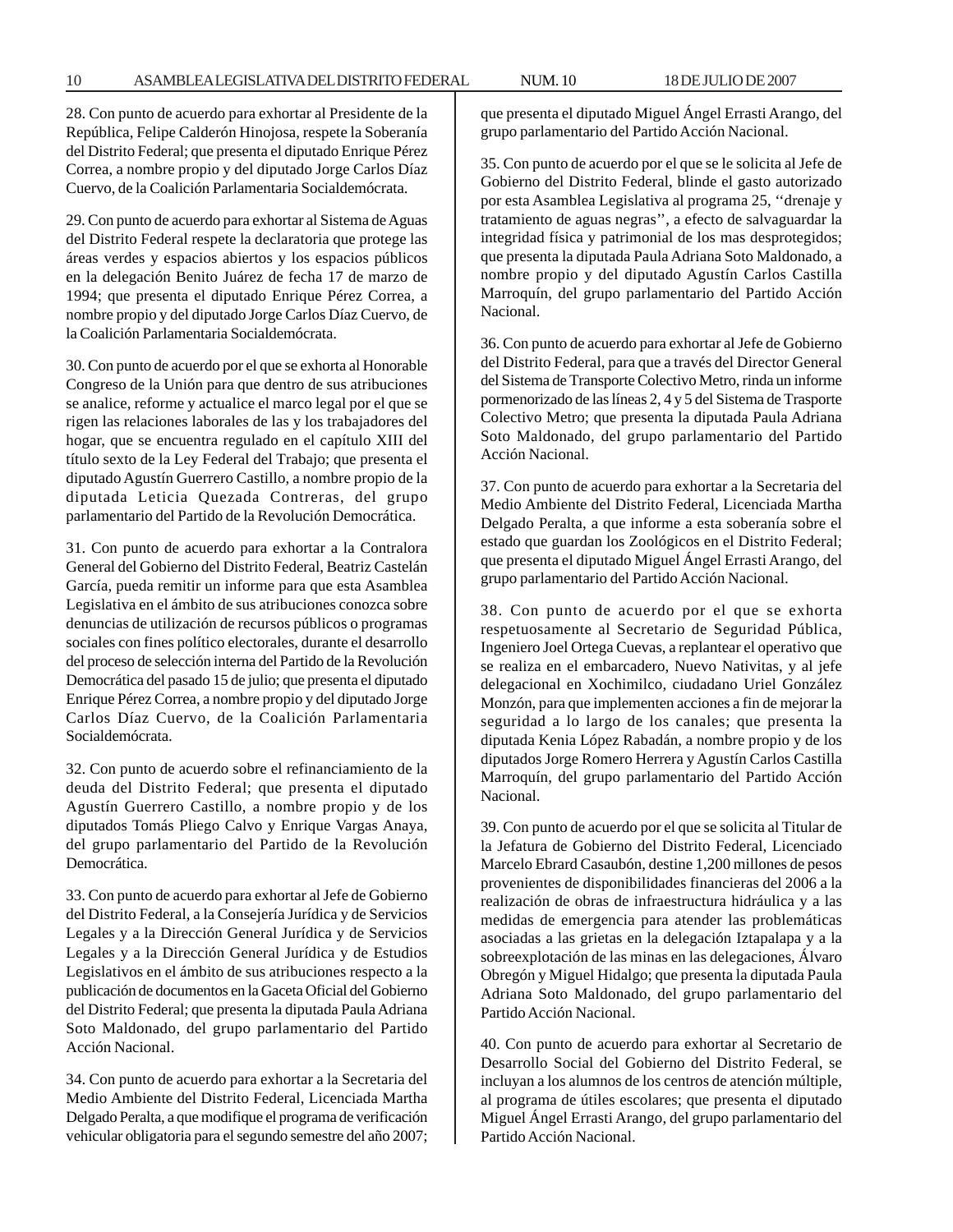41. Con punto de acuerdo para exhortar a los 16 jefes delegacionales de los entes político administrativos del Distrito Federal, rindan un informe pormenorizado de los consejos delegacionales para la asistencia y prevención de la violencia intrafamiliar; que presenta la diputada Paula Adriana Soto Maldonado, del grupo parlamentario del Partido Acción Nacional.

42. Con punto de acuerdo por el que se exhorta a las diputadas y diputados de esta Honorable Asamblea Legislativa del Distrito Federal, a realizar una donación voluntaria, con la finalidad de que se apoye a las mujeres de escasos recursos que promueven juicios de reconocimiento de paternidad ante el tribunal superior de justicia del Distrito Federal, a fin de que se pueda solventar el gasto causado por la prueba pericial biológica en materia de ADN; que presenta el diputado Agustín Guerrero Castillo a nombre propio y de la diputada Leticia Quezada Contreras, del grupo parlamentario del Partido de la Revolución Democrática.

43. Con punto de acuerdo por el que se exhorta a los titulares de las concesiones de radio, televisión, así como a los directores de periódicos, revistas y en general de todo medio de comunicación, para que garanticen que los contenidos de su programación y/o publicaciones respeten los derechos de las mujeres en general y se evite todo tipo de imagen, contenido o acción que atente contra la dignidad, estereotipe, discrimine o violente a las mujeres que se dedican al trabajo del hogar remunerado; que presenta el diputado Agustín Guerrero Castillo a nombre propio y de la diputada Leticia Quezada Contreras, del grupo parlamentario del Partido de la Revolución Democrática.

44. Con punto de acuerdo para solicitar a la Comisión de nomenclatura del Distrito Federal, a poner el nombre de ''defensores del estado laico'', al espacio ubicado en la esquina de Bucareli y Chapultepec, colonia Juárez, delegación Cuauhtémoc; que presenta el diputado Agustín Guerrero Castillo, del grupo parlamentario del Partido de la Revolución Democrática.

45. Con punto de acuerdo relacionado con el padrón electoral: que presenta el grupo parlamentario del Partido Revolucionario Institucional.

46. Con punto de acuerdo para que las instalaciones de la Asamblea Legislativa del Distrito Federal, sean declaradas como libres del humo de tabaco; que presenta el grupo parlamentario del Partido Revolucionario Institucional.

47. Con punto de acuerdo relacionado con el uso de pintura en aerosol ''Graffiti'', en el Distrito Federal; que presenta el grupo parlamentario del Partido revolucionario institucional.

48. Con punto de acuerdo por el que esta soberanía exhorta a la Secretaría de Desarrollo Social para que en el ámbito de

su competencia y en ejercicio de sus facultades, implemente dentro de los diversos programas asistenciales que lleva a cabo, una política de información acerca de las propiedades nutricionales de los alimentos que proporciona; así como para que publique materiales de orientación nutricional a efecto de prevenir y erradicar la obesidad; que presenta el diputado Xiuh Guillermo Tenorio Antiga, del grupo parlamentario del Partido Nueva Alianza.

49. Con punto de acuerdo para exhortar al poder Ejecutivo Federal, a través del Instituto Nacional de Antropología e Historia, al Gobierno del Distrito Federal y a la jefatura de la delegación Tlalpan a realizar diversas acciones para la preservación del patrimonio cultural en el Centro Histórico de Tlalpan; que presenta el diputado Salvador Pablo Martínez Della Rocca, del grupo parlamentario del Partido de la Revolución Democrática.

#### Pronunciamientos

50. Sobre la iniciativa de reforma y adición al Código Electoral del Distrito Federal, para introducir un título que reglamente las precampañas; que presenta el grupo parlamentario del Partido Revolucionario Institucional.

51. Sobre la iniciativa de reformas ante el Congreso de la Unión, de los artículos 6, 9 y 11 de la Constitución Política de los Estados Unidos Mexicanos; que presenta el grupo parlamentario del Partido Revolucionario Institucional.

52. Sobre la no utilización de recursos públicos en un gobierno de izquierda, en los procesos de elección interna de los partidos políticos; que presenta el diputado Mauricio Alonso Toledo Gutiérrez, del grupo parlamentario del Partido de la Revolución Democrática.

53. Sobre el CXXXV aniversario luctuoso de Don Benito Juárez García; que presenta el diputado Avelino Méndez Rangel, del grupo parlamentario del Partido de la Revolución Democrática.

**EL C. PRESIDENTE DIPUTADO AGUSTÍN GUERRERO CASTILLO.-** Se solicita a la Secretaría dar cuenta a la Diputación Permanente con el acta de la sesión anterior.

**EL C. SECRETARIO DIPUTADO JORGE FEDERICO SCHIAFFINO ISUNZA.-** Diputado Presidente, esta Secretaría le informa que ha sido distribuida el acta de la sesión anterior a los integrantes de la Mesa Directiva, por lo que se solicita su autorización para preguntar a la Diputación Permanente si es de aprobarse.

**EL C. PRESIDENTE DIPUTADO AGUSTÍN GUERRERO CASTILLO.-** Adelante diputado Secretario.

**EL C. SECRETARIO DIPUTADO JORGE FEDERICO SCHIAFFINO ISUNZA.-** Está a consideración el acta.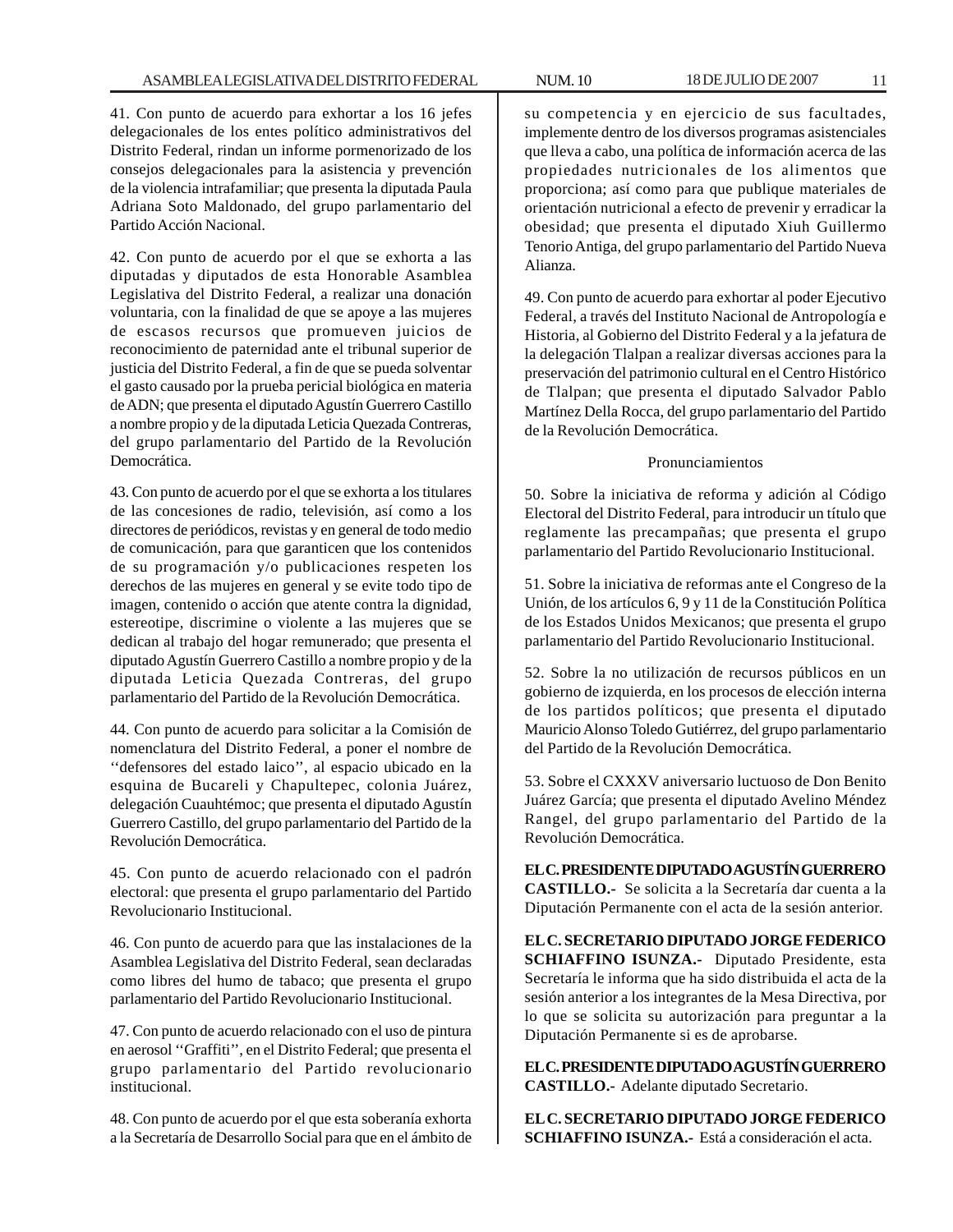No habiendo quien haga uso de la palabra, en votación económica se pregunta a la Diputación Permanente si es de aprobarse el acta de referencia.

Los que estén por la afirmativa, sírvanse manifestarlo poniéndose de pie.

Los que estén por la negativa, sírvanse manifestarlo poniéndose de pie.

Aprobada el acta, diputado Presidente.

#### *ASAMBLEA LEGISLATIVA DEL DISTRITO FEDERAL IV LEGISLATURA*

#### *DIPUTACIÓN PERMANENTE*

#### *SEGUNDO RECESO DEL PRIMER AÑO DE EJERCICIO*

#### *ACTA DE SESIÓN DE LA DIPUTACIÓN PERMANENTE DEL ONCE DE JULIO DE 2007.*

#### *PRESIDENCIA DEL DIPUTADO AGUSTÍN GUERRERO CASTILLO*

*En la Ciudad de México Distrito Federal, siendo las once horas con treinta y cinco minutos del día miércoles once de julio del año dos mil siete, con una asistencia de 7 diputados y diputadas, la Presidencia declaró abierta la Sesión e instruyó dar lectura al orden del día; asimismo se aprobó el acta de la Sesión anterior.*

*La Presidencia hizo del conocimiento de la Diputación Permanente que recibió un acuerdo de la Comisión de Gobierno mediante el cual se instruyó al Presidente de esa Comisión para que el ámbito de su competencia realizara las gestiones necesarias entre el Gobierno Federal, el Gobierno del Distrito Federal y la demarcación territorial de Iztapalapa, a efecto de que se destinen recursos económicos para prevenir, atender y resolver el problema de grietas que ponen en riesgo la vida y bienes de los habitantes de dicha demarcación, para darle lectura se concedió el uso de la tribuna al Diputado Víctor Hugo Círigo Vásquez, Presidente de la Comisión de Gobierno; en votación económica se aprobó el acuerdo, quedando la Diputación Permanente debidamente enterada y se ordenó remitirlo a las autoridades correspondientes para los efectos legales a que hubiere lugar.*

*Enseguida, para presentar una propuesta con punto de acuerdo para que esta Honorable Asamblea Legislativa del Distrito Federal invite a una reunión de trabajo a la Comisionada del Instituto Nacional de Migración, se concedió el uso de la tribuna al Diputado Armando Tonatiuh González Case, del grupo parlamentario del Partido Revolucionario Institucional, en votación económica se consideró de urgente y obvia resolución* *así mismo se aprobó y se ordenó remitirla a las autoridades correspondientes para los efectos legales a que hubiere lugar.*

*La Presidencia hizo del conocimiento de la Asamblea que los puntos enlistados en los numerales 6, 9, 10 y 29 del orden del día habían sido retirados.*

*Posteriormente, para presentar una propuesta con punto de acuerdo para exhortar al Director de la Comisión Nacional del Agua, así como a los Secretarios de Medio Ambiente y Obras y Servicios del Distrito Federal y al Jefe Delegacional en Gustavo A. Madero de manera urgente inicien los trabajos de saneamiento de los brazos del Río de los Remedios, que se ubica en el Distrito Federal, se concedió el uso de la tribuna a la Diputada María del Carmen Peralta Vaqueiro, del grupo parlamentario del Partido Verde Ecologista de México; en votación económica se consideró de urgente y obvia resolución, asimismo se aprobó y se ordenó remitirla a las autoridades correspondientes para los efectos legales a que hubiere lugar.*

*Después, a fin de presentar una propuesta con punto de acuerdo por el que se solicita al Jefe de Gobierno del Distrito Federal instrumente un programa que permita la actualización del padrón y catastro de contribuyentes del impuesto predial, se concedió el uso de la tribuna a la Diputada Celina Saavedra Ortega, del grupo parlamentario del Partido Acción Nacional; en votación económica se consideró de urgente y obvia resolución, asimismo se aprobó y se ordenó remitirla a las autoridades correspondientes para los efectos legales a que hubiere lugar.*

*Acto seguido, se concedió el uso de la tribuna al Diputado Armando Tonatiuh González Case, del grupo parlamentario del Partido Revolucionario Institucional, a fin de presentar una propuesta con punto de acuerdo sobre donación de órganos; en votación económica se consideró de urgente y obvia resolución, asimismo se aprobó y se ordenó remitirla a las autoridades correspondientes para los efectos legales a que hubiere lugar.*

*Ulteriormente, para presentar una propuesta con punto de acuerdo sobre protección civil, se concedió el uso de la tribuna a la Diputada Paula Adriana Soto Maldonado, a nombre propio y de la Diputada María del Carmen Segura Rangel, ambas del grupo parlamentario del Partido Acción Nacional; en votación económica se consideró de urgente y obvia resolución; para hablar en contra, hasta por diez minutos, se concedió el uso de la palabra al Diputado Avelino Méndez Rangel, del grupo parlamentario del Partido de la Revolución Democrática; para hablar a favor, hasta por el mismo tiempo, se concedió el uso de la tribuna a la Diputada Kenia López Rabadán,*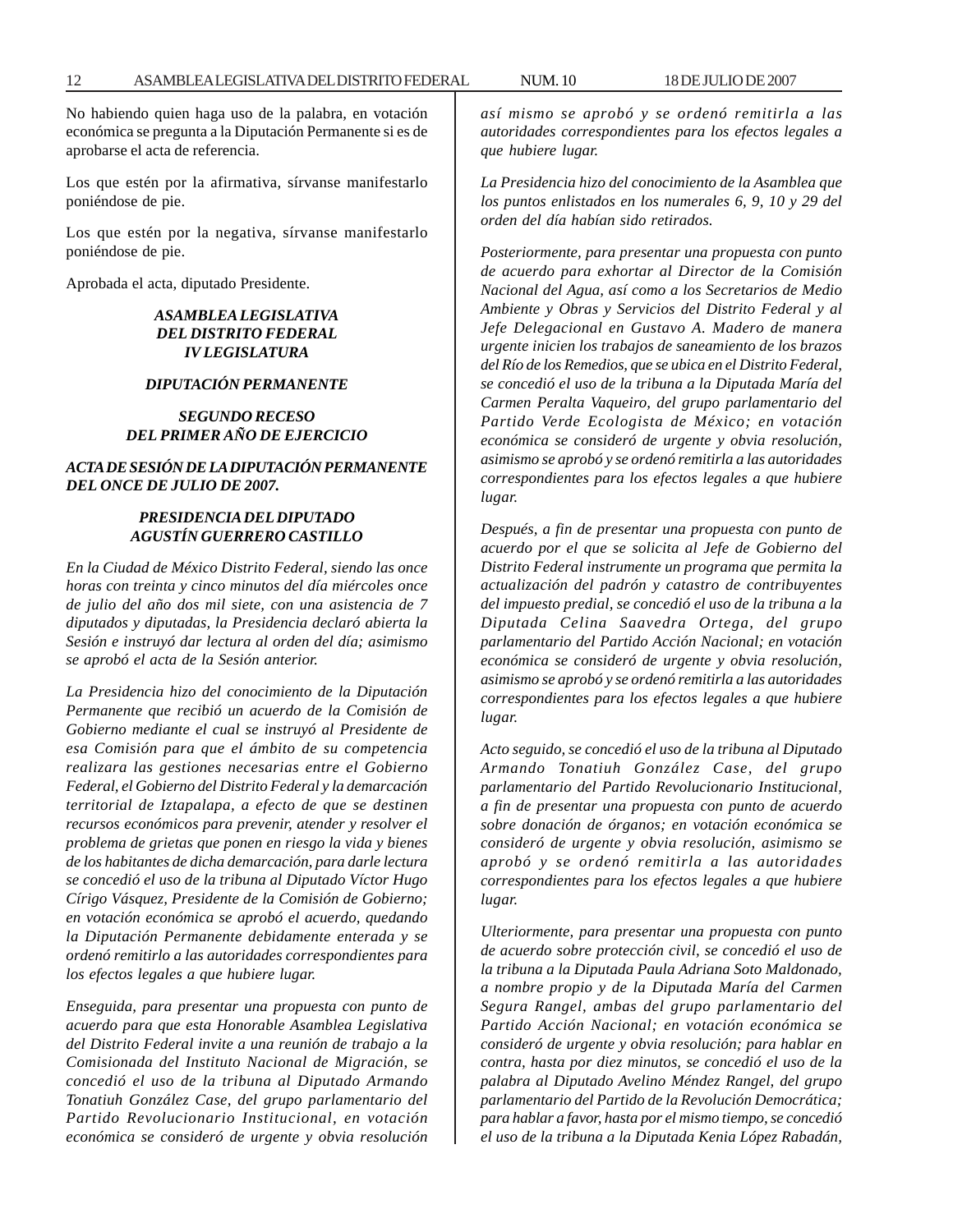*del grupo parlamentario del Partido Acción Nacional; en votación económica se aprobó la propuesta con las modificaciones al punto de acuerdo aceptadas por la diputada promovente y se ordenó remitirla a las autoridades correspondientes para los efectos legales a que hubiere lugar.*

*La Presidencia hizo del conocimiento de la Asamblea que el punto enlistado en el numeral 13 del orden del día había sido retirado.*

*Continuando con el orden del día, se concedió el uso de la tribuna a la Diputada Paula Adriana Soto Maldonado, a nombre propio y de la Diputada Elvira Murillo Mendoza, del grupo parlamentario del Partido Acción Nacional, a efecto de presentar una propuesta con punto de acuerdo para que comparezcan los ciudadanos Jefe Delegacional de Tláhuac y el Director General Administrativo del Sistema de Aguas del Gobierno del Distrito Federal; en votación económica se consideró de urgente y obvia resolución, asimismo se aprobó y se ordenó remitirla a las autoridades correspondientes para los efectos legales a que hubiere lugar.*

#### *PRESIDENCIA DE LA DIPUTADA KENIA LÓPEZ RABADÁN*

*Acto continuo, para presentar una propuesta con punto de acuerdo para exhortar al Jefe de Gobierno del Distrito Federal para que se firme un Acuerdo de Hermanamiento con la Ciudad de Puerto Príncipe, Haití, se concedió el uso de la tribuna al Diputado Agustín Guerrero a nombre propio y del Diputado Ramón Jiménez López, del grupo parlamentario del Partido de la Revolución Democrática; se turnó para su análisis y dictamen a la Comisión de Normatividad Legislativa, Estudios y Prácticas Parlamentarias, con opinión del Comité de Asuntos Internacionales.*

*La Presidencia informó a la Asamblea que la presentación de los puntos enlistados en el numeral 16, 17 y 18 del orden del día se abordarían al final del capítulo de las proposiciones.*

*Finalmente, para presentar una propuesta con punto de acuerdo para exhortar al titular de la Auditoria Superior de la Federación, Contador Público Arturo González de Aragón, para que en el ámbito de sus atribuciones concluya las acciones derivadas de las observaciones de la auditoria número 04-0-04100-2-527 correspondiente a la revisión de la Cuenta Pública 2004 del Fondo de Desastres Naturales que arrojó un monto observado por 234.4 millones de pesos, así como concluya el proceso de la auditoria integral número 04-0-04100-9-538 practicada a los ejercicios 2001 al 2004 del Fondo de Desastres Naturales, misma que fue solicitada por la Comisión de Vigilancia de la Auditoria Superior de la Federación, en octubre de 2005, se concedió el uso de la*

*tribuna al Diputado Avelino Méndez Rangel, del grupo parlamentario del Partido de la Revolución Democrática, quien solicitó la rectificación del quórum; la Presidencia instruyó el pase de lista, en virtud de estar presentes seis diputados y diputadas y no reuniéndose el quórum legal requerido para que continuaran los trabajos legislativos, siendo las trece horas, se levantó la Sesión y se citó para la que tendría lugar el miércoles 18 de julio de 2007, a las 11:00 horas, rogando a todos su puntual asistencia.*

#### **EL C. PRESIDENTE DIPUTADO AGUSTÍN GUERRERO CASTILLO.-** Gracias.

Esta Presidencia hace del conocimiento de la Diputación Permanente que se recibió un comunicado de la Comisión de Administración Pública Local mediante el cual solicita la ampliación del turno relativo a la iniciativa con proyecto de decreto por la que se reforman y adicionan diversas disposiciones de la Ley de Establecimientos Mercantiles del Distrito Federal, remitida por el entonces Jefe de Gobierno del Distrito Federal, Licenciado Alejandro Encinas Rodríguez, el primero de noviembre de 2006.

#### *ASAMBLEA LEGISLATIVA DEL DISTRITO FEDERAL*

## *COMISIÓN DE ADMINISTRACIÓN PÚBLICA LOCAL*

*México, D.F., a 17 de Julio del 2007 Oficio No. DKLR/CAPL/570/07*

### *DIP. AGUSTÍN GUERRERO CASTILLO PRESIDENTE DE LA MEDA DIRECTIVA DE LA DIPUTACIÓN PERMANENTE DE LA ALDF, IV LEGISLATURA*

#### *PRESENTE*

*En fecha 1° de noviembre del año 2006, mediante el oficio MDPPA/SCP/0834/2006, se turnó a la Comisión de Fomento Económico la Iniciativa con Proyecto de Decreto por la que se reforman y adicionan diversas disposiciones de la Ley de Establecimientos Mercantiles del Distrito Federal, enviada a esta soberanía por el entonces Jefe de Gobierno del Distrito Federal, Lic. Alejandro Encinas Rodríguez.*

*Las competencias de las Comisiones Ordinarias son las que se derivan de su denominación conforme lo expuesto en los artículos 62 y 64 de la Ley Orgánica de la Asamblea Legislativa del Distrito Federal, en correspondencia a las respectivas materias legislativas de la Asamblea, en consecuencia, la Comisión de Administración Pública Local solicita que se amplíe el turno para que la iniciativa referida con anterioridad sea estudiada en comisiones Unidas de Fomento Económico y de Administración Pública Local.*

*No omito mencionarle que actualmente se encuentra en análisis al interior de esta Comisión la iniciativa*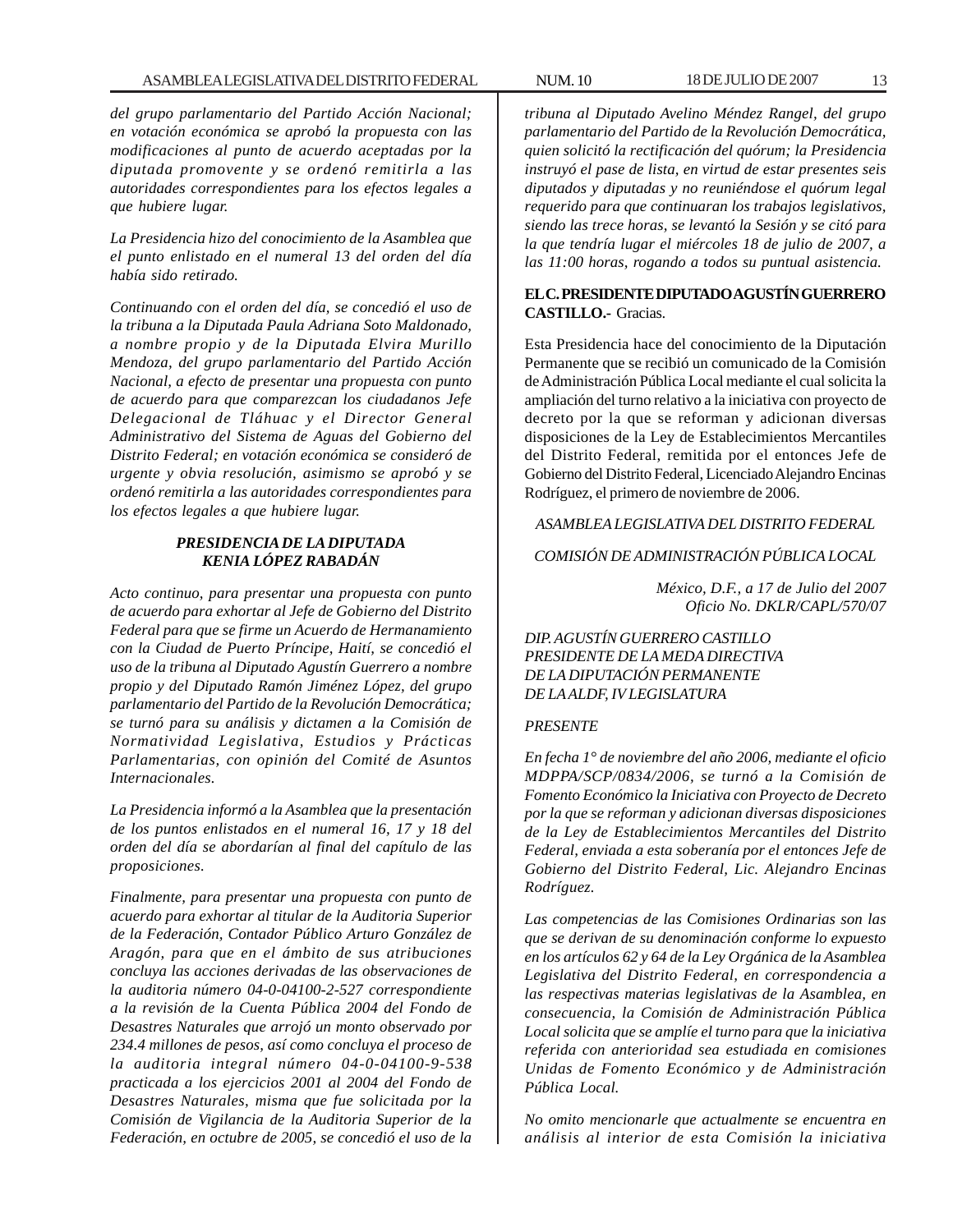#### 14 ASAMBLEA LEGISLATIVA DEL DISTRITO FEDERAL NUM. 10 18 DE JULIO DE 2007

*presentada por el Diputado Armando Tonatiuh González, relativa a la Iniciativa por la que se adiciona la Ley para el Funcionamiento de Establecimientos Mercantiles del Distrito Federal, misma que deseamos compaginar con la iniciativa enviada por el ex Jefe de Gobierno del Distrito Federal.*

*En virtud de lo anterior, y con fundamento en el artículo 64 de la Ley Orgánica; 28 párrafo cuarto del Reglamento para el Gobierno Interior y 8, 9 fracción I del Reglamento interior de las Comisiones todos de la Asamblea Legislativa del Distrito Federal, le solicito atentamente la ampliación del turno sobre la Iniciativa antes citada, y sea ésta del conocimiento de las Comisiones Unidas de Fomento Económico y de Administración Pública Local, para el análisis y dictamen correspondiente.*

#### *ATENTAMENTE*

#### *DIP. KENIA LÓPEZ RABADÁN PRESIDENTA*

En atención a lo expresado por la Presidenta de la Comisión de Administración Pública Local y en virtud a que dicha iniciativa contiene disposiciones que se refieren y afectan la materia con la que conoce la Comisión, con fundamento en los Artículos 58, fracción XVI y 64 de la Ley Orgánica y Artículo 29 del Reglamento para su Gobierno Interior, ambos de la Asamblea Legislativa del Distrito Federal, se autoriza la ampliación del turno a la Comisión solicitante.

Tome nota la Secretaría y se instruye a la Coordinación de Servicios Parlamentarios para que se elaboren las comunicaciones correspondientes.

Esta Presidencia hace del conocimiento de la Diputación Permanente que se recibió un comunicado de la Mesa Directiva de la Diputación Permanente del Honorable Congreso de la Unión.

Proceda la Secretaría a dar lectura al comunicado.

# **EL C. SECRETARIO DIPUTADO JORGE FEDERICO**

**SCHIAFFINO ISUNZA.-** Por instrucciones de la Presidencia se va a proceder a dar lectura al comunicado de referencia, que viene en el oficio número CP2R1A-1156 de fecha 11 de julio del 2007, dirigido al diputado Agustín Guerrero, Presidente de la Mesa Directiva de la Asamblea Legislativa del Distrito Federal.

> *MESA DIRECTIVA EXP. 682 OFICIO No. CP2R1A.- 1156 México, D. F., a 11 de julio de 2007.*

*DIP. AGUSTÍN GUERRERO PRESIDENTE DE LA MESA DIRECTIVA DE LA ASAMBLEA LEGISLATIVA DEL DISTRITO FEDERAL*

#### *PRESENTE.*

*Me permito comunicar a usted que en sesión celebrada en esta fecha, se recibió comunicación del Prosecretario Técnico del Pleno de la Comisión Federal de Telecomunicaciones, en respuesta al acuerdo de la Cámara de Senadores del 26 de abril de 2007, por el que se exhorta a esa Comisión para informar respecto al contenido y avance de los trabajos técnicos que realiza para atender la solicitud de la Asamblea Legislativa del Distrito Federal, para operar una estación de radio y una estación local de televisión.*

*La Presidencia dispuso que se le hiciera llegar copia de dicha documentación.*

*Atentamente*

*SEN. JOSÉ GONZÁLEZ MORFIN Vicepresidente.*

*\_\_\_\_\_\_\_''0''\_\_\_\_\_\_*

#### *SUBSECRETARÍA DE ENLACE LEGISLATIVO*

*Oficio No. SEL/300/2706/07 México, D. F., 29 de junio de 2007*

*Se remitió copia a la Comisión de Radio, Televisión y Cinematografía de la Cámara de Senadores; y a la Asamblea Legislativa del Distrito Federal.*

#### *CC. Secretarios de la Comisión Permanente del H. Congreso de la Unión*

#### *Presentes*

*En atención al oficio No. DGPL.- 4684 signado por el C. Sen. Francisco Arroyo Vieyra, Vicepresidente de la Mesa Directiva de la Cámara de Senadores del H. Congreso de la Unión, con el presente les acompaño, para los fines procedentes, copia del similar número CFT/D01/STP/ 4951/2007 suscrito por el C. Humberto Sarkis Lara, Prosecretario Técnico del Pleno de la Comisión Federal de Telecomunicaciones, mediante el cual da respuesta al Punto de Acuerdo referido en el oficio del citado Órgano Legislativo.*

*Sin otro particular, reciba un cordial saludo.*

*A T E N T A M E N T E*

*ARMANDO SALINAS TORRE Subsecretario*

 $\lq o''$ 

*SECRETARÍA TÉCNICA DEL PLENO*

*CFT/D01/STP/4951/2007 México Distrito Federal, a 26 de junio de 2007*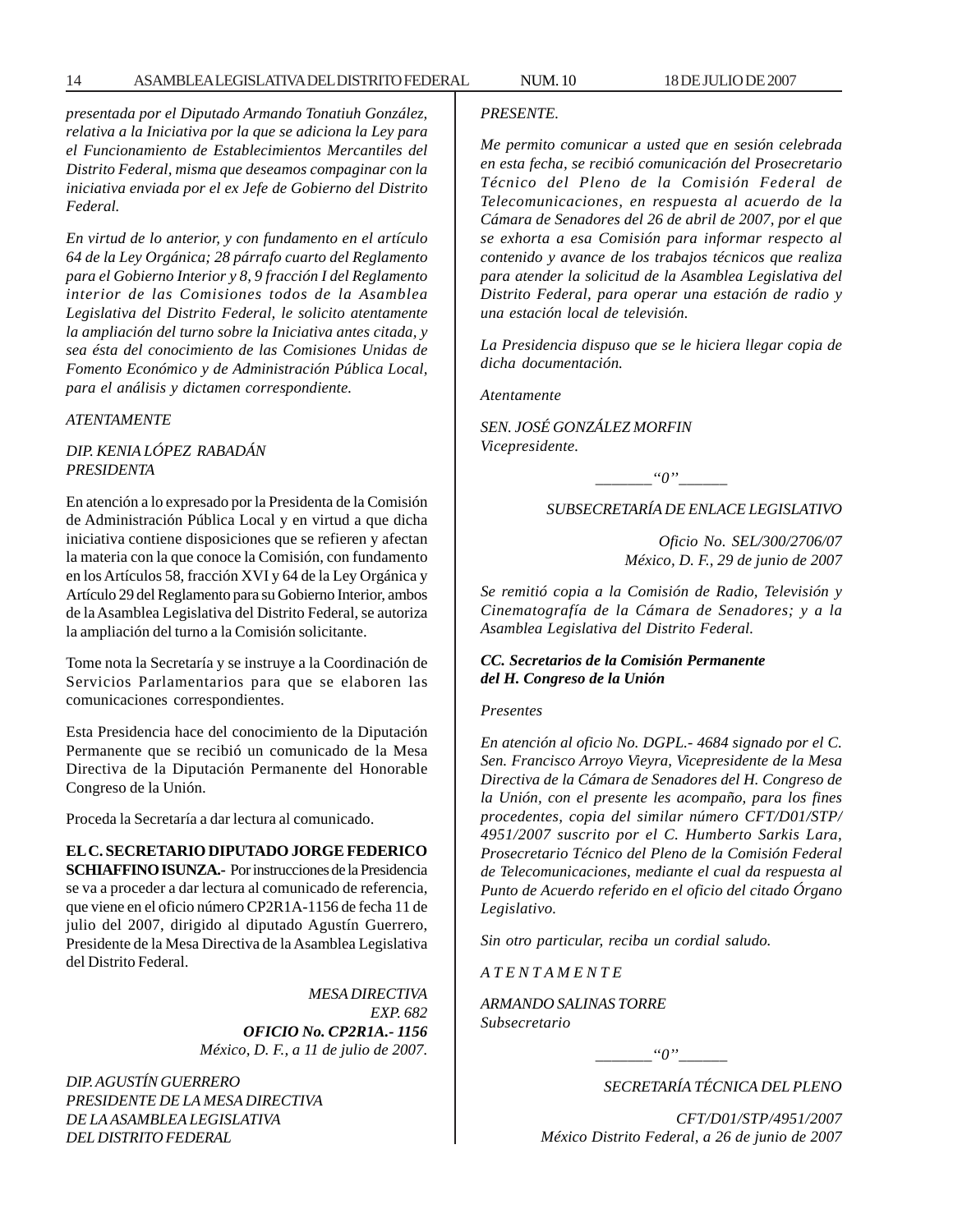*C. LIC. ARMANDO SALINAS TORRE Subsecretario de Enlace Legislativo Secretaría de Gobernación.*

#### *Presente.*

*Por instrucciones del Arq. Héctor Osuna Jaime, Presidente de la Comisión Federal de Telecomunicaciones, me refiero a su Oficio No. SELI300/1867107 de fecha 30 de abril de de 2007, mediante el cual se hizo del conocimiento de este órgano regulador el Punto de Acuerdo aprobado por el Pleno de la Cámara de Senadores en sesión celebrada con fecha 26 de abril de 2007, relativo al exhorto que se hace a esta Comisión para informar a esa Soberanía ''...respecto al contenido y avance de los trabajos técnicos que realiza para atender la solicitud del Gobierno del Distrito Federal, para operar una estación de radio y una estación local de televisión...''.*

*Con respecto a la solicitud del Gobierno del Distrito Federal relativa a la operación de una estación local de televisión, tengo a bien informarle lo siguiente:*

*1. Con fecha 9 de enero de 2007, el Gobierno del Distrito Federal por conducto de la Dra. Leticia Bonifaz Alfonzo, Consejera Jurídica y de Servicios Legales del Gobierno del Distrito Federal, solicitó a la Comisión Federal de Telecomunicaciones iniciar el procedimiento administrativo para el otorgamiento de un canal de televisión, de conformidad con lo dispuesto en los artículos 9, 20 y 21-A de la Ley Federal de Radio y Televisión, haciendo mención en dicho oficio que simultáneamente se están realizando las actuaciones administrativas exigidas en los artículos 17-E, fracción V, 20 y 21-A de la Ley Federal de Radio y Televisión.*

*2. En alcance al anterior oficio, con fecha 23 de enero de 2007, el Gobierno del Distrito Federal por conducto de la Dra. Leticia Bonifaz Alfonzo, presentó a la Comisión Federal de Telecomunicaciones requisitos para obtener un permiso para instalar y operar un canal de televisión en el Distrito Federal, proponiendo para tales efectos el canal 46, y acompañando a su solicitud: a).- Proyecto de Producción y Programación; b).- Programa de Desarrollo y Servicio de la Estación; c).- Solicitud de opinión favorable de la Comisión Federal de Competencia; c).- Acuerdo del C. Jefe de Gobierno del Distrito Federal; d).Autorización de la Secretaría de Finanzas del Distrito Federal.*

*Dentro del rubro Proyecto de Producción y Programación hicieron mención a la radiodifusión como servicio público en México, a los fines sociales y democráticos del nuevo canal, al apoyo a la escolarización general de la sociedad, la participación social en la vida de la ciudad, la barra informativa, la barra de promoción de la cultura, el arte y la ciencia, la barra de salud y sexualidad, la barra de grupos sociales, la barra de medio ambiente, la*

*barra de entretenimiento y recreación, el deporte como un bien social, y, el programa de producción.*

*En el rubro programa de desarrollo y servicio de la estación, hicieron mención al proyecto de inversión para la instalación y operación de la estación, los gastos de producción, y la proyección de los mismos dentro de los tres primeros años de operación.*

*La solicitud de opinión favorable a la Comisión Federal de Competencia se presentó en escrito con número de folio CJSL/0058/2007, de fecha 9 de enero de 2007, sin que del mismo se desprenda el acuse de recibo correspondiente por parte de la Comisión Federal de Competencia.*

*El Acuerdo del Jefe de Gobierno del Distrito Federal se presentó mediante escrito de fecha 9 de enero de 2007, y el mismo tiene como finalidad operar una estación oficial de televisión a cargo del Gobierno del Distrito Federal, en los términos del artículo 21-A, fracción IV, de la Ley Federal de Radio y Televisión, instruyendo para dichos efectos a la Consejería Jurídica y de Servicios Legales para la realización de los trámites conducentes.*

*La Autorización de la Secretaría de Finanzas del Gobierno del Distrito Federal se presentó mediante escrito de fecha 22 de enero de 2007, suscrita por el Lic. Mario M. Delgado Carrillo, Secretario de Finanzas, en el cual manifiesta que dentro del Presupuesto de Egresos del Gobierno del Distrito Federal para el Ejercicio Fiscal 2007 se cuenta con recursos presupuestales suficientes para llevar a cabo la instalación y operación de una estación de televisión a cargo del Gobierno del Distrito Federal.*

*Finalmente, las características técnicas de la estación que se propusieron fueron para asignar el canal 46, con potencia radiada aparente en video de 2091.47 kw, y en video de 209.147 kw; población principal a servir la Ciudad de México, Distrito Federal; ubicación del equipo transmisor Cerro del Chiquihuite, D.F.; sistema radiador no direccional, coordenadas geográficas LN 19º 31' 47" y LW 99º 07' 48".*

*3. Como resultado de lo anterior, la Comisión Federal de Telecomunicaciones por conducto de la Unidad de Sistemas de Radio y Televisión procedió al análisis técnico de la documentación presentada, para lo cual determinó que el canal solicitado se encontraba concesionado previamente a un operador de televisión restringida por lo cual no era factible proceder a dicha solicitud.*

*Derivado de lo anterior, el Pleno de la Comisión Federal de Telecomunicaciones mediante Acuerdo número CFT/ D01/STP/579/07 de fecha 28 de febrero de 2007, y con fundamento en lo dispuesto por los artículos 3 fracción XV, 9-A, fracciones XVI y XVII de la Ley Federal de Telecomunicaciones; Cuarto Transitorio del artículo*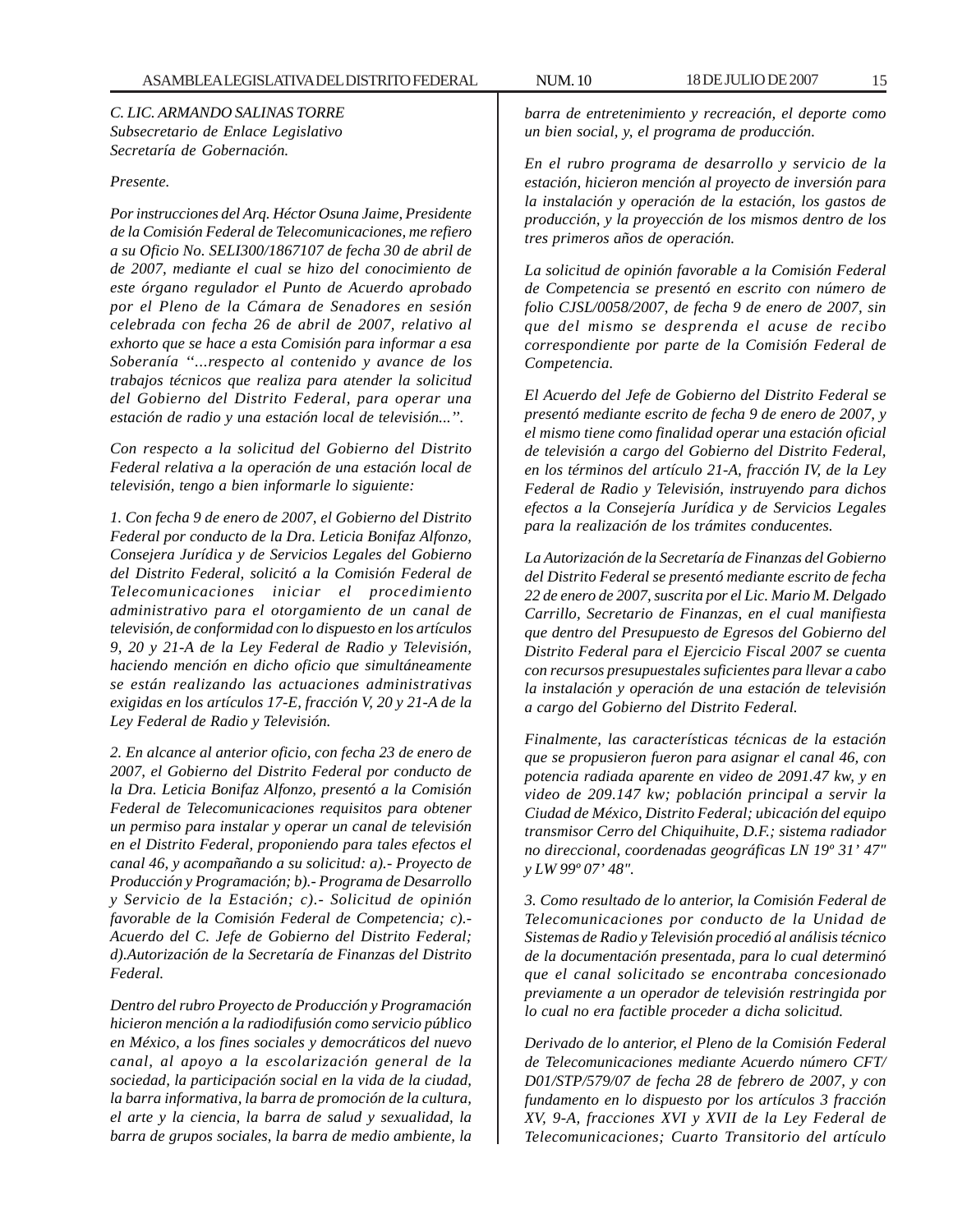*Primero del Decreto que reforma, adiciona y deroga diversas disposiciones de la Ley Federal de Telecomunicaciones y de la Ley Federal de Radio y Televisión, publicado en el Diario Oficial de la Federación el 11 de abril de 2006; 9° fracción V de la Ley Federal de Radio y Televisión; así como 1°, 8° y 9°, fracción XVIII del Reglamento Interno de la Comisión Federal de Telecomunicaciones, resolvió no entrar al estudio de la solicitud en virtud de que el canal de televisión propuesto se encuentra concesionado a la empresa Cablevisión, S.A. de C.V., para prestar el servicio de televisión restringida en el Distrito Federal, con una vigencia de 10 años contados a partir de noviembre de 2000, por lo cual se procedió a notificar el oficio de referencia el día 6 de marzo de 2007, a las 13:15 hrs., recibiendo para tales efectos la Lic. Leticia Bonifaz Alfonzo, en su carácter de Consejera Jurídica y de Servicios Legales del Gobierno del Distrito Federal, procediendo de igual forma a devolver la documentación presentada con anterioridad.*

*En dicho oficio, se propuso al Gobierno del Distrito Federal que de persistir su interés para obtener el permiso de referencia, se conformara una delegación de representantes a fin de iniciar los trabajos técnicos necesarios para encontrar una opción viable a su solicitud.*

*4. Mediante oficio CJSL/0435/2007, de fecha 6 de marzo de 2007, la Dra. Leticia Bonifaz Alfonzo, dio contestación al oficio CFT/D01/STP/579/07, comunicando que debido al interés que existe de parte del Gobierno del Distrito Federal para obtener un permiso para operar una estación de televisión, aceptan la invitación para conformar una delegación de representantes, a fin de que se incorporen a los trabajos técnicos necesarios para encontrar una opción viable a su solicitud, informando que el equipo técnico que los representará estará constituido por el Mtro. Virgilio Caballero y los Ingenieros Jaime Arceo, Armando Subirats, Juan Alberto Ramos y Miguel Cruz. En el oficio antes mencionado, se solicitó señalar lugar y fecha de la reunión de los equipos técnicos de referencia.*

*5. Por lo anterior, el 21 de marzo de 2007 se llevó a cabo la primera reunión entre los integrantes del grupo del Gobierno del Distrito Federal encabezados por el Lic. Virgilio Caballero Pedraza, y el grupo de la Unidad de Sistemas de Radio y Televisión de la Comisión Federal de Telecomunicaciones a cargo del Lic. Francisco García Burgos.*

*En dicha reunión el grupo del Gobierno del Distrito Federal propuso a la Comisión Federal de Telecomunicaciones realizar un primer estudio técnico de los canales 36, 38 y 42 a efecto de determinar si es técnicamente factible asignar alguno de ellos y ser operado como canal de televisión del Gobierno del* *Distrito Federal, dejando abierta la fecha de la próxima reunión, para cuando se tuvieran listos los estudios técnicos previos de acuerdo con las propuestas de canales planteados.*

*6. El día 25 de abril de 2007, se llevo acabo la segunda reunión entre el grupo de representantes del Gobierno del Distrito Federal e integrantes de la Unidad de Sistemas de Radio y Televisión de la Comisión Federal de Telecomunicaciones, en donde ésta última dio un primer punto de vista técnico sobre la petición del Gobierno del Distrito Federal para asignar los canales 36, 38 o 42.*

*Como consecuencia de lo anterior, se comunicó que por lo que respecta al canal 36 se vería afectado por el canal 36 digital de Altzomoni, Estado de México, que se encuentra a una distancia de 67 Km. y no cumple los requerimientos de separación en distancia para evitar interferencias. De igual forma, por no cumplir con los requerimientos técnicos en separación de distancia para evitar interferencias como lo establece la NOM-03-SCT1- 1993 con los canales 22, 28, 34 y 40 que dan servicio a la ciudad de México, Distrito Federal. Como posibilidad de uso en televisión analógica tendría que cumplir la separación en distancia para garantizar la no interferencia, así como el uso de filtros de rechazo para protección al canal 22.*

*Por lo que respecta al canal 38, de igual forma se planteó no factible su operación por no cumplir con los requerimientos de separación en distancia con los canales 34, 40, 46 y 52, que dan servicio en la ciudad de México, Distrito Federal, haciendo mención que los canales 46 y 52 se encuentran concesionados para prestar servicios de televisión restringida. De igual forma se mencionó que el canal 38 es un canal digital planificado.*

*Finalmente, por lo que respecta al canal 42 se informó que no es factible ya que no cumple con los requerimientos de separación en distancia con el canal 42 digital, en Altzomoni, Estado de México. De igual forma, no cumple con los requerimientos en separación en distancia con los canales 28, 34, 40 y 46 que dan servicio a la ciudad de México, Distrito Federal.*

*Como posibilidad de uso en televisión analógica tendría que cumplir los requerimientos de separación en distancia para garantizar la no interferencia así como el uso de filtros de rechazo para protección al canal 28.*

*Como punto de acuerdo de la reunión señalada con anterioridad, la Comisión Federal de Telecomunicaciones por conducto de la Unidad de Sistemas de Radio y Televisión, propuso a los representantes del Gobierno del Distrito Federal el que para la próxima reunión se presentara una contrapropuesta al informe técnico emitido o en su caso la propuesta de algún otro canal.*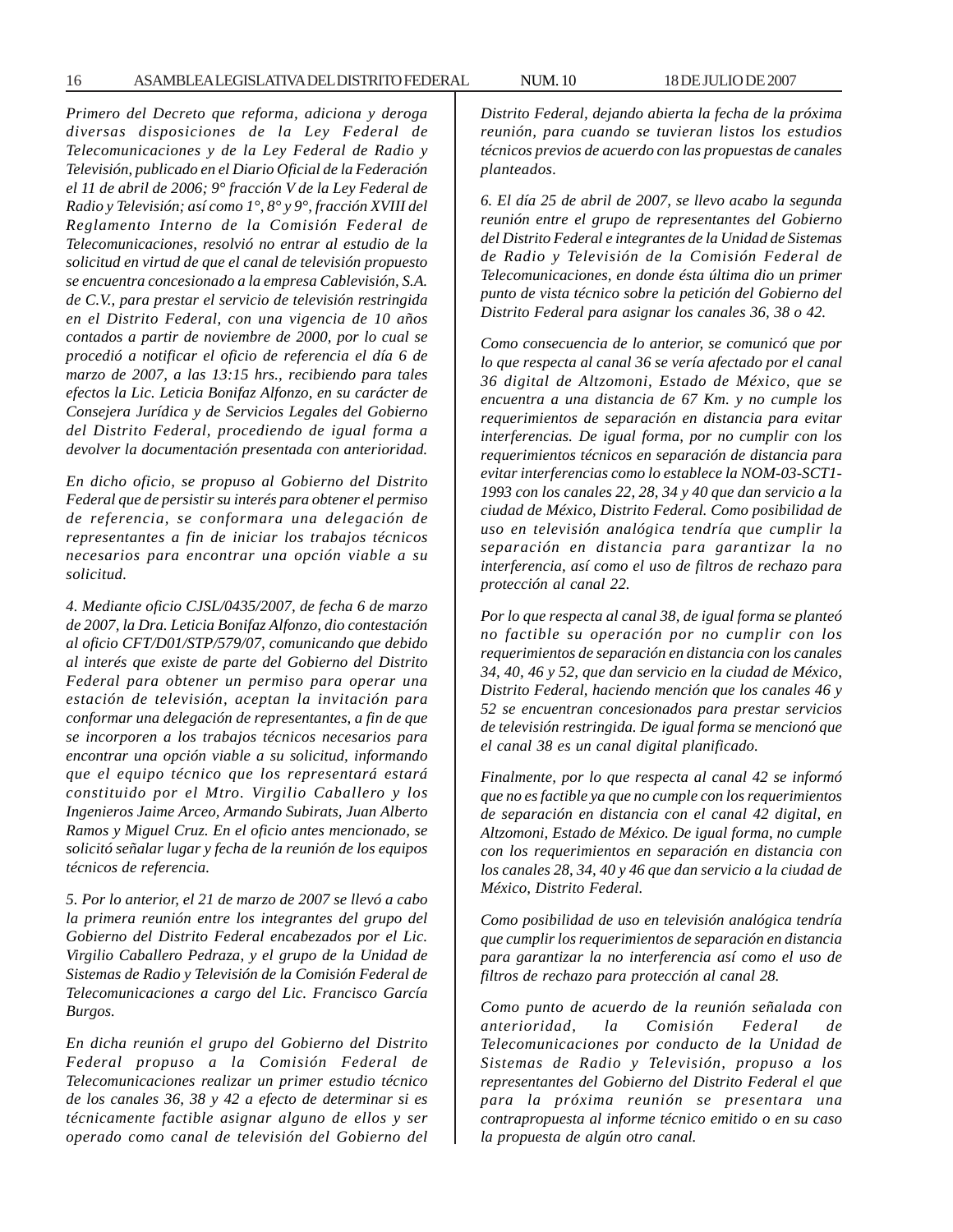*7. El día 11 de mayo de 2007 se llevó a cabo la tercera reunión entre el grupo de representantes del Gobierno del Distrito Federal e integrantes de la Unidad de Sistemas de Radio y Televisión, en la cual los representantes del Gobierno del Distrito Federal, propusieron que en primera instancia se analizara la posibilidad de asignar un canal digital. Para tales efectos, propusieron los canales 33 ó 45.*

*Como punto de acuerdo de la reunión señalada con anterioridad, la Comisión Federal de Telecomunicaciones, por conducto de la Unidad de Sistemas de Radio y Televisión, propuso a los representantes del Gobierno del Distrito Federal, realizar los análisis técnicos correspondientes para determinar previamente la disponibilidad de los canales digitales propuestos, con las restricciones que los mismos pudieran tener en razón de cobertura y separación en distancia con otras estaciones.*

*Como resultado del análisis anterior, se determinó que técnicamente y por lo que respecta al canal 33 propuesto, éste es un canal digital para la ciudad de México, Distrito Federal, por lo cual no es factible su asignación. Por lo que respecta al canal 45 se considera no factible de asignar ya que restringe la planificación de canales en el valle de México.*

*Como opción adicional, la Comisión Federal de Telecomunicaciones propuso el canal 21 digital debiendo garantizarse en todo caso la no afectación al canal 20 complementario en Cuautitlán, Estado de México, canal 20 complementario en Amecameca, Estado de México, y al canal 35 complementario en Tlalmanalco, Estado de México, y demás canales analógicos y digitales que se encuentren en la zona.*

*8. Con fecha 30 de mayo de 2007, la Consejería Jurídica y de Servicios Legales del Gobierno del Distrito Federal, presentó ante la Comisión Federal de Telecomunicaciones solicitud para la instalación y operación de una estación de televisión en la frecuencia del canal 21 digital, acompañando para tales efectos acreditación de la Dra. Leticia Bonifaz Alfonzo como Consejera Jurídica y de Servicios Legales del Gobierno del Distrito Federal; la naturaleza y propósitos de la estación se traducen en constituirse como un medio de comunicación democrático, interactivo y participativo, ajeno a cualquier interés político, partidista o electoral, con fines sociales comprometidos con la educación, la cultura, la ciencia, el respeto y conocimiento de la diversidad cultural y étnica de la ciudad, así como con la discusión, análisis e información de los temas más relevantes para los habitantes del Distrito Federal.*

*De manera complementaria se anexo a la solicitud la descripción y especificaciones técnicas; la capacidad* *técnica; el programa de cobertura; el programa de inversión; la programación; la capacidad financiera; y, el pago de derechos por el estudio de la documentación. Dentro de la capacidad administrativa se agregó el oficio OMDF/0971/2007, suscrito por el Lic. Ramón Montano Cuadra, en su calidad de Oficial Mayor del Gobierno del Distrito Federal, en el cual se manifiesta que el Gobierno del Distrito Federal cuenta con la capacidad administrativa requerida para llevar a cabo la instalación y operación de una estación de televisión. De igual forma se agrega copia del Acuerdo del Jefe del Gobierno del Distrito Federal, publicado en el Diario Oficial de la Federación el 22 de enero de 2007.*

*En el proyecto técnico se adjuntaron áreas de servicio en las que se establece como canal propuesto el 21 de la banda de UHF (512-518 MHz); la ubicación del lugar de instalación del sistema radiador propuesta es el Cerro del Chiquihuite, Distrito Federal, con coordenadas LN 19° 31' 47" y LW 99° 07' 48", con población principal a servir el Distrito Federal y con distintivo de llamada propuesta XHGDF-TV, con potencia radiada aparente de 133.57 kW.*

*Como avance de la dictaminación y evaluación de la documentación presentada, la Comisión Federal de Telecomunicaciones enviará en próximos días a la Dirección General de Radio, Televisión y Cinematografía de la Secretaría de Gobernación, solicitud de opinión respecto a la petición del Gobierno del Distrito Federal, conforme a lo dispuesto en el artículo 36, fracción III, de la Ley Orgánica de la Administración Pública Federal.*

*De igual forma, se ha enviado a la Dirección General de Aeronáutica Civil, dependiente de la Secretaría de Comunicaciones y Transportes, solicitud de dictamen de los Planos de Ubicación presentados por el Gobierno Federal, conforme a lo dispuesto en el numeral 12.5.5 de la Norma Oficial Mexicana NOM-03-SCT1-1993 vigente.*

*Como complemento a lo anterior, se iniciará el análisis técnico y legal correspondiente por parte de la Unidad de Sistemas de Radio y Televisión, reiterando el compromiso de la Comisión Federal de Telecomunicaciones dado desde el primer día en que iniciaron las gestiones para la obtención del canal del Gobierno del Distrito Federal.*

*Con respecto a la estación de radio con distintivo XHOF-FM, permisionada al Instituto Mexicano de la Radio (IMER), tengo a bien informarle lo siguiente:*

*El 19 de diciembre de 1967, se otorgó al extinto Departamento del Distrito Federal permiso para operar la estación XHOF-FM en la frecuencia 105.7 MHz, en la Cd. de México, D.F.*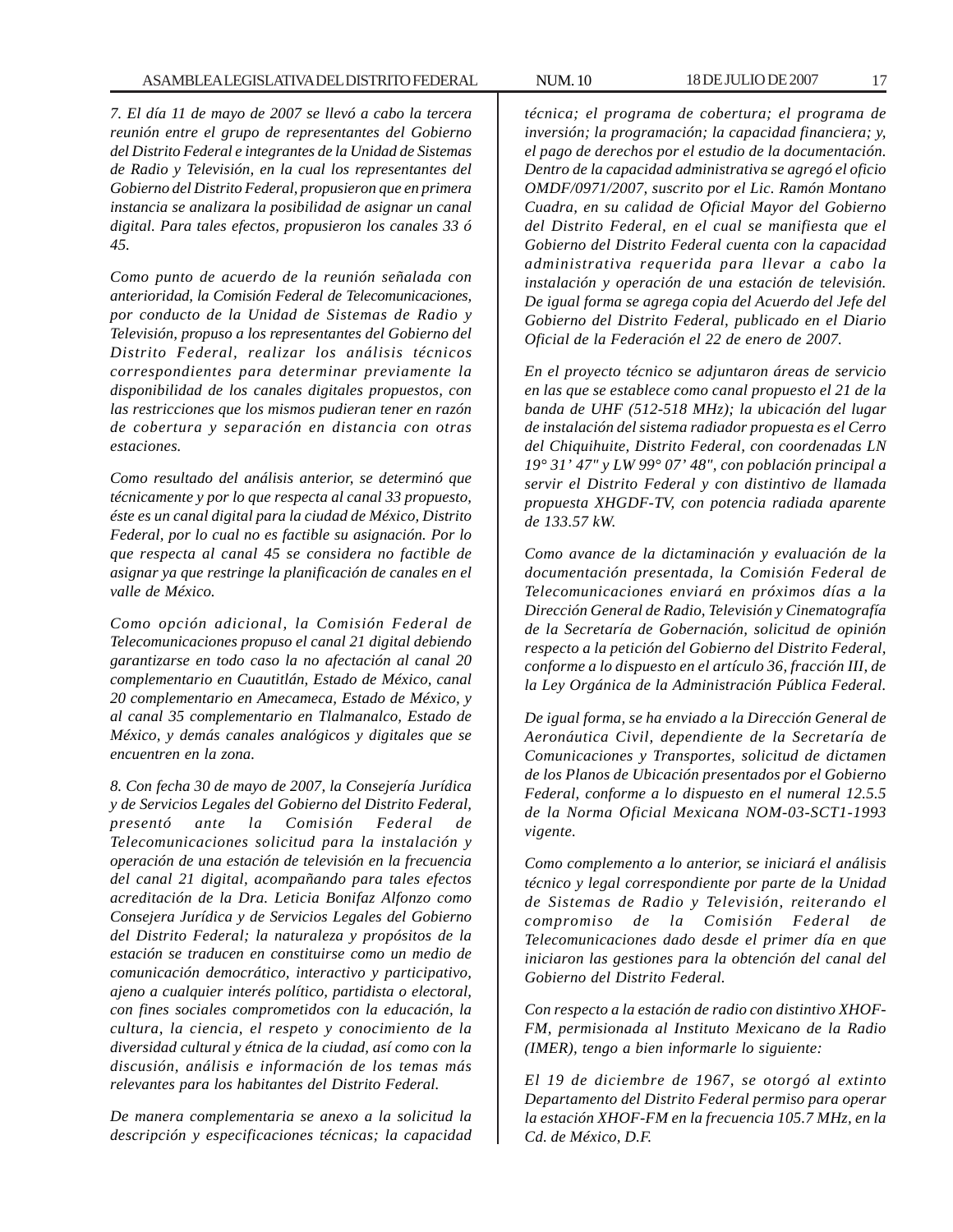#### 18 ASAMBLEA LEGISLATIVA DEL DISTRITO FEDERAL NUM. 10 18 DE JULIO DE 2007

*2. El 25 de marzo de 1983, se publicó en el Diario Oficial de la Federación el Decreto de creación del Instituto Mexicano de la Radio como organismo público descentralizado, con personalidad jurídica y patrimonio propio, el cual establece en su Artículo 1°, entre otros objetivos ''...operar de manera íntegra, las diversas entidades relacionadas con la actividad radiofónica pertenecientes al Poder Ejecutivo Federal...'' y que las funciones de dicho organismo, se realizaran a través de la estación XHOF-FM (Radio Departamento), de conformidad con los artículos 2° y 3°., de dicho Decreto.*

*3. Con fecha 7 de junio de 1983, el extinto Departamento del Distrito Federal, procedió en cumplimiento a lo dispuesto por el Decreto de Creación del IMER, llevar a cabo la entrega de- las instalaciones, los recursos y transferencia de los bienes afectos a la operación de la estación de radio XHOF-FM que venía operando, a favor del Instituto Mexicano de la Radio, situación que quedó consignada en el Acta de Entrega y Recepción de la misma fecha, por lo que esta Secretaría el 7 de julio de 1983, autorizó al IMER continuar las actividades y funcionamiento de la estación que nos ocupa.*

*4. El Instituto Mexicano de la Radio (IMER), a través de sus representantes, solicitó con fechas 30 de junio de 1983, 11 de septiembre de 1997, 11 de junio de 2001 y 31 de marzo de 2005, la expedición del título de Permiso a su favor para continuar operando la estación de radio XHOF-FM en esta Ciudad.*

*5. Derivado de lo anterior, se analizó y evaluó la solicitud del interesado, habiendo cumplido con los requisitos establecidos en los artículos 13 y 25 de la Ley Federal de Radio y Televisión; asimismo, previa opinión de la Dirección General de Asuntos Jurídicos de la Secretaría de Comunicaciones y Transportes, el proyecto de permiso para formalizar la continuación de la operación de la estación XHOF-FM se encuentra rubricado por el titular de la misma por encontrarlo correcto en su forma y estructura legal.*

*6. No se requirió opinión de la Secretaría de Gobernación, en virtud de que la Junta Directiva del IMER, la preside el titular de dicha Dependencia y el Director General de Radio, Televisión y Cinematografía de la SEGOB, funge como Secretario Técnico de la Junta por lo que sólo se procedió a notificar a la misma de las acciones realizadas.*

*7. Derivado de lo anterior, la Secretaría de Comunicaciones y Transportes, procedió con fecha 11 de agosto de 2005 a expedir el Título de Permiso a favor del Instituto Mexicano de la Radio, con una vigencia de 7 años, cuyo vencimiento se dará el próximo 10 de agosto de 2012.*

*Por los puntos antes mencionados se puede concluir que:*

- *A. La solicitud del Gobierno del Distrito Federal es para operar un canal de televisión en el Distrito Federal, y que a la fecha no se tiene conocimiento de solicitud para operar una estación de radio.*
- *B. Los trabajos de orden técnico para la obtención del canal de televisión siguen su curso, resultando de vital importancia para la Comisión Federal de Telecomunicaciones el continuar con el mecanismo propuesto a efecto de intercambiar puntos de vista entre ambas partes.*

*Sin otro particular, aprovecho la ocasión para mandarle un cordial saludo y reiterarle la seguridad de mis más distinguidas consideraciones.*

*A T E N T A M E N T E*

*HUMBERTO SARKIS LARA PROSECRETARIO TÉCNICO DEL PLENO*

Cumplida su instrucción, señor Presidente.

**EL C. PRESIDENTE DIPUTADO AGUSTÍN GUERRERO CASTILLO.-** Gracias diputado Secretario.

Esta Diputación Permanente queda debidamente enterada. Hágase del conocimiento del diputado promovente Salvador Pablo Martínez Della Rocca y de la Comisión de Gobierno de este Órgano Legislativo, para los efectos correspondientes.

Esta Presidencia hace del conocimiento de la Diputación Permanente que se recibieron 4 comunicados, 3 de la Secretaría de Gobierno del Distrito Federal y uno del Jefe Delegacional en Tlalpan, contador público Guillermo Sánchez Torres.

Primer Comunicado

*SECRETARÍA DE GOBIERNO*

*SG/LAPL/180/2007. México, Distrito Federal, 2 de julio de 2007.*

*DIP. VÍCTOR HUGO CÍRIGO VÁSQUEZ PRESIDENTE DE LA COMISIÓN DE GOBIERNO DE LA ASAMBLEA LEGISLATIVA DEL DISTRITO FEDERAL*

#### *P R E S E N T E.*

*Por instrucciones del Secretario de Gobierno, Lic. José Ángel Ávila Pérez, adjunto al presente copia del oficio suscrito por el Secretario de Obras y Servicios del Distrito Federal, mediante el cual informa de las acciones implementadas y disposiciones emitidas respecto de los trabajos y obras de mejora en horarios nocturnos a fin de lograr la optimización de* los *servicios correspondientes.*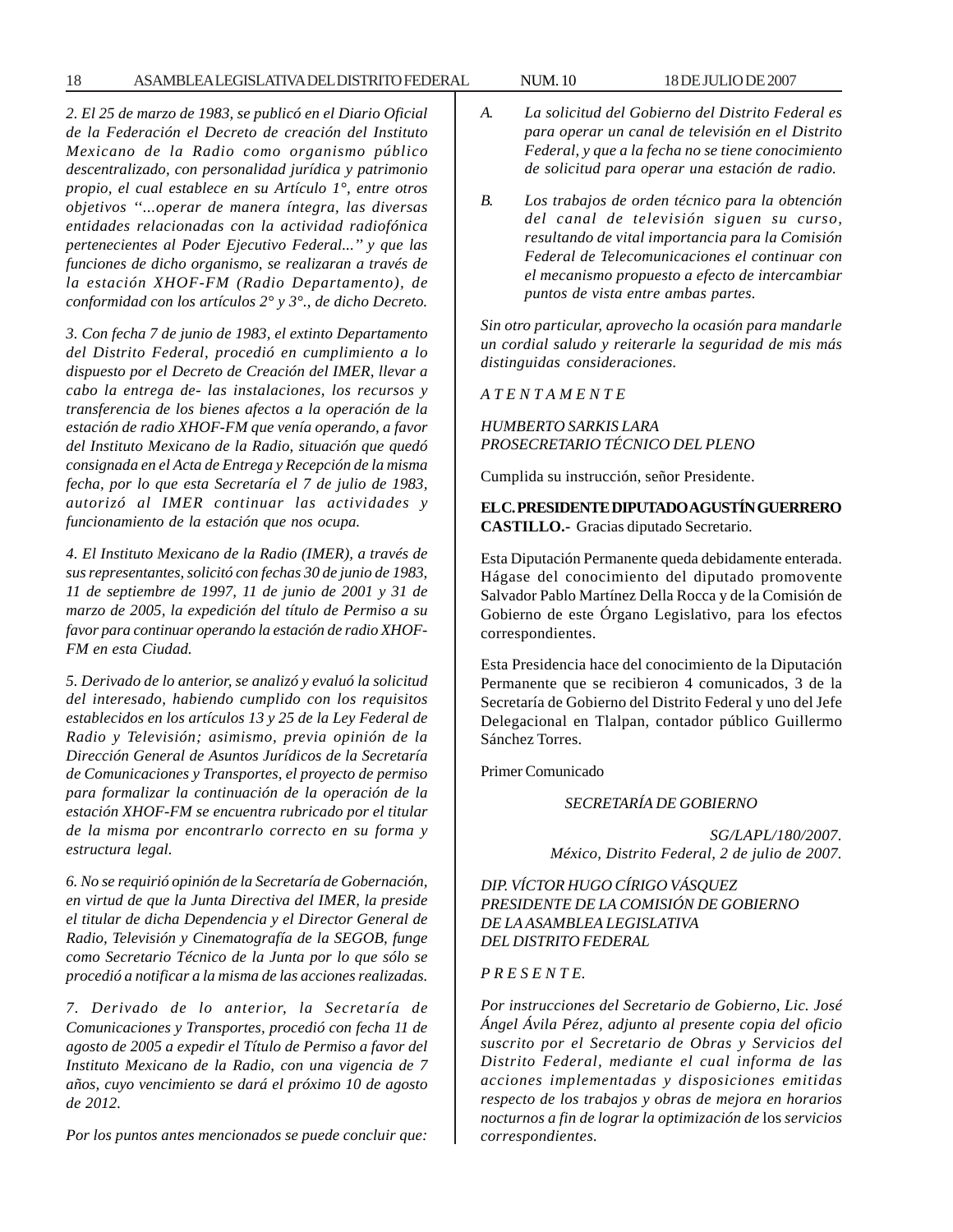*Lo anterior, en relación con el oficio MDDPSRPA/CSP/ 415/2007, mediante el cual se comunicó por parte del Presidente de la Mesa Directiva de la Diputación Permanente de ese órgano legislativo, la aprobación de un punto de acuerdo por el que se solicita se implementen las acciones antes citadas.*

*Aprovecho la oportunidad para enviarle un cordial saludo.*

#### *ATENTAMENTE*

*''SUFRAGIO EFECTIVO, NO REELECCIÓN'' Lic. Luis Ángel Pereda Lara ASESOR DEL SECRETARIO DE GOBIERNO*

*\_\_\_\_\_\_\_''0''\_\_\_\_\_\_*

*GOBIERNO DEL DISTRITO FEDERAL Secretaría de Obras y Servicios*

> *GDF-SOS/671/2007. México, D. F. a 25 de junio de 2007*

*Lic. José Ángel Ávila Pérez Secretario de Gobierno*

#### *Presente*

*En atención a su oficio SG/LAPL/113/2007 que hace referencia al Punto de Acuerdo del Pleno de la Diputación Permanente de la Asamblea Legislativa del Distrito Federal contenido en el oficio MDDPSRPA/CSP/415/2007 le informo lo siguiente:*

*Con fecha 5 de enero de 2007 y en función del Dictamen del 13 de diciembre de 2006 de la ALDF, mediante la circular GDF/SOS/01/07, se exhortó a los Directores Generales y Coordinadores adscritos a la Secretaría de Obras y Servicios para que en medida de lo posible, conforme a las atribuciones de cada una de las áreas bajo su responsabilidad, en los procesos de planeación y ejecución de las obras y servicios en que intervengan, se realicen los trabajos y obras de mejora de servicios públicos de la Ciudad en horarios nocturnos a fin de evitar los problemas de la cotidianeidad diaria (Se adjunta copia de la circular).*

*A la fecha, la Secretaría de Obras y Servicios puede informar lo siguiente:*

*La Secretaría de Obras y Servicios a través de la Dirección General de Servicios Urbanos atiende el mantenimiento y la limpieza de la red vial primaria, cuya extensión es cercana a los 1000 Km., para lo cual se ejercen los recursos autorizados por la Asamblea. Legislativa del D. F. Los trabajos que se realizan preferentemente en horario nocturno son el bacheo, la repavimentación, el barrido de las vialidades reparación y sustitución del alumbrado*

*público. Cuando existen situaciones de emergencia se atienden a cualquier hora. El mantenimiento de áreas verdes se efectúa mayoritariamente en horarios diurnos por la naturaleza misma del trabajo, se procura sin embargo, obstaculizar lo menos posible las vialidades y el tránsito de personas.*

*Por lo que respecta a los servicios de mantenimiento y reparación de las redes de agua potable y drenaje, la mayoría de los trabajos se lleva a cabo en horarios nocturnos aunque las emergencias se atienden las 24 horas.*

*Finalmente, se recuerda que fuera de la red vial primaria les corresponde la atención de los servicios a las Delegaciones Políticas.*

*Aprovecho la ocasión para enviarle un cordial saludo.*

*lng. Jorge Arganis Díaz Leal*

 $\lq\lq'0$ ''

*ASAMBLEA LEGISLATIVA DEL DISTRITO FEDERAL IV LEGISLATURA*

## *SEGUNDO PERIODO DE RECESO DEL PRIMER AÑO DE EJERCICIO*

*Recinto Legislativo a 5 de junio de 2007 MDDPSRPA/CSP/415/2007*

#### *LIC. MARCELO LUIS EBRARD CASAUBÓN JEFE DE GOBIERNO DEL DISTRITO FEDERAL*

#### *PRESENTE*

*Por este conducto y con fundamento en lo dispuesto por los artículos 42 fracción XXV del Estatuto de Gobierno del Distrito Federal; 50 fracciones IV, V, VIII y 58 fracción XVII de la Ley Orgánica de la Asamblea Legislativa del Distrito Federal, me permito hacer de su conocimiento que el Pleno de la Diputación Permanente de la Asamblea Legislativa del Distrito Federal, en Sesión celebrada en la fecha citada al rubro, resolvió aprobar el siguiente:*

#### *PUNTO DE ACUERDO*

*ÚNICO.- Se exhorta al Jefe de Gobierno del Distrito Federal, Licenciado Marcelo Luis Ebrard Casaubón, para que rinda el informe pormenorizado de las acciones implementadas, solicitado en el exhorto del dictamen de la propuesta con punto de acuerdo para optimizar los servicios públicos de la ciudad, aprobado en el Pleno de la Asamblea Legislativa del Distrito Federal, el 13 de Diciembre de 2006, y que le fue remitido para su implementación, en la misma fecha.*

*Sírvase encontrar anexo al presente copia del punto de acuerdo en comento para los efectos correspondientes.*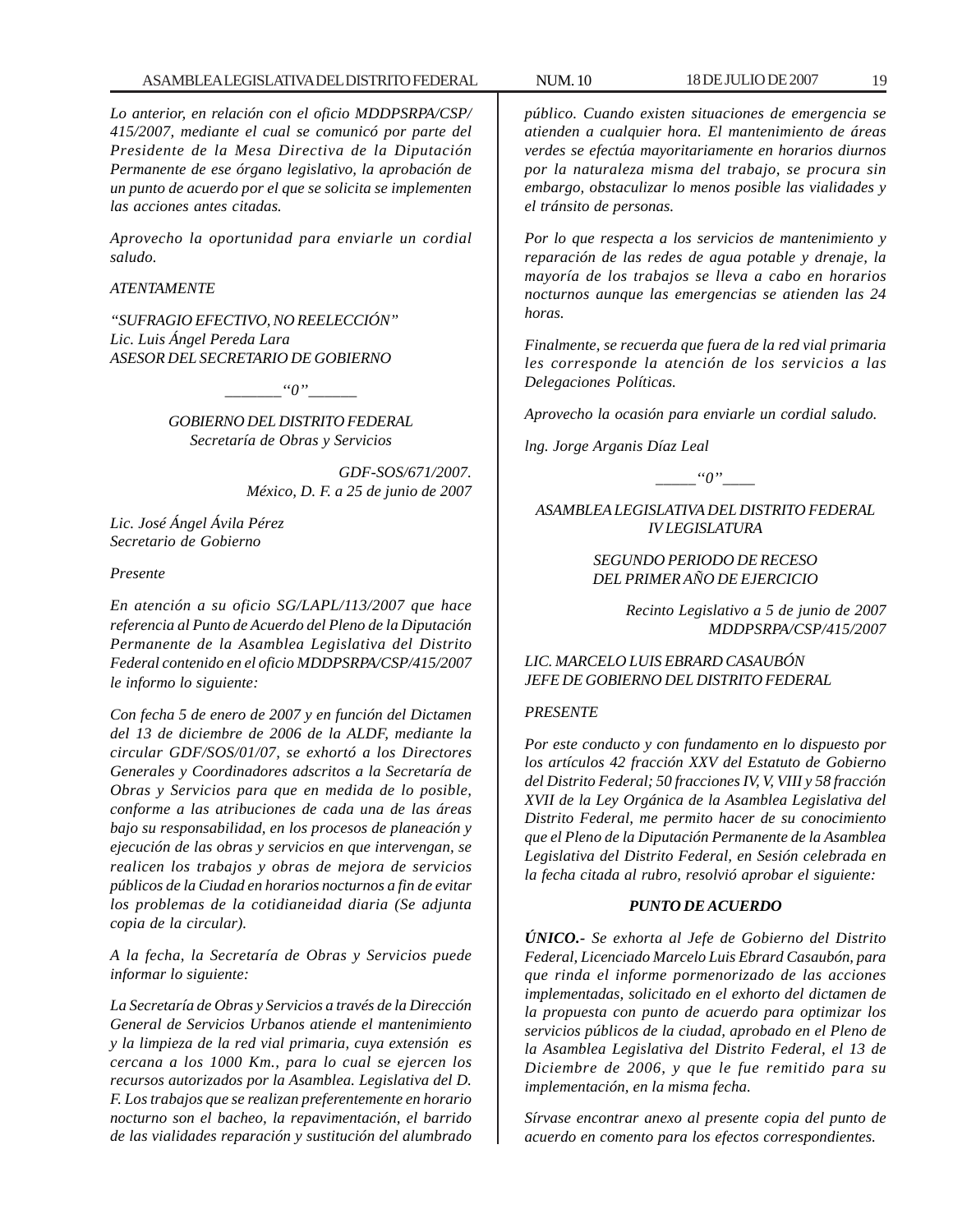*Sin otro particular, reitero a usted mi consideración distinguida.*

#### *ATENTAMENTE*

#### *DIP. AGUSTÍN GUERRERO CASTILLO*

Segundo Comunicado

#### *SECRETARÍA DE GOBIERNO*

*SG/LAPL/I8I/2007. México, Distrito Federal, 2 de julio de 2007.*

#### *DIP. VÍCTOR HUGO CÍRIGO VÁSQUEZ PRESIDENTE DE LA COMISIÓN DE GOBIERNO DE LA ASAMBLEA LEGISLATIVA DEL DISTRITO FEDERAL*

#### *PRESENTE.*

*Por instrucciones de Secretario de Gobierno, Lic. José Ángel Ávila Pérez, adjunto al presente copia del oficio suscrito por el titular del Sistema para el Desarrollo Integral de la Familia del Distrito Federal, mediante el cual informa de los programas y acciones para prevenir y atender el abuso sexual que desarrolla dicha Institución.*

*Lo anterior, en relación con el oficio MDPPPA/CSP/0946/ 2006, mediante el cual se comunicó por parte del Presidente de la Mesa Directiva en turno de ese órgano legislativo, la aprobación de un punto de acuerdo por el que se solicita la información antes citada.*

*Aprovecho la oportunidad para enviarle un cordial saludo.*

#### *ATENTAMENTE*

*''SUFRAGIO EFECTIVO. NO REELECCIÓN'' LUIS ÁNGEL PEREDA LARA ASESOR DEL SECRETARIO DE GOBIERNO*

 $"0"$ 

#### *SISTEMA PARA EL DESARROLLO INTEGRAL DE LA FAMILIA DEL DISTRITO FEDERAL DIRECCIÓN GENERAL*

*México D.F., a 23 de enero de 2007 REF: DlF-DF/DG/065/07*

*LIC. JOSÉ ÁNGEL ÁVILA PÉREZ SECRETARIO DE GOBIERNO DEL DISTRITO FEDERAL*

#### *PRESENTE.*

*En atención al Punte de Acuerdo tomado por la Asamblea Legislativa del Distrito Federal en sesión celebrada el 7 de noviembre de 2006, me permito informarle de los programas y acciones enfocadas a prevenir y atender al* *abuso sexual que desarrolla el Sistema para el Desarrollo Integral de la Familia del Distrito Federal y que dan cumplimiento al citado Punto de Acuerdo.*

*El DlF-DF, a través de los Programas de Prevención y Atención al Maltrato Infantil, tiene como encomienda realizar acciones de prevención, atención y protección a toda la población infantil menor de 18 años reportada en estos programas y que son víctimas de maltrato y abuso sexual en ámbitos familiares, encaminadas a detener el contexto de violencia en que se desarrollan, realizando por un lado acciones de prevención, a través de pláticas y talleres, y por otro lado, acciones de atención, a través de investigaciones sociales, detección de niveles de riesgo, orientaciones familiares y atención psicológica; logrando con ello que dichas familias modifiquen sus formas de relacionarse y de convivencia que generan violencia hacia las niñas, niños y adolescentes.*

*Considerando que el abuso sexual es un delito que podemos ubicar como parte del maltrato infantil, tal y como lo establecen las disposiciones legales de orden internacional, federal y local, el DIF-DF tiene la obligación de realizar las acciones legales de protección más eficaces ante las instancias pertinentes.*

*Consecuentemente, en los casos que por vía telefónica, institucional o de otra índole, tenemos conocimiento o detectamos que en lo individual o colectiva se están cometiendo conductos de abuso sexual a correspondiente de la PGJDF para su intervención legal que le confiere la ley en materia penal, sin realizar intervención social.*

*El Programa también desarrolla acciones dirigidas a difundir a la población de la Ciudad de México, los Derechos de las Niñas y los Niños, así como el fomento de una cultura de denuncia en todos los casos de maltrato y abuso sexual hacia niñas, niños y adolescentes.*

*En este sentido, el DIF-DF promociona el buen trato hacia las niñas y los niños con la distribución del folleto ''¡Ya no te Quiero! Los niños dan lo que reciben'', que proporciona información básica sobre el maltrato y abuso sexual sufrido por niñas y niños: conceptualización, tipos de maltrato, motivaciones el maltrato, consecuencias, recomendaciones para prevenir el maltrato, marco jurídico y el procedimiento e información requerida para reportar cualquier maltrato contra niñas y niños. El citado folleto se distribuye en escuelas de educación básicas, ferias de servicios, familias con problemas de violencia infantil y a usuarios de los servicios del DIF-DF, a través de la Subdirección y Atención al Maltrato Infantil (Se anexa ejemplar).*

*Esta Subdirección también implementa el ''Programa de Prevención y Atención al Maltrato y Abuso Sexual a Niñas y Niños'' que se desarrolla en escuelas de educación*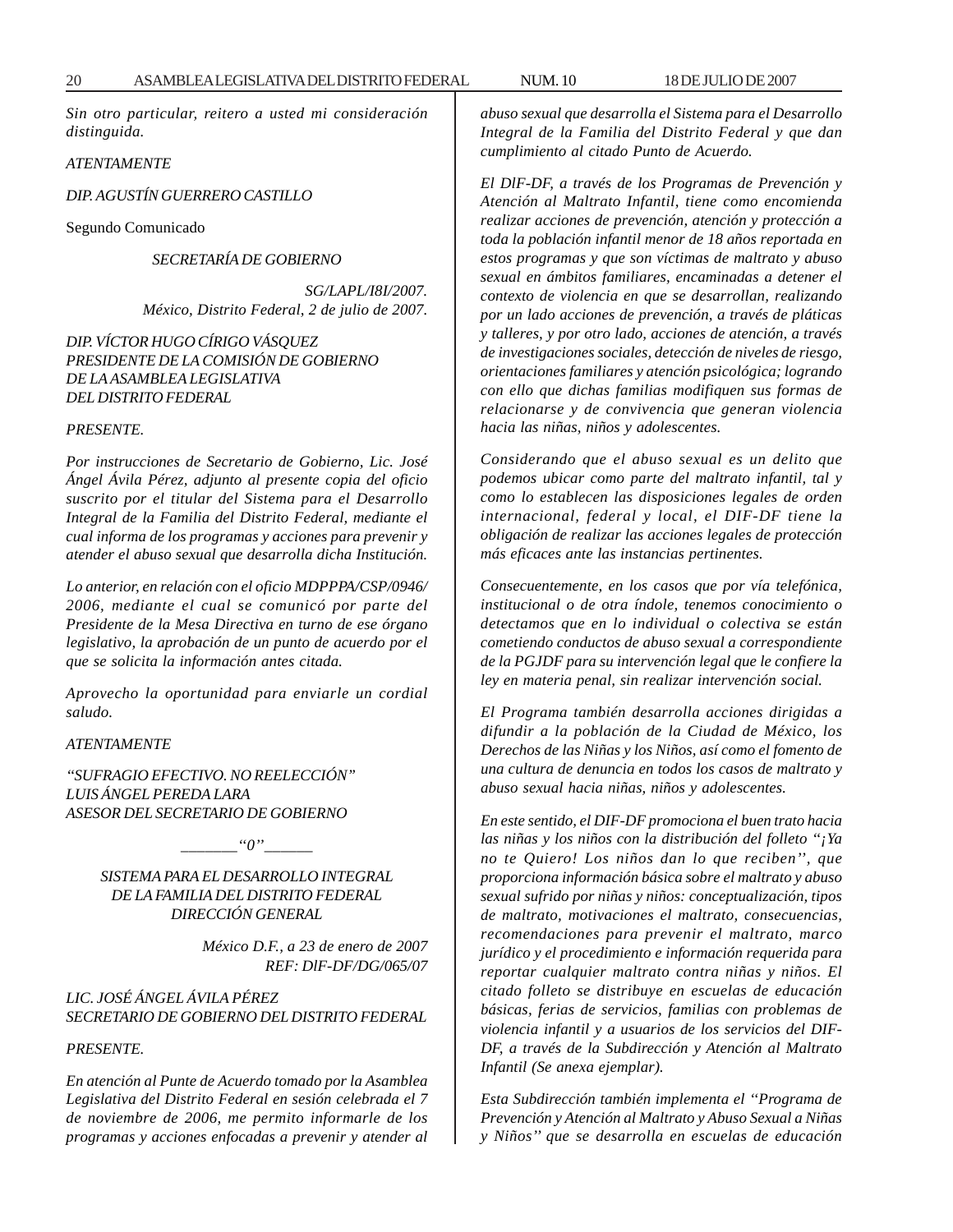*básica. Actualmente este Programa interviene en los CADIS LXIX Legislatura, 17 y Lázaro Cárdenas, y en el Colegio Rosario Castellanos con niños, niñas, padres, madres y educadoras de primaria. Las características del citado Programa son las siguientes:*

*En cada escuela o centro infantil se inicia con la realización de una ''Feria por el Buen Trato'' con la participación de padres, madres, educadora, directivos, niños y niñas que inaugura el desarrollo del Programa con ceremonias que simbolizan la declaración de unos propósitos: el buen trato hacia los niños y las niñas. Durante las Ferias se llevan a cabo actividades interactivas entre padres e hijos, talleres y presentaciones artísticas, y eventos recreativos y festivos.*

*En el marco de esta Feria se aplica la Consulta de Entrada sobre maltrato y abuso sexual, dirigida a niños, sus padres o tutores y educadores. Con los resultados de esta consulta se elabora un Diagnostico de Entrada que arroja un perfil general anónimo de la problemática existente, y sirve de base para diseñar la intervención en prevención. Este diseño se concentra en la siguiente secuencia articulada de 8 talleres para cada población de los centros educativos los que se interviene:*

- *Diferencia entre maltrato y buen trato*
- *Desnaturalización del maltrato*
- *Prevención del abuso sexual*
- *Identificación y reconocimiento de la violencia propia*
- *Derechos humanos*
- *Habilidades pacíficas de crianza, relación y educación*
- *Solución Pacifica de los conflictos*
- *Marco Jurídico del maltrato y abuso sexual infantil (para educadores).*

*Al término de la serie secuenciada de talleres que se imparten a niños, padres y educadores de los centros educativos, se realiza la Feria por el Buen Trato que clausura el Programa, durante la cual se llevan a cabo actividades de cierre y despedida y se aplica y sistematiza la Consulta de Salida. Posteriormente se practica una evaluación comparativa de perfiles, a fin de medir el impacto de la intervención*

*Los casos detectados durante el desarrollo del Programa son atendidos interinstitucional e interdisciplinariamente de la siguiente manera:*

- *Se conforma un Comité de Análisis de Casos para la discusión y diseño de las rutas de atención de casos de maltrato y abuso sexual; en ellos participan los profesionales que asigne el centro educativo y el personal del DIF-DF que opera y coordina el Programa.*
- *La atención consiste en la procuración de reconocimiento de enfermedad, el levantamiento de la demanda de atención y las acciones de reparación del daño que el caso requiera.*

*Para el desarrollo de las acciones preventivas y de atención de casos se han establecido relaciones interinstitucionales con la Comisión de Derechos Humanos del Distrito Federal, Centro Comunitario de Salud Mental de lztapalapa, Unidades de Atención y Prevención de la Violencia Familiar, Unidades del Instituto de las Mujeres del Distrito Federal, Hospital Psiquiátrico Samuel Ramírez Moreno, Grupo ERATO, A.C., entre otras.*

*La aplicación sexenal del Programa arriba citado se ha sistematizado obteniendo como producto la Escritura interinstitucional del ''Modelo de Prevención y Atención al Maltrato y el abuso Sexual a Niñas y Niños-Guía Teórica y Práctica'', actualmente en proceso de edición y publicación.*

*En cuanto las acciones del Programa de Atención de Reportes por Maltrato y Abuso Sexual a Niñas y Niños, mantenemos una estrecha relación y acciones con las siguientes instituciones.*

- *SEP Prevención, detección, atención y canalización*
- *GDF Atención de casos turnados y derivación a población usuaria*
- *Organizaciones civiles e instituciones de asistencia privada Prevención, detección, atención y canalización*
- *PGJDF Presentación y Seguimiento de la denuncia penal*
- *CDHDF Atención de casos turnados*
- *CNDH Atención de casos turnados*
- *DIF Estatales Coordinación asistencial*
- *TSJDF Seguimiento del caso*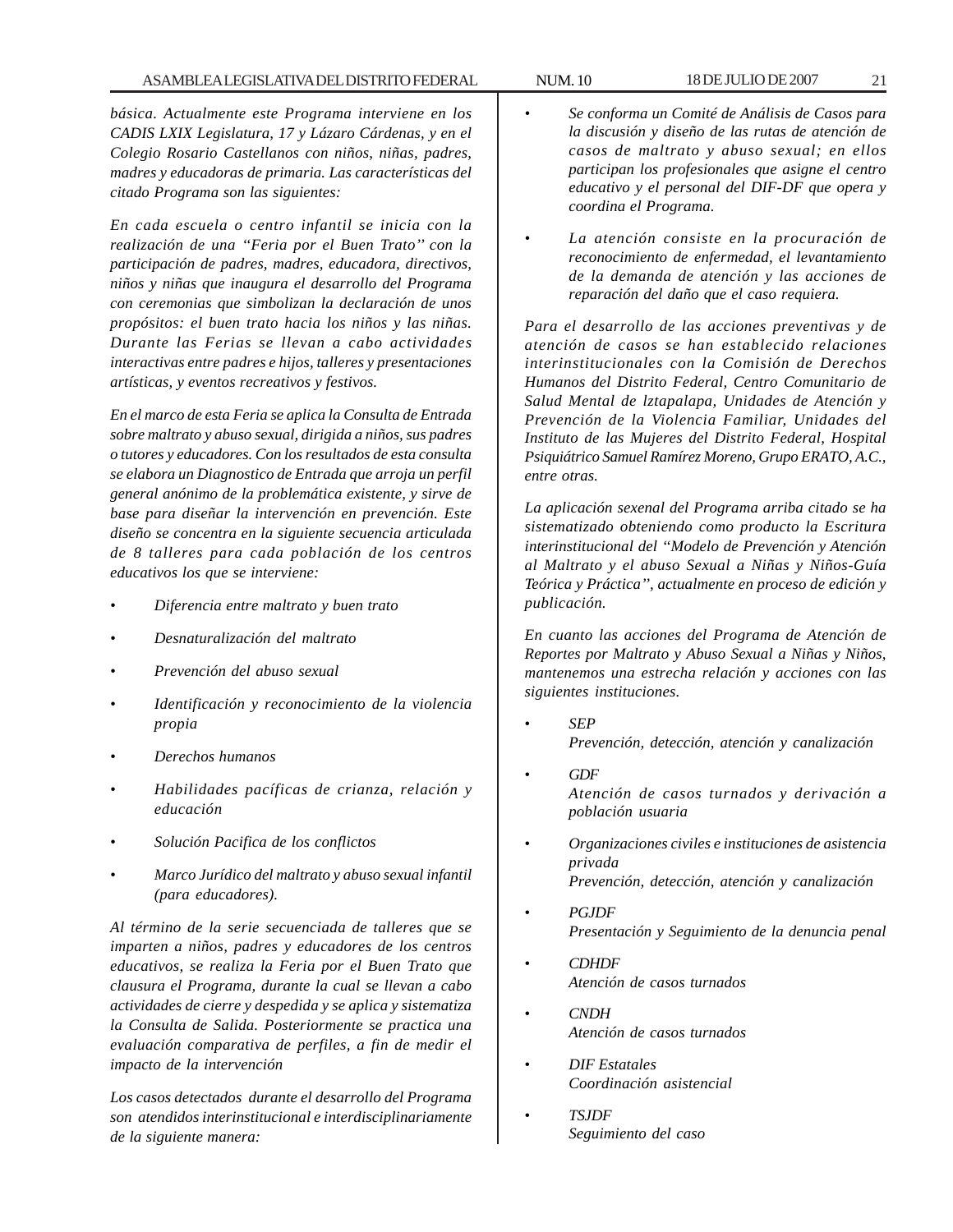• *LOCATEL Atención y seguimiento de casos turnados*

#### *Logros*

- *Disminución de los índices de maltrato*
- *Mayor participación y responsabilidad de los padres y/o tutores, educadores, autoridades escolares y servidores públicos.*
- *Mayores acciones de sensibilización a niñas, niños, padres, educadores y servidores públicos sobre la importancia de desarrollar estrategias pacificas de relación con niñas y niños.*
- *Desnormalización de la violencia*
- *Mayor promoción en la exigencia de los derechos de las niñas y los niños consagrados en las disposiciones legales.*
- *Se ha propiciado el sano desarrollo psicoemocional*
- *Se ha trabajado en la construcción colectiva de conceptos sobre el maltrato, buen trato y su diferenciación.*

*Los encargados de la operación del Programa son los Líderes Coordinadores quienes se encargan de supervisar el funcionamiento del área, por medio de las siguientes acciones:*

- *Revisión del trabajo individual de cada trabajadora social en campo y de manera documental.*
- *Asesoramiento del procedimiento de la intervención social y psicológica con una visión integral y propositiva en un ambiente de respeto y profesionalismo.*
- *Asesoramiento de los equipos de trabajo respecto al contenido y metodología a trabajo preventivo de acuerdo a las características de cada población.*
- *Verificación en el cumplimiento de los procedimientos acerca de los casca atendidos, que sean correctos ética y profesionalmente.*
- *Análisis y reflexión de los casos registrados solicitudes de servicio y/o reporte-a asignados.*
- *Seguimiento, programación y verificación de números de acciones realizadas*

*Acciones de seguimiento*

#### *Asistencia social*

*Se realiza seguimiento social y psicológico que conlleva a generar relaciones familiares no violentas, en este proceso* *se trabajan aspectos como la organización familiar el establecimiento de límites familiares, habilidades de crianza, atención y cuidado hacia los niños, fortalecimiento de los recursos de la propia familia y apoyo en redes familiares e institucionales, en donde de acuerdo a las necesidades de cada familia atendida, se canaliza a servicios especializados ya sean médicos, educativos, de rehabilitación, psicológicos y/o jurídicos, de instituciones gubernamentales 'y asociaciones civiles.*

## *Legal*

*Con relación al seguimiento de las Denuncias Penales que se presentan ante la PGJDF, nuestra intervención fenece hasta que el Juez de lo Penal emite Sentencia Definitiva.*

#### *Acciones emprendidas por el DIF-DF*

*El SISTEMA ha impulsado iniciativas de reforma a la Ley de los Derechos de las Niñas y los Niños para el Distrito Federal, en el que se contemplan mecanismos más eficientes y eficaces de coercitividad, que garantiza más protección a ese sector ce la población, así como de mayor dotación de facultades para el Sistema.*

*Con relación a la Ley de los Derechos de las Niñas, Niños y Adolescentes, de aplicación federal, a la fecha la Cámara de Diputados no ha remitido al GDF el ordenamiento para que la Asamblea Legislativa del Distrito Federal proceda a realizar el proceso legislativo de educación y homologación de las disposiciones legales de las niñas, niños y adolescentes.*

*Creación de la Red interinstitucional contra el Maltrato, el Abuso Sexual y la Explotación Sexual Comercial hacia las Niñas y Niños en el Distrito Federal. en el marco de las acciones que desarrolla el Consejo promotor de los Derechos de las Niñas y los Niños en el Distrito Federal en la que participan alrededor de 60 Instituciones Gubernamentales, Organismos del estado, Instancias Académicas y Organizaciones de Sociedad Civil.*

*Se pondera el interés superior de las niñas y niños mediante campañas que incluyen carteles, volantes, trípticos y folletos, así como en medios de comunicación de radio y televisión.*

*Sin otro particular, le envío un cordial saludo.*

*ATENTAMENTE*

*JESÚS SALVADOR VALENCIA GUZMAN DIRECTOR GENERAL*

Tercer Comunicado

*SECRETARÍA DE GOBIERNO*

*SG/LAPL/202/2007.*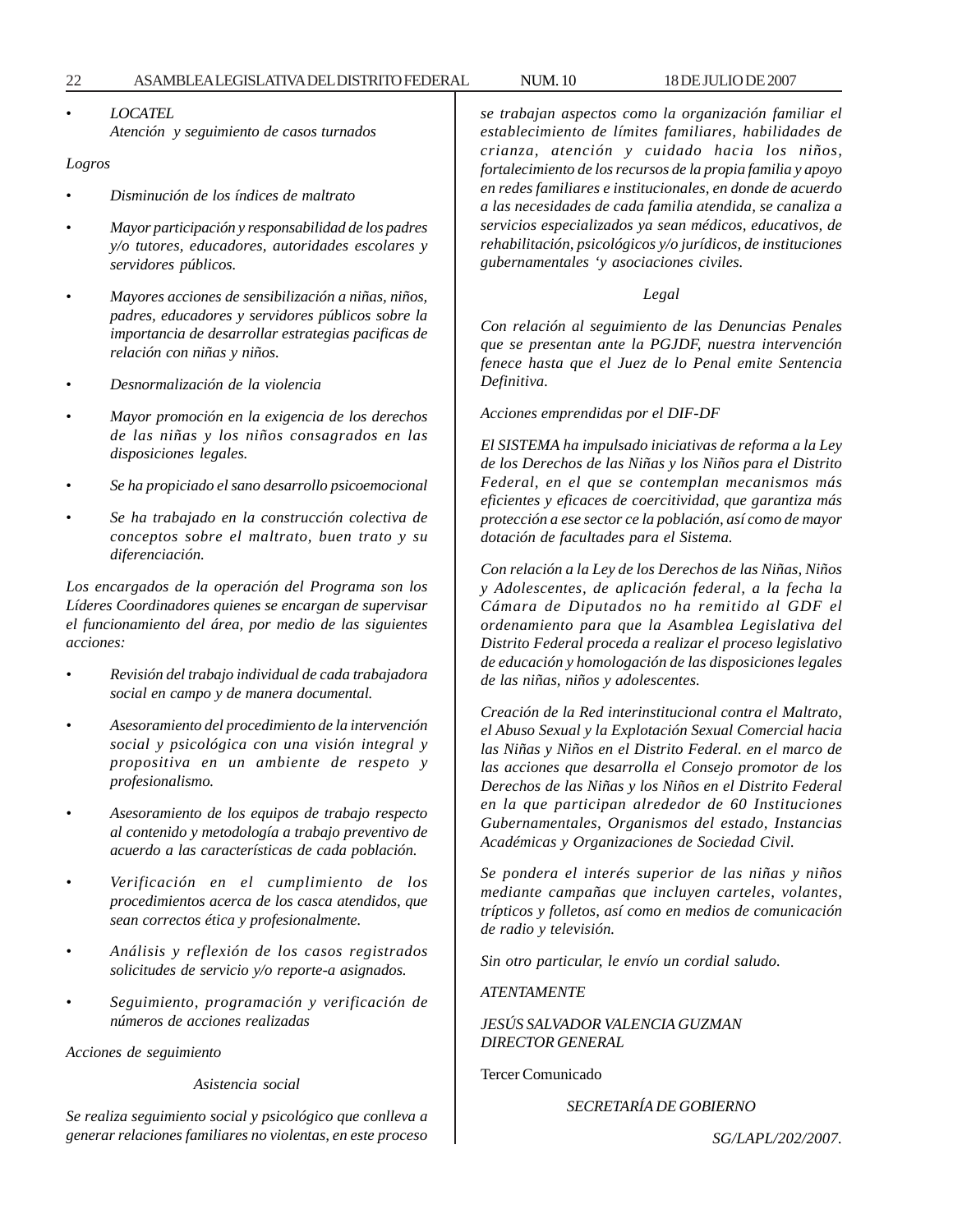*México, Distrito Federal, 6 de julio de 2007.*

*DIP. VÍCTOR HUGO CÍRIGO VÁZQUEZ PRESIDENTE DE LA COMISIÓN DE GOBIERNO DE LA ASAMBLEA LEGISLATIVA DEL DISTRITO FEDERAL*

#### *P R E S E NT E.*

*Por instrucciones del Secretario de Gobierno, Lic. José Ángel Ávila Pérez, adjunto al presente copia del oficio ICyT/DG/158/2007 de la titular del Instituto de Ciencia y Tecnología del Distrito Federal, así como copia del oficio F100/031/07 de la Dirección General Adjunta de Desarrollo Regional y Sectorial del Consejo Nacional de Ciencia y Tecnología, en relación con el proceso para la formalización del Fondo Mixto CONACYT Gobierno del Distrito Federal.*

*Lo anterior, en relación con el oficio MDSPPA/CSP/0298/ 2007, en donde se comunicó por parte del Presidente de la Mesa Directiva en turno de ese órgano legislativo, la aprobación de un punto de acuerdo por el que se solicita promover la firma del convenio citado. Aprovecho la oportunidad para enviarle un cordial saludo.*

#### *ATENTAMENTE*

*''SUFRAGIO EFECTIVO. NO REELECCIÓN'' LIC. LUIS ÁNGEL PEREDA LARA ASESOR DEL SECRETARIO DE GOBIERNO*

 $\lq a \lq o''$ 

*CONACYT REF: F100/031/07*

*Dirección Adjunta de Desarrollo Regional y Sectorial Dirección de Desarrollo Estatal*

*México, D. F., 28 de junio de 2007.*

*DRA. ESTHER OROZCO OROZCO Directora General del Instituto de Ciencia y Tecnología del Distrito Federal.*

*P r e s e n t e*

*En atención a su comunicado de fecha 14 de junio de 2007 y compartiendo con ustedes el interés manifestado para la formalización del Fondo Mixto CONACYT Gobierno del Distrito Federal a la brevedad posible y teniendo como base aportaciones del orden de 15 millones de pesos cada una de las partes, me permito adjuntar en versión electrónica, el Convenio de Colaboración para el establecimiento del Fondo Mixto, Contrato de Fideicomiso, así como los anexos de ejecución, quedando en espera de sus comentarios, a fin de estar en posibilidad de formalizar el fideicomiso lo antes posible.*

*Sin otro particular por el momento, me es grata la ocasión para enviarle un cordial saludo.*

#### *ATENTAMENTE*

*M.C. DOLORES MANJARREZ ÁLVAREZ Directora*

*\_\_\_\_\_''0''\_\_\_\_\_*

*Instituto de Ciencia y Tecnología del Distrito Federal*

> *Dra. Esther Orozco Directora General*

*LIC. JOSÉ ÁNGEL AVILA PÉREZ Secretario de Gobierno del Distrito Federal*

*Presente*

*Estimado Lic. Ávila:*

*México, D.F., Abril 26 de 2007 Oficio No. IC y I/DG/158/2OO7*

*En respuesta a su atento oficio SG/04317/2007 de fecha abril 20, 2007 y de acuerdo al comunicado dirigido al Lic. Adrián Michel Espino, Secretario Particular del Jefe de Gobierno del Distrito Federal, oficio No. IC y T/DG/ 145/2007.*

*Me permito informarle, que hasta el momento estamos en proceso de negociación con respecto al monto que será utilizado para este importante Programa del Fondo Mixto CONACYT Gobierno de la Ciudad de México y posteriormente llevar a cabo la firma de Convenio. En breve, le mantendré informado al respecto.*

*Sin otro particular, reciba mis saludos más cordiales.*

*Atentamente*

*Esther Orozco Jefatura de Gobierno Secretaría Particular*

*\_\_\_\_\_''0''\_\_\_\_\_*

*México, D. F., a 9 de Abril de 2007 JG/SP/00320/2007*

*LIC. ÁNGEL ÁVILA PÉREZ SECRETARIO DE GOBIERNO*

*P R E S E N T E*

*Por instrucciones del Jefe de Gobierno del Distrito Federal, Lic. Marcelo Ebrard Casaubón, me permito remitir el oficio número MDSPPA/CSP/298/2007 de fecha 3 de abril de 2007, signado por el Dip. Ramón Jiménez López, Presidente de la Mesa Directiva del Segundo*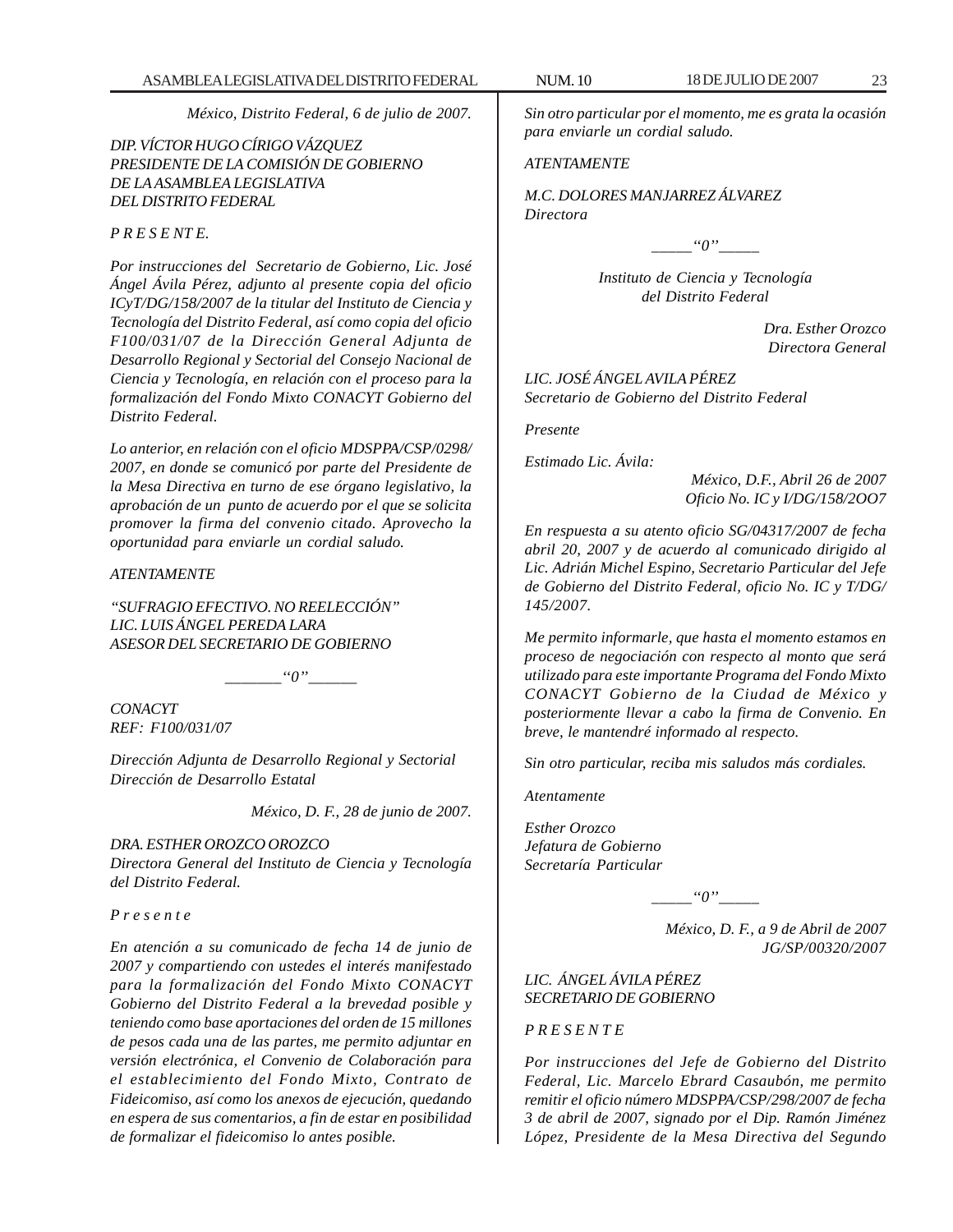#### 24 ASAMBLEA LEGISLATIVA DEL DISTRITO FEDERAL NUM. 10 18 DE JULIO DE 2007

*Periodo de Sesiones Ordinarias del Primer año de Ejercicio de la Asamblea Legislativa del Distrito Federal, mediante el cual hace de conocimiento que en Sesión celebrada por el citado Órgano Legislativo el 3 de abril del año en curso, fue aprobado un Dictamen por el que se exhorta al Jefe de Gobierno del Distrito Federal, promueva ante el Consejo Nacional de Ciencia y Tecnología la firma del Convenio de Fondo Mixto - CONACYT Gobierno del Distrito Federal.*

*Lo anterior para que en el marco de sus atribuciones y de conformidad con la normatividad aplicable, brinde la atención que se considere procedente.*

*Sin otro particular por el momento y agradeciéndole nos remita copia de la atención brindada, aprovecho la ocasión para enviarle un cordial saludo.*

#### *ATENTAMENTE*

*EL SECRETARIO PARTICULAR DEL C. JEFE DE GOBIERNO ADRIÁN MICHEL ESPINO*

Cuarto Comunicado

*Ciudad de México Capital en Movimiento*

> *Jefatura Delegacional en Tlalpan SECRETARÍA PARTICULAR*

*Tlalpan, Distrito Federal, a 05 de julio del 2007.*

*Oficio No JD/547/07.*

*Asunto: Se envía información*

*Diputado Agustín Guerrero Castillo Presidente de la Mesa Directiva de la Diputación Permanente de la Asamblea Legislativa del Distrito Federal IV Legislatura*

*Presente.*

*En atención al oficio No. SG/0006413/2007, de fecha 05 de julio de 2007, signado por el Lic. José ángel Ávila Pérez, secretario de gobierno del Distrito Federal, y en contestación al contenido de su misiva No. MDDDPSRPA/ CSP/228/07, adjunto envío a usted la información requerida, en torno a las acciones realizadas y las que se han programado, para la rehabilitación de escuelas públicas, de acuerdo al presupuesto de egresos que se contempló destinar a este órgano Político Administrativo a mi cargo.*

*Sin más por el momento, quedo de usted.*

*Atentamente*

*El Jefe Delegacional en Tlalpan C.P. GUILLERMO SÁNCHEZ TORRES*

 $\lq\lq o''$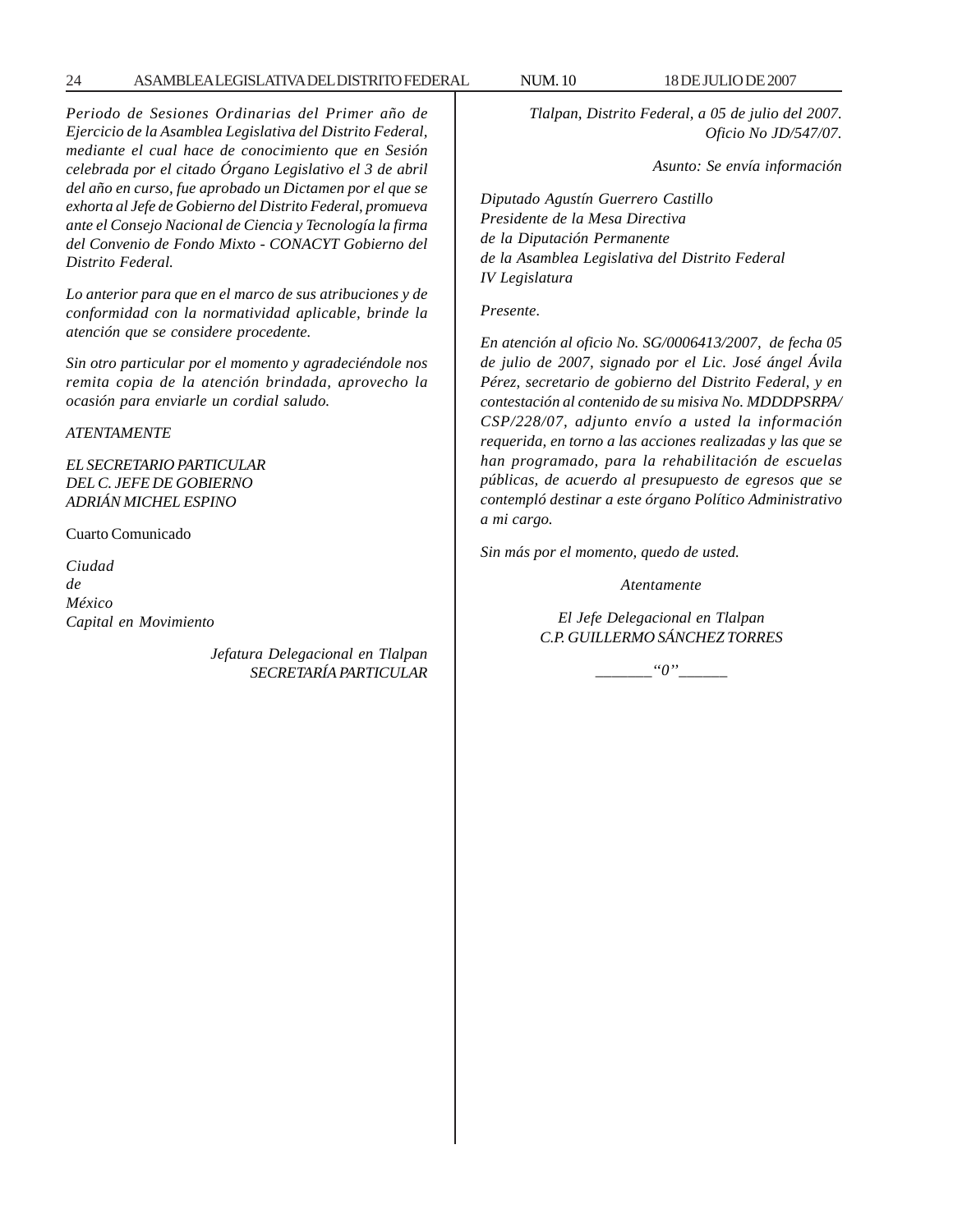# *LISTADO DE ESCUELAS CONSIDERADAS EN LA ENTREGA DE MOBILIARIO*

| No.            | Escuela                                     | Domicilio                                                                         | Mobiliario |          |     |     |    |    |
|----------------|---------------------------------------------|-----------------------------------------------------------------------------------|------------|----------|-----|-----|----|----|
|                |                                             |                                                                                   |            |          |     |     |    |    |
| 1              | Prof. Emma Godoy                            | Chapab No. 10 Cuchilla de Padierna.<br>56 30 10 64                                | 76         | 152      | 0   | 0   | 12 | 12 |
| 2              | Esc. Sec. 281                               | Convoy y Chapultengo, Cuchilla de Padierna<br>56301439                            | $\theta$   | 0        | 125 | 250 | 15 | 15 |
| 3              | Domingo Martínez<br>Paredes                 | Llovían y Holpechen, S/N Cultura Maya 5630                                        | 20         | 40       | 20  | 40  | 12 | 12 |
| $\overline{4}$ | Hermilio<br>Zavalza<br>del Valle            | Llovían No. 659 y Bolochen, Cultura Maya<br>56301939                              | 120        | 240      | 20  | 40  | 18 | 18 |
| 5              | Esc. Sec.Tec. 19                            | Ruiseñor y Yucalpeten, Cultura Maya                                               | 0          | 0        | 163 | 326 | 16 | 16 |
| 6              | Prof. Víctor M.<br>Manzano Delgado          | Kantunil No. 400, Pedregal de Sn. Nicolás 4º<br>Secc. 56301923                    | 120        | 240      | 22  | 44  | 18 | 18 |
| 7              | Prof. Concepción<br>Tarazada Colomer        | $v \quad C.8.$<br>Camino Real de Chichicaspa,<br>P de Sn Nicolás 4º Secc 56303923 | $\theta$   | $\theta$ | 80  | 160 | 14 | 14 |
| 8              | Esc. Sec. 181                               | Kantunil y Texmehuac, P. de Sn Nicolás 4°<br>Secc. 56455965                       | $\theta$   | 0        | 400 | 800 | 15 | 15 |
| 9              | Prof. Cecilio<br>Mijares Poblano            | Álamos y Sabino S/N bosques del Pedregal<br>56302689                              | 120        | 240      | 190 | 320 | 19 | 19 |
| 10             | Sec. Tec. 112                               | Sabino S/N y Leiva, Vistas del Pedregal<br>56314793                               | $\theta$   | 0        | 250 | 500 | 19 | 19 |
| 11             | Prof. Pedro Loredo<br>Ortega                | Tepozal S/N P. de San Nicolás 2° Secc<br>56303157                                 | 150        | 300      | 24  | 48  | 19 | 19 |
| 12             | Prof. Eliseo<br><b>Bandala</b><br>Fernández | Sinanche No. 10 y Tepozal S/N P de San<br>Nicolás 1º Secc 56303407                | 140        | 280      | 60  | 120 | 18 | 18 |
| 13             | Prof. Concepción<br>Patiño Valdez           | Izamal No. 70 Héroes de Padierna 56303907                                         | 50         | 100      | 50  | 100 | 9  | 9  |
| 14             | Antonio<br>Sánchez<br>Molina                | Chicoasen S/N entre Chemax y Sin, Héroes de<br>Padierna 56303548                  | 61         | 122      | 61  | 122 | 6  | 6  |
| 15             | Dr. Roberto Solís<br>Quiroga                | Tulum No. 162 Héroes de Padierna 56303532                                         | 18         | 36       | 30  | 60  | 20 | 20 |
| 16             | Indira Gandhi                               | Yucaltepec No. 197 Héroes de Padierna                                             | 73         | 146      | 70  | 140 | 13 | 13 |
| 17             | Jacinto Canek                               | Huehuetan No. 230 Héroes de Padierna<br>56301657                                  | 45         | 90       | 30  | 60  | 17 | 17 |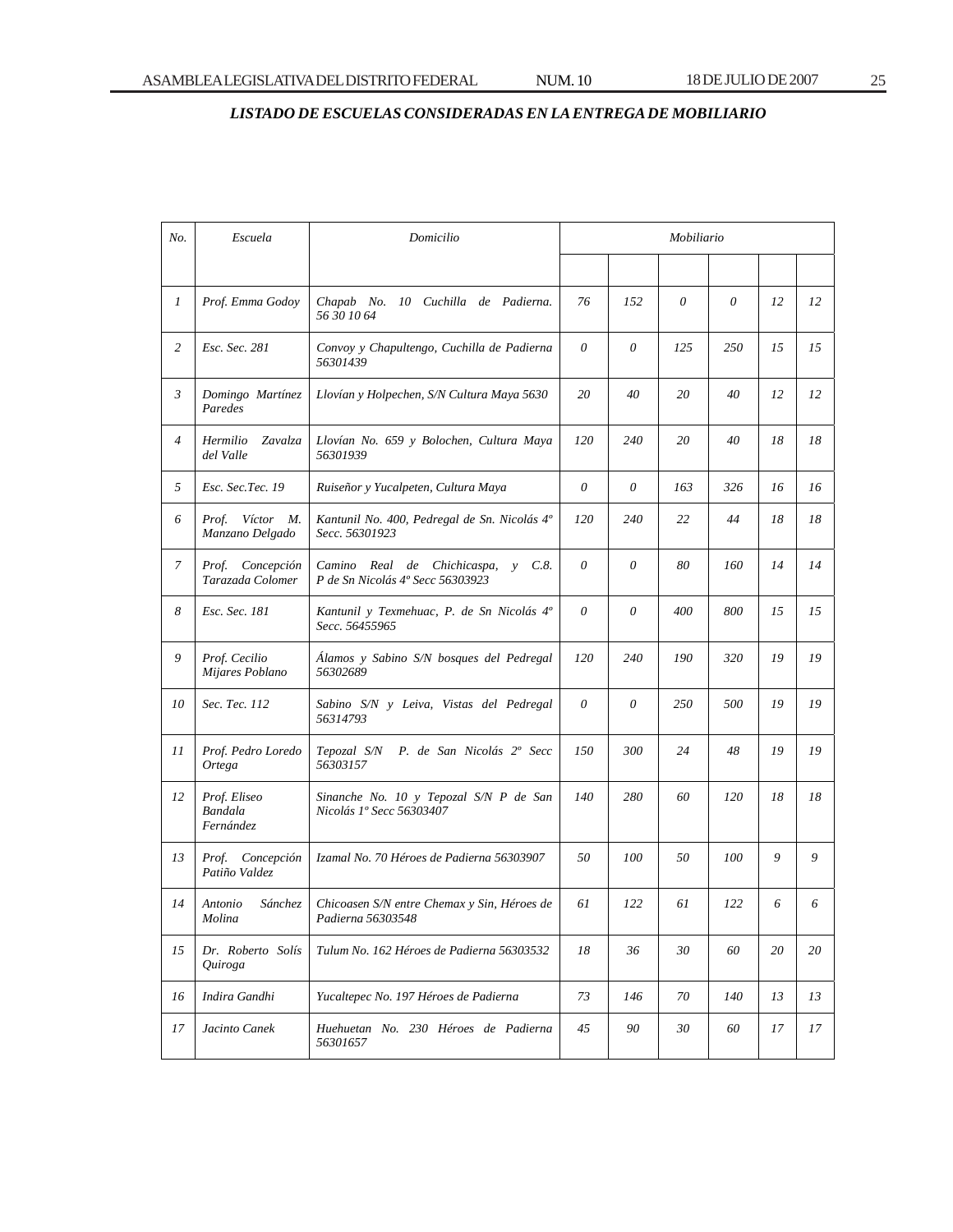| 18 | Dr. Gustavo Baz<br>Prada      | Durazno No. 128, 2 de Octubre 56302439                                 | 90       | 180        | 160 | 320        | 18 | 18 |
|----|-------------------------------|------------------------------------------------------------------------|----------|------------|-----|------------|----|----|
| 19 | Alfredo V. Bonfil             | Alfredo V. Bonfil No. 151 Ampliación Miguel<br>Hidalgo 56303907        | 120      | <i>240</i> | 160 | 320        | 20 | 20 |
| 20 | José S Benítez                | Adolfo de la Huerta S/N y Felipe Ampliación<br>Miguel Hidalgo 56447052 | 80       | 160        | 30  | 60         | 15 | 15 |
| 21 | Sebastián Lerdo de<br>Tejada  | Calle 7 No. 39 Ampliación Miguel Hidalgo<br>56301564                   | 90       | 180        | 120 | 240        | 18 | 18 |
| 22 | Francisco I<br>Madero         | Damián Carmona No. 5 Sto. Tomás Ajusco<br>58462575                     | 140      | 280        | 100 | 200        | 20 | 20 |
| 23 | Esc. Sec. Tec. No.<br>96      | Guadalupe Victoria S/N Sto. Tomás Ajusco<br>58461423                   | $\theta$ | 0          | 200 | 400        | 15 | 15 |
| 24 | Leyes de Reforma<br>del 57    | Av. Hidalgo No. 54 Sn. Miguel Ajusco<br>58462576                       | 61       | 120        | 70  | 140        | 22 | 22 |
| 25 | Legión Americana              | Av. México Ajusco No. 25 La Magdalena<br>Petlacalco 58460893           | 22       | 44         | 0   | 0          | 17 | 17 |
| 26 | Esc. Sec. No. 151             | Av. México Ajusco S/N La Magdalena<br>Petlacalco 58460893              | $\theta$ | 0          | 50  | 100        | 18 | 18 |
| 27 | Luis de la Brena              | Reforma No. 1 Sn Miguel Xicalco 58462305                               | 120      | 240        | 160 | 320        | 16 | 16 |
| 28 | Estado de Nayarit             | FFCC y Av. de los Ángeles No. 2 Parres<br>58499022                     | 20       | 40         | 70  | <i>140</i> | 12 | 12 |
| 29 | Esc Sec. Tec No.<br>120       | Miguel Hidalgo S/N, Parres 58499093                                    | 0        | 0          | 60  | 120        | 6  | 6  |
| 30 | Salvador<br>Trejo<br>Escobedo | Plaza Juárez No. 28 Sn. Miguel Topilejo<br>58480893                    | 100      | 200        | 0   | $\theta$   | 19 | 19 |
| 31 | Maximiliano<br>Molina Fuente  | Av. Cruz Blanca S/N Sn. Miguel Topilejo                                | 30       | 60         | 50  | 100        | 23 | 23 |
| 32 | Mauritania                    | Av. Sta. Cruz No. 8 Sn. Miguel Topilejo<br>58480894                    | 0        | 0          | 0   | $\theta$   | 25 | 25 |
| 33 | Esc. Sec Tec. No.<br>56       | Av. Sta Cruz No. 8 Sn. Miguel Topilejo<br>58480213                     | $\theta$ | 0          | 350 | 700        | 18 | 18 |
| 34 | Martina Islas                 | Enseñanza No 3, Sn Pedro Mártir 55733113                               | 20       | 40         | 12  | 240        | 10 | 10 |
| 35 | Rafael Cruz<br>Manjarrez      | Rosal No. 248, Sn. Pedro Mártir 55133802                               | 90       | 180        | 160 | 320        | 18 | 18 |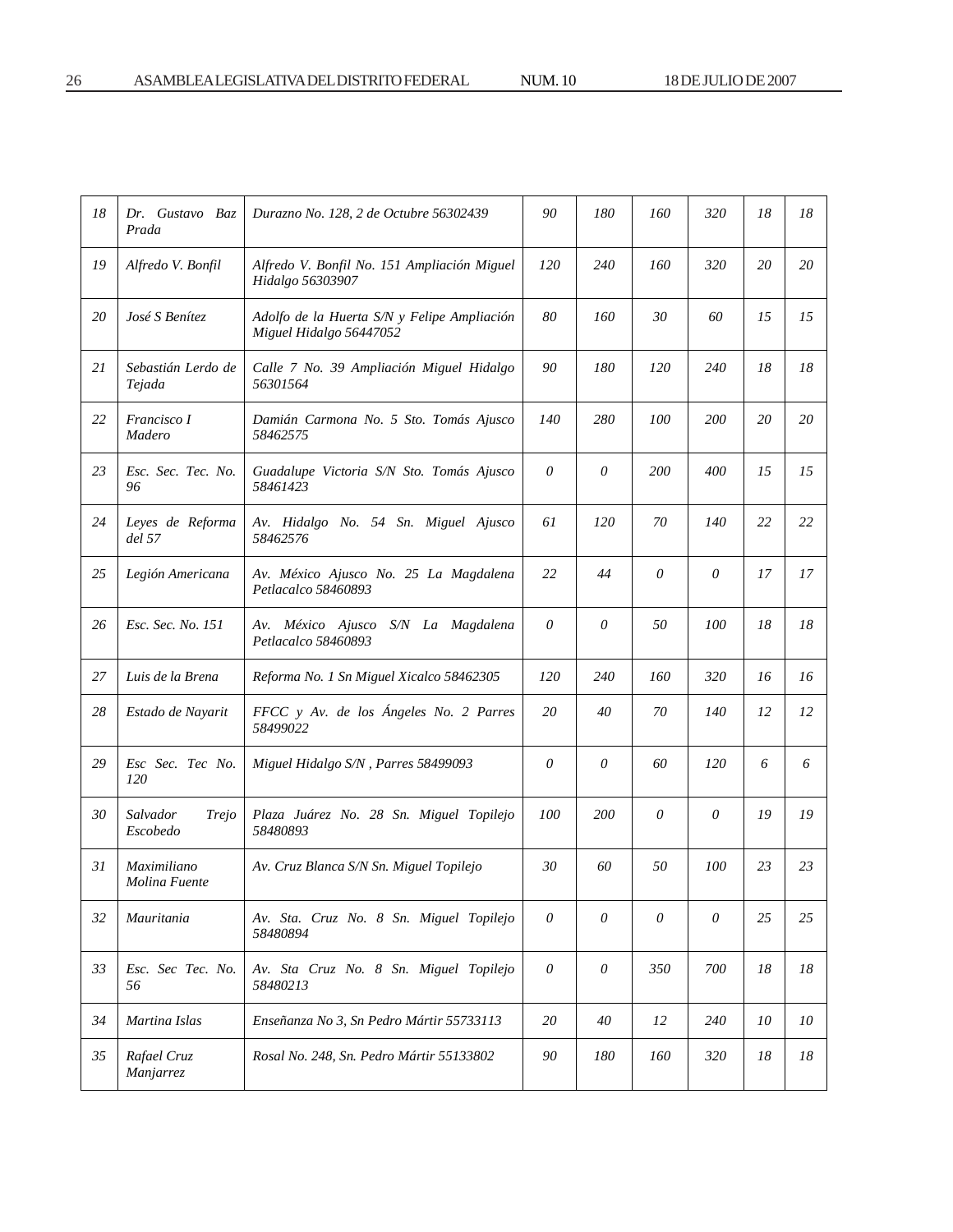| 36 | Abel Ortega Flores               | 5 de Mayo y Cuauhtémoc, Sn Pedro Mártir<br>55133634             | 40       | 80       | 40       | 80         | 8   | 8   |
|----|----------------------------------|-----------------------------------------------------------------|----------|----------|----------|------------|-----|-----|
| 37 | Esc. Sec Tec. No.<br>54          | Diligencias y Violetas, Sn Pedro Mártir<br>55738764             | $\theta$ | $\theta$ | $\theta$ | $\theta$   | 16  | 16  |
| 38 | Sóstenes N. Chapa<br>Nieto       | Camelia y Loma Bonita<br>S/N<br>Sn Juan<br>Tepeximilpa 55734600 | 90       | 180      | 100      | <i>200</i> | 12  | 12  |
| 39 | Everardo Cruz<br>Salmerón        | 58493140                                                        | 90       | 180      | 105      | 210        | 15  | 15  |
| 40 | <b>Miguel Bustos</b><br>Cerecedo | Ley de Población S/N, Plan de Ayala<br>584687624                | 120      | 240      | 160      | 320        | 17  | 17  |
| 41 | Edo. de Querétaro                | Av. Sta. Úrsula Xitla 55132258                                  | 70       | 140      | 15       | 30         | 15  | 15  |
|    |                                  | <b>Totales</b>                                                  | 2,386    | 4,770    | 3,875    | 7,690      | 653 | 635 |

*\_\_\_\_\_''0''\_\_\_\_\_*

*Ciudad de México Capital en Movimiento*

> *Jefatura Delegacional en Tlalpan Dirección General de Desarrollo social Dirección de Educación y Salud*

| NO.            | <b>INMUEBLE</b>                                             | <b>DIRECCIÓN</b>                                                                                                 | OBRA PROGRAMADA<br>2007                                                                                                            | <b>OBSERVACIONES</b> |
|----------------|-------------------------------------------------------------|------------------------------------------------------------------------------------------------------------------|------------------------------------------------------------------------------------------------------------------------------------|----------------------|
| $\mathcal{I}$  | CENTRO DE ATENCIÓN<br><b>MÚLTIPLE</b><br>$(CAM)$ 64         | <b>CALLE YOBAIN SIN</b><br>NÚMERO, COLONIA<br>POPULAR SANTA<br><b>TERESA</b>                                     | CONSTRUCCIÓN DE<br><b>RAMPAS PARA</b><br>PERSONAS CON<br><b>DISCAPACIDAD</b>                                                       |                      |
| $\overline{c}$ | CENTRO DE ATENCIÓN<br><b>MÚLTIPLE</b><br>$(CAM)$ 22         | CALLE CATAZAJA<br><b>ESQUINA DZILBACHEN</b><br>S/N, COL. CUCHILLA DE<br><b>PADIERNA</b>                          | CONSTRUCCIÓN DE<br>BARDA Y<br>COLOCACIÓN DE<br>PISOS PARA 4<br>AULAS Y 2<br><b>TALLERES</b>                                        |                      |
| $\mathfrak{Z}$ | ESCUELA PRIMARIA<br><b>MANUEL GALLARDO</b><br><b>ZAMORA</b> | <b>CALLE LACANDONES</b><br><b>ESQUINAS HUASTECOS</b><br>SIN NÚMERO, COLONIA<br>PEDREGAL DE LAS<br><b>ÁGUILAS</b> | CONSTRUCCIÓN DE<br>RAMPAS PARA<br>PERSONAS CON<br>DISCAPACIDAD Y<br><b>ACCESO Y</b><br>REPARACIÓN DE<br><b>BARDA</b><br>PERIMETRAL |                      |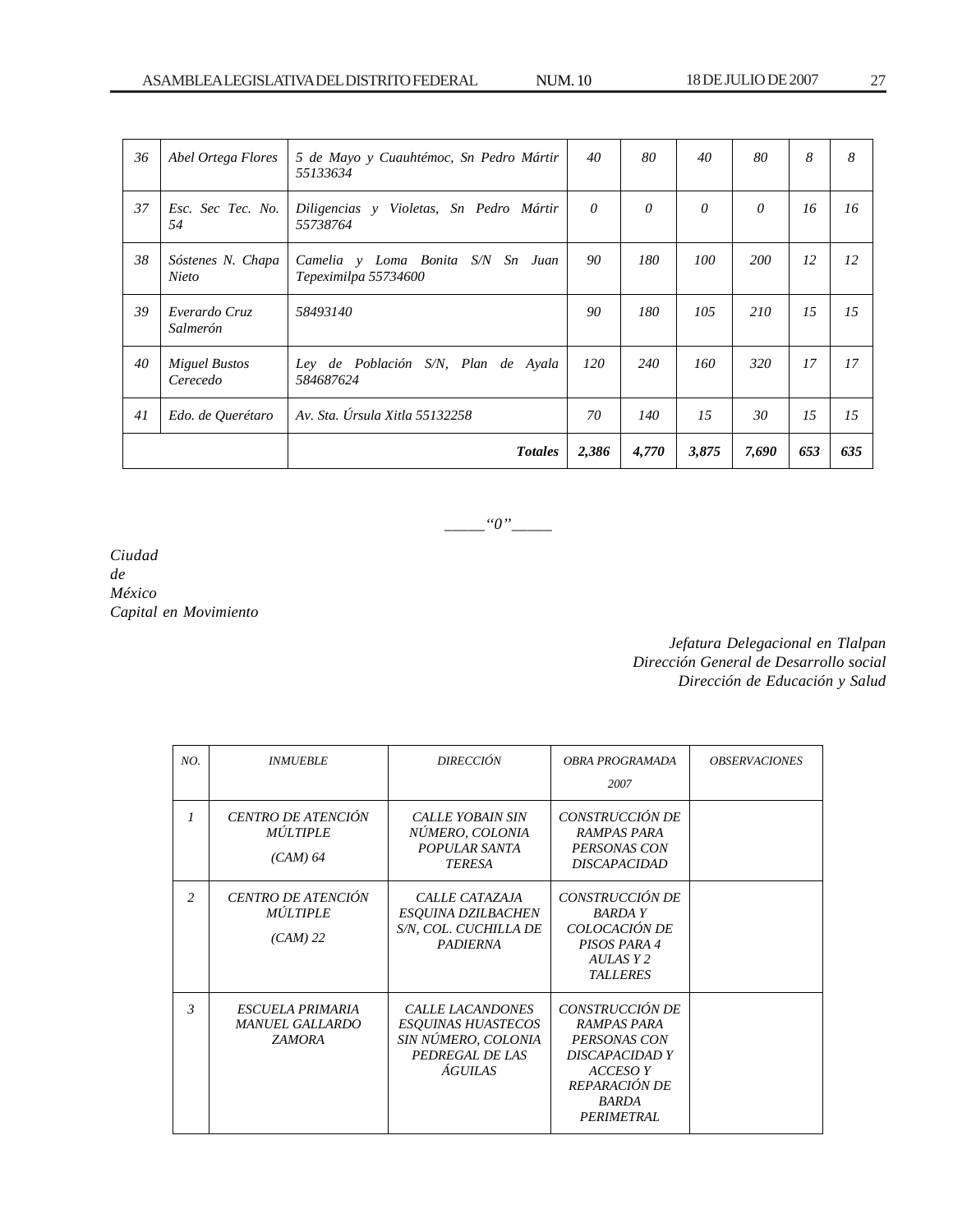| $\overline{4}$ | ESCUELA PRIMARIA PATRIA Y<br><b>LIBERTAD</b>          | UNIDAD HABITACIONAL<br><b>FUENTES BROTANTES,</b><br>ATRÁS DEL BOSQUE 1<br><b>COLONIA MIGUEL</b><br><b>HIDALGO</b> | REPARACIÓN EN LA<br>PARTE TERCERA DEL<br><b>BLOQUE 1</b>                                                                                                                                                                                    |  |
|----------------|-------------------------------------------------------|-------------------------------------------------------------------------------------------------------------------|---------------------------------------------------------------------------------------------------------------------------------------------------------------------------------------------------------------------------------------------|--|
| 5              | <i><b>ESCUELA PRIMARIA</b></i><br>FRANCISCO I. MADERO | DAMIÁN CARMONA 5<br>SANTO TOMÁS AJUSCO                                                                            | REPARACIÓN DEL<br><b>DRENAJE DEL PATIO</b>                                                                                                                                                                                                  |  |
| 6              | ESCUELA PRIMARIA JOSÉ<br><b>AZUETA</b>                | PARQUE NACIONAL<br><b>FUENTES BROTANTES</b><br>NÚMERO 36 TLALPAN<br><b>CENTRO</b>                                 | CONSTRUCCIÓN DE<br>LA BARDA<br>PERIMETRAL                                                                                                                                                                                                   |  |
| 7              | ESCUELA PRIMARIA AMANDA<br><b>PALAFOX</b>             | <b>MONTE ELBRUS SIN</b><br>NÚMERO COLONIA LOS<br><b>VOLCANES</b>                                                  | CONSTRUCCIÓN DE<br><b>BODEGA Y ARREGLO</b><br><b>DE ESCALERAS</b>                                                                                                                                                                           |  |
| 8              | ESCUELA PRIMARIA IGNACIO<br>RODRÍGUEZ GALVÁN          | <b>MAGISTERIO NACIONAL</b><br>118 ESQUINA MORELOS,<br>COL. TLALPAN CENTRO                                         | <i>CAMBIO DE</i><br><b>BARANDAL DEL</b><br>PRIMER PISO,<br>REPARACIÓN DE<br>ESCALERAS Y<br>CONSTRUCCIÓN DE<br>RAMPAS PARA<br>PERSONAS CON<br><b>DISCAPACIDAD</b>                                                                            |  |
| 9              | <i><b>ESCUELA PRIMARIA</b></i><br><i>MAURITANIA</i>   | STA. CRUZ NÚMERO 6 SAN<br><b>MIGUEL TOPILEJO</b>                                                                  | <i>ARREGLO DE</i><br><b>ESTACIONAMIENTO</b>                                                                                                                                                                                                 |  |
| 10             | ESCUELA PRIMARIA ALFREDO<br><b>V BONFIL</b>           | ALFREDO V. BONFIL 151,<br><b>COLONIA MIGUEL</b><br><b>HIDALGO</b>                                                 | REPARACIÓN DE<br><b>BARDA POR</b><br><i><b>INCLINACIÓN</b></i>                                                                                                                                                                              |  |
| 11             | SECUNDARIA TÉCNICA 119                                | CALLE 5 Y AVENIDA LAS<br>TORRES COLONIA<br>AMPLIACIÓN MIGUEL<br><b>HIDALGO</b>                                    | CONSTRUCCIÓN DE 5<br>AULAS PARA<br><b>SUSTITUIR LAS AULAS</b><br>PREFABRICADAS,<br><b>CAMBIO DE</b><br><i><b>INSTALACIÓN</b></i><br>ELÉCTRICA, ARREGLO<br><b>DE DRENAJE Y</b><br><b>REFORZAR</b><br><i><b>ESTRUCTURA DE</b></i><br>VENTANAS |  |
| 12             | <i>SECUNDARIA DIURNA 29</i>                           | <i>MONEDA 13 COLONIA</i><br><b>TLALPAN CENTRO</b>                                                                 | <i>REPARACIÓN Y</i><br><b>CAMBIO DE</b><br><i>SANITARIOS</i>                                                                                                                                                                                |  |
| 13             | <b>ESCUELA PRIMARIA</b><br><b>CUICUILCO</b>           | CALLEJÓN DEL ZAPOTE<br>S/N, COL. ISIDRO FABELA                                                                    | CONSTRUCCIÓN DE<br><b>BARDA PERIMETRAL</b>                                                                                                                                                                                                  |  |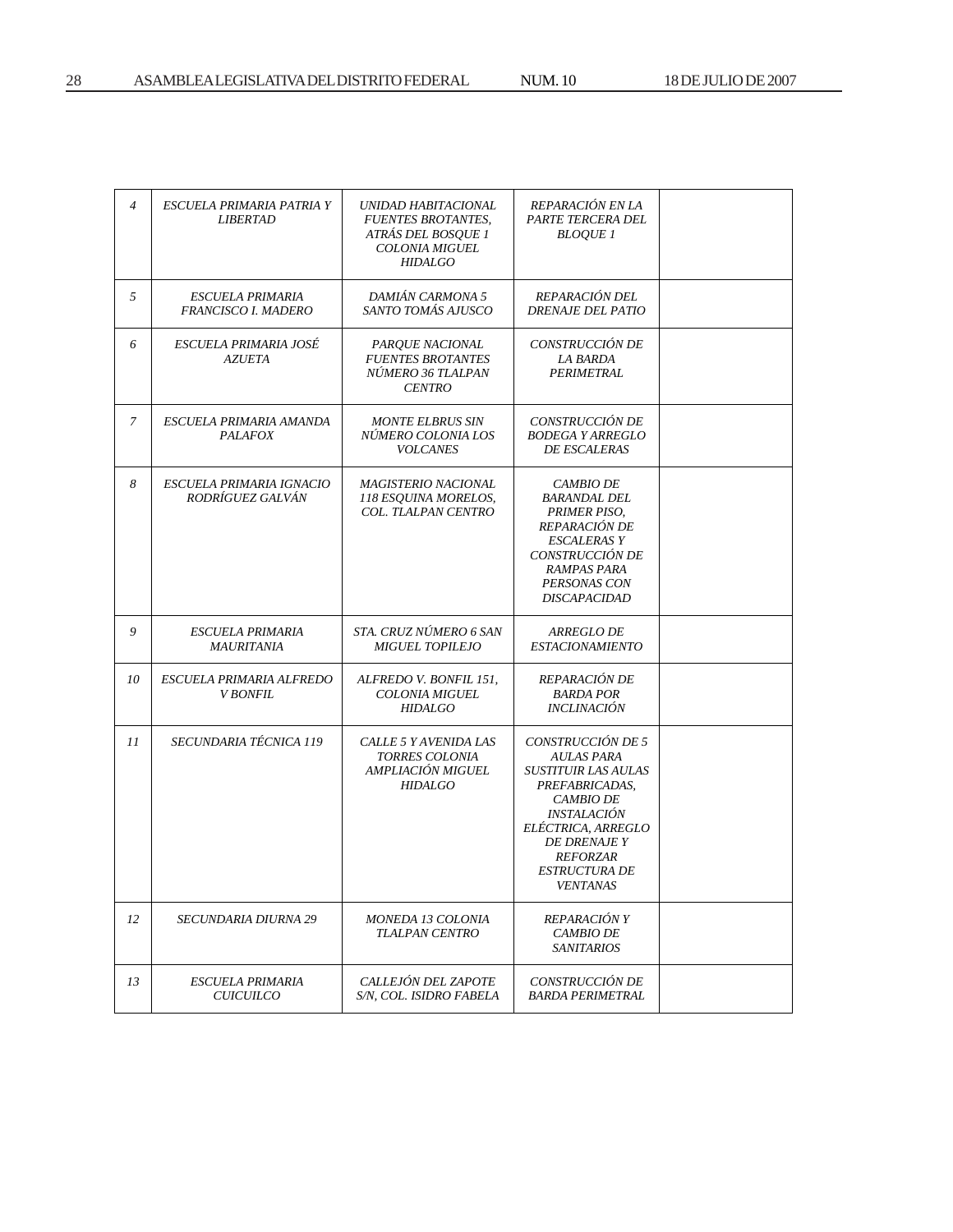## *INFORME EDUCACIÓN Y SALUD*

*Por este medio informo a usted lo correspondiente a la solicitud de información expresada en el Punto de Acuerdo en que se solicita al Jefe de Gobierno y a los Jefes Delegacionales que informe a la Asamblea Legislativa del Distrito Federal cuando se gastarán los recursos que se destinaron para la rehabilitación de escuelas públicas.*

*En lo que se refiere a Entrega de Mobiliario Escolar, anexo a la presente hallará el listado de escuelas a beneficiar y las cifras aproximadas, mismas que dependen de los precios y economías que se logren en la adquisición de dichos muebles. Cabe mencionar que la Dirección de Educación y Salud ha presentado un prototipo de silla escolar que ha sido supervisado por 5 directores de escuelas y ello nos ha valido como muestra de aprobación. Anexo a la presente encontrará usted el listado de escuelas beneficiadas y las cifras que se entregarán a cada plantel.*

*Asimismo, habremos de equipar 5 CENDI´S 1 Estancia Infantil y una casa del niño con los recursos necesarios para lograr que los objetivos educativos se alcancen de manera efectiva.*

*Y en materia de Mantenimiento Mayor y construcción de aulas, en el anexo 2 encontrará los nombres de escuelas y obras programadas.*

*Todas estas acciones habrán de ejecutarse en el segundo tercio del año deberán pagarse en el tercer tercio del año, todo esto debido a que los tiempos escolares nos limitan en la aplicación de estos programas. Por ello mismo, estas vacaciones escolares de verano sirven a nuestros equipos de trabajo para diseñar toda la logística de entrega de apoyos a las escuelas y sirve para que la Dirección General de Obras y Desarrollo Urbano, de Tlalpan, trabaje en tiempos no hábiles.*

#### *FEDERICO BAVINES ALFARO DIRECTOR DE EDUCACIÓN Y SALUD*

Toda vez que los comunicados a los que se ha hecho referencia contienen respuestas relativas a puntos de acuerdos aprobados por este Órgano Legislativo, por economía procesal parlamentaria se toma la siguiente determinación: Hágase del conocimiento de los diputados y diputadas promoventes y tome nota la Secretaría.

#### **EL C. PRESIDENTE DIPUTADO AGUSTÍN GUERRERO**

**CASTILLO.-** Para presentar una propuesta con punto de acuerdo sobre el cobro que realiza el servicio de valet parking, se concede el uso de la tribuna a su servidor, del grupo parlamentario del PRD.

#### *PROPOSICIÓN CON PUNTO DE ACUERDO POR EL QUE LA ASAMBLEA LEGISLATIVA DEL DISTRITO*

*FEDERAL EXHORTA A LOS 16 JEFES DELEGACIONALES EN EL DISTRITO FEDERAL, PARA QUE EN USO DE SUS ATRIBUCIONES Y FACULTADES PROGRAMEN E IMPLEMENTEN VISITAS DE VERIFICACIÓN ADMINISTRATIVA A: 1. LOS ESTABLECIMIENTOS MERCANTILES QUE EN SU DEMARCACIÓN TENGAN COMO GIRO PRINCIPAL EL DE ESTACIONAMIENTO PÚBLICO; 2. A LOS ESTACIONAMIENTOS PÚBLICOS VINCULADOS A ESTABLECIMIENTOS MERCANTILES; 3. A LOS ESTABLECIMIENTOS MERCANTILES QUE PRESTEN EL SERVICIO DE ESTACIONAMIENTO DE MANERA DIRECTA O CON EL SERVICIO DE ACOMODADORES DE VEHÍCULOS (VALET PARKING), DEBIENDO INFORMAR A ESTA SOBERANÍA EL NUMERO Y EL RESULTADO DE LAS MISMAS.*

#### *HONORABLE ASAMBLEA*

*Diputado Presidente de la Mesa Directiva de la Diputación Permanente. Tomás Pliego Calvo, diputado integrante del grupo parlamentario del Partido de la Revolución Democrática de la IV Legislatura de la Asamblea Legislativa del Distrito Federal, con fundamento en lo dispuesto por los artículos 122, Apartado C, Base Primera fracción V inciso f, de la Constitución Política de los Estados Unidos Mexicanos; 1, 42 fracción II, IX, 46 fracción I del Estatuto de Gobierno del Distrito Federal; 10 fracción I y 17 fracción VI de la Ley Orgánica de la Asamblea Legislativa Distrito Federal y 133 del Reglamento para el Gobierno Interior de la Asamblea Legislativa del Distrito Federal, somete a la consideración de esta Diputación Permanente, la proposición con PUNTO DE ACUERDO POR EL QUE LA ASAMBLEA LEGISLATIVA DEL DISTRITO FEDERAL EXHORTA A LOS 16 JEFES DELEGACIONALES EN EL DISTRITO FEDERAL, PARA QUE EN USO DE SUS ATRIBUCIONES Y FACULTADES PROGRAMEN E IMPLEMENTEN VISITAS DE VERIFICACIÓN ADMINISTRATIVA A: 1. LOS ESTABLECIMIENTOS MERCANTILES QUE EN SU DEMARCACIÓN TENGAN COMO GIRO PRINCIPAL EL DE ESTACIONAMIENTO PÚBLICO; 2. A LOS ESTACIONAMIENTOS PÚBLICOS VINCULADOS A ESTABLECIMIENTOS MERCANTILES; 3. A LOS ESTABLECIMIENTOS MERCANTILES QUE PRESTEN EL SERVICIO DE ESTACIONAMIENTO DE MANERA DIRECTA O CON EL SERVICIO DE ACOMODADORES DE VEHÍCULOS (VALET PARKING), DEBIENDO INFORMAR A ESTA SOBERANÍA EL NUMERO Y EL RESULTADO DE LAS MISMAS; bajo las siguientes:*

#### *CONSIDERACIONES*

*A).- Que Los 16 Órganos Político-Administrativos, de conformidad con el Reglamento de Verificación Administrativa para el Distrito Federal, tienen la facultad*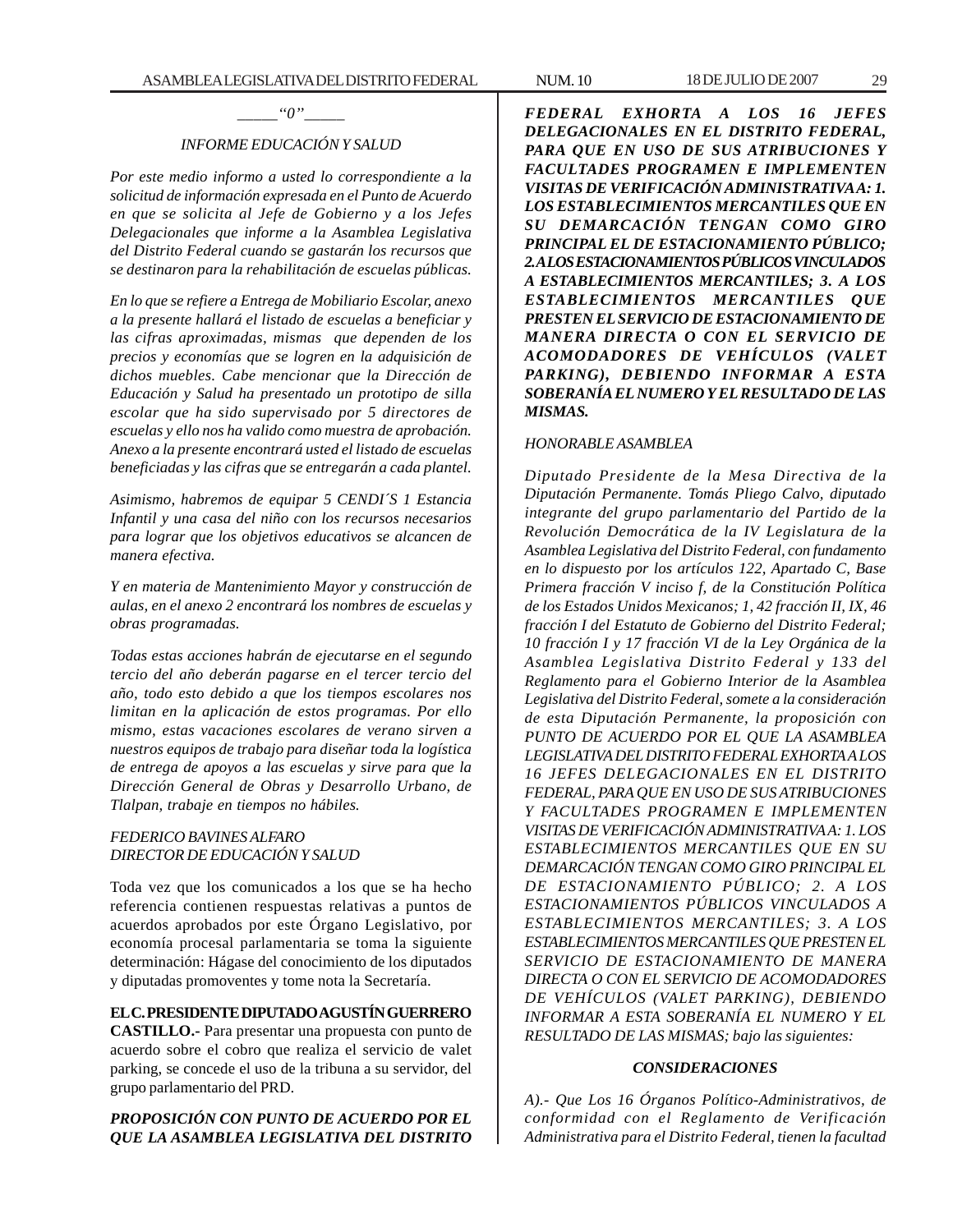*y obligación de contar con programas específicos de verificación administrativa por actividad, materia, zona, tipo de establecimiento o cualquier otro criterio que se determine. Estos programas deben contener como mínimo un diagnostico, objetivo específicos, metas cualitativas a alcanzar, los tipos de establecimientos o actividades reguladas, materia de la verificación administrativa en las que se incluirán los establecimientos con actividades riesgosas, procedimientos de selección aleatoria con base en el padrón correspondiente, el procedimiento de selección que se establezca con base en el censo y las responsabilidades que regirán en el desempeño de su ejecución.*

*Lo anterior para efectos de programación, seguimiento y evaluación de la actividad verificadora a los establecimientos mercantiles que se ubican dentro su demarcación territorial, con el objeto de vigilar y corroborar que su funcionamiento se da en apego a las disposiciones jurídicas y administrativas que les correspondan de acuerdo al giro comercial con el que operen.*

*B).- Que entre las facultades de los 16 Órganos Político-Administrativos se encuentra la de imponer sanciones a los establecimientos mercantiles que incumplen con las disposiciones jurídicas que rigen su legal funcionamiento y en consecuencia generan impactos negativos en la comunidad que deben ser atendidos por la autoridad para evitar cualquier molestia en el modo de vida de la población.*

*C).- Que en diversos recorridos en estacionamientos públicos que funcionan en la Ciudad de México, se ha detectado que resulta necesario reforzar la verificación y vigilancia de su funcionamiento por parte de la autoridad competente, con la finalidad de garantizar que en apego a la Ley vigente:*

*1. Los Estacionamientos Públicos funcionen:*

- *Acreditando su legal funcionamiento,*
- *Con programa y con medidas de protección civil,*
- *Con tarifa con señalamiento de cobro por hora y fracción hasta por cinco horas, con la aclaración que pasadas las mismas se cobrará una tarifa única.*
- *Con cajones delimitados,*
- *Con señalización clara y suficiente para el control de entradas, salidas y circulación en el. estacionamiento,*
- *Con póliza de seguro de responsabilidad civil. o fianza,*
- *Con póliza por robo total, daño parcial, accesorios mostrados a la entrega del vehiculo, en caso de contar con acomodadores (valet parking),*
- *Con boleto con señalamiento de hora y especificaciones del contrato.*

*2. Que los estacionamientos públicos que se encuentran vinculados a establecimientos mercantiles, acrediten además de lo señalado en el punto anterior:*

- *Otorgar tolerancia gratuita de al menos 15 minutos,*
- *Fraccionar el cobro de sus tarifas por cada 15 minutos desde la primera hora,*
- *Contar con tarifas preferenciales para los usuarios de los Establecimientos Mercantiles con comprobante de consumo por cada hora o fracción.*
- *Que la tarifa preferencial en todos los casos no sea menor a un 50% de la tarifa legalmente autorizada.*

*3. Que los Establecimientos Mercantiles que para su legal funcionamiento requieran contar con estacionamiento acrediten además:*

- *Que cuentan con cajones de estacionamiento, o bien con contrato para la prestación del servicio con un estacionamiento cercano,*
- *En caso de proporcionar el. servicio de acomodadores de vehículo (valet parking), que este servicio se proporcione de manera gratuita,*
- *Que cuenten con Licencia para conducir,*
- *Que los acomodadores remitan los vehículos a un estacionamiento público con el que legalmente exista contrato,*
- *Que cuenten con póliza de seguro de daños a terceros,*
- *Que cuenten con póliza de seguro de robo total, daño parcial, accesorios mostrados a la entrega del vehiculo,*
- *Que no utilicen las calles y las banquetas para dejar estacionados los vehículos,*
- *Que el servicio de acomodadores de vehículos no obstaculice la vía pública con enseres.*

*D).- Que es obligación de los establecimientos mercantiles en el Distrito Federal contar con los cajones de estacionamiento que instruyen para cada uso los Programas Delegacionales o Parciales de Desarrollo Urbano y el Reglamento de Construcciones.*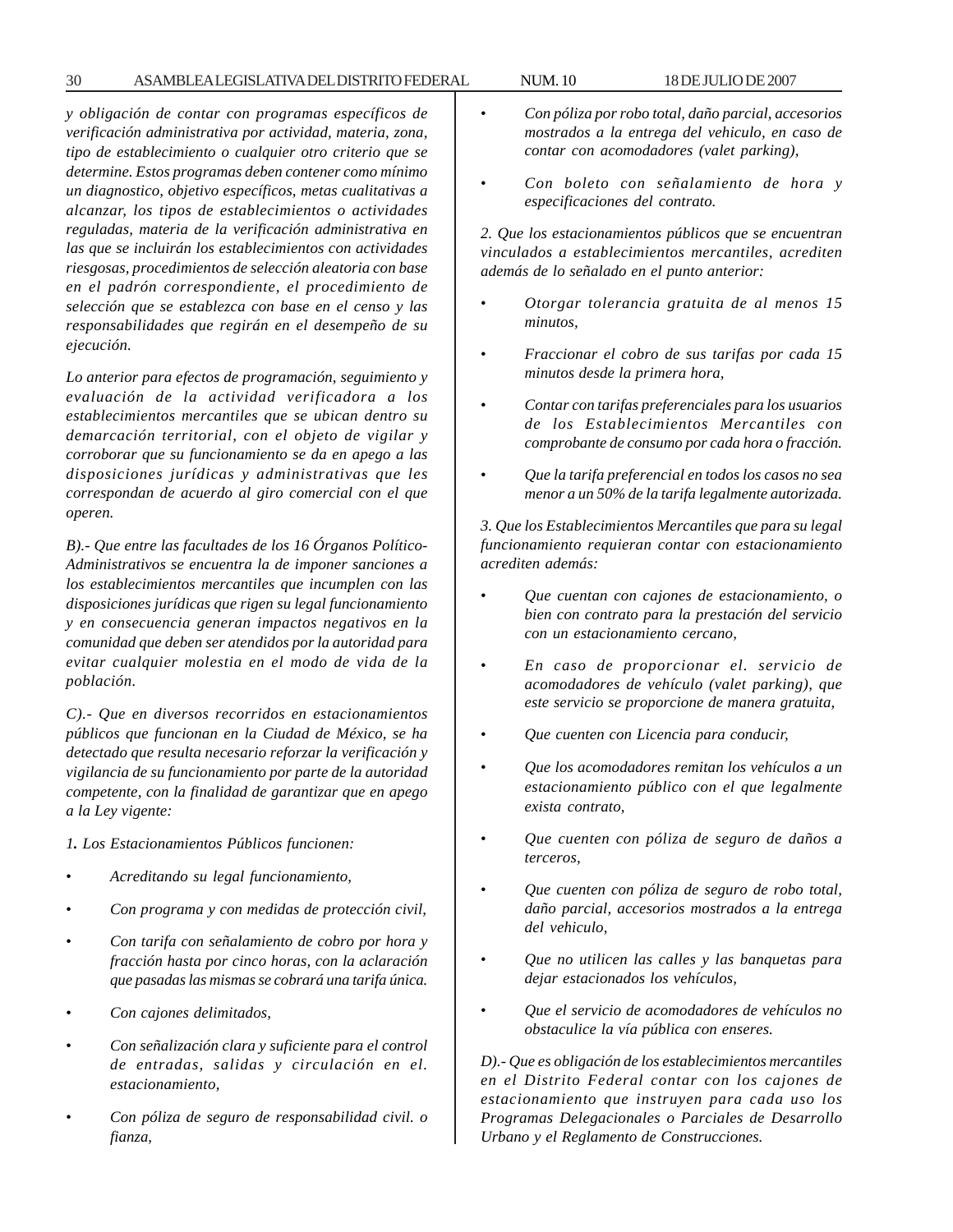*E). - Que legalmente los establecimientos mercantiles en el Distrito Federal están obligados a proporcionar el servicio de estacionamiento de acuerdo a su giro y bajo el, esquema de tarifas preferenciales dispuesto en la ley para el Funcionamiento de Establecimientos Mercantiles y en el Reglamento de Estacionamientos Públicos del Distrito Federal, sin embargo en la practica se observa que no respetan las tarifas preferenciales y que generalmente obligan a los usuario a realizar un pago indebido por el servicio, como si se tratara de un servicio distinto y ajeno a sus obligaciones.*

*F). - Así también, resulta común que los establecimientos mercantiles en el Distrito Federal que proporcionan el servicio de estacionamiento a través de acomodadores de vehículos (valet parking), no lo haga de manera gratuita y se obligue al cliente o usuario a realizar un pago adicional por el servicio, sin existir una tarifa legalmente autorizada para tal efecto y para ese servicio.*

*G).- Es de observarse que la mayoría de tos establecimientos mercantiles no cuentan con anuncios colocados en lugar visible que indiquen cuales son los derechos que en materia de estacionamiento y del servicio de acomodadores de vehículos (valet parking) tienen los usuarios o consumidores de sus servicios. Un derecho que no se conoce es un derecho que no se ejerce, además de generar la confusión de los usuarios y el abuso en el cobro indebido, inhibiendo e imposibilitando una correcta defensa de sus derechos.*

*Por lo que con la finalidad de evitar abusos y los cobros indebidos que se realizan en los estacionamientos públicos y en los establecimientos mercantiles en el Distrito Federal que cuentan con el servicio de acomodadores de vehículos (valet parking) y en defensa de los derechos de los usuarios en el Distrito Federal se formula la siguiente proposición de urgente y obvia resolución con:*

#### *PUNTO DE ACUERDO*

*ÚNICO.- LA ASAMBLEA LEGISLATIVA DEL DISTRITO FEDERAL EXHORTA A LOS 16 JEFES DELEGACIONALES EN EL DISTRITO FEDERAL, PARA QUE EN USO DE SUS ATRIBUCIONES Y FACULTADES PROGRAMEN E IMPLEMENTEN VISITAS DE VERIFICACIÓN ADMINISTRATIVA A: 1.- LOS ESTABLECIMIENTOS MERCANTILES QUE EN SU DEMARCACIÓN TENGAN COMO GIRO PRINCIPAL EL DE ESTACIONAMIENTO PÚBLICO; 2.- A LOS ESTACIONAMIENTOS PÚBLICOS VINCULADOS A ESTABLECIMIENTOS MERCANTILES; 3.- A LOS ESTABLECIMIENTOS MERCANTILES QUE PRESTEN EL SERVICIO DE ESTACIONAMIENTO DE MANERA DIRECTA O CON EL SERVICIO DE ACOMODADORES DE VEHÍCULOS (VALET PARKING), DEBIENDO INFORMAR Á ESTÁ SOBERANÍA EL NUMERO Y EL RESULTADO DE LAS MISMAS.*

*Dip. Tomás Pliego Calvo; Dip. Agustín Guerrero Castillo.*

Es todo, diputado Presidente.

#### **EL C. PRESIDENTE DIPUTADO JOSÉ LUIS MORÚA**

**JASSO.-** En términos de lo dispuesto por el Artículo 133 del Reglamento para el Gobierno Interior de la Asamblea Legislativa, consulte la Secretaría a la Diputación Permanente en votación económica, si la propuesta presentada por el diputado Agustín Guerrero Castillo, se considera de urgente y obvia resolución.

# **EL C. SECRETARIO DIPUTADO JORGE FEDERICO**

**SCHIAFFINO ISUNZA.-** Por instrucciones de la Presidencia y en votación económica, se consulta a la Diputación Permanente si la propuesta de referencia se considera de urgente y obvia resolución.

Los que estén por la afirmativa, sírvanse manifestarlo poniéndose de pie.

Los que estén por la negativa, sírvanse manifestarlo poniéndose de pie.

Se considera de urgente y obvia resolución, diputado Presidente.

**EL C. PRESIDENTE DIPUTADO JOSÉ LUIS MORÚA JASSO.-** Está a discusión la propuesta.

¿Existen oradores en contra?

Proceda la Secretaría a preguntar a la Diputación Permanente, en votación económica, si es de aprobarse la propuesta a discusión.

**EL C. SECRETARIO DIPUTADO JORGE FEDERICO SCHIAFFINO ISUNZA.-** Por instrucciones de la Presidencia, y en votación económica, se pregunta a la Diputación Permanente si está a favor o en contra de la propuesta sometida a su consideración.

Los que estén por la afirmativa, sírvanse manifestarlo poniéndose de pie.

Los que estén por la negativa, sírvanse manifestarlo poniéndose de pie.

Aprobada la propuesta, diputado Presidente.

**EL C. PRESIDENTE DIPUTADO JOSÉ LUIS MORÚA JASSO.-** Remítase a las autoridades correspondientes para los efectos legales a que haya lugar.

Para presentar una propuesta con punto de acuerdo para exhortar respetuosamente al Gobierno del Distrito Federal y a la Secretaría del Medio Ambiente del Distrito Federal información relativa a la Línea 2 del Metrobús, se concede el uso de la tribuna al diputado Enrique Pérez Correa, de la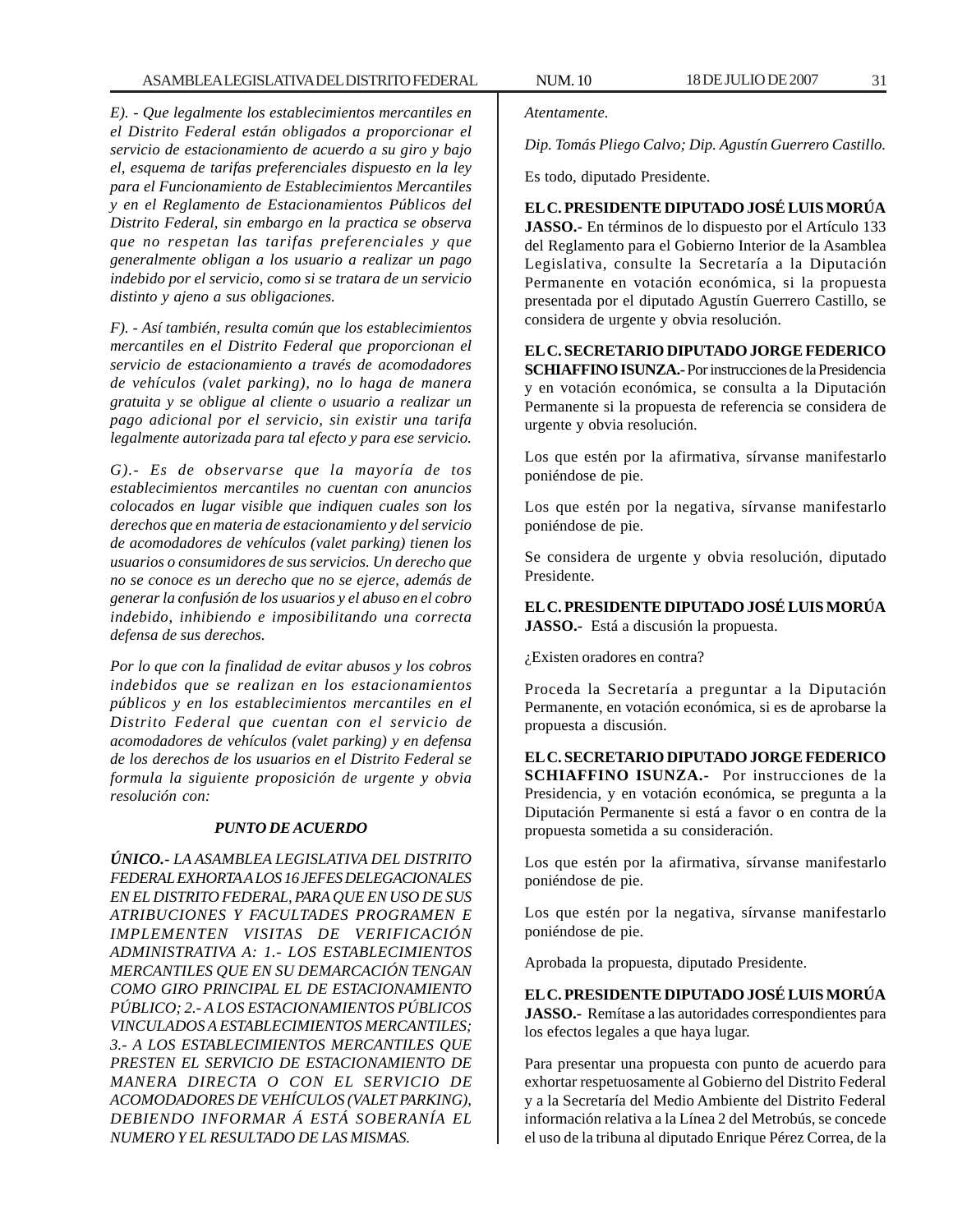Coalición Parlamentaria Socialdemócrata, a nombre propio y del diputado Francisco Xavier Alvarado Villazón, diputado independiente.

**EL C. DIPUTADO ENRIQUE PÉREZ CORREA.-** Con su venia, diputado Presidente.

*PROPOSICIÓN CON PUNTO DE ACUERDO PARA EXHORTAR RESPETUOSAMENTE AL GOBIERNO DEL DISTRITO FEDERAL Y A LA SECRETARÍA DEL MEDIO AMBIENTE DEL DISTRITO FEDERAL, INFORMACIÓN RELATIVA A LA LÍNEA DOS DEL METROBÚS.*

*México, DF. a 18 de junio del 2007*

#### *ASAMBLEA LEGISLATIVA DEL DISTRITO FEDERAL, IV LEGISLATURA.*

#### *PRESENTE.*

*Enrique Pérez Correa por mi propio derecho y en nombre del diputado, Francisco Javier Alvarado Villazón, integrantes de la Coalición parlamentaria Socialdemócrata en la Asamblea Legislativa del Distrito Federal, IV Legislatura, con fundamento en lo dispuesto por los artículos 17, fracción VI de la Ley Orgánica de la Asamblea Legislativa del Distrito Federal y 133 del Reglamento para el Gobierno Interior de la Asamblea Legislativa del Distrito Federal, someto a la consideración de este cuerpo legislativo, la siguiente proposición con PUNTO DE ACUERDO PARA EXHORTAR RESPETUOSAMENTE AL GOBIERNO DEL DISTRITO FEDERAL Y A LA SECRETARÍA DEL MEDIO AMBIENTE DEL DISTRITO FEDERAL, INFORMACIÓN RELATIVA A LA LÍNEA DOS DEL METROBÚS, bajo la siguiente:*

#### *EXPOSICIÓN DE MOTIVOS*

*En la ciudad de México, el 80% del espacio urbano es ocupado por los automóviles, en beneficio de sólo 20% de la población. El desarrollo de las vías de comunicación para satisfacer la demanda diaria de más de 3 millones de vehículos que se calcula circulan por la ciudadatiende la movilidad de los carros, pero deja de lado al peatón, y todo aquel pasajero que necesita de un medio de traslado público. La ciudad tiene poco más de 9 mil kilómetros de vialidades distribuidas en 200 kilómetros de vías confinadas, 310 de ejes viales, 550 de vías principales y 8 mil secundarias, que contrastan con los 81.5 kilómetros que tiene el primer proyecto de ciclopista de la capital, y con el que se pretende fomentar el uso de la bicicleta como medio de transporte. En la Zona Metropolitana del Valle de México (ZMVM) se realizan más de 30 millones de viajes al día: 69% en microbuses, 20% en automóviles, 15% en el metro y 8% en otros opciones como trenes ligeros y taxis. Según el estudio Percepción Ciudadana sobre el Transporte Público,*

*elaborado por la asociación civil Presencia Ciudadana, los capitalinos preferirían que los gobiernos se interesaran en explorar otras alternativas de movilidad y no sólo la construcción de más vialidades, de las que no se sienten beneficiados directamente. Una propuesta, concluye el estudio, es hacer uso de nuevas tecnologías, como la propuesta de corredores viales, usar más el transporte público aunque este debe ser más eficiente y utilizar el automóvil de manera racional.*

*Por ello, considero de gran relevancia e importancia, la construcción de la línea dos del Metro bus, que el Gobierno del Distrito Federal ha decidido construir, la cual correrá por el Eje 4 Sur, de Tacubaya a Tepalcates. Sin embargo, consideramos que gran parte del sacrificio que se hace con este tipo de obras, lo sufre desafortunadamente la escasa vegetación que todavía se encuentra en el Distrito Federal, ya que cuando se construyó la primera parte de la línea del metro bus, se talaron 499 árboles, y se perdieron 5750 metros cuadrados de áreas verdes, en esta ocasión, según datos del estudio de impacto ambiental presentado por la Secretaría del Medio Ambiente del Distrito Federal, se perderán 3706 metros de espacios de vegetación por las obras. De acuerdo con el estudio antes citado, serán retirados, 443 árboles y otros 37 serán trasplantados, sin embargo los criterios de trasplante no quedan claros, pues hay árboles que no deberían de ser sacrificados por las obras, ya que se encuentran en muy buen estado y se tienen contemplados para retirarse, mientras que otros que desafortunadamente ya no tienen posibilidades de vivir, no están contemplados para su retiro en sustitución de los sanos.*

*Por ejemplo en Tlalpan un fresno de 10 metros de altura, considerado en el documento antes citado, como sano y vigoroso, será retirado, mientras que un cedro limón de 1.6 metros con una estructura irrecuperable y en declive será trasplantado.*

*Asimismo, el estudio establece que todos los árboles que sean retirados deberán ser sustituidos en una proporción de 1 a 6, sin embargo esto ocurrirá hasta el próximo año, pues ahí se establece que la plantación deberá ser antes de la temporada de lluvias,, para incrementar la tasa de éxito de los árboles por plantar,*

*Por lo que solicitamos al Gobierno del Distrito Federal y a la Secretaría del Medio Ambiente del Distrito Federal, informe a ésta soberanía los mecanismos y procedimientos de sustitución de los árboles y el tiempo en que se harán dichas acciones.*

*Asimismo, hacemos un respetuoso llamado al Gobierno del Distrito Federal y a la Secretaría del Medio Ambiente para que verifiquen que efectivamente se cumplan todas y cada una de los procedimientos y se vigile que no sean*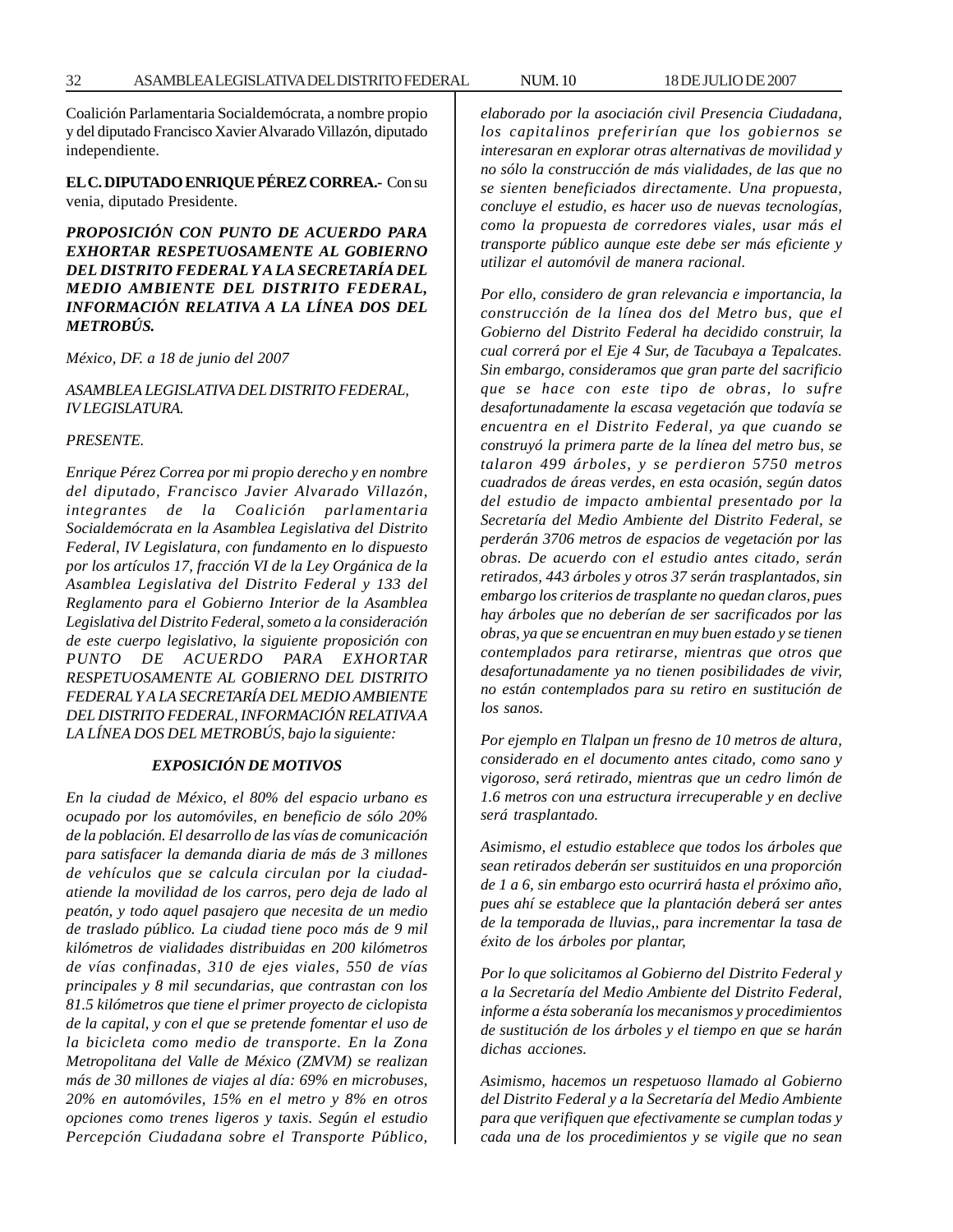*sacrificados mas árboles de los que deberán de retirarse para dar paso a las nuevas obras de la línea dos del metro bus, ya que recordemos que de acuerdo con los artículos 13, 14 y 15 de la Ley de Salvaguarda del Patrimonio Urbanístico Arquitectónico del Distrito Federal, los fresnos que será una de las especies a retirar forman parte del Patrimonio Urbanístico de la Ciudad de México.*

*Señores legisladores, recordemos que los árboles nos dotan de importantes elementos como el oxigeno la captación de agua, las barreras naturales, los escurrimientos superficiales, la captura de bióxido de carbono y la prevención de la erosión del suelo, y si poco a poco vamos sustituyendo concreto por árboles, simplemente, la ciudad de México, no podría existir. Compañeros, es importante impulsar en la ciudad un cambio cultural que entrañe otra visión de transporte y de movilidad urbana, menos violento y enemigo del medio ambiente.*

*Es importante que en el Distrito Federal el transporte público se modernice a partir de otra visión de ciudad, más amigable para todos. Una ciudad para la gente con alta calidad de vida, con menos tiempo dedicado al transporte, sin tanta contaminación y en donde se tomen en cuenta medidas en torno al desarrollo urbano, la política de vivienda, usos de suelo, recuperación del espacio público y apoyo a medios autónomos de movilidad. Por ello, reitero que el proyecto impulsado por el Gobierno del Distrito Federal, es importante para la Ciudad, siempre y cuando se tengan todos los estudios que garanticen su viabilidad, la seguridad de los capitalinos y la conservación del medio ambiente. Por lo anteriormente expuesto, con fundamento en el artículo 133 del Reglamento para el Gobierno Interior de la Asamblea Legislativa del Distrito Federal, someto a consideración de la Diputación Permanente, el siguiente:*

#### *PUNTO DE ACUERDO*

*PRIMERO. LA IV LEGISLATURA DE LA ASAMBLEA LEGISLATIVA DEL DISTRITO FEDERAL, SOLICITA al Gobierno del Distrito Federal y a la Secretaría del Medio Ambiente del Distrito Federal, informe a ésta Soberanía los mecanismos y procedimientos de sustitución de los árboles y el tiempo en que se harán dichas acciones.*

*SEGUNDO. LA IV LEGISLATURA DE LA ASAMBLEA LEGISLATIVA DEL DISTRITO FEDERAL, SOLICITA hace un respetuoso llamado al Gobierno del Distrito Federal y a la Secretaría del Medio Ambiente, para que verifiquen que efectivamente se cumplan todas y cada una de los procedimientos y se vigile que no sean sacrificados mas árboles de los que deberán de retirarse para dar paso a las nuevas obras de la línea dos del metrobús.*

#### *Atentamente.*

*Dip. Enrique Pérez Correa; Dip. Francisco Xavier Alvarado Villazón.*

**EL C. PRESIDENTE DIPUTADO JOSÉ LUIS MORÚA JASSO.-** En los términos de lo dispuesto por el Artículo 133 del Reglamento para el Gobierno Interior de la Asamblea Legislativa del Distrito Federal, consulte la Secretaría a la Diputación Permanente en votación económica si la propuesta presentada por el diputado Enrique Pérez Correa se considera de urgente y obvia resolución.

**EL C. SECRETARIO DIPUTADO JORGE FEDERICO SCHIAFFINO ISUNZA.-** Por instrucciones de la Presidencia y en votación económica, se consulta a la Diputación Permanente si la propuesta de referencia se considera de urgente y obvia resolución.

Los que estén por la afirmativa, sírvanse manifestarlo poniéndose de pie.

Los que estén por la negativa, sírvanse manifestarlo poniéndose de pie.

Se considera de urgente y obvia resolución, ciudadano Presidente.

**EL C. PRESIDENTE DIPUTADO JOSÉ LUIS MORÚA JASSO.-** Está a discusión la propuesta. ¿Existen oradores en contra?

Proceda la Secretaría a preguntar a la Diputación Permanente en votación económica si es de aprobarse la propuesta a discusión.

**EL C. SECRETARIO DIPUTADO JORGE FEDERICO SCHIAFFINO ISUNZA.-** Por instrucciones de la Presidencia y en votación económica, se pregunta a la Diputación Permanente si está a favor o en contra de la propuesta sometida a su consideración.

Los que estén por la afirmativa, sírvanse manifestarlo poniéndose de pie.

Los que estén por la negativa, sírvanse manifestarlo poniéndose de pie.

Aprobada la propuesta, diputado Presidente.

**EL C. PRESIDENTE DIPUTADO JOSÉ LUIS MORÚA JASSO.-** Remítase a las autoridades correspondientes para los efectos legales a que haya lugar.

Esta Presidencia hace del conocimiento de la Asamblea que los puntos enlistados en los numerales 10, 21, 26, 42 y 43 del orden del día han sido retirados.

Para presentar una propuesta con punto de acuerdo para exhortar al Gobierno de la Ciudad y a los 16 Jefes Delegacionales para que utilicen Ecocreto, se concede el uso de la tribuna al diputado Agustín Guerrero Castillo a nombre propio y del diputado Ramón Jiménez López, del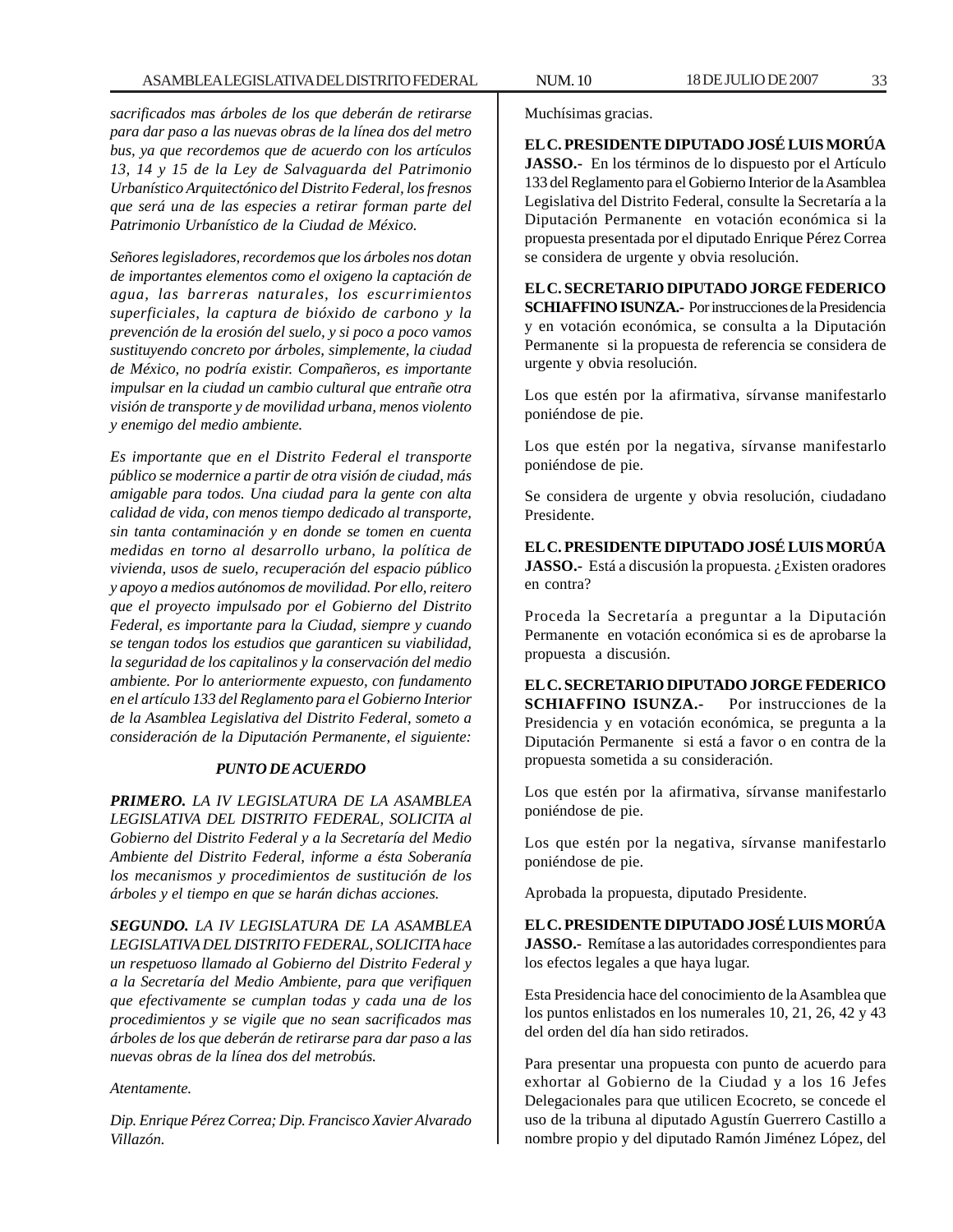grupo parlamentario del Partido de la Revolución Democrática.

#### **EL C. DIPUTADO AGUSTÍN GUERRERO CASTILLO.-** Con su permiso, diputado Presidente.

#### *PROPOSICIÓN CON PUNTO DE ACUERDO MEDIANTE EL CUAL SE EXHORTA AL JEFE DE GOBIERNO Y A LOS 16 JEFES DELEGACIONALES DEL DISTRITO FEDERAL A UTILIZAR ECOCRETO EN SUS VIALIDADES.*

#### *INTEGRANTES DE LA MESA DIRECTIVA DE LA DIPUTACIÓN PERMANENTE DE LA ASAMBLEA LEGISLATIVA DEL DISTRITO FEDERAL, IV LEGISLATURA.*

*Con fundamento en los artículos 17 y 18 de la Ley Orgánica de la Asamblea Legislativa del Distrito Federal y 133 del Reglamento para el Gobierno Interior de la Asamblea Legislativa del Distrito Federal y demás artículos relativos, el suscrito diputado Ramón Jiménez López, a nombre propio y de la voz integrantes del grupo parlamentario del Partido de la Revolución Democrática en la Asamblea Legislativa del Distrito Federal, presentamos ante esta H. Soberanía la siguiente proposición con punto de acuerdo de urgente y obvia resolución, mediante el cual se exhorta al Jefe de Gobierno y a los 16 jefes delegacionales del Distrito Federal a utilizar ecocreto en sus vialidades al tenor de la siguiente:*

#### *EXPOSICIÓN DE MOTIVOS*

*En las últimas décadas, ha surgido de manera consistente la preocupación por la disponibilidad o cantidad de agua dulce en el planeta(1) Tal consideración se desprende de reflexionar que aún cuando 70% del planeta está cubierto por agua, 97.5% es agua salada que forma los océanos. El resto, 2.5% es agua dulce, de la cual 70% se encuentra congelada en los glaciares y nieves perpetuas y la mayor parte del resto se localiza en la humedad del suelo, en los pantanos o a profundidades inaccesibles como las aguas subterráneas. Las aguas superficiales de ríos y lagos* *representan solamente 105 000 km3 (2). Por lo anterior, no cabe duda de las recientes preocupaciones por la disponibilidad de agua que en estos momentos se vislumbra en el panorama global.*

*Por otra parte, y aproximándonos a nuestra realidad, continental, los esfuerzos por dotar de agua potable a la población de América Latina y el Caribe han aumentado al pasar de 33% de cobertura en 1960 a 85% en el año 2000, sin embargo todavía existen 77 millones de habitantes sin conexión domiciliaria a la red de abastecimiento. El rezago es mayor si se consideran las frecuentes fallas de suministro (OMS 2001). La demanda de servicios de agua potable y saneamiento se ha incrementado con el crecimiento urbano, la urbanización creciente y acelerada y la expansión de las actividades industriales y turísticas. Las zonas o regiones en las que esta demanda no ha sido satisfecha se enfrentan a serios problemas de salud pública.*

*El tratamiento de las aguas servidas de origen urbanoindustrial es muy deficiente, sobre todo en América Latina y el Caribe al tratarse tan sólo cerca de 14% de las aguas urbanas recolectadas, éstas se han convertido en un severo pasivo sanitario y ambiental que, en ocasiones, al contaminar acuíferos a través de escorrentías y filtraciones comprometen el abasto de agua potable en centros urbanos como la Ciudad de México. Por ejemplo, condiciones sanitarias potencialmente asociadas a la cobertura de un servicio de agua potable, es decir, agua que puede ser ingerida sin provocar efectos nocivos en la salud y que reúne las características establecidas por las normas oficiales de cada país, son principalmente las enfermedades diarreicas, las producidas por vectores como la malaria y el dengue, la intoxicación química y el cáncer (OPSPNUMA 2002). Así pues, la cobertura de servicios de agua ''potable'' se correlaciona de manera inversa con la mortalidad infantil. Por ejemplos Canadá y Estados Unidos presentan las más bajas mortalidades infantiles del continente (siete y ocho por cada 1000 infantes nacidos vivos). En el otro extremo, países como Haití y el Perú padecen las más altas tasas de mortalidad infantil del continente (86 y 55 por cada 1000), con muy bajos niveles de cobertura de agua potable (39%) y de saneamiento (26%) son los más bajos del continente. Del mismo modo, las enfermedades diarreicas, que en América Latina y el Caribe representan todavía la mitad de la carga total de enfermedades de la región, son las responsables de la muerte de cerca de 153 000 personas* <sup>1</sup>

<sup>&</sup>lt;sup>1</sup> Sólo falta recordar la Conferencia de las Naciones Unidas sobre el Agua celebrada en Mar de la Plata en el año de 1977; la adopción de la década 1981-1991 como ''Década Internacional del Agua Potable y el Saneamiento''; la Consulta Global sobre Agua Segura y Saneamiento para los Años Noventa, celebrada en Nueva Delhi; la Conferencia de Dublín sobre Agua y Medio Ambiente en 1992, La Conferencia de las Naciones Unidas sobre Medio Ambiente y Desarrollo, celebrada en Río en junio de 1992 (conocida también como la Cumbre de la Tierra y que fue parte aguas para la política ambiental mundial) Y más recientemente Johannesburgo en el año 2000; y hasta el momento la cumbre de Tokio en el año 2003.

<sup>2</sup> El Colegio de México y Comisión Nacional del Agua. ''Agua para las Américas en el Siglo XXI'', Primera edición; México, 2003; p30.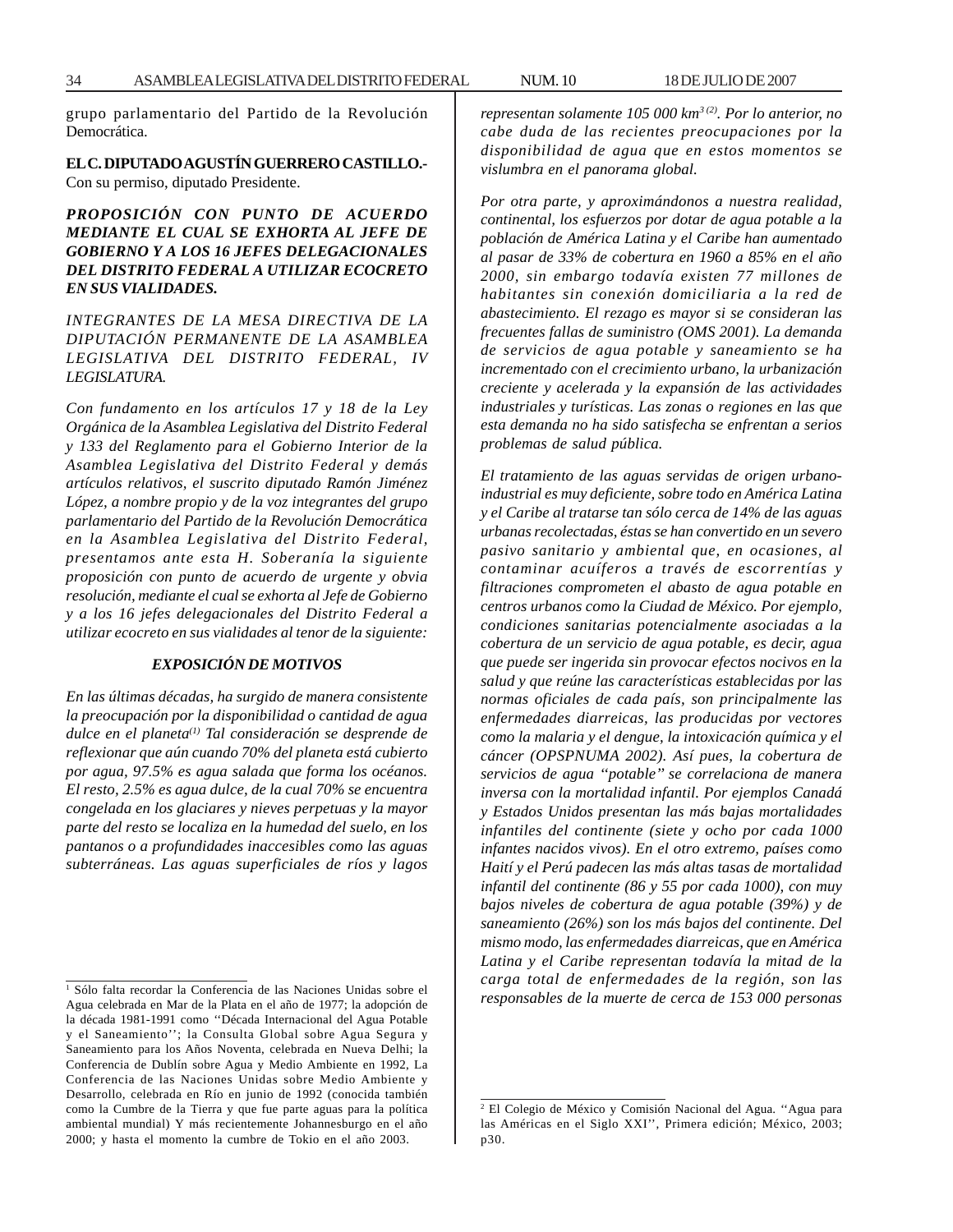*al año, la mayor parte de ellas menores de cinco años3 . En este sentido, muchos de los problemas de salud pública referidos están relacionados con deficiencias en la gestión de los recursos hídricos.*

*De la misma manera, la extracción excesiva de agua de los mantos acuíferos ha provocado no sólo su sobreexplotación, sino la disminución en la disponibilidad del recurso y el deterioro de su calidad por contaminación. Así pues, también ha determinado en algunos casos el hundimiento de centros urbanos, como sucede en la ciudad de México, que en la actualidad es en promedio de 9 metros, dañando edificios y a la misma infraestructura hidráulica.*

*En el caso de México, aproximándonos más a nuestro contexto, país en donde existen diferentes regiones con diferentes características sociales, económicas y políticas en donde las cantidades o volúmenes disponibles de agua dulce varían. Por ejemplo, en el caso específico de México, país en el cual 21% del territorio correspondiente a la región del sureste se produce 69% del escurrimiento, habita 23% de la población y se genera 14% del PIB, mientras en el centro, norte y noreste del país (79% del territorio), el escurrimiento es únicamente de 31%; allí habita 77% de la población y se genera 86% del PIB4 . Lo anterior obliga a planificar inteligentemente el uso del agua, de lo contrario, zonas, ciudades o regiones en donde el agua solía ser abundante se verán en serias situaciones de escasez, impactando rotundamente el desarrollo de su comunidad y como siempre, aseverando las condiciones de los más pobres.*

*De acuerdo al Programa Nacional de Desarrollo, la ZMVM se encuentra ubicada en la mesorregión Tres Centro5 . Asimismo, le corresponde con base en su ubicación geográfica la Región Hidrológica número 12, Lerma Santiago6 , y la Región Administrativa7 número XIII, denominada Valle de México.*

*La ZMVM consume 64m3 /s de agua, de los cuales el 53% es extraído del acuífero del Valle de México, los ríos y* *presas de la zona sur poniente del DF representan el 4%, sumando en total el 57% del agua que se abastece y consume la ZMVM. De la misma manera, el 43% restante proviene del Valle del Lerma, con un 14%, así como del Cutzamala8 con el 29%. Lo anterior, deja ver que el abastecimiento de agua potable para la Ciudad de México proviene de dos fuentes primordiales de abasto: 1) el acuífero de la Cuenca de México y 2) de los sistemas del Alto Lerma y del Cutzamala. Y de éstos últimos se cumplieron alrededor de 10 años sin recibir nuevos caudales9 .*

*De acuerdo al informe anual (2003) de la Procuraduría Ambiental y del Ordenamiento territorial del Distrito Federal10 (PAOT), anualmente el acuífero de la subregión del Valle de México percibe una infiltración de 689 millones de m3 sin embargo, por medio de los pozos se extrae un volumen mayor a 1500 millones de m3 . Lo anterior, significa que anualmente el acuífero pierde un volumen de agua de 895 millones de m3 .*

*Considerando los datos anteriores, en promedio, los habitantes de la Ciudad de México reciben 35 mil litros de agua por segundo, con este caudal el 98 % de la población cuenta con el servicio, mientras que el restante es abastecido a través de carros tanque (pipas) e hidrantes públicos. El 68 % (aproximadamente), de este caudal, se destina al consumo doméstico, el 16 % al sector servicios y comercio, y otro 16 % al sector industrial. Por lo que los principales usos del agua potable en esta región son el agrícola y el público urbano.*

*Debido a estos problemas de suministro así como los que pueden desencadenarse por el calentamiento global, nos lleva a conjuntar esfuerzos y, ha estar a la vanguardia tecnológica, que nos permita subsanar estos problemas graves que se avecinan, una estrategia que se tiene que considerar es la utilización de materiales ecológicos como*

 $3$  Ibíd

<sup>4</sup> El Colegio de México y Comisión Nacional del Agua. ''Agua para las Américas en el Siglo XXI'', Primera edición; México, 2003; p37 5 En el Plan Nacional de Desarrollo se han definido cinco mesorregiones definidas por criterios económicos, políticos, sociales y administrativos.

<sup>6</sup> La información hidrológica y de calidad del agua es agrupada por 37 regiones hidrológicas; la regionalización fue elaborada en los años 60 por la entonces Dirección de hidrología de la Secretaría de Recursos Hidráulicos.

<sup>7</sup> La planeación hidráulica toma como unidades geográficas trece regiones hidrológico-administrativas definidas por la Comisión Nacional del Agua (CNA). Cada región está constituida por una o varias cuencas; asumiendo consigo el manejo base cuenca hidrológica.

<sup>8</sup> En el sistema Cutzamala el agua es transportada a través de 127 kilómetros, bombeada a una altura de más de mil metros para introducirla al Valle de México , en donde es transportada a lo largo de 13 mil kilómetros de tubería (lo que equivale a más de cuatro viajes de ida y vuelta del DF a la Ciudad de Mérida, por carretera) y hacia 1 millón 690 mil tomas

<sup>9</sup> En este sentido, el suministro a partir de fuentes lejanas ha resultado muy costoso debido al requerimiento de energía necesario para conducir y bombear el agua a lo largo de 127 Km., así como elevarla 1,100 m de altura, ya que representa un consumo de 3.4 millones de barriles de petróleo por año y un costo promedio de 3.66 pesos/m3 10 La PAOT, señala que la Ciudad de México (CM), está considerada como una de las zonas que presentan situaciones críticas respecto al abasto del agua, debido, entre otras cosas, a la altitud en la que se encuentra situada la CM (2200msnm), con fuentes superficiales prácticamente agotadas, convirtiendo el abastecimiento de agua potable para los habitantes del DF en un enorme reto, complejo y de vulnerabilidad del equilibrio ecológico.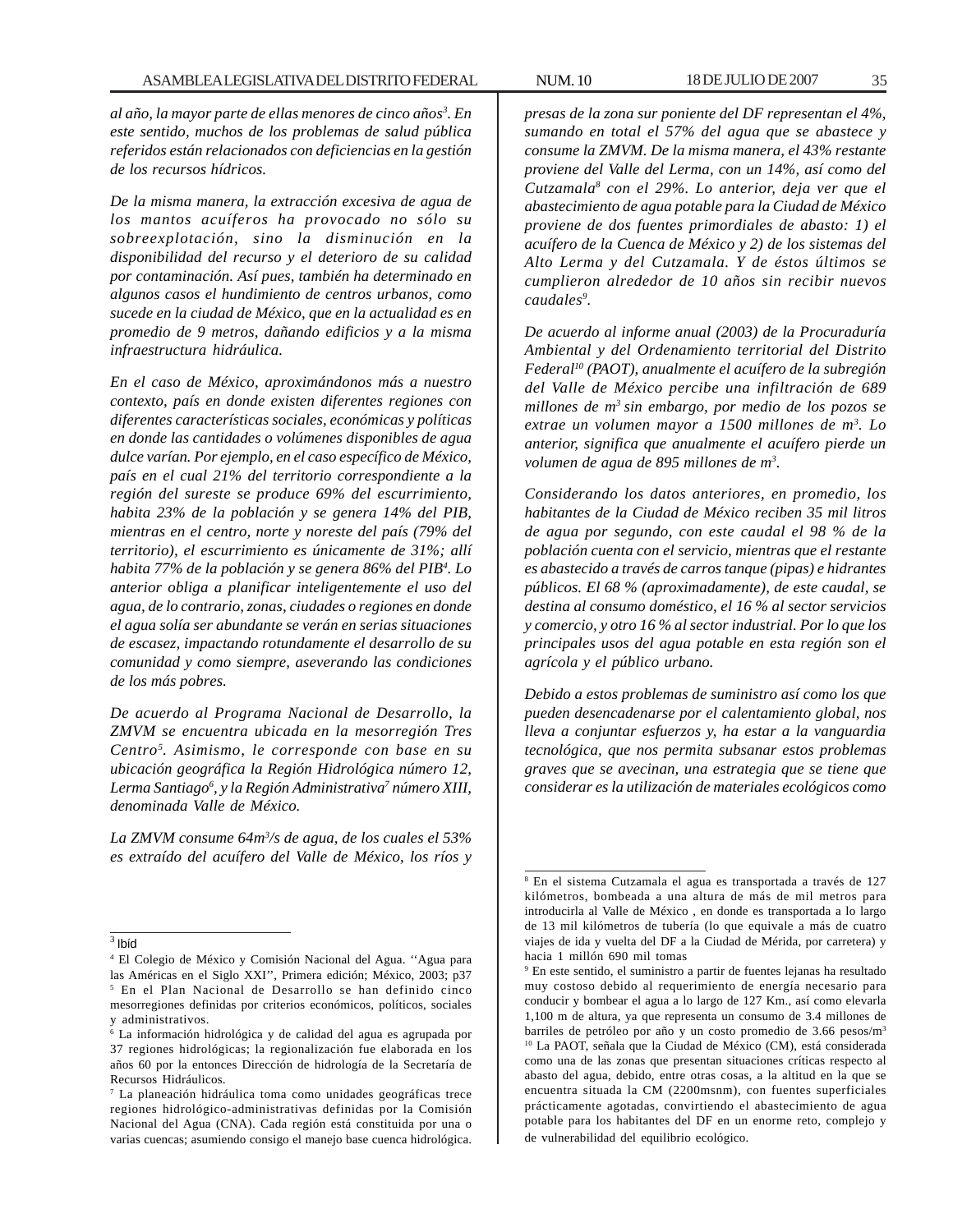*el ecocreto es un material similar al concreto hidráulico hecho de agregados pétreos, agua, cemento y aglutinantes químicos que forman un producto moldeable, fácil de colar, permeable 100% y de gran resistencia a la compresión y flexión, que después de unas horas se solidifica pudiendo ser colado para usarse como pisos y pavimentos permeables. El ecocreto es un producto 100% permeable al agua y a los líquidos en general.*

*Este material nos permitiría recuperar de manera extraordinaria los mantos freáticos de la ciudad, y se impediría su hundimiento ya que se recargarían los mantos acuíferos, actualmente las calles con asfalto no tendrían que ser removidas ya que para las calles ya existentes de asfalto o concreto se ha diseñado un sistema de captación por medio de franjas longitudinales paralelas a la guarnición de 0.60m de ancho que se excavan y se vuelven a tapar con ecocreto con espesores de pavimento ecocreto 8 a 10 cm. De esta manera se aprovecha el bombeo natural de las calles que encausa el agua de lluvia a las orillas y se infiltra por el ecocreto. Además se calcula que con pozos de absorción a cada 40m es suficiente para encausar un 70% del agua de lluvia al subsuelo, dependiendo, claro está, de la resistencia y capacidad del terreno. Lo mejor y más recomendable es que las calles nuevas de las ciudades, andadores, banquetas, guarniciones, etc., se vayan construyendo con ecocreto.*

*Por lo anterior, sometemos a consideración de esta Honorable Diputación Permanente de la Asamblea Legislativa del Distrito Federal, IV Legislatura, el siguiente punto de acuerdo:*

*Primero.- Se exhorta a la Secretaría de Desarrollo Urbano del Distrito Federal a integrar en los anteproyectos de presupuesto que le corresponda se destine y/o prevean recursos con el fin de Utilizar ecocreto en sus proyectos de reencarpetamiento de las vialidades.*

*Segundo.- Se exhorta al Gobierno del Distrito Federal y a los Jefes Delegacionales a destinar y a proveer recursos con el fin de utilizar ecocreto en sus vialidades.*

*Tercero.- Se exhorta a los titulares de los Órganos Político Administrativos del Distrito Federal que en los Programas Operativos Anuales y de presupuesto de su Demarcación Territorial correspondiente al año 2007 y sucesivas se contemple destinar y/o promover utilización del ecocreto.*

*Atentamente.*

*Dip. Agustín Guerrero Castillo; Dip. Ramón Jiménez López.*

Es todo, diputado Presidente.

**EL C. PRESIDENTE DIPUTADO JOSÉ LUIS MORÚA JASSO.-** Gracias, diputado.

En términos de lo dispuesto por el Artículo 133 del Reglamento para el Gobierno Interior de la Asamblea Legislativa del Distrito Federal, consulte la Secretaría a la Diputación Permanente en votación económica si la propuesta presentada por el diputado Agustín Guerrero se considera de urgente y obvia resolución.

**EL C. SECRETARIO DIPUTADO JORGE FEDERICO SCHIAFFINO ISUNZA.-** Por instrucciones de la Presidencia y en votación económica se consulta a la Diputación Permanente si la propuesta de referencia se considera de urgente y obvia resolución.

Los que estén por la afirmativa, sírvanse manifestarlo poniéndose de pie.

Los que estén por la negativa, sírvanse manifestarlo poniéndose de pie.

Se considera de urgente y obvia resolución, diputado Presidente.

**EL C. PRESIDENTE DIPUTADO JOSÉ LUIS MORÚA JASSO.-** Está a discusión la propuesta.

¿Existen oradores en contra?

¿Hay oradores en pro?

Tiene el uso de la palabra para hablar en contra, la diputada Kenia López Rabadán.

**LA C. DIPUTADA KENIA LÓPEZ RABADÁN.-** Muchas gracias, diputado Presidente.

Desafortunadamente en términos de lo que establece la Ley Orgánica no hay otra figura sino la que se pone a consideración para hablar en contra y solamente para decir que el Partido Acción Nacional establece en término de este punto de Acuerdo que la intención no solamente sea que se utilice Ecocreto, sino cualquier otro material en términos de poder tener absorción del agua para los mantos acuíferos y además de cualquier otro material en términos ambientales y en términos ecológicos.

Es cuanto. Muchas gracias.

**EL C. PRESIDENTE DIPUTADO JOSÉ LUIS MORÚA JASSO.-** Proceda la Secretaría a preguntar a la Diputación Permanente en votación económica si es de aprobarse la propuesta a discusión con las modificaciones propuestas.

**EL C. SECRETARIO DIPUTADO JORGE FEDERICO SCHIAFFINO ISUNZA.-** Por instrucciones de la Presidencia y en votación económica, se pregunta a la Diputación Permanente si está a favor o en contra de la propuesta sometida a su consideración con la observación de la diputada Kenia López.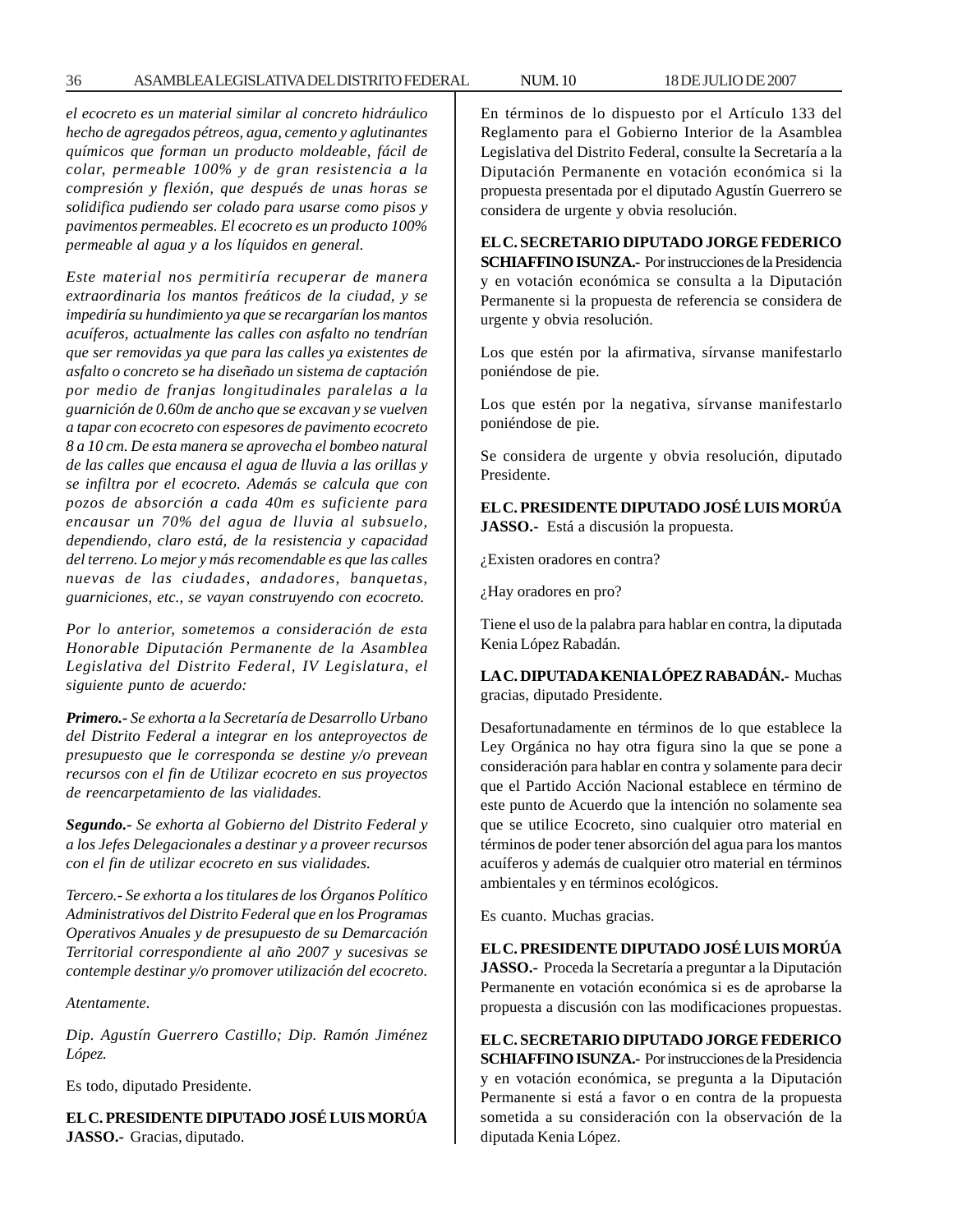Los que estén por la afirmativa, sírvanse manifestarlo poniéndose de pie.

Los que estén por la negativa, sírvanse manifestarlo poniéndose de pie.

Aprobada la propuesta con las afirmaciones de la diputada, diputado Presidente.

# **EL C. PRESIDENTE DIPUTADO JOSÉ LUIS MORÚA**

**JASSO.-** Remítase a las autoridades correspondientes para los efectos legales a que haya lugar.

Para presentar una propuesta con punto de Acuerdo para que la Asamblea Legislativa instale una placa alusiva a la salida de la frecuencia de radio del Programa de Radio Monitor, se concede el uso de la Tribuna al diputado Agustín Guerrero, del grupo parlamentario del Partido de la Revolución Democrática.

# **EL C. DIPUTADO AGUSTÍN GUERRERO CASTILLO.-** Con su permiso, diputado Presidente.

*PROPOSICIÓN CON PUNTO DE ACUERDO PARA QUE LA ASAMBLEA LEGISLATIVA DEL DISTRITO FEDERAL ACUERDE LA INSTALACIÓN DE UNA PLACA ALUSIVA A LA SALIDA DE LA FRECUENCIA DE RADIO EN NUESTRO PAÍS DEL PROGRAMA ''RADIO MONITOR'', EN LA PLAZA DEL PERIODISTA, UBICADA EN LA COLONIA GUERRERO DE LA DELEGACIÓN CUAUHTÉMOC, ASÍ MISMO PARA QUE SE SOLICITE AL GOBIERNO DEL DISTRITO FEDERAL OTORGUE LOS PERMISOS QUE SE REQUIERAN PARA SU CORRECTA INSTALACIÓN.*

*Honorable Asamblea*

*Diputado Presidente de la Mesa Directiva de la Diputación Permanente.*

*Diputados integrantes del grupo parlamentario del Partido de la Revolución Democrática de la IV Legislatura de la Asamblea Legislativa del Distrito Federal, con fundamento en lo dispuesto por los artículos 122, Apartado C, Base Primera fracción V inciso f, de la Constitución Política de los Estados Unidos Mexicanos; 1, 42 fracción II, IX, 46 fracción I del Estatuto de Gobierno del Distrito Federal; 10 fracción I y 17 fracción VI de la Ley Orgánica de la Asamblea Legislativa Distrito Federal y 133 del Reglamento para el Gobierno Interior de la Asamblea Legislativa del Distrito Federal, somete a la consideración de esta Diputación Permanente, la proposición con PUNTO DE ACUERDO PARA QUE LA ASAMBLEA LEGISLATIVA DEL DISTRITO FEDERAL ACUERDE LA INSTALACIÓN DE UNA PLACA ALUSIVA A LA SALIDA DE LA FRECUENCIA DE RADIO EN NUESTRO PAÍS DEL PROGRAMA ''RADIO MONITOR'', EN LA PLAZA DEL PERIODISTA, UBICADA EN LA*

*COLONIA GUERRERO DE LA DELEGACIÓN CUAUHTÉMOC, ASÍ MISMO PARA QUE SE SOLICITE AL GOBIERNO DEL DISTRITO FEDERAL OTORGUE LOS PERMISOS QUE SE REQUIERAN PARA SU CORRECTA INSTALACIÓN; bajo los siguientes:*

### *CONSIDERANDOS*

*a).- Que el día 29 de Junio de 2007 Radio Monitor transmitió su último programa al aire, con lo que se convierte en el primer medio de comunicación nacional que desaparece en este nuevo siglo, cerrándose una vía de libertad de expresión y una fuente laboral del gremio periodístico. Después de 33 años y 41 mil 100 programas, la estación de radio Monitor sale del 1320 y 1560 de amplitud modulada (AM), así como del canal 52 Mx de MVS, donde transmitía desde diciembre de 2006.*

*b).- Que el día 10 de enero del 2007, esta Asamblea Legislativa del Distrito Federal, emitió un punto de acuerdo desde la diputación permanente, en el que se suscribe un apoyo al trabajo periodístico, la seguridad y la trayectoria del Grupo Monitor. Este punto de acuerdo señala que el grupo Monitor se ha distinguido como un actor comunicativo fundamental del proceso hacia la transición a la democracia y que representó, específicamente, en las anteriores elecciones presidenciales y el conflicto postelectoral, una responsable y plural actitud informativa, siendo acreedor al Premio Nacional de Periodismo en noticieros radiofónicos al mostrar los diversos puntos de vista de los protagonistas a favor de una comunicación propia de las experiencias democráticas.*

*Asimismo añade que el día seis de diciembre del 2006, al recibir el Premio Nacional de Periodismo, en la categoría de noticiero radiofónico, José Gutiérrez Vivó, denunció haber recibido amenazas en el sentido de que, cito: verán ''si se portan bien'' para darles publicidad gubernamental, y que un representante de la Presidencia de la República actual le transmitió el siguiente aviso: ''están castigados... vamos a ver cómo se comportan, vamos a ver su conducta, no nos importa que transmitan la información de esta oficina de la Presidencia, lo pueden hacer o no, no importa... y si se portan bien, en algún momento les dará una audiencia el señor Presidente para llegar a un arreglo''. Se sostuvo que nunca antes, en sus 40 años de emisión el grupo, ''había percibido una agresión perfectamente disfrazada y disimulada como la que se está recibiendo desde mediados de la pasada administración''.*

*c).- Que fue evidente, que la secuencia de hechos, amenazas, amedrentamientos recibidos, desde las esferas del poder, concluyó con el cierre indefinido de la emisora. Grupo Monitor tuvo la visión de hacer públicos los acosos y los avisos intimidatorios, lo que permite deducir y constatar que existió un proceso concertado, sistemático y administrado para asfixiar la emisión.*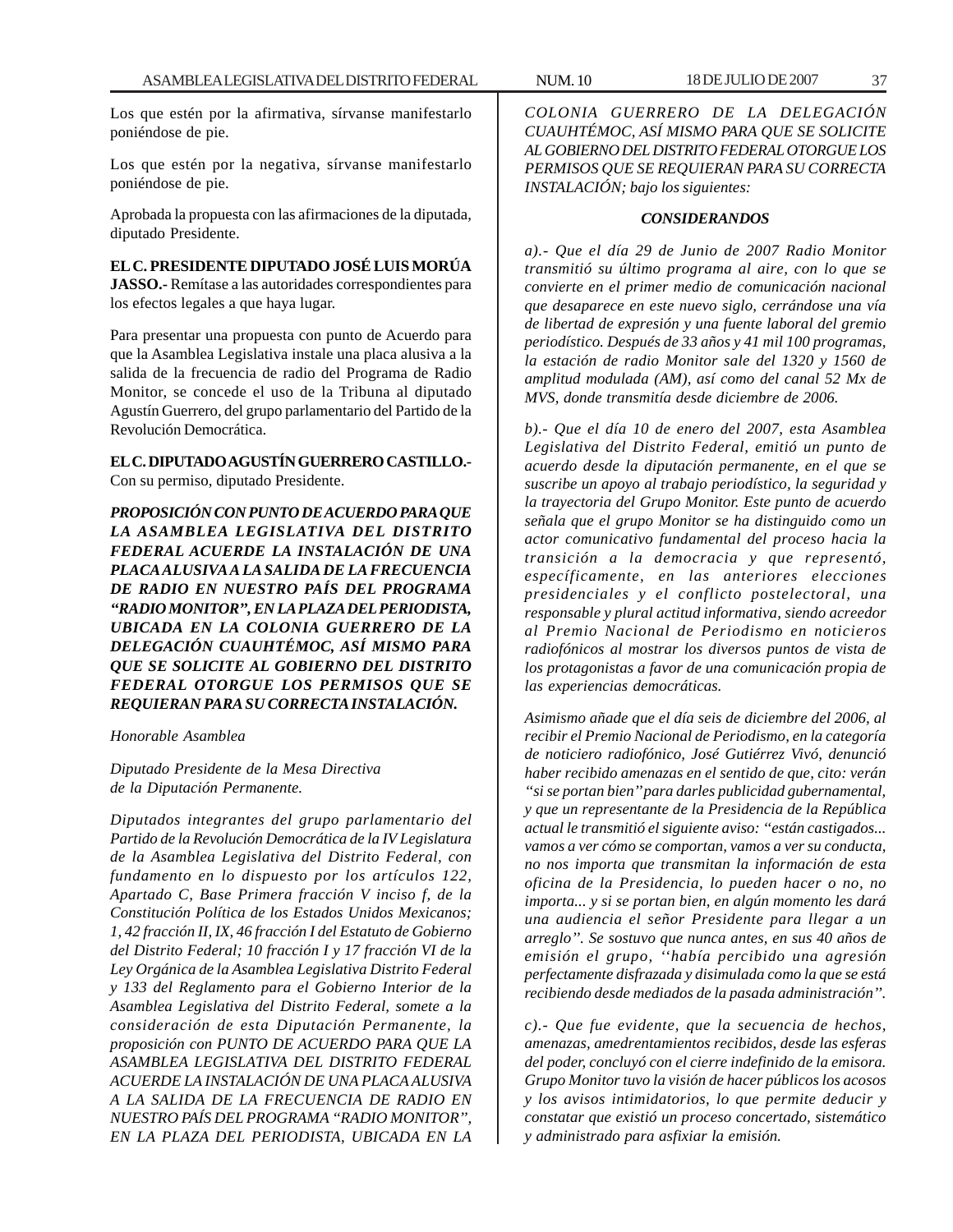*d).- La desaparición de esta emisión radiofónica constituye un flagrante atentado a la libertad de expresión y manifiesta que es evidente que campañas orquestadas desde el poder político y económico atentan contra medios de comunicación y la libertad de prensa y logran imponerse por encima de los derechos fundamentales, ya que estos se violentan en la medida en la que no se generan las condiciones de acceso para ejercer estos. El cierre de Monitor, pone de manifiesto la necesidad de la diversidad informativa, la importancia de tener opiniones diferentes que enriquezcan a la opinión pública y que permiten un debate amplio de ideas; esto demuestra una debilidad del Estado mexicano por garantizar la pluralidad como elemento indispensable de la democracia. Radio Monitor fue víctima de un bloqueo económico de consorcios hegemónicos que tomaron la vía de la conspiración, así como del acoso político del presidente Vicente Fox. Ese es el núcleo de este delito contra la libertad de expresión.*

*e).- Que afiliándose a la tesis democrática de solidarizarse con esa historia comunicacional y pugnar por su presencia en la radio debiera ser un imperativo ético de los demócratas.*

*f).- Que este acto sienta precedentes amenazadores, peligrosos, extremos y autoritarios contra el proceso de apertura que está construyendo la posibilidad de una convivencia democrática entre los mexicanos y constituye un acto regresivo peligroso y extremo.*

*g).- Que para tener presente para estas y futuras generaciones de comunicadores, de individuos generadores de acciones y estudios democráticos, de historiadores e investigadores del periodismo y de ciudadanos atentos al devenir de su historia, es necesario generar actos que recuerden las afrentas a la democracia. Por tal motivo los legisladores que rubrican esta proposición con punto de acuerdo tienen el propósito de fijar una placa metálica alusiva a este penoso y negro acontecimiento en la plaza del periodista.*

*Por los anteriores considerandos se propone el siguiente:*

#### *PUNTO DE ACUERDO*

*Primero.- LA ASAMBLEA LEGISLATIVA DEL DISTRITO FEDERAL ACUERDA LA INSTALACIÓN DE UNA PLACA ALUSIVA A LA SALIDA DE LA FRECUENCIA DE RADIO EN NUESTRO PAÍS DEL PROGRAMA ''RADIO MONITOR'', EN LA PLAZA DEL PERIODISTA, UBICADA EN LA COLONIA GUERRERO DE LA DELEGACIÓN CUAUHTÉMOC.*

*Segundo.- SE SOLICITA AL GOBIERNO DEL DISTRITO FEDERAL OTORGUE LOS PERMISOS QUE SE REQUIERAN PARA SU CORRECTA INSTALACIÓN.*

*Dip. Tomás Pliego Calvo.*

Es todo, diputado Presidente.

**EL C. PRESIDENTE DIPUTADO JOSÉ LUIS MORÚA JASSO.-** Con fundamento en lo dispuesto por los Artículos 50 fracciones IV y V de la Ley Orgánica de la Asamblea Legislativa del Distrito Federal; 28 y 132 del Reglamento para su Gobierno Interior, se turna para su análisis y dictamen a la Comisión de Administración Pública Local.

Para presentar una propuesta con punto de acuerdo para solicitar a las diversas instancias se inicien procesos de investigación sobre los fondos decomisados por el Gobierno Federal, se concede el uso de la tribuna al diputado Agustín Guerrero, del grupo parlamentario del Partido de la Revolución Democrática.

**EL C. DIPUTADO AGUSTÍN GUERRERO CASTILLO.-** Con su permiso, diputado Presidente.

*PROPOSICIÓN CON PUNTO DE ACUERDO PARA SOLICITAR A DIFERENTES INSTANCIAS PARA INVESTIGAR Y DESLINDAR RESPONSABILIDADES SOBRE EL DINERO INCAUTADO EL 15 DE MARZO DE 2007, EN SIERRA MADRE 515, LOMAS DE CHAPULTEPEC.*

*Con fundamento en lo dispuesto en 17 fracción VI de la Ley Orgánica y 133 del Reglamento para el Gobierno Interior ambos de la Asamblea Legislativa del Distrito Federal, someto a la consideración de esta Honorable Diputación Permanente la siguiente, PROPOSICIÓN CON PUNTO DE ACUERDO PARA SOLICITAR A DIFERENTES INSTANCIAS PARA INVESTIGAR Y DESLINDAR RESPONSABILIDADES SOBRE EL DINERO INCAUTADO EL 15 DE MARZO DE 2007, EN SIERRA MADRE 515, LOMAS DE CHAPULTEPEC.*

*Al tenor de los siguientes:*

#### *ANTECEDENTES*

*1. El pasado 15 de marzo se realizó un decomiso de dinero en el domicilio Sierra Madre 515, en Las Lomas de Chapultepec de la Ciudad de México. Catalogado y festinado como el más grande golpe en contra de la delincuencia organizada en la historia reciente del país.*

*Ha surgido nueva información que vincula la suma millonaria a la campaña presidencial del Partido Acción Nacional en el 2006, vía el Secretario del Trabajo, Javier Lozano Alarcón, con la complicidad y encubrimiento de autoridades y funcionarios del gobierno de Vicente Fox Quesada, con el traficante de pseudoefedrina, Zhenli Ye Gon, representante de la empresa Unimed Pharm Chem México S.A. de C.V.*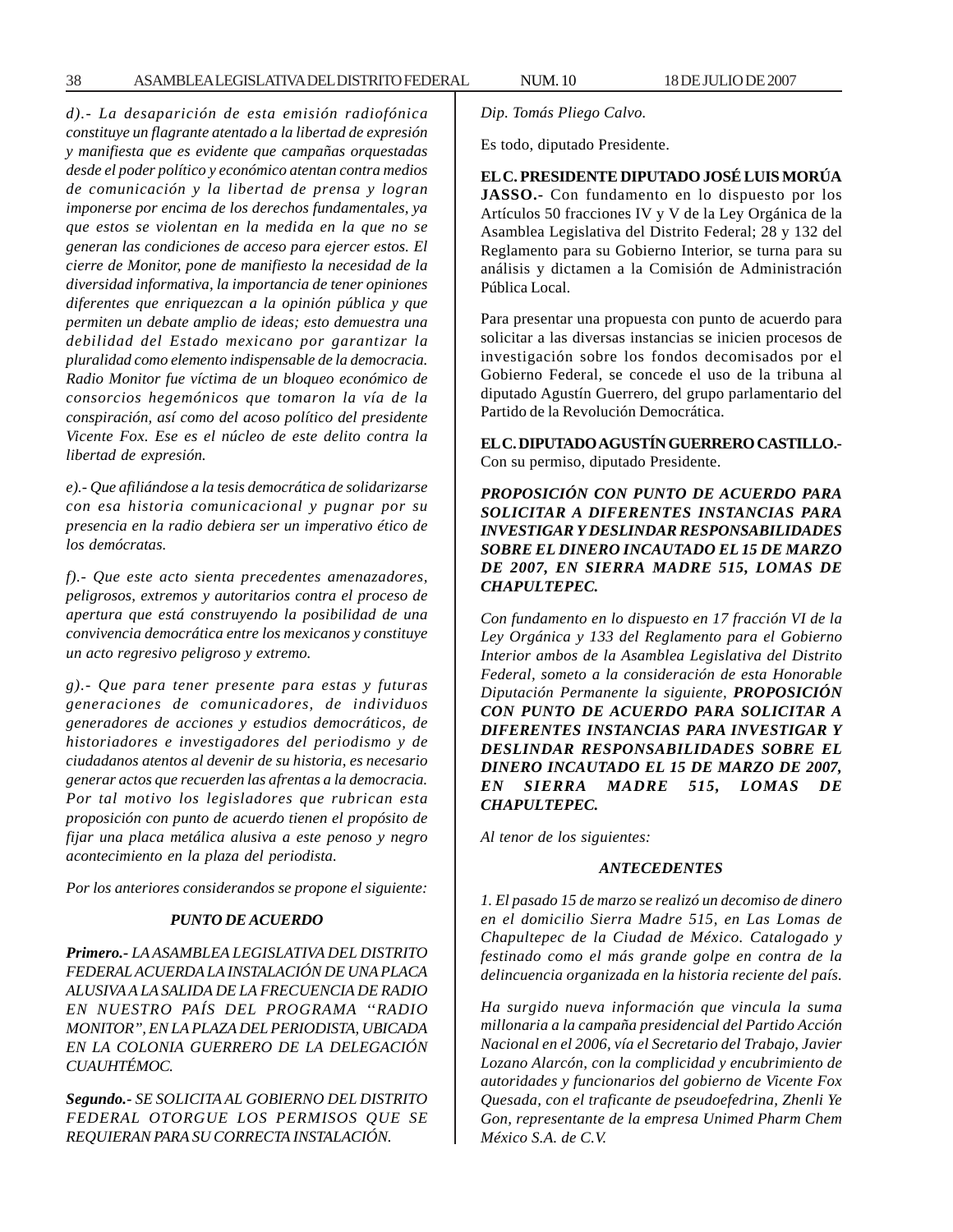*2. Derivado de este proceso, el 22 de marzo pasado la Procuraduría General de la República informó a través de su Dirección General de Comunicación Social en su boletín 121/07 que ''como parte de los trabajos de gabinete y campo que realiza la Policía Federal en la Operación Dragón y que permitió el aseguramiento de más de 205 millones de dólares en la capital de país, la Secretaría de Seguridad Pública y la Procuraduría General de la República informan que el dinero decomisado el pasado 15 de marzo es producto de las transacciones comerciales de pseudoefedrina que realizaba de forma ilegal Zhenli Ye Gon con empresas localizadas en China''.*

*Según dicho comunicado las cifras definitivas del dinero asegurado son:*

- *205 millones 564 mil 763 dólares americanos.*
- *17 millones 306 mil 520 pesos en moneda nacional.*
- *200 un mil 460 euros.*
- *113 mil 260 dólares de Hong Kong.*
- *20 mil dólares en cheques de viajero.*
- *11 centenarios, y*
- *Joyas cuyo valor está por determinarse.*

*3. En el mismo comunicado se informa que de acuerdo a trabajos de inteligencia de la PGR, se han detectado varias propiedades y diferentes vehículos a nombre de la empresa Unimed Pharm Chem de México, utilizada por Zhenli Ye Gon para introducir de forma ilegal a México más de 60 toneladas de pseudoefedrina; de igual forma se descubrió que Ye Gon estaba construyendo un laboratorio de producción de metaanfetaminas de casi 14 mil metros cuadrados, ubicado en boulevard Miguel Alemán número oficial 175, Colonia San Pedro Totoltepec, Toluca, Estado de México.*

*Estas instalaciones, serían los laboratorios más grandes de América Latina, lo mismo que el hotel que alojaría a más de mil 500 trabajadores, y que tenía un avance de 80% en octubre de 2006, según la averiguación previa PGR/SIEDO/UEIDCS/191/2006.*

*En la fase final de la construcción del megacomplejo, Ye Gon recibió extorsiones de la Agencia Federal de Investigación (AFI) lo que lo alertó de la investigación en su contra, por lo que huyo del país o se escondió en territorio nacional.*

*4. Respecto al dinero decomisado en Sierra Madre 515, en Las Lomas de Chapultepec, Felipe Calderón comprometió, en gira por Colima el 17 de abril, que la tercera parte de los 205 millones de dólares alrededor de*

*750 millones de pesos se destinarían a campañas de prevención y tratamiento de la drogadicción.*

*En esa misma ocasión, Calderón explicó que ese dinero se entrega, como lo manda la ley, a la Secretaría de Hacienda y Crédito Público: ''una vez que hay una resolución judicial definitiva que permita al Estado mexicano apropiarse de esa suma, la propia ley establece los destinos: una parte va al Poder Judicial, la otra debiera ir a la Secretaría de Salud para fortalecer los trabajos en materia de prevención de adicciones y rehabilitación de adictos, y una más va a la procuración de justicia, a la tarea de investigación policial'', indicó.*

*5. Cabe mencionar que desde el día del decomiso hubo contradicciones sobre el monto del dinero, en un principio se habló de alrededor de 150 millones de dólares, días más tarde Felipe Calderón hablaba de 250 millones y, sin mediar explicación, finalmente se confirmó la cantidad de 205 millones de dólares.*

*6. El 24 de marzo, 9 días después del operativo, el dinero fue trasladado al Banco Nacional del Ejército, Fuerza Área y Armada (Banjército) y depositado en una cuenta a nombre del Servicio de Administración y Enajenación de Bienes (SAE) dependiente de la Secretaría de Hacienda y Crédito Público.*

*7. De acuerdo a información de la propia SAE, a principios de abril, cuando ésta expidió las fichas de depósito, el dinero ya había sido ''exportado'' a Estados Unidos, al Bank of America a través del Banco Santander, para la supuesta validación de los billetes.*

*No se ha aclarado hasta la fecha, la cantidad y el momento en qué el dinero salió de México.*

*8. Respecto a la empresa Unimed Pharm Chem de México S.A. de C.V., el 5 de diciembre de 2006, la Policía Federal le decomisó 19 toneladas 497 kilos de pseudoefedrina, la cual se encontraba en un contenedor que había dejado una embarcación con bandera británica y había zarpado de China, con escala previa, en el puerto norteamericano de Long Beach, California.*

*Este aseguramiento de pseudoefedrina, de igual forma que el decomiso de dinero, según la propia PGR, el mayor en la historia de México, pues equivale a poco más de un tercio del total de importaciones legales del químico hechas durante 2006 en el país.*

*9. La línea de investigación oficial indica la liga del narcotráfico con las autoridades de la Administración General de aduanas, de la Secretaría de Salud, y de autoridades portuarias.*

*10. El abogado de Zhenli Ye Gon afirmó que su cliente, identifica una parte sustancial de los 205 millones de*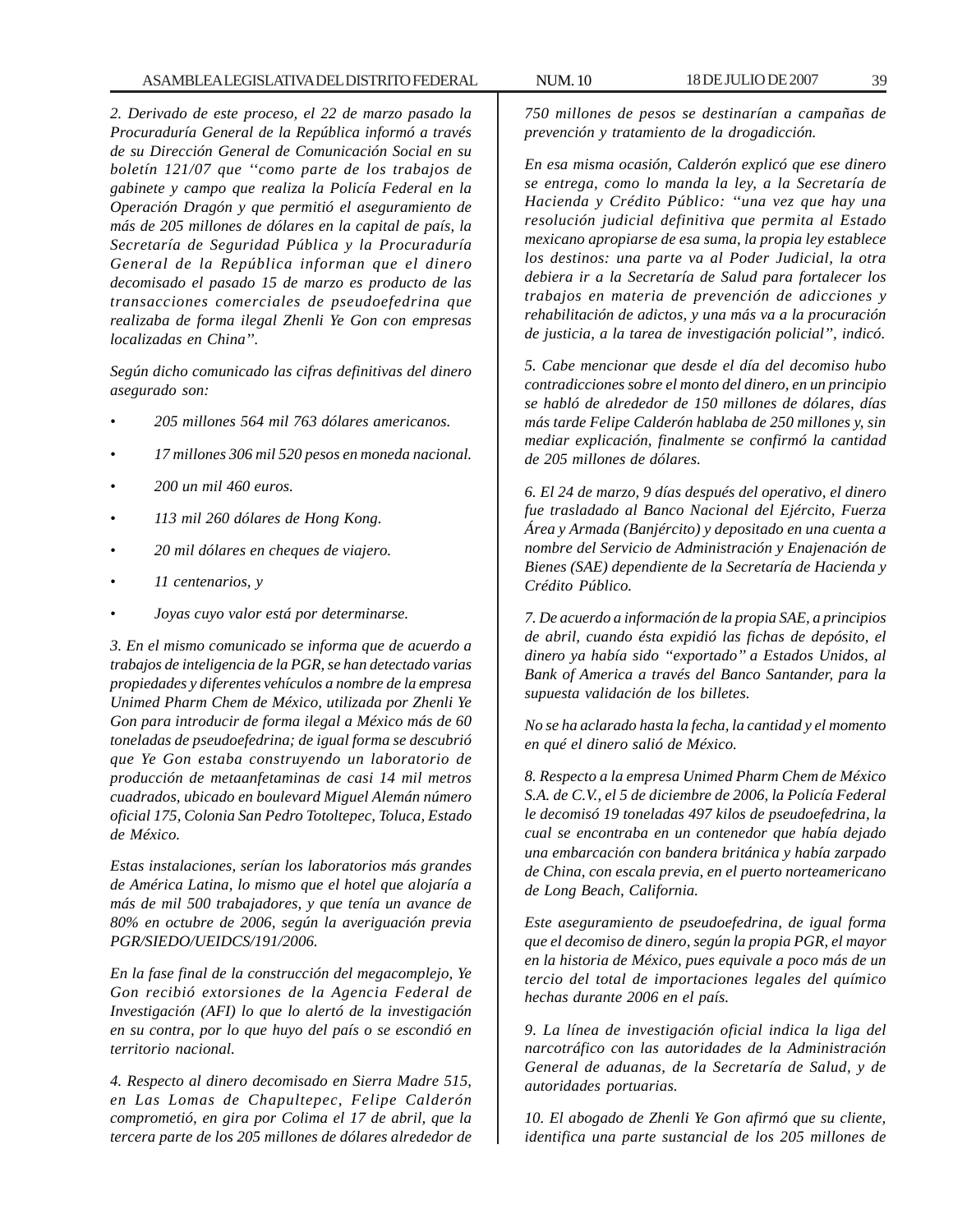*dólares como fondos secretos de la campaña del Partido Acción Nacional (PAN), llevados a su domicilio entre mayo y septiembre de 2006 por indicaciones de Javier (Lozano) Alarcón, ahora secretario del Trabajo.*

*11. Entre los involucrados en este caso se encuentran los siguientes funcionarios: Javier Lozano Alarcón, Secretario del Trabajo por ocultamiento de dinero ilegal destinado a la campaña por la presidencia, José Guzmán Montalvo, ex director general de aduanas por encubrimiento y formar parte de la red del crimen organizado de los funcionarios aduanales; el ex Secretario de Salud, Julio Frenk Mora al otorgar permisos sanitarios a favor de la empresa Unimed Farm Chem México SA. de C.V., para introducir al país 4 toneladas de pseudoefedrina; Francisco Javier Góngora Rodríguez encargado de la sección consular de México en china , quien certificó la mercancía enviada; Alberto Carlo Frati Munari, director de evaluación de medicamentos, quien autorizó en mayo de 2003 la introducción de 4 mil kilos de pseudoefedrina, para revenderse; Ernesto Enríquez Rubio, responsable de los promociónales de Roberto Madrazo y actual secretario de administración del Comité Ejecutivo Nacional del PRI, por haber autorizado a Unimed Farm Chem en dos ocasiones la importación de 11 y 24 toneladas de pseudoefedrina, según los permisos IPQ-0004-2004 e IPQ-005-2004; peticiones que en menos de quince días fueron resueltas, cuando normalmente tardan años.*

*Bajo estos antecedentes*

#### *CONSIDERANDOS*

*PRIMERO. Que el dinero incautado en la Lomas de Chapultepec fueron parte de una operación financiera destinada a la campaña presidencial del Partido Acción Nacional.*

*SEGUNDO. Que de la investigación realizada por la Procuraduría General de la República se desprende que el dinero incautado, y dirigido a financiar la campaña presidencial de AN, procede del crimen organizado.*

*TERCERO. Que los funcionarios federales del gobierno de Vicente Fox y del actual no han deslindado su responsabilidad en los hechos que los involucra en el tráfico de influencias, la relación con el crimen organizado y la operación de recursos ilícitos en la campaña electoral del 2006.*

*CUARTO. Que existe un delito en la ''exportación'' del dinero incautado, pues según las leyes ese dinero no pudo haber salido del país, pues aún existe una investigación por parte del Ministerio Público y le corresponde a un Juez decidir sobre el destino del mismo.*

*QUINTO. Que es necesario esclarecer cuál ha sido el destino de los más de 200 millones de dólares, pues una primera versión los ubica en el Banco Nacional del Ejército, Fuerza Área y Armada (Banjército), después que fueron trasladados al Banco de la Reserva del Tesoro de Estados Unidos, después el mismo Servicio de Administración y Enajenación de Bienes de la SHCP manifestó de manera oficial que el dinero había sido depositado en el Bank of America. El viernes 13 de julio la Secretaría de Hacienda reporta que los recursos incautados se encuentran en el Banco de México.*

*SEXTO. Que la Procuraduría General de la República en lugar de desvirtuar legalmente las declaraciones de Zhenli Ye Gon, se adelantó a decir que se trataba de un chantaje. Por lo que es necesario saber de quién, o de qué, a condición de no procurar más el socavamiento de las instituciones.*

*SÉPTIMO. Que el principal personaje involucrado es Javier Lozano Alarcón, quien tiene el deber como servidor público, de aclarar sus participación en los hechos mencionados.*

*OCTAVO. Que el caso del origen y destino del dinero incautado en las Lomas de Chapultepec pone al descubierto la urdimbre de complicidades, corrupción y desaseo que reina en los sistemas aduanales y portuarios del país, que en este caso, implican a la Secretaría de Salud en el tráfico de sustancias que sirven de base para hacer narcóticos.*

*NOVENO. Que lo grave del asunto, es la posible infiltración del crimen organizado y el narcotráfico en las esferas de decisión del gobierno de Acción Nacional.*

*DÉCIMO: Que el Artículo 41 de la Constitución Política de los Estados Unidos Mexicanos establece la forma y los principios para renovar los Poderes Ejecutivo y Legislativo, así como el Código Federal de Procedimiento Electorales en sus artículos 38 inciso n y 49 numeral 1 inciso c establecen los mecanismos de financiamiento para los partidos políticos, por lo que cualquier trasgresión a éstos implicaría un retroceso democrático.*

*Por lo anteriormente expuesto proponemos el siguiente*

#### *PUNTO DE ACUERDO*

*PRIMERO: EXHORTAR A LA COMISIÓN ESPECIAL PARA EL CASO DE ZHENLI YE GON QUE SE CREÓ EN EL H. CONGRESO DE LA UNIÓN, INVESTIGUE SOBRE EL ORIGEN, USO Y DESTINO DE POSIBLES RECURSOS DE PROCEDENCIA ILÍCITA EN LA CAMPAÑA PRESIDENCIAL DEL PAN EN 2006.*

*SEGUNDO: EXHORTAR AL C. JAVIER LOZANO ALARCÓN A QUE SE SEPARE DE SU ENCARGO, EN*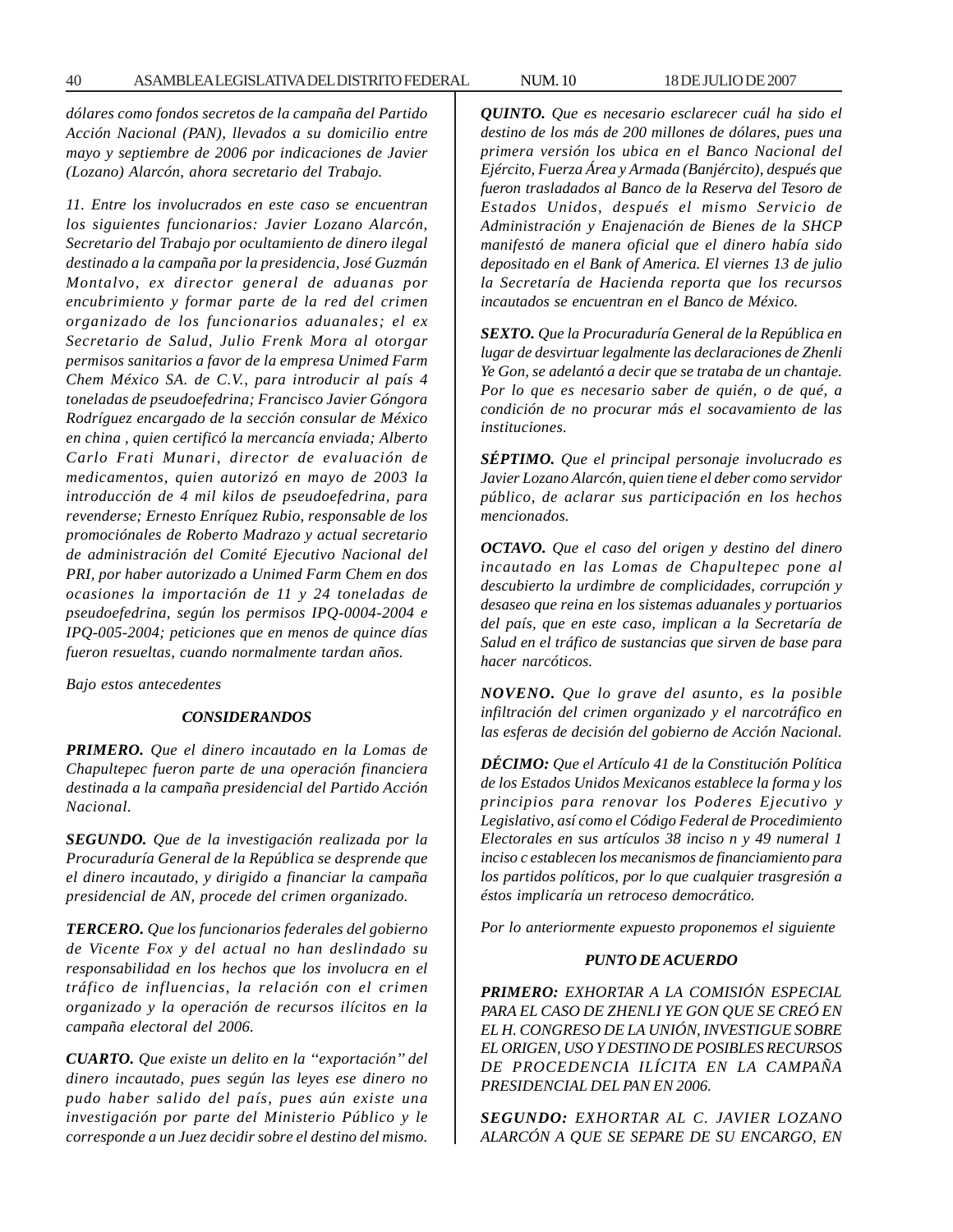*TANTO LAS AUTORIDADES COMPETENTES INVESTIGAN EL CASO DE LOS 205 MILLONES DE DÓLARES INCAUTADOS EN LAS LOMAS DE CHAPULTEPEC.*

*TERCERO: QUE LA SECRETARÍA DE LA FUNCIÓN PÚBLICA Y LA PROCURADURÍA DE LA REPÚBLICA INVESTIGUE A LOS FUNCIONARIOS MENCIONADOS, EN EL CUERPO DEL PRESENTE PUNTO DE ACUERDO, EN EL TRÁFICO DE PSEUDOEFEDRINA EN MÉXICO. EN PARTICULAR LAS AUTORIDADES PORTUARIAS, LOS FUNCIONARIOS DE LA SECRETARÍA DE SALUD, DE LA ADMINISTRACIÓN GENERAL DE ADUANAS Y CONSULARES.*

*CUARTO: QUE LA FISCALÍA ESPECIAL PARA DELITOS ELECTORALES INFORME A ESTA SOBERANÍA SOBRE EL CURSO DE LAS INVESTIGACIONES SOBRE EL PRESUNTO FINANCIAMIENTO ILÍCITO EN LA PASADA CAMPAÑA PRESIDENCIAL DEL PARTIDO ACCIÓN NACIONAL, RELACIONADA CON EL DINERO DE ZHENLI YE GON.*

*QUINTO: QUE LA SECRETARÍA DE HACIENDA Y CRÉDITO PÚBLICO A TRAVÉS DEL SERVICIO DE ADMINISTRACIÓN Y ENAJENACIÓN DE BIENES (SAE) Y LA PROCURADURÍA FISCAL DE LA FEDERACIÓN, INFORMEN A ESTA SOBERANÍA LA FECHA, LA FUNDAMENTACIÓN Y EL MOTIVO POR EL CUAL SE TRANSFIRIÓ EL MONTO INCAUTADO EN LAS LOMAS DE CHAPULTEPEC AL BANK OF AMERICA. ADEMÁS DE QUE INFORME QUIEN AUTORIZÓ DICHA TRANSFERENCIA.*

# *QUINTO: COMUNÍQUESE.*

#### *DIP. AGUSTÍN GUERRERO CASTILLO.*

Es todo, diputado Presidente.

### **EL C. PRESIDENTE DIPUTADO JOSÉ LUIS MORÚA**

**JASSO.-** Con fundamento en lo dispuesto por los Artículos 50 fracciones IV y V de la Ley Orgánica de la Asamblea Legislativa del Distrito Federal, 28 y 132 del Reglamento para su Gobierno Interior, se turna para su análisis y dictamen a la Comisión de Hacienda.

Para presentar una propuesta con punto de acuerdo para exhortar al titular de la Auditoría Superior de la Federación, contador público Arturo González de Aragón, para que en el ámbito de sus atribuciones, concluya las acciones derivadas de las observaciones de la auditoría número 04- 0-04100-2-527 correspondiente a la revisión de la cuenta pública 2004 del Fondo de Desastres Naturales que arrojó un monto observado por 234.4 millones de pesos, así como concluya el proceso de la auditoría integral número 04-0- 04100-9-538 practicada a los ejercicios 2001 al 2004 del Fondo de Desastres Naturales, misma que fue solicitada por la

Comisión de Vigilancia de la Auditoría Superior de la Federación en octubre del 2005, se concede el uso de la Tribuna al diputado Avelino Méndez, del grupo parlamentario del Partido de la Revolución Democrática.

**EL C. DIPUTADO AVELINO MÉNDEZ RANGEL.-** Con su permiso, señor Presidente.

*PROPOSICIÓN CON PUNTO DE ACUERDO PARA EXHORTAR AL TITULAR DE LA AUDITORÍA SUPERIOR DE LA FEDERACIÓN, CONTADOR PÚBLICO ARTURO GONZÁLEZ DE ARAGÓN, PARA QUE EN EL ÁMBITO DE SUS ATRIBUCIONES, CONCLUYA LAS ACCIONES DERIVADAS DE LAS OBSERVACIONES DE LA AUDITORÍA NUMERO 04-0 04100-2-527 CORRESPONDIENTE A LA REVISIÓN DE LA CUENTA PÚBLICA 2004, DEL FONDO DE DESASTRES NATURALES, QUE ARROJÓ UN MONTO OBSERVADO POR 234.4 MILLONES DE PESOS; ASÍ COMO CONCLUYA EL PROCESO DE LA AUDITORÍA INTEGRAL NÚMERO 04-0-04100-9-538, PRACTICADA A LOS EJERCICIOS 2001 AL 2004 DEL FONDO DE DESASTRES NATURALES, MISMA QUE FUE SOLICITADA POR LA COMISIÓN DE VIGILANCIA DE LA AUDITORÍA SUPERIOR DE LA FEDERACIÓN EN OCTUBRE DE 2005.*

*Miguel Sosa Tan, integrante del grupo parlamentario del Partido de la Revolución Democrática, con base en las atribuciones y facultades conferidas por el artículo 122 de la Constitución Política de los Estados Unidos Mexicanos, los relativos de la Ley Orgánica de la Asamblea Legislativa del Distrito Federal, así como el artículo 133 del Reglamento para el Gobierno Interior de la Asamblea Legislativa del Distrito Federal, presento para su aprobación la siguiente PROPUESTA CON PUNTO DE ACUERDO PARA EXHORTAR AL TITULAR DE LA AUDITORÍA SUPERIOR DE LA FEDERACIÓN, CONTADOR PÚBLICO ARTURO GONZÁLEZ DE ARAGÓN, PARA QUE EN EL ÁMBITO DE SUS ATRIBUCIONES, CONCLUYA LAS ACCIONES DERIVADAS DE LAS OBSERVACIONES DE LA AUDITORÍA NUMERO 04-0 04100-2-527 CORRESPONDIENTE A LA REVISIÓN DE LA CUENTA PÚBLICA 2004, DEL FONDO DE DESASTRES NATURALES, QUE ARROJÓ UN MONTO OBSERVADO POR 234.4 MILLONES DE PESOS; ASÍ COMO CONCLUYA EL PROCESO DE LA AUDITORÍA INTEGRAL NÚMERO 04-0-04100-9-538, PRACTICADA A LOS EJERCICIOS 2001 AL 2004 DEL FONDO DE DESASTRES NATURALES, MISMA QUE FUE SOLICITADA POR LA COMISIÓN DE VIGILANCIA DE LA AUDITORÍA SUPERIOR DE LA FEDERACIÓN EN OCTUBRE DE 2005.*

*La Auditoria Superior de la Federación, tiene como misión informar de forma veraz y oportuna sobre el resultado de la revisión del origen y aplicación de los recursos públicos*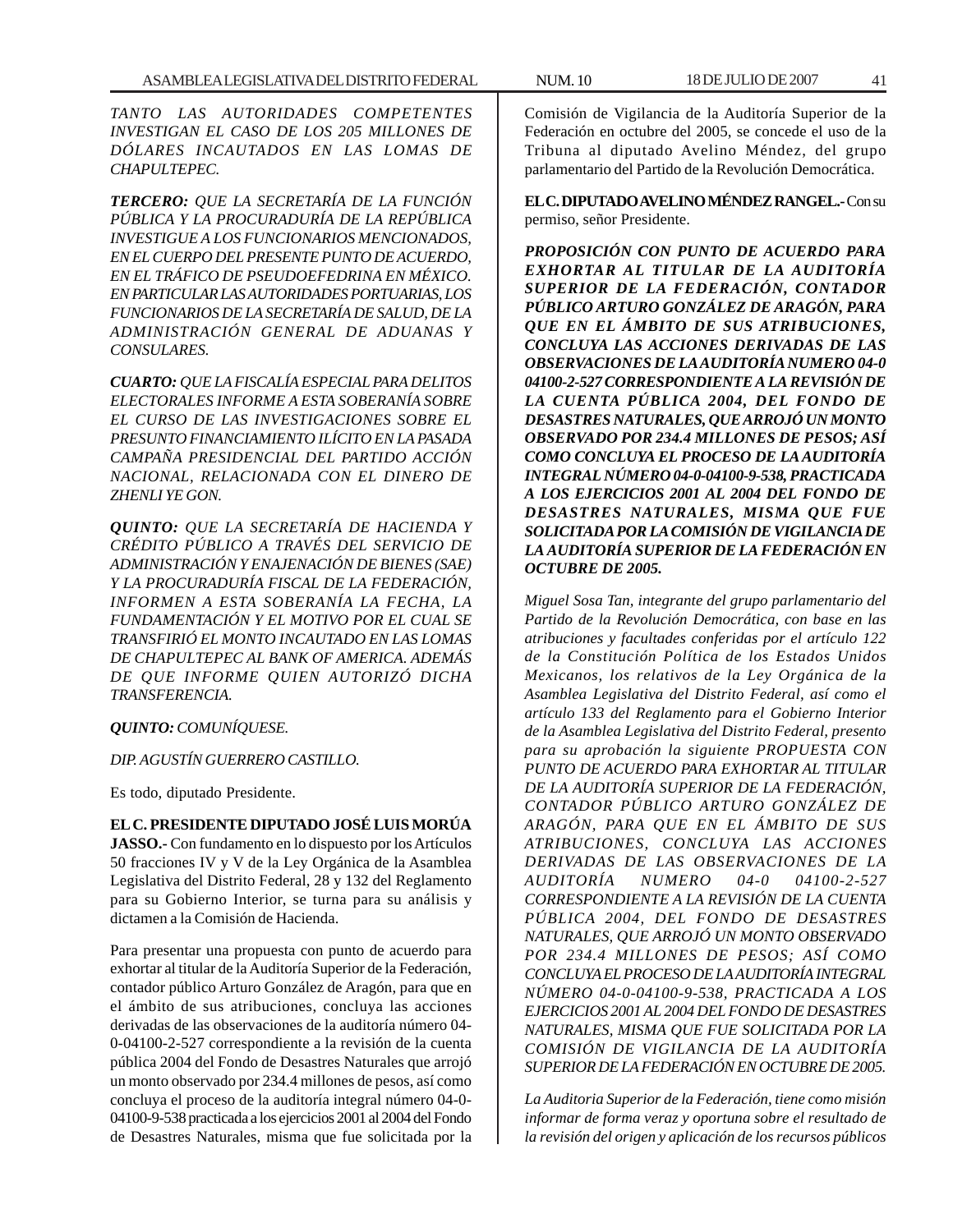*y del cumplimiento de los objetivos y metas de gobierno; inducir el manejo eficaz, productivo y honesto de los recursos; y promover la transparencia y la rendición de cuentas por parte de los tres Poderes de la Unión, los entes públicos federales autónomos, los estados y municipios, así como los particulares cuando hagan uso de recursos federales.*

*Una rendición de cuentas clara, oportuna y transparente es condición indispensable para el ejercicio pleno, por parte de la sociedad, de su derecho de vigilar la honesta y eficiente utilización de los recursos públicos.*

*Lo anterior, motiva la presente propuesta con Punto de Acuerdo, ya que considerando la alta responsabilidad que concierne a la Auditoria Superior de la Federación, no se puede comprender, por qué el citado Órgano Superior de Fiscalización no ha concluido las acciones derivadas de la auditoria número 04-0-04100-2-527, practicada al Fondo de Desastres Naturales, Cuenta Pública 2004, donde las observaciones detectadas ascienden a un monto de 234.4 millones de pesos; así como tampoco ha concluido la auditoria integral número 04-0-04100-9-538, practicada a los ejercicios 2001 al 2004 del Fondo de Desastres Naturales, la cual fue solicitada por la Comisión de Vigilancia de la Auditoria Superior de la Federación en octubre de 2005.*

*Cabe señalar que ambas auditorias fueron motivadas por irregularidades detectadas durante el periodo donde la actual Diputada a la Asamblea Legislativa del Distrito Federal por el Partido Acción Nacional, María del Carmen Segura Rangel, fue titular de la Coordinación General de Protección Civil (2001-2003), autoridad inmediata superior del Fondo de Desastres Naturales.*

*Sobre la importancia que reviste aclarar uno más, de los actos obscuros del sexenio del expresidente de la República Mexicana, Vicente Fox Quezada; ya que de no concluir los procesos legales, se pueden convertir en monumentos a la corrupción y a la impunidad*

- *1. LA PROPUESTA CON PUNTO DE ACUERDO PARA SOLICITAR A LA COMISIÓN DE GOBIERNO DE LA ASAMBLEA LEGISLATIVA DEL DISTRITO FEDERAL, IV LEGISLATURA, SUSTITUYA A LA. DIPUTADA MARÍA DEL CARMEN SEGURA RANGEL, COMO PRESIDENTE DE LA COMISIÓN DE SEGURIDAD PÚBLICA DE ÉSTE ÓRGANO DE GOBIERNO LEGISLATIVO, presentada ante esta Soberanía el pasado 20 de Junio del presente año, donde también se enuncian una serie de procedimientos y resoluciones derivados de procedimientos administrativos disciplinarios instrumentados en contra de la legisladora: y*
- *2. LA PROPUESTA CON PUNTO DE ACUERDO PARA EXHORTAR AL SECRETARIO DE LA FUNCIÓN*

*PÚBLICA DEL GOBIERNO FEDERAL, LICENCIADO GERMÁN MARTÍNEZ CAZARES, PARA QUE EN EL ÁMBITO DE SUS ATRIBUCIONES RESUELVA LOS PROCEDIMIENTOS ADMINISTRATIVOS DISCIPLINARIOS 0014/2004 y 0014/2005, ASí COMO DE INICIO AL PROCEDIMIENTO ADMINISTRATIVO DISCIPLINARIO POR LAS OBSERVACIONES NO SOLVENTADAS DE LA AUDITORÍA 049/04, CONCLUIDA EN DICIEMBRE DE 2004 POR LA SECRETARÍA DE LA FUNCIÓN PÚBLICA; TODOS ELLOS FINCADOS EN CONTRA DE LA ACTUAL DIPUTADA A LA ASAMBLEA LEGISLATIVA DEL DISTRITO FEDERAL POR EL PARTIDO ACCIÓN NACIONAL, MARÍA DEL CARMEN SEGURA RANGEL, YA QUE A LA FECHA NO SE HAN CONCLUIDO, A PESAR DE QUE YA HAN PASADO MAS DE DOS AÑOS, Y EN CONSECUENCIA, NO SE HA DETERMINADO SI EXISTE O NO ALGÚN TIPO DE RESPONSABILIDAD, presentada ante esta Soberanía el pasado 04 de Julio del presente año, donde se señalan de manera puntual, procedimientos administrativo disciplinarios que aún no han sido resueltos por la Secretaría de la Función Pública.*

*Para mayor sustento del presente Punto de Acuerdo, refiero los siguientes hechos, contenidos en el informe Ejecutivo de Resultados de la Revisión y Fiscalización Superior de la Cuenta Pública 2004, de la Auditoria 04-0-04100-2-527, practicada por la Auditoría Superior de a Federación:*

*Del Fondo Revolvente del FONDEN que en el año 2004 operé la Secretaría de Gobernación, se revisé el 905% del universo total por 4152 millones de pesos, de lo cual se derivaron los principales resultados siguientes.*

- *1.- Sin existir declaratoria de emergencia, se entregaron bienes de las reservas estratégicas de 2003 y 2004 a entidades federativas que no tenían que responder a emergencias, ni tenían tampoco alta prioridad de que ocurriera un desastre natural.*
- *2.- Compras directas de medicamentos a precios superiores al mercado.*
- *3.- Penas convencionales no aplicadas a proveedores por la entrega extemporánea de bienes de la reserva estratégica.*
- *4.- Entrega de bienes de la reserva estratégica a municipios sin mediar declaratoria de emergencia, ni autorización de las Coordinaciones de Protección Civil de las entidades federativas.*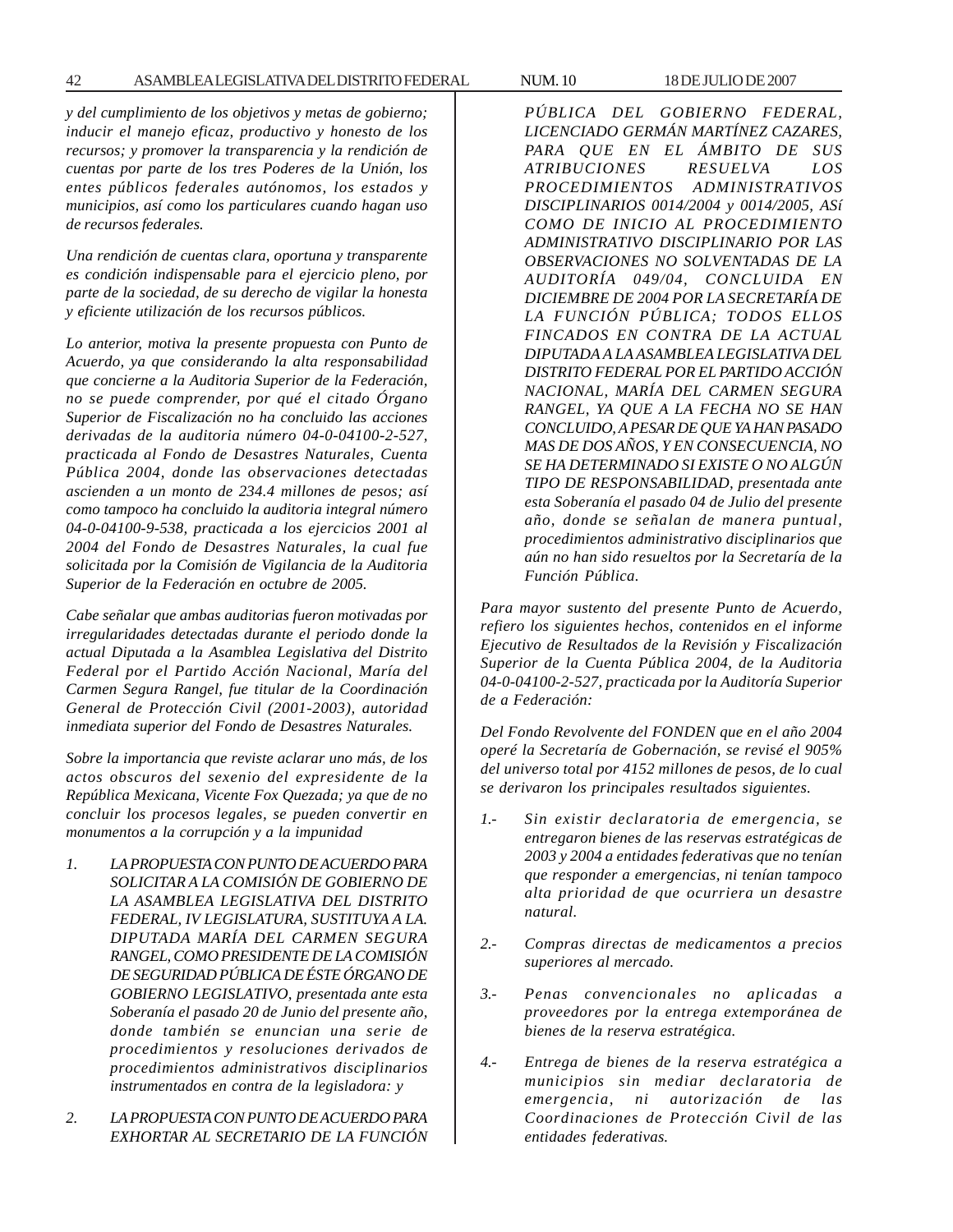*5.- Falta de evidencia documental de la entrega de bienes de la reserva estratégica a entidades federativas.*

*Derivado de lo anterior se formularon 17 observaciones, que generaron 33 acciones, de las cuales 8 son Recomendaciones, 4 Promociones de Fincamiento de Responsabilidades Administrativos Sancionatorias (74 millones se pesos), 13 Solicitudes de Aclaración (39.9 millones de pesos), 3 Pliegos de observaciones (33.6 millones de pesos), 2 Denuncias de Hechos (2.4 millones de pesos). 2 Promociones del Ejercicio de la Facultad de Comprobación Fiscal por un importe de 84.5 millones de pesos, que corresponden a diversos incumplimientos fiscales incurridos por diversos proveedores de bienes y una Solicitud de Intervención del Órgano Intervención del Órgano Interno de Control. El total observando asciende a 234.4 millones de pesos.*

*Finalmente, y con base en lo anteriormente expresado, atentamente propongo:*

*PRIMERO.- Que la Asamblea Legislativa del Distrito Federal, IV Legislatura, EXHORTE AL TITULAR DE LA AUDITORÍA SUPERIOR DE LA FEDERACIÓN, CONTADOR PÚBLICO ARTURO GONZÁLEZ DE ARAGÓN, PARA QUE EN EL ÁMBITO DE SUS ATRIBUCIONES, CONCLUYA LAS ACCIONES DERIVADAS DE LAS OBSERVACIONES DE LA AUDITORÍA NUMERO 04-0-04100-2-527, CORRESPONDIENTE A LA REVISIÓN DE LA CUENTA PÚBLICA 2004, DEL FONDO DE DESASTRES NATURALES, QUE ARROJÓ UN MONTO OBSERVADO POR 234.4 MILLONES DE PESOS; ASÍ COMO CONCLUYA EL PROCESO DE LA AUDITORÍA INTEGRAL NÚMERO 04-0-04100-9-538, PRACTICADA A LOS EJERCICIOS 2001 AL 2004 DEL FONDO DE DESASTRES NATURALES, MISMA QUE FUE SOLICITADA POR LA COMISIÓN DE VIGILANCIA DE LA AUDITORÍA SUPERIOR DE LA FEDERACIÓN EN OCTUBRE DE 2005.*

*SEGUNDO.- Reiterar la PROPUESTA CON PUNTO DE ACUERDO PARA SOLICITAR A LA COMISIÓN DE GOBIERNO DE LA ASAMBLEA LEGISLATIVA DEL DISTRITO FEDERAL, IV LEGISLATURA, SUSTITUYA A LA DIPUTADA MARÍA DEL CARMEN SEGURA RANGEL, COMO PRESIDENTE DE LA COMISIÓN DE SEGURIDAD PÚBLICA DE ÉSTE ÓRGANO DE GOBIERNO LEGISLATIVO, presentada ante esta Soberanía el pasado 20 de Junio del presente año.*

*TERCERO.- Reiterar la PROPUESTA CON PUNTO DE ACUERDO PARA EXHORTAR AL SECRETARIO DE LA FUNCIÓN PÚBLICA DEL GOBIERNO FEDERAL, LICENCIADO GERMÁN MARTÍNEZ CAZARES, PARA QUE EN EL ÁMBITO DE SUS ATRIBUCIONES RESUELVA LOS PROCEDIMIENTOS ADMINISTRATIVOS DISCIPLINARIOS*

*0014/2004 y 0014/2005, ASÍ COMO DE INICIO AL PROCEDIMIENTO ADMINISTRATIVO DISCIPLINARIO POR LAS OBSERVACIONES NO SOLVENTADAS DE LA AUDITORIA 049/04, CONCLUIDA EN DICIEMBRE DE 2004 POR LA SECRETARÍA DE LA FUNCIÓN PÚBLICA; TODOS ELLOS FINCADOS EN CONTRA DE LA ACTUAL DIPUTADA A LA ASAMBLEA LEGISLATIVA DEL DISTRITO FEDERAL POR EL PARTIDO ACCIÓN NACIONAL, MARÍA DEL CARMEN SEGURA RANGEL, YA QUE A LA FECHA NO SE HAN CONCLUIDO, A PESAR DE QUE YA HAN PASADO MAS DE DOS AÑOS, Y EN CONSECUENCIA, NO SE HA DETERMINADO Si EXISTE O NO ALGÚN TIPO DE RESPONSABILIDAD, presentada ante esta Soberanía el pasado 04 de Julio de 2007.*

*Es cuanto señor presidente.*

*Dip. Miguel Sosa Tan.*

Es todo, señor Presidente.

**EL C. PRESIDENTE DIPUTADO JOSÉ LUIS MORÚA JASSO.-** En términos de lo dispuesto por el Artículo 133 del Reglamento para el Gobierno Interior de la Asamblea Legislativa del Distrito Federal, consulte la Secretaría a la Diputación Permanente en votación económica si la propuesta presentada por el diputado Avelino Méndez se considera de urgente y obvia resolución.

**EL C. SECRETARIO DIPUTADO JORGE FEDERICO SCHIAFFINO ISUNZA.-** Por instrucciones de la Presidencia, y en votación económica, se consulta a la Diputación Permanente si la propuesta de referencia se considera de urgente y obvia resolución.

Los que estén por la afirmativa, sírvanse manifestarlo poniéndose de pie.

Los que estén por la negativa, sírvanse manifestarlo poniéndose de pie.

Voy a volver a repetir, con su permiso, la votación señor Presidente.

**EL C. PRESIDENTE DIPUTADO JOSÉ LUIS MORÚA JASSO.-** Adelante, Secretario.

**EL C. SECRETARIO DIPUTADO JORGE FEDERICO SCHIAFFINO ISUNZA.-** Por instrucciones de la Presidencia y en votación económica se consulta a la Diputación Permanente si la propuesta de referencia se considera de urgente y obvia resolución.

Les pediría a los señores diputados que están de pie si se quieren por favor sentar porque es una votación que parece que está empatada. Gracias.

Los que estén por la afirmativa, sírvanse manifestarlo poniéndose de pie.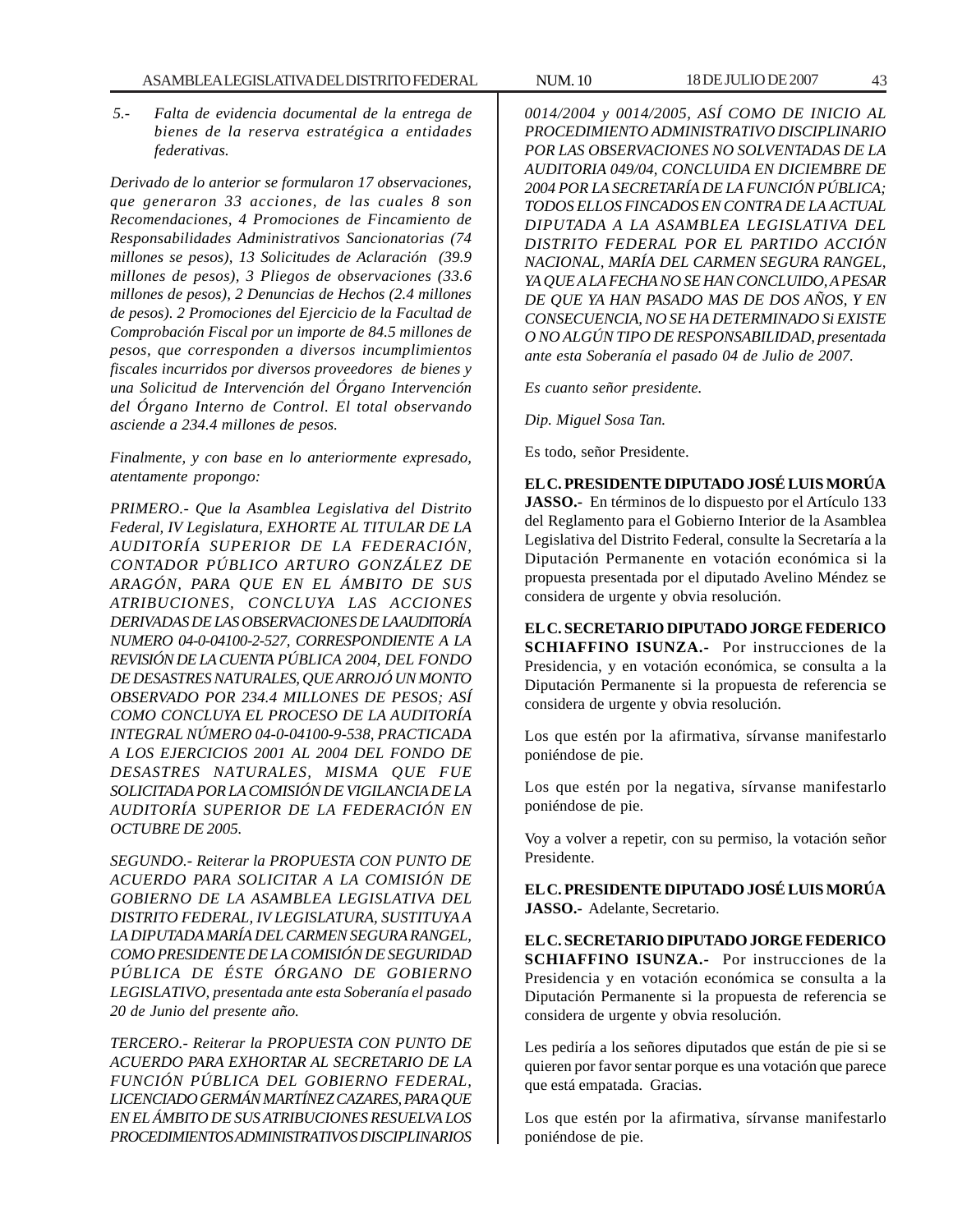Los que estén por la negativa, sírvanse manifestarlo poniéndose de pie.

Se considera de urgente y obvia resolución, Presidente.

**EL C. PRESIDENTE DIPUTADO JOSÉ LUIS MORÚA JASSO.-** Está a discusión la propuesta.

¿Existen oradores en contra?

Proceda la Secretaría a preguntar a la Diputación Permanente, en votación económica, si es de aprobarse la propuesta a discusión.

# **EL C. SECRETARIO DIPUTADO JORGE FEDERICO**

**SCHIAFFINO ISUNZA.-** Por instrucciones de la Presidencia y en votación económica se pregunta a la Diputación Permanente si está a favor o en contra de la propuesta sometida a su consideración.

Los que estén por la afirmativa, sírvanse manifestarlo poniéndose de pie.

Los que estén por la negativa, sírvanse manifestarlo poniéndose de pie.

La votación se encuentra empatada, señor Presidente.

Si usted me permite, volvería yo a tomar la votación.

**EL C. PRESIDENTE DIPUTADO JOSÉ LUIS MORÚA JASSO.-** Repita la votación, por favor, diputado Secretario.

## **EL C. SECRETARIO DIPUTADO JORGE FEDERICO**

**SCHIAFFINO ISUNZA.-** Por instrucciones de la Presidencia y en votación económica se pregunta a la Diputación Permanente si está a favor o en contra de la propuesta sometida a su consideración.

Los que estén por la afirmativa, sírvanse manifestarlo poniéndose de pie.

Los que estén por la negativa, sírvanse manifestarlo poniéndose de pie.

Aprobada la propuesta, diputado Presidente.

A ver, la votación que tomó la Secretaría son 5 a favor y 4 en contra.

## **EL C. PRESIDENTE DIPUTADO JOSÉ LUIS MORÚA**

**JASSO.-** Por favor, diputado Secretario, sírvase repetir la votación, por favor.

## **EL C. SECRETARIO DIPUTADO JORGE FEDERICO SCHIAFFINO ISUNZA.-** Cómo no.

Por instrucciones de la Presidencia y en votación económica se pregunta a la Diputación Permanente si está a favor o en contra de la propuesta sometida a su consideración.

Los que estén por la afirmativa, sírvanse manifestarlo de la manera acostumbrada y permaneciendo la mano arriba para la contabilidad. 7 votos a favor.

Los que estén por la negativa, sírvanse manifestarlo. 5 votos en contra.

Aprobada la propuesta, diputado Presidente.

**LA C. DIPUTADA KENIA LÓPEZ RABADÁN (Desde su curul).-** Señor Presidente.

**EL C. PRESIDENTE DIPUTADO JOSÉ LUIS MORÚA JASSO.-** ¿Con qué objeto, diputada?

**LA C. DIPUTADA KENIA LÓPEZ RABADÁN (Desde su curul).-** Si es tan amable, le solicito que sea una votación nominal, y si es tan amable fundamentarlo.

**EL C. PRESIDENTE DIPUTADO JOSÉ LUIS MORÚA JASSO.-** Ya está votado el punto, diputada.

**LA C. DIPUTADA KENIA LÓPEZ RABADÁN (Desde su curul).-** Señor Presidente.

**EL C. PRESIDENTE DIPUTADO JOSÉ LUIS MORÚA JASSO.-** Adelante diputada.

**LA C. DIPUTADA KENIA LÓPEZ RABADÁN (Desde su curul).-** Le solicito que sea una votación nominal para verificar el sentido del voto de cada uno de los diputados presentes en esta Asamblea.

**EL C. DIPUTADO AVELINO MÉNDEZ RANGEL (Desde su curul).-** Diputado Presidente.

**EL C. PRESIDENTE DIPUTADO JOSÉ LUIS MORÚA** JASSO.- ¿Con qué objeto, diputado Avelino?

**EL C. DIPUTADO AVELINO MÉNDEZ RANGEL (Desde su curul).-** Señor Presidente, la votación ya se llevó a cabo creo que conforme al reglamento, por lo tanto no se hizo la presentación por escrito y es extemporáneo, señor Presidente. Le rogaría que pasemos al siguiente punto del orden del día.

**EL C. PRESIDENTE DIPUTADO JOSÉ LUIS MORÚA JASSO.-** Gracias, diputado.

Sírvase la Secretaría someter el punto de acuerdo a votación nominal.

**EL C. SECRETARIO DIPUTADO JORGE FEDERICO SCHIAFFINO ISUNZA.-** Se va proceder a recoger la votación nominal de la propuesta sometida a su consideración en un solo acto.

Se solicita a los diputados que al emitir su voto lo hagan en voz alta, diciendo su nombre y apellido, añadiendo la expresión ''en pro'', ''en contra'' o ''abstención''. El de la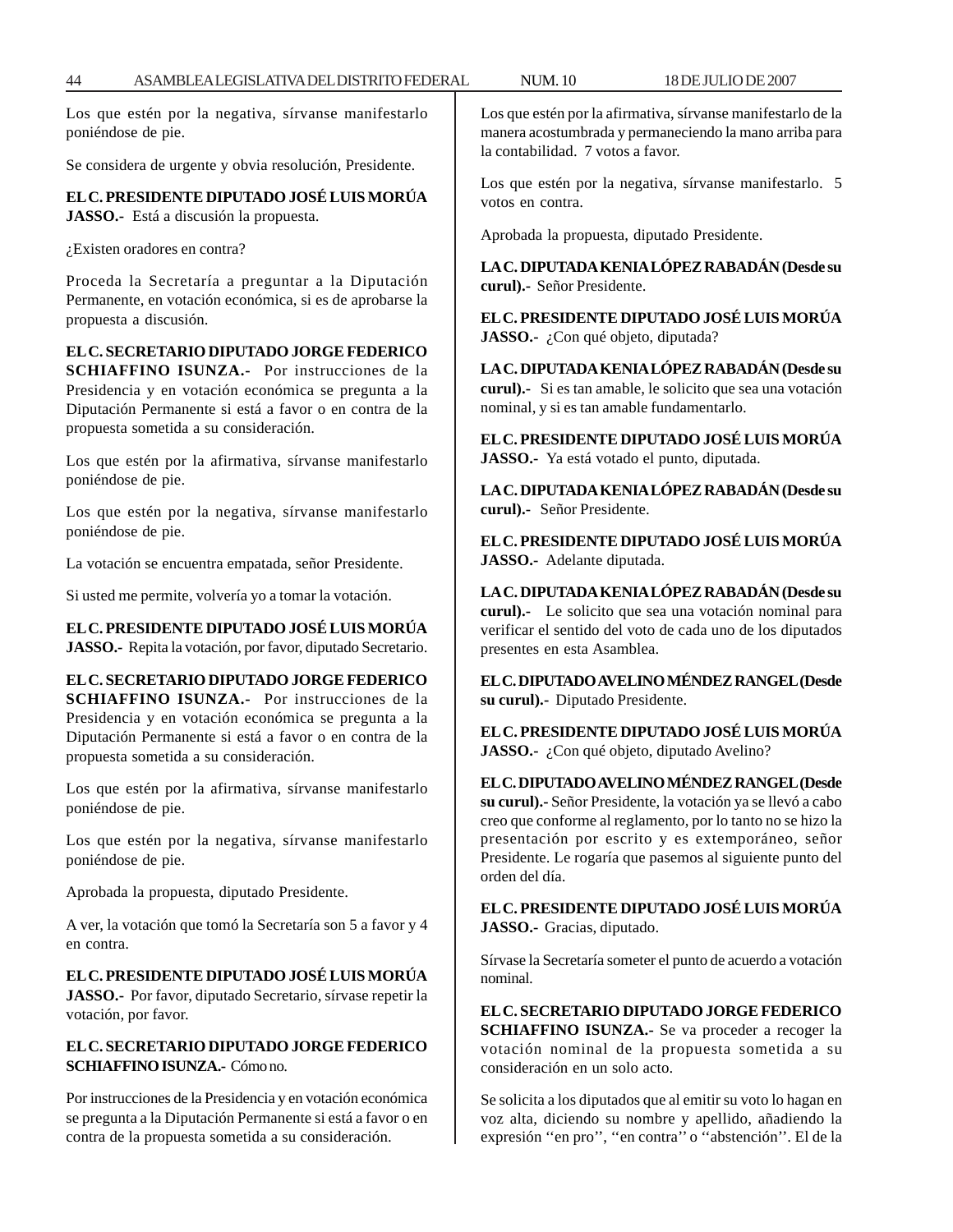voz recogerá la votación. Comenzamos de derecha a izquierda:

**EL C. DIPUTADO AVELINO MÉNDEZ RANGEL (Desde su curul).-** Señor Presidente.

**EL C. PRESIDENTE.-** ¿Con qué objeto, diputado? Estamos en votación diputado Avelino Méndez.

**EL C. SECRETARIO DIPUTADO JORGE FEDERICO SCHIAFFINO ISUNZA.-** De derecha a izquierda:

Diputado Miguel Errasti, en contra.

Paula Soto, en contra.

Xiuh Tenorio, en contra.

Mauricio Toledo, a favor.

López Rabadán Kenia, en contra.

Pérez Correa, abstención.

Carmen Peralta, a favor.

Laura Piña, en contra.

Avelino Méndez, lamento señor Presidente que se haga esto violentando las normas parlamentarias, a favor.

Salvador Martínez, a favor.

**EL C. SECRETARIO DIPUTADO JORGE FEDERICO SCHIAFFINO ISUNZA.-** ¿Faltó alguna o algún diputado de emitir su voto?

Se va proceder a recoger la votación de la Mesa Directiva.

Jorge Schiaffino, a favor.

Agustín Guerrero, a favor.

José Luis Morúa, abstención.

**EL C. SECRETARIO DIPUTADO JORGE FEDERICO SCHIAFFINO ISUNZA.-** Diputado Presidente, el resultado de la votación es el siguiente: 6 votos a favor, 5 votos en contra y 2 abstenciones.

**EL C. PRESIDENTE DIPUTADO JOSÉ LUIS MORÚA JASSO.-** Remítase a las autoridades correspondientes para los efectos legales a que haya lugar.

**LA C. DIPUTADA KENIA LÓPEZ RABADÁN (Desde su curul).-** Señor Presidente.

**EL C. PRESIDENTE DIPUTADO JOSÉ LUIS MORÚA JASSO.-** Ya se votó de manera nominal, diputada Kenia López Rabadán.

**LA C. DIPUTADA KENIA LÓPEZ RABADÁN (Desde su curul).-** Señor Presidente, no hay diputados para esa votación que se está dando.

**EL C. PRESIDENTE DIPUTADO JOSÉ LUIS MORÚA JASSO.-** Es correcto el resultado, diputada Kenia López Rabadán.

**LA C. DIPUTADA KENIA LÓPEZ RABADÁN (Desde su curul).-** No, son 5 y 5 diputado.

**EL C. PRESIDENTE DIPUTADO JOSÉ LUIS MORÚA JASSO.-** Fueron 6 votos diputada.

Para presentar una propuesta con punto de acuerdo por el que esta Soberanía solicita al Instituto del Deporte del Distrito Federal informe cuántos y cuáles han sido los convenios que en materia de activación física y fomento al deporte ha firmado con las Delegaciones Políticas, se concede el uso de la tribuna al diputado Xiuh Guillermo Tenorio Antiga, del grupo parlamentario del Partido Nueva Alianza.

**EL C. DIPUTADO XIUH GUILLERMO TENORIO ANTIGA.-** Con su venia, diputado Presidente.

*PROPOSICIÓN CON PUNTO DE ACUERDO POR EL QUE ÉSTA SOBERANÍA SOLICITA AL INSTITUTO DEL DEPORTE DEL DISTRITO FEDERAL INFORME CUÁNTOS Y CUÁLES HAN SIDO LOS CONVENIOS QUE EN MATERIA DE ACTIVACIÓN FÍSICA Y FOMENTO AL DEPORTE HA FIRMADO CON LAS DELEGACIONES POLÍTICAS.*

*DIP. AGUSTÍN GUERRERO CASTILLO PRESIDENTE DE LA MESA DIRECTIVA DE LA DIPUTACIÓN PERMANENTE DE LA ASAMBLEA LEGISLATIVA DEL DISTRITO FEDERAL IV LEGISLATURA*

# *PRESENTE.*

*El suscrito Diputado XIUH GUILLERMO TENORIO ANTIGA, coordinador del grupo parlamentario Nueva Alianza, en esta IV Legislatura de la Asamblea Legislativa del Distrito Federal, en uso de las facultades conferidas en el inciso g de la fracción V, de la Base Primera del artículo 122 de la Constitución Política de los Estados Unidos Mexicanos; así como en los artículos 10 fracción XXI y XXXV; 17 fracción VI de la Ley Orgánica de la Asamblea Legislativa del Distrito Federal y 93 y 133 del Reglamento para el Gobierno Interior de la Asamblea Legislativa del Distrito Federal, y demás artículos correlativos, presento ante esta H. Soberanía la siguiente propuesta con punto de acuerdo al tenor de las siguiente:*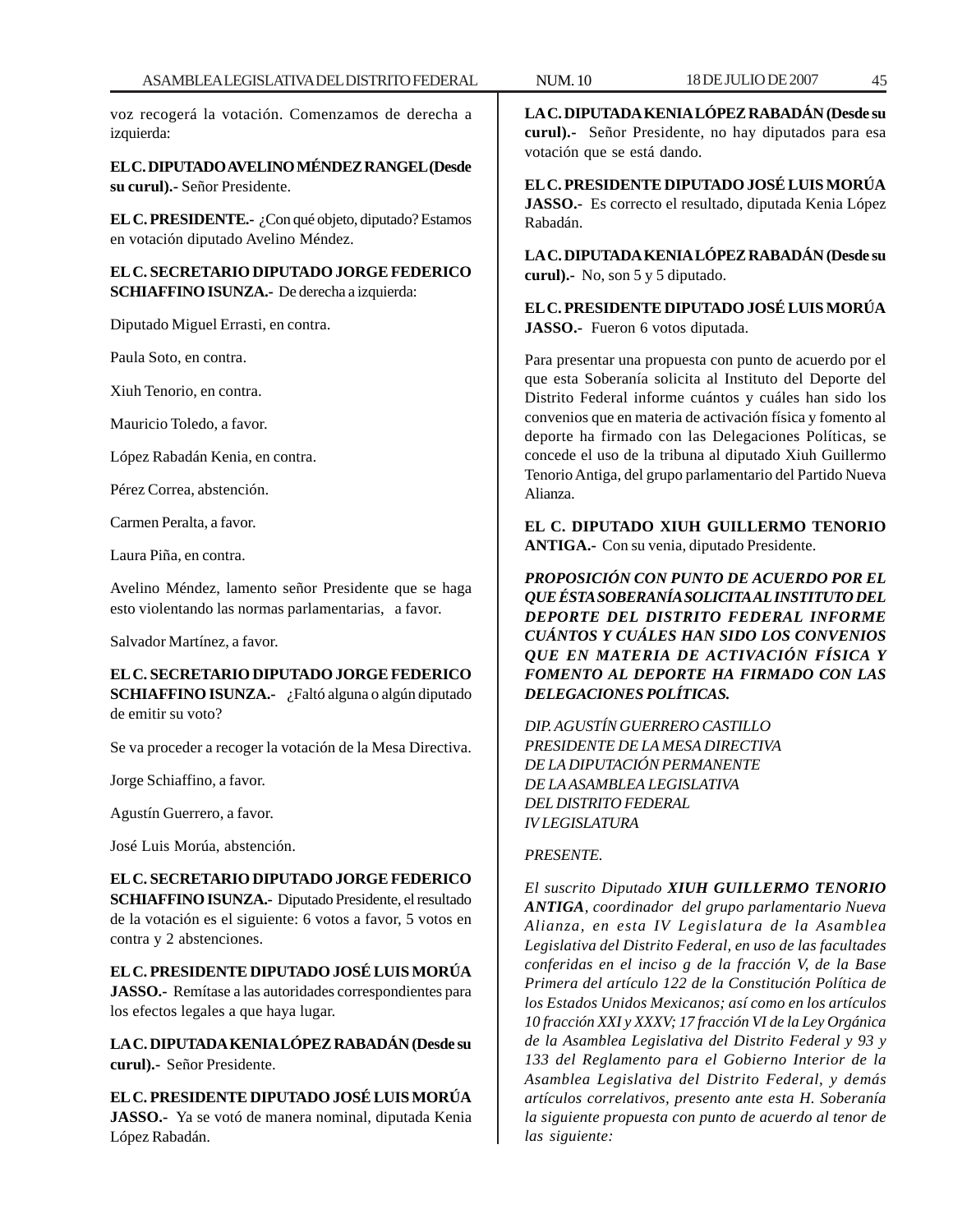## *EXPOSICIÓN DE MOTIVOS*

*Como es de conocimiento general que actualmente la calidad de vida en nuestra ciudad se ha visto mermada por diferentes circunstancias tales como la inseguridad, el crecimiento demográfico, el tráfico, el smog, etc., ante esta situación se hace necesario buscar nuevas alternativas que nos permitan evitar el deterioro de nuestra condición física.*

*Una de las soluciones ante el decaimiento de la calidad de vida, es la frecuente y ordenada práctica del deporte; sin embargo, como ya lo hemos anunciado y denunciado, en nuestra ciudad lamentablemente no contamos con las instalaciones suficientes que permitan a la mayoría de la población la práctica constante de algún deporte.*

*Esto, junto con la proliferación de otros medios de entretenimiento principalmente electrónicos, ocasiona que la mayoría de los habitantes de ésta ciudad, y particularmente los niños y niñas, tengamos una vida sedentaria y sin práctica de ejercicio, lo cual es una de las causas que ocasiona la obesidad.*

*Fue por ello que en días pasados presenté ante esta Diputación Permanente un punto de acuerdo, en el cual solicité que las delegaciones publicarán en Internet una lista de los espacios públicos donde se pueda realizar la practica de deporte. En la primera respuesta ofrecida por una jefatura delegacional, de la Delegación Tlalpan, a través del oficio JD/543/2007, comenta que ha girado instrucciones para acatar este punto de acuerdo, situación que agradecemos y reconocemos; y ahonda diciendo: ''la Jefatura Delegacional en Tlalpan fue la primera en firmar un convenio con el Instituto del Deporte del Distrito Federal, cuyo objetivo principal es conjuntar esfuerzos para el desarrollo del deporte y la recreación''.*

*Valoramos el esfuerzo de la Delegación Tlalpan, y a raíz de esta información adicional, queremos saber con qué otras delegaciones está firmando éste tipo de convenios el Instituto del Deporte del Distrito Federal, y asegurarse que se incluya en los convenios que el tema es ''el desarrollo del deporte, la activación física, y la recreación''.*

*En tal virtud y dada la importancia que la activación física tiene entre la población de la ciudad, considero muy importante que la población tenga la información respecto de cuántos y cuáles son los convenios que el Instituto del Deporte ha firmado con las Delegaciones Políticas.*

*En este sentido, propongo que el Instituto del Deporte, nos informe y a su vez haga pública la información acerca de cuantos y cuales son los convenios que ha firmado con las Delegaciones Políticas, así como que informe cuáles son los lugares disponibles en nuestra entidad para llevar* *a cabo la práctica de algún deporte; esto con la finalidad de que se puedan potencializar el uso de dichas instalaciones a fin de que las mismas puedan brindar opciones de actividades integrales que puedan ayudar a los habitantes de ésta ciudad a aprovechar dichos espacios tanto para el esparcimiento como para fomentar la práctica del ejercicio que permita a los usuarios tener una vida más sana.*

*Algo que debemos tomar en cuenta es que estamos en plena etapa de vacaciones de verano y es cuando más tiempo tiene nuestros niños y adolescentes para poder practicar algún deporte; en ese sentido creo que es muy oportuno tener dicha información disponible. No olvidemos que en una declaración el titular del Instituto del Deporte Pablo de Antuñano Padilla mencionó que: ''existe un gran compromiso público del GDF, para hacer un deporte masivo que llegue a todas las colonias, barrios, pueblos, unidades habitacionales y de recuperar la activación física que se brinda en las escuelas públicas y privadas del DF.''*

*Aprovechemos dicho ofrecimiento y pidamos la información acerca de las acciones que se están llevando a cabo para cumplir con dicho compromiso*

*Por todo lo anteriormente expuesto y fundado, pongo a consideración de ustedes compañeros diputados el siguiente:*

#### *PUNTO DE ACUERDO*

*PRIMERO.- ESTA SOBERANÍA SOLICITA AL INSTITUTO DEL DEPORTE DEL DISTRITO FEDERAL INFORME CUÁNTOS Y CUÁLES HAN SIDO LOS CONVENIOS QUE EN MATERIA DE ACTIVACIÓN FÍSICA Y FOMENTO AL DEPORTE HA FIRMADO CON LAS DELEGACIONES POLÍTICAS*

*SEGUNDO.- ESTA SOBERANÍA EXHORTA AL INSTITUTO DEL DEPORTE DEL DISTRITO FEDERAL PARA QUE, A LA BREVEDAD POSIBLE, REALICE UNA INTENSA CAMPAÑA INFORMATIVA A EFECTO DE DAR A CONOCER CUÁLES SON LOS LUGARES QUE EXISTEN EN NUESTRA ENTIDAD PARA LA PRÁCTICA DEL DEPORTE.*

*TERCERO.- ESTA SOBERANÍA EXHORTA AL INSTITUTO DEL DEPORTE DEL DISTRITO FEDERAL QUE, EN LOS CONVENIOS QUE FIRME CON LAS DELEGACIONES EN LO SUCESIVO, CONSIDERE QUE EL OBJETIVO PRINCIPAL ES CONJUNTAR ESFUERZOS PARA EL DESARROLLO DEL DEPORTE, LA ACTIVACIÓN FÍSICA Y LA RECREACIÓN.*

*ATENTAMENTE*

*México D.F., a 10 de julio de 2007*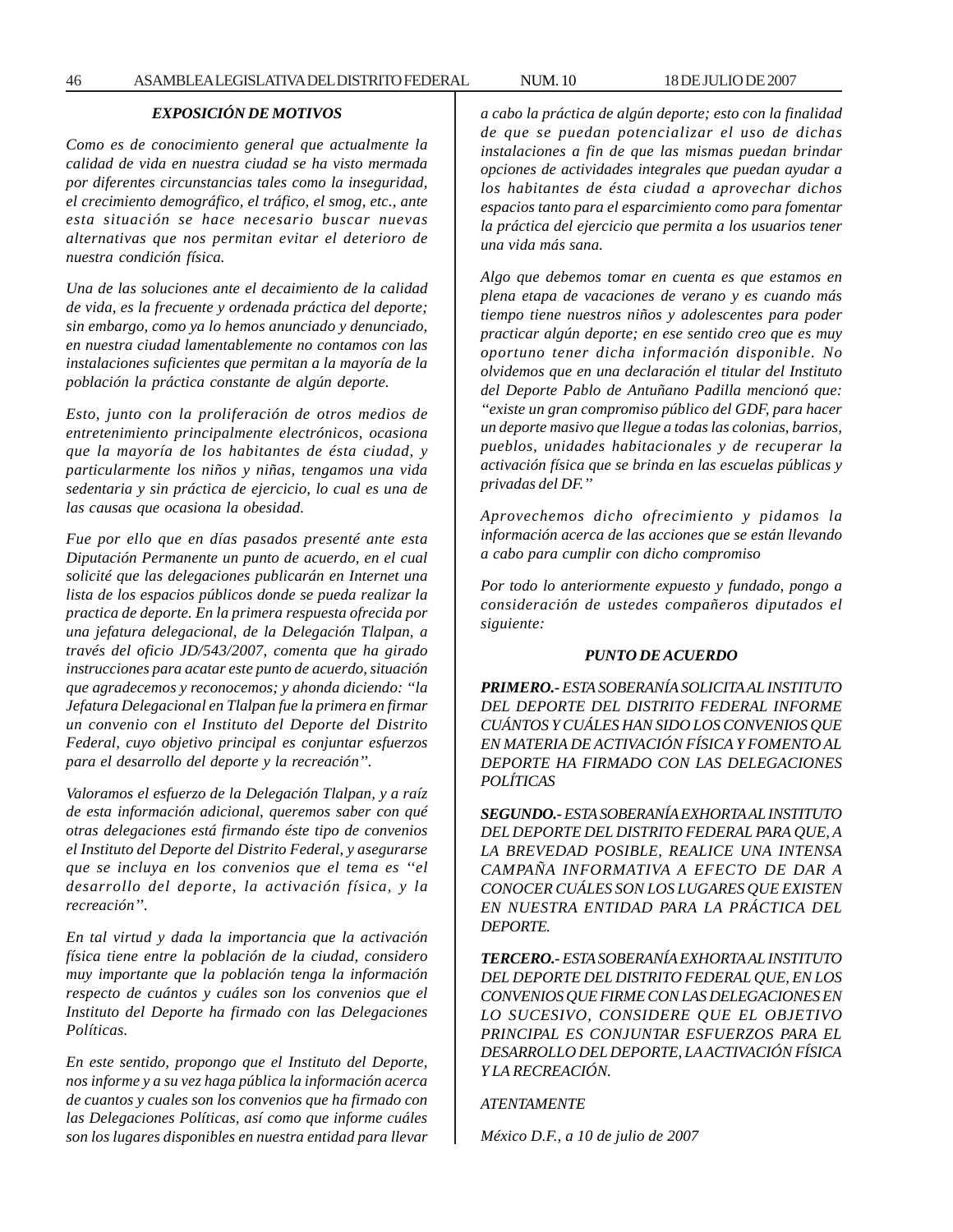*DIP. XIUH GUILLERMO TENORIO ANTIGA*

Es cuanto, diputado Presidente.

**EL C. PRESIDENTE DIPUTADO JOSÉ LUIS MORÚA JASSO.-** En términos de lo dispuesto por el artículo 133 del Reglamento para el Gobierno Interior de la Asamblea Legislativa del Distrito Federal, consulte la Secretaría a la Diputación Permanente en votación económica si la propuesta presentada por el diputado Xiuh Guillermo Tenorio se considera de urgente y obvia resolución.

# **EL C. SECRETARIO DIPUTADO JORGE FEDERICO**

**SCHIAFFINO ISUNZA.-** Por instrucciones de la Presidencia y en votación económica se consulta a la Diputación Permanente si la propuesta de referencia se considera de urgente y obvia resolución.

Los que estén por la afirmativa, sírvanse manifestarlo poniéndose de pie.

Los que estén por la negativa, sírvanse manifestarlo poniéndose de pie.

Se considera de urgente y obvia resolución, diputado Presidente.

**EL C. PRESIDENTE DIPUTADO JOSÉ LUIS MORÚA JASSO.-** Está a discusión la propuesta.

¿Existen oradores en contra?

Proceda la Secretaría a preguntar a la Diputación Permanente en votación económica si es de aprobarse la propuesta a discusión.

# **EL C. SECRETARIO DIPUTADO JORGE FEDERICO**

**SCHIAFFINO ISUNZA.-** Por instrucciones de la Presidencia y en votación económica se pregunta a la Diputación Permanente si está a favor o en contra de la propuesta sometida a su consideración.

Los que estén por la afirmativa, sírvanse manifestarlo poniéndose de pie.

Los que estén por la negativa, sírvanse manifestarlo poniéndose de pie.

Aprobada la propuesta, diputado Presidente.

**EL C. PRESIDENTE DIPUTADO JOSÉ LUIS MORÚA JASSO.-** Remítase a las autoridades correspondientes para los efectos legales a que haya lugar.

Para presentar una propuesta con punto de Acuerdo, por el que se solicita al ciudadano Jorge Silva Morales, Jefe de la Unidad de Inteligencia Financiera del Gobierno del Distrito Federal un informe sobre la actuación de dicha unidad administrativa, se concede el uso de la Tribuna a la diputada Kenia López Rabadán, del grupo parlamentario del Partido Acción Nacional.

**LA C. DIPUTADA KENIA LÓPEZ RABADÁN.-** Con su venia, diputado Presidente.

*PROPOSICIÓN CON PUNTO DE ACUERDO POR EL QUE SE SOLICITA AL C. JORGE SILVA MORALES, JEFE DE LA UNIDAD DE INTELIGENCIA FINANCIERA DEL GOBIERNO DEL DISTRITO FEDERAL, UN INFORME SOBRE LA ACTUACIÓN DE DICHA UNIDAD ADMINISTRATIVA.*

*DIP. AGUSTÍN GUERRERO CASTILLO PRESIDENTE DE LA MESA DIRECTIVA DE LA DIPUTACIÓN PERMANENTE DE LA ASAMBLEA LEGISLATIVA DEL DISTRITO FEDERAL, IV LEGISLATURA*

## *PRESENTE*

*Los suscritos diputados integrantes de la Asamblea Legislativa del Distrito Federal, con fundamento en lo dispuesto por los artículos 17 fracción VI, de la Ley Orgánica de la Asamblea Legislativa del Distrito Federal y 133 del Reglamento para el Gobierno Interior de la Asamblea Legislativa del Distrito Federal, sometemos a consideración de esta Honorable Asamblea Legislativa, la presente PROPOSICIÓN CON PUNTO DE ACUERDO, POR EL QUE SE SOLICITA AL C. JORGE SILVA MORALES, JEFE DE LA UNIDAD DE INTELIGENCIA FINANCIERA DEL GOBIERNO DEL DISTRITO FEDERAL, UN INFORME SOBRE LA ACTUACIÓN DE DICHA UNIDAD ADMINISTRATIVA, de acuerdo a los siguientes:*

# *ANTECEDENTES*

*El 22 de enero de 2007, el Jefe de Gobierno del Distrito Federal, Lic. Marcelo Ebrard Casaubón, creó la Unidad de Inteligencia Financiera en el Distrito Federal, con el objeto de generar, analizar y consolidar información fiscal, financiera y patrimonial para la investigación, persecución, procesamiento y sanción de los delitos relacionados con delincuencia organizada. Dicha Unidad quedó adscrita a la Secretaría de Finanzas y como titular de ella fue nombrado el C. Jorge Silva Morales, quien cuenta con las siguientes atribuciones:*

*I. Acordar con el Secretario de Finanzas los asuntos de su competencia;*

*II. Rendir al Secretario de Finanzas un informe trimestral de los avances de los asuntos que conozca;*

*III. Promover en todo tiempo la efectiva coordinación de los enlaces designados para el eficaz funcionamiento de la Unidad;*

*IV. Suscribir los documentos y celebrar los actos jurídicos necesarios para el ejercicio de sus funciones;*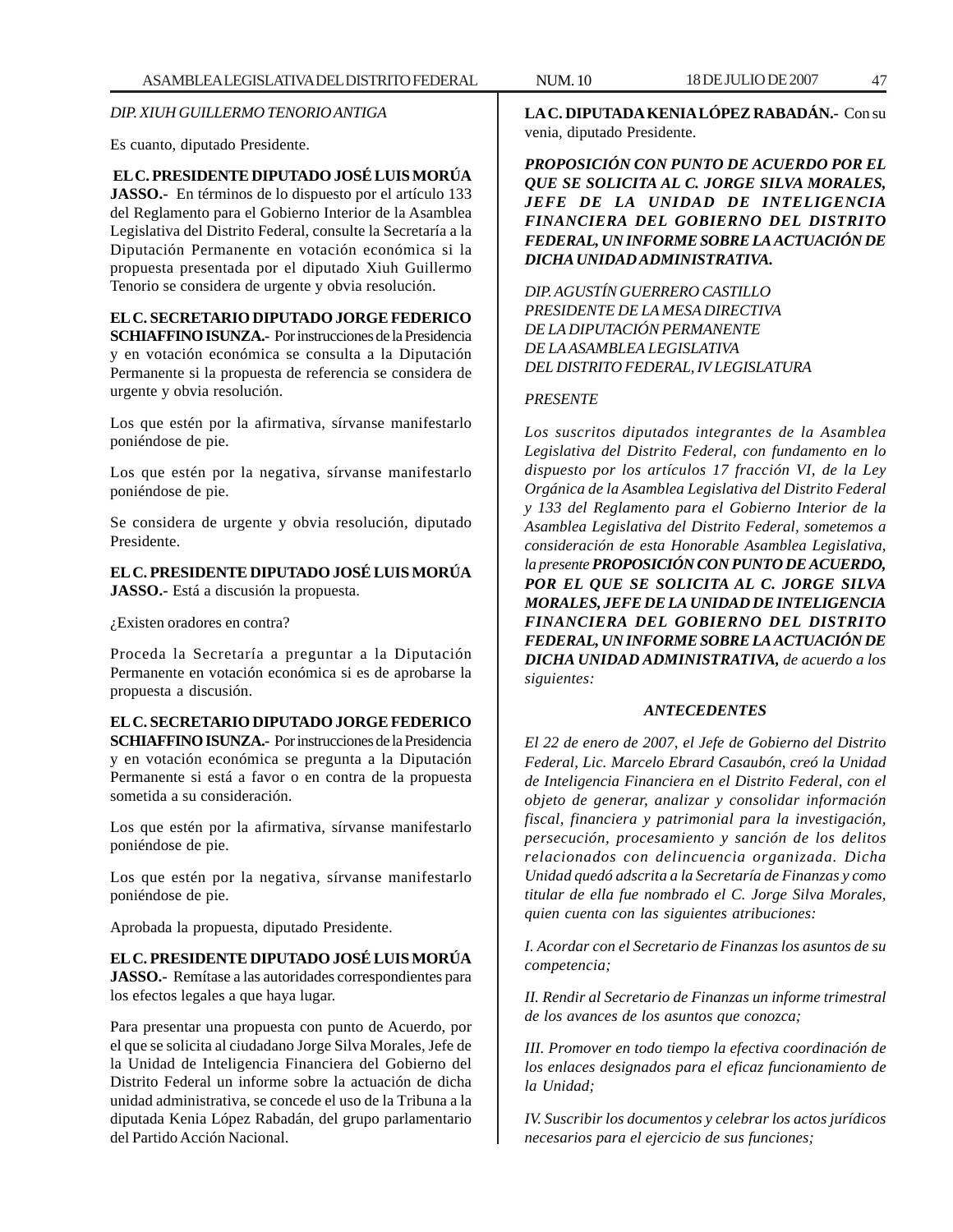*V. Formular y presentar denuncias o querellas ante el Ministerio Público competente de los hechos que tenga conocimiento y puedan constituir delitos en materia de delincuencia organizada;*

*VI. Constituirse en coadyuvante del Ministerio Público;*

*VII. Realizar consultas a expertos, instituciones académicas y de investigación en las materias relacionadas con lavado de dinero;*

*VIII. Todas aquellas que sean necesarias para el ejercicio de sus funciones.*

#### *CONSIDERANDOS*

*PRIMERO.- Que el combate a la delincuencia es una labor que debe ser atendida desde los tres niveles de gobierno, debiendo existir una adecuada coordinación entre ellos para poder lograr los resultados que la Ciudadanía espera de sus autoridades.*

*SEGUNDO.- Que las labores de inteligencia dentro de la función policial y ministerial son vitales para poder erradicar las conductas delictuosas en una sociedad.*

*TERCERO.- Que la creación de una Unidad de Inteligencia Financiera en principio podría pensarse que es una acción adecuada a efecto de poder erradicar la delincuencia organizada, la cual entre otras cuestiones genera evasión y elusión fiscal en la hacienda pública del Distrito Federal; sin embargo, una Unidad como la que fue creada y cuyo objeto es la investigación y consolidación de información fiscal, financiera y patrimonial debe ser manejada de forma responsable por las autoridades, debiendo dejar en claro los criterios que son utilizados para investigar a los probables infractores de delincuencia organizada.*

*CUARTO.- Que si bien es cierto en el acuerdo se establece que el Jefe de la Unidad será únicamente coadyuvante del Ministerio Público, también es cierto que dicho acuerdo se extralimita al señalarle atribuciones de investigación y persecución de delitos relacionados con la delincuencia organizada, ya que dicha competencia es exclusiva del Ministerio Público, tal y como se señala en el artículo 21 de nuestra Carta Magna.*

*QUINTO.- Que llama la atención el punto quinto del acuerdo por el que se crea la Unidad de Inteligencia Financiera en el Distrito Federal, ya que el mismo señala que las reuniones, actas, documentos e información que se generen en dicha Unidad serán de carácter restringido, cuestión violatoria a la Ley de Transparencia y Acceso a la Información Pública del Distrito Federal, ya que los artículos 22 y 23 de dicho ordenamiento establecen que no podrá ser clasificada como información de acceso restringido aquella que no se encuentre dentro de la* *hipótesis que expresamente señala dicha Ley y que es pública toda la información que obra en los archivos de los entes públicos, con excepción de aquella que de manera expresa y específica se prevé como información reservada en la propia Ley de Transparencia.*

*Por lo anterior, se deduce que para que un archivo pueda considerarse de acceso restringido debe caer en los supuestos que establece el artículo 23 de la Ley de la materia y no ser previamente declarado por el ente público como reservado o confidencial, como en el caso se estipula en el artículo quinto del acuerdo de referencia. Así tenemos que si bien es cierto que alguna información generada por la Unidad de Inteligencia Financiera en el D.F. cae dentro de los supuestos de la Ley y es considerada como confidencial, también es cierto que la mayoría de información generada por dicha Unidad debe ser pública.*

*SEXTO.- Que igualmente llama la atención el punto sexto del Acuerdo de referencia, ya que en el mismo se establece que los servidores públicos que integren o participen en la Unidad deberán sujetarse a un proceso de control de confianza; sin embargo, hasta el momento no se ha dado a conocer la forma de selección de los servidores públicos, así como los nombres de los mismos y la retribución respectiva, aún y cuando la Ley de Transparencia así lo exige. Es importante destacar que los procesos de control de confianza siempre deberán estar apegados a nuestra Carta Magna.*

*SÉPTIMO.- Que en el Programa General de Desarrollo 2007-2012 del Distrito Federal, se establece en el eje tres denominado ''seguridad y justicia expedita'' el fortalecimiento a la Unidad de Inteligencia Financiera del Distrito Federal que tendrá como objetivo analizar y consolidar la información fiscal, financiera y patrimonial relacionada con conductas que pudieran estar vinculadas con la comisión de delitos en materia de delincuencia organizada.*

*OCTAVO.- Que en la Unidad de Inteligencia Financiera participan diversas dependencias de la Administración Pública del Distrito Federal, ya que las Secretarías de Gobierno, Seguridad Pública, Desarrollo Urbano y Vivienda y Transporte y Vialidad, así como la Procuraduría General de Justicia del Distrito Federal y la Consejería Jurídica de Servicios Legales designarán enlaces para integrar un grupo de trabajo en la Unidad.*

### *PUNTO DE ACUERDO*

*PRIMERO.- Se solicita al C. JORGE SILVA MORALES, JEFE DE LA UNIDAD DE INTELIGENCIA FINANCIERA DEL GOBIERNO DEL DISTRITO FEDERAL, un informe pormenorizado que contenga el Plan de Trabajo para el ejercicio anual 2007, así como las metas alcanzadas hasta el momento por la Unidad a su cargo. En dicho informe se*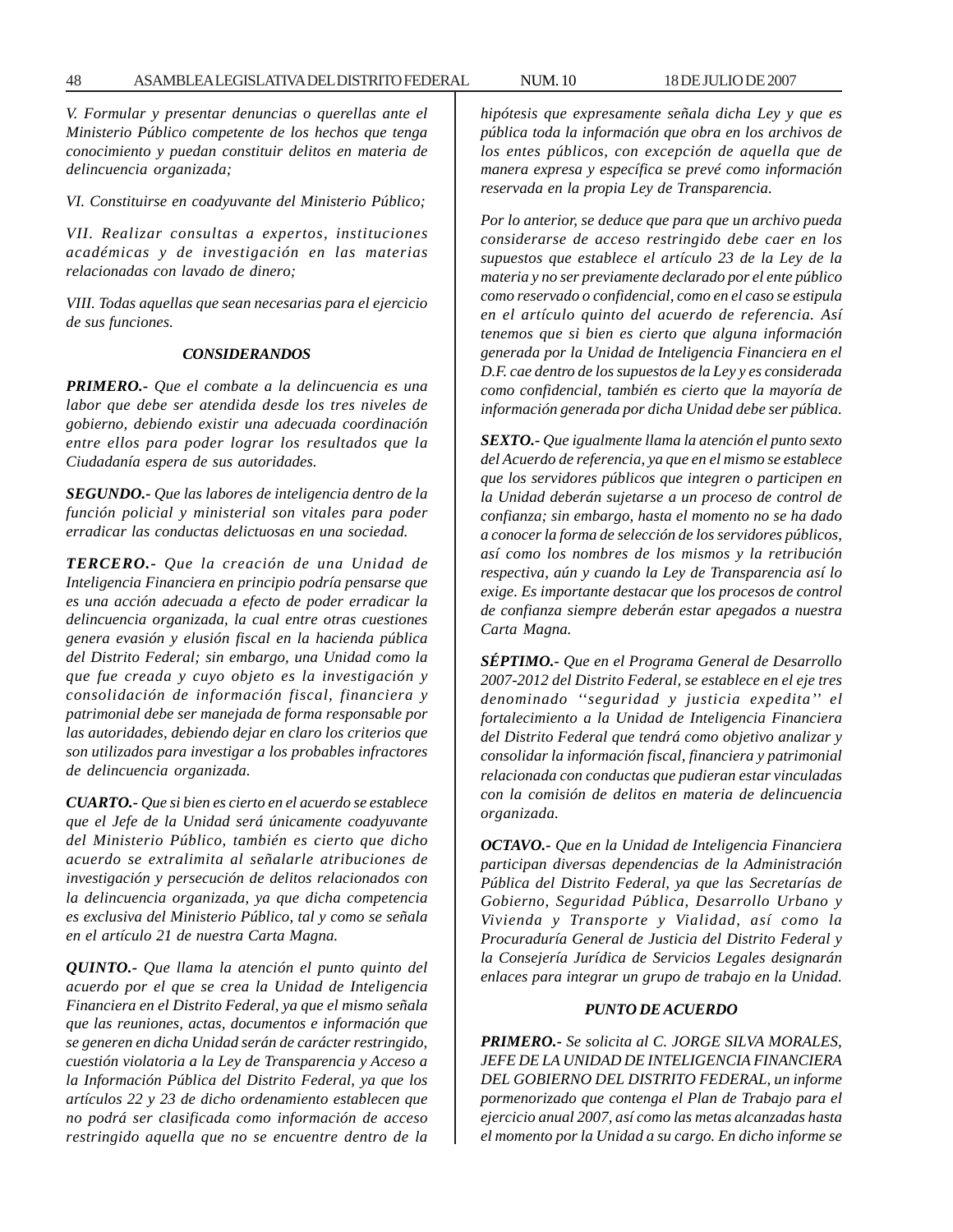*deberá contener los criterios para llevar a cabo las investigaciones a que son sujetos los habitantes de la Ciudad de México.*

*SEGUNDO.- Se exhorta al Titular de la Unidad de Inteligencia Financiera del Gobierno del Distrito Federal se conduzca bajo los principios de certeza jurídica, información, celeridad, veracidad, transparencia y publicidad de sus actos y en el manejo de la información pública.*

*Dado en el Recinto Legislativo de donceles, a los 11 días del mes de julio de 2007.*

*Dip. Kenia López Rabadán; Dip. José Antonio Zepeda Segura; Dip. Celina Saavedra Ortega; Dip. Paula Adriana Soto Maldonado; Dip. Miguel Errasti Arango.*

Es cuanto, diputado Presidente.

**EL C. PRESIDENTE DIPUTADO JOSÉ LUIS MORÚA**

**JASSO.-** En términos de lo dispuesto por el Artículo 133 del Reglamento para el Gobierno Interior de la Asamblea Legislativa del Distrito Federal, consulte la Secretaría a la Diputación Permanente en votación económica si la propuesta presentada por la diputada Kenia López Rabadán se considera de urgente y obvia resolución.

## **EL C. SECRETARIO DIPUTADO JORGE FEDERICO**

**SCHIAFFINO ISUNZA.-** Por instrucciones de la Presidencia y en votación económica se consulta a la Diputación Permanente si la propuesta de referencia se considera de urgente y obvia resolución.

Los que estén por la afirmativa, sírvanse manifestarlo poniéndose de pie.

Los que estén por la negativa, sírvanse manifestarlo poniéndose de pie.

Se considera de urgente y obvia resolución, diputado Presidente.

**EL C. PRESIDENTE DIPUTADO JOSÉ LUIS MORÚA JASSO.-** Está a discusión la propuesta.

¿Existen oradores en contra?

¿Oradores a favor?

Tiene el uso de la tribuna el diputado Agustín Guerrero Castillo, para hablar en contra de la propuesta.

# **EL C. DIPUTADO AGUSTÍN GUERRERO CASTILLO.-**

Esta propuesta hace referencia a una unidad de nueva creación que el gobierno de la Ciudad de México ha diseñado justamente porque en el combate a la delincuencia organizada, al crimen organizado y estamos hablando de narcotráfico, de lavado de dinero, del chino, que uno de los campos más difíciles para la actuación de la justicia en el

combate directo al crimen organizado es el secreto bancario, que se ha establecido como la gran muralla en el cual no se puede accesar fácilmente a esa información, que es producto en gran medida, cuando hablamos de crimen organizado, pues de actos ilícitos.

En ese aspecto, el Gobierno de la Ciudad ha establecido en su estrategia en el combate a la delincuencia, que mientras no se toque el patrimonio que se va generando y acumulando por las acciones de estas bandas, pues no se podrá tener buenos resultados, hay que tocar el corazón de las acciones ilícitas y esto es a través de que hay un lavado de dinero con propiedades, con cuentas bancarias, en fin.

Justamente para eso se creó esta Unidad de Inteligencia Financiera, que permita sobre las denuncias que se investigan por parte de la Procuraduría, llevar adelante con diligencia, con profesionalismo, este trabajo y es una Unidad que busca justamente esto.

Llevado a un parangón, sería algo así como una de las funciones que debe desarrollar el CISEN, de inteligencia, de investigación contra el crimen organizado, y es como si el Congreso de la Unión le pidiera al CISEN, ''oye, dinos quiénes son los agentes que integran tu corporación''. No se puede eso.

Se puede pedir la información de lo que están haciendo, pero no se puede hacer público, incluso por la propia Ley de Transparencia a la que se hace referencia, pues los nombres de quienes integran esto y los datos, es decir, todo este proceso de selección de personal que se haga público este proceso, esta información, hacerlo público es decirle, ''mira, estas es la gente, decirle al crimen organizado, esta es la gente que te van a investigar, que te van a llevar adelante los peritajes, las investigaciones'', y es decirle al crimen organizado, ''mira pues es con estos''. Evidentemente eso no se puede hacer.

Es una situación que me parece que efectivamente la primera parte es procedente, que se informe cuáles son los avances, cuáles son los resultados, eso cualquier ente administrativo está obligado a hacerlo; si esa Unidad no es para que tengan la información bajo llave y no se la dé a nadie, tiene que informar a la sociedad, a otros órganos cuáles son los resultados, pero lo que no se puede hacer es pedirle que nos informe cuál es el proceso de selección del personal, quiénes son estos, porque sería decirle a la delincuencia organizada, es contra ellos y evidentemente sería un acto muy irresponsable por parte de esta Soberanía.

Por esta razón creo que la otra parte está prevista en la propia Ley de Acceso a la Información, cualquier ciudadano, no se necesita ser diputado, cualquier ciudadano puede ir al Instituto de Acceso a la Información y solicitar la información que aquí se pide con excepción de la reservada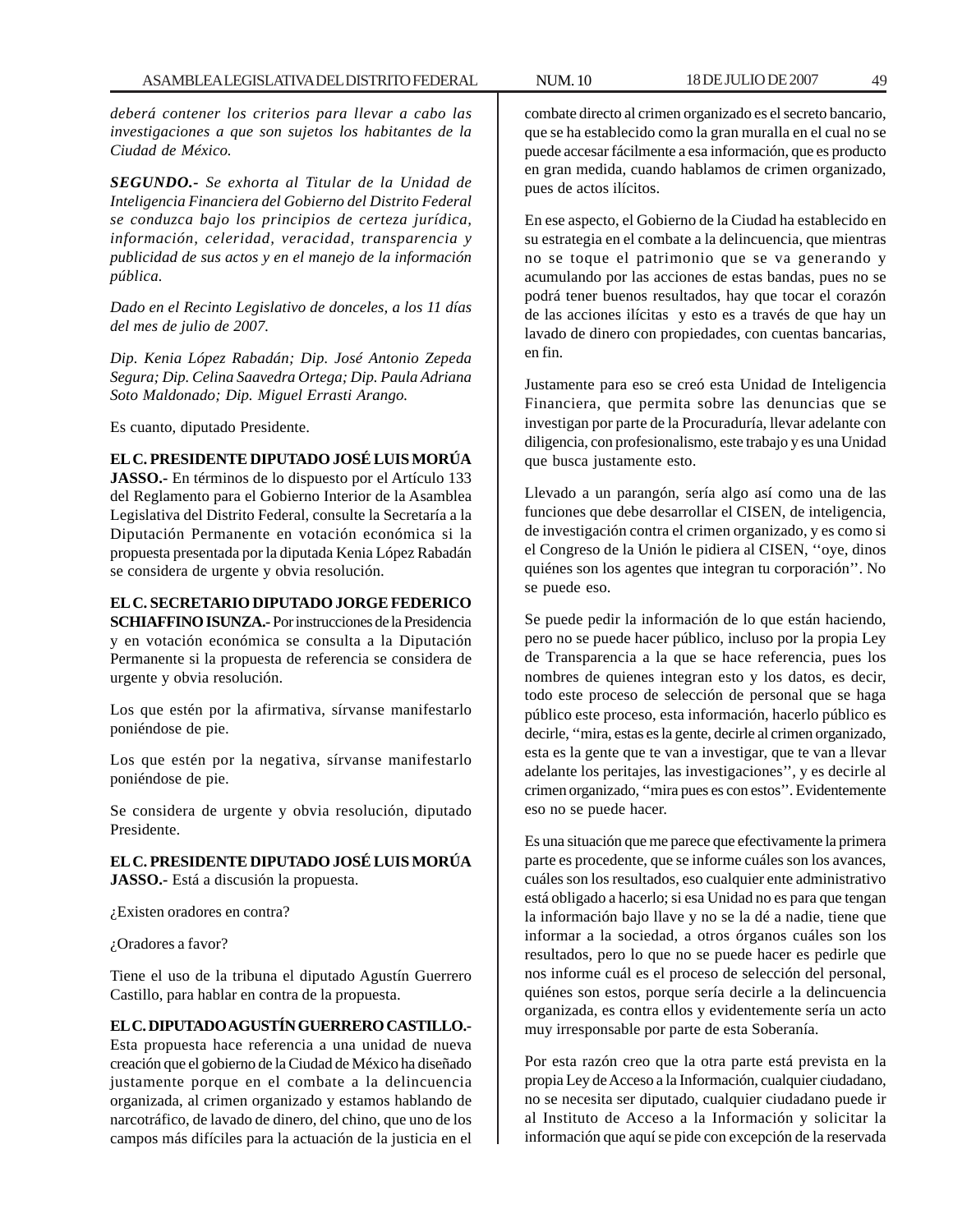que es ésta del punto. Por esta razón me parece que no procedería este punto de acuerdo.

Muchas gracias.

# **EL C. PRESIDENTE DIPUTADO JOSÉ LUIS MORÚA**

**JASSO.-** Tiene el uso de la palabra para hablar a favor de la propuesta, la diputada Kenia López Rabadán.

**EL C. DIPUTADO AVELINO MÉNDEZ RANGEL (Desde su curul).-** Presidente.

**EL C. PRESIDENTE DIPUTADO JOSÉ LUIS MORÚA JASSO.-** ¿Con qué objeto, diputado Avelino?

**EL C. DIPUTADO AVELINO MÉNDEZ RANGEL (Desde su curul).-** Por el 119, Presidente.

**EL C. PRESIDENTE DIPUTADO JOSÉ LUIS MORÚA JASSO.-** Ya no hay 119, diputado.

Adelante, diputada.

**LA C. DIPUTADA KENIA LÓPEZ RABADÁN**.- Muchas gracias. Solamente quisiera hacer algunas precisiones a efecto de poder ilustrar a mis compañeros diputados sobre qué es lo que se está solicitando.

El Gobierno del Distrito Federal estableció esta unidad financiera de inteligencia financiera a efecto de poder investigar a diversos actores ciudadanos en el Distrito Federal.

¿Qué es lo que nosotros buscamos? Que no sea esta unidad de inteligencia financiera el pretexto que ocupa el Gobierno del Distrito Federal para investigar a propios y extraños que le incomoden. Esa es la intención, y estoy hablando de todos, compañeros, estoy hablando de que no sea esta unidad de inteligencia financiera, quien el día de mañana porque alguno de ustedes, todos, priístas, panistas, perredistas, hagan algo que incomode al Gobierno del Distrito Federal y ocupe esta unidad de inteligencia financiera para que a sus enemigos políticos, inclusive de su mismo partido, los investiguen y en su caso tenga una tendencia que no es la que en estricto sentido se esté buscando.

No estoy diciendo que suceda, hemos leído en algunos medios de comunicación que inclusive algunas personas que han militado en el PRD son sujetas de estas investigaciones de la Unidad de Inteligencia Financiera.

Hemos leído en algunos medios de comunicación cómo pareciera que esta Unidad puede tomar tintes para ir en detrimento de la libertad de expresión, de la libertad de asociación, de la libertad de no comulgación con algunas visiones del Gobierno del D.F.

Lo que nosotros estamos pidiendo, y además quisiera yo reiterar, es absolutamente respetuosa, no ocupamos ningún calificativo en contra del Gobierno, no ocupamos ninguna definición a priori, nada absolutamente que pueda herir la susceptibilidad de algún partido político en esta Asamblea, lo que nosotros estamos pidiendo es que se informe, sólo eso.

Perdón, diputado Guerrero, pero si en algún momento la Asamblea Legislativa aprueba algo que vaya en contra, que no es el caso, en contra de la Ley de Transparencia, pues la autoridad como escudo a cualquier tipo de definición hará valer la Ley de Transparencia y dirá ''esa es información confidencial'', mientras no sea así, reitero, no es este caso, creo que en nada daña a la Asamblea solicitar información de una unidad que recibe recursos públicos, de una unidad que está predestinada a tener información y que nosotros no estamos cualificando. Lo que nosotros solamente queremos en aras de transparencia es que se nos informe sobre los trabajos de la misma.

Es cuanto, diputado Presidente.

**EL C. PRESIDENTE DIPUTADO JOSÉ LUIS MORÚA JASSO.-** Gracias, diputada.

Para hablar en contra de la propuesta, tiene razón, diputado, por alusiones, tiene el uso de la tribuna el diputado Agustín Guerrero Castillo.

## **EL C. DIPUTADO AGUSTÍN GUERRERO CASTILLO.-** Vamos a ubicar el asunto.

Dice en la página 3, en el segundo párrafo del punto de acuerdo: Por lo anterior, se deduce que para que un archivo pueda considerarse de acceso restringido debe caer en los supuestos que establece el Artículo 23 de la ley de la materia y no ser previamente declarado por el ente público como reservado o confidencial, como en el caso se estipula en el Artículo 5º del acuerdo de referencia.

Luego dice: Así tenemos que si bien es cierto que alguna información generada por la Unidad de Inteligencia Financiera en el D.F. cae dentro de los supuestos de la ley y es considerada como confidencial, también es cierto que la mayoría de la información generada por dicha unidad debe ser pública.

Esto es lo que dice el punto de acuerdo, es decir, el punto de acuerdo está diciendo que hay parte de la información de la Unidad Especializada que es restringida, que es confidencial, no nos dice cuál, y nos dice que la mayor parte puede ser pública.

Eso es lo que dice el punto de acuerdo que aquí se ha venido a leer. Lo repito: Así tenemos que si bien es cierto que alguna información generada por la Unidad de Inteligencia Financiera en el D.F. cae dentro de los supuestos de la ley y es considerada como confidencial, y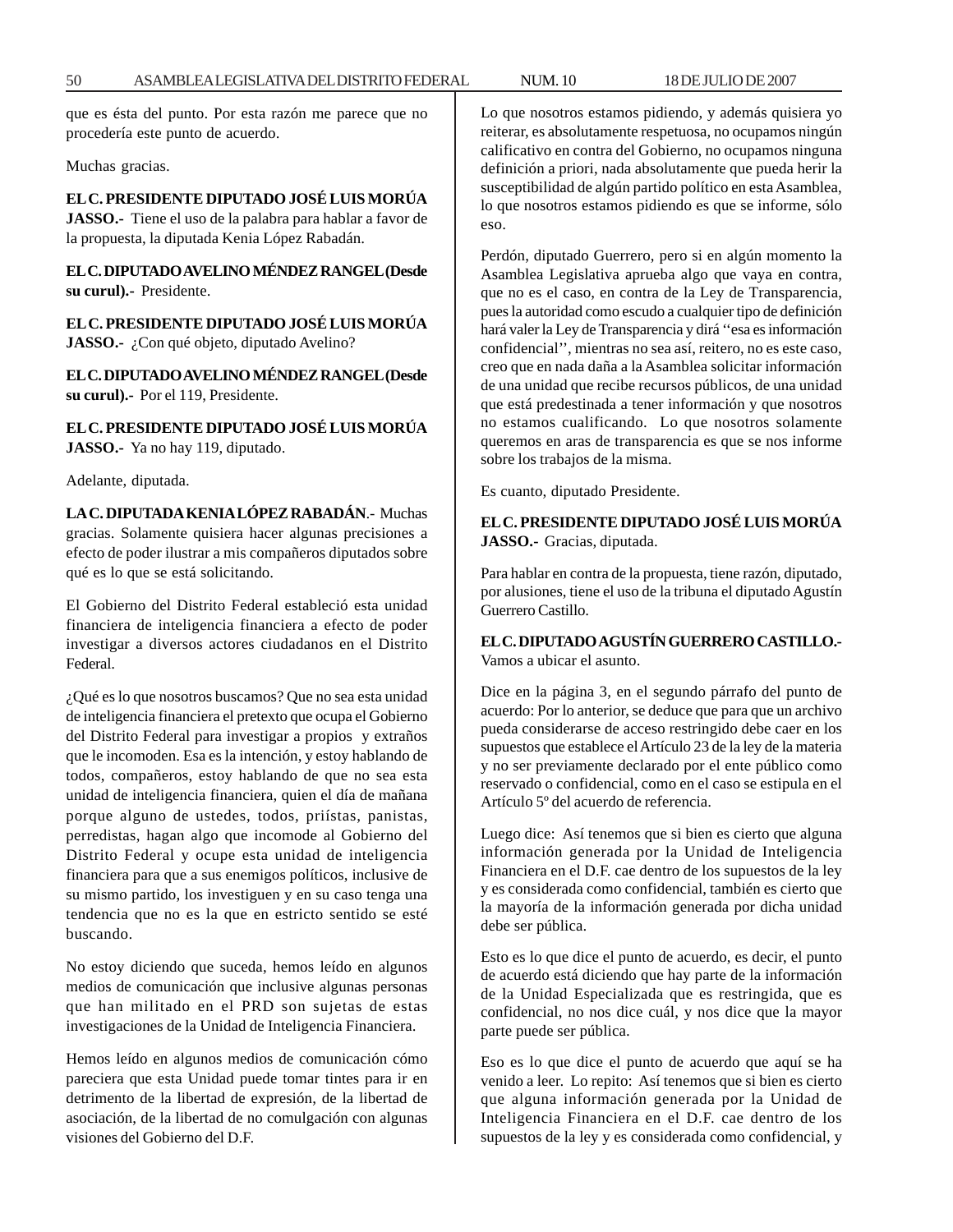no nos dice cuál es esa parte, también es cierto que la mayoría de la información generada por dicha unidad debe ser pública.

Eso es lo que dice el punto de acuerdo.

Luego, qué dicen los 3 puntos de acuerdo que se propone que se voten.

El primero: Se solicita al ciudadano Jorge Silva Morales, Jefe de la Unidad de Inteligencia un informe pormenorizado que contenga el plan de trabajo para el ejercicio anual 2007, así como las metas alcanzadas hasta el momento por medio de su cargo.

Pues si este cae justamente en esa parte que dice el punto de acuerdo que se puede hacer público, evidentemente.

Luego el segundo punto de acuerdo dice: Se solicita al ciudadano Jorge Silva un informe sobre el proceso de selección del personal que es llevado a cabo en dicha unidad, así como el número, nombre y retribución de los servidores.

Esto no se puede entregar, el mismo punto de acuerdo así lo dice: Hay información que se puede otorgar e información que no.

El tercero, que es un exhorto, lo cual ni tan siquiera tendría que ser un exhorto, es una obligación, dice: ''Se exhorta al titular de la Unidad de Inteligencia Financiera se conduzca bajo los principios de certeza y transparencia en el manejo de la información pública''. No, es su obligación y si no se conduce bajo esos principios se le va a sancionar, entonces me parece que este punto incluso hasta está de más, pero los dos importantes son el uno y el dos. Evidentemente no se puede dar información considerada como confidencial y en el propio punto de acuerdo se plantea que hay esta información de este carácter.

Lo otro de hacer especulación me parece hasta de mal gusto plantear aquí que esta, yo no lo sé, pero por ahí lo he leído en los medios de comunicación, que esta unidad se va a utilizar para enfrentar enemigos políticos de su propio partido, en fin. Digo, la verdad es que con seriedad estas cosas se pueden abordar, pero caer en especulación no es procedente, o sea que se digan casos concretos, señalamientos concretos.

Aquí nosotros no hemos venido a tirar la piedra y esconder la mano cuando hemos planteado otros casos, hemos hecho señalamientos concretos, hemos planteado cuáles son esos temas, hemos dado la cara y hemos tenido los elementos para probar nuestros dichos.

Venir a decir aquí que se puede utilizar esta unidad para combatir no al crimen organizado sino a unas corrientes del PRD, la verdad es una falta de respeto a nuestro partido y

a la inteligencia de todos los diputados que estamos en este pleno.

Muchas gracias.

**EL C. PRESIDENTE DIPUTADO JOSÉ LUIS MORÚA JASSO.-** Para hablar en contra tiene el uso de la palabra el diputado Avelino Méndez Rangel.

**EL C. DIPUTADO AVELINO MÉNDEZ RANGEL.-** Con su permiso, señor Presidente.

En primer lugar la verdad creo, estoy convencido de que el tema que estamos tratando aquí es muy importante, el asunto de la Unidad de Inteligencia Financiera, la verdad es un tema muy importante que debemos de empezar a legislar aquí en la Asamblea Legislativa y en la Cámara de Diputados porque son temas en donde en la sociedad mexicana, como en este caso los partidos, poco se ha discutido.

La inteligencia poco nos ha servido en este país para solucionar los problemas y para defendernos de agresiones externas que a veces sufrimos, es decir no tenemos inteligencia en el sentido estricto que significa tener elementos de valor para tomar decisiones.

La inteligencia no es espionaje, la inteligencia no es espionaje, compañeros, la inteligencia tiene otras motivaciones y tiene otros objetivos; pero la inteligencia sí tiene una característica, la inteligencia sí necesita confidencialidad y secrecía, y por lo tanto yo los invitaría que en lugar de este punto de acuerdo, con el que estoy en contra tal como está planteado, nos pongamos a estudiar, a analizar y formular los lineamientos que necesitamos en esta ciudad y en este país para que la inteligencia realmente sirva a los intereses superiores del Estado mexicano.

El mismo acuerdo por el cual se crea esta unidad dice lo siguiente en su Artículo número 5°.- ''Las reuniones, actas, documentos e información que se genere en la Unidad de Inteligencia Financiera en el Distrito Federal serán de carácter restringido y tendrán como fin exclusivo el combate a la delincuencia organizada''.

Sexto.- ''Los servidores públicos que integren o participen en la Unidad deberán sujetarse a un proceso de control de confianza''.

Es esto, señores diputados, por lo cual tal como está planteado este punto de acuerdo debemos de estar votando en contra, porque de otra forma sí estaremos incurriendo en responsabilidades con servidores públicos que sabemos que en este tipo de actuación pueden ser sumamente vulnerables en su actuación si se conocen detalles de su persona y de su trabajo.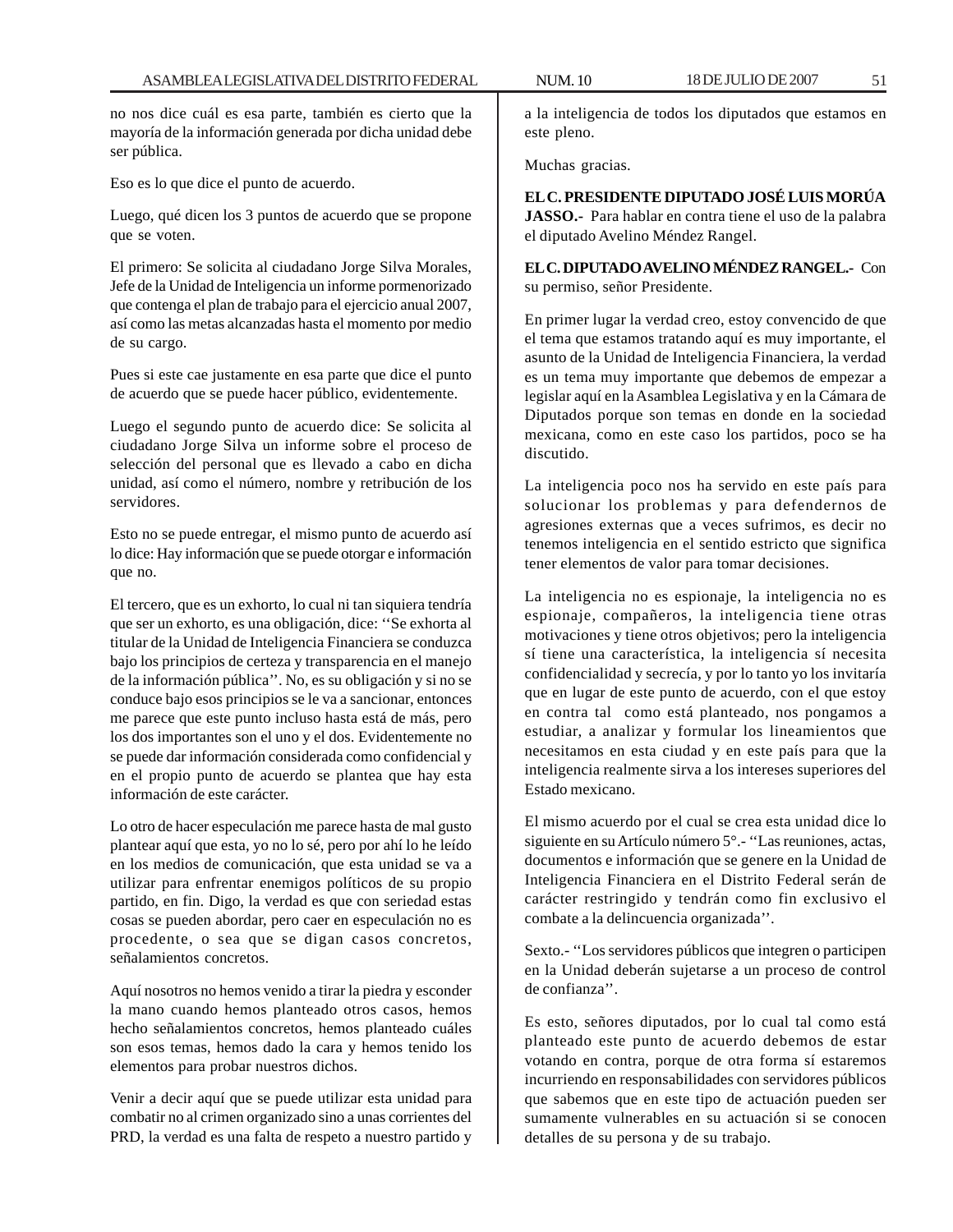Finalmente, también quiero mencionar que si nos ponemos a especular de cuáles son los fines y objetivos, es porque no tenemos una reglamentación clara de estos entes de inteligencia; porque yo podría decir que en lugar de buscar las notas negras de los políticos, adversarios sobre todo, también podría decir que esta Unidad de Inteligencia se puede abocar a la evasión que hacen las grandes empresas en el pago de impuestos; pudiera ser la contraparte.

Por lo tanto, yo diría tal como está redactado este punto de Acuerdo va en contraposición con lo que se persigue creando una Unidad de Inteligencia, en este caso financiera. Muchas gracias.

#### **EL C. PRESIDENTE DIPUTADO JOSÉ LUIS MORÚA**

**JASSO.-** Para hablar a favor de la propuesta, tiene el uso de la Tribuna la diputada Kenia López Rabadán.

**LA C. DIPUTADA KENIA LÓPEZ RABADÁN.-** Muchas gracias, diputado Presidente.

Solamente quisiera hacer dos consideraciones. Una, a la luz de lo expresado aquí por los compañeros que me han antecedido, decirles que ese resolutivo quinto del Acuerdo, que por cierto en términos legales es un Acuerdo que emite el Jefe de Gobierno, no es un Acuerdo que establece la Asamblea Legislativa y que por ende jamás podría estar por encima de la Ley de Transparencia, esto es sí un Acuerdo esto cualquiera establece información confidencial que no se establece en la Ley de Transparencia, evidentemente es nulo, solamente a efectos de un razonamiento y consideración y decir que en aras de que este punto de Acuerdo se pueda aprobar y a efecto de que podamos tener una información sobre esta Unidad de Inteligencia, vamos a suprimir el resolutivo segundo, poniendo a consideración así, diputado Presidente, el resolutivo primero y tercero del presente punto del orden del día.

Es cuanto. Muchas gracias.

# **EL C. PRESIDENTE DIPUTADO JOSÉ LUIS MORÚA JASSO.-** Gracias, diputada.

Proceda la Secretaría a preguntar a la Diputación Permanente en votación económica si es de aprobarse la propuesta a discusión, con las modificaciones propuestas.

**EL C. SECRETARIO DIPUTADO JORGE FEDERICO SCHIAFFINO ISUNZA.-** Por instrucciones de la Presidencia y en votación económica se pregunta a la Diputación Permanente si está a favor o en contra de la propuesta sometida a si consideración con las observaciones aquí realizadas.

Los que estén por la afirmativa, sírvanse manifestarlo poniéndose de pie.

Los que estén por la negativa, sírvanse manifestarlo poniéndose de pie.

Aprobada la propuesta, diputado Presidente.

# **EL C. PRESIDENTE DIPUTADO JOSÉ LUIS MORÚA JASSO.-** Remítase a las autoridades correspondientes para los efectos legales a que haya lugar.

Para presentar una propuesta con punto de Acuerdo para solicitar información a la Contraloría General del Distrito Federal, se concede el uso de la Tribuna a la diputada Kenia López Rabadán a nombre propio y del diputado Ezequiel Rétiz Gutiérrez, del grupo parlamentario del Partido Acción Nacional.

**LA C. DIPUTADA KENIA LÓPEZ RABADÁN.-** Muchas gracias, diputado Presidente.

# *PROPOSICIÓN CON PUNTO DE ACUERDO PARA SOLICITAR INFORMACIÓN A LA CONTRALORÍA GENERAL DEL DISTRITO FEDERAL.*

*Dip. Agustín Guerrero Castillo Presidente de la Mesa Directiva de la Diputación Permanente Asamblea Legislativa del Distrito Federal IV Legislatura*

#### *P r e s e n t e.*

*Los suscritos, Diputados integrantes del grupo parlamentario del Partido Acción Nacional, a esta Honorable Asamblea Legislativa del Distrito Federal, IV Legislatura, con fundamento en lo dispuesto por los artículos 17 fracción VI y 58 fracción X de la Ley Orgánica de la Asamblea Legislativa del Distrito Federal, 93 y 133 del Reglamento para el Gobierno Interior de la Asamblea Legislativa del Distrito Federal, sometemos a consideración de este órgano legislativo, para su discusión, y en su caso aprobación, la presente PROPOSICIÓN CON PUNTO DE ACUERDO PARA SOLICITAR INFORMACIÓN A LA CONTRALORÍA GENERAL DEL DISTRITO FEDERAL, al tenor de los siguientes:*

#### *ANTECEDENTES*

*1.- El Tribunal Contencioso Administrativo del Distrito Federal en la resolución del juicio III-5238/2005, obliga a la contraloría General del Distrito Federal a repetir verificaciones en el complejo habitacional Pedregal de Coyoacán Privanza, pues se demostró que la constructora denominada FISARE, S.A. de C.V. incumplió diversa normatividad en la construcción de dichas obras.*

*2.- La obra se culminó en el año 2000 y desde entonces vecinos de los pabellones Lyon y Marcella, iniciaron diversas acciones legales en contra de la Constructora FISARE, S.A. de C.V., las cuales versaban desde el incumplimiento de normas ambientales como de la propia construcción, como por ejemplo el sistema contra*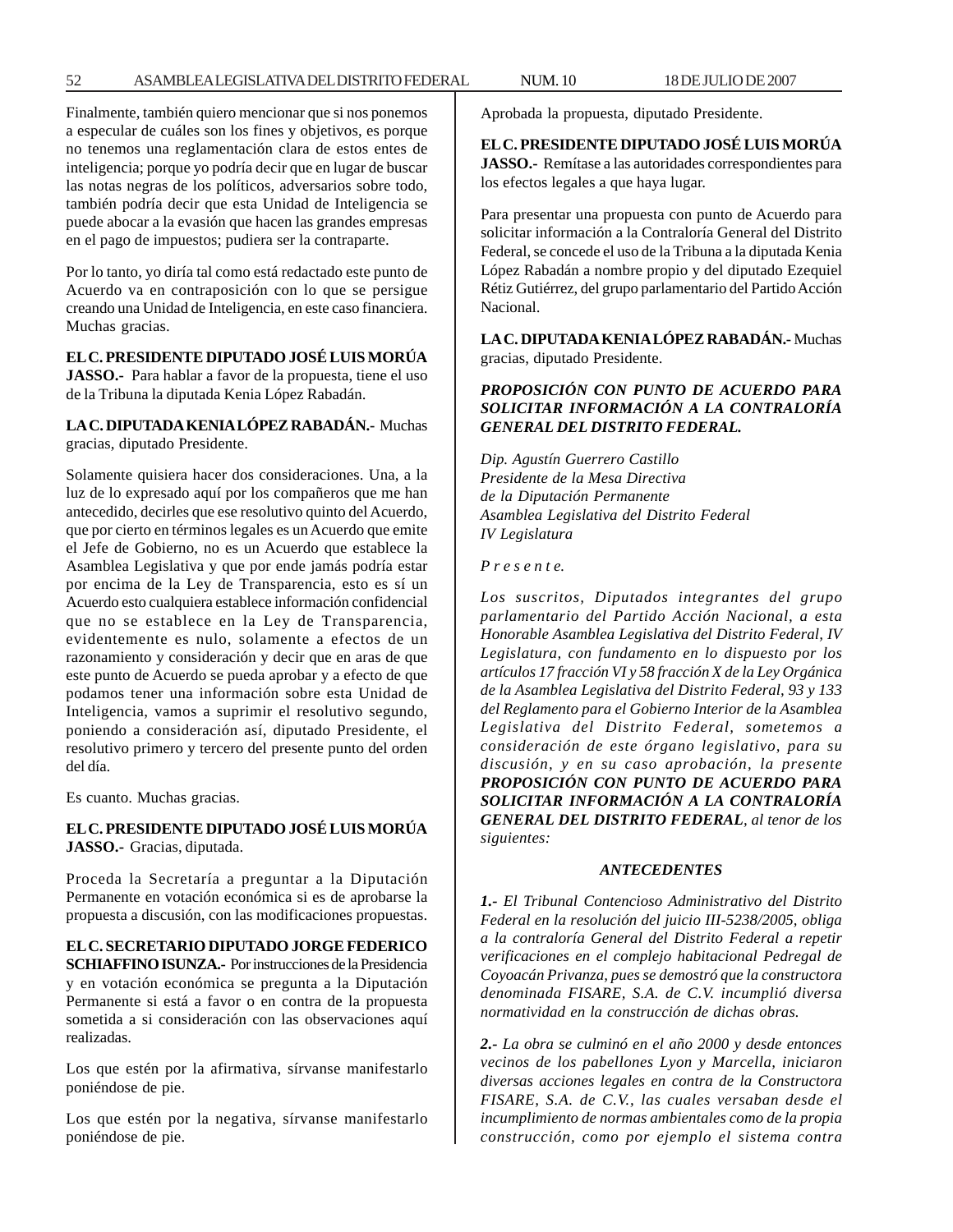*incendios, una planta de reciclaje de agua, así como de los diversos pozos de captación de agua de lluvia.*

*3.- En diversas ocasiones las autoridades tanto delegacionales de Coyoacán como del propio Gobierno del Distrito Federal, representadas por la Secretaría de Desarrollo Urbano y la Contraloría General de Distrito Federal, señalaron que no había tales inconsistencias y por lo tanto, no había irregularidades en la construcción.*

*4.- Por lo que en el juicio llevado a cabo ante el Tribunal de lo Contencioso Administrativo, los vecinos demostraron la inconsistencia de la Contraloría General, al señalar que la propia autoridad no cumplió la verificación de las inconsistencias de la constructora FISARE, S.A. de C.V., que antes habían señalado los vecinos afectados.*

*5.- Asimismo, en la sentencia emitida por parte del Tribunal Contencioso Administrativo señaló que de no cumplir con todas las verificaciones, el propio Tribunal requerirá la presencia del Jefe de Gobierno del Distrito Federal, por ser el superior jerárquico de la administración pública del Distrito Federal.*

*6.- Asimismo, la Universidad Nacional Autónoma de México, emitió un dictamen, el cual, advierte que un pozo de captación de agua de lluvia del complejo habitacional, registra altos índices de contaminación y es un riesgo para los habitantes de dicha unidad, y que hasta la fecha ha sido modificado por la empresa.*

*Por lo antes expuesto, y derivado de las inconsistencias por parte de la Jefatura Delegacional, así como del propio Gobierno del Distrito Federal a través de la Secretaría de Desarrollo Urbano y de la Contraloría General del Distrito Federal, sometemos al Pleno de ésta Asamblea Legislativa del Distrito Federal, IV Legislatura, la presente proposición con punto de acuerdo, al tenor de los siguientes:*

### *CONSIDERANDOS*

*PRIMERO.- Que con fundamento en lo dispuesto en el artículo 12 fracciones I, V y VI del Estatuto de Gobierno del Distrito Federal, la Organización Política y Administrativa del Distrito Federal debe atender a los principios de legalidad, honradez, lealtad, imparcialidad, eficiencia y eficacia que deben observarse en el desempeño de los empleos, cargos o comisiones del servicio público, así como la planeación y ordenamiento de desarrollo territorial, económico y social de la ciudad, que considere la óptica integral de la capital, con las peculiaridades de las demarcaciones territoriales, así como la simplificación, agilidad, economía, información, precisión, legalidad, transparencia e imparcialidad en los procedimientos y actos administrativos en general.*

*SEGUNDO.- Que el complejo Pedregal de Coyoacán Privanza se localiza en el Eje 10 Sur y está conformado por 840 departamentos.*

*TERCERO.- Que resulta incongruente la actitud mostrada por más de tres autoridades tanto delegacionales y del Gobierno del Distrito Federal, al señalar que no existieron los elementos suficientes para que en su momento, pudieran sancionar o multar a la empresa denominada FISARE, S.A. de C.V.*

*CUARTO.- Que como lo había expuesto la Secretaría del Medio Ambiente, en su oficio SMA/DGRGAASR/DIR/ 10819/2003, obligaba a la empresa FISARE, S.A. de C.V., a través de la Delegación, la construcción de dos pozos de absorción para aguas pluviales, implementar un sistema de captación de agua para áreas verdes, dar mantenimiento a un pozo existente, separar el sistema de riego de áreas verdes de la red de suministro de agua potable, así como, modificar el sistema de drenaje. Omisión que hizo en su tiempo el Jefe Delegacional de la Demarcación territorial de Coyoacán.*

*QUINTO.- Que con fecha 15 de mayo del 2007, la Tercera Sala Ordinaria del Tribunal de lo Contencioso Administrativo del Distrito Federal, en el Juicio de Nulidad III- 5238/2005, resuelve conminar al Director de Atención Ciudadana de la Dirección General de Legalidad y Responsabilidad de la Contraloría General del Gobierno del Distrito Federal, a acatar lo resuelto por dicho Tribunal, y que de no hacerlo se le impondrá apercibimiento y en su caso, se solicitará el requerimiento del Jefe de Gobierno del Distrito Federal, como su superior jerárquico, para que lo obligue a cumplimentar la resolución.*

*SEXTO.- Que el artículo 13 fracción II de la Ley Orgánica de la Asamblea Legislativa del Distrito Federal, señala que le corresponde a la Asamblea Legislativa en materia de administración pública, dirigir a través de la Mesa Directiva, por acuerdo del Pleno o por conducto de la Comisión de Gobierno peticiones y recomendaciones a las autoridades locales competentes tendientes a satisfacer los derechos e interese legítimos de los habitantes del Distrito Federal y a mejorar la utilización y aplicación de los recursos disponibles.*

*SÉPTIMO.- Que el artículo 39 fracción VIII de la Ley Orgánica de la Administración Pública del Distrito Federal, establece la obligación de las delegaciones para velar por el cumplimiento de las leyes, reglamentos, decretos, acuerdos, circulares y demás disposiciones jurídicas y administrativas, levantar actas por violaciones a las mismas, calificarlas e imponer las sanciones que correspondan.*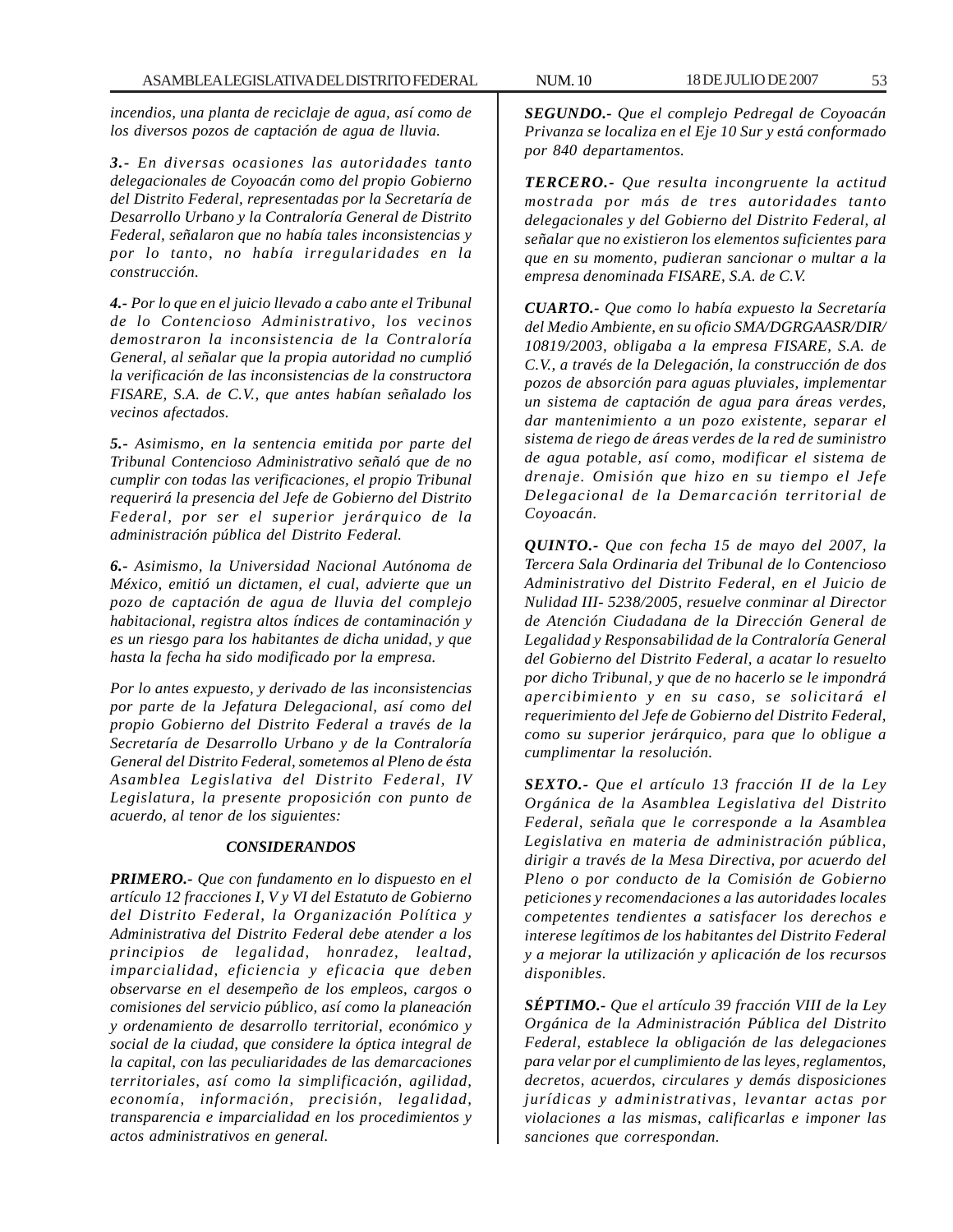54 ASAMBLEA LEGISLATIVA DEL DISTRITO FEDERAL NUM. 10 18 DE JULIO DE 2007

*OCTAVO.- Que las fracciones IX y XI del artículo 34 de la Ley Orgánica de la Administración Pública del Distrito Federal, le corresponde a la Contraloría General del Distrito Federal verificar el cumplimiento, por parte de las dependencias, de las obligaciones derivadas de las disposiciones en materia de planeación, programación y valores de la propiedad; asimismo, de realizar dentro de su ámbito de competencia, todo tipo de auditorías y evaluaciones a las dependencias, con el objeto de promover la eficiencia en sus operaciones y verificar el cumplimento de los objetivos contenidos en sus programas, y formular con base en los resultados de auditorías, las observaciones y recomendaciones necesarias, estableciendo un seguimiento sistemático de la aplicación de dichas recomendaciones.*

*NOVENO.- Que de conformidad con la fracción XXVI del artículo 34 de la Ley Orgánica de la Administración Pública del Distrito Federal, es facultad de la Contraloría General del Distrito Federal, conocer e investigar los actos, omisiones o conductas de los Servidores Públicos que afecten la legalidad, honradez, lealtad, imparcialidad y eficiencia que deben observar en el desempeño de su empleo, cargo o comisión, con motivo de quejas o denuncias de los particulares o servidores públicos o de auditorías practicadas por los órganos de control, para constituir responsabilidades administrativas, y determinar las sanciones que correspondan en términos de ley, y en su caso, hacer las denuncias correspondientes ante el Ministerio Público.*

*DÉCIMO.- Que en este tenor, tanto las delegaciones como sus respectivas autoridades responsables, deberán proporcionar las bases para el desarrollo y bienestar social en la demarcación de su competencia, de conformidad con el artículo 118 del Estatuto de Gobierno del Distrito Federal.*

*Por lo anteriormente expuesto, sometemos a la consideración de ésta Diputación Permanente, de la H. Asamblea Legislativa del Distrito Federal, IV legislatura, el siguiente*

## *PUNTO DE ACUERDO*

*PRIMERO.- La Asamblea Legislativa del Distrito Federal, solícita a la Contralora General del Distrito Federal C.P. Beatriz Castelán García, un informe detallado de todas las acciones que en su momento se llevaron a cabo en la obra realizada en el complejo habitacional Pedregal de Coyoacán Privanza, practicada por la empresa FISARE, S.A. de C.V. y de la revisión que realice derivada de la resolución del Juicio de Nulidad No. III-5238/2005, efectuada por el Tribunal de lo Contencioso Administrativo del Distrito Federal.*

*SEGUNDO.- Se exhorta respetuosamente a la Contralora General del Distrito Federal C.P. Beatriz Castelán García, a que en ejercicio de sus atribuciones, finque responsabilidades a todo servidor Público que en su momento haya tenido participación o estuvo involucrado en las prácticas de verificación a la construcción del complejo habitacional Pedregal de Coyoacán Privanza.*

*Recinto Legislativo de Donceles a los dieciocho días del mes de julio del año dos mil siete.*

## *Signan por el grupo parlamentario del Partido Acción Nacional*

*Dip. Ezequiel Rétiz Gutiérrez; Dip. Kenia López Rabadán; Dip. Paula Adriana Soto Maldonado; Dip. Celina Saavedra Ortega; Dip. Miguel Ángel Errasti Arango.*

Es cuanto, diputado Presidente.

**EL C. PRESIDENTE DIPUTADO JOSÉ LUIS MORÚA JASSO-** En términos de lo dispuesto por el Artículo 133 del Reglamento para el Gobierno Interior de la Asamblea Legislativa del Distrito Federal, consulte la Secretaría a la Diputación Permanente en votación económica si la propuesta presentada por la diputada Kenia López Rabadán se considera de urgente y obvia resolución.

**EL C. SECRETARIO DIPUTADO JORGE FEDERICO SCHIAFFINO ISUNZA.-** Por instrucciones de la presidencia y en votación económica, se consulta a la Diputación Permanente si la propuesta de referencia se considera de urgente y obvia resolución.

Los que estén por la afirmativa, sírvanse manifestarlo poniéndose de pie.

Los que estén por la negativa, sírvanse manifestarlo poniéndose de pie.

Se considera de urgente y obvia resolución, diputado Presidente.

## **EL C. PRESIDENTE DIPUTADO JOSÉ LUIS MORÚA**

**JASSO.-** Está a discusión la propuesta. ¿Existen oradores en contra?

Proceda la Secretaría a preguntar a la Diputación Permanente en votación económica, si es de aprobarse la propuesta a discusión.

**EL C. SECRETARIO DIPUTADO JORGE FEDERICO SCHIAFFINO ISUNZA.-** Por instrucciones de la Presidencia y en votación económica, se pregunta a la Diputación Permanente, si está a favor o en contra de la propuesta sometida a su consideración.

Los que estén por la afirmativa, sírvanse manifestarlo poniéndose de pie.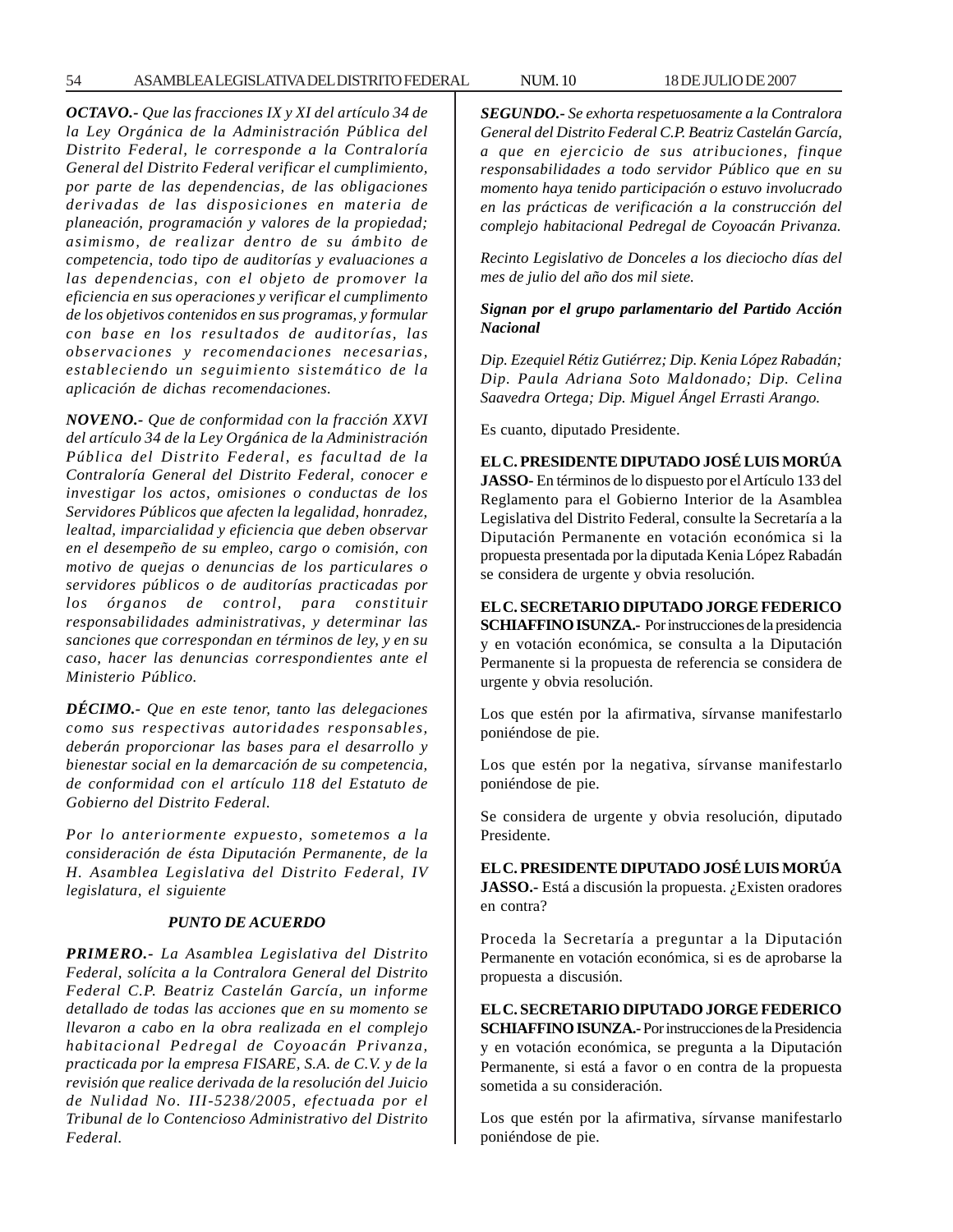Los que estén por la negativa, sírvanse manifestarlo poniéndose de pie.

No se aprueba la propuesta, diputado Presidente.

## **EL C. PRESIDENTE DIPUTADO JOSÉ LUIS MORÚA**

**JASSO.-** En consecuencia, se desecha la propuesta. Hágase del conocimiento de la diputada promovente.

Para presentar una propuesta con punto de acuerdo para que el Gobierno del Distrito Federal instituya oficialmente y a partir del año 2008 la celebración de la Guelaguetza en el Distrito Federal, misma que habrá de realizarse del primero al segundo domingo de julio de cada año, bajo la organización y participación de los pueblos y comunidades indígenas oaxaqueñas residentes en el Distrito Federal, se concede el uso de la Tribuna al diputado Avelino Méndez Rangel, del grupo parlamentario del Partido de la Revolución Democrática.

**EL C. DIPUTADO AVELINO MÉNDEZ RANGEL.-** Con su permiso, señor Presidente.

*PROPOSICIÓN CON PUNTO DE ACUERDO PARA QUE EL GOBIERNO DEL DISTRITO FEDERAL INSTITUYA OFICIALMENTE Y A PARTIR DEL 2008, LA CELEBRACIÓN DE LA GUELAGUETZA EN EL DISTRITO FEDERAL, MISMA QUE HABRÁ DE REALIZARSE DEL 1° AL 2° DOMINGO DE JULIO DE CADA AÑO BAJO LA ORGANIZACIÓN Y PARTICIPACIÓN DE LOS PUEBLOS Y COMUNIDADES INDÍGENAS OAXAQUEÑAS RESIDENTES EN EL DISTRITO FEDERAL.*

*HONORABLE ASAMBLEA LEGISLATIVA DEL DISTRITO FEDERAL IV LEGISLATURA*

*DIP. AGUSTÍN GUERRERO CASTILLO PRESIDENTE DE LA MESA DIRECTIVA DE LA DIPUTACIÓN PERMANENTE*

### *DIPUTADAS Y DIPUTADOS*

*Quien suscribe la presente, Diputado integrante del grupo parlamentario del Partido de la Revolución Democrática y Presidente de la Comisión de Asuntos Indígenas de esta Honorable Asamblea Legislativa del Distrito Federal IV Legislatura, con fundamento en el Artículo 10 Fracción XXI, 17 Fracción VI, 46, 50 Fracción IV y 58 Fracción I, II X de la Ley Orgánica de la Asamblea Legislativa del Distrito Federal; 92 numeral 10 y 132 del Reglamento para el Gobierno Interior de la Asamblea Legislativa del Distrito Federal presento al pleno de esta Diputación Permanente la PROPOSICIÓN CON PUNTO DE ACUERDO, PARA QUE EL GOBIERNO DEL DISTRITO FEDERAL INSTITUYA OFICIALMENTE Y A PARTIR DEL 2008, LA CELEBRACIÓN DE LA GUELAGUETZA EN EL*

*DISTRITO FEDERAL, MISMA QUE HABRÁ DE REALIZARSE DEL 1° AL 2° DOMINGO DE JULIO DE CADA AÑO BAJO LA ORGANIZACIÓN Y PARTICIPACIÓN DE LOS PUEBLOS Y COMUNIDADES INDÍGENAS OAXAQUEÑAS RESIDENTES EN EL DISTRITO FEDERAL, al tenor de los siguientes*

*Primero. Oaxaca, es el estado que alberga una rica composición multicultural con mayor diversidad étnica y lingüística de todo México, pues según el Instituto Nacional de Geografía, Estadística e Informática (INEGI) y la Comisión Nacional para el Desarrollo de los Pueblos Indígenas (CDI), en la entidad conviven entre 16 y 18 grupos étnicos, de los 65 que existen en todo el país, entre ellos destacan los mixtecos, zapotecos, triquis, mixes, chatinos, chinantecos, huaves, mazatecos, amuzgos, nahuas, zoques, chontales de Oaxaca, cuicatecos, ixcatecos, chocholtecos, tacuates, afromestizos de la costa chica y en menor medida los tzotziles.*

*Huaxyacac, proviene de la dominación náhuatl impuesta por los conquistadores Aztecas en el Siglo XV cuando se integró al imperio Tenochca; sin embargo, a partir de la conquista militar y evangélica de los españoles en 1521, una adopción lingüística de los conquistadores españoles derivó en ''Guaxaca'' y posteriormente en lo que hoy conocemos como ''Oaxaca''.*

*Segundo. Los indígenas de la región oaxaqueña mantenían celosamente sus propias tradiciones, daban especial énfasis a una celebración en la que dedicaban a Centéotl, Diosa del maíz tierno o elote, grandes ofrendas y honores. Sin embargo, la colisión de culturas tras la etapa de conquista y colonización transformó la idiosincrasia de los indígenas, en una mezcla de ideas o creencias que se amalgamaron. Así entonces, dos vertientes culturales de distintos orígenes dieron vida a esta festividad, la ''Guelaguetza'', misma que se celebra con orgullo, pues es la herencia de los antepasados y se exalta la unión de los pueblos, sus costumbres, tradiciones y cultura.*

*Tercero. La celebración de la Guelaguetza o ''Fiestas de los Lunes del Cerro'', se lleva a cabo en la Ciudad de Oaxaca los dos lunes siguientes al 16 de julio de cada año y participan todos los pueblos. Al parecer, esta fiesta tiene su origen en la época colonial y está relacionada con la llamada fiesta de Corpus de la iglesia del Carmen Alto, templo que las Carmelitas construyeron en las faldas de un cerro que al que los Zapotecas habían llamado de la Bella Vista. A estas festividades se sumó el entusiasmo de los indígenas residentes en los pueblos que circundaban la Ciudad, particularmente los de ''Guaxaca'' que era la Capital de Marquesado del Valle concedido a Hernán Cortés por el Rey de España y que había sido fundado en 1521 por órdenes del propio Hernán Cortés.*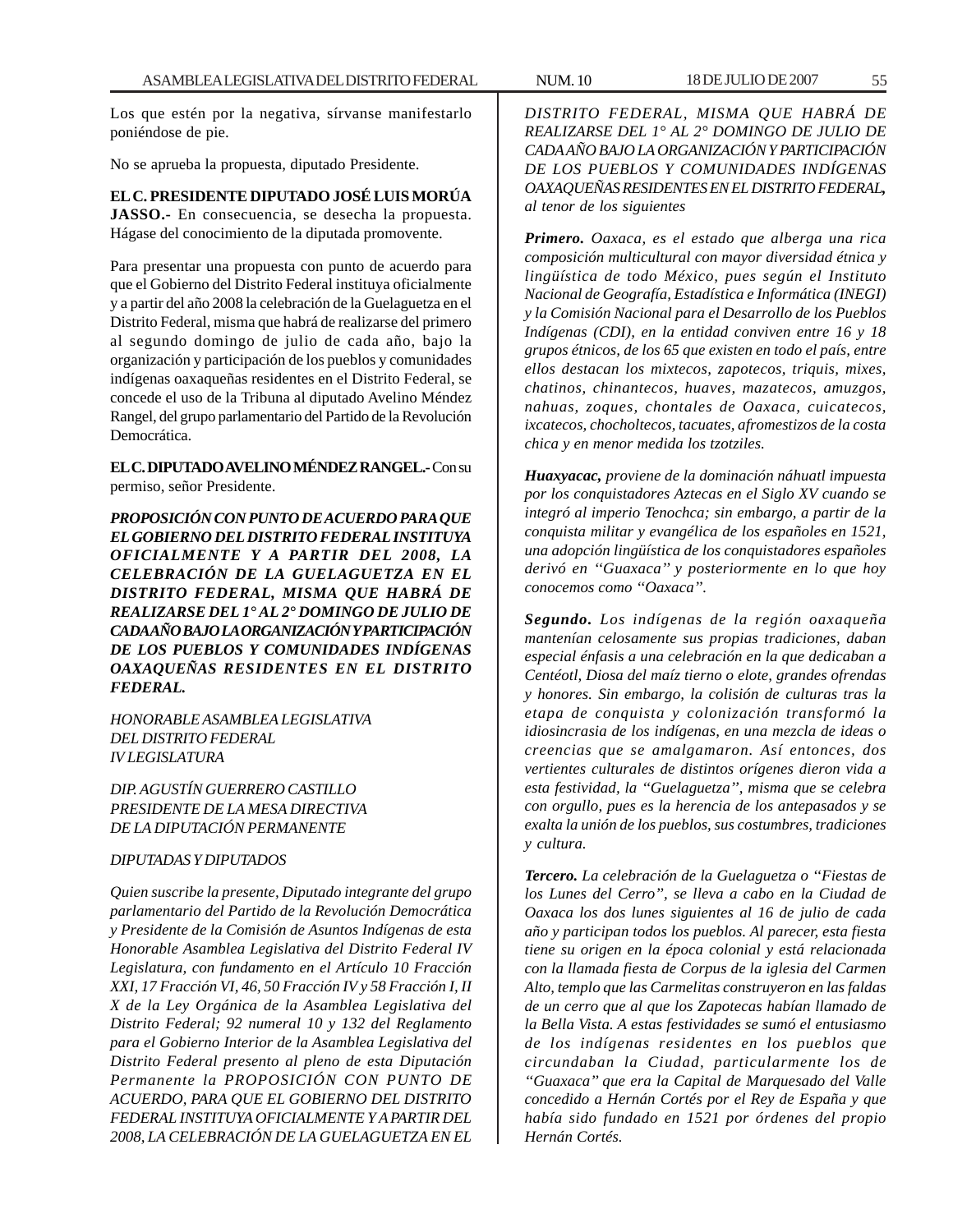*Cuarto. Guelaguetza, es una palabra Zapoteca que denota el acto de participar cooperando, es un don gratuito que no lleva consigo más obligación que la de la reciprocidad. En esta fiesta tradicional, participan grupos representativos de las 7 regiones tradicionales en el estado de Oaxaca, los Valles Centrales, la Sierra Juárez, La Cañada, Tuxtepec, La Mixteca, La Costa y Istmo de Tehuantepec, dichas regiones dan muestra de su patrimonio cultural a través de bailes, música, canto e indumentaria propia de la región; así mismo, esta celebración se viste con las muestras gastronómicas y artesanales típicas de la región, este año, se llevará a cabo del 23 al 30 julio en el estado de Oaxaca.*

*Quinto. La ''Guelaguetza'' ha trascendido mas allá de sus fronteras, pues por seis años consecutivos, esta festividad se ha realizado en el Zócalo de la Ciudad, eso, como ejemplo de que la Ciudad de México se caracteriza por ser una de las entidades federativas del país con más presencia indígena originaria y residente, lo cual la convierte en una de las Ciudades multiculturales y pluriétnicas más diversas de América Latina, es por ello que los Oaxaqueños residentes en el Distrito Federal, se ha organizado para preservar sus usos, costumbres y tradiciones, rescatando así la celebración de la ''Guelaguetza'', misma que habrá de relazarse nuevamente en el Zócalo capitalino a finales del mes de julio de este año.*

*Por lo anteriormente expuesto y...*

#### *CONSIDERANDO*

*Que, el Artículo 2 de la Constitución Política de los Estados Unidos Mexicanos, en su segundo párrafo señala que: ''La Nación tiene una composición pluricultural sustentada originalmente en sus pueblos indígenas que son aquellos que descienden de poblaciones que habitaban en el territorio actual del país al iniciarse la colonización y que conservan sus propias instituciones sociales, económicas, culturales y políticas, o parte de ellas''. Así mismo, el apartado ''A''del Artículo 2 de nuestra Carta Magna señala:*

*''Esta Constitución reconoce y garantiza el derecho de los pueblos y las comunidades indígenas a la libre determinación y, en consecuencia, a la autonomía para: I ''Decidir sus formas internas de convivencia y organización social, económica, política y cultural' .IV. ''Preservar y enriquecer sus lenguas, conocimientos y todos los elementos que constituyan su cultura e identidad.''*

*Que, el Pacto Internacional de Derechos Civiles y Políticos, como el Pacto Internacional de Derechos Económicos, Sociales y Culturales, establecen que todos los pueblos tienen el derecho de libre determinación, y* *que en virtud de ese derecho establecen libremente su condición política y proveen así mismo a su desarrollo, económico, social y cultural.*

*Que, el Convenio 169 de la Organización Internacional de Trabajo (OIT) Sobre Pueblos Indios y Tribales en Países Independientes, establece el derecho de nuestros pueblos para asumir el control de sus propias instituciones y formas de vida y de su desarrollo económico, y para mantener y fortalecer sus identidades, lenguas, territorios y recursos naturales, dentro del marco del estado en que viven.*

*Que, la resolución 59/74 que adoptara la Asamblea General de Organización de las Naciones Unidas, respecto a proclamar el Segundo Decenio Internacional de los Pueblos Indígenas del Mundo, que inició el 1 de enero de 2005 y que su segundo objetivo declara: ''El fomento de la participación plena y efectiva de los pueblos indígenas en las decisiones que afectan directa o indirectamente a sus estilos de vida, tierras tradicionales y territorios, a su integridad cultural como pueblos indígenas que poseen derechos colectivos o a cualquier otro aspecto de sus vidas, teniendo en cuenta el principio del consentimiento libre, previo e informado''.*

#### *Señoras y Señores Diputados*

*Por todo lo anteriormente expuesto y fundado en las disposiciones legales de esta Soberanía, y con base en el Artículo 132 del Reglamento para el Gobierno Interior de la Asamblea Legislativa del Distrito Federal, pongo a su consideración la*

*Siguiente proposición con:*

#### *PUNTO DE ACUERDO*

*PRIMERO: PROPOSICIÓN CON PUNTO DE ACUERDO, PARA QUE EL GOBIERNO DEL DISTRITO FEDERAL INSTITUYA OFICIALMENTE Y A PARTIR DEL 2008, LA CELEBRACIÓN DE LA GUELAGUETZA EN EL DISTRITO FEDERAL, MISMA QUE HABRÁ DE REALIZARSE DEL L AL 2° DOMINGO DE JULIO DE CADA AÑO BAJO LA ORGANIZACIÓN Y PARTICIPACIÓN DE LOS PUEBLOS Y COMUNIDADES INDÍGENAS OAXAQUEÑAS RESIDENTES EN EL DISTRITO FEDERAL.*

*SEGUNDO: TÚRNESE A LAS COMISIONES UNIDAS INDÍGENAS Y CULTURA, PARA SU ESTUDIO, DICTAMEN CORRESPONDIENTE*

#### *ATENTAMENTE*

*Dip. Edgar Torres Baltazar; Dip. Avelino Méndez Rangel.*

Gracias.

**EL C. PRESIDENTE DIPUTADO JOSÉ LUIS MORÚA JASSO.-** Con fundamento en lo dispuesto por los Artículos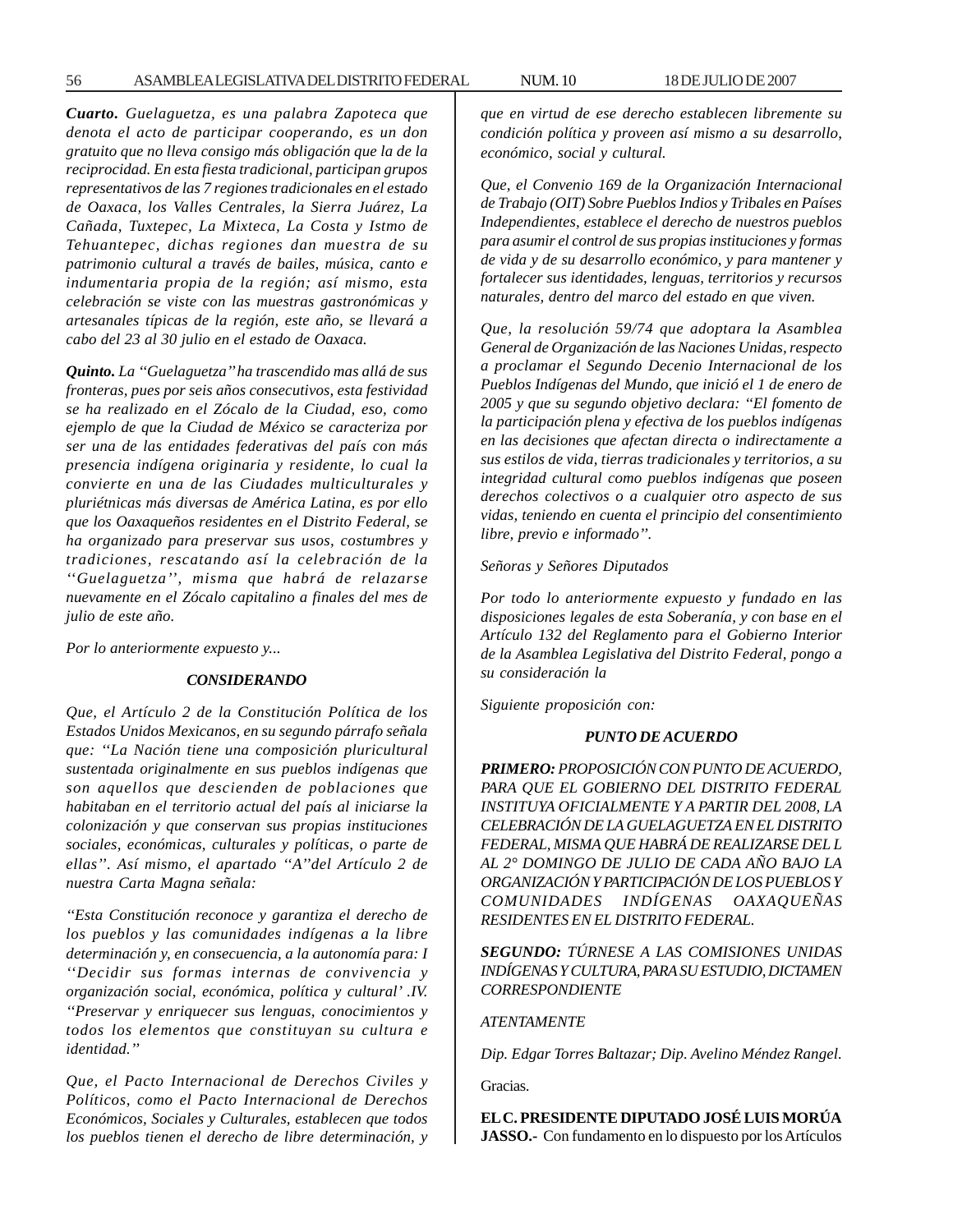50 fracciones IV y V de la Ley Orgánica de la Asamblea Legislativa del Distrito Federal, 28 y 132 del Reglamento para su Gobierno Interior, se turna para su análisis y dictamen a las Comisiones de Asuntos Indígenas y de Cultura.

Para presentar una propuesta con punto de acuerdo por el que se exhorta al Jefe de Gobierno del Distrito Federal, al Jefe Delegacional en Venustiano Carranza y al Director General del Sistema de Aguas de la Ciudad de México para que a la brevedad posible y dentro del ámbito de sus respectivas competencias implementen un programa integral de prevención y corrección del Sistema de Drenaje de la Delegación Venustiano Carranza, se concede el uso de la tribuna a la diputada Laura Piña Olmedo, a nombre propio y de la diputada Esthela Damián Peralta, del grupo parlamentario del Partido de la Revolución Democrática.

## **LA C. DIPUTADA LAURA PIÑA OLMEDO.-**

*PROPOSICIÓN CON PUNTO DE ACUERDO POR EL QUE SE EXHORTA AL JEFE DE GOBIERNO DEL DISTRITO FEDERAL, AL JEFE DELEGACIONAL EN VENUSTIANO CARRANZA Y AL DIRECTOR GENERAL DEL SISTEMA DE AGUAS DE LA CIUDAD DE MÉXICO, PARA QUE A LA BREVEDAD POSIBLE Y DENTRO DEL ÁMBITO DE SUS RESPECTIVAS COMPETENCIAS, IMPLEMENTEN UN PROGRAMA INTEGRAL DE PREVENCIÓN Y CORRECCIÓN DEL SISTEMA DE DRENAJE DE LA DELEGACIÓN VENUSTIANO CARRANZA; ASÍ MISMO SE EXHORTA PARA QUE COMPAREZCAN EL JEFE DELEGACIONAL EN VENUSTIANO CARRANZA Y AL DIRECTOR GENERAL DEL SISTEMA DE AGUAS DE LA CIUDAD DE MÉXICO, PARA QUE INFORMEN AL RESPECTO.*

*C. DIP. AGUSTÍN GUERRERO CASTILLO. PRESIDENTE DE LA MESA DIRECTIVA DE LA DIPUTACIÓN PERMANENTE DE LA ASAMBLEA LEGISLATIVA DEL DISTRITO FEDERAL IV LEGISLATURA.*

## *PRESENTE*

*Las suscritas diputadas ESTHELA DAMIÁN PERALTA y LAURA PIÑA OLMEDO, integrantes del grupo parlamentario del Partido de la Revolución Democrática, con fundamento en lo dispuesto por los Artículos 17 fracciones III, y VI, 46 y 58 fracción X de la Ley Orgánica de la Asamblea Legislativa del Distrito Federal, 81 y 133 del Reglamento para el Gobierno Interior de la Asamblea Legislativa del Distrito Federal; sometemos a la consideración de los integrantes de esta Honorable Diputación Permanente de la Asamblea Legislativa del Distrito Federal, IV Legislatura, la siguiente*

*PROPOSICIÓN CON PUNTO DE ACUERDO POR EL QUE SE EXHORTA AL JEFE DE GOBIERNO DEL DISTRITO FEDERAL, AL JEFE DELEGACIONAL EN VENUSTIANO CARRANZA Y AL DIRECTOR GENERAL DEL SISTEMA DE AGUAS DE LA CIUDAD DE MÉXICO, PARA QUE A LA BREVEDAD POSIBLE Y DENTRO DEL ÁMBITO DE SUS RESPECTIVAS COMPETENCIAS, IMPLEMENTEN UN PROGRAMA INTEGRAL DE PREVENCIÓN Y CORRECCIÓN DEL SISTEMA DE DRENAJE DE LA DELEGACIÓN VENUSTIANO CARRANZA; ASÍ MISMO SE EXHORTA PARA QUE COMPAREZCAN EL JEFE DELEGACIONAL EN VENUSTIANO CARRANZA Y AL DIRECTOR GENERAL DEL SISTEMA DE AGUAS DE LA CIUDAD DE MÉXICO, PARA QUE INFORMEN AL RESPECTO al tenor de los siguientes,*

#### *ANTECEDENTES*

*1.- En recientes fechas el Distrito Federal ha sido azotado por fuertes lluvias que han inundado diversos puntos de esta Ciudad. La Delegación Venustiano Carranza ha sido una de las más afectadas, el pasado primero de julio del año en curso, la Colonia Azteca y Progresista sufrieron los estragos de una inundación que alcanzó casi un metro de altura.*

*2.- La inundación causo grandes pérdidas económicas en las viviendas de las colonias citadas, pero la misma, no sólo fue producto de la alta densidad pluvial, ya que gran causa de la misma se debió a que de la tubería del Gran Canal emanaba las aguas negras que no se podían contener.*

*3.- Los vecinos de esta zona, se vieron obligados, en su desesperación, a sacar el agua a cubetazos, sin lograr nada con esto, pues el problema era mayor.*

*4.- Los elementos de Protección Civil y del Heroico Cuerpo de Bomberos del DF, fueron a asistir a la población e informaron que el contenedor del Gran Canal, recientemente construido por la administración federal, no tuvo capacidad suficiente para captar el agua pluvial, lo que provocó que el nivel del líquido subiera de manera dramática afectando a los vecinos.*

*5.- Asimismo el secretario de Obras y Servicios del Distrito Federal, reconoció que fue una falla humana en gran parte la causante de la inundación, ya que no se abrieron las compuertas de la planta de bombeo, ubicada en el Río de los Remedios, lo que ocasionó la inundación de aguas negras en diversas colonias de la demarcación política.*

*6.- De las calles que presentaron mayores daños se encuentran las siguientes: Jornaleros, Pirotecnia, Chiclera, Barreteros, Cerillera, Refinería, Vidriera; Jabonera, Fogoneros, Jarcia y Albañiles.*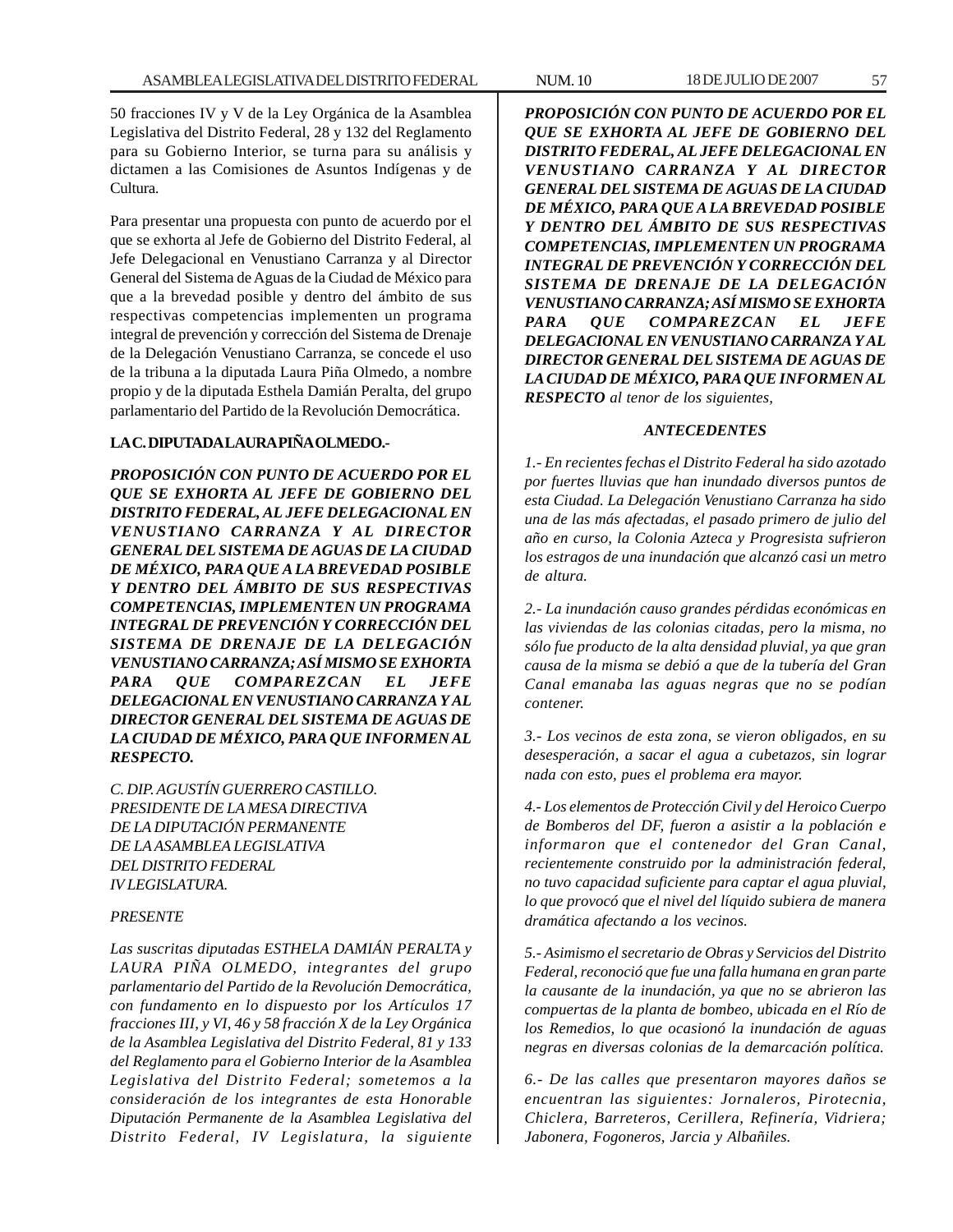*7.- En promedio, se calcula que la inundación afectó a más de 600 familias, teniendo perdidas en sus bienes muebles, aparatos electrónicos, alimentos, así como en sus viviendas.*

*8.- A pesar de los esfuerzos de los ciudadanos por evitar la inundación, y en la mayoría de los casos para sacar el agua del interior de sus viviendas, la fuerza del agua y el nivel de casi más de un metro de altura, hizo estragos en la totalidad de sus electrodomésticos y bienes muebles, llegando a extremos de riesgo, como el caso del número 52 de la calle de Chiclera en donde una barda se reblandeció hasta el grado de derrumbarse.*

#### *CONSIDERANDOS*

*PRIMERO: Que conforme a lo establecido en el artículo 18 fracción VII de la Ley Orgánica de la Asamblea Legislativa del Distrito Federal, es una obligación de los representantes populares de este Órgano Legislativo, representar los intereses de los ciudadanos y promover y gestionar la solución de los problemas y necesidades colectivas ante las autoridades competentes.*

*SEGUNDO: Que una obra como la del Gran Canal debe medir su impacto por sus resultados y no por el monto de la inversión. De nada sirve una obra cuando en lugar de beneficios afecta a los habitantes de esta Ciudad.*

*TERCERO: Que ante la presencia del fenómeno denominado La Niña, los pronósticos metereológicos establecen que se esperan lluvias de la misma o mayor magnitud que la del pasado 10 de julio, por lo que es necesario realizar las acciones correspondientes, en base a un programa integral de prevención en la red de drenaje, así como del drenaje profundo de la Demarcación Territorial, así como la operatividad constante y profesional de las plantas de bombeo del Distrito Federal.*

*CUARTO: Que ante la presente temporada de lluvias, resulta necesario que las autoridades contemplen contemplan las de ejercer acciones de preventivas para evitar situaciones de riesgo que vulneren la integridad física y en sus propiedades.*

*En razón de los antecedentes y consideraciones antes expuestos, sometemos a la consideración de los integrantes de la Diputación Permanente de la Honorable Asamblea Legislativa del Distrito Federal, IV Legislatura, el siguiente:*

#### *PUNTO DE ACUERDO*

*PRIMERO: Que se citan a comparecer al Jefe Delegacional de Venustiano Carranza y al Director General del Sistema de Aguas de la Ciudad de México,*

*ante la Comisión de Gestión Integral del Agua, de la Asamblea Legislativa del Distrito Federal, a efecto de que informen sobre los programas preventivos y correctivos en la red de drenaje de la demarcación Territorial de Venustiano Carranza.*

*SEGUNDO: Que se exhorta al Jefe de Gobierno del Distrito Federal, Lic. Marcelo Luis Ebrard Casaubón, para que dentro del ámbito de su competencia y en coordinación con el Jefe Delegacional en Venustiano Carranza, Lic. Julio César Moreno Rivera, implementen a la brevedad posible un programa integral de mantenimiento preventivo y correctivo en la red de drenaje de la Demarcación Territorial de Venustiano Carranza, y que dicho programa se complemente con programas sociales de apoyo a la comunidad en los rubros de salud pública y programas sociales.*

*TERCERO: Que se exhorta al Director General del Sistema de Aguas de la Ciudad de México, para que implemente a la brevedad posible un programa integral de prevención y corrección en la Red de Drenaje Profundo de su competencia, así como una eficiente operación de las Plantas de Bombeo de la Ciudad de México, en especial de las que impactan en la Delegación Venustiano Carranza.*

*CUARTO: En tanto se lleve a cabo la implementación de dichos programas las familias afectadas de las Colonia Azteca y Progresista que sufrieron los estragos de la inundación, sean incorporadas a un Programa de Beneficios de Atención de Lluvias de la Secretaría de Gobierno del Distrito Federal. Asimismo, solicitamos apoyo económico para que las familias de las colonias Azteca y Progresista afectadas en sus bienes por la inundación reciban apoyo económico para reparar sus daños.*

*Dado en el Salón de Sesiones de la Diputación Permanente de la Asamblea Legislativa del Distrito Federal, a los 18 días del mes de julio del año dos mil siete.*

*Atentamente*

*Dip. Esthela Damián Peralta; Dip. Laura Piña Olmedo.*

Es cuanto, señor Presidente.

**EL C. PRESIDENTE DIPUTADO JOSÉ LUIS MORÚA JASSO.-** Gracias, diputada.

En términos de lo dispuesto por el Artículo 133 del Reglamento para el Gobierno Interior de la Asamblea Legislativa del Distrito Federal, consulte la Secretaría a la Diputación Permanente en votación económica si la propuesta presentada por la diputada Laura Piña Olmedo se considera de urgente y obvia resolución.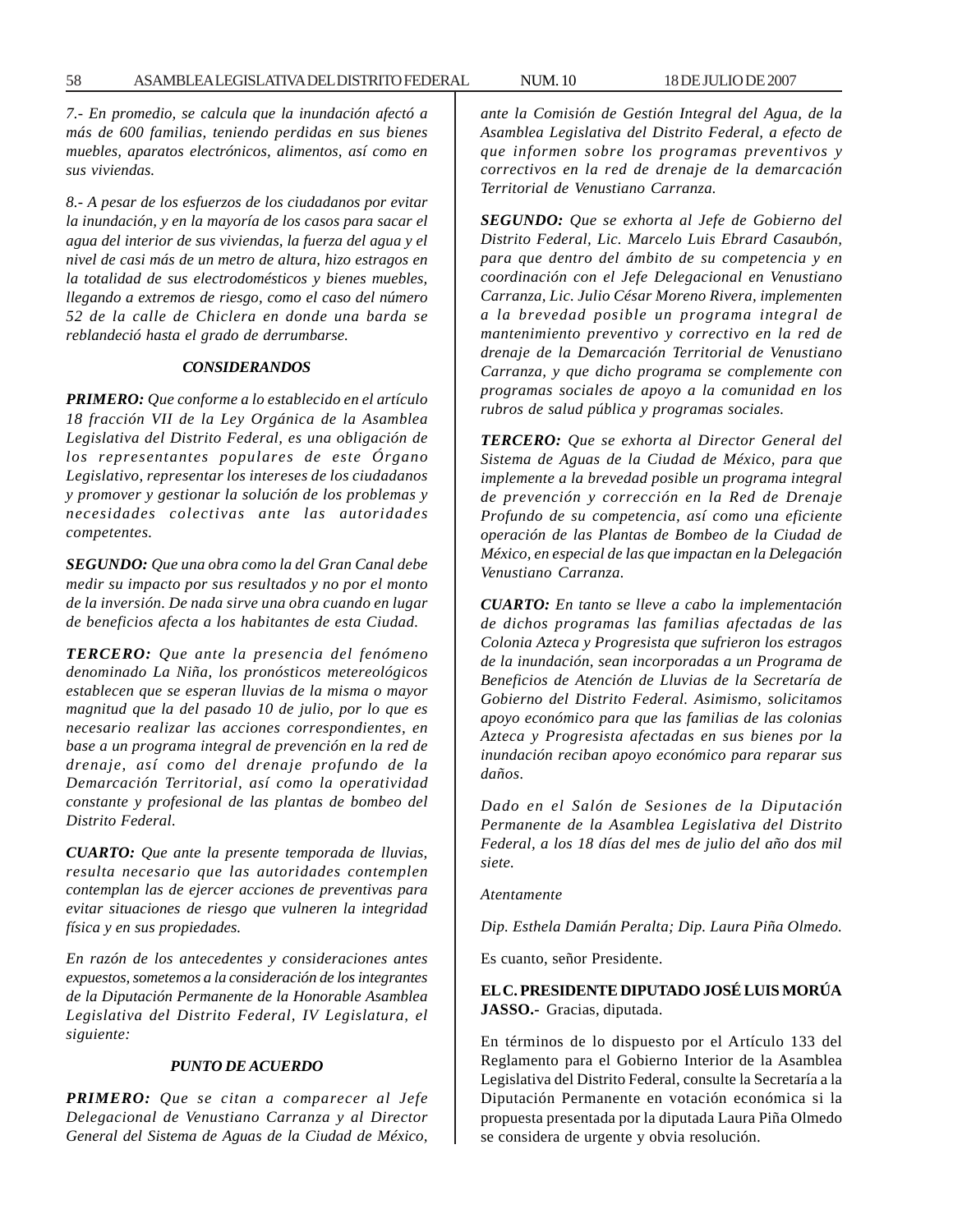**EL C. SECRETARIO DIPUTADO JORGE FEDERICO SCHIAFFINO ISUNZA.-** Por instrucciones de la Presidencia y en votación económica se consulta a la Diputación Permanente si la propuesta de referencia se considera de urgente y obvia resolución.

Los que estén por la afirmativa, sírvanse manifestarlo poniéndose de pie.

Los que estén por la negativa, sírvanse manifestarlo poniéndose de pie.

Se considera de urgente y obvia resolución, diputado Presidente.

**EL C. PRESIDENTE DIPUTADO JOSÉ LUIS MORÚA JASSO.-** Está a discusión la propuesta.

¿Existen oradores en contra?

Proceda la Secretaría a preguntar a la Diputación Permanente en votación económica si es de aprobarse la propuesta a discusión.

# **EL C. SECRETARIO DIPUTADO JORGE FEDERICO SCHIAFFINO ISUNZA.-** Por instrucciones de la Presidencia y en votación económica se pregunta a la Diputación Permanente si está a favor o en contra de la propuesta sometida a su consideración.

Los que estén por la afirmativa, sírvanse manifestarlo poniéndose de pie.

Los que estén por la negativa, sírvanse manifestarlo poniéndose de pie.

Aprobada la propuesta, diputado Presidente.

# **EL C. PRESIDENTE DIPUTADO JOSÉ LUIS MORÚA**

**JASSO.-** Remítase a las autoridades correspondientes para los efectos legales a que haya lugar.

Para presentar una propuesta con punto de Acuerdo para realizar un atento exhorto al Jefe de Gobierno del Distrito Federal y al Jefe Delegacional en Venustiano Carranza para que a la brevedad posible y dentro del ámbito de sus facultades implementen una consulta ciudadana sobre la construcción de la Preparatoria de la ciudad de México en la Delegación Venustiano Carranza, se concede el uso de la tribuna a la diputada Laura Piña Olmedo a nombre propio y de la diputada Esthela Damián Peralta, del grupo parlamentario del Partido de la Revolución Democrática.

# **LA C. DIPUTADA LAURA PIÑA OLMEDO.-**

*PROPOSICIÓN CON PUNTO DE ACUERDO PARA REALIZAR UN ATENTO EXHORTO AL JEFE DE GOBIERNO DEL DISTRITO FEDERAL PARA QUE A LA BREVEDAD POSIBLE Y DENTRO DEL ÁMBITO DE SUS FACULTADES, IMPLEMENTE UNA*

*CONSULTA CIUDADANA, SOBRE LA CONSTRUCCIÓN DE LA PREPARATORIA DE LA CIUDAD DE MÉXICO EN LA DELEGACIÓN VENUSTIANO CARRANZA.*

*C. DIP. AGUSTÍN GUERRERO CASTILLO PRESIDENTE DE LA MESA DIRECTIVA DE LA DIPUTACIÓN PERMANENTE DE LA ASAMBLEA LEGISLATIVA DEL DISTRITO FEDERAL IV LEGISLATURA*

# *PRESENTE*

*CON SU VENIA DIPUTADO PRESIDENTE.*

*Con fundamento en lo dispuesto por los Artículos 17 fracciones III, y VI, 46 y 58 fracción X de la Ley Orgánica de la Asamblea Legislativa del Distrito Federal, 81 y 133 del Reglamento para el Gobierno Interior de la Asamblea Legislativa del Distrito Federal, las suscritas diputadas ESTHELA DAMIÁN PERALTA y LAURA PIÑA OLMEDO, integrantes del grupo parlamentario del Partido de la Revolución Democrática, sometemos a la consideración de los integrantes de esta Honorable Diputación Permanente de la Asamblea Legislativa del Distrito Federal, IV Legislatura, la siguiente PROPOSICIÓN CON PUNTO DE ACUERDO PARA REALIZAR UN ATENTO EXHORTO AL JEFE DE GOBIERNO DEL DISTRITO FEDERAL, PARA QUE A LA BREVEDAD POSIBLE Y DENTRO DEL ÁMBITO DE SUS FACULTADES, IMPLEMENTE UNA CONSULTA CIUDADANA, SOBRE LA CONSTRUCCIÓN DE LA PREPARATORIA DE LA CIUDAD DE MÉXICO EN LA DELEGACIÓN VENUSTIANO CARRANZA, Al tenor de los siguientes,*

## *ANTECEDENTES*

*1.- La Delegación Venustiano Carranza, con base en el último censo de población, alberga a más de 447 mil habitantes. De los cuales el 16 por ciento son jóvenes entre los 15 y 24 años de edad, rango en el cual la población cursa los estudios de nivel medio superior. Actualmente, la Preparatoria Número 7, ubicada en la Calzada de la Viga y la Vocacional Número Uno Luis Enrique Erro, son los dos únicos planteles de nivel medio superior en la demarcación.*

*2.- El Lic. Julio César Moreno Rivera actual Jefe Delegacional en Venustiano Carranza, siendo Diputado de la Asamblea Legislativa del Distrito Federal, expuso la necesidad de contar con una preparatoria en la demarcación Política, debido a que esta institución educativa es, hoy por hoy, la única opción para miles de estudiantes que no encuentran lugar para continuar sus estudios en otros planteles educativos de nivel medio superior.*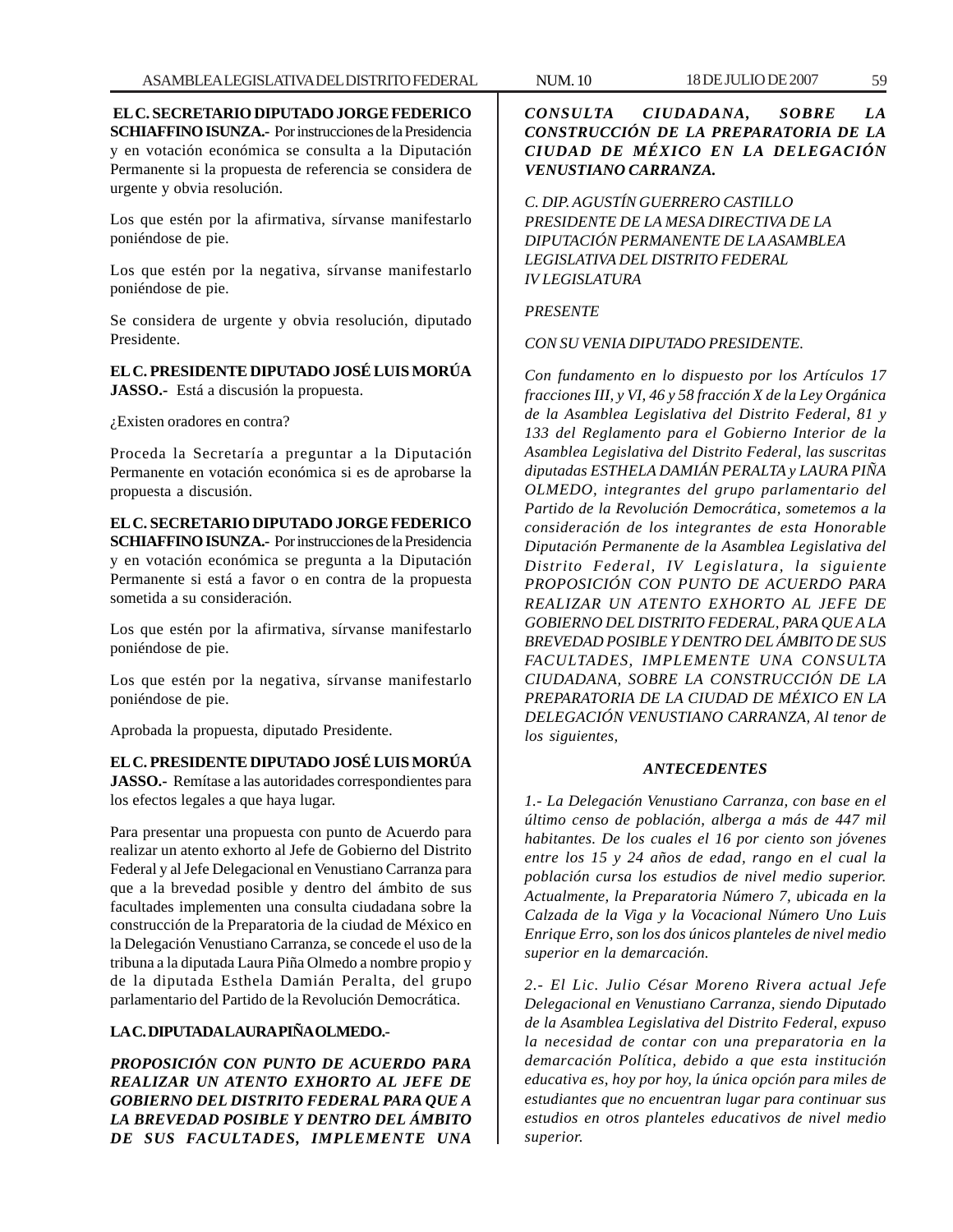*3.- Por lo que es imperante, tener más planteles de bachillerato o preparatoria al interior de la demarcación política, para que las y los jóvenes tengan mejores oportunidades y herramientas de preparación, a fin de evitar que muchos de ellos trunquen sus estudios por falta de oportunidades, o por falta de planteles que los incluya en su matricula educativa.*

*4.- Conscientes de que los planteles educativos son escasos para todos los jóvenes del Distrito Federal, y sabiendo que contar con un plantel más de educación media superior en la Delegación Venustiano Carranza, se contribuirá en gran medida a tener mejor oportunidades de educación para las y los jóvenes de nuestra demarcación y de delegaciones aledañas.*

*5.- En recientes fechas, el Comité de Patrimonio Inmobiliario dictaminó como procedente la asignación del predio ubicado en calle 14 sin número esquina Platino Dentro del Deportivo ''Plutarco Elías Calles'', a favor del instituto de Educación Media Superior del Gobierno del Distrito Federal para destinarlo como Preparatoria del Sistema de Bachillerato del Gobierno del Distrito Federal en la Delegación Venustiano Carranza, el hecho de construir una preparatoria dentro de las instalaciones del Deportivo Plutarco Elías Calles despertó voces encontradas entre la comunidad, siendo la mayor de ellas, para expresar su desacuerdo a esta posibilidad, en razón de que el Deportivo Elías Calles, es el único espacio libre, recreativo y deportivo para los habitantes de las colonias Popular Rastro, Nicolás Bravo, Felipe Ángeles, Janitzio, Michoacana, Quinto Tramo Veinte de Noviembre, Morelos, Emilio Carranza y Ampliación Emilio Carranza.*

*6.- Como una sana práctica de la democracia, se recorrieron las quince calles de la Colonia Valle Gómez, donde al azar se fueron seleccionando inmuebles, en donde los residentes participaron contestando la siguiente encuesta:*

- *a. ¿Esta Usted de Acuerdo en que se construya una Preparatoria en la Delegación Venustiano Carranza?*
- *b. ¿Desea que la preparatoria se construya dentro del Deportivo Plutarco Elías Calles?*
- *c. De no estar de acuerdo con la pregunta dos ¿Tiene usted alguna propuesta de predio para que silva como sede de la Preparatoria en Venustiano Carranza?*

*7,- El resultado de las respuestas ciudadanas fueron las siguientes:*

*De los 745 entrevistados, el 97 por ciento; es decir, 722 vecinos están a favor de que se construya una Preparatoria de la Ciudad de México en la Delegación Venustiano* *Carranza. Por otro lado, hay 18 vecinos en contra de la construcción de la preparatoria. Mientras que el 1 por ciento, es decir, 5 vecinos se abstuvieron de emitir opinión al respecto.*

*8.- De la segunda pregunta, las respuestas fueron las siguientes: 10 vecinos que equivalen al 16 por ciento les parece bien que se construya la preparatoria en el interior del Deportivo, sin embargo, para el 68 por ciento de los encuestados respondieron que la preparatoria no debe construirse en las instalaciones del Deportivo Elías Calles.*

*9.- Este 68 por ciento que representa 505 opiniones, proponen como una opción viable para la construcción de la Preparatoria de la Ciudad de México, los siguientes lugares: 488 vecinos comentaron que la población estudiantil de las secundarias 104 ''Ezequiel A. Chávez'', ubicada en calle Cananea esquina Platino sin número, Colonia Nicolás Bravo o la Secundaria 89 ''República de Ecuador'' con sede en la calle de Plomo Número 195 Colonia Valle Gómez, ambas ubicadas a una cuadra de distancia del Deportivo Plutarco Elías Calles, pueden conjuntar su población estudiantil en un sólo inmueble sede, por lo que inmueble restante puede remodelarse o ampliarse a fin de albergar en sus instalaciones a la Preparatoria de la Ciudad de México en esa demarcación.*

*10.- De esta pequeña muestra se concluyó, que los habitantes de la Delegación Venustiano Carranza no se oponen a la construcción de una Preparatoria de la Ciudad de México, pero tampoco quieren perder los pocos espacios al aire libre, como son las instalaciones del Deportivo Elías Calles.*

*11.- De aceptarse la construcción de una preparatoria en las instalaciones de referencia, estaría en entre dicho la viabilidad de este proyecto, que más que reunir opiniones favorables por su impacto a la población beneficiada, ha resultado un asunto polémico de costobeneficio.*

*12.- Es necesario recordar a la autoridad, que el deportivo Plutarco Elías Calles es el único espacio de recreación de la zona y que data desde hace más de 50 años como un espacio de preparación física y recreación de la comunidad y que en sus instalaciones alberga a la liga de béisbol que por su alto rendimiento, ha sido sede de eventos de impacto internacional.*

#### *CONSIDERANDOS*

*PRIMERO: Que conforme a lo establecido en el artículo 18 fracción VII de la Ley Orgánica de la Asamblea Legislativa del Distrito Federal, es una obligación de los representantes populares de este Órgano Legislativo, representar los intereses de los ciudadanos y promover*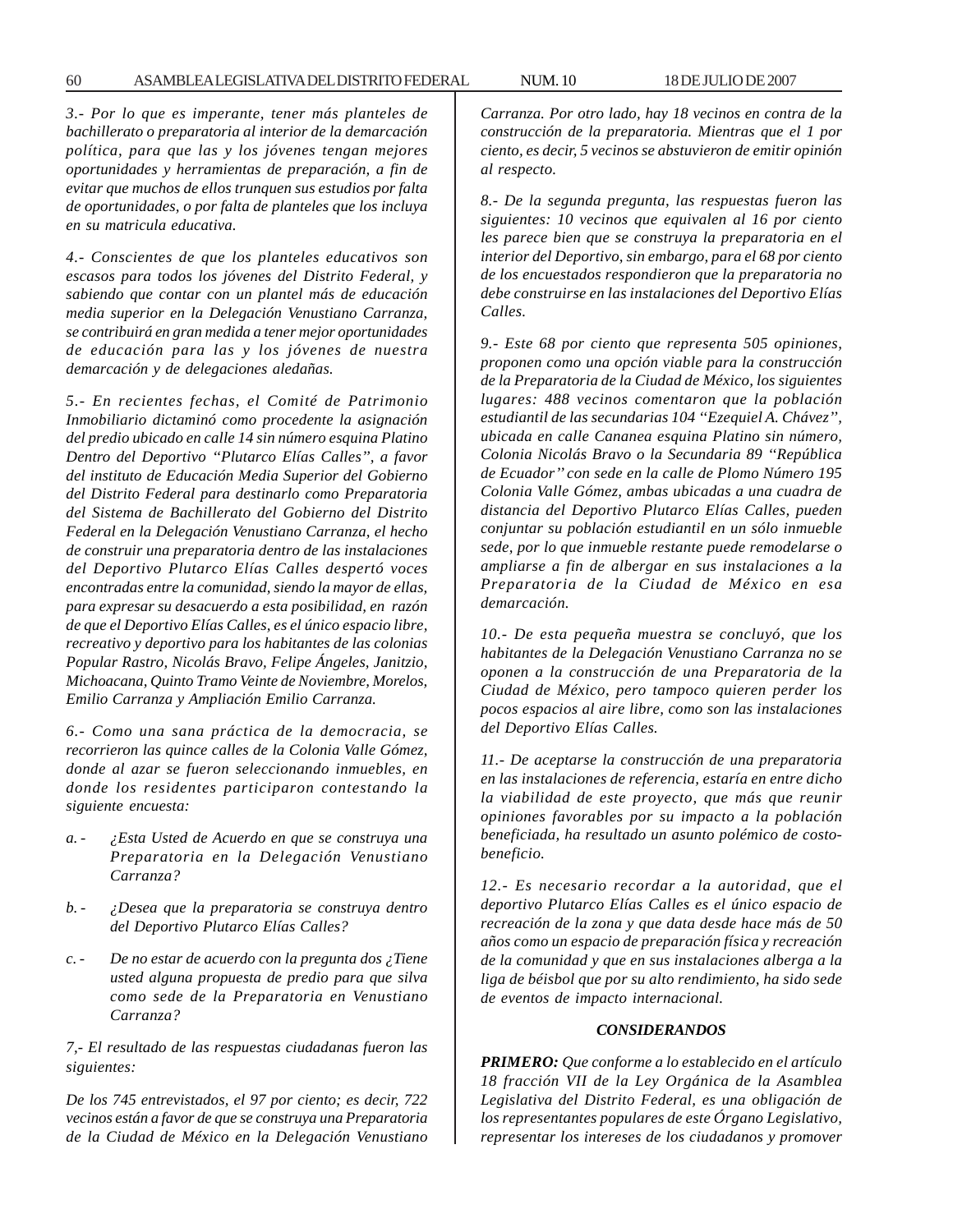*y gestionar la solución de los problemas y necesidades colectivas ante las autoridades competentes.*

*SEGUNDO: Que en un gobierno democrático debe ser incluyente y en obras de gran impacto se deben de escuchar todas opiniones.*

*TERCERO: Que ante la controversia de opiniones es necesario, una Consulta Ciudadana en las colonias aledañas al Deportivo, como son la Popular Rastro, la Nicolás Bravo, la Felipe Ángeles, Janitzio, Michoacana, Quinto Tramo Veinte de Noviembre, Morelos, Emilio Carranza y Ampliación Emilio Carranza.*

*CUARTO: Que dentro de los objetivos de la Consulta Ciudadana, se tome en cuenta la propuesta reflejo de la opinión de más de setecientos vecinos casi el 8 por ciento de los habitantes de la Colonia Valle Gómez, en cuanto a lo referente para que las autoridades tomen en consideración la viabilidad de que la preparatoria de la Ciudad de México, tenga como sede uno de los inmuebles de las actuales secundarias 104 y 89 de la demarcación Venustiano Carranza. Salvaguardando, en todo momento, los derechos de los estudiantes y trabajadores de ambos planteles.*

*Aunada a esta propuesta, solicitamos se evalúe como segunda opción para construir la Preparatoria, el predio de 12,000 metros ubicado a un costado del edificio delegacional, propuesto por el Jefe Delegacional Licenciado Julio César Moreno Rivera como posible sede de la Preparatoria en la Delegación. En razón de los antecedentes y consideraciones antes expuestas, sometemos a la consideración de los integrantes de la Honorable Diputación Permanente de la Asamblea Legislativa del Distrito Federal, IV Legislatura, la siguiente Proposición con Punto de Acuerdo: LOS INTEGRANTES DE LA DIPUTACIÓN PERMANENTE DE ESTA HONORABLE ASAMBLEA LEGISLATIVA DEL DISTRITO FEDERAL, IV LEGISLATURA, HACEMOS UN ATENTO EXHORTO A LAS AUTORIDADES COMPETENTES, PARA QUE EN EL ÁMBITO DE SUS FACULTADES Y A LA BREVEDAD POSIBLE, ESTABLEZCAN LO SIGUIENTE:*

*PRIMERO. Que el Jefe de Gobierno del Distrito Federal Lic. Marcelo Luis Ebrard Casaubón, dentro del ámbito de sus facultades, implemente a la brevedad posible una Consulta Ciudadana incluyente en las colonias cercanas al Deportivo Plutarco Elías Calles, como son Popular Rastro, Nicolás Bravo, Felipe Ángeles, Janitzio, Michoacana, Quinto Tramo Veinte de Noviembre, Morelos, Emilio Carranza y Ampliación Emilio Carranza.*

*SEGUNDO: Que entre los principales objetivos de la Consulta Ciudadana, sea lo referente a que las autoridades competentes tomen en consideración la viabilidad de que la preparatoria de la Ciudad de México,*

*tenga como sede una de los inmuebles de las actuales secundarias 104 y 89 de la Delegación Venustiano Carranza. Salvaguardando, en todo momento, los derechos de los estudiantes y trabajadores de ambos planteles. Aunada a esta propuesta, solicitamos se evalúe como segunda opción para construir la Preparatoria, el predio de 12,000 metros ubicado a un costado del edificio delegacional, propuesto por el Jefe Delegacional Licenciado Julio César Moreno Rivera como posible sede de la Preparatoria en la delegación.*

*TERCERO: Que del resultado de la Consulta Ciudadana, se analice por parte de la Jefatura de Gobierno y Delegacional, las propuestas de la decisión mayoritaria de los ciudadanos consultados, tomando en consideración la viabilidad en materia de uso de suelo, construcción y oferta educativa.*

*CUARTO: Que una vez que se tenga el estudio y análisis de viabilidad de las propuestas contempladas para la instalación de la Preparatoria, se informe a la población de los resultados y toma de decisión por parte de las autoridades competentes.*

*QUINTO: Que ante la viabilidad de las propuestas de los Ciudadanos consultados, es imperante que el Jefe Delegacional en Venustiano Carranza, continúe con el programa de mantenimiento correctivo a las instalaciones del Deportivo Plutarco Elías Calles. Es cuanto Señor Presidente. Dado en el Salón de Sesiones de la Diputación Permanente de la Asamblea Legislativa del Distrito Federal, a los 18 días del mes de julio del año dos mil siete.*

*Dado en el Salón de Sesiones de la diputación permanente de la Asamblea Legislativa del Distrito Federal, a los 18 días del mes de julio del dos mil siete.*

*Atentamente.*

*Dip. Esthela Damián Peralta; Dip. Laura Piña Olmedo; Dip. Kenia López Rabadán.*

Es cuanto, señor Presidente.

**EL C. PRESIDENTE DIPUTADO JOSÉ LUIS MORÚA JASSO.-** En términos de lo dispuesto por el Artículo 133 del Reglamento para el Gobierno Interior de la Asamblea Legislativa del Distrito Federal, consulte la Secretaría a la Diputación Permanente en votación económica si la propuesta presentada por la diputada Laura Piña Olmedo se considera de urgente y obvia resolución.

**EL C. SECRETARIO DIPUTADO JORGE FEDERICO SCHIAFFINO ISUNZA.-** Por instrucciones de la Presidencia y en votación económica se consulta a la Diputación Permanente si la propuesta de referencia se considera de urgente y obvia resolución.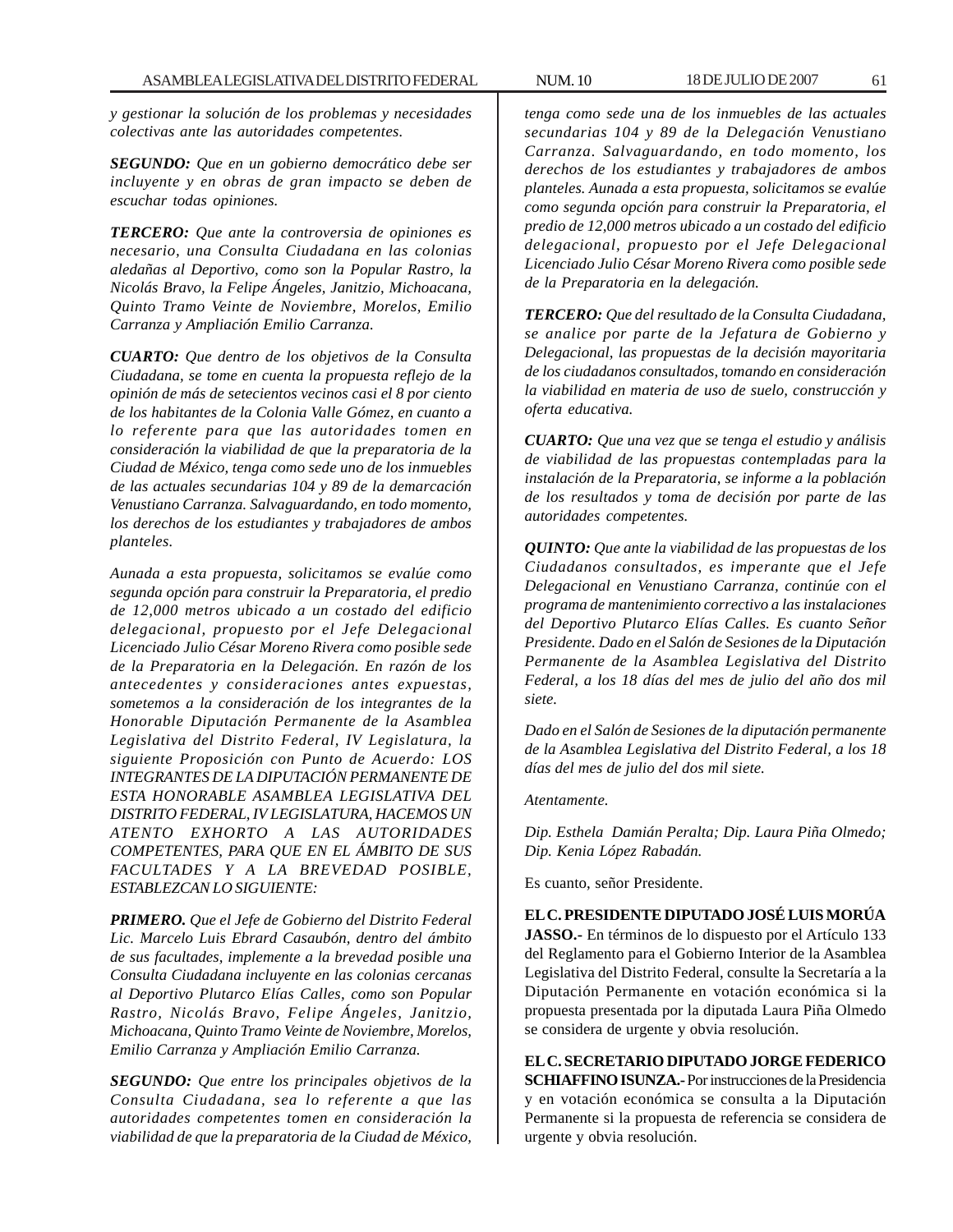Los que estén por la afirmativa, sírvanse manifestarlo poniéndose de pie.

Los que estén por la negativa, sírvanse manifestarlo poniéndose de pie.

Se considera de urgente y obvia resolución, diputado Presidente.

**EL C. PRESIDENTE DIPUTADO JOSÉ LUIS MORÚA JASSO.-** Está a discusión la propuesta.

¿Existen oradores en contra?

Proceda la Secretaría a preguntar a la Diputación Permanente en votación económica si es de aprobarse la propuesta a discusión.

## **EL C. SECRETARIO DIPUTADO JORGE FEDERICO**

**SCHIAFFINO ISUNZA.-** Por instrucciones de la Presidencia y en votación económica se pregunta a la Diputación Permanente si está a favor o en contra de la propuesta sometida a su consideración.

Los que estén por la afirmativa, sírvanse manifestarlo poniéndose de pie.

Los que estén por la negativa, sírvanse manifestarlo poniéndose de pie.

Aprobada la propuesta, diputado Presidente.

**EL C. PRESIDENTE DIPUTADO JOSÉ LUIS MORÚA JASSO.-** Remítase a las autoridades correspondientes para los efectos legales a que haya lugar.

Para presentar una propuesta con punto de acuerdo en relación al programa de Escuela Segura en los planteles del Distrito Federal, se concede el uso de la tribuna a la diputada Kenia López Rabadán, del grupo parlamentario del Partido Acción Nacional.

**LA C. DIPUTADA KENIA LÓPEZ RABADÁN.-** Gracias, diputado Presidente.

*PROPOSICIÓN CON PUNTO DE ACUERDO POR EL QUE SE SOLICITA RESPETUOSAMENTE, AL JEFE DE GOBIERNO DEL DISTRITO FEDERAL, LICENCIADO MARCELO EBRARD CASAUBÓN, PARA QUE SE IMPLEMENTEN LAS ACCIONES CONTEMPLADAS EN EL PROGRAMA ESCUELA SEGURA EN LOS PLANTELES EDUCATIVOS DE NIVEL MEDIO SUPERIOR A CARGO DEL GOBIERNO DEL DISTRITO FEDERAL.*

*Diputado Agustín Guerrero Castillo Presidente de la Mesa Directiva de la Diputación Permanente de la Asamblea Legislativa del Distrito Federal, IV Legislatura*

#### *Presente.*

*Los sucritos, Diputados integrantes del grupo parlamentario del Partido Acción Nacional, con fundamento en lo dispuesto por los artículos 17 fracción VI de la Ley Orgánica y 132 del Reglamento para el Gobierno Interior, ambos de la Asamblea Legislativa del D.F., sometemos a consideración de esta Honorable Asamblea Legislativa, la siguiente PROPOSICIÓN CON PUNTO DE ACUERDO POR EL QUE SE SOLICITA RESPETUOSAMENTE, AL JEFE DE GOBIERNO DEL DISTRITO FEDERAL, LICENCIADO MARCELO EBRARD CASAUBÓN, PARA QUE SE IMPLEMENTEN LAS ACCIONES CONTEMPLADAS EN EL PROGRAMA ESCUELA SEGURA EN LOS PLANTELES EDUCATIVOS DE NIVEL MEDIO SUPERIOR A CARGO DEL GOBIERNO DEL DISTRITO FEDERAL, al tenor de los siguientes:*

#### *ANTECEDENTES*

*1. En estudios recientes se ha encontrado que la violencia en las cercanías de los planteles educativos ha ido en aumento, se ha detectado una mayor presencia de puntos de narcomenudeo en la proximidad de las escuelas, igualmente se ha encontrado un aumento en el consumo de alcohol, tabaco y drogas entre los jóvenes de la Ciudad de México.*

*2. La Encuesta Nacional sobre Inseguridad 2005, reporta que el 20% de la de los estudiantes mayores de 18 años, considera que su centro de estudio es un lugar inseguro.*

*3. Que de acuerdo con los resultados arrojados por la Encuesta Nacional de la Juventud 2005, en el rubro de los mayores problemas que enfrentan las personas de su edad, se ubica al alcohol y las drogas en primer lugar con un 70.8%, y en cuarto sitio la violencia con un 15.7%.*

*4. Que el Gobierno Federal, a través de la Secretaría de Educación Pública ha puesto en funcionamiento el Programa ''Escuela Segura'', el cual tiene por objeto: Impulsar y fortalecer de manera integral una cultura de prevención; fortalecer el tejido social de la comunidad escolar con la participación de maestros, padres de familia y alumnos; frenar los procesos conducentes a la delincuencia y la inseguridad (agresividad, conductas de riesgo, adicciones); desarrollar acciones preventivas para generar un clima de seguridad en la comunidad escolar y su entorno; reforzar la formación de ciudadanos que crean en el estado de derecho y estén convencidos de las bondades de vivir en una cultura de legalidad; desarrollar y fortalecer habilidades psicosociales en los alumnos que les permitan poner límites, negociar, solucionar conflictos de manera pacífica y tomar decisiones acordes a un plan de vida.*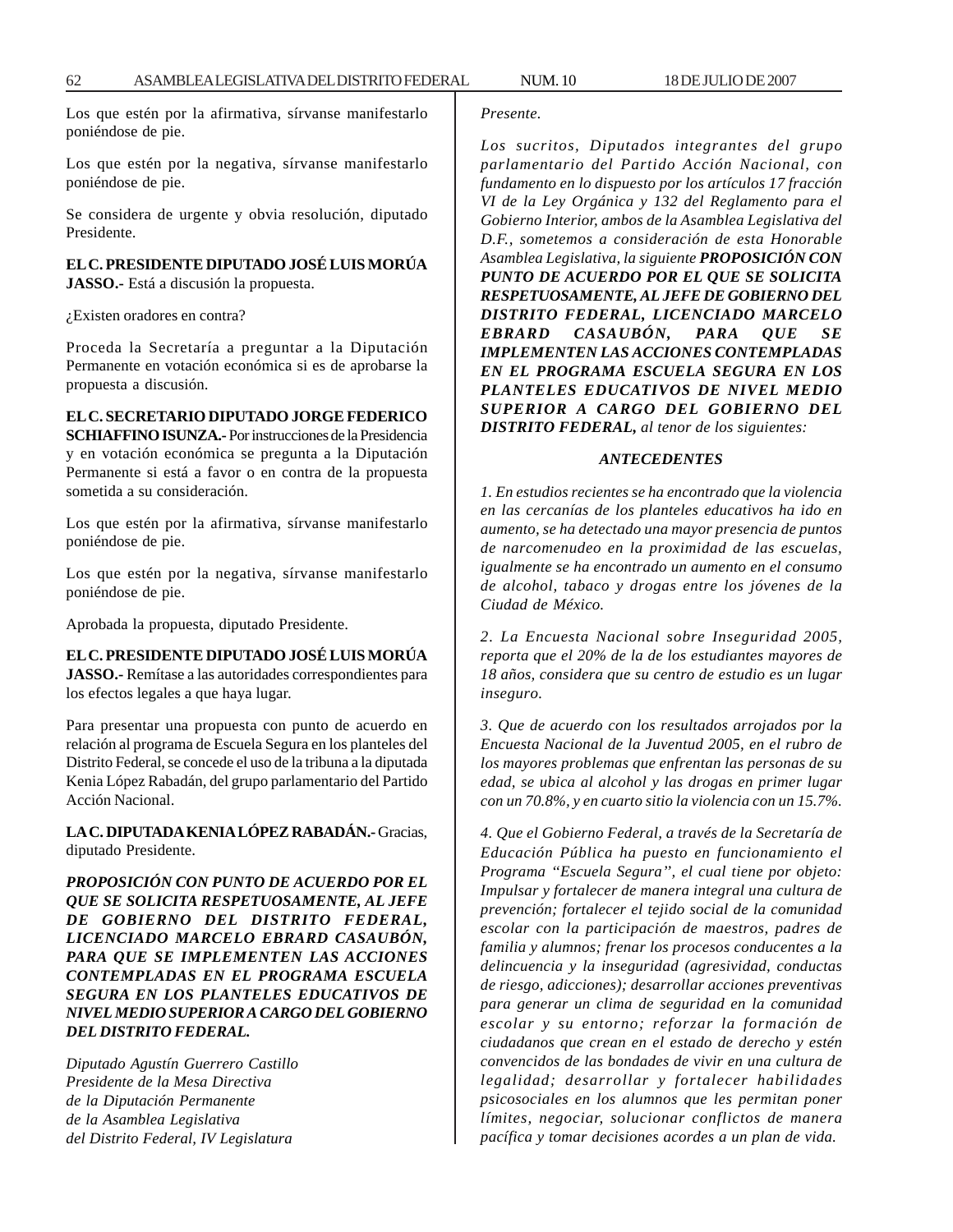*5. En la Implementación de la primera etapa del Programa Escuela Segura, se incluyeron las escuelas comprendidas en las delegaciones Álvaro Obregón, Gustavo A. Madero e lztapalapa.*

*6. Que actualmente el Instituto de Educación Media Superior del Distrito Federal es un organismo público descentralizado de la Administración Pública del Distrito Federal, el cual cuenta con 16 planteles de Sistema de Bachillerato ubicados en las delegaciones Azcapotzalco, Álvaro Obregón, Coyoacán, Cuajimalpa, Gustavo A. Madero, lztacalco, lztapalapa, Magdalena Contreras, Miguel Hidalgo, Milpa Alta, Tlalpan, Tláhuac y Xochimilco.*

#### *CONSIDERANDOS*

*PRIMERO. Que los acontecimientos actuales nos demuestran que los centros escolares y su entorno, sobre todo en zonas de alta peligrosidad, se han convertido en espacios inseguros que ponen en riesgo tanto los procesos educativos como la salud y la integridad física de los alumnos. Este tipo de situaciones, si bien no son generalizadas, han suscitado preocupación entre las autoridades educativas y la necesidad de adoptar una serie de medidas preventivas con un enfoque formativo;*

*SEGUNDO. La seguridad escolar requiere condiciones internas de la escuela al tiempo que las del entorno inmediato. Por lo tanto, su promoción implica el establecimiento de procesos de evaluación de aspectos como las relaciones personales, las historias de vida, la historia institucional, la ubicación geográfica de la escuela, los índices de delincuencia, violencia y adicciones en la comunidad circundante;*

*TERCERO. Uno de los principios fundamentales del Programa Escuela Segura es el hecho de que la seguridad al interior de la escuela y su entorno no puede ser entendida como tarea exclusiva de las autoridades escolares. Por tal motivo uno de los ejes de trabajo propuestos es la colaboración de toda la comunidad en la conformación de las escuelas como espacios seguros, libres de violencia, delincuencia y adicciones;*

*CUARTO. Se entiende por acciones de seguridad escolar al conjunto de actividades colectivas, coordinadas y sistemáticas que la comunidad educativa emprende de manera conjunta con otros actores sociales, encaminadas a:*

- *a) La protección de los alumnos dentro de la escuela y en el entorno inmediato.*
- *b) Implementar procesos formativos que permitan que los alumnos de primaria y secundaria desarrollen competencias para la prevención.*

*QUINTO. Que el Distrito Federal se encuentra ubicada entre las entidades con más alto índice de delictividad, por lo que la implementación de Programas de este tipo resulta urgente a fin de contrarrestar los efectos nocivos que producen la delincuencia, la inobservancia de las leyes, así como el aumento en el consumo uso de alcohol, tabaco y drogas;*

*Por lo anteriormente expuesto, con fundamento en el artículo 132 del Reglamento Interior de la Asamblea Legislativa del Distrito Federal, presentamos a esta Honorable Asamblea el siguiente:*

## *PUNTO DE ACUERDO*

*ÚNICO.- SE SOLICITA RESPETUOSAMENTE, AL JEFE DE GOBIERNO DEL DISTRITO FEDERAL, LICENCIADO MARCELO EBRARD CASAUBÓN, IMPLEMENTE ACCIONES SIMILARES A LAS CONTEMPLADAS EN EL PROGRAMA ESCUELA SEGURA EN LOS PLANTELES EDUCATIVOS DE NIVEL MEDIO SUPERIOR A CARGO DEL GOBIERNO DEL DISTRITO FEDERAL.*

#### *Atentamente.*

*Dip. Kenia López Rabadán; Dip. José Antonio Zepeda Segura; Dip. Celina Saavedra Ortega; Dip. Paula Adriana Soto Maldonado; Dip. Miguel Errasti Arango.*

Es cuanto, diputado Presidente.

# **EL C. PRESIDENTE DIPUTADO JOSÉ LUIS MORÚA JASSO.-** Gracias, diputada.

Con fundamento en lo dispuesto por lo Artículos 50 fracciones IV y V de la Ley Orgánica de la Asamblea Legislativa del Distrito Federal, 28 y 132 del Reglamento para su Gobierno Interior, se turna para su análisis y dictamen a las Comisiones Unidas de Seguridad Pública.

Esta Presidencia, informa que se recibió una propuesta con punto de acuerdo para que la Asamblea Legislativa del Distrito Federal, se pronuncie en torno al crecimiento de asentamientos humanos irregulares en la Delegación Xochimilco que suscribe la diputada Nancy Cárdenas Sánchez del grupo parlamentario del Partido de la Revolución Democrática.

# *PROPOSICIÓN CON PUNTO DE ACUERDO POR EL QUE LA ASAMBLEA LEGISLATIVA DEL DISTRITO FEDERAL SE PRONUNCIA EN TORNO AL CRECIMIENTO DE ASENTAMIENTOS HUMANOS IRREGULARES EN LA DELEGACIÓN XOCHIMILCO.*

*La suscrita Diputada Nancy Cárdenas Sánchez, integrante del grupo parlamentario del PRD en la IV Asamblea Legislativa del Distrito Federal en uso de las facultades conferidas en el Artículo 122 , párrafo primero y segundo, Base Primera, Fracción V, incisos g), i) y j) de la*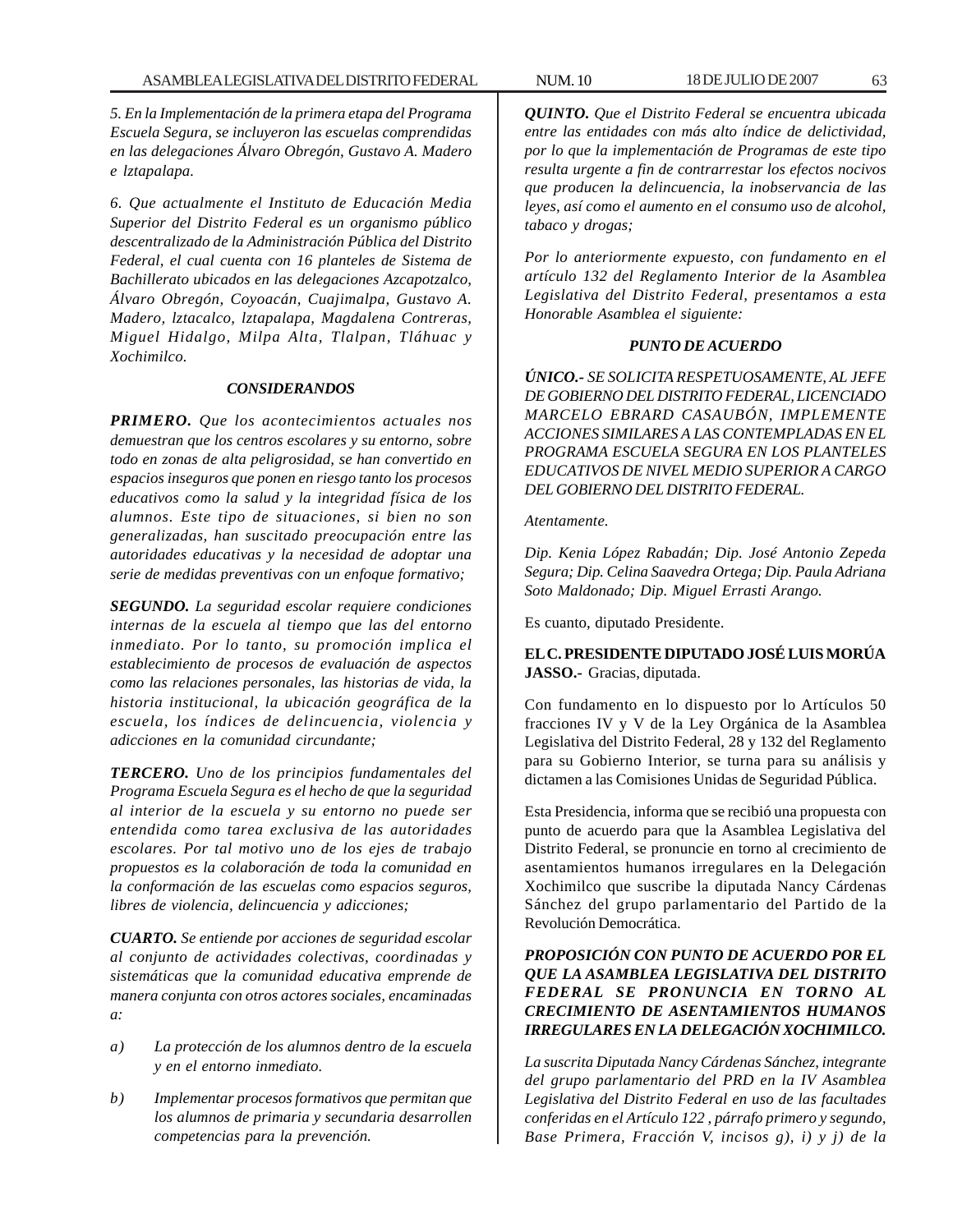64 ASAMBLEA LEGISLATIVA DEL DISTRITO FEDERAL NUM. 10 18 DE JULIO DE 2007

*Constitución Política de los Estados Unidos Mexicanos; Artículo 42 fracciones II, IX, XIV y XXX del Estatuto de Gobierno del Distrito Federal; Artículo 11 párrafo segundo, 17 fracción VI y VII de la Ley Orgánica de la Asamblea Legislativa del Distrito Federal, 132 del Reglamento para el Gobierno Interior de la Asamblea Legislativa del Distrito Federal, someto a consideración del Pleno de ésta Soberanía la siguiente propuesta con punto de acuerdo:*

## *PROPUESTA CON PUNTO DE ACUERDO*

# *POR EL QUE LA ASAMBLEA LEGISLATIVA DEL DISTRITO FEDERAL SE PRONUNCIA EN TORNO AL CRECIMIENTO DE ASENTAMIENTOS HUMANOS IRREGULARES EN LA DELEGACIÓN XOCHIMILCO.*

## *ANTECEDENTES*

*El crecimiento urbano de la Ciudad de México se ha dado en detrimento del suelo de conservación, poniendo en riesgo la sustentabilidad ambiental. De acuerdo a un documento de la Secretaría de Desarrollo Urbano y Vivienda del Gobierno del Distrito Federal,11 ''el impacto urbano sobre el medio natural de la Ciudad ha afectado e inducido:*

- *Alteraciones del clima y de la calidad del aire;*
- *La captación de humedad*
- *Reducción de los niveles freáticos que en 1945 se encontraban a 15 metros y se estima que para el año 2000 se encuentran a 350 m*
- *Inestabilidad del suelo urbanizado y originalmente lacustre, vulnerable a inundaciones a hundimientos y sismos.*
- *Ruptura de redes de infraestructura.*

*Hemos podido comprobar estas afectaciones con fenómenos como los ocurridos durante el fin de semana en lztapalapa. Sin embargo, la Ciudad cuenta con otras zonas en las que se percibe ya graves problemas por hundimientos diferenciales. A esta situación se suma el crecimiento sin control de asentamientos humanos irregulares, problemática que en la delegación Xochimilco amenaza con salir de control.*

*En diciembre de 1986 Xochimilco fue declarado, junto con Tláhuac y Milpa Alta, Zona de Monumentos Históricos, por ser un sitio de interés histórico y por contener recursos ambientales que ha suministrado a la Ciudad de México. En 1987 la UNESCO inscribió a Xochimilco junto con el Centro Histórico de la Ciudad de México, en la Lista del Patrimonio Mundial Cultural y Natural por su valor excepcional, reconociendo sobre todo al sistema chinampero.*

*En mayo de 1992, por decreto presidencial, se establece como Zona Prioritaria de Preservación y Conservación del Equilibrio Ecológico y se declara Área Natural Protegida bajo la categoría de Zona Sujeta a Conservación Ecológica a Ejidos de Xochimilco y San Gregorio Atlapulco. Sin embargo, hasta enero de 2006 se publica en la Gaceta Oficial del Distrito Federal el Programa de Manejo, el cual es un elemento indispensable para la normatividad y la planificación del sitio, según lo estable la Ley Ambiental del Distrito Federal.*

*En febrero de 2004, el Sistema Lacustre Ejidos de Xochimilco y San Gregorio Atlapulco ingresó a la Lista de Humedales de Importancia Internacional RAMSAR2212, reconociéndose a través de este tratado intergubernamental, la necesidad de actuar en pro de la conservación y del uso racional de los humedales y sus recursos. Xochimilco cuenta con un Programa Delegacional de Desarrollo Urbano aprobado por la Asamblea Legislativa, vigente desde mayo de 2005, el cual concluyó los procesos previstos para su aprobación según lo establece la Ley de Desarrollo Urbano del Distrito Federal.*

*En el año 2004 el Programa identificó 300 asentamientos humanos irregulares, reflejando un dato alarmante: uno de cada tres habitantes de la demarcación vivía en un asentamiento irregular. La distribución en suelo de conservación no es menos inquietante: 63 % se encuentra en la zona de la montaña, 25% dentro del polígono del Programa Parcial de Desarrollo Urbano del Sur y el 12% en zona de chinampas y dentro del perímetro del Área Natural Protegida.*

*Esta compleja situación se agudiza al estar gran número de asentamientos irregulares en zonas de alto riesgo por su ubicación y por falta de servicios, agua y drenaje, que lo convierten en un riesgo de generar un problema de salud pública.*

<sup>&</sup>lt;sup>1</sup> Desarrollo Urbano Sustentable. Asentamientos Irregulares en Suelo de conservación. Comisión de Regulación. Seduvi. Junio de 2007.

<sup>2</sup> En 1971, en la Ciudad iraní de Ramsar, se creó la Convención Internacional sobre Humedales.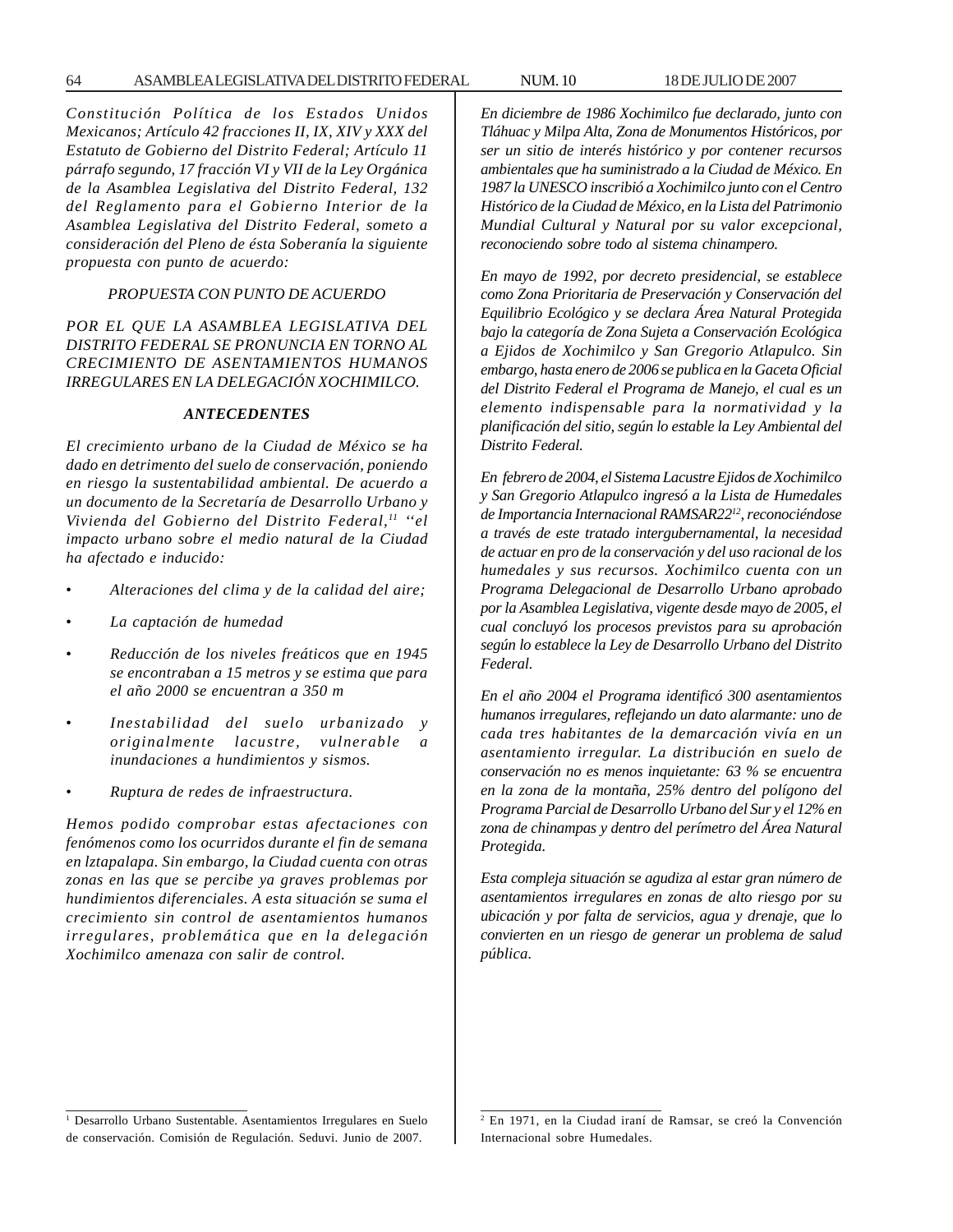# Uno de cada tres habitantes vivía en las siguientes zonas irregulares en 2005



*Fuente: Secretaría de Desarrollo Urbano y Vivienda*

*Ante esta problemática, el diagnóstico del Programa establece la necesidad de ejecutar dos grandes acciones para la preservación del suelo de conservación: programas de vivienda para sectores de bajos ingresos a través de la creación de una oferta legal de suelo para uso habitacional, así como la creación de mecanismos de financiamiento y reforzar aquellas actividades sustentables que hagan rentable el suelo de conservación.*

*Sin embargo, según datos de la Secretaría de Desarrollo Urbano del Gobierno del Distrito Federal, se reconocían 300 asentamientos irregulares en el Programa Delegacional publicado en mayo de 2005, mientras que a principios de 2007 la cantidad se elevó a 451, es decir, un 50.3 por ciento en menos de dos años. Cabe destacar que el total de asentamientos* irregulares identificados actualmente en la ciudad de México asciende a mil 107, de los cuales Xochimilco ocupa más del<br>19 *40 por ciento.*

 $\bm{ASENTAMIENTOS}$  IRREGULARES EN EL DISTRITO FEDERAL, 2007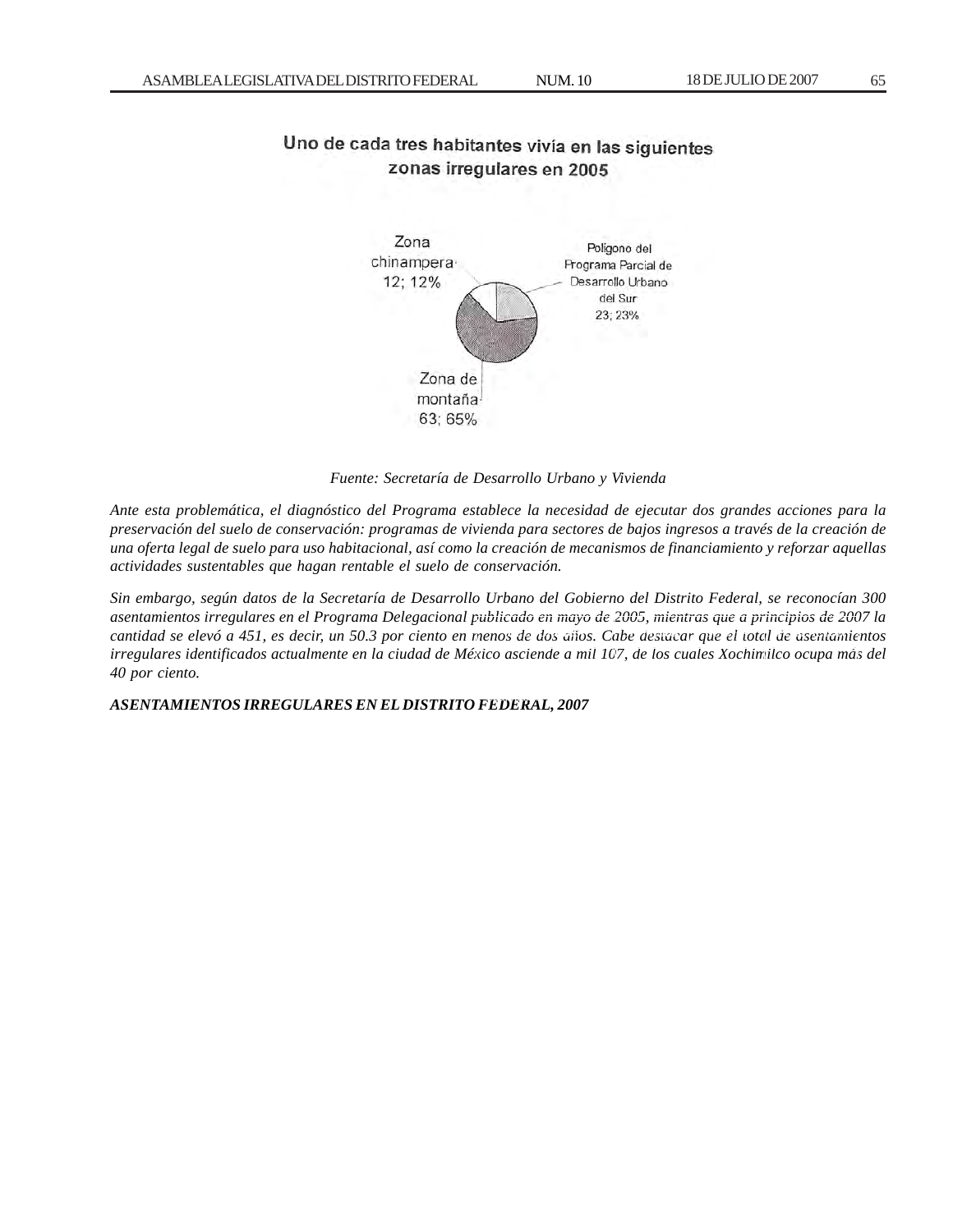*La superficie habitada en hectáreas estimada en el Programa de 2005 es de 566.35 Ha, hoy alcanza 1,037.91 hectáreas, incrementándose 83.2% en tan solo dos años; el 40.7 por ciento del total de los asentamientos irregulares del Distrito Federal se encuentran dentro de la Delegación Xochimilco.*





#### *Fuente: Secretaría de Desarrollo Urbano y Vivienda*

*Ante esta problemática, el Programa establece dos políticas de atención para los asentamientos humanos irregulares: Regulación Especial y Sujetos a Estudio Específico, para lograr la consolidación total o parcial del asentamiento, o bien determinar la improcedencia de la regularización.*

*En suma, la Delegación Xochimilco cuenta con dos instrumentos normativos indispensables para detener el impacto negativo del proceso de urbanización de la Ciudad sobre el Suelo de Conservación: el Programa de Manejo del Área Natural Protegida Ejidos de Xochimilco y San Gregorio Atlapulco publicado en el 2006 y el Programa Delegacional de Desarrollo Urbano 2005.*

*Sin embargo la problemática ha crecido de manera alarmante, identificándose algunos factores que han favorecido el incremento de asentamientos irregulares, contrario a la desincentivación que buscan estos instrumentos, como es facilitar el acceso a los servicios y la dotación de infraestructura, así como la vigilancia por parte de las autoridades competentes.*

*Es necesario que la Asamblea Legislativa, en su papel de fiscalizador de las acciones de gobierno tendiente a eficientar el ejercicio de la administración pública, revise y analice.*

*Por lo anteriormente expuesto, someto a consideración del H. Pleno de la Diputación Permanente la siguiente*

## *PROPUESTA CON PUNTO DE ACUERDO*

*PRIMERO: Se solicita al Jefe delegacional en Xochimilco, Doctor Uriel González Monzón informe a la Asamblea Legislativa del Distrito Federal las causas que han dado lugar al incremento de los asentamientos irregulares en suelo de conservación en la demarcación política.*

*SEGUNDO: La Asamblea Legislativa solicita al Jefe Delegacional hacer llegar a este orden de gobierno un informe pormenorizado de las acciones llevadas acabo a través de cada una de las instancias administrativas con el objeto de proteger el suelo de conservación en Xochimilco, específicamente en materia de asentamientos irregulares, tales como las políticas de control para detener el crecimiento urbano en la demarcación, cuántas modificaciones de uso de suelo se han concretado, qué porcentaje del Programa Operativo Anual de la Delegación es utilizado para acciones de vigilancia en suelo de conservación.*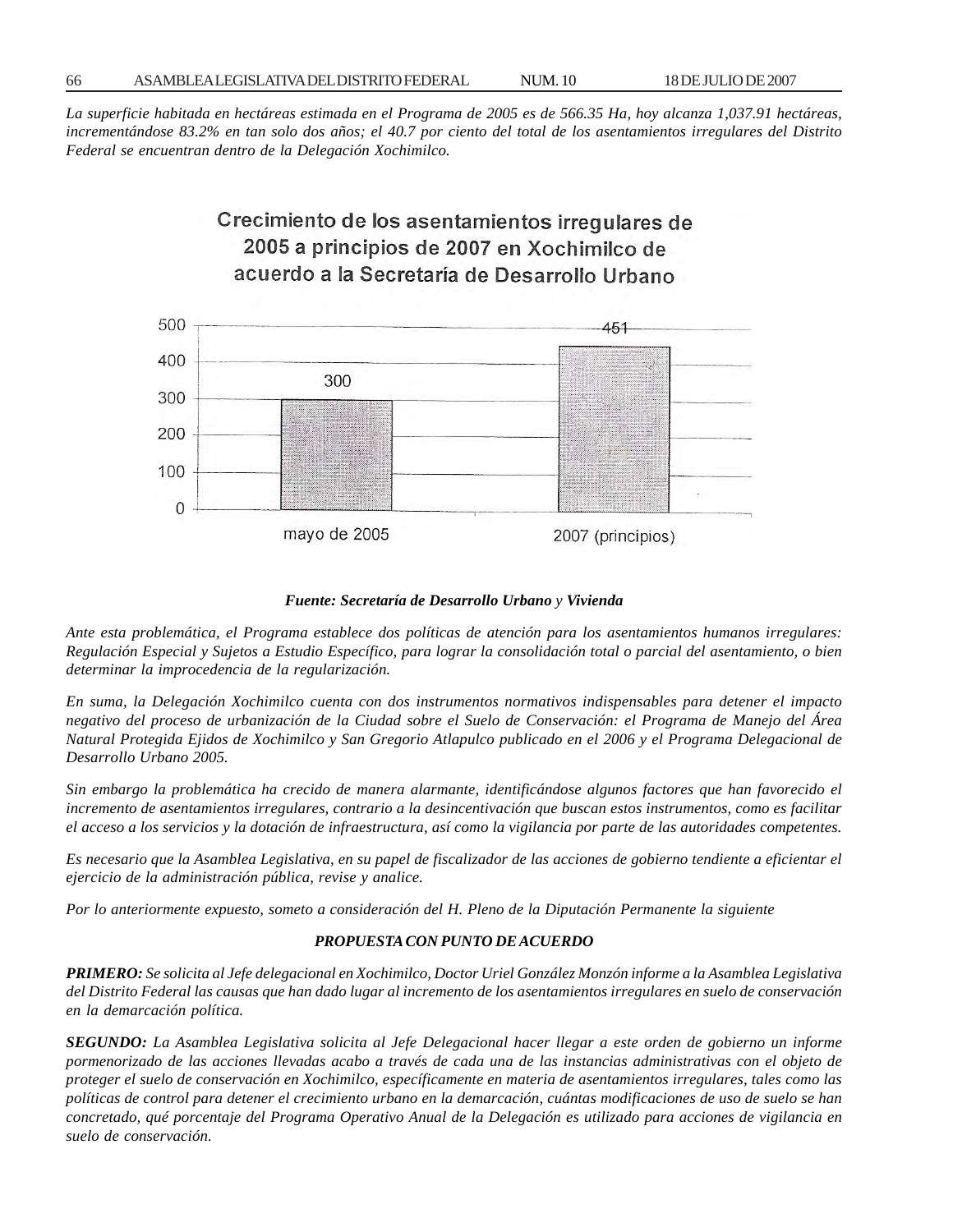*TERCERO: La Asamblea Legislativa solicita a la Secretaría del Medio Ambiente del Gobierno del Distrito Federal informe a este cuerpo colegiado sobre las acciones de conservación y vigilancia implementadas en el suelo de conservación en la delegación Xochimilco.*

*Atentamente.*

*Dip. Nancy Cárdenas Sánchez*

*Recinto Legislativo a los 11 días de julio de 2007.*

Con fundamento en lo dispuesto por los Artículos 50 fracciones IV y V de la Ley Orgánica de la Asamblea y 28 y 132 del Reglamento para el Gobierno Interior de la misma, se turna para su análisis y dictamen a la Comisión de Protección Civil.

Para presentar una propuesta con punto de acuerdo por el que se solicita al Secretario de Protección Civil del Distrito Federal y al Jefe Delegacional en la Delegación Magdalena Contreras intensifiquen las acciones dirigidas a atender urgentemente los posibles riesgos derivados de fenómenos hidrometeorológicos en la Delegación Magdalena Contreras, con la finalidad de prevenir y proteger a la población que habita las barrancas, cauces de ríos, laderas inestables y principalmente en los asentamientos irregulares y los sujetos al Programa de Regularización en dicha Demarcación, se concede el uso de la tribuna al diputado Agustín Guerrero, a nombre propio y de la diputada Leticia Quezada Contreras, del grupo parlamentario del Partido de la Revolución Democrática.

## **EL C. DIPUTADO AGUSTÍN GUERRERO CASTILLO.-** Con su permiso, diputado Presidente.

*PROPOSICIÓN CON PUNTO DE ACUERDO POR EL QUE SE SOLICITA AL SECRETARIO DE PROTECCIÓN CIVIL DEL DISTRITO FEDERAL Y AL JEFE DELEGACIONAL EN LA MAGDALENA CONTRERAS INTENSIFIQUEN LAS ACCIONES DIRIGIDAS A ATENDER URGENTEMENTE LOS POSIBLES RIESGOS DERIVADOS DE FENÓMENOS HIDROMETEOROLÓGICOS EN LA DELEGACIÓN LA MAGDALENA CONTRERAS, CON LA FINALIDAD DE PREVENIR Y PROTEGER A LA POBLACIÓN QUE HABITA LAS BARRANCAS, CAUCES DE RÍOS, LADERAS INESTABLES Y PRINCIPALMENTE EN LOS ASENTAMIENTOS IRREGULARES Y LOS SUJETOS AL PROGRAMA DE REGULARIZACIÓN EN DICHA DEMARCACIÓN.*

## *HONORABLE ASAMBLEA LEGISLATIVA DEL D.F.*

*DIPUTADO AGUSTÍN GUERRERO CASTILLO PRESIDENTE DE LA DIPUTACIÓN PERMANENTE DE LA ASAMBLEA LEGISLATIVA DEL DISTRITO FEDERAL.*

*La suscrita Diputada Leticia Quezada Contreras, integrante del grupo parlamentario del Partido de la*

*Revolución Democrática, con fundamento en lo dispuesto por los artículos 10 fracción III, 17 fracción VI y 18 fracción VII de la Ley Orgánica de la Asamblea Legislativa del Distrito Federal, 93 y 133 del Reglamento para el Gobierno Interior de la Asamblea Legislativa del Distrito Federal la siguiente: PROPUESTA CON PUNTO DE ACUERDO POR EL QUE SE SOLICITA AL SECRETARIO DE PROTECCIÓN CIVIL DEL DISTRITO FEDERAL Y AL JEFE DELEGACIONAL EN LA MAGDALENA CONTRERAS INTENSIFIQUEN LAS ACCIONES DIRIGIDAS A ATENDER URGENTEMENTE LOS POSIBLES RIESGOS DERIVADOS DE FENÓMENOS HIDROMETEOROLÓGICOS EN LA DELEGACIÓN LA MAGDALENA CONTRERAS, CON LA FINALIDAD DE PREVENIR Y PROTEGER A LA POBLACIÓN QUE HABITA LAS BARRANCAS, CAUCES DE RÍOS, LADERAS INESTABLES Y PRINCIPALMENTE EN LOS ASENTAMIENTOS IRREGULARES Y LOS SUJETOS AL PROGRAMA DE REGULARIZACIÓN EN DICHA DEMARCACIÓN.*

# *EXPOSICIÓN DE MOTIVOS*

*1. De conformidad con el reporte de la Procuraduría Ambiental y del Ordenamiento Territorial del Distrito Federal, actualmente la ocupación y aprovechamiento de las barrancas en el Distrito Federal, representa un problema importante no solo por el daño ecológico que se ocasiona a las mismas, sino también por el riesgo de la población que se concentra y/o habita en ellas y en sus zonas aledañas.*

*2. De acuerdo a las características topográficas existentes, al sur de la Ciudad de México, se presentan 74 barrancas distribuidas en 8 Delegaciones (Álvaro Obregón, Cuajimalpa, Gustavo A. Madero, lztapalapa, la Magdalena Contreras, Milpa Alta, Tlalpan y Xochimilco), de las cuales la mayoría se concentran en las Delegaciones Álvaro Obregón, Cuajimalpa, y La Magdalena Contreras.*

*3. La Magdalena Contreras es una de las 16 delegaciones en que se divide el Distrito Federal, se localiza al sur poniente del Distrito Federal, ocupa el noveno lugar en extensión, con una superficie territorial de 7,458.43 hectáreas, lo que representa el 5.1% del total territorial del Distrito Federal.*

*4. Ésta Delegación es considerada de alto riesgo por fenómenos hidrometeorológicos, ya que cuenta con el río Magdalena y el cauce del antiguo río Eslava, que ante lluvias intensas su caudal puede desbordarse y generar, encharcamientos, inundaciones o arrastre de viviendas o materiales, en las zonas bajas aledañas a ellos, a su vez cuenta con 9 barrancas entre las que destacan las barrancas Texcalatiaco, La Malinche, La Coyotera, Del Rosal, El Carbonero, Hueltatitia, Ocotal, Anzaldo, de las cuales, las barrancas: Texcalatlaco, Teximaloya y*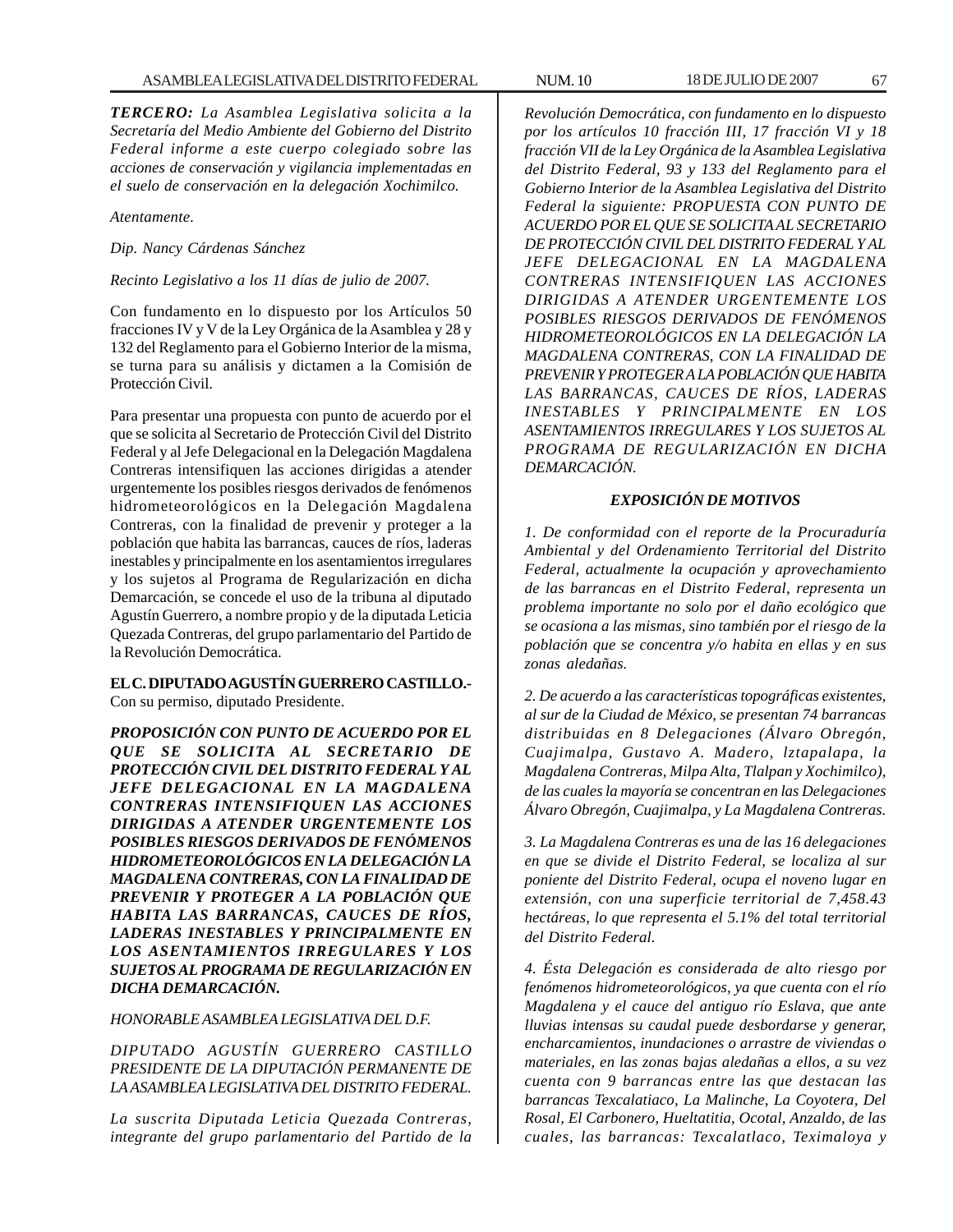*Anzaldo, son las que presentan condiciones de mayor riesgo, ya que por la precipitación pluvial constante, así como la ubicación de asentamientos humanos en laderas y orillas de cauces de ríos y barrancas, hace que estas zonas sean susceptibles de sufrir alguna posible emergencia que pondría en riesgo la integridad física y material de la comunidad.*

*5. De acuerdo a los datos publicados por la Delegación la Magdalena Contreras se tienen ubicados 30 sitios de diferentes niveles de riesgo por: deslizamiento de talud, deslave, inundaciones, taponamientos, daños a casahabitación y arrastre de materiales; ubicados tanto en la zona urbana como en los asentamientos irregulares.*

*6. En las zonas de muy alto riesgo como son laderas y barrancas se encuentran asentados aproximadamente 9 mil personas de conformidad con datos publicados por la propia Delegación, dichas personas se encuentran en grave riesgo por lo cual se estima de suma importancia informarles del riesgo de permanecer en la zona, y de ser posible, brindarles alternativas de reubicación. Asimismo llevar a cabo las acciones necesarias para mitigar en la medida de lo posible los riesgos que pudiesen ocurrir derivados de fenómenos naturales como los antes señalados.*

*7. Que es una realidad que en las barrancas, cauces de ríos, laderas inestables y asentamientos irregulares, habitan miles de familias del Distrito Federal que viven en un alto grado de marginalidad y que están expuestas a situaciones de riesgo e inseguridad a las que se enfrentan día a día.*

*8. Que es evidente que el Gobierno del Distrito Federal lleva a cabo acciones para prevenir y atender no solo los riesgos hidrometeorológicos sino todos a los que está expuesta una ciudad como esta. Sin embargo, es fundamental, que la Administración Pública del Distrito Federal a través de la Secretaría de Protección Civil y el Órgano Político Administrativo en la Magdalena Contreras, intensifiquen las acciones realizadas, a fin de atender urgentemente los posibles riesgos hidrometeorológicos, con la finalidad de proteger a la población que habita las barrancas y cauces de ríos, laderas inestables y principalmente en los asentamientos irregulares y los sujetos al programa de regularización ubicados en: El Capulín, Ampliación Lomas de San Bernabé, Tierra Unida, El Ermitaño, Meyuca, Crecencio Juárez Chavira, Lindero de la Cañada, El Ocotal, Pípico, Mina Vieja, El gavillero, Subestación, Exhacienda Eslava, Rinconada tabaqueros, Ladera de Chisto, Cazulco y Tierra Colorada y en general en todas las zonas de riesgo de la Delegación La Magdalena Contreras.*

*Por lo antes expuesto, me permito presentar a la consideración de esta Soberanía el siguiente punto de acuerdo:*

*PRIMERO.- SE SOLICITA AL SECRETARIO DE PROTECCIÓN CIVIL DEL DISTRITO FEDERAL Y AL JEFE DELEGACIONAL EN LA MAGDALENA CONTRERAS INTENSIFIQUEN LAS ACCIONES DIRIGIDAS A ATENDER URGENTEMENTE LOS POSIBLES RIESGOS DERIVADOS DE FENÓMENOS HIDROMETEOROLÓGICOS EN LA DELEGACIÓN LA MAGDALENA CONTRERAS, CON LA FINALIDAD DE PREVENIR, MITIGAR Y PROTEGER A LA POBLACIÓN QUE HABITA LAS BARRANCAS, CAUCES DE INESTABLES Y PRINCIPALMENTE EN LOS IRREGULARES Y LOS SUJETOS AL REGULARIZACIÓN EN DICHA DEMARCACIÓN.*

*ATENTAMENTE*

*Leticia Quezada Contreras.*

Muchas gracias.

**LA C. PRESIDENTA DIPUTADA KENIA LÓPEZ RABADÁN.-** En términos de lo dispuesto por el Artículo 133 del Reglamento para el Gobierno Interior de la Asamblea Legislativa del Distrito Federal, consulte la Secretaría a la Diputación Permanente en votación económica, si la propuesta presentada por el diputado Agustín Guerrero Castillo se considera de urgente y obvia resolución.

**EL C. SECRETARIO DIPUTADO JORGE FEDERICO SCHIAFFINO ISUNZA.-** Por instrucciones de la Presidencia, y en votación económica, se consulta a la Diputación Permanente si la propuesta de referencia se considera de urgente y obvia resolución.

Los que estén por la afirmativa, sírvanse manifestarlo poniéndose de pie.

Los que estén por la negativa, sírvanse manifestarlo poniéndose de pie.

Se considera de urgente y obvia resolución, diputada Presidenta.

**LA C. PRESIDENTA DIPUTADA KENIA LÓPEZ RABADÁN.-** Está a discusión la propuesta.

¿Existen oradores en contra?

Proceda la Secretaría a preguntar a la Diputación Permanente, en votación económica, si es de aprobarse la propuesta puesta a consideración.

**EL C. SECRETARIO DIPUTADO JORGE FEDERICO SCHIAFFINO ISUNZA.-** Por instrucciones de la Presidencia y en votación económica se pregunta a la Diputación Permanente si está a favor o en contra de la propuesta sometida a su consideración.

Los que estén por la afirmativa, sírvanse manifestarlo poniéndose de pie.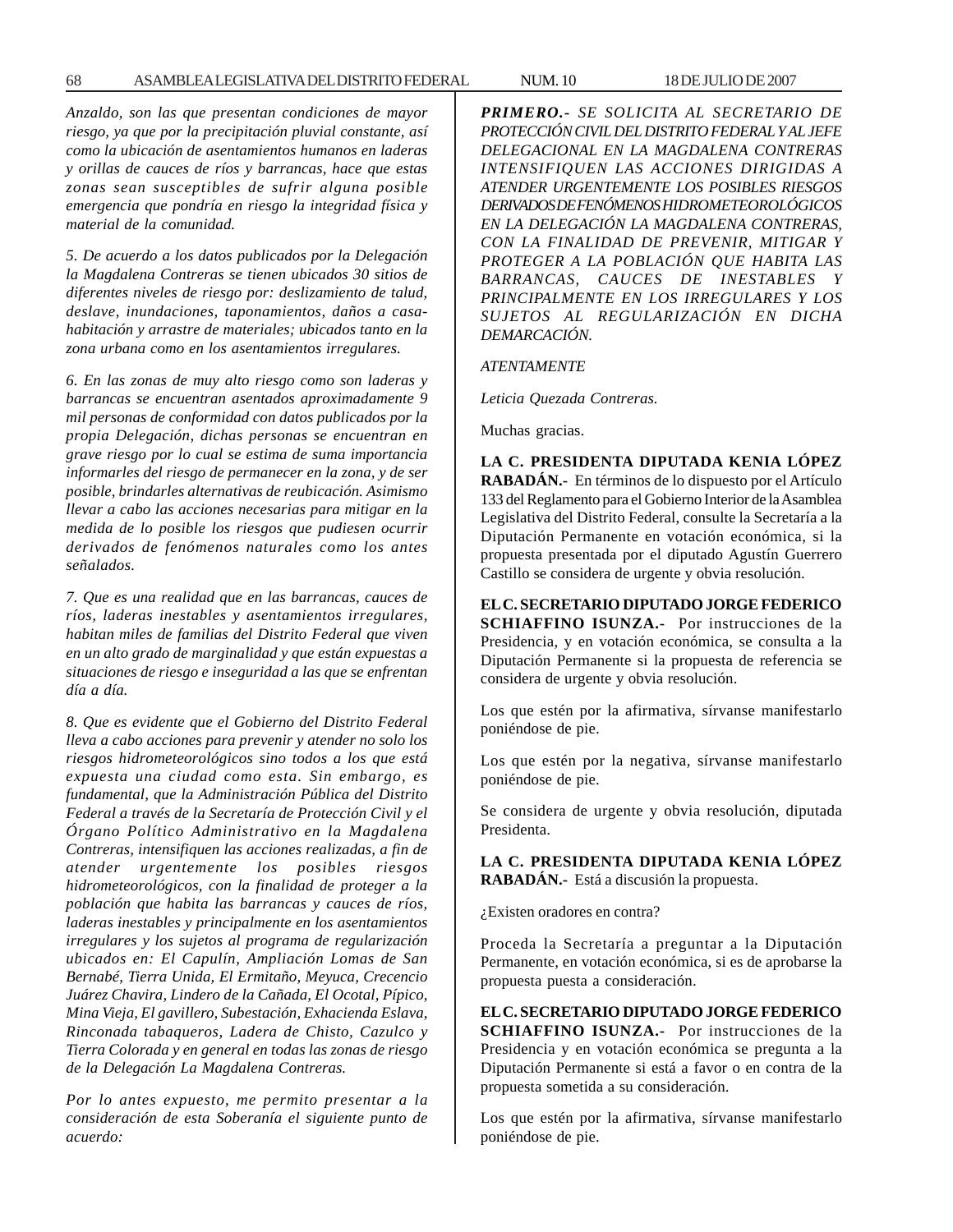Los que estén por la negativa, sírvanse manifestarlo poniéndose de pie.

Aprobada la propuesta, diputada Presidenta.

**LA C. PRESIDENTA DIPUTADA KENIA LÓPEZ RABADÁN.-** Remítase a las autoridades correspondientes para los efectos legales a que haya lugar.

Para presentar una propuesta con punto de acuerdo para citar al Secretario de Finanzas del Gobierno del Distrito Federal, ciudadano Mario Delgado Carrillo, ante las Comisiones Unidas de Hacienda y de Presupuesto y Cuenta Pública de la Asamblea Legislativa el Distrito Federal para que exponga y explique a esta Soberanía Legislativa el Plan de Financiamiento de la deuda pública del Gobierno del D.F., se concede el uso de la tribuna al diputado José Luis Morúa Jasso, a nombre propio y del diputado Isaías Villa González.

**EL C. DIPUTADO JOSÉ LUIS MORÚA JASSO.-** Con su permiso, diputada Presidenta.

*PROPOSICIÓN CON PUNTO DE ACUERDO PARA SOLICITAR A LA CÁMARA DE DIPUTADOS DEL HONORABLE CONGRESO DE LA UNIÓN PARA QUE POR SU CONDUCTO SE EXHORTE LA SECRETARÍA DE HACIENDA Y CRÉDITO PÚBLICO, A QUE AVALE EN SENTIDO POSITIVO EL ESQUEMA DE REFINANCIAMIENTO DE DEUDA DEL GOBIERNO DISTRITO FEDERAL Y PARA CITAR A UNA REUNIÓN DE TRABAJO AL SECRETARIO DE FINANZAS DEL GOBIERNO DEL DISTRITO FEDERAL, CON LAS COMISIONES UNIDAS DE HACIENDA Y DE PRESUPUESTO Y CUENTA PÚBLICA DE LA ASAMBLEA LEGISLATIVA, PARA QUE EXPONGA LOS TÉRMINOS DEL REFINANCIAMIENTO DE LA DEUDA PÚBLICA DEL GOBIERNO DEL DISTRITO FEDERAL.*

*DIP. AGUSTÍN GUERRERO CASTILLO PRESIDENTE DE LA DIPUTACIÓN PERMANENTE DE LA ASAMBLEA LEGISLATIVA DEL DISTRITO FEDERAL IV LEGISLATURA*

### *P R ES E N T E.*

*El que suscribe, Diputado José Luis Morúa Jasso, a nombre propio y del grupo parlamentario del Partido de la Revolución Democrática en la Asamblea Legislativa del Distrito Federal, IV Legislatura, de conformidad con lo establecido en los artículos, 13 fracción II y 17, Fracción VI; de la Ley Orgánica de la Asamblea Legislativa del Distrito Federal; y 133 del Reglamento para el Gobierno Interior de la Asamblea Legislativa del Distrito Federal; me permito someter a consideración de esta Diputación Permanente de la Asamblea Legislativa, la presente*

*Proposición con Punto de Acuerdo, con base en la siguiente:*

## *EXPOSICIÓN DE MOTIVOS.*

*Según el Centro de Estudios de las Finanzas Públicas de la Cámara de Diputados (CEFP), la deuda pública se define como la suma de obligaciones insolutas del sector público, derivadas de la celebración de empréstitos, internos y externos; el capítulo de gasto correspondiente agrupará las asignaciones destinadas a cubrir esas obligaciones del gobierno1 .*

*En ese tenor, la política de deuda que el Gobierno del Distrito Federal ha seguido en los últimos años, se ha enfocado a mantener congruencia entre el nivel de endeudamiento y el crecimiento de sus ingresos; una muestra de ello es que en octubre de 2006, durante la comparecencia del entonces titular de la Secretaría de Finanzas del Gobierno del Distrito Federal, este informó lo siguiente:*

*''En el año 2000 el presupuesto total fue de 60 mil millones de pesos y el techo de endeudamiento solicitado en ese año fue de 9 mil millones de pesos.''*

*Para el cierre de esa administración, los datos oficiales reflejaron una reducción del 90% en cuanto a la dependencia que existía de los recursos crediticios.*

*Los informes de deuda, indicaban que de mantenerse a las tasas de crecimiento prevalecientes en aquéllos años, la deuda habría llevado a las finanzas de la ciudad a una situación de insolvencia y que debido a la regulación impuesta por la Ley de Ingresos de la Federación, la cual obligaba a que cuando menos la mitad del endeudamiento neto fuera contratado con Banobras, los mecanismos de contratación de la deuda eran ineficientes.*

*Uno de los mecanismos adoptados fue que en diciembre de 2005, el Gobierno del Distrito Federal realizara una primera colocación de bonos en la Bolsa Mexicana de Valores, a tasa fija por 800 millones de pesos a diez años, y en marzo de 2006 se colocó un crédito por 2 mil 200 millones de pesos a veinticinco años a crédito local. Siendo estos movimientos colocaciones en pesos a más largo plazo que haya realizado cualquier gobierno local.*

*Derivado de ese esquema de colocaciones, de septiembre de 2005 a octubre de 2006, la Secretaría de Finanzas realizó 9 operaciones que permitieron fijar la tasa de interés del equivalente al 38.1 por ciento de la deuda.*

<sup>1</sup> *Glosario de términos más usuales de Finanzas Públicas. ''Serie de Cuadernos de Finanzas Públicas 2006'' 1. Cámara de Diputados CEFP.*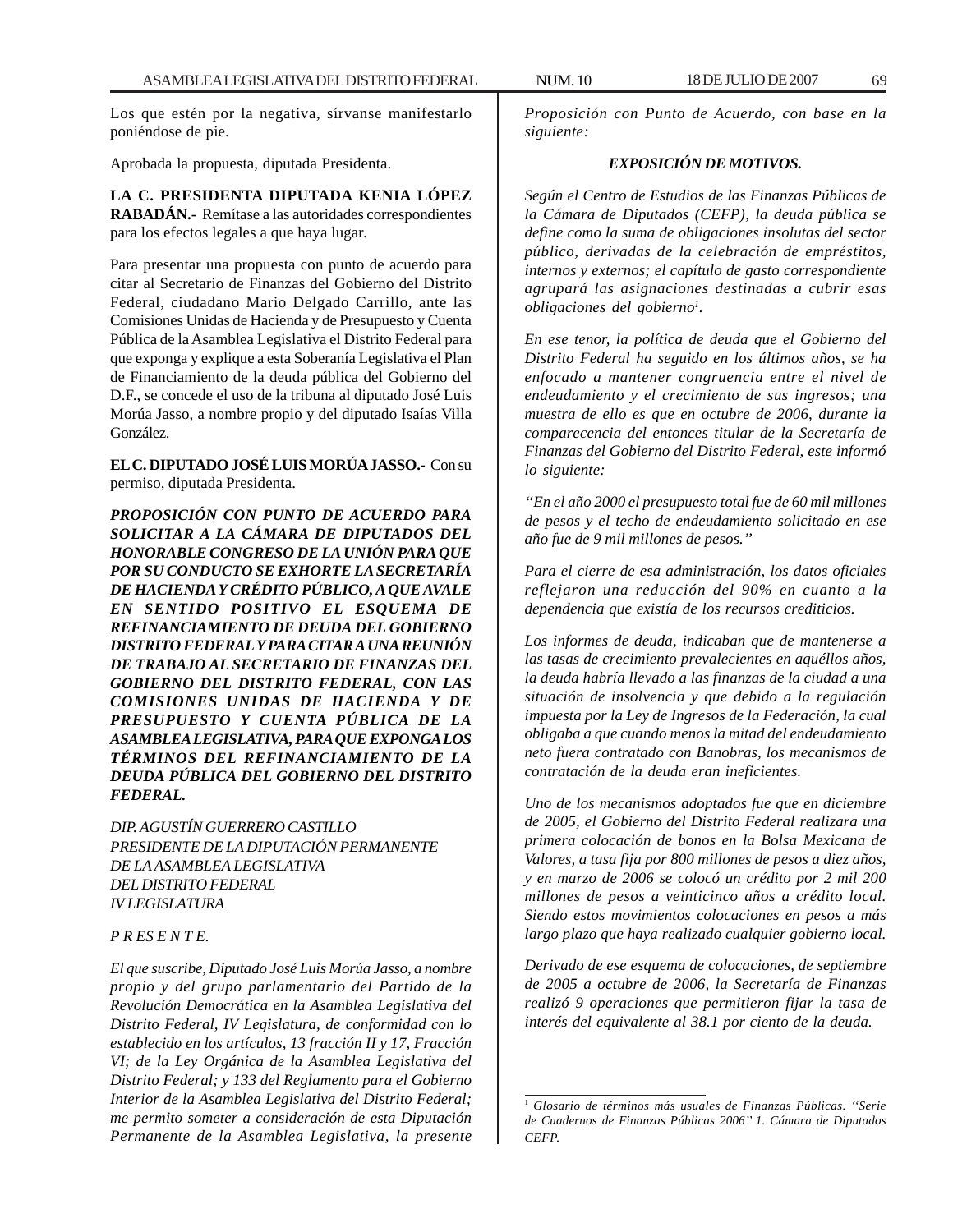*Como consecuencia de esa política de deuda, se tiene que en los últimos años ha habido un manejo responsable de la deuda que ha propiciando tres efectos de alta innovación en mecanismos financieros de la ciudad: la existencia del primer bono colocado a tasa fija, la obtención del crédito a más largo plazo y la primera operación de permuta de tasa de interés en la historia.*

*En hechos más recientes, el manejo de la deuda refleja concretamente que al cierre del ejercicio 2006 el saldo acumulado de la Deuda Pública del Gobierno del Distrito Federal ascendió a la cantidad de 44,133 millones de pesos, de los cuales 2,267.6 millones de pesos corresponden al período 2003-2006, no obstante que durante ese periodo se pudo ejercer un endeudamiento neto de 5,800 millones de pesos.*

*Sólo para el al ejercicio 2006 se tenía autorizado ejercer 1,600 millones de pesos de endeudamiento neto, de lo cual se dispuso únicamente de 538.1 millones de pesos*

*Para el primer trimestre de 2007 se realizaron por parte del gobierno central amortizaciones a cuenta del saldo de la deuda por un monto de 1,609.3 millones de pesos obteniendo al cierre de éste período un saldo acumulado de la deuda pública de 42,523.7 millones de pesos*

*El conjunto de estas acciones en materia de política de deuda establece una clara evolución en el comportamiento del saldo de la Deuda Pública del Gobierno del Distrito Federal durante los últimos años y una disminución consistente.*

*Obstruir este impulso en el manejo de la política de deuda implica retroceder en prejuicio de las finanzas públicas del gobierno local, si no de los contribuyentes que, en gran medida fortalecen el sistema tributario del Gobierno del Distrito Federal.*

*La finalidad de continuar en la búsqueda de mejores condiciones de financiamiento de la Deuda Pública no solamente resulta de alta prioridad para los habitantes del Distrito Federal, si no para el aseguramiento permanente de unas finanzas públicas sanas, en términos de los siguientes:*

#### *CONSIDERANDOS*

*PRIMERO.- Que la Constitución Política de los Estados Unidos Mexicanos establece, en su artículo 122, apartado C, base primera, fracción V, que la Asamblea Legislativa del Distrito Federal cuenta con facultades para: examinar, discutir y aprobar anualmente el Presupuesto de Egresos y la Ley de Ingresos del Distrito Federal, de igual manera los incisos b), c), e), g), j) y l) del dispositivo legal en cita, facultan a la Asamblea Legislativa para revisar la Cuenta Pública; expedir las disposiciones legales para organizar la Hacienda Pública y la Contaduría Mayor, así como el* *Presupuesto, la Contabilidad y el Gasto Público del Distrito Federal; legislar en materia de Administración Pública Local; legislar en materia de Planeación del Desarrollo; expedir normas sobre el Fomento Económico y la Protección del Empleo.*

*SEGUNDO.- Que el Estatuto de Gobierno del Distrito Federal establece en su artículo 42, fracción XVIII, que la Asamblea Legislativa del Distrito Federal tiene la facultad para citar a servidores públicos de la Administración Pública del Distrito Federal para que informen al pleno o a las Comisiones cuando se discuta una Ley o se estudie un asunto concerniente a sus respectivos ramos o actividades.*

*TERCERO.- Que en el último periodo del 2000 al 2006, la deuda del Distrito Federal creció en 2.9% en promedio anual, con un monto de 44 mil 133 millones de pesos, al mes de diciembre del 2006, con un plazo promedio de vencimiento de 8.8 años, y con una calificación de la Deuda Pública de AAA (triple A), por las calificadoras de los mercados financieros y representa la posición 18 en el Mercado de Valores en la actualidad.*

*CUARTO.- Que el saldo neto del endeudamiento neto acumulado del Gobierno del Distrito Federal, en la actualidad representa el 2.7%, como proporción del Producto Interno Bruto del Distrito Federal, muy por debajo de la participación de la deuda del Gobierno Federal en el PIB nacional que es del 43.4% y menos al de otras entidades federativas que mantienen un nivel de endeudamiento superior al 5% del PIB estatal. Además la economía del Distrito Federal representa el 23% del PIB nacional y el Gobierno Federal recauda más del 50% de los ingresos tributarios en la capital del país.*

*QUINTO.- Que el Gobierno del Distrito Federal busca refinanciar 38 mil millones de pesos de su deuda pública mediante la fórmula de menores tasas a mayores plazos.*

*SEXTO.- Que actualmente existe la opción de extender los plazos de cumplimiento de pago de la deuda de 8 años a 30 años , con mejores tazas de interés, lo cual generaría ahorros del orden de 1,500 millones de pesos en el pago de intereses, en cuanto al pago de la deuda se disminuirían los montos anuales de amortizaciones lo que permitiría al Gobierno del Distrito Federal liberar recursos para aplicarse en infraestructura, drenaje, agua y transporte público, en beneficio de los habitantes del Distrito Federal.*

*SÉPTIMO.- Que en un proceso de subasta ante notario público se recibieron 12 propuestas de financiamiento por parte de instituciones financieras que operan en el país, siendo el monto total de las ofertas alrededor de 77 mil millones de pesos, lo cual refleja la confianza de kzs mercados financieros nacionales e internacionales en la Ciudad de México.*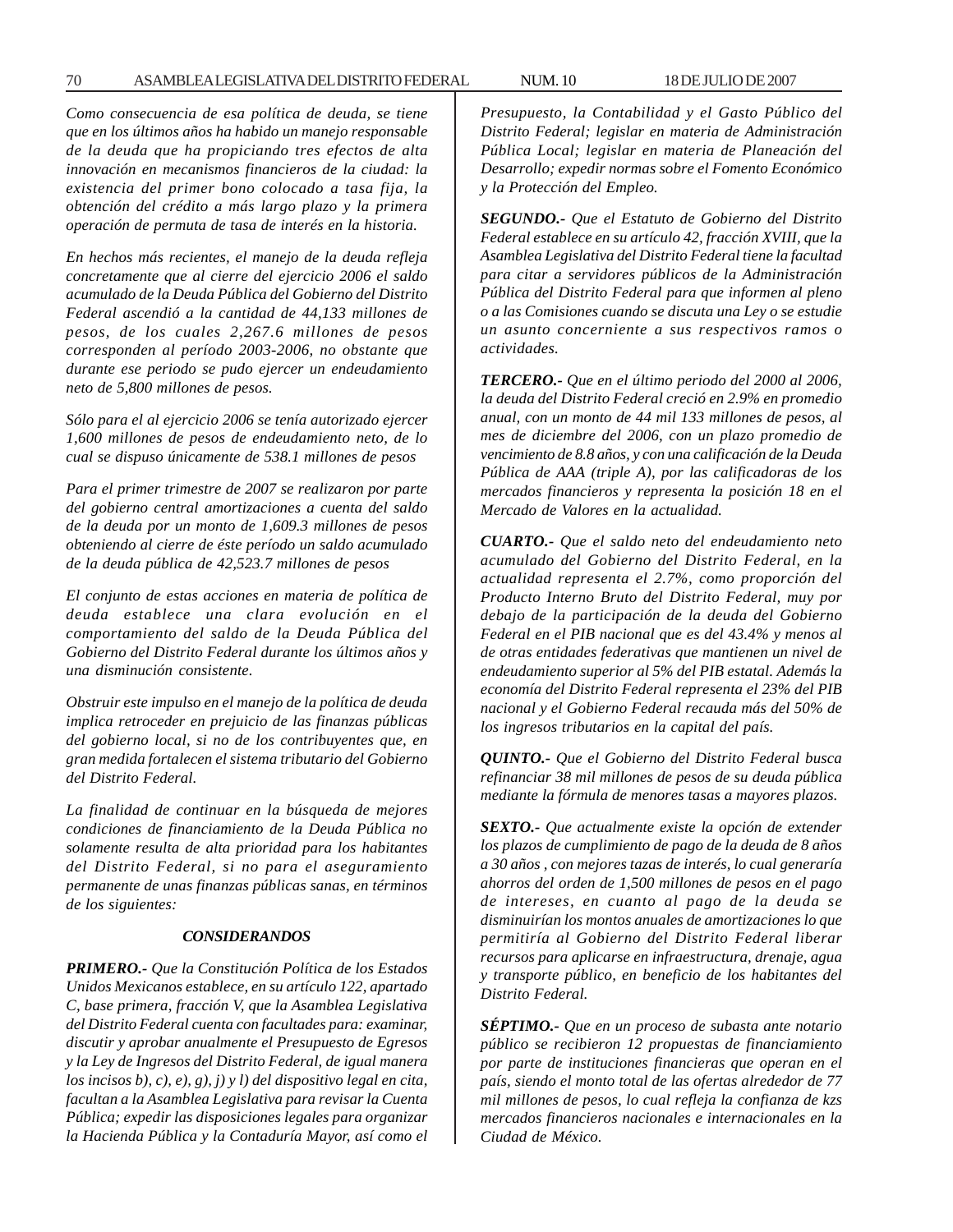*CUARTO.- Que se debe contar con la oportuna autorización del Gobierno Federal, a través de la Secretaría de Hacienda y Crédito Público, para concretar el proceso de refinanciamiento de la deuda, antes del día 30 de julio que es cuando vencen los plazos de financiamiento actuales.*

*OCTAVO.- La solicitud de refinanciamiento fue presentada por la Secretaría de Finanzas del Gobierno del Distrito Federal a la Secretaría de Hacienda y Crédito Público, el pasado 8 de julio;*

*NOVENO.- Que la no oportuna autorización por parte de la institución del Gobierno Federal implicaría perder una oportunidad histórica para mejorar el perfil financiero de la Ciudad.*

*DÉCIMO.- Que de no cumplimentarse la reestructuración, se interrumpirían los buenos resultados que en últimos años ha reflejado una política de deuda atinada se contribuiría a dañar las finanzas públicas de la Ciudad implicando una grave señal para los grupos financieros que depositaron su confianza en la participación de la subasta pública realizada.*

*UNDÉCIMO.- Que ese esquema de financiamiento permitiría mejorar el perfil de sus plazos de vencimiento y aprovechar las ventajas existentes en el mercado de capitales.*

*DÉCIMO SEGUNDO.- Que dada la naturaleza jurídica del Distrito Federal, su gobierno no tiene facultades para llevar adelante por sí mismo una reestructuración y mucho menos una renegociación de su deuda, situación que está establecida en la Constitución Política de los Estados Unidos Mexicanos.*

*En virtud de lo anterior, se somete a esta Diputación Permanente el siguiente Punto de:*

# *ACUERDO*

*PRIMERO.- SE SOLICITA ATENTAMENTE A LA CÁMARA DE DIPUTADOS DEL HONORABLE CONGRESO DE LA UNIÓN PARA QUE POR SU CONDUCTO SE EXHORTE LA SECRETARÍA DE HACIENDA Y CRÉDITO PÚBLICO, A QUE AVALE EN SENTIDO POSITIVO EL ESQUEMA DE REFINANCIAMIENTO DE DEUDA DEL GOBIERNO DISTRITO FEDERAL.*

*SEGUNDO.- SE CITA A UNA REUNIÓN DE TRABAJO AL SECRETARIO DE FINANZAS DEL GOBIERNO DEL DISTRITO FEDERAL, CON LAS COMISIONES UNIDAS DE HACIENDA Y DE PRESUPUESTO Y CUENTA PÚBLICA DE LA ASAMBLEA LEGISLATIVA, PARA QUE EXPONGA LOS TÉRMINOS DEL REFINANCIAMIENTO DE LA DEUDA PÚBLICA DEL GOBIERNO DEL DISTRITO FEDERAL.*

*Dado en el Recinto Legislativo a los 18 días del mes de julio de 2007.*

*Atentamente.*

*Dip. José Luis Morúa Jasso.*

Es cuanto, diputada Presidenta.

# **LA C. PRESIDENTA DIPUTADA KENIA LÓPEZ RABADÁN.-** Gracias, diputado.

En términos de lo dispuesto por el Artículo 133 del Reglamento para el Gobierno Interior de la Asamblea Legislativa del Distrito Federal, consulte la Secretaría a la Diputación Permanente en votación económica si la propuesta puesta a consideración por el diputado José Luis Morúa Jasso se considera de urgente y obvia resolución.

**EL C. SECRETARIO DIPUTADO JORGE FEDERICO SCHIAFFINO ISUNZA.-** Por instrucciones de la Presidencia y en votación económica se consulta a la Diputación Permanente si la propuesta de referencia se considera de urgente y obvia resolución.

Los que estén por la afirmativa, sírvanse manifestarlo poniéndose de pie.

Los que estén en la negativa, sírvanse manifestarlo poniéndose de pie.

Se considera de urgente y obvia resolución, diputada Presidenta.

**LA C. PRESIDENTA DIPUTADA KENIA LÓPEZ RABADÁN.-** Está a discusión la propuesta.

¿Existen oradores en contra?

Proceda la Secretaría a preguntar a la Diputación Permanente en votación económica si es de aprobarse la propuesta puesta a consideración.

**EL C. SECRETARIO DIPUTADO JORGE FEDERICO SCHIAFFINO ISUNZA.-** Por instrucciones de la Presidencia y en votación económica se pregunta a la Diputación Permanente si está a favor o en contra de la propuesta sometida a su consideración.

Los que estén por la afirmativa, sírvanse manifestarlo poniéndose de pie.

Los que estén en la negativa, sírvanse manifestarlo poniéndose de pie.

Aprobada la propuesta, diputada Presidenta.

**LA C. PRESIDENTA DIPUTADA KENIA LÓPEZ RABADÁN.-** Gracias, diputado Secretario.

Remítase a las autoridades correspondientes para los efectos legales a que haya lugar.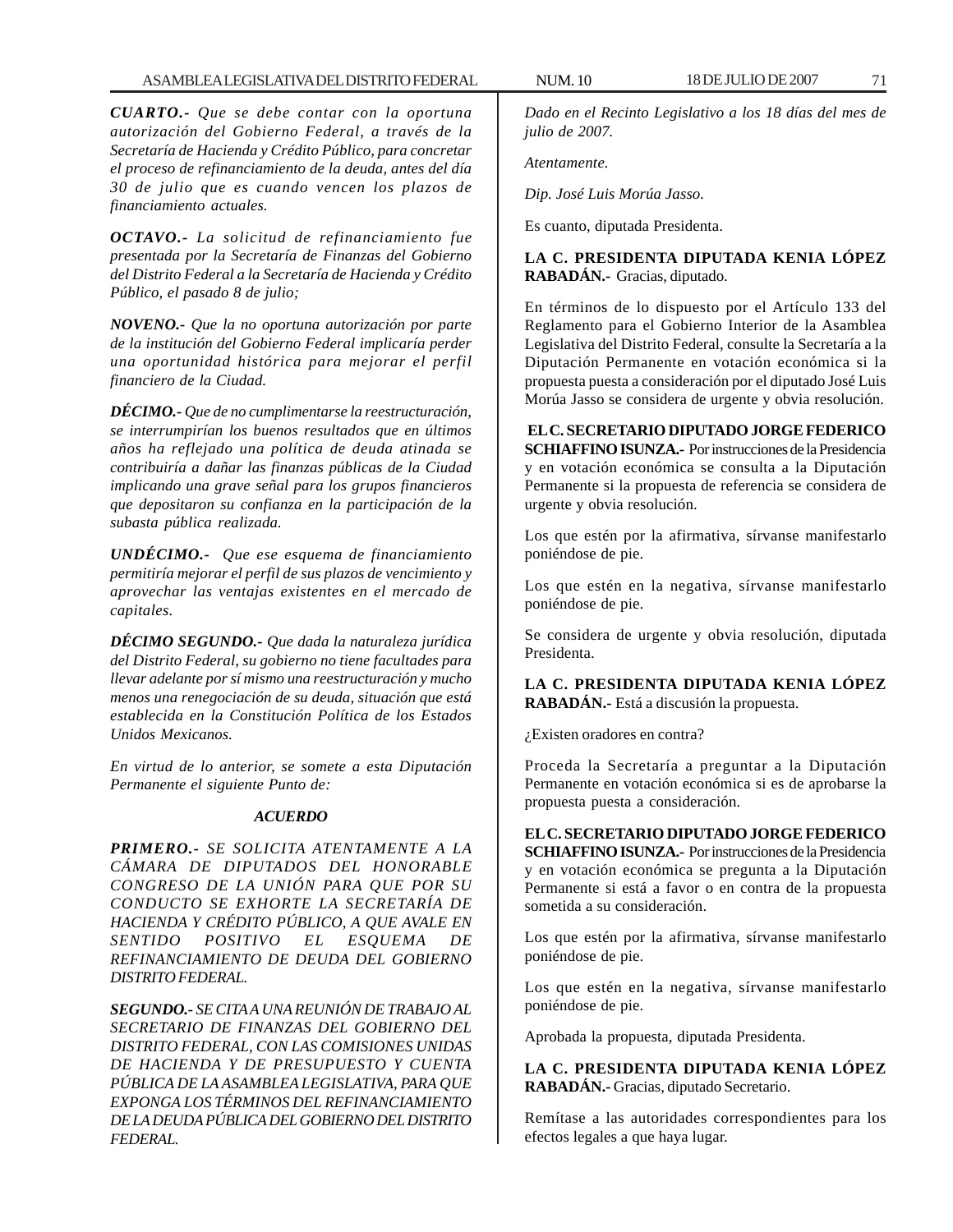Para presentar una propuesta con punto de Acuerdo sobre las válvulas de drenaje de la Delegación Iztapalapa, se concede el uso de la Tribuna a la diputada María del Carmen Peralta Vaqueiro.

**LA C. DIPUTADA MARÍA DEL CARMEN PERALTA VAQUEIRO.-** Con la venia de la Presidencia.

# *PROPOSICIÓN CON PUNTO DE ACUERDO SOBRE CONSTRUCCIÓN DE VÁLVULAS DE DRENAJE EN LA DELEGACIÓN IZTAPALAPA.*

*México, D. F. a 18 de Julio del 2007*

*DIP. AGUSTÍN GUERRERO CASTILLO PRESIDENTE DE LA MESA DIRECTIVA DE LA DIPUTACIÓN PERMANENTE DE LA IV LEGISLATURA DE LA ASAMBLEA LEGISLATIVA DEL DISTRITO FEDERAL*

## *P R E S E N T E*

*La suscrita diputada, María del Carmen Peralta Vaqueiro, integrante del grupo parlamentario del Partido Verde Ecologista de México en la Asamblea Legislativa del Distrito Federal, IV Legislatura, con fundamento en lo dispuesto por los artículos 17, fracción VI de la Ley Orgánica de la Asamblea Legislativa del Distrito Federal y 132 del Reglamento para el Gobierno Interior de la Asamblea Legislativa del Distrito Federal, someto a la consideración de este cuerpo legislativo, la siguiente proposición con PUNTO DE ACUERDO SOBRE CONSTRUCCIÓN DE VÁLVULAS DE DRENAJE EN LA DELEGACIÓN IZTAPALAPA, bajo la siguiente:*

#### *EXPOSICIÓN DE MOTIVOS*

*En los principios de la Gran Tenochtitlán hasta las épocas actuales, El sistema del Drenaje Profundo es una serié, de conexiones que ayudan al desalojo de las aguas residuales y pluviales de la Ciudad de México por medio de grandes tuberías colocadas a una gran profundidad por debajo del nivel del suelo, esto para que el hundimiento de la ciudad no le afecte, y al mismo tiempo se trabaja con la fuerza de gravedad.*

*De hecho la mar que vieron los primeros españoles al llegar al valle de México fueron los lagos de Texcoco y Chalco cuyas aguas eran saladas por el salitre de su lecho, en aquella época los lagos formaban parte de las montañas cubiertas de pinos, encinos, robles y numerosos ríos pequeños, y como los lagos estaban en diferente altura, el agua del lago de Chalco se desbordaba con frecuencia sobre el de Texcoco.*

*El Drenaje Profundo, el cual es una parte importante de la Ciudad de México y el cual no se puede ver a simple* *vista, requiere de emergente inspección y un estudio detallado en el cual permita ver en que situación esta actualmente.*

*Actualmente, el drenaje profundo se compone de varias válvulas de drenaje fijadas en diferentes puntos estratégico en la ciudad y de ello depende la descarga de toda el agua que se acumula en el Distrito Federal y finalmente le da salida hacia diferentes puntos de recopilación.*

*En este momento, el drenaje profundo lleva muchas horas, para poder vaciarse debido a la gran cantidad de liquido y residuos que la ciudad desaloja por esta vía, ya que cada vez hay más agua a consecuencia del crecimiento urbano y las lagunas que dan regulación, ya están saturadas y los hundimientos diferenciados en diversas zonas han provocado la pérdida de eficiencia del sistema de desalojo.*

*Es el caso, que la laguna reguladora El Salado, la cual capto los flujos provenientes de las colonias. La Colmena y Solidaridad ubicadas en la delegación lztapalapa, encontrándose al cien por ciento de su capacidad. Tal y como se desglosa del informe presentado en el mes de octubre del año pasado por el Secretario de Medio Ambiente del Distrito Federal a esta Asamblea Legislativa.*

*Aunado a lo anterior, en la delegación lztapalapa, en la colonia Lomas de San Lorenzo, se conjunta tres factores de riesgo para la población: una falla geológica, una zona de hundimientos y otra de inundaciones por precipitaciones pluviales.*

*De acuerdo con un mapa de riesgos de la demarcación, del Proyecto de Programa Delegacional de Desarrollo Urbano, en lztapalapa existen 169 puntos susceptibles.*

*Según el estudio de la demarcación, el peligro va desde dos fallas geológicas que cruzan el territorio de lztapalapa casi en paralelo, de norte a sur; una amplia zona de hundimientos; una zona minada en torno al Cerro de la Estrella y 45 fallas geológicas aisladas, aunque las autoridades aseguran que son 200.*

*De hecho el lugar donde pasó la tragedia del hundimiento del sábado 7 de Julio de este mismo año, también es uno de los 25 puntos detectados por las autoridades en donde ocurren inundaciones, algunos de ellos en zonas densamente pobladas.*

*La delegación tiene ubicados 40 puntos de deterioro de imagen urbana o ambiental, seis de ellos sobre la Avenida Canal de San Juan y 34 sobre Ermita lztapalapa.*

*El Ingeniero Germán Martínez Santoyo, entonces Director del Sistema de Aguas del Distrito Federal, informó en el mes de septiembre del año 2006, la necesidad de una*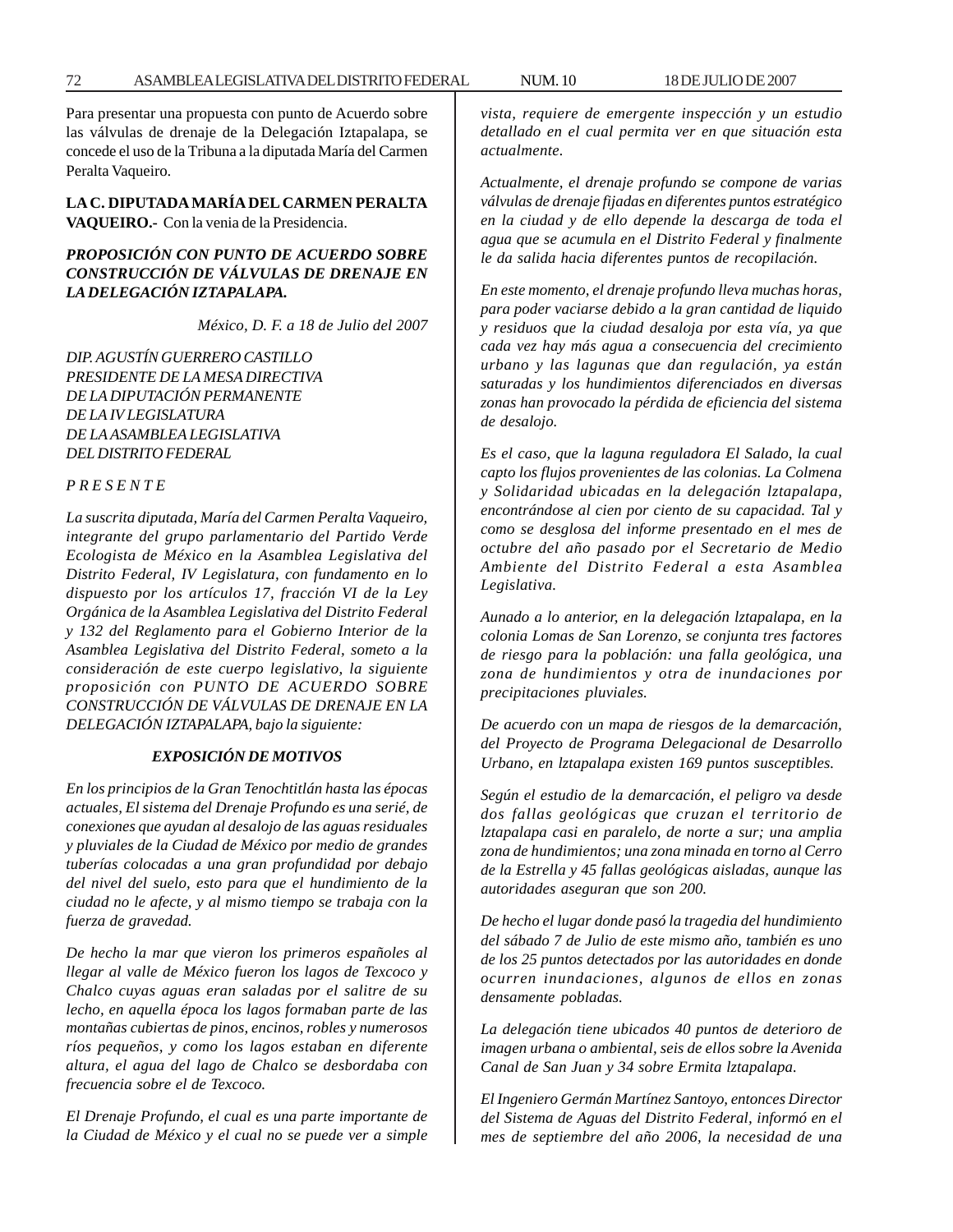*construcción de nuevas válvulas de drenaje en la zona, ante el incremento de lluvias que sufre la ciudad de México, pero el funcionario se abstuvo de informar la cantidad de recursos económicos necesarios o que se han destinado para la construcción o si ya se cuenta con ellos por haber sido presupuestados con anterioridad.*

*Ahora bien, de conformidad con la Ley de Obras Públicas del Distrito Federal, se establece en su artículo que: ese cuerpo legal es de orden público e interés general, y tiene por objeto regular las acciones referentes a la planeación, programación, presupuestación, gasto, ejecución, conservación, mantenimiento y control de la obra pública y de los servicios relacionados con ésta, que realicen las dependencias, órganos desconcentrados, delegaciones y entidades de la Administración Pública del Distrito Federal.*

*En ese sentido, en la ley en cita se establece que obra pública es aquella que se realiza con el objeto de dar mantenimiento, así como para la conservación, rehabilitación, operación, reparación y limpieza en equipos e instalaciones para la impartición de un servicio público a cargo de cualquier dependencia, órgano desconcentrado, delegación, etc., situación que acontece en la especie, toda vez que las obras para la instalación de nuevas válvulas en la zona oriente de la ciudad y específicamente en la Delegación lztapalapa, se encuentran en la hipótesis a que hace referencia la ley en comento.*

*Por lo anteriormente expuesto, con fundamento en el artículo 132 del Reglamento para el Gobierno Interior de la Asamblea Legislativa del Distrito Federal, sometemos a consideración del Pleno, el siguiente:*

### *PUNTO DE ACUERDO*

*PRIMERO.- Se solicita al Secretario de Obras y Servicios de la Ciudad, informe sobre monto de recursos destinados para la construcción de las válvulas de drenaje, así como la ubicación de las obras y la capacidad de absorción de las mismas en la delegación lztapalapa de esta Ciudad de México.*

*SEGUNDO.- Se solicita atentamente al Director del Sistema de Aguas del Distrito Federal, informe a esta Soberanía sobre el tiempo y recursos económicos que se destinaran a nuevas construcciones de válvulas de drenaje, para la delegación lztapalapa. Así como las colonias que serán beneficiadas del área.*

*Por el grupo parlamentario del Partido Verde Ecologista de México:*

*Atentamente.*

*Dip. Ma. del Carmen Peralta Vaqueiro.*

Es cuanto, señor Presidente.

**EL C. PRESIDENTE DIPUTADO AGUSTÍN GUERRERO CASTILLO.-** Muchas gracias. Con fundamento por lo dispuesto por los Artículos 50 fracciones IV y V de la Ley Orgánica de la Asamblea Legislativa del Distrito Federal, 28 y 132 del Reglamento para su Gobierno Interior, se turna para su análisis y dictamen a las Comisiones Unidas de Gestión Integral del Agua y de Uso y Aprovechamiento de Bienes y Servicios Públicos.

Para presentar una propuesta con punto de Acuerdo para exhortar al señor Felipe Calderón Hinojosa, respete la Soberanía del Distrito Federal, se concede el uso de la tribuna al diputado Enrique Pérez Correa, a nombre propio y del diputado Jorge Carlos Díaz Cuervo, de la Coalición Parlamentaria Socialdemócrata.

Adelante, diputado.

**EL C. DIPUTADO ENRIQUE PÉREZ CORREA.-** Con su venia, diputado Presidente.

## *PROPOSICIÓN CON PUNTO DE ACUERDO ''PARA EXHORTAR AL PRESIDENTE DE LA REPÚBLICA FELIPE CALDERÓN HINOJOSA, RESPETE LA SOBERANÍA DEL DISTRITO FEDERAL''.*

## *HONORABLE ASAMBLEA*

*El Diputado Enrique Pérez Correa por su propio derecho y a nombre del Diputado Jorge Carlos Díaz Cuervo, integrantes de la Coalición Parlamentaria Socialdemócrata en la Asamblea Legislativa, con fundamento en lo dispuesto por los artículos 17 fracción VI de la Ley Orgánica de la Asamblea Legislativa del Distrito Federal, y el 133 del Reglamento para su Gobierno Interior, por su amable conducto me permito someter a la consideración del Pleno de esta H. Asamblea Legislativa, la proposición con punto de acuerdo ''Para Exhortar al Presidente de la República Felipe Calderón Hinojosa, respete la Soberanía del Distrito Federal'', conforme a las siguientes:*

### *CONSIDERACIONES*

*1. Que en días pasados el Presidente de la República Felipe Calderón Hinojosa arremetió en contra del Gobierno del Distrito Federal al aseverar que no se han invertido en la ciudad los recursos necesarios para frenar los deterioros de la ciudad.*

*2. Que nuestra Constitución Política establece que es voluntad del pueblo mexicano constituirse en una República representativa, democrática, federal, compuesta de Estados libres y soberanos en todo lo concerniente a su régimen interior; pero unidos en una Federación establecida según los principios de esta ley fundamental.*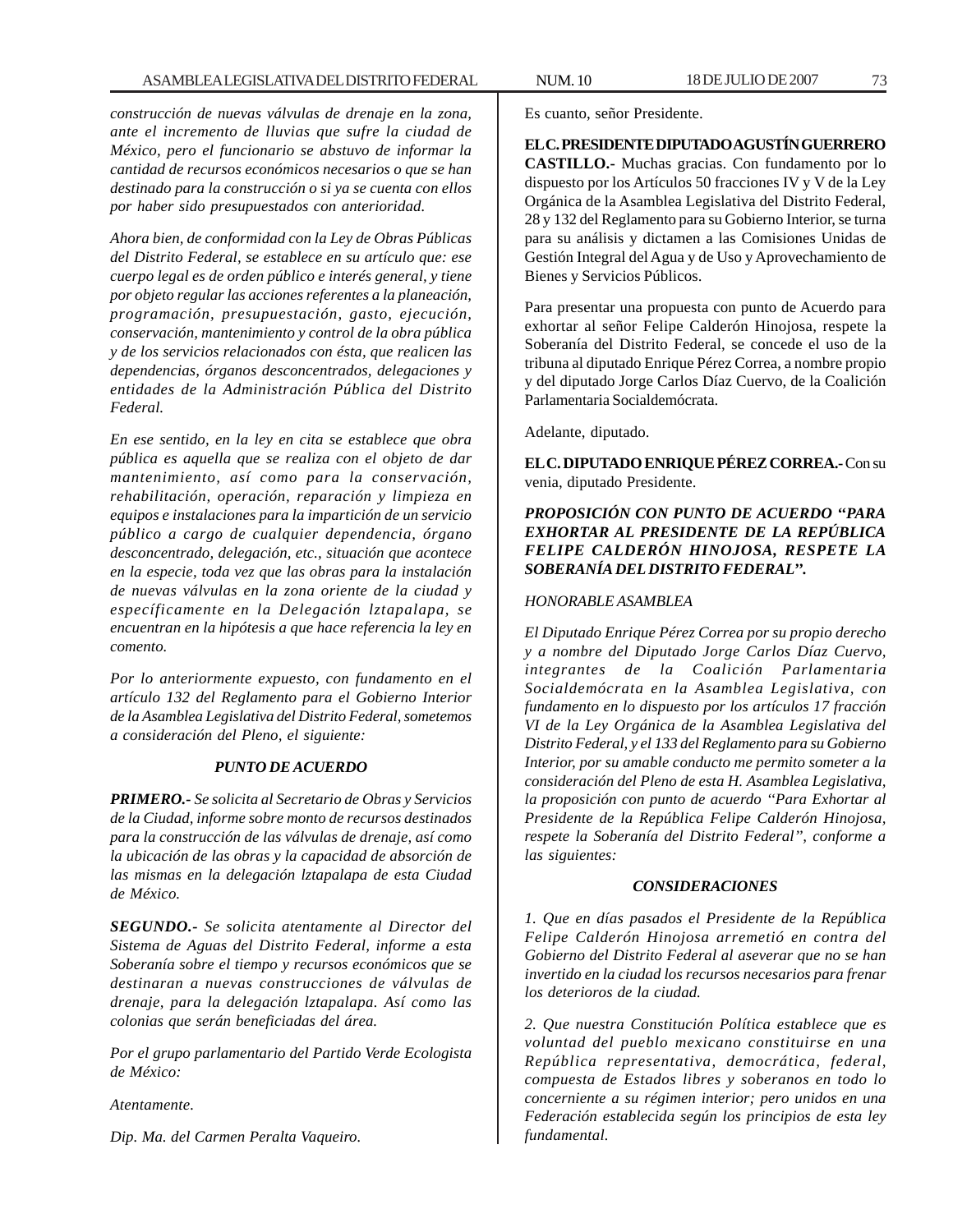#### 74 ASAMBLEA LEGISLATIVA DEL DISTRITO FEDERAL 18 NUM. 10 DE JULIO DE 2007

*3. Que la Ciudad de México es una entidad federativa con personalidad jurídica y patrimonio propio, con plena capacidad para adquirir y poseer toda clase de bienes que le sean necesarios para la prestación de los servicios públicos a su cargo, y en general, para el desarrollo de sus propias actividades y funciones.*

*4. Que nuestra Ley Orgánica faculta a esta representación popular para comunicarse con los otros órganos locales de gobierno, los órganos autónomos locales y federales, los Poderes de la Unión.*

*5. Que el Distrito Federal, capital del país, sede de los Poderes Federales y ciudad de todos los mexicanos, vive un momento clave en su historia que nos da la oportunidad de consolidar los procesos de transformación democrática.*

*6. Que por ello resulta fundamental solicitar al ejecutivo federal respete el manejo y destino de los recursos que determinen los órganos de gobierno del Distrito Federal y no aprovechar su investidura para provocar un debate innecesario que no abona en beneficio de los capitalinos.*

*7. Que este exhorto pretende llamar al dialogo y a la concertación nacional en búsqueda de una mejor ciudad.*

*En mérito de lo anteriormente expuesto y fundado, someto a consideración de esta Diputación Permanente, de la Asamblea Legislativa del Distrito Federal, con carácter de urgente y obvia resolución, el siguiente:*

### *PUNTO DE ACUERDO*

*ÚNICO.- Esta Asamblea Legislativa del Distrito Federal exhorta, respetuosamente, exhortar al Presidente de la República Felipe Calderón Hinojosa, respete la Soberanía del Distrito Federal, permitiendo que sean los órganos de gobierno del Distrito Federal quienes con base en sus atribuciones determinen el monto y destino de los recursos públicos y su aplicación en los programas de gobierno*

*Firma el presente punto de acuerdo:*

*Dado en el Recinto de la Asamblea Legislativa del Distrito Federal, el día 18 de julio de 2007.*

*Dip. Jorge Carlos Díaz Cuervo; Dip. Enrique Pérez Correa.*

Muchas gracias.

### **EL C. PRESIDENTE DIPUTADO AGUSTÍN GUERRERO**

**CASTILLO.-** En términos de lo dispuesto por el Artículo 133 del Reglamento para el Gobierno Interior de la Asamblea Legislativa del Distrito Federal, consulte la Secretaría a la Diputación Permanente en votación económica si la propuesta presentada por el diputado Enrique Pérez Correa se considera de urgente y obvia resolución.

**EL C. SECRETARIO DIPUTADO JORGE FEDERICO SCHIAFFINO ISUNZA.-** Por instrucciones de la Presidencia y en votación económica se consulta a la Diputación Permanente si la propuesta de referencia se considera de urgente y obvia resolución.

Los que estén por la afirmativa, sírvanse manifestarlo poniéndose de pie.

Los que estén por la negativa, sírvanse manifestarlo poniéndose de pie.

Se considera de urgente y obvia resolución, diputado Presidente.

**EL C. PRESIDENTE DIPUTADO AGUSTÍN GUERRERO CASTILLO.-** Está a discusión la propuesta.

¿Existen oradores en contra?

Se concede el uso de la palabra a la diputada Kenia López Rabadán, hasta por 10 minutos, para hablar en contra de la propuesta.

¿Oradores a favor? Enrique.

**LA C. DIPUTADA KENIA LÓPEZ RABADÁN**.- Con su venia, diputado Presidente.

Para los diputados integrantes del Partido Acción Nacional es evidente que el punto de acuerdo puesto a consideración en este momento carece de legitimidad, carece de credibilidad y carece de una ética responsable para hacer lo que nos toca hacer como legisladores del Distrito Federal.

Para Acción Nacional, es evidente que si alguien se ha puesto y ha apostado a favor de la coordinación entre el Gobierno Federal y el Distrito Federal, es el Ejecutivo Federal; que si alguien ha establecido canales de comunicación para resolver los grandes problemas de la ciudad, ha sido el Presidente Calderón.

Que por supuesto, quien no quiere reconocer al Presidente de la República es el Jefe de Gobierno de esta Ciudad y qué lástima, porque esto no es un asunto de afectos, porque reconocer al Presidente de la República no es un asunto de voluntad personal de una autoridad, es primero, el Presidente de los Estados Unidos Mexicanos, establecido por resolución legal y establecido por voluntad ciudadana.

Quisiera permitirme leer en esta Tribuna las palabras que ha pronunciado el Presidente Calderón el pasado martes, y dice: ''El Gobierno Federal trabaja y trabajará intensamente para resolver los problemas de México y el Distrito Federal''.

Es una falta de congruencia, es una falta de objetividad, es una falta de ética venir aquí a establecer un punto de acuerdo en donde jamás el Presidente de la República ha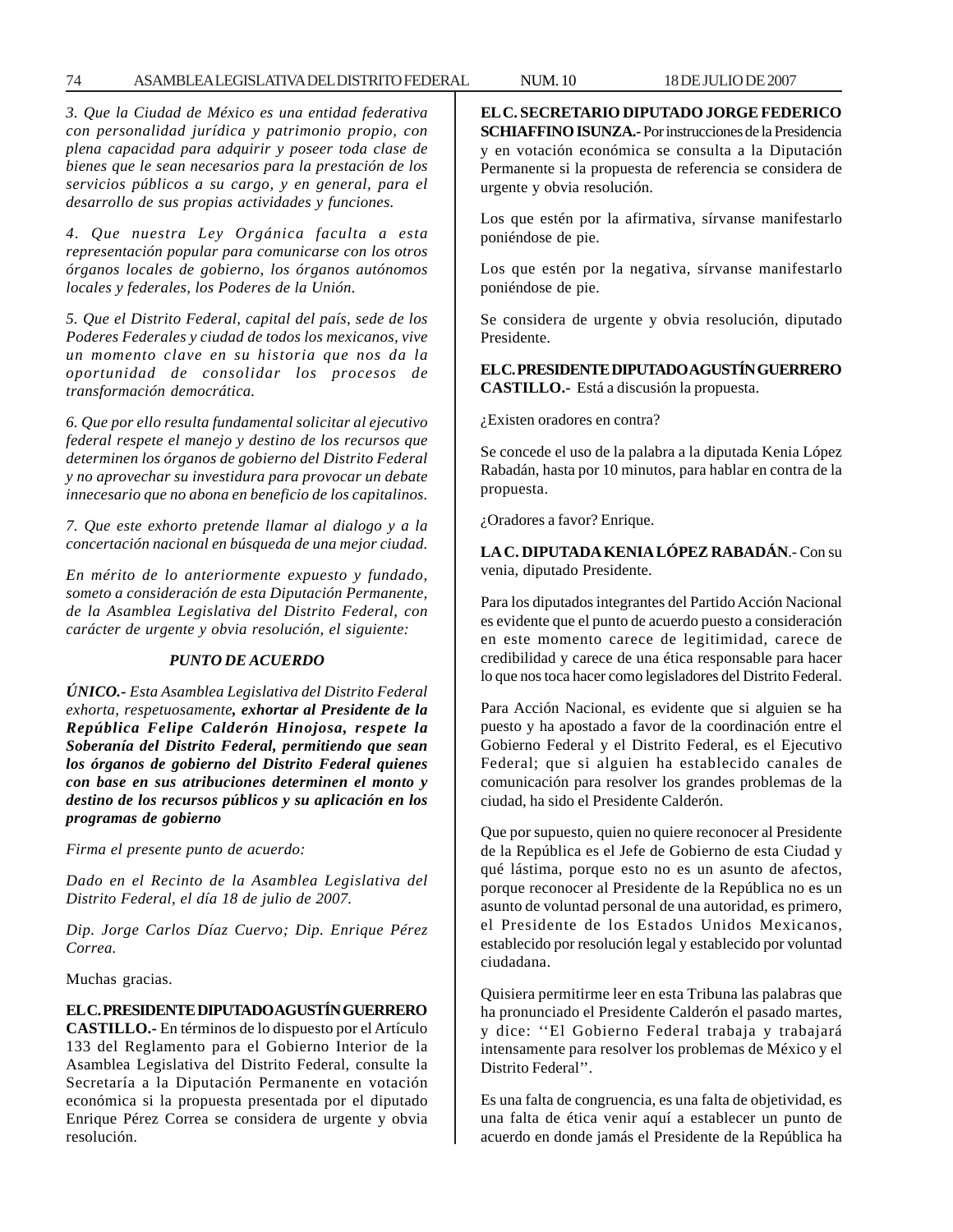hecho otra cosa, sino respetar al Distrito Federal, respetar a los ciudadanos del Distrito Federal y por supuesto buscar mejores condiciones.

Que se han hecho muchas cosas mal en el Distrito Federal, es evidente; es evidente el tema de la escuela que ha sido mencionado aquí y de la tala de árboles de un parque público, es evidente las grietas en Iztapalapa, es evidente el no dezasolve en épocas complicadas como son la época de lluvias, es evidente la cantidad de inconsistencias y de problemas que se viven en el Distrito Federal.

El Gran Canal, el entubamiento del Gran Canal claro que es un problema y claro que se buscó una solución en términos del Gobierno Federal. Han sido ya autoridades del Gobierno Federal quienes han dicho: vamos a apostarle a que el problema en Iztapalapa y en otras delegaciones en términos del agua, de la infraestructura, de los mantos acuíferos y demás, se resuelva.

Si hay alguien que tiene alguna pequeña incomodidad en el tema local y federal en términos de coordinación, estoy absolutamente segura, no es el Presidente de la República. Es el Gobierno del Distrito Federal, que en un absurdo y patético acto antidemocrático, no quiere reconocer al Presidente de la República y por ende no genera las condiciones para que la coordinación que se establece en la ley se dé en el Distrito Federal y los beneficiados sean los ciudadanos. Lo mismo los de Iztapalapa que los de Benito Juárez, ojalá y llegue un momento en la política de esta ciudad en donde no se vean los colores partidistas, en donde se vea el beneficio ciudadano.

Ojalá y así como ahora se viene a exhortar al Presidente de la República, se exhorte al Jefe de Gobierno del Distrito Federal para que haga, en términos de lo que establecen las leyes de coordinación, lo que le toca hacer en beneficio de la ciudadanía.

Es una lástima que esta Asamblea no esté respaldando las acciones del Presidente de la República en el Distrito Federal. Eso es lo que tendríamos que estar haciendo en este momento.

Es cuanto, diputado Presidente.

**EL C. PRESIDENTE DIPUTADO AGUSTÍN GUERRERO CASTILLO.-** Gracias, diputada Kenia López.

Para hablar a favor de la propuesta se concede el uso de la tribuna, hasta por 10 minutos, al diputado Enrique Pérez Correa, de la Coalición Parlamentaria.

**EL C. DIPUTADO ENRIQUE PÉREZ CORREA.-** Con su venia, diputado Presidente.

Pues diputada, me parece que el 90 por ciento de su discurso no aplica por lo menos conmigo ni con el punto de acuerdo que estamos planteando.

Me parece de veras innecesario replicar esta vieja cantaleta que ya es como un casetito, como los niños cuando te cuentan la historia del Callejón del Beso allá en Guanajuato, que apenas surge algo y te subes y ya ''tra, tra''. No, la verdad es que con nosotros no aplica, la verdad es que no.

Es más, hemos platicado muchos diputados que estamos aquí presentes que estos debates de esta naturaleza ya no ayudan y aburren mucho en este Pleno y la verdad es que necesitamos ser concretos e ir a los puntos; y lo que nosotros estamos planteando en este momento no es que haya problemas de coordinación, no es que alguien tenga la culpa o no de los problemas que estamos pasando.

En efecto, las consideraciones que usted hace, diputada, está bien con usted y por supuesto que usted tiene todo el derecho y la obligación de venir a plantear las observaciones que tenga en este tema y en todos los demás, pero lo del Presidente de la República no.

El Presidente de la República debe de abonar a mejorar el diálogo, debe de abonar a mejorar las coordinaciones interinstitucionales para resolver los problemas.

Entonces nos parece a nosotros que es inadecuado que desde la Presidencia de la República se lancen esas provocaciones y este tipo de comentarios y declaraciones que no abonan en nada.

Lo que nosotros estamos haciendo es un exhorto para moderar el debate y la forma en que se relacionan los gobernantes. Si eso causa un problema, causa una forma para los panistas, pues me parece que no es necesariamente que defiendan a ultranza algo que es indefendible, la verdad; el diálogo y la concertación y la relación interinstitucional se tiene que dar.

Entonces me parece que hacer un exhorto para que se modere y respete las atribuciones que tenemos tanto la Asamblea Legislativa como el Jefe de Gobierno, me parece sano y me parece oportuno.

Creo que la mayor parte de los comentarios aquí vertidos son innecesarios y por lo tanto exhortaría nuevamente a mis compañeros diputados a que votemos a favor este punto de acuerdo como un ejemplo de que estamos en la línea de ir al diálogo y al debate en todo caso, pero respetuoso de las atribuciones de cada esfera de acción política.

**EL C. PRESIDENTE DIPUTADO AGUSTÍN GUERRERO CASTILLO.-** Se concede el uso de la tribuna hasta por 10 minutos para hablar en contra de la propuesta al diputado Jorge Schiaffino Isunza, del Partido Revolucionario Institucional.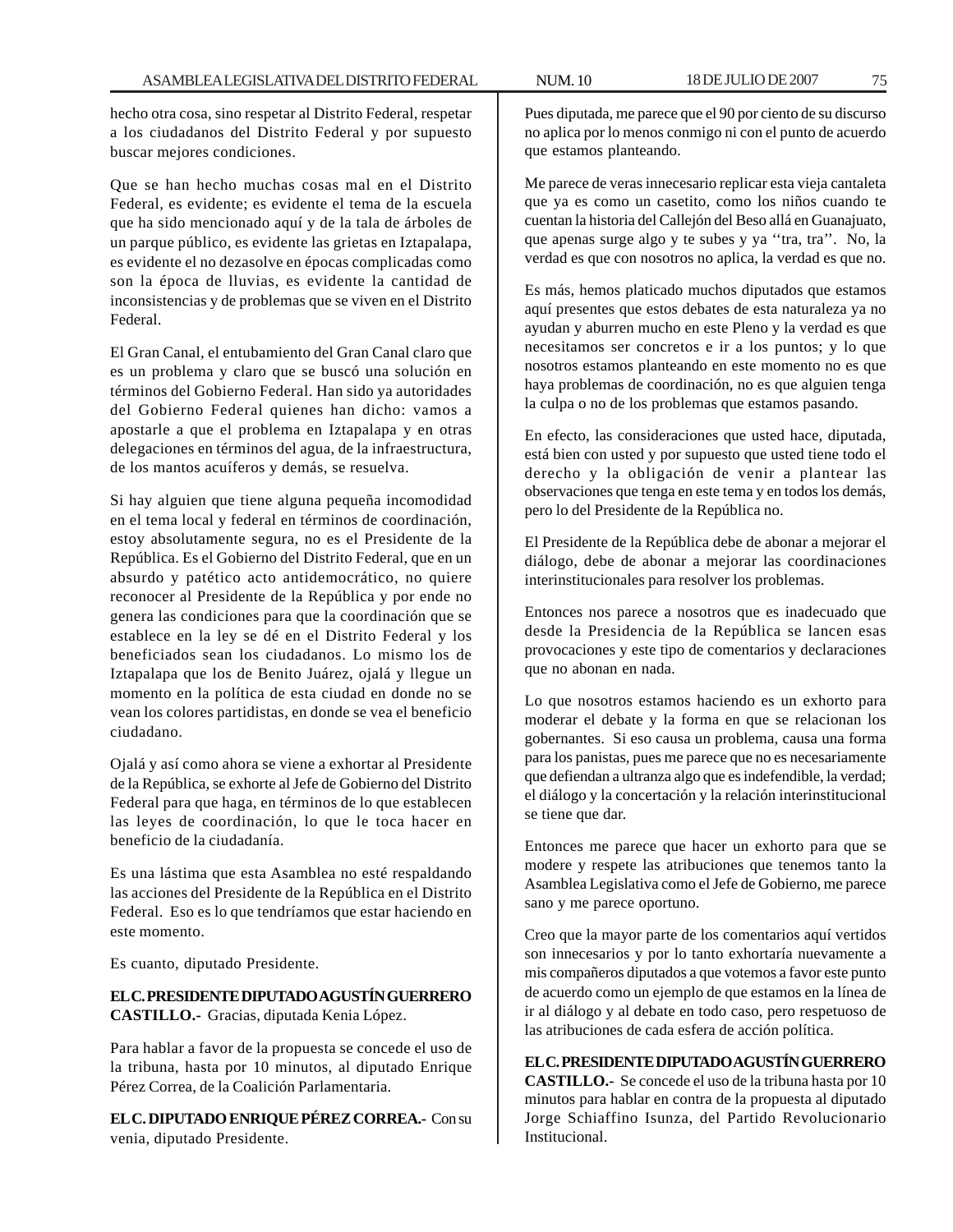## **EL C. DIPUTADO JORGE FEDERICO SCHIAFFINO ISUNZA.-** Muchas gracias, señor Presidente.

En principio no comparto de que la diputada Kenia López aquí haya salido del tema, al contrario, está en el tema, lo que pasa es que se ocupan pues diversos argumentos.

Yo recuerdo que en el pasado periodo ordinario presenté un punto de acuerdo para exhortar a Marcelo Ebrard a que reconociera al Presidente de la República, sin que yo sea calderonista ¿eh? yo tampoco lo quiero pero pues ganó y ni modo.

Entonces el hecho de que ahora se venga a la tribuna a decir que exhortan al Presidente a que no intervenga o a que se modere en los asuntos del Distrito Federal, se me hace una gran inconsistencia.

Miren ustedes, yo creo que este tipo de debates entre los que le van a Marcelo y los que le van a Calderón en nada beneficia a los capitalinos, y somos 10 millones los que dormimos en la Capital y 20 los que andamos durante el día y todos tenemos el derecho de que los gobiernos se pongan de acuerdo para que ya no existan problemas como el de Iztapalapa, como el drenaje y como todos los que se van a venir lamentablemente como desgracias.

El Presidente ayer habló del Gobierno de la Ciudad y pidió, así lo vimos todos, que hubiera coordinación. Marcelo dijo que es contra su orgullo aceptar ir a la foto con el Presidente. Si así van a seguir, qué lamentable es.

El Presidente de la República tiene injerencia en la vida política de la Ciudad de México porque es una Entidad Federativa y la Ciudad no escapa al pacto federal. Marcelo tiene facultades para ejercer el presupuesto y tiene necesidad, más que ningún Estado, para solicitar de la Federación recursos para las cosas que se necesitan en la Ciudad.

Yo quisiera hacer un exhorto a esta Asamblea, compañeras y compañeros. Miren ustedes hace un momento se suscitó una votación que se repitió tres veces. El voto de su servidor fue el que dio positivo para el punto de acuerdo. ¿Pero por qué lo hice? Este es un asunto que traemos lamentablemente desde que empezamos.

Apenas hay un enojo y va a subir el PRD o una fracción del PRD en contra de Carmen Segura, y por ahí se lleva a Morúa y a Lima; y después hay otra situación de encono y se sube el PAN también a alguna situación que no le gusta del PRD.

Yo voté a favor de la anterior propuesta no porque esté en contra de Carmen Segura, que es a quien va dirigida, sino para que de una vez por todas se terminen las amenazas.

Era muy sencillo, como el PAN lo hizo, no votar, no discutir, no pedir la palabra en contra y que la mayoría que hace el grupo lo hubiera rechazado. ¿Cuánto tiempo, diputadas del PAN, Kenia, cuánto tiempo iba a durar si el voto se da en contra del punto de acuerdo: dos semanas, tres más? ¿Lo van a volver a subir? Por eso voté a favor para que de una vez por todas ya quien tenga que hacerlo diga en qué estado se encuentra el asunto que estoy seguro es favorable a Carmen Segura, pero aquí a Carmen Segura hay que verla como diputada, es extraordinaria diputada, como lo es Morúa y como lo es Lima.

¿Por qué seguimos desprestigiando a la Asamblea con puntos de acuerdo que se convierten en amenazas? De una vez ya que se acabe ese asunto, que quien tenga que decir diga en qué condición se encuentra, que yo estoy seguro que no tiene ningún conflicto, pero ya dediquémonos en la Asamblea a ver las cosas importantes; olvidémonos de que si le hacemos el exhorto al señor Presidente de la República para que no se meta, o ya me olvidé de hacerle el exhorto al señor Ebrard para que reconozca al Presidente, porque en Comisiones me lo rechazaron.

Que todo el mundo se ponga a trabajar, la ciudad lo necesita. Dejémonos en la Asamblea de conflictos postelectorales y vayamos los 66 caminando sin conflictos, sin rencores y sin prejuicios a ver para adelante porque la Ciudad lo merece. Por eso creo que hay que rechazar ese punto de acuerdo.

**EL C. PRESIDENTE DIPUTADO AGUSTÍN GUERRERO CASTILLO.-** Proceda la Secretaría en votación económica a preguntar a la Diputación Permanente si es de aprobarse la propuesta a discusión.

**EL C. SECRETARIO DIPUTADO JORGE FEDERICO SCHIAFFINO ISUNZA.-** Por instrucciones de la Presidencia y en votación económica, se pregunta a la Diputación Permanente si está a favor o en contra de la propuesta sometida a su consideración.

Los que estén por la afirmativa, sírvanse manifestarlo poniéndose de pie.

Los que estemos por la negativa, manifestarlo poniéndose de pie.

No se aprueba la propuesta, ciudadano Presidente.

**EL C. PRESIDENTE DIPUTADO AGUSTÍN GUERRERO CASTILLO.-** En consecuencia se desecha la propuesta y hágase del conocimiento del diputado promovente.

Para presentar una propuesta con punto de acuerdo para exhortar al Sistema de Aguas del Distrito Federal respete la declaratoria que protege las áreas verdes y espacios abiertos y los espacios públicos en la Delegación Benito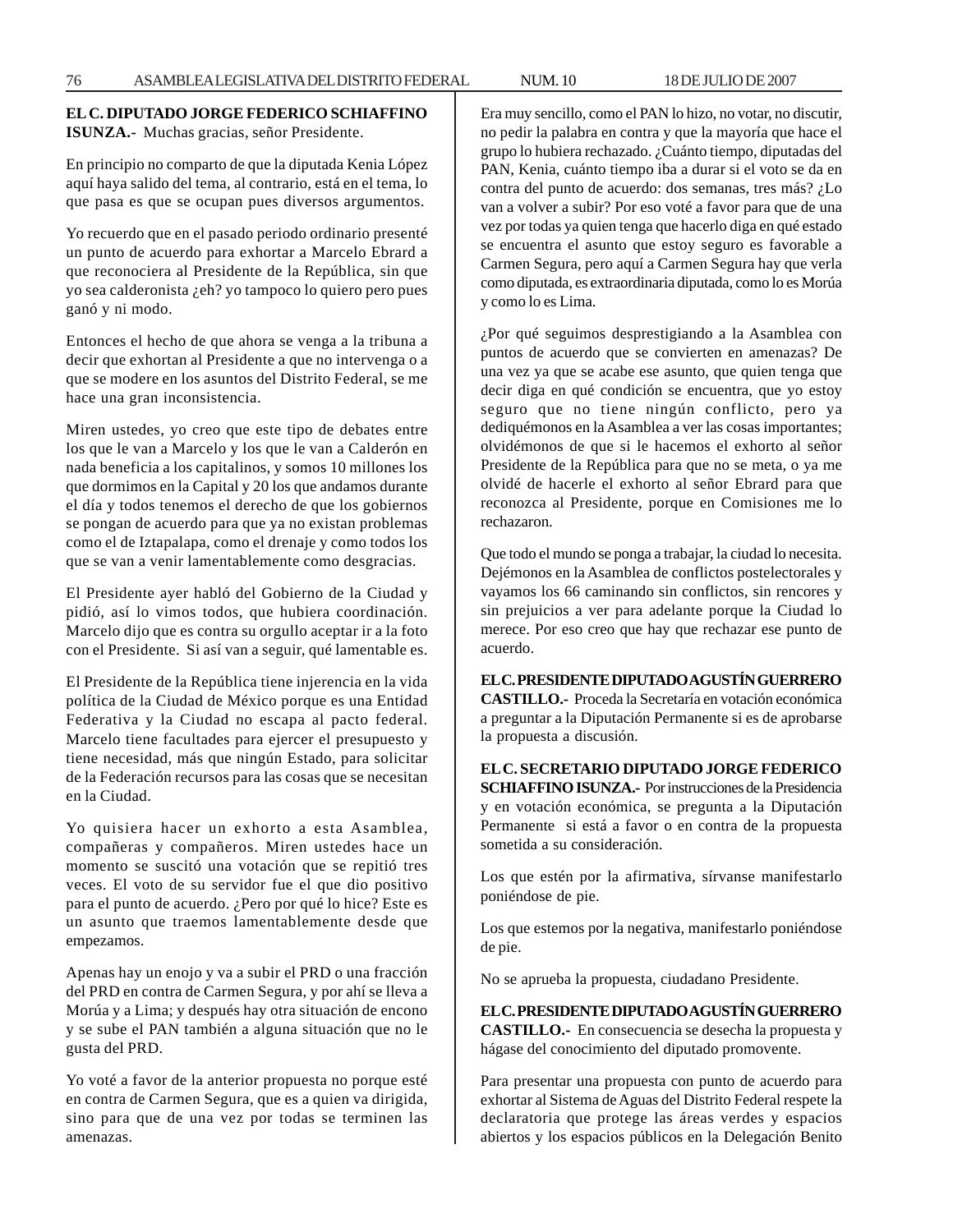Juárez, de fecha 17 de marzo del 94, se concede el uso de la tribuna al diputado Enrique Pérez Correa a nombre propio y del diputado Jorge Carlos Díaz Cuervo, de la Coalición Parlamentaria Socialdemócrata.

**EL C. DIPUTADO ENRIQUE PÉREZ CORREA.-** Con su venia, diputado Presidente.

*PROPOSICIÓN CON PUNTO DE ACUERDO ''PARA EXHORTAR AL SISTEMA DE AGUAS DEL DISTRITO FEDERAL RESPETE LA DECLARATORIA QUE PROTEGE LAS ÁREAS VERDES Y ESPACIOS ABIERTOS Y LOS ESPACIOS PÚBLICOS EN LA DELEGACIÓN BENITO JUÁREZ DE FECHA 17 DE MARZO DE 1994'',*

### *HONORABLE ASAMBLEA*

*El Diputado Enrique Pérez Correa por su propio derecho y a nombre del Diputado Jorge Carlos Díaz Cuervo, integrantes de la Coalición Parlamentaria Socialdemócrata en la Asamblea Legislativa, con fundamento en lo dispuesto por los artículos 17 fracción VI de la Ley Orgánica de la Asamblea Legislativa del Distrito Federal, y el 133 del Reglamento para su Gobierno Interior, por su amable conducto me permito someter a la consideración del Pleno de esta H. Asamblea Legislativa, la proposición con punto de acuerdo ''Para Exhortar al Sistema de Aguas del Distrito Federal respete la Declaratoria que protege las áreas verdes y espacios abiertos y los espacios públicos en la delegación Benito Juárez de fecha 17 de marzo de 1994'', conforme a las siguientes:*

#### *CONSIDERACIONES*

*1. Que el problema que representa la escasez de agua en la Ciudad, se acrecienta día con día, surgiendo la necesidad de crear mecanismos que permitan garantizar que la población reciba el vital recurso, por lo que se cree necesario la construcción de nuevos pozos de extracción, mismos que a la larga representan un problema aun mayor.*

*2. Que mediante oficio GDF/SMA/SACM/DESU/DVCD/ SCD/UDCD-A/BJ/0484/07, folio 19764, de fecha 25 de abril de 2007, el Director de Verificación y Coordinación Delegacional, Ingeniero Bernardo Hurtado Mejía, adscrito a la Dirección Ejecutiva de Servicios a Usuarios, del Sistema de Aguas de la Ciudad de México, informó que: ''Debido al intenso crecimiento poblacional que se ha manifestado en diversas zonas de la Ciudad de México y en particular en la zona de la Delegación Benito Juárez, se determina que dentro de los programas para el desarrollo en materia de infraestructura se debe proveer el abasto de agua potable para dicha zona; por tal situación y en apoyo a ello, esta Dependencia tiene asignado dentro del programa de perforación de pozos,*

*correspondiente al año 2007, la reposición del pozo de agua potable denominado ''Parroquia No. 1''.*

*3. Que no obstante lo afirmado en dicho oficio, la población en dicha demarcación no ha aumentado significativamente.*

*4. Que los vecinos de la Colonia Tlacoquemecatl del Valle, en reiteradas ocasiones han manifestado su preocupación ante la Delegación Benito Juárez y ante el Sistema de Aguas de la Ciudad de México, sobre la construcción del pozo de extracción de agua potable, por considerar que hay riesgos de hundimientos y agrietamientos.*

*5. Que se han realizado diversa reuniones con el Sistema de Aguas, a efecto de tratar lo relativo a la anuencia o negativa de construir un pozo de extracción de agua potable a un costado del parque San Lorenzo, mismo que actualmente se ocupa como canchas de basketball y de voleibol.*

*6. Que según estudios se desperdicia el 40% del agua potable por fugas, la mayoría provocadas por la extracción hecha por pozos que secan los mantos acuíferos y rompen las tuberías, por lo que resulta necesario enfocar los esfuerzos a dicha tarea.*

*7. Que el día 17 de marzo de 1994, se publicó en la Gaceta Oficial del Distrito Federal la Declaratoria que protege las áreas verdes y espacios abiertos y los espacios públicos en la delegación Benito Juárez, que establece que ''En los parques públicos a los que se refiere esa declaratoria no podrán ejecutarse nuevas construcciones obra o instrumento en la superficie o en el subsuelo que puedan de cualquier forma transformar el uso que actualmente tienen que es de áreas verdes.*

*8. Que la Ley de Responsabilidades de los Servidores Públicos obligan a los mismos a respetar y cumplir las leyes y la normatividad que determinen el manejo de recursos económicos públicos;*

*9. Que no obstante lo anterior, ya se oficializó el inicio de la construcción del pozo multireferido, a partir de la segunda semana de julio.*

*En mérito de lo anteriormente expuesto y fundado, someto a consideración de esta Diputación Permanente, de la Asamblea Legislativa del Distrito Federal, con carácter de urgente y obvia resolución, el siguiente:*

#### *PUNTO DE ACUERDO*

*ÚNICO.- Esta Asamblea Legislativa del Distrito Federal exhorta, respetuosamente, para Exhortar al Sistema de Aguas del Distrito Federal respete la Declaratoria que protege las áreas verdes y espacios abiertos y los espacios públicos en la delegación Benito Juárez de fecha 17 de marzo de 1994".Firma el presente punto de acuerdo:*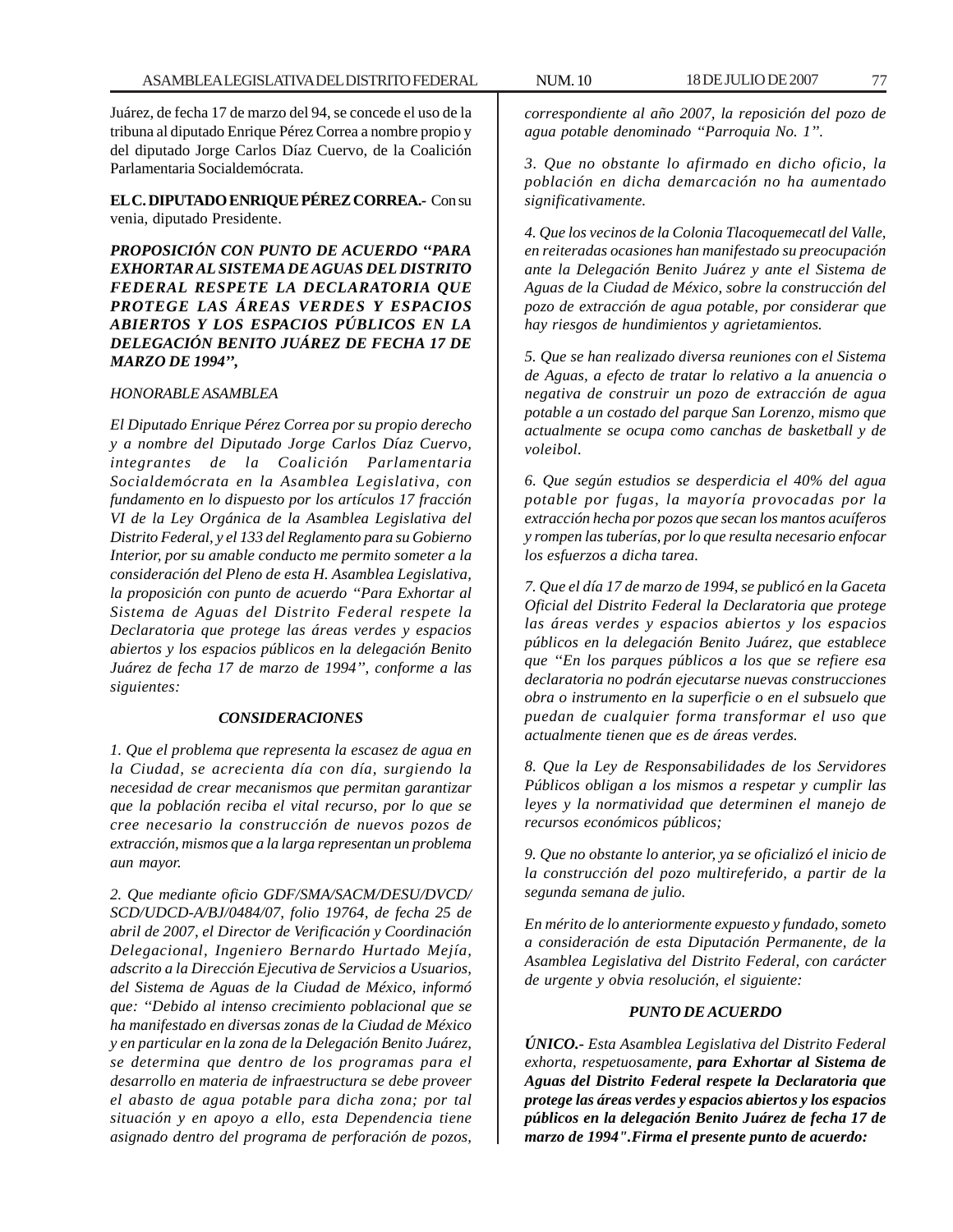*Dado en el Recinto de la Asamblea Legislativa del Distrito Federal, el día 18 de julio de 2007.*

*Dip. Jorge Carlos Díaz Cuervo; Dip. Enrique Pérez Correa.*

Muchas gracias.

**EL C. PRESIDENTE DIPUTADO AGUSTÍN GUERRERO CASTILLO.-** En términos de lo dispuesto por el Artículo 133 del Reglamento para el Gobierno Interior de la Asamblea Legislativa del Distrito Federal, consulte la Secretaría a la Diputación Permanente en votación económica si la propuesta presentada por el diputado Enrique Pérez Correa se considera de urgente y obvia resolución.

### **EL C. SECRETARIO DIPUTADO JORGE FEDERICO**

**SCHIAFFINO ISUNZA.-** Por instrucciones de la Presidencia y en votación económica se consulta a la Diputación Permanente si la propuesta de referencia se considera de urgente y obvia resolución.

Los que estén por la afirmativa, sírvanse manifestarlo poniéndose de pie.

Los que estén por la negativa, sírvanse manifestarlo poniéndose de pie.

No se considera de urgente y obvia resolución, compañero Presidente.

### **EL C. PRESIDENTE DIPUTADO AGUSTÍN GUERRERO**

**CASTILLO.-** Por lo tanto al no aprobarse, se turna para su análisis y dictamen a la Comisión de Preservación del Medio Ambiente y Protección Ecológica.

### **EL C. PRESIDENTE DIPUTADO JORGE FEDERICO**

**SCHIAFFINO ISUNZA.-** Para presentar una propuesta con punto de acuerdo por el que se exhorta al Honorable Congreso de la Unión para que dentro de sus atribuciones se analice, reforme y actualice el marco legal por el que se rigen las relaciones laborales de las y los trabajadores del hogar, que se encuentra regulado en el capítulo XIII del título sexto de la Ley Federal del Trabajo, se concede el uso de la tribuna al diputado Agustín Guerrero Castillo, a nombre propio y de la diputada Leticia Quezada Contreras, del grupo parlamentario del Partido de la Revolución Democrática.

Adelante, diputado.

**EL C. DIPUTADO AGUSTÍN GUERRERO CASTILLO.-** Con su permiso, diputado Presidente.

*PROPOSICIÓN CON PUNTO DE ACUERDO CONSISTENTE EN EXHORTAR AL H. CONGRESO DE LA UNIÓN PARA QUE SE ANALICE, REFORME Y ACTUALICE EL MARCO LEGAL POR EL QUE SE RIGEN LAS RELACIONES LABORALES LAS Y LOS TRABAJADORES DEL HOGAR, QUE SE ENCUENTRA REGULADO EN EL CAPÍTULO XIII DEL TÍTULO SEXTO DE LA LEY FEDERAL DEL TRABAJO.*

*A LAS Y LOS INTEGRANTES DE LA DIPUTACIÓN PERMANENTE DE LA ASAMBLEA LEGISLATIVA DEL DISTRITO FEDERAL, IV LEGISLATURA:*

*Con fundamento en lo dispuesto por los artículos 17 fracción VI de la Ley Orgánica de la Asamblea Legislativa del Distrito Federal, 81, 83, 84, 93 y 133 del Reglamento para el Gobierno Interior de la Asamblea Legislativa del Distrito Federal, la suscrita Leticia Quezada Contreras, en mi carácter de Diputada Local por el Distrito Electoral XXXIII e integrante del grupo parlamentario del Partido de la Revolución Democrática en esta Asamblea Legislativa del Distrito Federal, someto a consideración de esta Honorable IV Legislatura, la presente propuesta con Punto de Acuerdo de urgente y obvia resolución, consistente en exhortar al H. Congreso de la Unión para que se analice, reforme y actualice el marco legal por el que se rigen las relaciones laborales las y los trabajadores del Hogar, que se encuentra regulado en el Capítulo XIII del Título Sexto de la Ley Federal del Trabajo, al tenor de los siguientes:*

### *ANTECEDENTES*

*1.- El trabajo doméstico se encuentra protegido como una garantía individual en el artículo 5 Constitucional, derivado de su licitud. Sin embargo, en los hechos, la actividad domestica es considerada degradante o denigrante.*

*2.- En un país donde la pobreza ha generado que muchas mujeres y hombres interrumpan sus estudios ante la necesidad de incorporarse al mercado laboral, es común encontrar que sean los trabajos domésticos remunerados o de oficios los más ofertados por un segmento de la población.*

*3.- Aunado a lo anterior, la marginación que conlleva la necesidad económica de los migrantes del campo o simplemente de la falta de oportunidades en las grandes ciudades ha tenido como consecuencia natural que se establezcan relaciones laborales informales, en los que el patrón comete abusos laborales respecto a sus empleadas o empleados.*

*4.- Más aún, el trabajo en el hogar ha sido estereotipado como una actividad exclusivamente de las mujeres, delegándose en las madres, hijas o hermanas las labores domesticas, pero la discriminación es aún más profunda cuando esta actividad es menospreciada, considerada por los hombres, ínfima, ''cosa de viejas''. Peor aún, cuando el trabajo del hogar es remunerado y lo realiza una mujer migrante o una mujer sin instrucción académica, se le denomina con apelativos que la denigran en su integridad personal.*

*5.-. En los hechos es una actividad preponderantemente ejercida por mujeres, datos del INEGI (en 2005) aportan*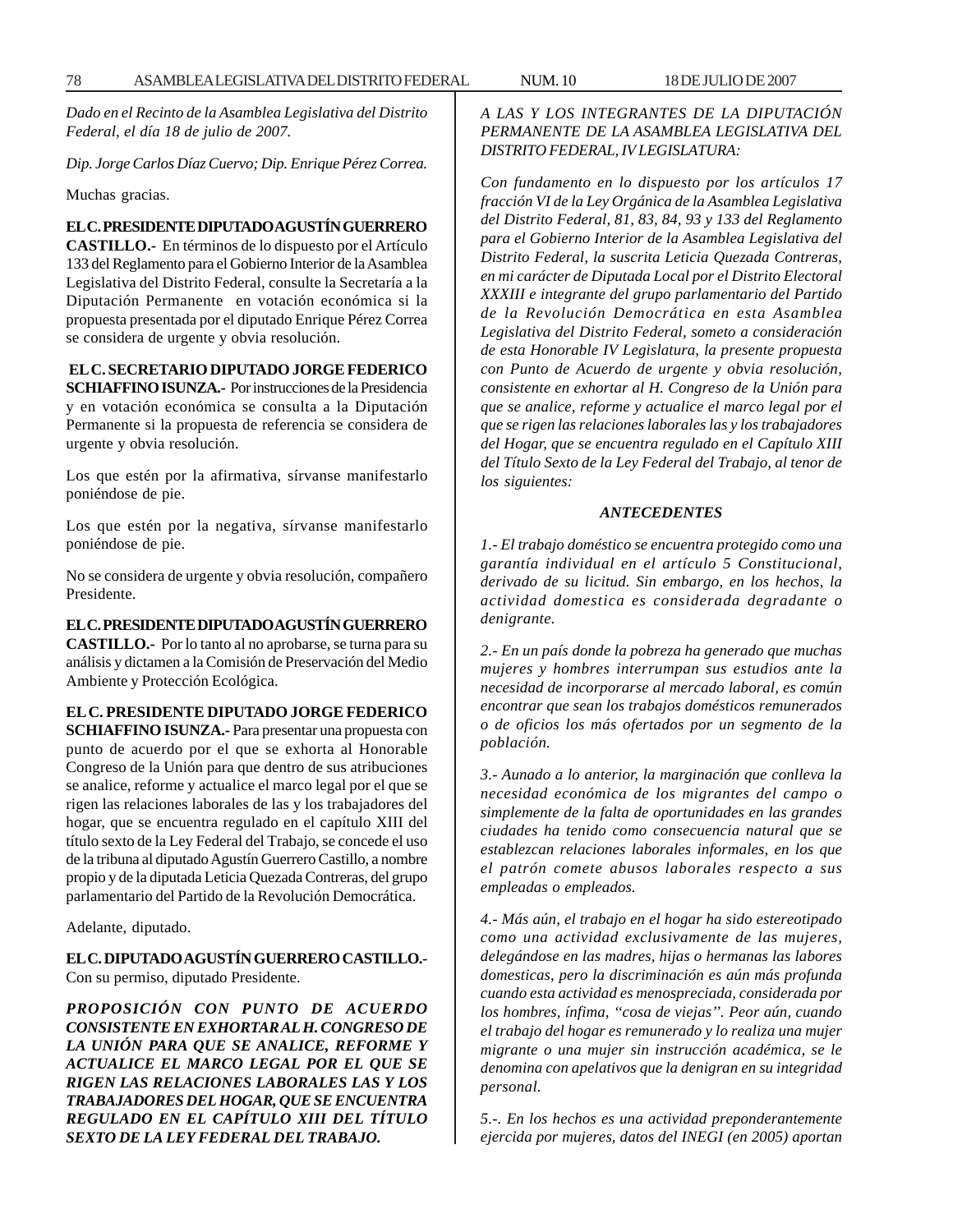*que el trabajo doméstico remunerado es de 1, 783, 722 (un millón setecientos ochenta y tres mil setecientos veintidós) personas, de las cuales el 91.4% son mujeres, siendo su promedio de escolaridad la primaria y su edad promedio, es de 38 años. Aunado a lo anterior, una de cada cuatro son jefas de familia.*

*6.-. Aún cuando la Ley Federal del Trabajo, reconoce la existencia del denominado ''trabajo doméstico'' como ''asalariado''; en los hechos, no existe respeto a la jornada laboral, salario mínimo profesional, ni las prestaciones económicas como: aguinaldo o liquidación de Ley. Ni que hablar, de la seguridad social, de la que, todo trabajador debe gozar, en el caso de las trabajadoras del hogar es inexistente, ya que no son incorporadas al régimen del IMSS o algún otro sistema público o privado de seguridad social. Y cuando se llega a hacer se toma como un acto de bondad y no como un derecho que otorga el patrón a la trabajadora. Menos podríamos hablar de los derechos derivados de la maternidad, tales como horas para la lactancia, guardería, por mencionar. Y si los derechos básicos de una trabajadora del hogar no son respetados, menos se reconoce el riesgo de trabajo, ni los derechos de pensión o jubilación por cesantía o vejez.*

*Entonces, pregunto a ésta Soberanía, ¿cuál es la situación de excepción por la que estas trabajadoras no pueden ser reconocidas en sus derechos plenamente? ¿Por qué se permite que sean agraviadas sistemáticamente?*

### *CONSIDERANDO*

*I.- Por las consideraciones expuestas y en virtud de la alta vulnerabilidad que presentan las trabajadoras del hogar, es necesario e imperioso que el trabajo del hogar remunerado sea redimensionado y revalorado.*

*II.- En virtud, que es facultad exclusiva del Congreso de la Unión, legislar en materia del Trabajo, es necesario conminar al Poder Legislativo Federal para que legisle a partir de la denominación del capítulo relativo al trabajo doméstico para ser considerado trabajo del hogar (concepto que es muchísimo más humano y amplio); aclarar el concepto que establece el artículo 331 para que la materia de trabajo quede debidamente delimitada y no existan abusos laborales por parte del patrón derivados de la interpretación que puede existir en relación con los términos ''aseo y asistencia''; que se fije un salario mínimo profesional, este cambio traería aparejados múltiples beneficios sobre todo en materia de seguridad social y en relación con el cómputo de las horas devengadas; el reconocimiento de las modalidades que tiene el trabajo del hogar, tales como: por horas, por día, por obra determinada o ''de planta''. Finalmente, la incorporación de nuevos conceptos de obligación patronal consistente en brindar un ambiente sano y libre de riesgos, violencia en cualquiera de sus formas, abuso y* *hostigamiento sexual, medidas de seguridad e higiene propias de las labores que se desarrollan, otorgar ropa de trabajo adecuada a la labor, proporcionar habitación digna, así como una alimentación adecuada (en la modalidad de trabajadora de planta) y el establecimiento de las sanciones con motivo del incumplimiento de las obligaciones patronales, entre otras.*

*Combatir la desigualdad y erradicar la discriminación por cualquiera de sus formas es un mandato suscrito a través de diversos compromisos internacionales y de las Leyes vigentes. El trabajo doméstico debe ser revalorado no solo por la importancia e impacto que tiene en las vidas personales de las y los patrones que se ven favorecidos por el trabajo del hogar, sino porque se trata de un asunto relacionado con el combate a la desigualdad y discriminación hacia la mujer y con la posibilidad de condiciones de desarrollo social más armónico.*

*Por lo expuesto, someto a consideración de esta Honorable Asamblea Legislativa del Distrito Federal, IV Legislatura, la siguiente proposición con punto de acuerdo, de urgente y obvia resolución:*

### *ÚNICO*

*Se exhorta al H. Congreso de la Unión para que dentro de sus atribuciones se analice, reforme y actualice el marco legal por el que se rigen las relaciones laborales las y los trabajadores del Hogar, que se encuentra regulado en el Capítulo XIII del Título Sexto de la Ley Federal del Trabajo.*

### *ATENTAMENTE*

*Dip. Agustín Guerrero Castillo.*

Es todo, diputado Presidente.

## **EL C. PRESIDENTE DIPUTADO JORGE FEDERICO SCHIAFFINO ISUNZA.-** Muchas gracias, diputado.

Con fundamento en lo dispuesto por los Artículos 50 fracción IV y V de la Ley Orgánica de la Asamblea Legislativa del Distrito Federal, 28 y 132 del Reglamento para su Gobierno Interior, se turna para su análisis y dictamen a la Comisión de Asuntos Laborales y Previsión Social.

Para presentar una propuesta con punto de acuerdo para exhortar a la Contraloría General del Gobierno del Distrito Federal, Beatriz Castelán García, pueda remitir un informe para que esta Asamblea Legislativa en el ámbito de sus atribuciones conozca sobre denuncias de utilización de recursos públicos o programas sociales con fines políticos electorales durante el desarrollo del proceso de selección interna del Partido de la Revolución Democrática del pasado 15 de julio, se concede el uso de la tribuna al diputado Enrique Pérez Correa, a nombre propio y del diputado Jorge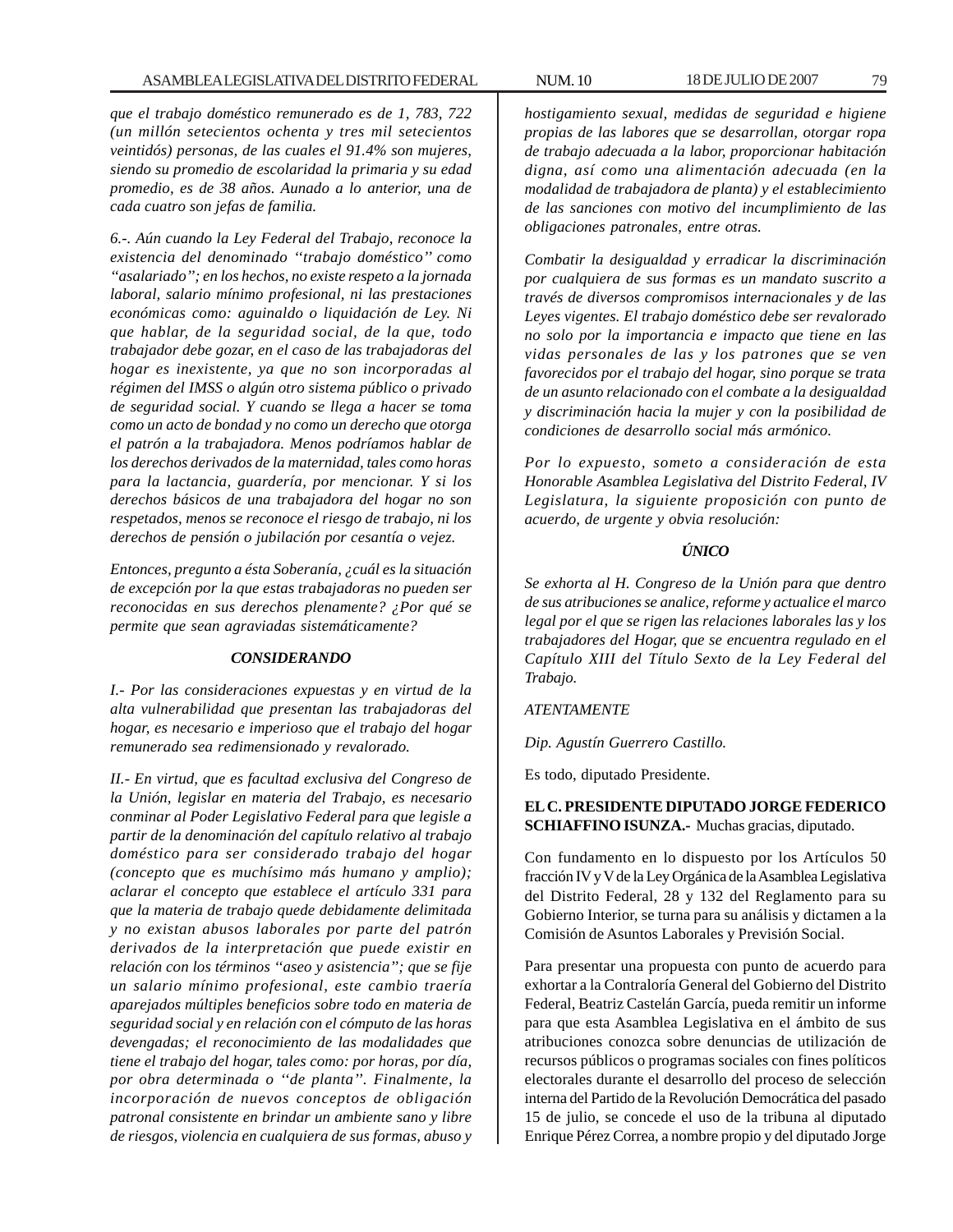Carlos Díaz Cuervo, de la Coalición Parlamentaria Socialdemócrata.

Adelante, señor diputado.

## **EL C. DIPUTADO ENRIQUE PÉREZ CORREA.-** Con su venia, diputado Presidente.

El diputado Enrique Pérez Correa, por su propio derecho y a nombre del diputado Jorge Carlos Díaz Cuervo, integrantes de la coalición parlamentaria Socialdemócrata en la Asamblea Legislativa del Distrito Federal, con fundamento en lo dispuesto por los Artículos 17 fracción VI de la Ley Orgánica de la Asamblea Legislativa del Distrito Federal y al 133 del Reglamento para su Gobierno Interior.

Por su amable conducto, me permito someter a consideración del Pleno de esta Honorable Asamblea Legislativa, la proposición con punto de acuerdo para exhortar a la Contralora General del Gobierno del Distrito Federal, Beatriz Castelán García, pueda remitir un informe para que esta Asamblea Legislativa en el ámbito de sus atribuciones, conozca sobre denuncias de utilización de recursos públicos o programas sociales con fines político electorales durante el desarrollo del proceso de selección interna del Partido de la Revolución Democrática el pasado 15 de julio, conforme a las siguientes consideraciones:

1.- El pasado 28 de junio de 2007, el Pleno de la Asamblea Legislativa del Distrito Federal, aprobó un acuerdo de la Comisión de Gobierno, mediante el cual se crea la Comisión Especial para Vigilar la no Utilización de Recursos Públicos y/o el Uso de Programas Sociales con Fines Político Electorales.

2.- El objetivo de esta Comisión es garantizar que no se utilice ningún puesto público para obtener beneficios electorales utilizando programas sociales y/o recursos públicos.

3.- Conforme a lo anterior, el pasado 3 de julio de 2007, la Comisión de Gobierno acordó que los Módulos de Atención, Orientación y Quejas Ciudadanas apoyaran a esta Comisión como oficinas auxiliares para la recepción de quejas.

4.- Que nuestra Ley Orgánica faculta a esta representación popular para comunicarse con los otros órganos locales de gobierno, los órganos autónomos locales y federales y los Poderes de la Unión.

5.- Que es facultad de este Órgano de Gobierno la evaluación de las políticas públicas y supervisión de las acciones administrativas y de gobierno, encaminadas a satisfacer las necesidades sociales de la población de esta Entidad, además de legislar la asignación, aplicación y transparencia de los recursos presupuestales disponibles de la hacienda pública local.

En mérito de lo anterior expuesto y fundado, someto a consideración de esta diputación permanente de la Asamblea Legislativa del Distrito Federal, con carácter de urgente y obvia resolución, el siguiente punto de acuerdo:

Primero.- Esta Asamblea Legislativa del Distrito Federal, exhorta respetuosamente a la Contralora General del Gobierno del Distrito Federal, Beatriz Castelán García, para que remita un informe a esta Asamblea Legislativa, para que en el ámbito de sus atribuciones conozca sobre denuncias por la utilización de recursos públicos o programas sociales con fines político electorales durante el desarrollo del proceso de selección interna del Partido de la Revolución Democrática, el pasado 15 de julio.

Segundo.- Asimismo informe sobre si se han abierto investigaciones al respecto y el estado que guarda las mismas.

Dado en el Recinto de la Asamblea Legislativa del Distrito Federal, el día 18 de julio de 2007.

Firman diputado Jorge Carlos Díaz Cuervo y diputado Enrique Pérez Correa.

Muchas gracias.

## **EL C. PRESIDENTE DIPUTADO AGUSTÍN GUERRERO**

**CASTILLO.-** En términos de lo dispuesto por el Artículo 133 del Reglamento para el Gobierno Interior de la Asamblea Legislativa, consulte la Secretaría a la Diputación Permanente en votación económica si la propuesta presentada por el diputado Enrique Pérez Correa se considera de urgente y obvia resolución.

**EL C. SECRETARIO DIPUTADO JORGE FEDERICO SCHIAFFINO ISUNZA.-** Por instrucciones de la presidencia y en votación económica se consulta a la Diputación Permanente si la propuesta de referencia se considera de urgente y obvia resolución.

Los que estén por la afirmativa, sírvanse manifestarlo poniéndose de pie.

Los que estén por la negativa, sírvanse manifestarlo poniéndose de pie.

Se considera de urgente y obvia resolución, ciudadano Presidente.

**EL C. PRESIDENTE DIPUTADO AGUSTÍN GUERRERO CASTILLO.-** Está a discusión la propuesta. ¿Existen oradores en contra?

**EL C. PRESIDENTE DIPUTADO JORGE FEDERICO SCHIAFFINO ISUNZA.-** En contra, se ha apuntado el diputado Agustín Guerrero.

¿Existen oradores en pro?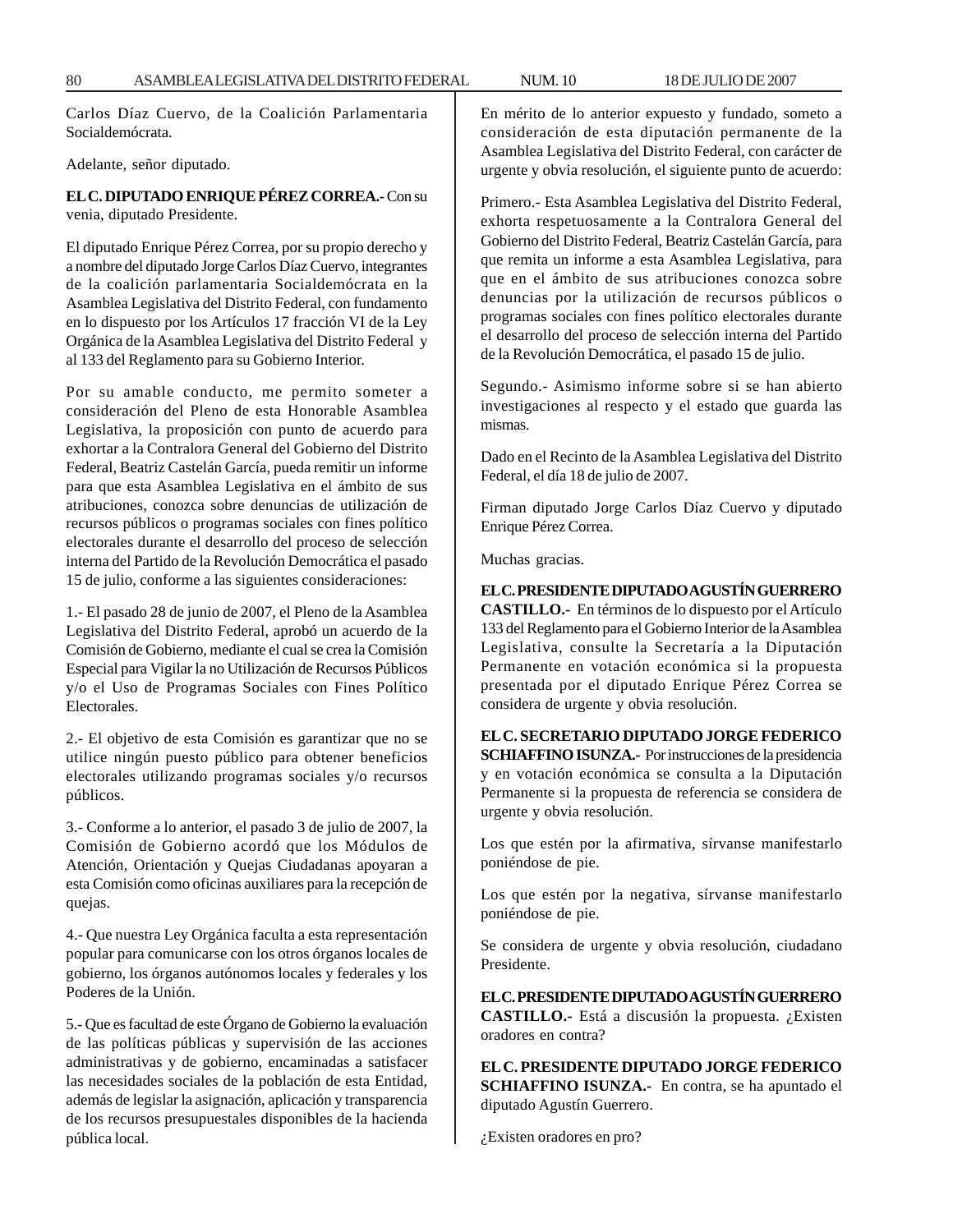El autor de la propuesta.

Tiene la palabra el diputado Agustín Guerrero, en contra.

## **EL C. DIPUTADO AGUSTÍN GUERRERO CASTILLO.-** Con su permiso, diputado Presidente.

Hace dos semanas desarrollamos aquí un debate, tres semanas, desarrollamos aquí un debate justamente sobre las características de esta Comisión que se propuso por parte del diputado Díaz Cuervo, a propósito de un conjunto de procesos electorales, que los partidos políticos llevamos a cabo de manera regular para renovar nuestras direcciones o nombrar representantes a diversos eventos que tenemos, cada quien de acuerdo a su calendario interno.

En ese debate quedó claro que no se trataba de una Comisión para supervisar, para vigilar al PRD, que no se podía tener una Comisión con una dedicatoria de esas características, que esta Asamblea sí tiene la obligación de velar porque los recursos públicos, los programas, las políticas públicas no tengan un uso electoral trátese de quien se trate, pero dirigirlo a un partido era inaceptable, y así lo comentamos y así se aceptó incluso en aquel debate.

Por eso me llama la atención que este punto de acuerdo venga otra vez sobre el PRD y que no se mencione que el 15 de julio, es decir, el mismo día que hubo elecciones del PRD, en el PRD, también hubo elecciones en el PAN, hubo elecciones para elegir dirigentes y ni una sola letra, ni un solo renglón, ni una sola declaración, ni una sola preocupación de esta Comisión que estuvo sesionando la semana pasada y que montó un operativo para las elecciones del PRD y ni una sola palabra para las elecciones del PAN.

Evidentemente pues nosotros no podríamos avalar este trato que se ha dado, cuando aquí en el debate que se dio se planteó en otros términos.

La Comisión esta Especial el día de ayer sesionó, por lo que se ha informado, y está estableciendo exactamente lo contrario de lo que aquí se pide. Esa Comisión se supone que era para recoger quejas de gente que así lo considerara sobre el proceso electoral del PRD y del PAN, no sólo del PRD; y una vez que la Comisión tuviera estas quejas las turna a la Contraloría, eso fue lo que se acordó ayer, que este paquete de quejas se turne a la Contraloría.

Aquí lo que se está pidiendo es una cosa de Rococó, que sea la Contraloría la que le informe a esta Asamblea y por ende también a los diputados de esta Comisión, de las denuncias que se presentaron, cuando aquí se acordó todo lo contrario, o sea esta Comisión acordó trasladar esas quejas a la Contraloría para que le dé el trámite correspondiente, que se investigue y que se deslinden responsabilidades.

Entonces es medio, incluso suena a trampa, suena a plan con maña, porque la Comisión recibe equis número de denuncias y luego se las turna el día de ayer a la Contraloría y hoy se pide que la Contraloría informe de cuántas denuncias recibió, ¿saben cuántas denuncias recibió?, pues las que le turnó la Comisión el día de ayer; y luego que nos informe qué ha hecho con ellas. Digo, pues de qué se trata, y del PAN ni una sola palabra.

A propósito de esto de los recursos públicos, el único que yo he conocido realmente documentado de los que se han mencionado en estos días, porque se dice que hubo tales y cuales cosas y son simplemente denuncias verbales, pero el único que tiene realmente una prueba documental de uso de recursos públicos destinados a un proceso electoral de un partido es un comunicado de fecha 15 de julio que tiene el logo de la Asamblea Legislativa y que es un reporte de irregularidades durante el proceso de elección de delegados al 10º Consejo Nacional del PRD, con un corte a las 18 horas del día 15 de julio, y que lo hace un diputado de esta Asamblea, y que lo puede hacer como cualquier miembro del PRD, pues hacer su valoración.

Lo que no puede hacer es utilizarlo, hacerlo con papel membretado de la Asamblea y utilizar los medios de comunicación de la Asamblea para distribuirlo a los medios de comunicación, un reporte o una valoración de un proceso electoral interno del PRD.

Yo no sé si la Comisión conoció o incorporó en sus quejas este hecho, que pues debió haber sido casi por oficio, no mediar ninguna queja, fue un hecho público y evidentemente debería de estar en el paquete del cual ahora se le pide a la Contralora que nos informe.

Entonces me parece que es un punto de acuerdo que no corresponde a lo que aquí acordamos hace 3 semanas, no hay un solo reporte de lo que pasó con la elección del PAN que se realizó el mismo día y se le pide ahora a la Contralora que nos informe de lo que se le envió el día de ayer, de cuántas denuncias recibió, y me parece que es un juego perverso que no corresponde a la dignidad de esta Asamblea Legislativa.

Muchas gracias.

## **EL C. PRESIDENTE DIPUTADO JORGE FEDERICO SCHIAFFINO ISUNZA.-** Gracias, señor diputado.

Tiene la palabra el diputado Enrique Pérez Correa para hablar en pro de su propuesta.

**EL C. DIPUTADO ENRIQUE PÉREZ CORREA.-** Con su venia, diputado Presidente.

Es claro que quedó perfectamente entendido el espíritu, esencia y los motivos que originaron esta Comisión, que de hecho por cierto se origina en la Comisión de Gobierno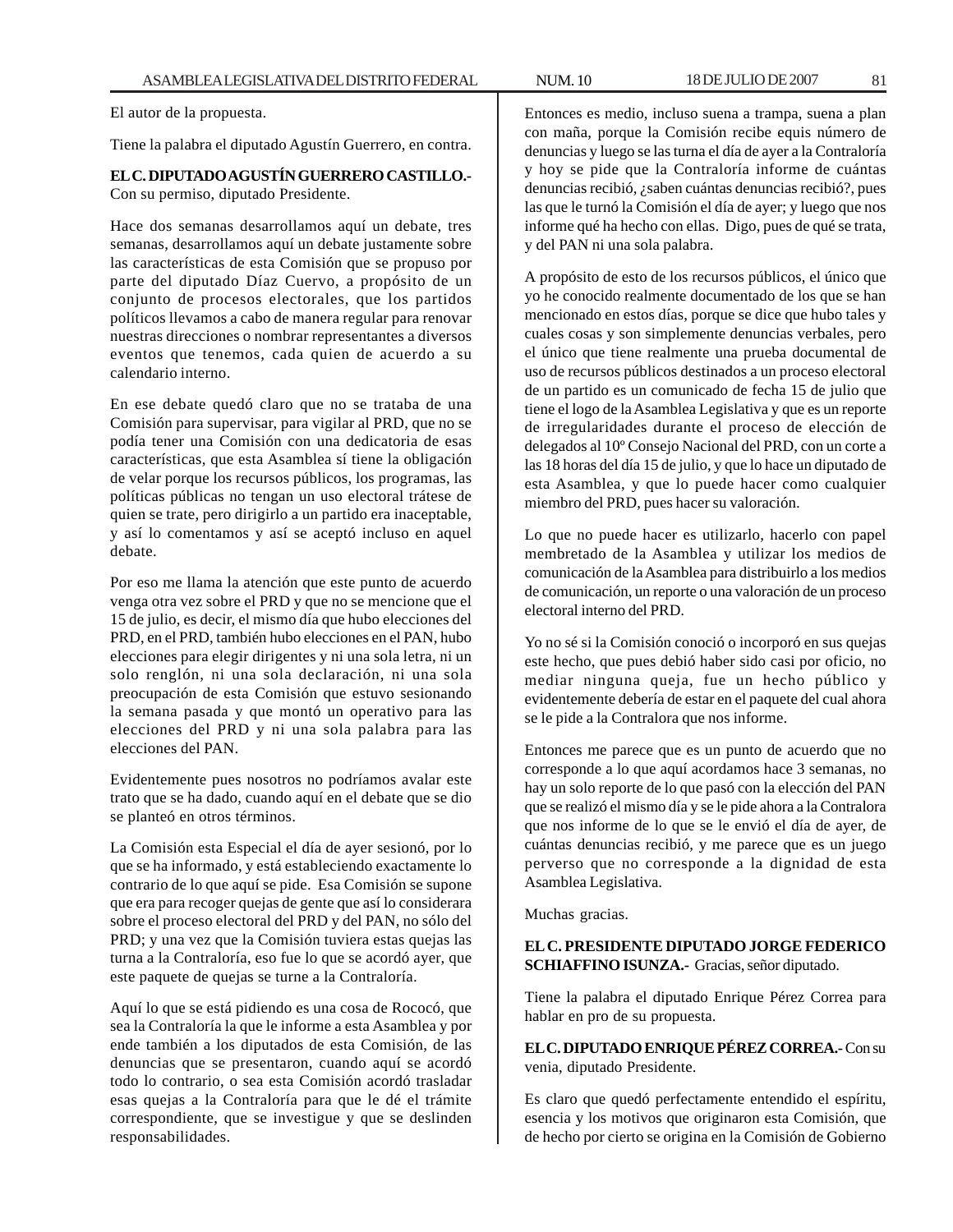por consenso o por lo menos por votación mayoritaria de quienes ahí participan.

En ese sentido, también es cierto de que las quejas que llegaron respecto a los procesos electorales que se vivieron el domingo pasado ya están sentenciadas en la Comisión y serán turnadas a la Contraloría. También informo que todavía eso no ocurre, se tendrá que trasladar los expedientes y lo que se pretendía con este punto de acuerdo era como retroalimentar para tener en la Comisión también lo que haya llegado por parte de los ciudadanos a la Contraloría directamente.

Sin embargo, me parece que es suficiente ya con el trabajo que realizó la Comisión, me parece suficiente el esfuerzo y el debate que se ha dado. Me parece también suficiente que hayamos tenido la claridad de que por primera vez en esta ciudad hagamos un esfuerzo tanto la Asamblea Legislativa como el Gobierno del Distrito Federal para evitar que funcionarios públicos de alto rango o menores puedan distraer recursos financieros o materiales en procesos electorales. Me parece que estamos dejando un gran precedente que se reflejará en todas las elecciones internas que tengan los partidos políticos.

Parece una actitud de avanzada de la Asamblea Legislativa exponer a transparentar los procesos electorales internos de cada partido político que está representado en este pleno. Por lo tanto, yo como promotor del punto de acuerdo me permitiría retirarlo para que avanzara el procedimiento que ya está instalado en las Comisiones y no contaminar ni agregarle mayor discusión a este debate que me parece que va por buen camino.

### **EL C. PRESIDENTE DIPUTADO JORGE FEDERICO SCHIAFFINO ISUNZA.-** Muchas gracias, ciudadano diputado.

Se retira el punto de acuerdo.

Para presentar una propuesta con punto de acuerdo sobre el refinanciamiento de la deuda del Distrito Federal, se concede... ¡Ah!, se retiró este punto de acuerdo. Esta Presidencia vuelve a hacer del conocimiento de la Asamblea que los puntos enlistados en los números 32, 33, 48 y 52 del orden del día han sido retirados.

Para presentar una propuesta con punto de acuerdo para exhortar a la Secretaria del Medio Ambiente del Distrito Federal, Licenciada Martha Delgado Peralta, a que modifique el Programa de Verificación Vehicular obligatoria para el segundo semestre del año 2007, se concede el uso de la tribuna al diputado Miguel Ángel Errasti Arango, del grupo parlamentario del Partido Acción Nacional.

Adelante señor diputado.

**EL C. DIPUTADO MIGUEL ÁNGEL ERRASTI ARANGO.-** Con su venia, diputado Presidente.

*PROPOSICIÓN CON PUNTO DE ACUERDO PARA EXHORTAR A LA SECRETARIA DEL MEDIO AMBIENTE DEL GOBIERNO DEL DISTRITO FEDERAL, LIC. MARTHA TERESA DELGADO PERALTA, A QUE MODIFIQUE EL PROGRAMA DE VERIFICACIÓN VEHICULAR OBLIGATORIA PARA EL SEGUNDO SEMESTRE DEL AÑO 2007.*

## *DIP. AGUSTÍN GUERRERO CASTILLO PRESIDENTE DE LA MESA DIRECTIVA DIPUTACIÓN PERMANENTE ASAMBLEA LEGISLATIVA, IV LEGISLATURA*

#### *PRESENTE.*

*Los suscritos, diputados integrantes del grupo parlamentario del Partido Acción Nacional, con fundamento en lo dispuesto por los artículos 17 fracción VI de la Ley Orgánica y 133 del Reglamento para el Gobierno Interior, ambos de la Asamblea Legislativa del Distrito Federal, sometemos a consideración de la Diputación Permanente, con carácter de Urgente y Obvia Resolución para su discusión, la siguiente PROPOSICIÓN CON PUNTO DE ACUERDO PARA EXHORTAR A LA SECRETARIA DEL MEDIO AMBIENTE DEL GOBIERNO DEL DISTRITO FEDERAL, LIC. MARTHA TERESA DELGADO PERALTA, A QUE MODIFIQUE EL PROGRAMA DE VERIFICACIÓN VEHICULAR OBLIGATORIA PARA EL SEGUNDO SEMESTRE DEL AÑO 2007, al tenor de los siguientes:*

### *ANTECEDENTES*

*De acuerdo con Wikipedia, la contaminación es la introducción en un medio cualquiera de un contaminante, es decir, la introducción de cualquier sustancia o forma de energía con potencial para provocar daños, irreversibles o no, en el medio inicial.*

*La contaminación ambiental, es la presencia en el ambiente de cualquier agente, ya sea físico, químico o biológico, o bien de una combinación de varios agentes en lugares, formas y concentraciones tales que sean o puedan ser nocivos para la salud, la seguridad o para el bienestar de la población, o que puedan ser perjudiciales para la vida vegetal o animal, o impidan el uso normal de las propiedades y lugares de recreación y goce de los mismos.*

*La contaminación ambiental es también la incorporación a los cuerpos receptores de sustancias sólidas, liquidas o gaseosas, o mezclas de ellas, siempre que alteren desfavorablemente las condiciones naturales del mismo, o que puedan afectar la salud, la higiene o el bienestar del público.*

*El Distrito Federal, es una de las ciudades que ha tenido graves problemas de contaminación ambiental en el*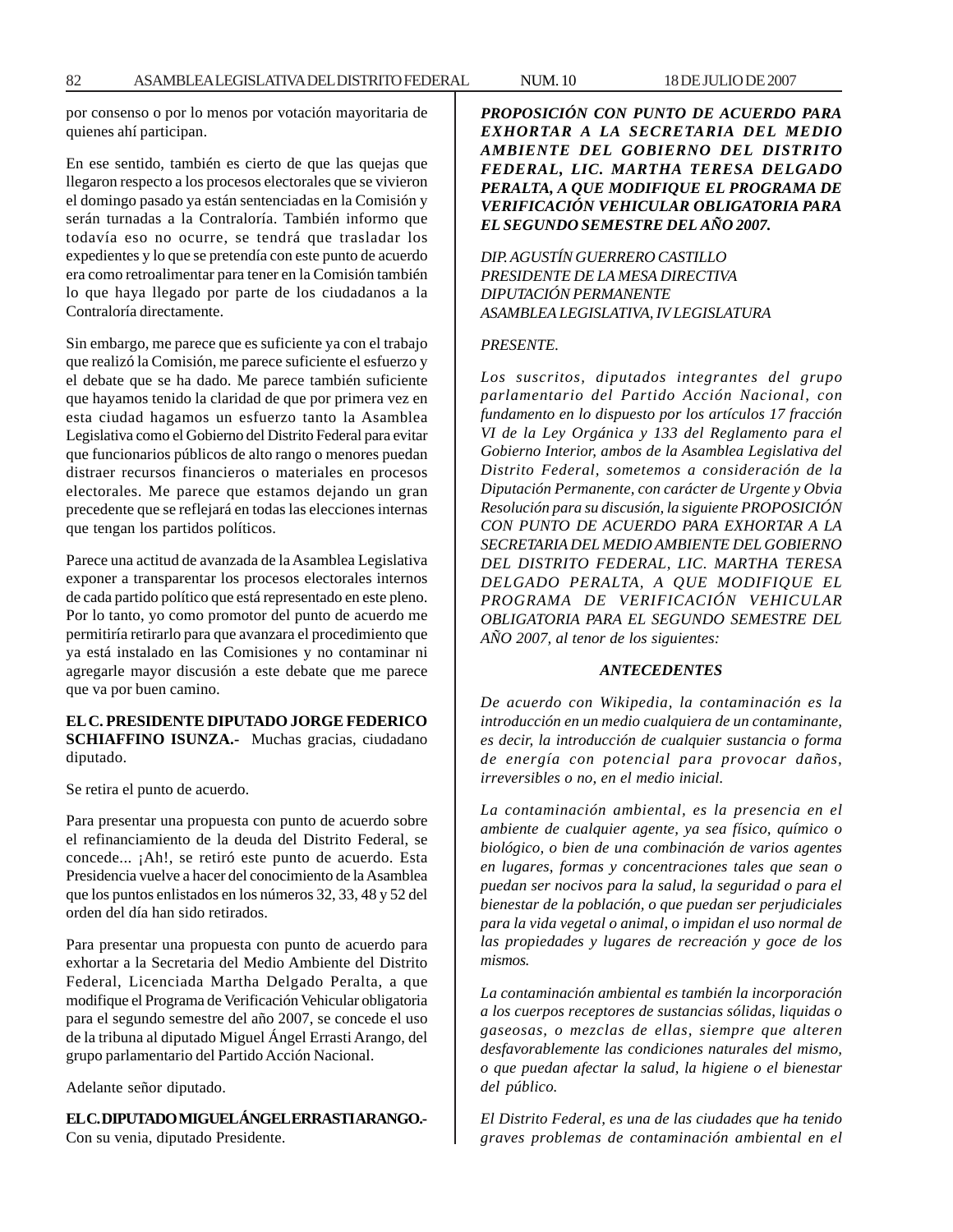*mundo. Su ubicación a 2, 240 metros sobre el nivel del mar y rodeada por importantes cadenas montañosas, impiden la libre circulación del aire, lo cual agrava las condiciones ambientales.*

*Estudios del Instituto Mexicano del Seguro Social, señalan que el índice de consultas relacionadas con enfermedades respiratorias en niños menores, aumenta hasta en un 10% en las épocas en que los niveles de contaminación ambiental son más elevados, los cuales se presentan durante el periodo invernal que comprende los meses de noviembre a marzo y que se caracteriza por bajas temperaturas y escasez de lluvias.*

*Debido a esto, las autoridades del Distrito Federal en el año de 1989 publican en la Gaceta Oficial del Departamento del Distrito Federal y en el Diario Oficial de la Federación respectivamente, el ''Acuerdo por el que se establecieron los criterios para limitar la circulación de los vehículos automotores un día a la semana'', al que se le conoció como el ''Hoy no circula''.*

*En ese acuerdo, se fijaron las condiciones mediante el cual se prohibía la circulación en horario comprendido entre las 5:00 y las 20:00 horas, un día a la semana, del 20% del parque vehicular que circulara en el territorio del Distrito Federal, en los períodos comprendidos entre el 20 de noviembre y el último día de febrero del año siguiente.*

*El 1º de marzo del año de 1990, se publicó un nuevo acuerdo en el Diario Oficial de la Federación, en donde se otorgó el carácter de obligatorio y permanente a la limitación de la circulación vehicular durante uno de los días hábiles semanales. El programa aplicó a todos los automotores que prestaran cualquier servicio, excepto aquellas unidades de servicios médicos, seguridad pública, bomberos, servicio público de pasajeros y unidades en que se acredite la atención a alguna emergencia médica.*

*El programa operó de esa forma hasta 1997, toda vez que el 30 de diciembre de 1996 se publicó una actualización al acuerdo establecido en 1990, mediante el cual se definieron condiciones especiales para exentar de la restricción a la circulación a vehículos de baja emisión de contaminantes, situación que aplicó tanto a unidades a gasolina como a diesel y gases carburantes.*

*Esta actualización tuvo como renovación del porque vehicular, vehículos privados modelos 1992 y convertidor catalítico y, en un alto inyección electrónica de combustible.*

*El 30 de octubre de 1998, el programa Hoy No Circula vuelve a ser objeto de actualización, y en esta ocasión, la pretensión de la misma fue motivar a la Industria*

*Automotriz Mexicana a cumplir voluntariamente, durante ese año, con estrictos niveles de emisión que aplicarían obligatoriamente a partir del año 2001. De esta forma, surge un esquema en donde los vehículos nuevos cuyas emisiones vehiculares cumplieran con niveles de autorregulación, estarían exentos del programa de verificación vehicular y del Hoy No Circula por un período de hasta dos años.*

*Sin embargo, y a pesar de los esfuerzos realizados, en 2004, la ciudad de México entró vergonzosamente al libro de los Record Guinness por ser la ciudad con el mayor índice de contaminación ambiental, en el mundo.*

*Ya en fechas actuales, todos los capitalinos estamos acostumbrados a la realización de la verificación ambiental dos veces al año, lo que nos permite circular nuestros automóviles, con la certeza de estar aportando a la reducción de la contaminación en nuestra ciudad.*

*Sin embargo, el Gobierno de la Ciudad, se le ocurrió condicionar la verificación vehicular al pago del impuesto sobre la tenencia vehicular, a partir del segundo semestre de 2006.*

*Esto sin duda, reflejó la pésima política de recaudación de los impuestos en la ciudad, situación que generó una gran molestia a la ciudadanía.*

*Esta condición, le permitió al Gobierno de ciudad recargar en 2006 por concepto de tenencia vehicular 213 millones de pesos, lo que aunado a lo que le correspondió por participaciones federales por ese mismo concepto, alcanzó la cantidad de 1,421.7 millones de pesos, de acuerdo a la Cuenta Pública de 2006.*

*Sin embargo, de acuerdo con el Noveno Tribunal Colegiado en Materia Administrativa, la obligatoriedad de pagar la tenencia para poder realizar la verificación es inconstitucional, ya que implica una doble pena para la misma falta administrativa, por lo que le dio la razón y se le otorgó un amparo a un ciudadano, en contra de la condición establecida por el Gobierno del Distrito Federal.*

*Desde luego que es necesario para cualquier gobierno allegarse de recursos económicos para su sostenimiento, para el desarrollo y ejercicio de las políticas públicas, y para brindar a los gobernados los servicios que requiere y hasta para la propia gobernabilidad, sin embargo, esto no tiene porque condicionarse de la forma en que lo realiza el gobierno de la ciudad.*

*Por lo anterior, es por lo que se propone a este cuerpo legislativo, solicitar a la Secretaría del Medio Ambiente, eliminar el numeral III.8 y III.9 del capítulo 3 del Programa de Verificación Vehicular Obligatoria para el segundo semestre del año 2007, publicado en la Gaceta Oficial*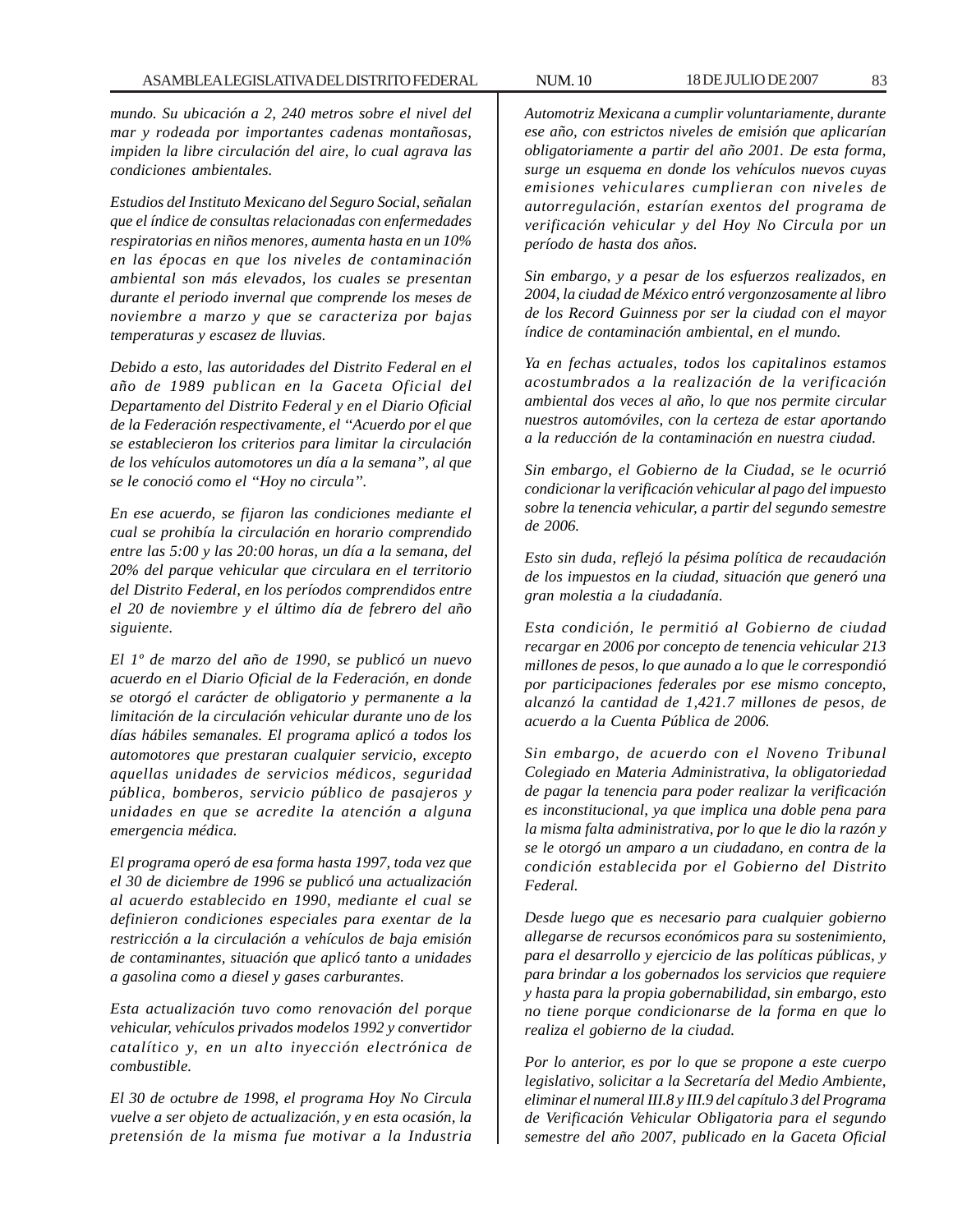*del Distrito Federal el día 29 de junio de 2007, ya que si bien es cierto, habrá ciudadano quienes por alguna razón no se encuentren al corriente en el pago de la tenencia, no existe motivación legal alguna, que impida que por esta situación no se le permita la verificación de su vehículo.*

#### *CONSIDERANDOS*

*PRIMERO.- Que de conformidad a lo establecido por el artículo 4° de la Constitución Política de los Estados Unidos Mexicanos, toda persona tiene derecho a un medio ambiente adecuado para su desarrollo y bienestar.*

*SEGUNDO.- Que de acuerdo a lo establecido por el artículo 26, fracción XIII, de la Ley Orgánica de la Administración Pública del Distrito Federal, a la Secretaría del Medio Ambiente le corresponde elaborar los programas y estrategias relacionadas con el equilibrio ecológico y la protección al ambiente.*

*TERCERO.- Que la Secretaría del Medio Ambiente del Distrito Federal, tiene la facultad de ejercer todas aquellas acciones tendientes a la conservación y restauración del equilibrio ecológico, así como la regulación, prevención y control de la contaminación del aire, agua y suelo que no sean de competencia federal, de conformidad a lo señalado por el artículo 9, fracción XXVII de la Ley Ambiental del Distrito Federal.*

*CUARTO.- Que resulta injusta e ilegal la manera en que el Gobierno del Distrito Federal realiza el cobro de la tenencia vehicular, puesto que como ya se señaló, además de ser inconstitucional, refleja la falta de creatividad para innovar políticas recaudatorias, que faciliten y propicien el pago de los impuestos a los que estamos obligados los ciudadanos.*

*Por lo anteriormente expuesto y fundado, sometemos a consideración de la Diputación Permanente de esta H. Asamblea, la siguiente Proposición con Punto de Acuerdo:*

*ÚNICO.- ESTA ASAMBLEA LEGISLATIVA DEL DISTRITO FEDERAL, EXHORTA A LA SECRETARIA DEL MEDIO AMBIENTE DEL GOBIERNO DEL DISTRITO FEDERAL LIC. MARTHA TERESA DELGADO PERALTA, A ELIMINAR EL NUMERAL III.8 Y III.9 DEL CAPÍTULO 3 DEL PROGRAMA DE VERIFICACIÓN VEHICULAR OBLIGATORIA PARA EL SEGUNDO SEMESTRE DEL AÑO 2007.*

*Dado en el Recinto Legislativo a los dieciocho días del mes de julio de dos mil siete.*

*Dip. Miguel Ángel Errasti Arango; Dip. Paula Adriana Soto Maldonado.*

Muchas gracias.

**EL C. PRESIDENTE DIPUTADO AGUSTÍN GUERRERO CASTILLO.-** En términos de lo dispuesto por el artículo 133 del Reglamento para el Gobierno Interior de la Asamblea Legislativa del Distrito Federal, consulte la Secretaría a la Diputación Permanente en votación económica si la propuesta presentada por el diputado Miguel Ángel Errasti Arango se considera de urgente y obvia resolución.

**EL C. SECRETARIO DIPUTADO JORGE FEDERICO SCHIAFFINO ISUNZA.-** Por instrucciones de la Presidencia y en votación económica se consulta a la Diputación Permanente si la propuesta de referencia se considera de urgente y obvia resolución.

Los que estén por la afirmativa, sírvanse manifestarlo poniéndose de pie.

Los que estén por la negativa, sírvanse manifestarlo poniéndose de pie.

Se considera de urgente y obvia resolución, diputado Presidente.

**EL C. PRESIDENTE DIPUTADO AGUSTÍN GUERRERO CASTILLO.-** Está a discusión la propuesta ¿Existen oradores en contra?

Proceda la Secretaría a preguntar a la Diputación Permanente en votación económica si es de aprobarse la propuesta a discusión.

**EL C. SECRETARIO DIPUTADO JORGE FEDERICO SCHIAFFINO ISUNZA.-** Por instrucciones de la Presidencia y en votación económica se pregunta a la Diputación Permanente si está a favor o en contra de la propuesta sometida a su consideración.

Los que estén por la afirmativa, sírvanse manifestarlo poniéndose de pie.

Los que estén por la negativa, sírvanse manifestarlo poniéndose de pie.

Aprobada la propuesta, diputado Presidente.

**EL C. PRESIDENTE DIPUTADO AGUSTÍN GUERRERO CASTILLO.-** Remítase a las autoridades correspondientes para los efectos legales a que haya lugar.

Para presentar una propuesta con punto de Acuerdo por el que se le solicita al Jefe de Gobierno del Distrito Federal blinde el gasto autorizado por esta Asamblea Legislativa al Programa 25, drenaje y tratamiento de aguas negras, a efecto de salvaguardar la integridad física y patrimonial de los más desprotegidos, se concede el uso de la Tribuna a la diputada Paula Adriana Soto Maldonado, a nombre propio y del diputado Agustín Castilla Marroquín, del grupo parlamentario del Partido Acción Nacional.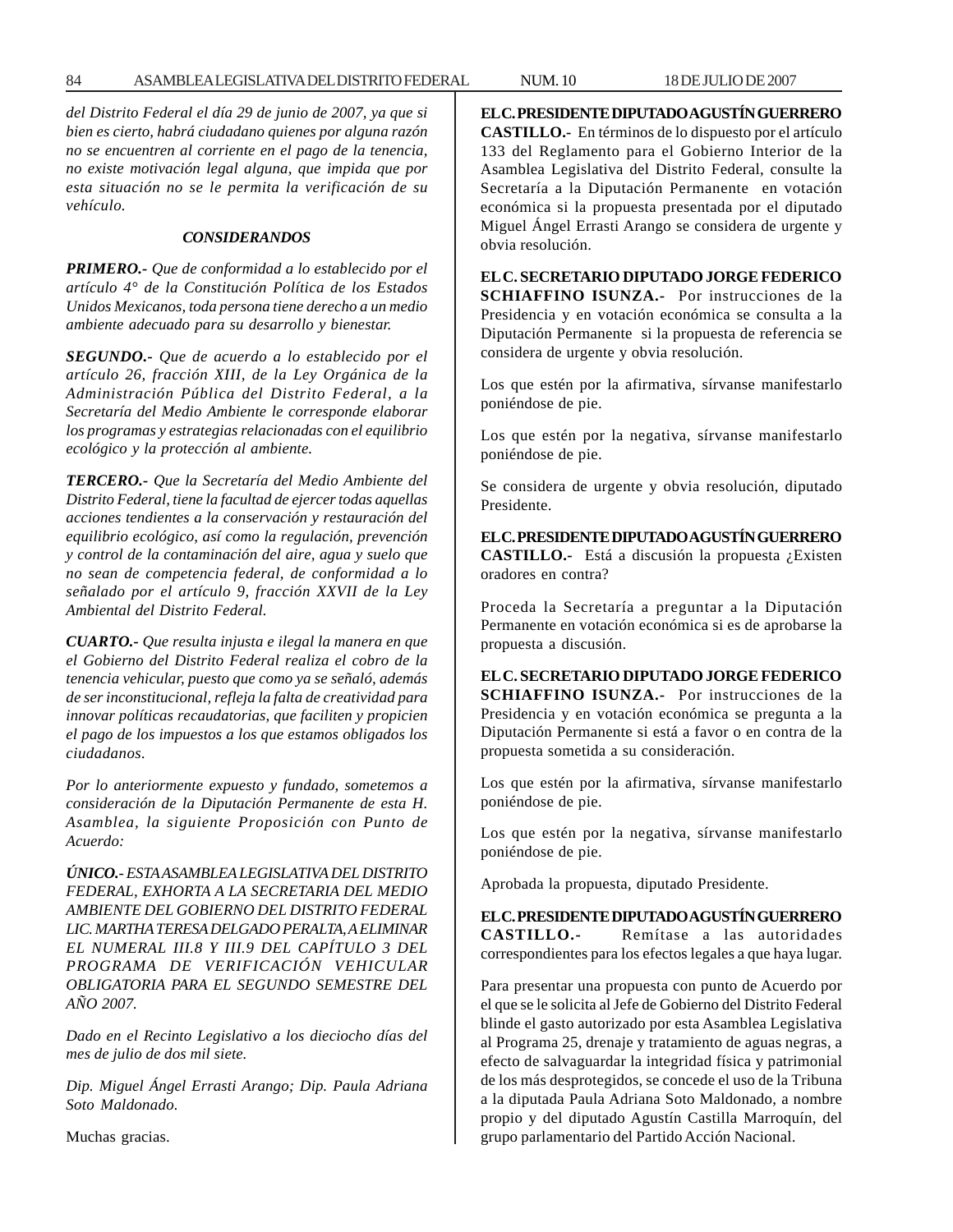**LA C. DIPUTADA PAULA ADRIANA SOTO MALDONADO.-** Con su venia, diputado Presidente.

*PROPOSICIÓN CON PUNTO DE ACUERDO PARA EXHORTAR AL JEFE DE GOBIERNO DEL DISTRITO FEDERAL, PARA QUE ''BLINDE'' EL GASTO AUTORIZADO AL ''PROGRAMA 25: DRENAJE Y TRATAMIENTO DE AGUAS NEGRAS'', A FIN DE EVITAR QUE EL MISMO SUFRA REDUCCIONES EN CUANTO AL MONTO DESTINADO.*

*DIPUTADO AGUSTÍN GUERRERO CASTILLO PRESIDENTE DE LA MESA DIRECTIVA DE LA COMISIÓN PERMANENTE DE LA ASAMBLEA LEGISLATIVA DEL DISTRITO FEDERAL IV LEGISLATURA*

#### *PRESENTE*

*Los que suscriben Diputada Paula Soto Maldonado y el Diputado Agustín Castilla Marroquín, integrantes del grupo parlamentario del Partido Acción Nacional, con fundamento en lo dispuesto por los artículos 17 fracción VI de la Ley Orgánica de la Asamblea Legislativa del Distrito Federal y 133 del Reglamento para el Gobierno Interior de la Asamblea Legislativa del Distrito Federal, sometemos a consideración de esta soberanía la siguiente, PROPUESTA CON PUNTO DE ACUERDO PARA EXHORTAR AL JEFE DE GOBIERNO DEL DISTRITO FEDERAL, PARA QUE ''BLINDE'' EL GASTO AUTORIZADO AL ''PROGRAMA 25: DRENAJE Y TRATAMIENTO DE AGUAS NEGRAS'', A FIN DE EVITAR QUE EL MISMO SUFRA REDUCCIONES EN CUANTO AL MONTO DESTINADO, conforme a los siguientes:*

#### *ANTECEDENTES*

*En los últimos días hemos sido testigos de importantes precipitaciones pluviales en diversas zonas de la Ciudad, mismas que han rebasado hasta en 30 millones de metros cúbicos los rangos para los que fue diseñado el Sistema de Drenaje de la Ciudad de México.*

*Esto deriva de un problema estructural que data de varias décadas, mismo que se ha agudizado por la aplicación de políticas públicas erróneas e incorrectas, como por ejemplo la sobreexplotación de los mantos acuíferos del Valle de México; situación que se corrobora con los datos de la Comisión Nacional del Agua, CONAGUA, los cuales indican que la extracción de agua del subsuelo, es cuatro veces mayor que la recarga del acuífero de la Ciudad de México.*

*De acuerdo con los registros del Sistema de Aguas de la Ciudad de México, en los últimos años, y particularmente a partir del año 2000 se ha ido incrementando de manera*

*exponencial el uso irregular del Sistema, ya que según datos de la del ''Consejo Asesor del Drenaje profundo en el Distrito Federal'', en su Tercera Sesión Ordinaria, el Emisor Central del Drenaje Profundo estuvo 15 veces sometido a condiciones extremas por el desalojo de altas cantidades de agua en la época de lluvia, mientras que en 1999 sólo lo hizo una vez y en el año 2000 dos veces.*

*Desafortunadamente para millones de habitantes de la Ciudad, en los últimos 12 años, es decir, en las dos últimas administraciones capitalinas, el gobierno central no le ha dado el mantenimiento mínimo necesario a la infraestructura del Emisor Central, provocando que éste opere en condiciones inadecuadas y muy por debajo de su capacidad de diseño, con una pérdida equivalente al 30% de la misma.*

*Por otra parte y en el mismo lapso, el Gran Canal de Desagüe también disminuyó su capacidad, pasando de los 80 metros cúbicos por segundo, que tenía a mediados de la década de los 70, a poco más de 10 metros cúbicos por segundo al cierre del 2006.*

*Considerada en su conjunto, la infraestructura de drenaje del Valle de México, cuya responsabilidad recae fundamentalmente en la Administración Pública del Distrito Federal, perdió el 50% de su capacidad de operación, al pasar de 280 metros cúbicos por segundo en 1975, a sólo 165 metros cúbicos por segundo en 2006, lo que representa un déficit en el gasto destinado para ''Aguas Negras y Pluviales que no se desahogan'', equivalente a 115,000 litros por segundo.*

*Con base en esto, podemos afirmar que en el Distrito Federal existe el riesgo latente de presentarse inundaciones de magnitudes alarmantes, en un área de hasta 217 kilómetros cuadrados, integrada por la ''Zona Centro'' de la Ciudad de México, y las ''Zonas Bajas'' de la misma.*

*Tal es el caso de la Delegación Iztapalapa y los municipios colindantes del Oriente, en donde se encuentran amplios núcleos de población marginada, que se verían directamente afectados en sus patrimonios y propiedades.*

*A lo largo del periodo 2000 a 2006 el monto anual del gasto destinado al Sistema de Drenaje, mediante el ''Programa 25: Drenaje y Tratamiento de Aguas Negras'', no se ha incrementado de manera proporcional a las necesidades requeridas para su funcionamiento, ya que sólo se aumentó de 1,5 19.9 millones de pesos a 1,744.9 millones de pesos.*

*Aumento que significó sólo 14.8% de incremento nominal en 6 años, a pesar de que en el mismo lapso, el gasto programable de la Ciudad se elevó en 30,212.4 millones de pesos, es decir a una tasa de 52.8%, es decir, un*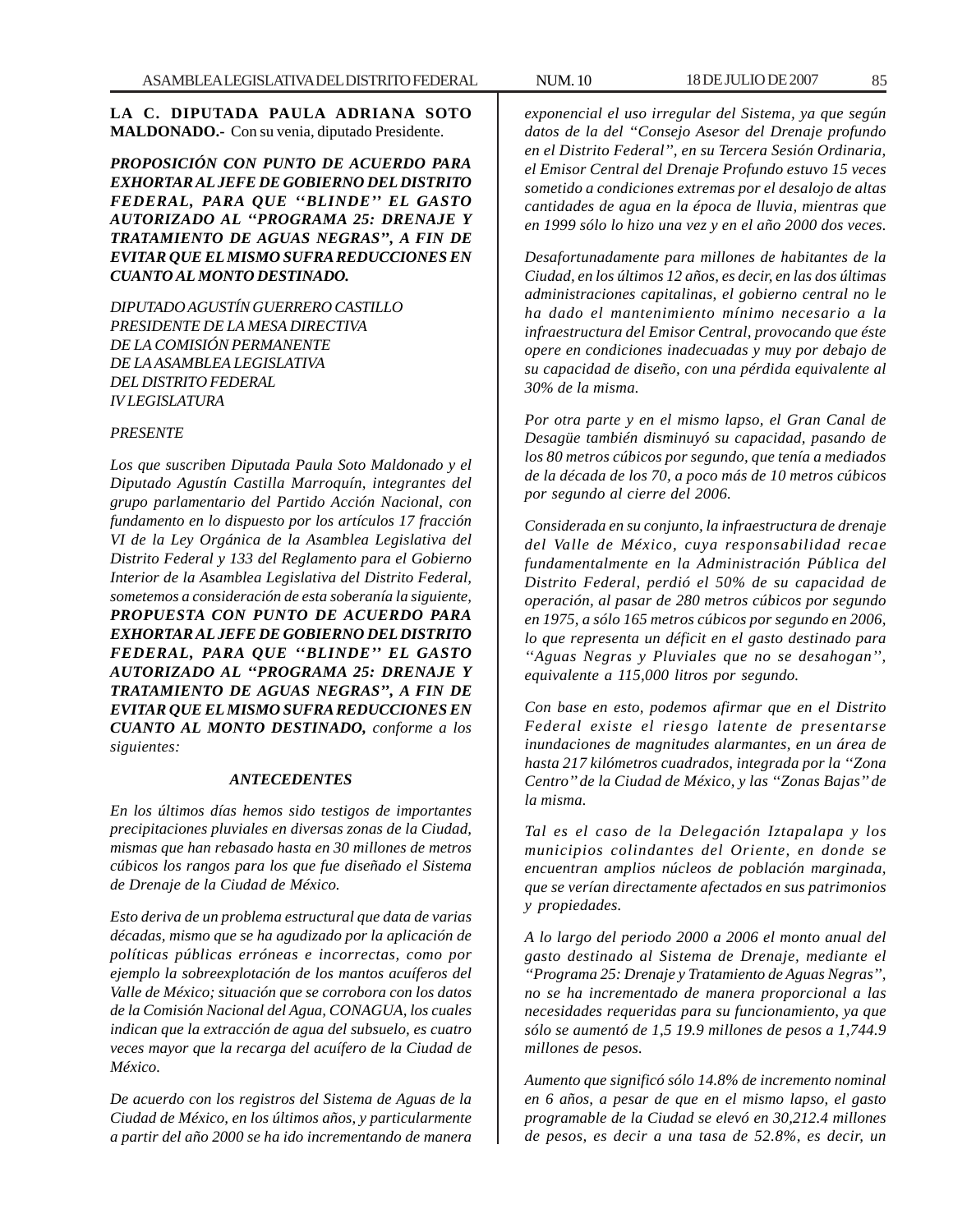*aumento de 3.6 veces, en comparativo con el registrado en materia de drenaje.*

*El 29 de junio del presente año, ante diversos medios de comunicación, el Jefe de Gobierno del Distrito Federal, ha manifestado que: ''El drenaje profundo es una prioridad de mí gobierno''.*

*Sin embargo, la incongruencia hace presencia ya que en los últimos 6 años el multicitado ''Programa'' no se ha considerado como ''Prioritario'', por lo que precisamente Acción Nacional al someter el presente punto de acuerdo pretende garantizar lo anterior, en tanto se presenta la Iniciativa de reformas al artículo 14 del Decreto de Presupuesto del Distrito Federal, para el ejercicio fiscal 2008; y, asimismo, sentar el precedente para los ejercicios fiscales subsecuentes; y,*

#### *CONSIDERANDO*

*I. Que la falta de suministro de agua potable y los problemas para el desalojo de aguas negras y pluviales, son dos caras de la misma moneda; ambos afectan por igual a las zonas marginadas y a quienes menos tienen.*

*II. Que en el caso del problema hidráulico de la Ciudad, el factor común es la falta sistemática de inversión pública;*

*III. Que se trata de un problema estructural, mismo que se ha agudizado en los últimos años, debido a la falta de inversión y al uso ineficiente y desigual de recursos públicos, en donde la política de gasto, decidió por una parte reducir las erogaciones, y por otra ajustar en donde, aparentemente, no se ve la carencia de recursos;*

*IV. Que no obstante, los resultados de esta política han sido devastadores para la sustentabilidad del Drenaje de la Ciudad, comprometiendo de manera importante incluso el funcionamiento y operación de éste, los altos costos económicos y humanos;*

*V. Que del año 2000 a la fecha, la inversión en el Sistema de Drenaje de la Ciudad ha experimentado disminuciones considerables, y con excepción del 2002, en todos y cada uno de los años, se registraron subejercicios; teniendo como suma acumulada de esos recursos autorizados y no ejercidos en ese rubro, durante el periodo 2000 - 2006 más de 1,700 millones de pesos, equivalente en promedio a l2.6% de subejercicio en los montos destinados para ello.*

*VI. Que la asignación presupuestal no alcanza los niveles que tenía en 1997, cuando el gasto en esa área llegó a ser el 3.4% del gasto total programable de la Ciudad, mientras que al cierre del 2006, representó 1.9%, es decir, menos de la mitad de esa proporción;*

*VII. Que el rezago financiero en el Sistema de Drenaje tan sólo del año 2000 al cierre del 2006, es del orden de casi 6,000 millones de pesos; pues la inversión requerida en el período 2000-2006 fue de más de 17,200 millones de pesos para mantener los niveles de capacidad y funcionamiento que se tenían en 1997, y en cambio se aplicaron sólo poco más de 11,400 millones de pesos;*

*VIII. Que sólo con políticas públicas de largo plazo, como blindar el gasto en materia de la infraestructura de Drenaje, dándole el carácter de ''Programa Prioritario'', será posible atender el fondo del problema;*

*IX. Que sólo mediante una propuesta de esta naturaleza se impedirá que se presenten subejercicios recurrentes, y que los recursos aprobados se ejerzan con eficacia, responsabilidad y eficiencia;*

*Por lo anteriormente expuesto y fundado, los que suscribimos sometemos a consideración del Pleno de ésta H. Asamblea Legislativa con carácter de urgente y obvia resolución en términos de lo dispuesto por el artículo 133 del Reglamento para el Gobierno Interior de la Asamblea Legislativa del Distrito Federal, el siguiente:*

#### *PUNTO DE ACUERDO*

*ÚNICO. Se exhorta al Jefe de Gobierno del Distrito Federal, Licenciado Marcelo Luis Ebrard Casaubón, para que ''Blinde'' el gasto autorizado por esta Asamblea Legislativa, al ''Programa 25: Drenaje y Tratamiento de Aguas Negras'', en tanto se presenta la Iniciativa de Decreto por la que se reforma el artículo 14 del Decreto de Presupuesto de Ingresos del Distrito Federal para que dicho ''Programa'', y que sea considerado como ''Programa Prioritario'', a fin de evitar que el mismo sufra reducciones en cuanto al monto destinado y que a su vez beneficie a la población afectada y potencialmente afectada por falta o carencia en el suministro de dichos servicios.*

*Dado en el Salón Heberto Castillo, del Recinto Legislativo de Donceles a los 18 días del mes de julio de dos mil siete.*

*Dip. Agustín Castilla Marroquín; Dip. Paula Soto Maldonado.*

Es cuanto, diputado Presidente.

**EL C. PRESIDENTE DIPUTADO JOSÉ LUIS MORÚA JASSO.-** En términos de lo dispuesto por el Artículo 133 del Reglamento para el Gobierno Interior de la Asamblea Legislativa del Distrito Federal, consulte la Secretaría a la Diputación Permanente en votación económica si la propuesta presentada por la diputada Paula Adriana Soto Maldonado se considera de urgente y obvia resolución.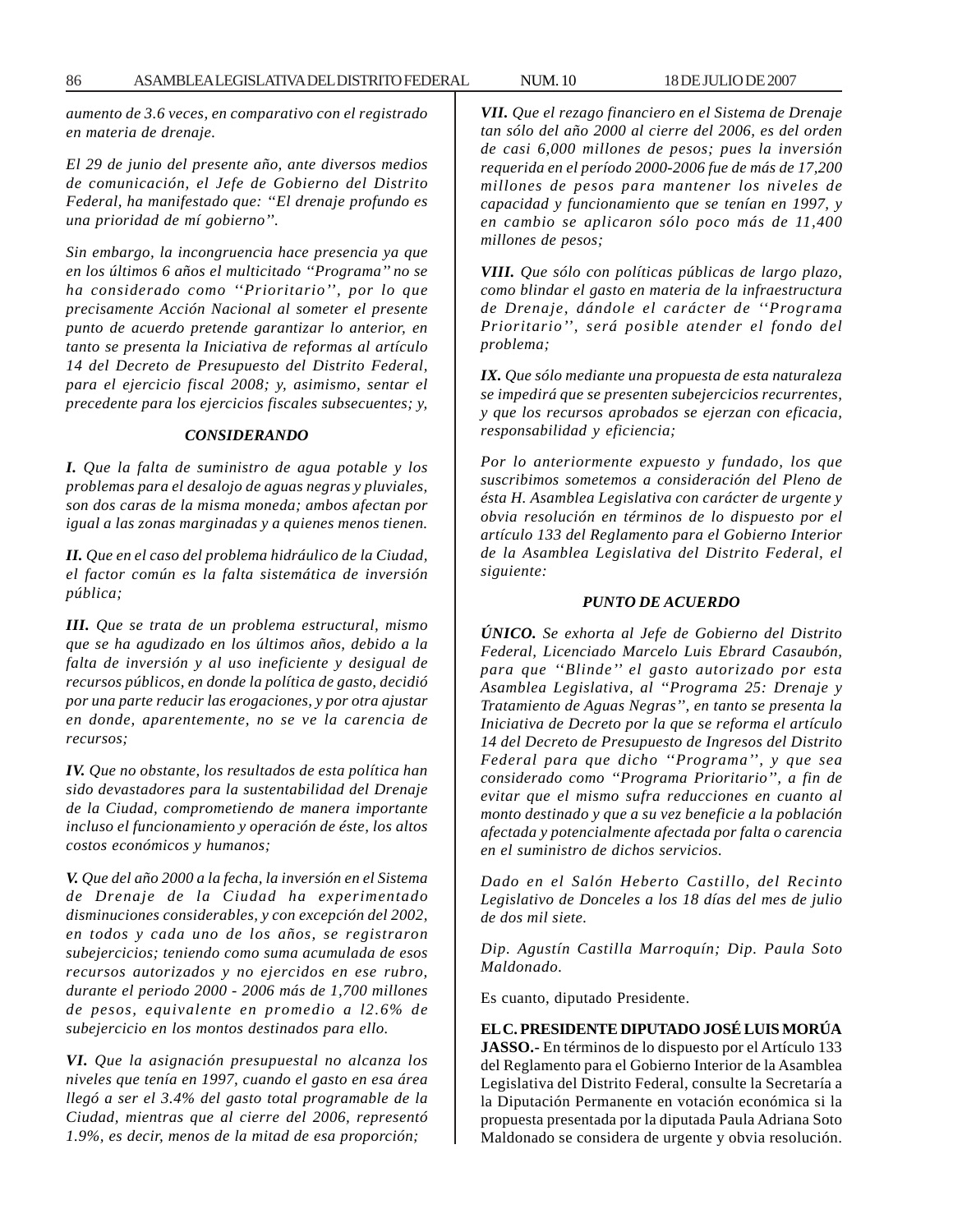**EL C. SECRETARIO DIPUTADO JORGE FEDERICO SCHIAFFINO ISUNZA.-** Por instrucciones de la Presidencia y en votación económica se consulta a la Diputación Permanente si la propuesta de referencia se considera de urgente y obvia resolución.

Los que estén por la afirmativa, sírvanse manifestarlo poniéndose de pie.

Los que estén por la negativa, sírvanse manifestarlo poniéndose de pie.

Se considera de urgente y obvia resolución, diputado Presidente.

**EL C. PRESIDENTE DIPUTADO JOSÉ LUIS MORÚA JASSO.-** Está a discusión la propuesta.

¿Existen oradores en contra?

Proceda la Secretaría a preguntar a la Diputación Permanente en votación económica si es de aprobarse la propuesta a discusión.

**EL C. SECRETARIO DIPUTADO JORGE FEDERICO SCHIAFFINO ISUNZA.-** Por instrucciones de la Presidencia y en votación económica se pregunta a la Diputación Permanente si está a favor o en contra de la propuesta sometida a su consideración.

Los que estén por la afirmativa, sírvanse manifestarlo poniéndose de pie.

Los que estén por la negativa, sírvanse manifestarlo poniéndose de pie.

Aprobada la propuesta, diputado Presidente.

**EL C. PRESIDENTE DIPUTADO JOSÉ LUIS MORÚA JASSO.-** Remítase a las autoridades correspondientes para los efectos legales a que haya lugar.

Para presentar una propuesta con punto de acuerdo para exhortar al Jefe de Gobierno del Distrito Federal para que, a través del Director General del Sistema de Transporte Colectivo Metro, rinda un informe pormenorizado de las Líneas 2, 4 y 5 del Sistema de Transporte Colectivo Metro, se concede el uso de la tribuna a la diputada Paula Adriana Soto Maldonado, del grupo parlamentario del Partido Acción Nacional.

**LA C. DIPUTADA PAULA ADRIANA SOTO MALDONADO**.- Con su venia, diputado Presidente.

*PROPOSICIÓN CON PUNTO DE ACUERDO PARA EXHORTAR AL JEFE DE GOBIERNO DEL DISTRITO FEDERAL, PARA QUE A TRAVÉS DEL DIRECTOR GENERAL DEL SISTEMA DE TRANSPORTE COLECTIVO METRO, RINDA UN INFORME PORMENORIZADO DE LAS LÍNEAS 2, 4 Y 5 DEL SISTEMA DE TRANSPORTE COLECTIVO METRO.*

### *PRESENTE*

*IV LEGISLATURA*

*DEL DISTRITO FEDERAL*

*La suscrita diputada a la Asamblea Legislativa del Distrito Federal, integrante del grupo parlamentario del Partido Acción Nacional, con fundamento en lo dispuesto por los artículos 17 fracción VI de la Ley Orgánica de la Asamblea Legislativa del Distrito Federal y 133 del Reglamento para el Gobierno Interior de la Asamblea Legislativa del Distrito Federal, someto a consideración de esta soberanía la siguiente, PROPUESTA CON PUNTO DE ACUERDO PARA EXHORTAR AL JEFE DE GOBIERNO DEL DISTRITO FEDERAL, PARA QUE A TRAVÉS DEL DIRECTOR GENERAL DEL SISTEMA DE TRANSPORTE COLECTIVO METRO, RINDA UN INFORME PORMENORIZADO DE LAS LÍNEAS 2, 4 Y 5 DEL SISTEMA DE TRANSPORTE COLECTIVO METRO, conforme a los siguientes:*

### *ANTECEDENTES*

*El Sistema de Transporte Colectivo Metro es sin duda alguna, el medio de transporte público más utilizado en el Distrito Federal; tan sólo en el año 2006 transportó a 1,416 millones 995 mil 974 pasajeros, por las 175 estaciones con las que cuenta, repartidas a lo largo de sus 11 Líneas que atraviesan la traza urbana de la entidad casi en su totalidad.*

*La optimización de su servicio por tanto, resulta esencial para la vida no sólo de los capitalinos que habitan en las 16 demarcaciones político- administrativas, sino también para aquellas personas que provienen de toda la Zona Metropolitana, compuesta por los 58 municipios conurbados del Estado de México y 1 más del Estado de Hidalgo, que en su totalidad suman, aproximadamente, 18 millones de habitantes, lo cual hace ésta, la segunda concentración urbana más poblada del mundo.*

*Uno de los principales problemas en el servicio de dicho medio de transporte, consiste en las fallas en la operación como son, desperfectos mecánicos en los vagones y convoyes, falta de suministro de energía eléctrica, y descarrilamiento de vagones, principalmente, lo cual genera importantes pérdidas económicas tanto para el erario de la Ciudad, como para todas aquellas personas que les es imposible arribar a tiempo a su trabajo y a las propias empresas en las que laboran, sin tomar en cuenta el detrimento de la calidad de vida de los ciudadanos.*

*Aunado a esta situación, dichos desperfectos, provocan la generación de tráfico vehicular, pues al ver truncada la oportunidad de trasladarse a través de este servicio,*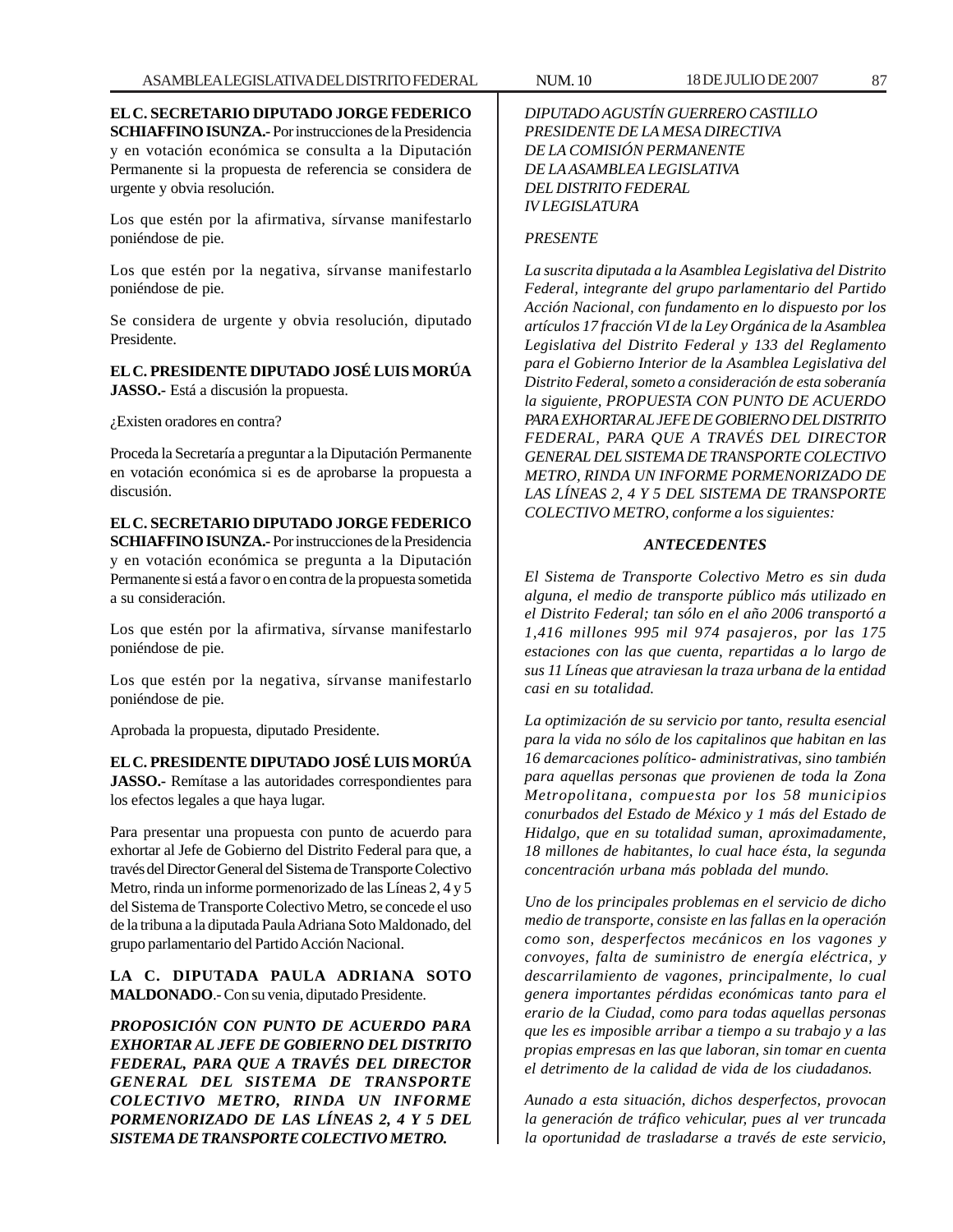#### 88 ASAMBLEA LEGISLATIVA DEL DISTRITO FEDERAL NUM. 10 18 DE JULIO DE 2007

*los usuarios se ven obligados a utilizar otro medio de transporte como camión, microbús o taxi, lo cual genera un exceso de demanda de éstos otros medios en las salidas de las estaciones, y sobrecarga vehicular en las vías primarias y secundarias.*

*Otro factor a considerar, producto de las obras de modernización, es el cierre de las estaciones y suspensión del servicio horas antes de su cierre a las 24:00 horas, situación que imposibilita o dificulta a muchos de los usuarios a arribar a sus destinos finales a tiempo.*

*Las labores de modernización de las líneas 2, 4 y 5 del Metro iniciaron entre los pasados meses de diciembre y febrero, teniendo como meta objetivo concluir el 29 de septiembre del presente año.*

*La ''Línea 2'', inició su remodelación el 4 de diciembre pasado; por su parte la ''Línea 4'' el 2 de enero del presente año; y, por último la ''Línea 5'', el 12 de febrero del mismo.*

*Dada la importancia de este medio de transporte es indispensable que las autoridades responsables de la realización de dichas obras de remodelación y mejora a éstas ''Líneas'', cumplan con los objetivos fijados, así como con el plazo propuesto para la terminación de éstas, a fin de lograr un correcto funcionamiento en este medio y mayor beneficio en la calidad de vida de todos los usuarios; y,*

#### *CONSIDERANDO*

*I. Que derivado del gran número de usuarios del Sistema de Transporte Colectivo ''METRO'', es necesario realizar las obras de mejora y beneficio a éstos, pero procurando hacerlo en el menor tiempo posible, a fin de no causar molestias y otros agravios;*

*II. Que es necesario hacer del conocimiento de la ciudadanía cuál es el desarrollo de las obras que merman su capacidad de traslado, a fin de que puedan contemplar otras opciones diversas de transporte, en tanto se concluyen dichas obras y puedan igualmente tomar las provisiones necesarias;*

*III. Que existe un marco normativo bajo el cual todo servidor público debe regir sus acciones, siempre en favor de los gobernados a los que representa y de las funciones de su encargo, y no en favor del grupo o partido específico;*

*IV. Que ésta H. Asamblea Legislativa del Distrito Federal tiene la facultad para realizar las propuestas que considere necesarias a efecto de cumplimentar con las atribuciones que le concede el marco normativo de su competencia, de acuerdo y en referencia con las disposiciones de la misma;*

*Por lo anteriormente expuesto y fundado, la que suscribe someto a consideración del Pleno de ésta H. Asamblea Legislativa con carácter de urgente y obvia resolución en términos de lo dispuesto por el artículo 133 del Reglamento para el Gobierno Interior de la Asamblea Legislativa del Distrito Federal, el siguiente:*

### *PUNTO DE ACUERDO*

*ÚNICO: Se exhorta al Jefe de Gobierno del Distrito Federal, Licenciado Marcelo Luis Ebrard Casaubón, para que a través del Director General del Sistema de Transporte Colectivo, ''METRO'', Ingeniero Francisco Bojórquez Hernández, rinda a la brevedad un informe pormenorizado a esta soberanía, respecto a:*

- *1. En qué consisten las labores de modernización de las Líneas 2, 4 y 5 del multicitado sistema de transporte;*
- *2. Cuál es el avance de las mismas;*
- *3. Cuál es el monto total destinado a dichas obras y en cuáles partidas del Presupuesto de Egresos 2006 y/o 2007 se contemplan;*
- *4. Explique de manera enunciativa más no limitativa, cómo se llevó a cabo el proceso de licitación de dichas obras;*
- *5. Cuál o cuáles son las empresas encargadas de realizar dichas obras;*
- *6. Quiénes son los responsables o encargados de dichas obras tanto por parte de la o las empresas constructoras, como por parte del Gobierno del Distrito Federal; y,*
- *7. Especifique si llevará su conclusión total al término previamente establecido.*

*Dado en el Salón Heberto Castillo, del Recito Legislativo de Donceles a los 18 días del mes de julio de dos mil siete*

#### *Atentamente*

*Dip. Paula Adriana Soto Maldonado*

Es cuanto, diputado Presidente.

**EL C. PRESIDENTE DIPUTADO JOSÉ LUIS MORÚA JASSO.-** Gracias, diputada. En términos de lo dispuesto por el Artículo 133 del Reglamento para el Gobierno Interior de la Asamblea Legislativa, consulte la Secretaría a la Diputación Permanente en votación económica si la propuesta presentada por la diputada Paula Adriana Soto Maldonado se considera de urgente y obvia resolución.

**EL C. SECRETARIO DIPUTADO JORGE FEDERICO SCHIAFFINO ISUNZA.-** Por instrucciones de la Presidencia y en votación económica se consulta a la Diputación Permanente si la propuesta de referencia se considera de urgente y obvia resolución.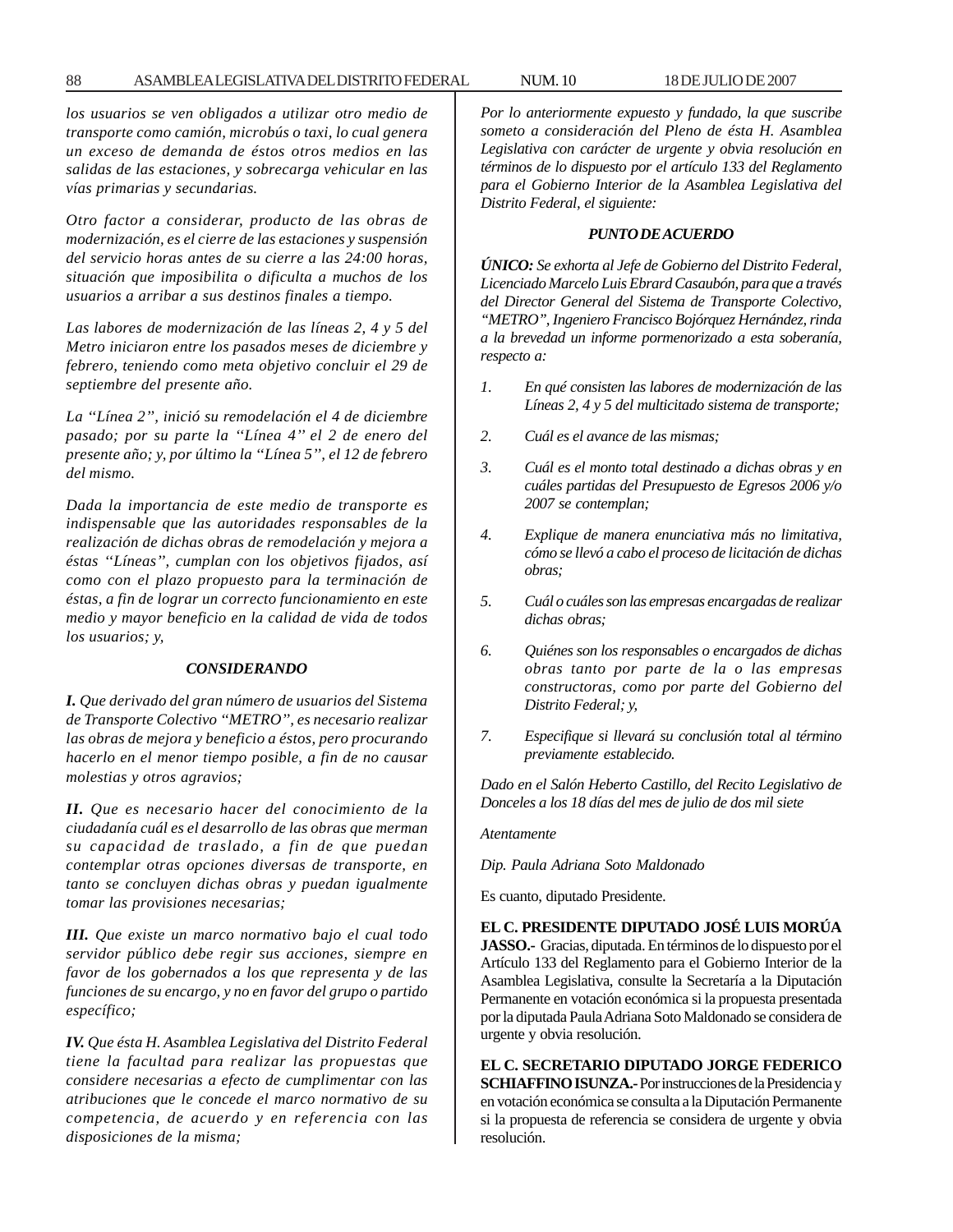Los que estén por la afirmativa, sírvanse manifestarlo poniéndose de pie

Los que estén por la negativa, sírvanse manifestarlo poniéndose de pie.

Se considera de urgente y obvia resolución, diputado Presidente.

**EL C. PRESIDENTE DIPUTADO JOSÉ LUIS MORÚA JASSO.-** Está a discusión la propuesta.

¿Existen oradores en contra?

Proceda la Secretaría a preguntar a la Diputación Permanente en votación económica si es de aprobarse la propuesta a discusión.

**EL C. SECRETARIO DIPUTADO JORGE FEDERICO SCHIAFFINO ISUNZA.-** Por instrucciones de la Presidencia, y en votación económica, se pregunta a la Diputación Permanente si está a favor o en contra de la propuesta sometida a su consideración.

Los que estén por la afirmativa, sírvanse manifestarlo poniéndose de pie

Los que estén por la negativa, sírvanse manifestarlo poniéndose de pie.

Aprobada la Propuesta, diputado Presidente.

### **EL C. PRESIDENTE DIPUTADO JOSÉ LUIS MORÚA**

**JASSO.-** Remítase a las autoridades correspondientes para los efectos legales a que haya lugar.

Para presentar una propuesta con punto de acuerdo para exhortar a la Secretaria del Medio Ambiente del Distrito Federal, Licenciada Martha Delgado Peralta, a que informe a esta Soberanía sobre el estado que guardan los zoológicos en el Distrito Federal, se concede el uso de la tribuna al diputado Miguel Ángel Errasti Arango, del grupo parlamentario del Partido Acción Nacional.

**EL C. DIPUTADO MIGUEL ÁNGEL ERRASTI ARANGO.-** Con su venia, diputado Presidente.

*PROPOSICIÓN CON PUNTO DE ACUERDO PARA EXHORTAR A LA SECRETARIA DEL MEDIO AMBIENTE DEL GOBIERNO DEL DISTRITO FEDERAL, LIC. MARTHA TERESA DELGADO PERALTA, INFORME A ÉSTA SOBERANÍA SOBRE EL ESTADO QUE GUARDAN LOS ZOOLÓGICOS DEL DISTRITO FEDERAL.*

*DIP. AGUSTÍN GUERRERO CASTILLO PRESIDENTE DE LA MESA DIRECTIVA DIPUTACIÓN PERMANENTE ASAMBLEA LEGISLATIVA, IV LEGISLATURA*

### *PRESENTE.*

*Los suscritos, diputados integrantes del grupo parlamentario del Partido Acción Nacional, con fundamento en lo dispuesto por los artículos 17 fracción VI de la Ley Orgánica y 133 del Reglamento para el Gobierno Interior, ambos de la Asamblea Legislativa del Distrito Federal, sometemos a consideración de la Diputación Permanente, para su discusión, y en su caso aprobación, con carácter de Urgente y Obvia Resolución, la siguiente PROPOSICIÓN CON PUNTO DE ACUERDO PARA EXHORTAR A LA SECRETARIA DEL MEDIO AMBIENTE DEL GOBIERNO DEL DISTRITO FEDERAL, LIC. MARTHA TERESA DELGADO PERALTA, INFORME A ÉSTA SOBERANÍA SOBRE EL ESTADO QUE GUARDAN LOS ZOOLÓGICOS DEL DISTRITO FEDERAL, al tenor de los siguientes*

#### *ANTECEDENTES:*

*Los zoológicos son centros que tienen como objetivos la recreación, la educación, la investigación y la conservación de especies de animales silvestres.*

*Los programas de investigación se enfocan a propiciar un ambiente adecuado a los animales de las colecciones (salud, nutrición, reproducción). La educación y el esparcimiento fomentan y consolidan en sus visitantes la cultura de admiración y respeto a la naturaleza y a la protección ecológica.*

*El primer registro de un zoológico en México data de la época prehispánica. El emperador azteca Moctezuma Xocoyotzin poseía en Tenochtitlán un gran zoológico y aviario, el cual sorprendió a los conquistadores españoles a su llegada.*

*En la ciudad de México existen tres zoológicos, el de Chapultepec, el de San Juan de Aragón y el de Los Coyotes.*

*El 6 de julio de 1923, aproximadamente 400 años después de la destrucción de Tenochtitlán se inició la construcción del Zoológico de Chapultepec, su fundador quería enseñar las especies nativas a los mexicanos, además de otras especies provenientes del resto del mundo.*

*Alfonso L. Herrera después de visitar a los Estados Unidos, obtuvo los primeros animales para el zoológico, tres cachorros de león y dos bisontes americanos. Los animales nativos llegaron de diferentes estados mexicanos como Sonora, Veracruz y Campeche, y otros se intercambiaron con países como India, Francia, Perú y Brasil. Esta primera colección constaba de 243 animales, finalmente el zoológico abrió sus puertas en 1924.*

*En 1929 se incluyó al zoológico dentro de la lista de instituciones subsidiadas por el gobierno de la Ciudad de México.*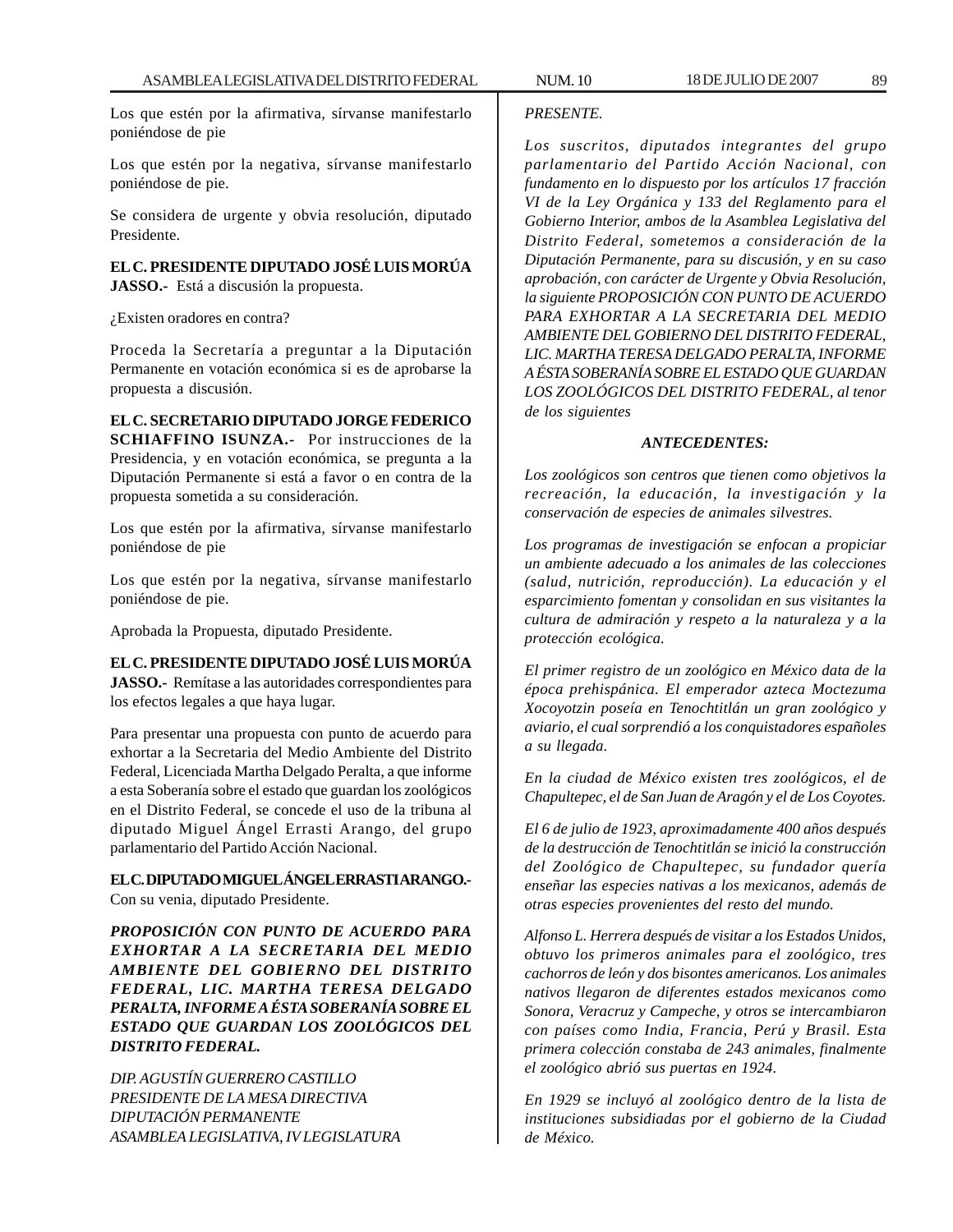*En enero de 1998, el Gobierno de la Ciudad de México creó la Dirección General de Zoológicos, desde entonces los Zoológicos de Chapultepec, de San Juan Aragón y de Los Coyotes han trabajado en la consecución de los objetivos propios de los zoológicos modernos.*

*El Zoológico de Chapultepec es una de las instituciones recreativas más populares de la Ciudad de México, tanto para los habitantes de esta como para los turistas nacionales y extranjeros, es considerado un centro de integración social, familiar e intergeneracional que forma parte de nuestra historia, por lo que puede considerarse como el ''Zoológico Nacional''.*

*El zoológico de San Juan de Aragón fue inaugurado el 20 de noviembre de 1964; su concepción arquitectónica de ''Diseño Radial'' con exhibidores semicirculares, permitía la observación del animal desde cualquier punto en que se ubicara el visitante. Sin embargo, este diseño con grandes superficies de pisos de concreto, ausencia de sombra y utilización de rejas como mecanismos de contención del animal exhibido, no permitía desarrollar cabalmente el concepto de un zoológico moderno.*

*Derivado de un diagnóstico realizado en 1998, las autoridades del Gobierno del Distrito Federal consideraron prioritaria la remodelación del Zoológico para poder cumplir con los objetivos de los Zoológicos Modernos: Recreación, Educación, Investigación y Conservación.*

*El zoológico cerró sus puertas al público el 17 de mayo de 1999 cuando se iniciaron las labores para dar paso a las obras de remodelación y reabrió sus puertas a los visitantes el día 6 de Diciembre del 2002.*

*Por su lado, el zoológico Los Coyotes empieza a formarse a partir del 02 de febrero de 1999 en lo que fuera la Escuela Ecológica Comunitaria Los Coyotes.*

*Este zoológico se formó para darle complementariedad al esquema de los zoológicos de la Ciudad de México: El de Chapultepec, que exhibe fauna representativa de todo el mundo; el de San Juan de Aragón con énfasis en fauna nacional y Los Coyotes, como zoológico regional que exhibe fauna endémica y nativa del Valle de México.*

*A partir del 2 de febrero de 1999 se inician los trabajos para transformar ese sitio en el tercer zoológico de la Ciudad de México, intentando contar con un espacio limpio, con áreas verdes atendidas, con un mantenimiento adecuado de su infraestructura.*

*De acuerdo al último informe de trabajo de la Secretaría del Medio Ambiente, la colección de animales en los zoológicos es de 3,512 ejemplares de 350 especies.*

*Los zoológicos representan para algunas especies la única posibilidad de sobrevivencia, y es que en el país* *existen más de 1200 especies de animales vertebrados se encuentran en peligro de extinción, entre ellas el lobo mexicano, oso gris, jaguar, bisonte, entre otros.*

*Sin embargo, existe información de la muerte de animales en los zoológicos de la ciudad de México, y específicamente en el de San Juan de Aragón, por negligencia de los directivos de ese parque, pese a que su presupuesto durante la administración 2000-2006 fue de \$50 millones 943 mil 414 pesos.*

*De acuerdo a algunas notas periodísticas, en 2006 murieron alrededor de 100 animales de diversas especies por diversas causas, atribuidas a la incapacidad profesional, abuso, negligencia y malos manejos, muertes encubiertas en los documentos de defunción.*

*Entre las pérdidas mas destacadas, se encuentra la de la leona Kala, quien fue operada para esterilizarla, cuando le faltaban 15 días para parir a tres crías, las cuales desde luego fallecieron, al igual que la madre por complicaciones posteriores, y por supuesto la de una carnada de lobos mexicanos, especie en peligro de extinción.*

*Así mismo, se pueden contabilizar las muertes de una jirafa, un león, un chimpancé, una hembra antílope, puma hembra, entre otros.*

*Denuncias hechas por empleados de éste zoológico, hacen resaltar la falta de alimentos y espacios adecuados para los animales en cautiverio, la falta de capacidad y de ética de los veterinarios encargados de los cuidados médicos de las especies.*

*En virtud de las denuncias realizadas, y con el afán de coadyuvar a la transparencia con que deben de actuar las autoridades encargadas de los zoológicos de ésta ciudad, es por lo que se presenta este punto de acuerdo.*

#### *CONSIDERANDOS*

*PRIMERO.- Que el ejercicio del derecho al acceso a la información pública se encuentra garantizado en el derecho internacional, por tratado de los cuales nuestro país forma parte, así como por el artículo sexto de la Constitución Federal.*

*SEGUNDO.- Que de conformidad a lo estipulado por el artículo 13, fracción VII de la Ley Orgánica de la Asamblea Legislativa del Distrito Federal, a ésta le corresponde solicitar a la Administración Pública del Distrito Federal para el mejor desempeño de sus funciones, la información y documentación que considere necesaria.*

*TERCERO.- Que de acuerdo al artículo 26 fracción XVIII de la Ley Orgánica de la Administración Pública del Distrito Federal, le corresponde a la Secretaría del Medio*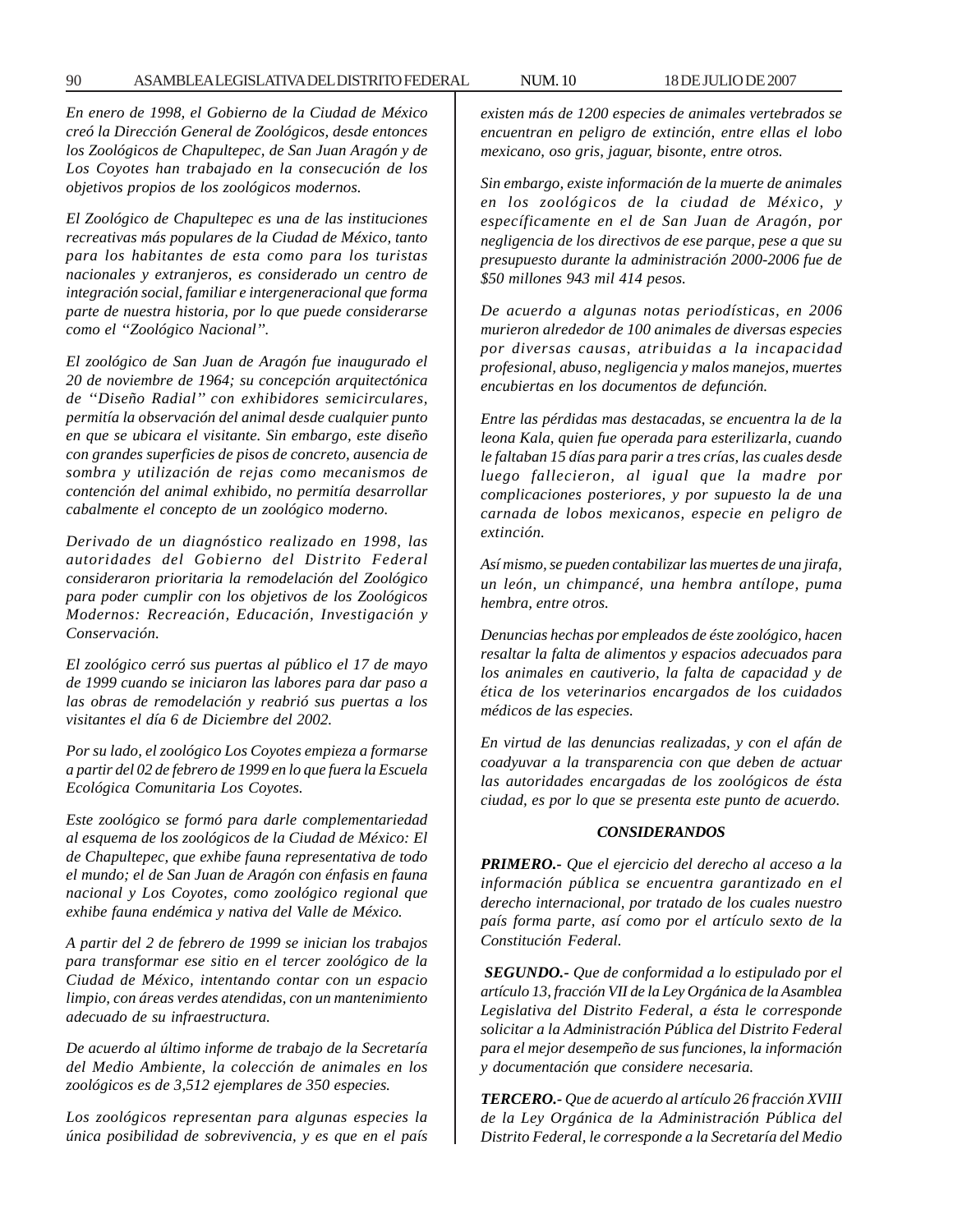*Ambiente administrar, coordinar y supervisar la operación y funcionamiento de los zoológicos del Distrito Federal, como centros de conservación, preservación y exhibición de flora y fauna, con fines de investigación, educación, recreación y esparcimiento para la población.*

*CUARTO.- Que en junio de 2002, se adscriben los puestos de la Dirección General de Zoológicos de la Ciudad de México de la Secretaría de Desarrollo Social a la Secretaría del Medio Ambiente.*

*QUINTO.- Que de acuerdo al artículo 56 bis del Reglamento Interior de la Administración Pública, le corresponde a la Dirección General de Zoológicos de la Ciudad de México, entre otras, la de formular y conducir las políticas y programas para el desarrollo de los zoológicos y unidades de manejo de vida salvaje que estén a cargo del Gobierno del Distrito Federal, así como administrar, coordinar, supervisar y operar los zoológicos y otras unidades de manejo de vida silvestre a cargo del Distrito Federal.*

*Por lo anteriormente expuesto y fundado, sometemos a consideración de la Diputación Permanente de esta H. Asamblea, la siguiente Proposición con Punto de Acuerdo:*

*ÚNICO.- ESTA ASAMBLEA LEGISLATIVA EXHORTA A LA SECRETARIA DEL MEDIO AMBIENTE DEL GOBIERNO DEL DISTRITO FEDERAL, LIC. MARTHA TERESA DELGADO PERALTA, INFORME SOBRE EL ESTADO QUE GUARDAN LOS ZOOLÓGICOS DEL DISTRITO FEDERAL.*

*Dado en el Recinto Legislativo a los dieciocho días del mes de julio de dos mil siete*

*Signan por el grupo parlamentario del Partido Acción Nacional.*

*Atentamente.*

*Dip. Miguel Ángel Errasti Arango.*

Es cuanto, diputado Presidente.

**EL C. PRESIDENTE DIPUTADO JOSÉ LUIS MORÚA**

**JASSO.-** En términos de lo dispuesto por el Artículo 133 del Reglamento para el Gobierno Interior de la Asamblea Legislativa del Distrito Federal, consulte la Secretaría a la Diputación Permanente en votación económica si la propuesta presentada por el diputado Miguel Ángel Errasti se considera de urgente y obvia resolución.

**EL C. SECRETARIO DIPUTADO JORGE FEDERICO SCHIAFFINO ISUNZA.-** Por instrucciones de la Presidencia y en votación económica se consulta a la Diputación Permanente si la propuesta de referencia se considera de urgente y obvia resolución.

Los que estén por la afirmativa, sírvanse manifestarlo poniéndose de pie

Los que estén por la negativa, sírvanse manifestarlo poniéndose de pie.

Se considera de urgente y obvia resolución, compañero Presidente.

# **EL C. PRESIDENTE DIPUTADO JOSÉ LUIS MORÚA**

**JASSO.**- Está a discusión la propuesta. ¿Existen oradores en contra?

Proceda la Secretaría a preguntar a la Diputación Permanente en votación económica si es de aprobarse la propuesta presentada a discusión.

**EL C. SECRETARIO DIPUTADO JORGE FEDERICO SCHIAFFINO ISUNZA.-** Por instrucciones de la Presidencia y en votación económica, se pregunta a la Diputación Permanente si está a favor o en contra de la propuesta sometida a su consideración.

Los que estén por la afirmativa, sírvanse manifestarlo poniéndose de pie

Los que estén por la negativa, sírvanse manifestarlo poniéndose de pie.

Aprobada, diputado Presidente.

### **EL C. PRESIDENTE DIPUTADO JOSÉ LUIS MORÚA**

**JASSO.-** Remítase a las autoridades correspondientes para los efectos legales a que haya lugar.

Para presentar una propuesta con punto de acuerdo por el que se exhorta respetuosamente al Secretario de Seguridad Pública, Ingeniero Joel Ortega Cuevas, a replantear el operativo que se realiza en el Embarcadero Nuevo Nativitas y al Jefe Delegacional en Xochimilco, ciudadano Uriel González Monzón, para que implementen acciones a fin de mejorar la seguridad a lo largo de los canales, se concede el uso de la tribuna a la diputada Kenia López Rabadán, a nombre propio y de los diputados Jorge Romero Herrera y Agustín Carlos Castilla Marroquín, del grupo parlamentario del Partido Acción Nacional.

**LA C. DIPUTADA KENIA LÓPEZ RABADÁN.-** Con su venia, diputado Presidente.

*PROPOSICIÓN CON PUNTO DE ACUERDO POR EL QUE SE EXHORTA RESPETUOSAMENTE AL SECRETARIO DE SEGURIDAD PÚBLICA, ING. JOEL ORTEGA CUEVAS, A REPLANTEAR EL OPERATIVO QUE SE REALIZA EN EL EMBARCADERO NUEVO NATIVITAS Y AL JEFE DELEGACIONAL EN XOCHIMILCO, C. URIEL GONZÁLEZ MONZÓN, PARA QUE IMPLEMENTE ACCIONES A FIN DE MEJORAR LA SEGURIDAD A LO LARGO DE LOS CANALES.*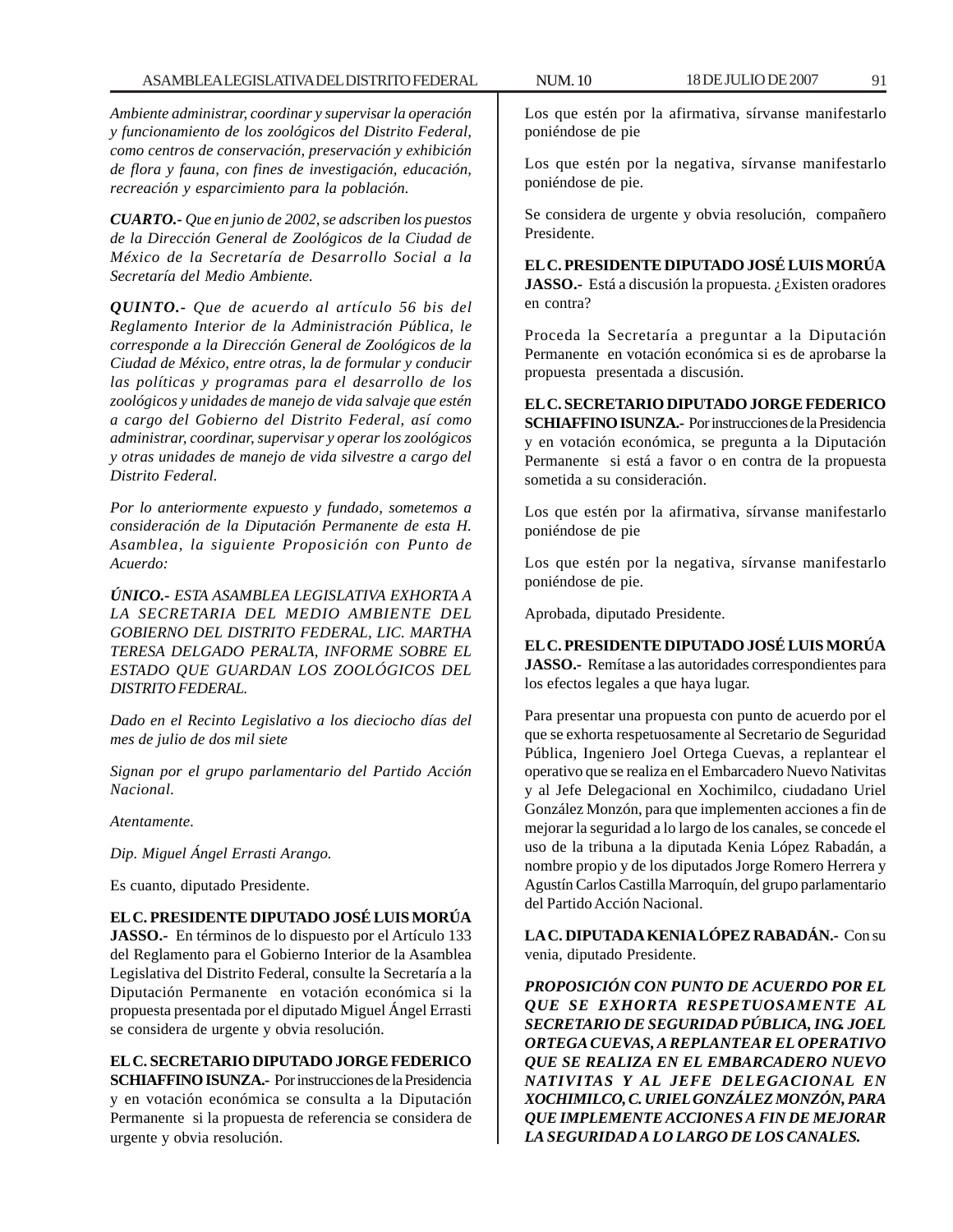## *DIP. AGUSTÍN GUERRERO CASTILLO PRESIDENTE DE LA MESA DIRECTIVA DE LA ASAMBLEA LEGISLATIVA DEL DISTRITO FEDERAL, IV LEGISLATURA.*

### *PRESENTE.*

*Los suscritos Diputados Agustín Castilla Marroquín y Jorge Romero Herrera, por conducto de la Diputada Kenia López Rabadán, integrantes del grupo parlamentario del Partido Acción Nacional, con fundamento en lo dispuesto por los artículos, 17 fracción VI, de la Ley Orgánica y 132 del Reglamento para el Gobierno Interior, ambos de la Asamblea Legislativa del Distrito Federal, sometemos a consideración de esta Honorable Asamblea Legislativa la presente PROPUESTA CON PUNTO DE ACUERDO POR EL QUE SE EXHORTA RESPETUOSAMENTE AL SECRETARIO DE SEGURIDAD PÚBLICA, ING. JOEL ORTEGA CUEVAS, A REPLANTEAR EL OPERATIVO QUE SE REALIZA EN EL EMBARCADERO NUEVO NATIVITAS Y AL JEFE DELEGACIONAL EN XOCHIMILCO, C. URIEL GONZÁLEZ MONZÓN, PARA QUE IMPLEMENTE ACCIONES A FIN DE MEJORAR LA SEGURIDAD A LO LARGO DE LOS CANALES, conforme a los siguientes:*

### *ANTECEDENTES*

*El 5 de septiembre de 2005 varios jóvenes fallecieron en la zona de canales de Xochimilco, debido a que cayeron de una trajinera por encontrarse en estado de ebriedad. Ante ello, la Delegación Xochimilco y los prestadores del servicio de trajinera suscribieron el ''Acuerdo para la regulación de la prestación de servicios turísticos y actividades comerciales al interior de los canales de Xochimilco''; cuyo objeto era restringir el número de botellas que se podían ingresar a cada trajinera así como regular el servicio.*

*El pasado 31 de junio del año en curso, en la zona de los canales turísticos de la delegación Xochimilco perdieron la vida dos jóvenes por causas similares.*

*Es evidente que esta tragedia se hubiera evitado en caso de que i) las trajineras contaran con un equipo mínimo de salvamento, ii) las lanchas dependientes de la dirección de Protección Civil fueran mayor en número y estuvieran mejor comunicadas, iii) la vigilancia de la policía ribereña fuera constante y efectiva.*

*Cabe hacer notar que la noche de los acontecimientos únicamente se encontraban dos personas laborando como responsables del monitoreo de los canales, los cuales estaban adscritos a la dirección de turismo y no contaban con radios para comunicarse, lámparas, ni impermeables.*

*Debido a esta última tragedia, el 6 de julio del año en curso, la Secretaría de Seguridad Pública inició un* *operativo en el embarcadero Nuevo Nativitas consistente en el despliegue de más de 40 unidades de dicha secretaría y cientos de elementos fuertemente armados, que con el fin de prevenir el ingreso de bebidas alcohólicas a las trajineras, catean al azar a los turistas, intimidándolos y alejándolos del lugar.*

*Esto ha impactado de manera dramática en la afluencia turística y, en consecuencia, en las actividades comerciales de la zona, las cuales constituyen la única fuente de ingresos de miles de personas de la delegación Xochimilco.*

*Es lamentable que en lugar de atacar el problema de raíz, la Secretaría de Seguridad Pública despliegue un operativo espectacular, cuyo efecto, lejos de reducir los riesgos dentro de los canales, ha inhibido la actividad turística de la que dependen cientos de familias de comerciantes tradicionales de flores, antojitos, música así como los propios operadores de las trajineras.*

*Esta situación es preocupante, ya que a pesar de lo espectacular de este operativo, el número de lanchas de la policía ribereña es prácticamente imperceptible para cualquier persona que circule por los canales, siendo que las tragedias ocurren en éstos y no en el embarcadero mencionado. Además, en el interior de los canales existen varios puntos móviles de venta de alcohol.*

*Reconocemos la intención de la Secretaría de Seguridad Pública de mejorar la seguridad de la zona, sin embargo hacemos énfasis en que este tipo de operativos que golpean el turismo no son la solución, por lo que exhortamos a aumentar el número y capacitación de la policía ribereña, así como afinar y hacer amigables al turismo los operativos en los embarcaderos.*

*El establecimiento de un programa de protección civil, en el que se capacite a los operadores de las trajineras y se les obligue a contar con equipo de rescate, es una medida que logrará prevenir de manera efectiva y eficaz el deceso de personas, ya que actualmente los operadores no cuentan con la capacitación debida y ni los canales, ni las trajineras cuentan con el equipo de rescate necesario para actuar oportunamente.*

*Más allá de la prohibición, se requiere fortalecer las medidas de prevención.*

#### *CONSIDERANDOS*

*PRIMERO. Que si bien es necesario implementar medidas de seguridad en la zona de embarcaderos de Xochimilco dado las muertes que han ocurrido por falta de seguridad y protección civil, el operativo implementado, por su agresividad y desorden que representa, ha desalentado a los turistas que acuden a la zona, provocando pérdidas económicas para los comerciantes.*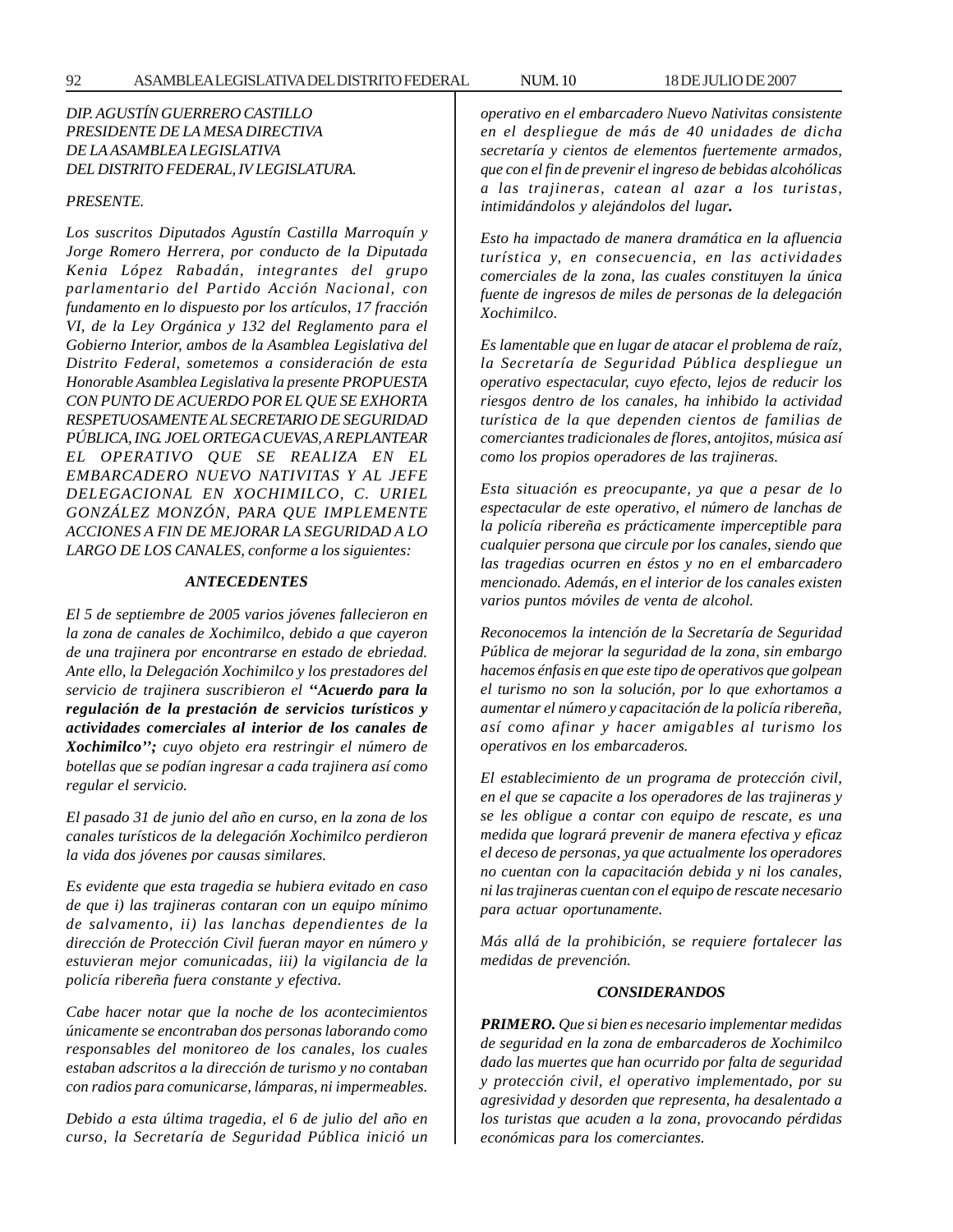*SEGUNDO. Que es competencia del Secretario de Seguridad Pública la implementación del operativo de seguridad en la zona de turística de embarcaderos de Xochimilco, por lo que le corresponde a su dependencia el replantear la implementación del mismo a fin de no desalentar la afluencia de turismo en la zona.*

*TERCERO. Que de nada sirve se realice revisión a los visitantes en la entrada de los embarcaderos, si en los canales internos no se brinda ninguna seguridad y se permite la venta de bebidas embriagantes sin control alguno.*

*CUARTO. Que el artículo 65 de la Ley de Protección Civil para el Distrito Federal indica que es responsabilidad de las Delegaciones coordinar en una primera instancia las acciones para la atención de emergencias en su demarcación, por consiguiente es enteramente su obligación el implementar las acciones de prevención y mitigación de riesgos existentes en la zona de embarcaderos y canales de Xochimilco, para lo cual es menester se implemente el respectivo Programa de Protección Civil para la zona, dado los evidentes y constantes accidentes que se presentan.*

*QUINTO. Que en atención al artículo 23 Bis, fracción VIII de la Ley Orgánica de la Administración Pública del Distrito Federal, la Secretaría de Protección Civil del Distrito Federal, tiene la obligación de recabar, captar y sistematizar la información, para conocer la situación del Distrito Federal en condiciones normales y de emergencia, sobre todo en puntos determinados que implican riesgo para la población, como sucede con la zona de Xochimilco en comento, para lo cual dicha Secretaría debe implementar acciones para la salvaguarda de la integridad de los asistentes.*

*SEXTO. Que no existen medidas de seguridad para las trajineras, sino que el operativo en la zona solo se circunscribe a revisar que no se ingrese con bebidas embriagantes, cuestión que no soluciona el problema de fondo, por lo que se deben implementar medidas en protección civil y en su caso personal que brinde auxilio dentro de los canales de Xochimilco.*

*SÉPTIMO. Que ni la Delegación, ni las Secretarías de Protección Civil ni de Seguridad Pública han establecido diálogo con los prestadores de servicios de las trajineras a fin de implementar medidas de coordinación en conjunto, cuestión que no es dable, ya que la protección civil debe ser coordinadora e implementada en conjunto con la sociedad civil, a fin de que se brinde capacitación a dichos prestadores de servicio y al mismo tiempo se generen medidas de autoprotección en caso de alguna emergencia.*

*En virtud de lo anteriormente expuesto y fundado, presentamos el siguiente:*

### *PUNTO DE ACUERDO*

*PRIMERO.- SE EXHORTA AL SECRETARIO DE SEGURIDAD PÚBLICA, ING. JOEL ORTEGA CUEVAS, A REPLANTEAR EL OPERATIVO QUE SE REALIZA EN EL EMBARCADERO NUEVO NATIVITAS A FIN DE NO DESALENTAR EL TURISMO EN LA ZONA.*

*SEGUNDO.- SE EXHORTA AL JEFE DELEGACIONAL EN XOCHIMILCO, C. URIEL GONZÁLEZ MONZÓN, PARA QUE IMPLEMENTE ACCIONES A FIN DE MEJORAR LA SEGURIDAD A LO LARGO DE LOS CANALES, Y A IMPLEMENTAR UN PROGRAMA DE PROTECCIÓN CIVIL PARA LA SALVAGUARDA DE LA INTEGRIDAD FÍSICA DE LOS VISITANTES DE LA ZONA.*

*TERCERO.- SE EXHORTA AL SECRETARIO DE PROTECCIÓN CIVIL PARA QUE COADYUVE EN LA IMPLEMENTACIÓN DE MEDIDAS DE PROTECCIÓN CIVIL EN LA ZONA Y EN CONJUNTO CON LOS PRESTADORES DE SERVICIO DE TRAJINERAS, A FIN DE PROPORCIONARLES CAPACITACIÓN EN LA MATERIA Y FOMENTAR MEDIDAS DE AUTOPROTECCIÓN.*

*Dado en el Recinto de la Asamblea Legislativa del Distrito Federal, a los dieciocho días del mes de julio del año 2007.*

*Dip. Agustín Castilla Marroquín; Dip. Jorge Romero Herrera; Dip. Kenia López Rabadán.*

Es cuanto, diputado Presidente.

**EL C. PRESIDENTE DIPUTADO JOSÉ LUIS MORÚA JASSO.-** Con fundamento en lo dispuesto por los artículos 50 fracciones IV y V de la Ley Orgánica de la Asamblea Legislativa del Distrito Federal, 28 y 132 del Reglamento para su Gobierno Interior, se turna para su análisis y dictamen a la Comisión de Seguridad Pública.

Para presentar una propuesta con punto de acuerdo por el que se solicita al titular de la Jefatura de Gobierno del Distrito Federal, Licenciado Marcelo Ebrard Casaubón, destine 1,200 millones de pesos provenientes de disponibilidades financieras del 2006 a la realización de obras de infraestructura hidráulica y a las medidas de emergencia para atender las problemáticas asociadas a las grietas en la delegación Iztapalapa, y a la sobreexplotación de las minas en las delegaciones Álvaro Obregón y Miguel Hidalgo, se concede el uso de la tribuna a la diputada Paula Adriana Soto Maldonado, del grupo parlamentario del Partido Acción Nacional.

**LA C. DIPUTADA PAULA ADRIANA SOTO MALDONADO.-** Con su venia, diputado Presidente.

*PROPOSICIÓN CON PUNTO DE ACUERDO POR EL QUE SE SOLICITA AL TITULAR DE LA JEFATURA*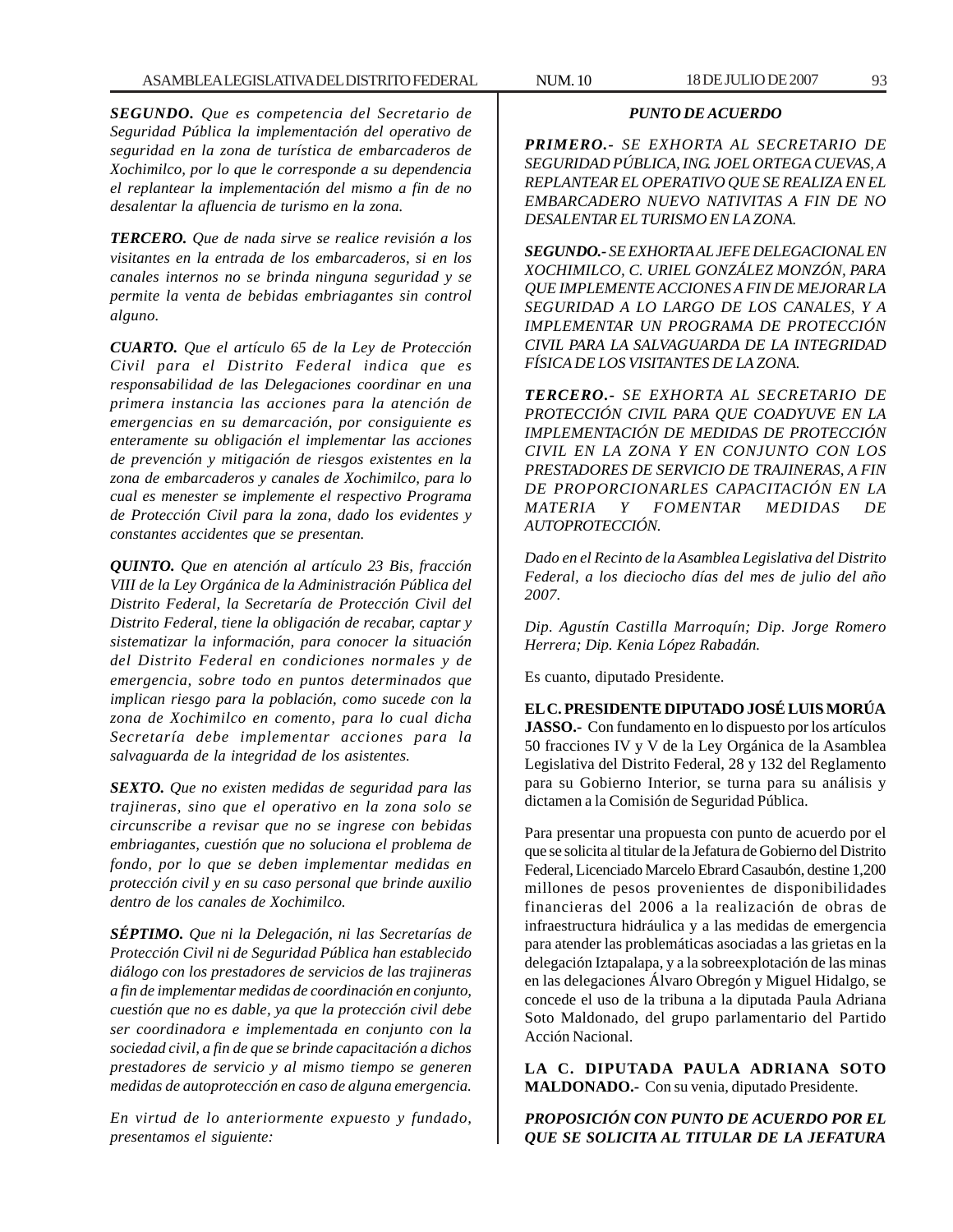*DE GOBIERNO DEL DISTRITO FEDERAL, LIC. MARCELO EBRARD CASAUBÓN DESTINE 1,206.6 MILLONES DE PESOS PROVENIENTES DE DISPONIBILIDADES FINANCIERAS DEL 2006 A LA REALIZACIÓN DE OBRAS DE INFRAESTRUCTURA HIDRÁULICA Y A LAS MEDIDAS DE EMERGENCIA PARA A TENDER LAS PROBLEMÁTICAS ASOCIADAS A LAS GRIETAS EN LA DELEGACIÓN IZTAPALAPA Y LA SOBREEXPLOTACIÓN DE LAS MINAS EN LAS DELEGACIONES ÁLVARO OBREGÓN Y MIGUEL HIDALGO.*

*DIP. AGUSTÍN GUERRERO CASTILLO PRESIDENTE DE LA MESA DIRECTIVA DE LA DIPUTACIÓN PERMANENTE.*

#### *PRESENTE.*

*Los suscritos diputados, integrantes del grupo parlamentario del Partido Acción Nacional, con fundamento en lo dispuesto por los artículos 122 Apartado C, Base Primera, fracción V Inciso O) de la Constitución Política de los Estados Unidos Mexicanos; 42 fracciones XVI y XXX del Estatuto de Gobierno del Distrito Federal, 10 fracción XXXI, 13 fracción IV, 17 fracción VI, 18 fracción VII, de la Ley Orgánica de la Asamblea Legislativa del Distrito Federal, y 133 del Reglamento para el Gobierno Interior de la Asamblea Legislativa del Distrito Federal, someto a consideración de esta Honorable Asamblea Legislativa la presente PROPUESTA CON PUNTO DE ACUERDO DE URGENTE Y OBVIA RESOLUCIÓN POR EL QUE SE SOLICITA AL JEFE DE GOBIERNO DEL DISTRITO FEDERAL DESTINE 1,206.6 MILLONES DE PESOS PROVENIENTES DE DISPONIBILIDADES FINANCIERAS DEL 2006 A LA REALIZACIÓN DE OBRAS DE INFRAESTRUCTURA HIDRÁULICA YA LAS MEDIDAS DE EMERGENCIA PARA A TENDER LAS PROBLEMÁTICAS ASOCIADAS A LAS GRIETAS EN LA DELEGACIÓN IZTAPALAPA Y LA SOBREEXPLOTACIÓN DE LAS MINAS EN LAS DELEGACIONES ÁLVARO OBREGÓN Y MIGUEL HIDALGO, conforme a los siguientes:*

#### *CONSIDERANDOS*

*PRIMERO.- Que desde el año 2000, en el Programa General de Desarrollo del Distrito Federal, se establecía como parte del diagnóstico que: ''Debido a un crecimiento desordenado, la población de la Zona Metropolitana se encuentra en una situación de vulnerabilidad que se traduce en sobreexplotación de los recursos naturales y degradación del medio ambiente''.*

*SEGUNDO.- Que en el documento en cita, ya se reconocían como problemas del desarrollo urbano el suministro de agua potable y especialmente la necesidad de aumentar la capacidad de tratamiento de aguas* *residuales; así como frenar el crecimiento de la mancha urbana sobre zonas de recarga acuífera, y mejorar la calidad del agua en la zona oriente.*

*TERCERO.- Que la falta de planificación en el crecimiento de la mancha urbana, hacia zonas de alto riesgo, como en el caso de las zonas minadas, también ha puesto en riesgo a la propia población al exponerla al hundimiento y derrumbe de las mismas, un ejemplo claro son las delegaciones Miguel Hidalgo y Álvaro Obregón.*

*CUARTO.- Que el propio Gobierno de la Ciudad ha reconocido que el desarrollo urbano del Distrito Federal se ha caracterizado por el avance desordenado de la mancha urbana y la falta de planeación, afectando a las zonas forestales y rurales del sur, las zonas de reserva ecológica y de conservación, el crecimiento demográfico y urbano de los municipios conurbados al oriente y el norte del Distrito Federal.*

*QUINTO.- Que además desde el año 2000 había dentro de la esfera gubernamental el conocimiento de las consecuencias nefasta que podía generar la sobreexplotación del acuífero como causa primaria en el gradual, pero continuo hundimiento de la Ciudad, que alcanzaba desde hace más de 6 años, una profundidad de hasta 40 centímetros, en este sentido el citado Programa General de Desarrollo del Distrito Federal:*

*''...la Ciudad enfrenta también una situación de alta vulnerabilidad debido a la sobreexplotación del acuífero, la carencia de nuevas fuentes externas a la cuenca, la persistencia de fugas en el sistema y el envejecimiento de una parte importante de la red de distribución. Del acuífero que provee el 68 por ciento del agua que se consume en la Ciudad se extrae más de la mitad de lo que se infiltra, lo cual está provocando un abatimiento promedio de su nivel estático, así como hundimientos del terreno por pérdida de presión que en algunas partes alcanza los 40 centímetros por año.''*

*SEXTO.- Que de conformidad con un estudio reciente de la Comisión Nacional del Agua, realizado conjuntamente con las autoridades locales, se determinó que en los últimos doce años no se ha llevado a cabo el mantenimiento requerido en el Emisor Central en el Sistema de Drenaje Profundo.*

*SÉPTIMO.- Que esta documentado que desde 1975 el Gobierno del Distrito Federal no ha ampliado mediante obras relevantes la infraestructura en materia de drenaje, y que en cambio, la falta de mantenimiento se ha traducido en una perdida significativa de la capacidad de operación del sistema, que pasó de 280 a 165 metros cúbicos sobre segundo. Esto significa una disminución en la capacidad de expulsión de aguas negras y pluviales de más de 40% en los últimos años.*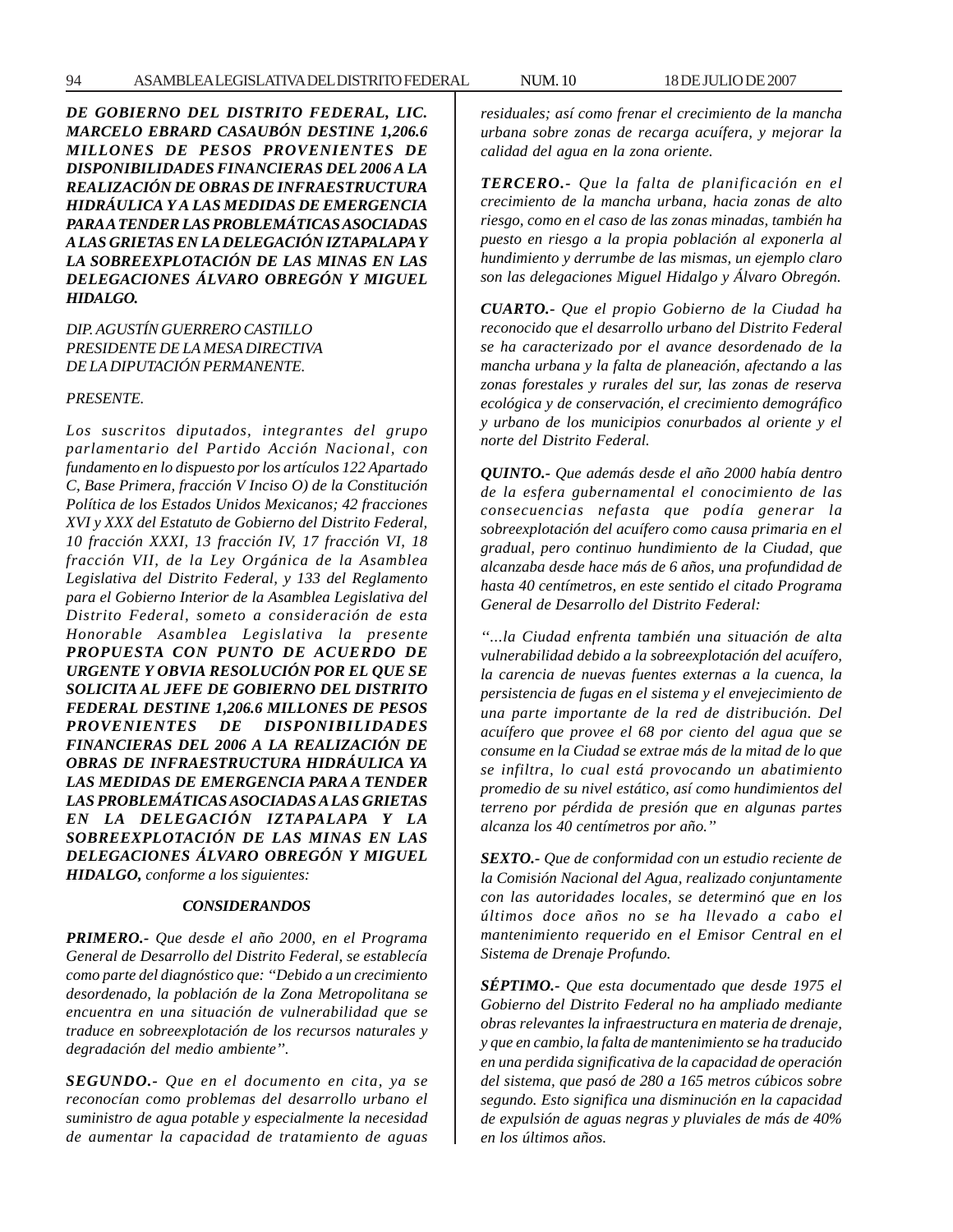*OCTAVO.- Que de acuerdo con los datos de expertos en la materia, incluido el Director del Sistema de Aguas de la Ciudad de México, se reconoce que, el Gran Canal del Desagüe del Drenaje Profundo de la Ciudad de México perdió 80% de su capacidad de descarga en los últimos años y que el Emisor Central registró una pérdida de 30%, por lo que el sistema en su conjunto hoy se encuentra al borde del colapso, que podría derivar en fallas del emisor central del drenaje y provocar una inundación histórica de más de cinco metros de altura, en el Centro de la Ciudad de México, en municipios del oriente y el Aeropuerto Internacional de la Ciudad de México, en una extensión de 217 kilómetros cuadrados.*

*NOVENO.- Que en términos de un estudio desarrollado por el propio Sistema de Aguas de la Ciudad, resulta que la problemática es aún más alarmante ya que se establece que en este año (2007), la capacidad de respuesta de la infraestructura disponible en el Sistema de Drenaje considerado en su conjunto, se ha reducido a poco más del 50% (53% para ser exacta), pues es de 150 metros cúbicos por segundo, respecto de los 280 metros cúbicos sobre segundo con que operaba en 1975, y que la población aumentó a 19 millones de habitantes en la Zona Metropolitana del Valle de México, a la que da servicio.*

*DÉCIMO.- Que el Sistema de Aguas de la Ciudad de México, tiene un diagnóstico que reporta a la Zona Metropolitana del Valle de México, como la que encabeza la lista de las regiones con el mayor grado de presión sobre el recurso hídrico, con un índice de 117%, y la que le sigue en importancia es la península de Baja California con un indicador de 85%, mientras que la de menor presión tiene un valor de 1%.*

*UNDÉCIMO.- Que para atender las etapas futuras del Programa de Drenaje de la Ciudad de México, el Sistema de Aguas, tiene contemplado en el período 2007- 2009, el desarrollo y construcción de 5 Proyectos con un costo total de 425 millones de pesos, las cuales resultan necesarias para llevar a cabo la inspección y reparación del Emisor Central, así como para apoyar el desalojo de agua de lluvia, y que permitirían una salida de aguas con un gasto de 50 metros cúbicos sobre segundo.*

*En estas fechas estas obras, estarían iniciando el proceso de licitación y han sido autorizadas por el Comité Técnico del Sistema de Aguas de la Ciudad de México.*

*DUODÉCIMO.- Que en el corto plazo, y dentro de este mismo ejercicio fiscal, el Gobierno del Distrito Federal ha identificado 4 acciones principales en materia de eficiencia en el uso del agua, las cuales tienen un costo de 836.6 millones de pesos, que coadyuvarían a enfrentar la emergencia y problemática que se padece.*

*DÉCIMO TERCERO.- Que en el mediano plazo (2006- 2012) las inversiones requeridas para atender algunos* *de los problemas básicos de operación del Sistema de Drenaje suponen una inversión del orden de unos 11,875 millones de pesos, de los cuales 8,728 millones de pesos corresponderían al Emisor Oriente, y el resto a otras obras como la Planta Caracol y el Túnel del Gran Canal Emisor Oriente con un costo de 2,142 millones de pesos.*

*DÉCIMO CUARTO- Que en todo caso, el común denominador es la necesidad inaplazable de retomar el diseño de políticas públicas que permitan realizar inversiones inmediatas para revertir la falta de inversión en la materia, y que estas acciones de corto, mediano plazo o inmediatas exigen una postura responsable de todas las fuerzas políticas de esta Asamblea Legislativa para apoyar al Gobierno de la Ciudad a obtener un financiamiento que contribuya a resolver esta problemática.*

*DÉCIMO QUINTO.- Que en cualquier caso, el financiamiento que se aporte para estos fines no debe poner en riesgo o afectar el desarrollo de las acciones de gobierno en otros ámbitos de la gestión pública del Distrito Federal, y que por tanto debe en el corto plazo apoyarse en recursos adicionales no contemplados en el Presupuesto de Egresos de este año.*

*DÉCIMO SEXTO.- Que esta hipótesis se actualiza justamente mediante el uso de los remanentes o disponibilidades financieras de que goza hoy el Gobierno del Distrito Federal y que así se reportaron en la Cuenta Pública del Gobierno del Distrito Federal entregada a esta Asamblea Legislativa, apenas el pasado 10 de junio del 2007.*

*DÉCIMO SÉPTIMO.- Que en términos de lo dispuesto en la Cuenta Pública del Gobierno del Distrito Federal para el ejercicio fiscal 2006, se señala expresamente lo siguiente: ''El remanente de recursos fiscales del Sector Central por 5'426,044.3 millones de pesos, (5 mil 426.0 millones de pesos.) de conformidad con el artículo 15 del Código Financiero del Distrito Federal, el Jefe de Gobierno del Distrito Federal por conducto de la Secretaría de finanzas podrá destinarlos al financiamiento del Presupuesto de Egresos.''*

*DÉCIMO OCTAVO.- Que el pleno de la Asamblea Legislativa debe apoyar esta propuesta inmediatamente a fin de evitar costos de oportunidad innecesarios, ya que de no hacerlo por un lado se permitiría la existencia de recursos ociosos que no se están utilizando, y por otro se enfrentan graves problemas que no se atienden por una supuesta falta de recursos.*

*DÉCIMO NOVENO.- Que sería irracional y hasta absurdo no recurrir a esta medida, puesto que además la propuesta tiene la virtud de que no afecta ni directa ni indirectamente el cumplimiento de los compromisos programáticos y presupuestales establecidos en el*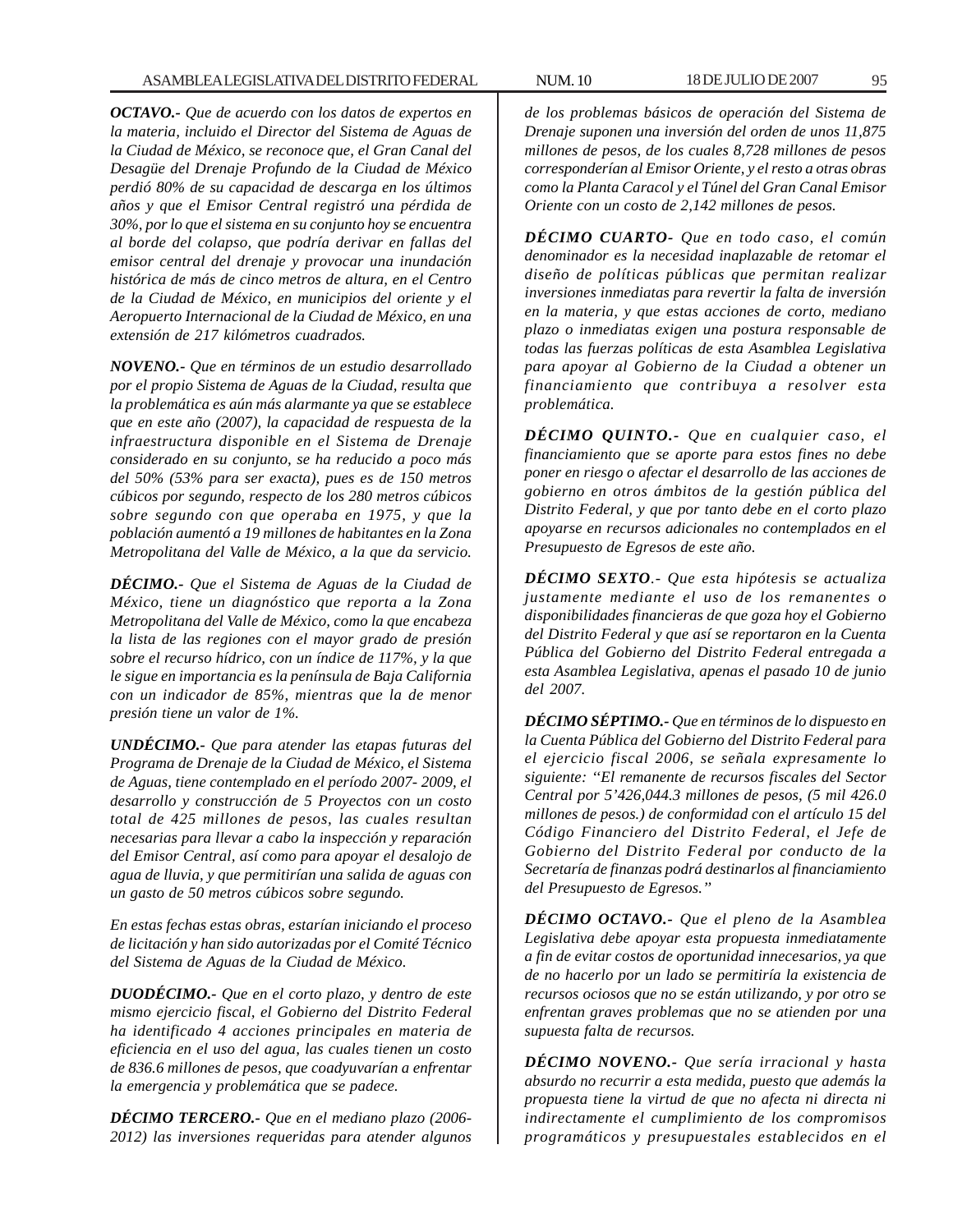*Presupuesto Autorizado por esta Asamblea; pero que sobre todo sería altamente injusto para grandes núcleos de población en Iztapalapa, Álvaro Obregón y Miguel Hidalgo.*

*VIGÉSIMO.- Que resulta absolutamente injusto e inequitativo que los habitantes de Iztapalapa se inunden un día si y otro también de aguas negras, y que paradójicamente al mismo tiempo carezcan del suministro de agua potable, para satisfacer sus necesidades básicas, tal como se reconoce en el multicitado Programa General de Desarrollo del Gobierno del Distrito Federal, desde el inicio de la Administración de Andrés Manuel López Obrador, al señalar:*

*''En algunas partes de delegaciones como Iztapalapa por ejemplo, el suministro sólo alcanza unos 80 litros/hora/ día mientras que en el poniente se estima que se entregan un promedio de 450 litros habitante y día.''*

*VIGÉSIMO PRIMERO.- Que resultaría un acto de insensibilidad política escatimar o regatear el uso de estos recursos, tanto de esta Asamblea como de las autoridades locales, para el fin que se propone, ya que por un lado existe la necesidad con carácter de urgente, de asignar varios cientos de millones de pesos en obras de infraestructura hidráulica para la Ciudad, y por otro lado hay una*

*VIGÉSIMO CUARTO.- Que Álvaro Obregón y Miguel Hidalgo, de acuerdo con el Centro de Estudios de Ciencias de la Tierra del Instituto Politécnico Nacional, son las Delegaciones que registran mayores problemas de inestabilidad de suelo provocados por la sobreexplotación de minas.*

*La temporada de lluvias incrementa el riesgo para las familias que habitan en las Colonias donde se ubica la problemática. Por las condiciones actuales, es necesario también el apoyo con recursos.*

*VIGÉSIMO QUINTO.- Que más de 25 mil habitantes de las colonias Daniel Garza, 16 de septiembre, América, Observatorio y Ampliación Daniel Garza en la Delegación Miguel Hidalgo, viven en riesgo debido a la presencia de túneles inestables y grandes cavidades rellenadas con materiales suaves que implican la posibilidad de asentamientos y cuarteaduras en el terreno y que existe el riesgo de que algún factor externo como un sismo o una inundación acelere drásticamente este proceso de deterioro lo que podría provocar un asentamiento repentino proporciones inesperadas.*

*En virtud de lo anteriormente expuesto y fundado, los suscritos Diputados, nos permitimos someter a la consideración de esta Honorable Diputación Permanente el siguiente:*

### *PUNTO DE ACUERDO*

*ÚNICO. Se exhorta al Jefe de Gobierno del Distrito Federal licenciado Marcelo Luis Ebrard Casaubón considere la asignación de los recursos necesarios, provenientes de Disponibilidades Financiera del 2006, a la realización de obras de infraestructura hidráulica y a las medidas de emergencia para atender las problemáticas asociadas a las grietas en la delegación Iztapalapa y la sobreexplotación de las minas en las Delegaciones Álvaro Obregón y Miguel Hidalgo.*

*Dado en el Salón Heberto Castillo, del Recito Legislativo de Donceles a los 18 días del mes de julio de dos mil siete*.

*Signan por el grupo parlamentario del Partido Acción Nacional, los siguientes:*

*Dip. Miguel Hernández Labastida; Dip. María del Carmen Segura Rangel; Dip. Agustín Castilla Marroquín; Dip. Paula Soto Maldonado; Dip. Celina Saavedra Ortega.*

Es cuanto, diputado Presidente.

**LA C. PRESIDENTA DIPUTADA KENIA LÓPEZ RABADÁN.-** En términos de lo dispuesto por el Artículo 133 del Reglamento para el Gobierno Interior de la Asamblea Legislativa del Distrito Federal, consulte la Secretaría a la Diputación Permanente en votación económica si la propuesta presentada por la diputada Paula Adriana Soto Maldonado se considera de urgente y obvia resolución.

**EL C. SECRETARIO DIPUTADO JORGE FEDERICO SCHIAFFINO ISUNZA.-** Por instrucciones de la Presidencia y en votación económica se consulta a la Diputación Permanente si la propuesta de referencia se considera de urgente y obvia resolución.

Los que estén por la afirmativa, sírvanse manifestarlo poniéndose de pie

Los que estén por la negativa, sírvanse manifestarlo poniéndose de pie.

Se considera de urgente y obvia resolución, diputada Presidenta

**LA C. PRESIDENTA DIPUTADA KENIA LÓPEZ RABADÁN.-** Está a discusión la propuesta.

¿Existen oradores en contra? Diputado José Luis Morúa.

¿Oradores en pro?

Tiene el uso de la palabra el diputado José Luis Morúa, hasta por 10 minutos.

**EL C. DIPUTADO JOSÉ LUIS MORÚA JASSO.-** Con su venia, diputada Presidenta.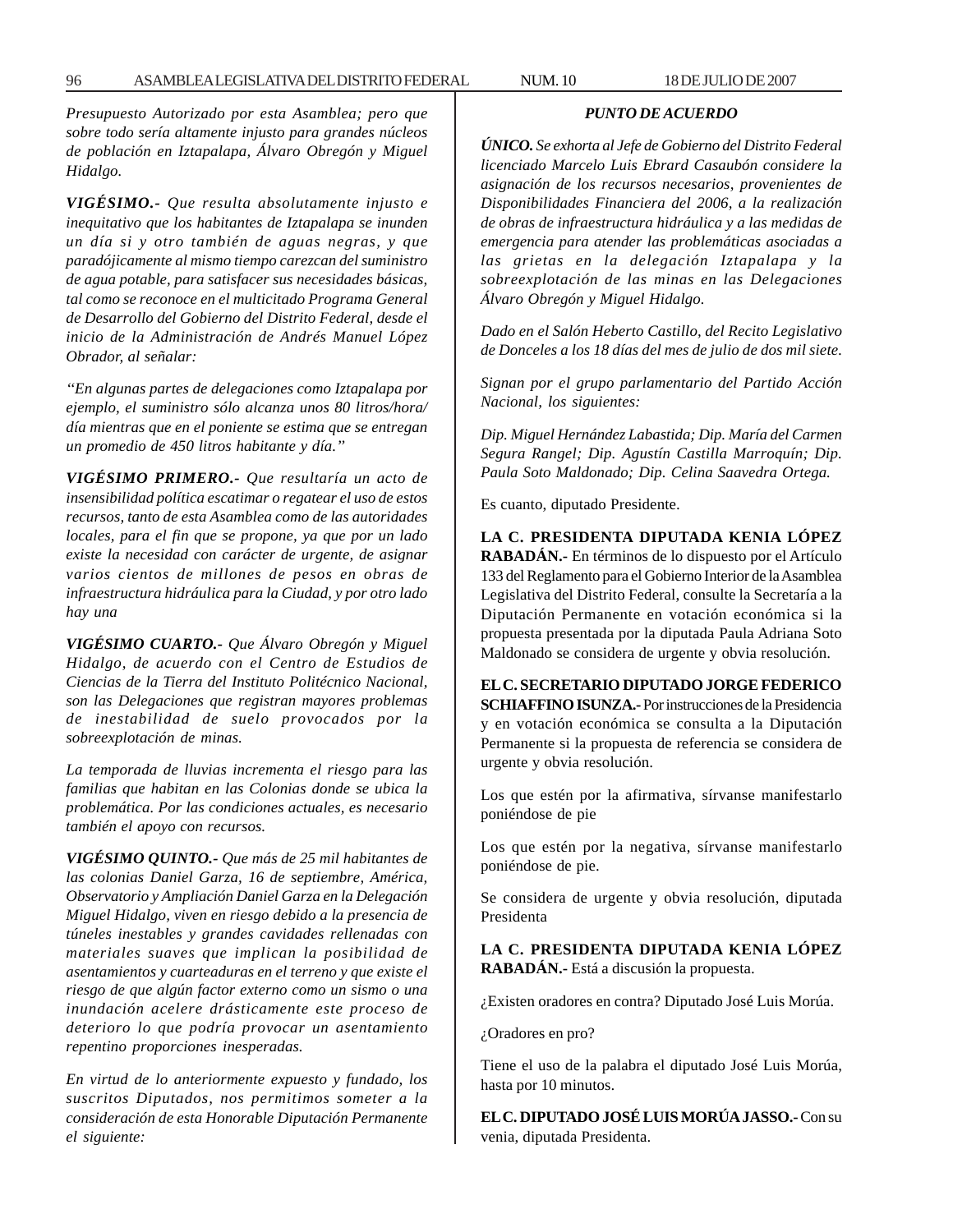A mí me parece que todo aquel esfuerzo que hagamos por ayudar, por coadyuvar a dotar de recursos al gobierno de la ciudad y a las delegaciones para atender la emergencia y las emergencias que se han presentado de diferente índole en diferentes partes de las delegaciones, tenemos que ayudar, tenemos que aprobarlo.

El problema que tenemos es que la propuesta de la diputada, considero yo que tiene dos partes que integran su propuesta que creo que habría que valorar con mucho cuidado. La primera de ellas tiene que ver con la formación de comisiones. Esta Asamblea, a través de sus diferentes órganos de gobierno, ha aprobado primero otorgar todo el apoyo al Jefe de Gobierno y a los Jefes Delegacionales para atender la emergencia y ha mostrado por escrito, en un acuerdo de la Comisión de Gobierno, de todas las fracciones parlamentarias, su disposición a ayudar con los recursos suficientes y para ello le hemos pedido al gobierno de la ciudad que haga la solicitud correspondiente para hacer adecuaciones presupuestales. Ese fue un acuerdo de la Comisión de Gobierno y en esos términos se publicó inclusive en algunos diarios de circulación nacional, se notificó al Jefe de Gobierno y ha habido una intensa comunicación con el Gobierno de la Ciudad y con las Jefaturas Delegacionales a este respecto.

Por otro lado, se está solicitando o se está pidiendo que podamos aprobar una comisión. El día lunes por la mañana hubo una reunión interinstitucional en este mismo espacio.

En esta reunión se acordó que los diferentes niveles de gobierno que participaron traerían una serie de propuestas, estudios y requerimientos económicos el día lunes por la mañana, y esta Comisión interinstitucional buscaría órganos técnicos, comités técnicos que pudieran revisar en detalle la situación a la que nos estamos enfrentando y los recursos que se requerirían para ello.

Por otro lado, en esta reunión interinstitucional del día lunes, se presentaron por parte de los Jefes Delegacionales únicamente dos requerimientos de tipo económico: la Delegación Iztapalapa que solicitó 119 millones de pesos y la delegación Álvaro Obregón que solicitó 150 millones de pesos. En esta reunión no hubo ningún Jefe Delegacional más que haya solicitado mayores recursos.

La propuesta que nos hace la diputada considero que duplica los esfuerzos que ya se hacen en materia en este tema, en materia de las contingencias que se han presentado, el grupo de trabajo interinstitucional ha marcado ya los rumbos, tiene la aprobación de este Órgano Legislativo y yo lo que le pediría a la diputada promovente, es que el punto de acuerdo lo pudiéramos dejar en el sentido de ayudar, de coadyuvar como Órgano Legislativo en el marco de nuestras atribuciones y facultades a ayudar a coadyuvar en la atención de las contingencias y que en este momento no aprobáramos esta comisión ni

aprobáramos recursos y dejáramos en manos de este equipo interinstitucional la decisión de los recursos y de los estudios que se tienen que hacer con mucha precisión.

Yo creo que ya están dadas las condiciones, ya están dados los equipos, ya están dadas las instancias donde estamos discutiendo, analizando el tema, y en esos términos considero que debiéramos de dejarlo.

Es cuanto, diputada Presidenta.

**LA C. PRESIDENTA DIPUTADA KENIA LÓPEZ RABADÁN.-** Muchas gracias, diputado Morúa.

Ha solicitado el uso de la palabra, para hablar en pro del punto de acuerdo, la diputada Paula Soto.

### **LA C. DIPUTADA PAULA ADRIANA SOTO MALDONADO**.- Con su venia, diputada Presidenta.

Recordando las palabras de algunos de los diputados que me antecedieron, no en este momento, sino en este espíritu de construcción que tenemos en esta Asamblea Legislativa y que podemos poner el ejemplo en que Acción Nacional sí escucha a sus contrapartes.

En este sentido, yo me permitiría nada más preguntar por qué aceptaría yo la propuesta de inicio de hacer la modificación del punto de acuerdo en este sentido de la creación de la Comisión, y nada más a mí sí me gustaría preguntarle al diputado Morúa, que entiendo y reconozco que domina los números en esta Asamblea Legislativa, el por qué no poder tomar la opinión de los Jefes Delegacionales, que son ellos los que están solicitando este presupuesto.

También en el conocimiento de que existen estos recursos, estas disponibilidades financieras que tiene hoy el Gobierno del Distrito Federal y que hasta donde sabemos no tiene todavía destino y que pudiéramos ocupar estos recursos, nada más saber el por qué no la asignación en este punto de acuerdo de esas cantidades, cuando son los que viven en las demarcaciones los que conocen del problema quienes lo están solicitando.

Es cuanto, diputada Presidenta.

**LA C. PRESIDENTA DIPUTADA KENIA LÓPEZ RABADÁN.-** Muchas gracias, diputada Soto.

Por alusiones tiene el uso de la palabra, hasta por 5 minutos, el diputado Morúa.

**EL C. DIPUTADO JOSÉ LUIS MORÚA JASSO.-** En la reunión que se tuvo el día lunes, diputada, se le hizo la observación muy puntual de mi parte al Secretario de Protección Civil de que existen desde nuestro punto de vista, desde el punto de vista del Presidente del Comisión de Presupuesto, los recursos en los remanentes del Ejercicio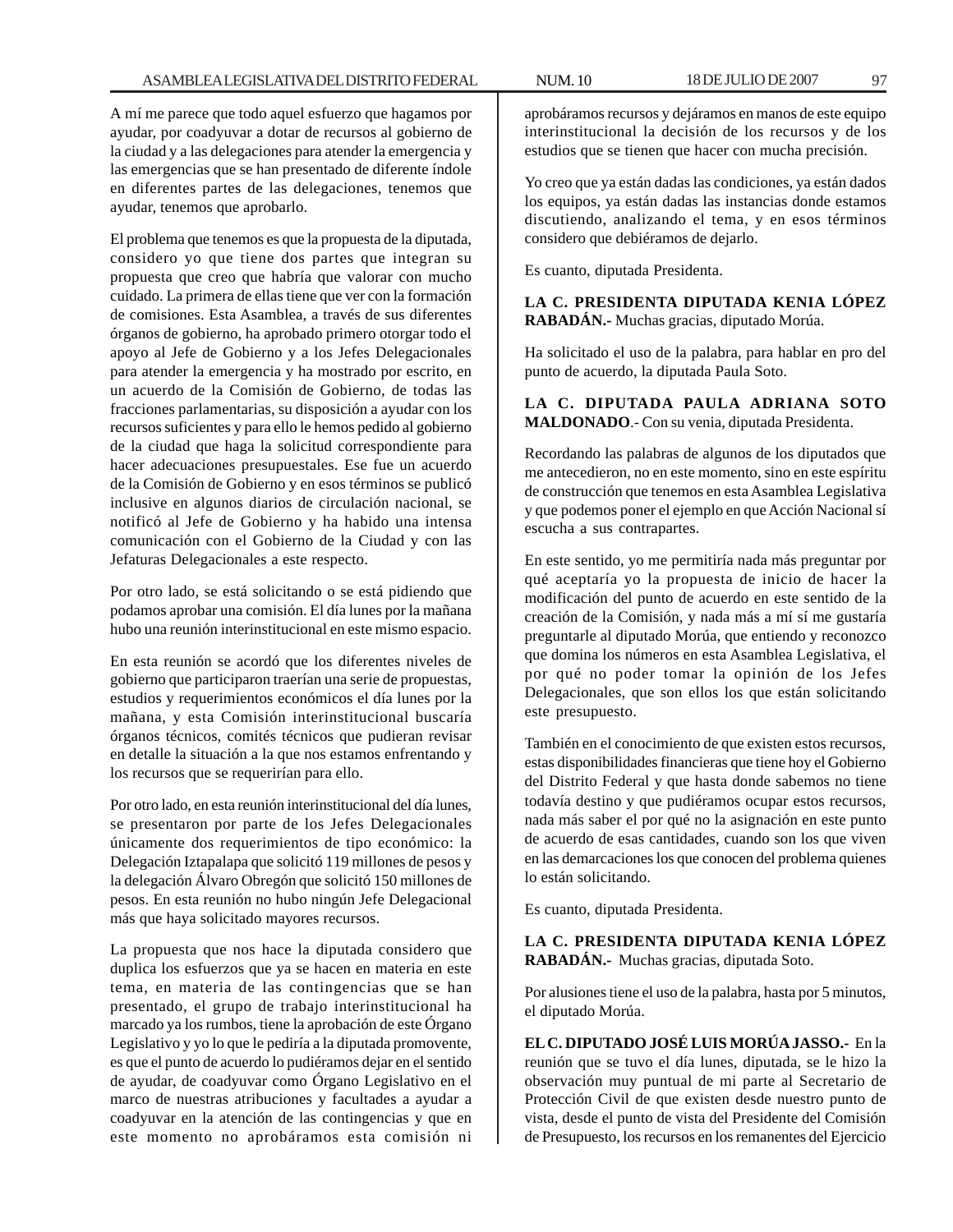2006 para poderlos asignar a las contingencias. De manera expresa se le hizo la observación al Secretario de Protección Civil.

Únicamente, diputada, el por qué no asignarlos en este momento, por qué no aprobarlos en este momento, porque en el marco del trabajo interinstitucional de los 3 niveles de gobierno se acordó que el día lunes sería uno de los temas a discutir, donde estarían los Jefes Delegacionales, estaría la Secretaría de Gobernación, está el Secretario de Protección Civil y llegarían con los elementos técnicos y con los soportes necesarios para hacerlo.

Pero por supuesto que hay la disponibilidad de esta Asamblea de coadyuvar a asignar los recursos que se requieren para atender la contingencia.

**EL C. DIPUTADO JORGE FEDERICO SCHIAFFINO**

**ISUNZA (Desde su curul).-** ¿Le puedo hacer una pregunta al ciudadano diputado?

**EL C. DIPUTADO JOSÉ LUIS MORÚA JASSO.-** Por supuesto, diputado.

**LA C. PRESIDENTA DIPUTADA KENIA LÓPEZ RABADÁN.-** Ha solicitado el uso de la...

¿Con qué objeto, diputado Schiaffino?

**EL C. DIPUTADO JORGE FEDERICO SCHIAFFINO ISUNZA (Desde su curul).-** De hacerle una pregunta al ciudadano diputado, a ver si la acepta.

**EL C. DIPUTADO JOSÉ LUIS MORÚA JASSO.-** Adelante, adelante.

**LA C. PRESIDENTA DIPUTADA KENIA LÓPEZ RABADÁN.-** Adelante, diputado.

**EL C. DIPUTADO JORGE FEDERICO SCHIAFFINO**

**ISUNZA (Desde su curul).-** Señor diputado, de los recursos que se están hablando son, como le quiera llamar el Gobierno, subejercicios, ahorros, remanentes, economías: ¿Ya se consideró lo que aprobamos en el presupuesto de que se le regresara a los Órganos Autónomos lo que se les había solicitado para asignárselo al Metro?

De ser así, ojalá y ya opere; y si no, yo quisiera que se tomara en cuenta que antes de asignar esos recursos hay un compromiso de la propia Asamblea para retornarle a los órganos autónomos que les descontamos esa cantidad.

Gracias.

**LA C. PRESIDENTA DIPUTADA KENIA LÓPEZ RABADÁN.-** Adelante, diputado.

**EL C. DIPUTADO JOSÉ LUIS MORÚA JASSO.-** Con todo respeto, diputado Schiaffino, me siento como en comparecencia.

El asunto de los recursos del punto de acuerdo que solicita la diputada yo creo que está aclarada la situación y pudiéramos resolverlo por ahí.

Por el lado de los recursos de los órganos autónomos, yo nada más le pediría al diputado Schiaffino que revisáramos con cuidado, lo podemos hacer de manera directa, los términos en que se aprobó el decreto de presupuesto de egresos.

El decreto de presupuesto de egresos dice expresamente que se van a utilizar recursos de las economías, pero en el ejercicio presupuestal las economías se cuantifican al final del ejercicio.

Pero eso es motivo de una reunión que tendríamos que tener para analizar los términos de una economía del ejercicio, que eso solamente estaría cuantificado hasta la Cuenta Pública del año 2007.

**EL C. DIPUTADO JORGE FEDERICO SCHIAFFINO ISUNZA (Desde su curul).-** Nada más que decía ''informe del primer trimestre''.

**EL C. DIPUTADO JOSÉ LUIS MORÚA JASSO.-** El punto no es ese, con todo respeto, diputado Schiaffino, lo podemos platicar en directo.

Muchas gracias.

**LA C. PRESIDENTA DIPUTADA KENIA LÓPEZ RABADÁN.-** Por alusiones, ha solicitado el uso de la palabra la diputada Paula Soto.

**LA C. DIPUTADA PAULA ADRIANA SOTO MALDONADO.-** Con su venia, diputada Presidenta.

Yo me quedo con las palabras del diputado Morúa Jasso en el reconocimiento de que existen estas disponibilidades financieras, en que existe también esta reunión interinstitucional avalada por comités técnicos, donde le espíritu es garantizarle a la población de la Capital y de estas 3 Delegaciones en lo particular el que se va a atender su problemática, que no es menor.

Me permitiría, ya habiendo aceptado el retiro de la creación de esta Comisión, me permitiría proponer una nueva definición en el punto de acuerdo, a ver si así pudiéramos llegar a construir la votación para que esto se pudiera aprobar.

Actualmente dice: Se exhorta al Jefe de Gobierno del Distrito Federal, Licenciado Marcelo Luis Ebrard Casaubón, que destine tanto; y se define en el segundo punto del punto de acuerdo las cantidades que ya hablamos y que ya discutimos.

Entonces la propuesta sería: Se exhorta al Jefe de Gobierno considere la asignación de 1206.6 millones de pesos, a partir de estas reuniones interinstitucionales.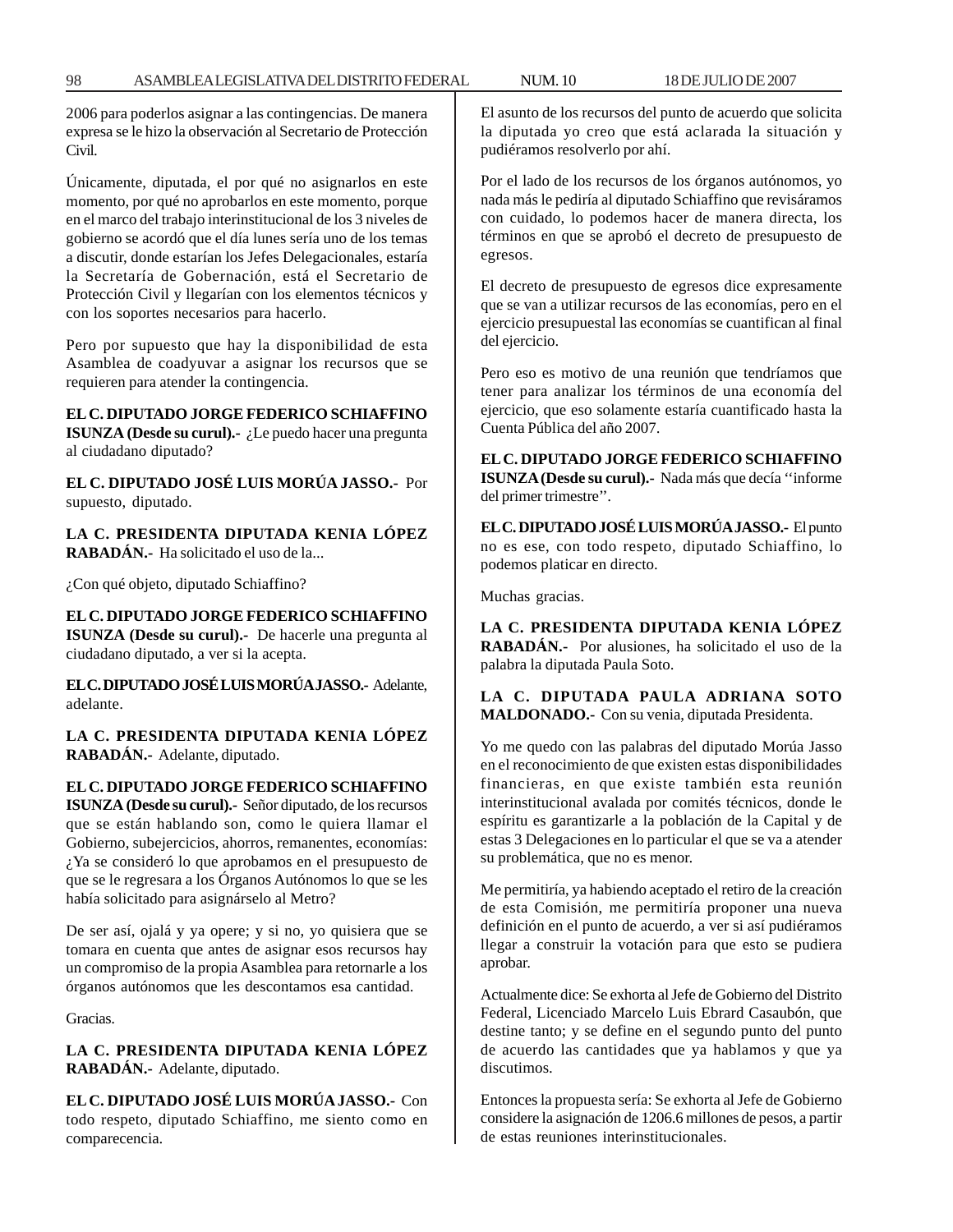Si están de acuerdo, lo pongo a consideración.

Okay, entonces: Se exhorta al Jefe de Gobierno considere la asignación de recursos necesarios.

¿Le parece? Okay.

Es cuanto.

**LA C. PRESIDENTA DIPUTADA KENIA LÓPEZ RABADÁN.-** Se solicita a la Secretaría preguntar a la Diputación Permanente en votación económica si es de aprobarse la propuesta puesta a consideración por la diputada Soto con las consideraciones y modificaciones que se han vertido en la tribuna.

## **EL C. SECRETARIO DIPUTADO JORGE FEDERICO**

**SCHIAFFINO ISUNZA.-** Por instrucciones de la Presidencia y en votación económica se pregunta a la Diputación Permanente si está a favor o en contra de la propuesta sometida a su consideración, con las modificaciones aceptadas por la diputada promovente.

Los que estén por la afirmativa, sírvanse manifestarlo poniéndose de pie.

Los que estén por la negativa sírvanse manifestarlo poniéndose de pie.

Aprobada la propuesta, ciudadana Presidenta.

## **EL C. PRESIDENTE DIPUTADO AGUSTÍN GUERRERO**

**CASTILLO.-** Remítase a las autoridades correspondientes para los efectos legales a que haya lugar.

Para presentar una propuesta con punto de acuerdo para exhortar al Secretario de Desarrollo Social del Gobierno del Distrito Federal se incluyan a los alumnos de los Centros de Atención Múltiple al Programa de Útiles Escolares, se concede el uso de la tribuna al diputado Miguel Ángel Errasti Arango, del grupo parlamentario del Partido Acción Nacional.

**EL C. DIPUTADO MIGUEL ÁNGEL ERRASTI ARANGO.-** Con su venia, diputado Presidente.

*PROPOSICIÓN CON PUNTO DE ACUERDO PARA EXHORTAR AL SECRETARIO DE DESARROLLO SOCIAL DEL GOBIERNO DEL DISTRITO FEDERAL, SE INCLUYAN A LOS ALUMNOS DE LOS CENTROS DE ATENCIÓN MÚLTIPLE AL PROGRAMA DE UNIFORMES ESCOLARES.*

*DIP. AGUSTÍN GUERRERO CASTILLO PRESIDENTE DE LA MESA DIRECTIVA DIPUTACIÓN PERMANENTE ASAMBLEA LEGISLATIVA, IV LEGISLATURA*

### *PRESENTE.*

*Los suscritos, diputados integrantes del grupo parlamentario del Partido Acción Nacional, con*

*fundamento en lo dispuesto por los artículos 17 fracción VI de la Ley Orgánica y 132 del Reglamento para el Gobierno Interior, ambos de la Asamblea Legislativa del Distrito Federal, sometemos a consideración de la Diputación Permanente, para su discusión, y en su caso aprobación, la siguiente PROPOSICIÓN CON PUNTO DE ACUERDO PARA EXHORTAR AL SECRETARIO DE DESARROLLO SOCIAL DEL GOBIERNO DEL DISTRITO FEDERAL, SE INCLUYAN A LOS ALUMNOS DE LOS CENTROS DE ATENCIÓN MÚLTIPLE AL PROGRAMA DE UNIFORMES ESCOLARES, al tenor de los siguientes:*

#### *ANTECEDENTES*

*La Educación puede definirse como el proceso bidireccional mediante el cual se transmiten conocimientos, valores, costumbres y formas de actuar. La educación no sólo se produce a través de la palabra, está presente en todas nuestras acciones, sentimientos y actitudes.*

*Es también un proceso de vinculación y concientización cultural, moral y conductual. A través de la educación las nuevas generaciones asimilan y aprenden los conocimientos, normas de conducta, modos de ser y formas de ver el mundo de generaciones anteriores, creando además otros nuevos.*

*También se llama educación al resultado de este proceso, que se materializa en la serie de habilidades, conocimientos, actitudes y valores adquiridos, produciendo cambios de carácter social, intelectual y emocional en la persona que, dependiendo del grado de concienciación, será para toda su vida o por un periodo determinado, pasando a formar parte del recuerdo en el último de los casos.*

*De acuerdo a múltiples evaluaciones económicas y de desarrollo humano, quienes han comprendido que la educación es el elemento fundamental para el desarrollo de los pueblos y las naciones, y que la calidad de ésta se ha ligado indisolublemente a los conocimientos tecnológicos y a la capacidad del ser humano de innovar, llevan el timón de la generación de riqueza; el resto, seguirá lamentándose por sus altos índices de pobreza y desigualdad.*

*En la ciudad de México, de conformidad con lo señalado por el Sistema para el Desarrollo Integral de la Familia del Distrito Federal, habitan 159 mil 754 personas con discapacidad, las cuales también tienen el derecho de recibir educación.*

*Por la razón, la Secretaría de Educación Pública cuenta en el Distrito Federal con 331 Unidades de Servicios de Apoyo a la Educación Regular y 94 Centros de Atención Múltiple, establecidos en las 16 delegaciones.*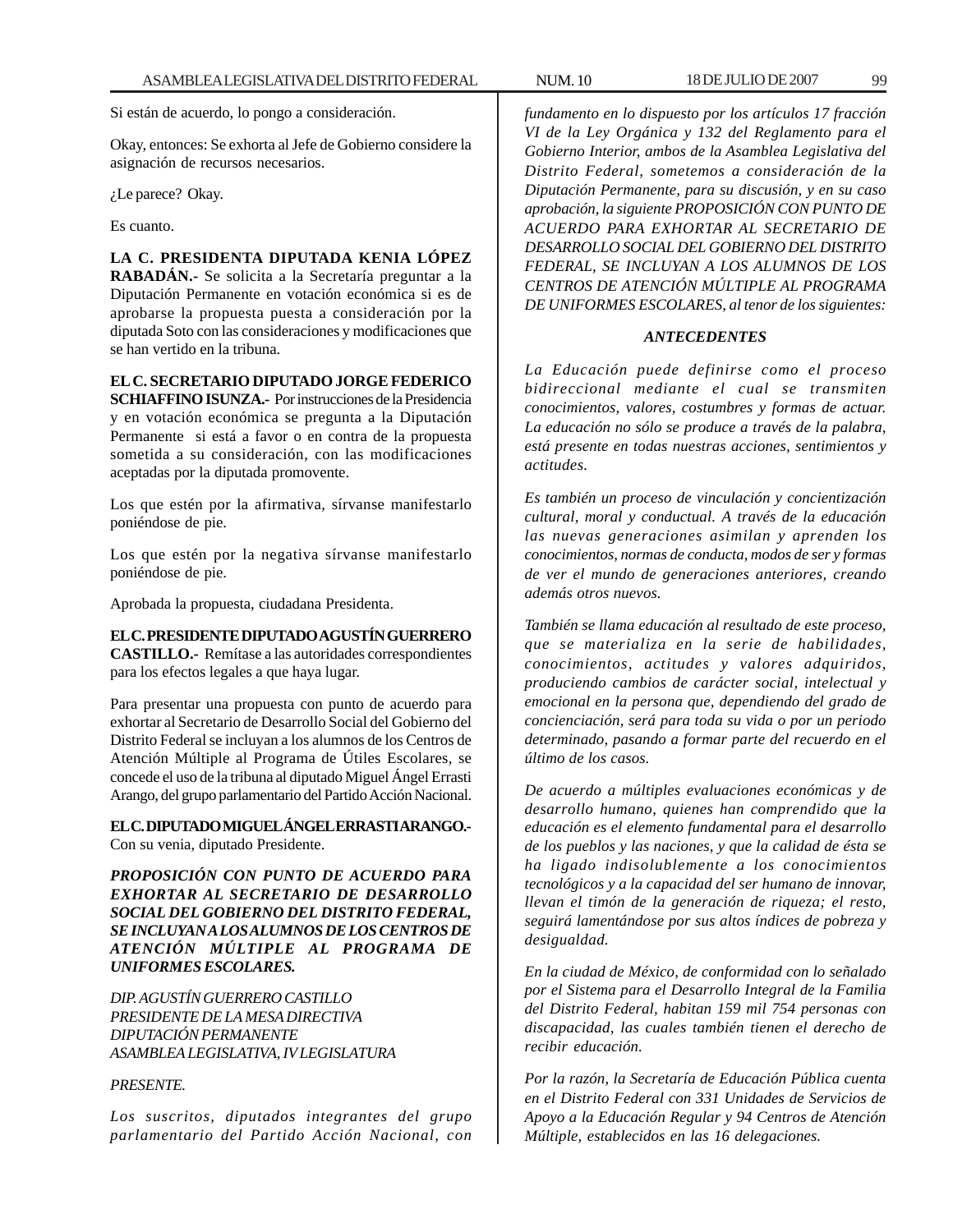### 100 ASAMBLEA LEGISLATIVA DEL DISTRITO FEDERAL NUM. 10 18 DE JULIO DE 2007

*Estas Unidades y Centros, atienden a casi 37 mil alumnos con discapacidad, y necesidades educativas especiales, en donde se ofrece atención educativa de acuerdo a las necesidades y diferencias de cada alumno, muchos de los cuales son de escasos recursos.*

*De los Centros de Atención Múltiple, 62 son de nivel básico, 11 laborales, 17 básico-laborales y 4 de atención complementaria. 49 son de turno continuo, 32 matutinos y 13 en horario vespertino.*

*Por otro lado, el Gobierno del Distrito Federal, a través de la Secretaría de Desarrollo Social, implementó el Programa de Uniformes Escolares 2007, que de acuerdo a la publicación en la Gaceta Oficial del Distrito Federal de fecha 31 de enero de 2007, este programa surge con el fin de apoyar en la economía de las familias de los alumnos inscritos en escuelas públicas del Distrito Federal en los niveles de primaria y secundaria.*

*El programa consiste en financiar la adquisición de 2 millones 400 mil uniformes escolares, para 1 millón 200 mil alumnos que ingresen a algún plantel público a cursar el ciclo escolar 200- 2008, con un presupuesto autorizado de 450 millones de pesos.*

*Sin embargo, dentro de éste programa, no fueron considerados los alumnos de las Unidades de Servicios de Apoyo a la Educación Regular, ni los Centros de Atención Múltiple del Distrito Federal, que cursan algún grado de primaria.*

*Lo anterior, incluso puede ser considerado como una actitud discriminatoria por parte de la autoridad impulsora y ejecutora de éste programa social, pues deja relegados a los alumnos que padecen de una discapacidad.*

#### *CONSIDERANDOS*

*PRIMERO.- Que la Convención de los Derechos de los Niños adoptada y ratificada por la Asamblea General de la Organización de las Naciones Unidas en su resolución 44/25 del 20 de noviembre de 1989, en su artículo 28 establece que los Estados Partes reconocen el derecho del niño a la educación y, a fin de que se pueda ejercer progresivamente y en condiciones de igualdad de oportunidades ese derecho.*

*SEGUNDO.- Que la Constitución Política de los Estados Unidos Mexicanos, señala en el artículo 3º que todo individuo tiene derecho a recibir educación.*

*TERCERO.- Que de conformidad al artículo 28 fracción VI de la Ley Orgánica de la Administración Pública del Distrito Federal, le corresponde a la Secretaría de Desarrollo Social, formular, fomentar, coordinar y ejecutar las políticas y programas que promuevan la equidad y la* *igualdad de oportunidades y que eliminen los mecanismos de exclusión social de grupos sociales de atención prioritaria: mujeres, niños y niñas, adultos mayores y personas con discapacidad.*

*CUARTO.- Que de acuerdo a lo establecido por el artículo 4, fracción VII de la Ley para Prevenir y Erradicar la Discriminación en el Distrito Federal, se consideran grupos en situación de discriminación las niñas, los niños, los jóvenes, las mujeres, las personas que viven con VIH Sida, y personas con discapacidad, entre otros.*

*Por lo anteriormente expuesto y fundado, sometemos a consideración de la Diputación Permanente de esta H. Asamblea, la siguiente Proposición con Punto de Acuerdo:*

*ÚNICO.- ESTA ASAMBLEA LEGISLATIVA DEL DISTRITO FEDERAL, EXHORTA AL SECRETARIO DE DESARROLLO SOCIAL DEL GOBIERNO DEL DISTRITO FEDERAL, SE INCLUYAN A LOS ALUMNOS DE LOS CENTROS DE ATENCIÓN MÚLTIPLE AL PROGRAMA DE UNIFORMES ESCOLARES.*

*Dado en el Recinto Legislativo a los dieciocho días del mes de julio de dos mil siete.*

*Signan por el grupo parlamentario del Partido Acción Nacional:*

*Dip. Miguel Ángel Errasti Arango; Dip. Paula Adriana Soto Maldonado; Dip. Kenia López Rabadán.*

Es cuanto, diputado Presidente.

**EL C. PRESIDENTE DIPUTADO AGUSTÍN GUERRERO CASTILLO.-** Gracias, diputado Miguel Errasti.

Con fundamento en lo dispuesto por los Artículos 50 fracciones IV y V de la Ley Orgánica de la Asamblea Legislativa del Distrito Federal, 28 y 132 del Reglamento para su Gobierno Interior, se turna para su análisis y dictamen a la Comisión de Desarrollo Social.

Para presentar una propuesta con punto de acuerdo para exhortar a los 16 Jefes Delegacionales de los entes político administrativos del Distrito Federal rindan un informe pormenorizado de los Consejos Delegacionales para la Asistencia y Prevención de la Violencia Intrafamiliar, se concede el uso de la Tribuna a la diputada Paula Adriana Soto Maldonado, del grupo parlamentario del Partido Acción Nacional.

**LA C. DIPUTADA PAULA ADRIANA SOTO MALDONADO.-** Con su venia, diputado Presidente.

*PROPOSICIÓN CON PUNTO DE ACUERDO PARA EXHORTAR A LOS 16 JEFES DELEGACIONALES DE LOS ENTES POLÍTICO ADMINISTRATIVOS DEL*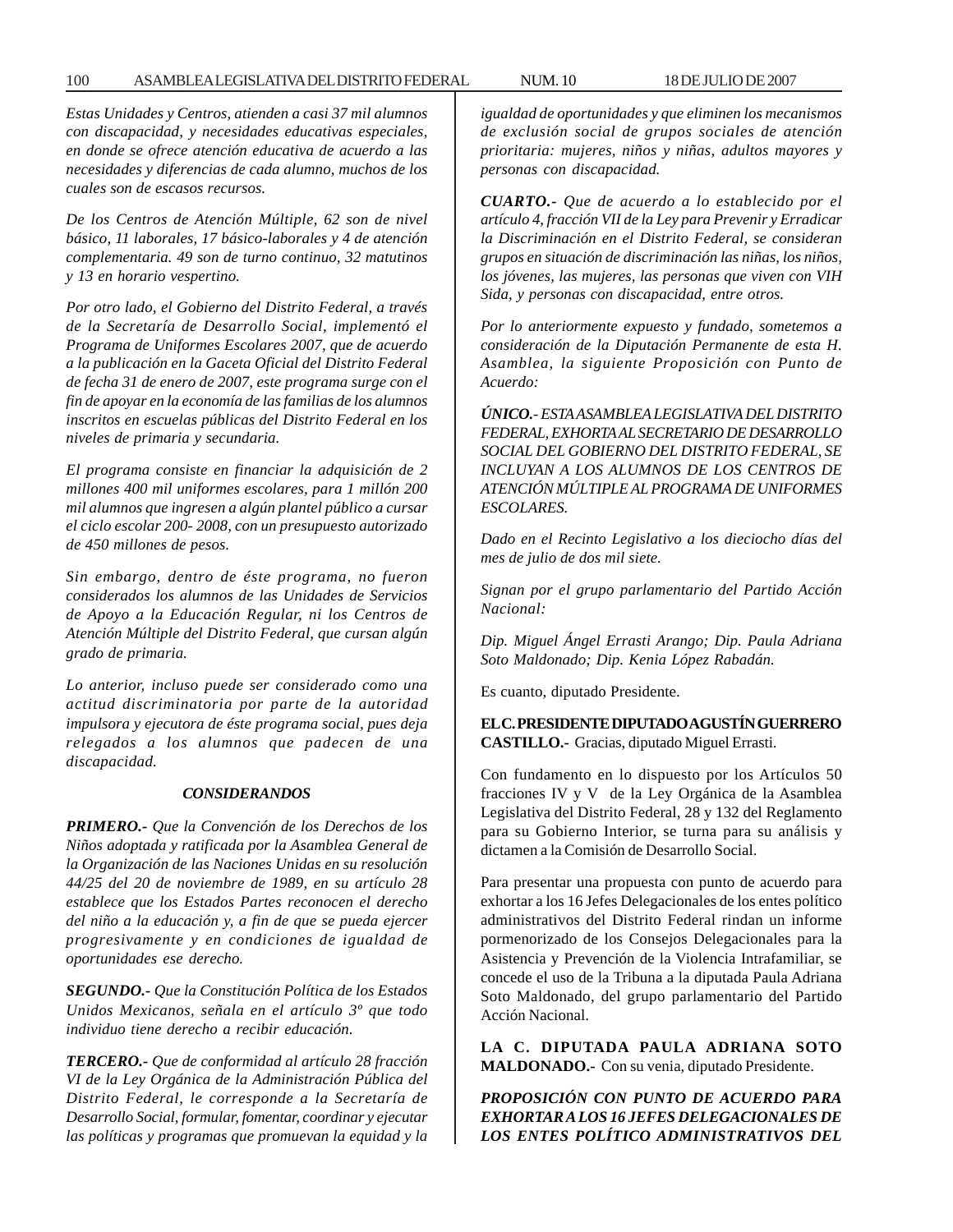## *DISTRITO FEDERAL, RINDAN UN INFORME PORMENORIZADO DE LOS CONSEJOS DELEGACIONES PARA LA ASISTENCIA Y PREVENCIÓN DE LA VIOLENCIA INTRAFAMILIAR.*

*DIPUTADO AGUSTÍN GUERRERO CASTILLO PRESIDENTE DE LA MESA DIRECTIVA DE LA COMISIÓN PERMANENTE DE LA ASAMBLEA LEGISLATIVA DEL DISTRITO FEDERAL IV LEGISLATURA*

### *PRESENTE*

*La suscrita diputada a la Asamblea Legislativa del Distrito Federal, integrante del grupo parlamentario del Partido Acción Nacional, con fundamento en lo dispuesto por los artículos 17 fracción VI de la Ley Orgánica de la Asamblea Legislativa del Distrito Federal y 133 del Reglamento para el Gobierno Interior de la Asamblea Legislativa del Distrito Federal, someto a consideración de esta soberanía la siguiente, PROPUESTA CON PUNTO DE ACUERDO PARA EXHORTAR ALOS 16 JEFES DELEGACIONALES DE LOS ENTES POLÍTICO ADMINISTRATIVOS DEL DISTRITO FEDERAL, RINDAN UN INFORME PORMENORIZADO DE LOS CONSEJOS DELEGACIONES PARA LA ASISTENCIA Y PREVENCIÓN DE LA VIOLENCIA INTRAFAMILIAR, conforme a los siguientes:*

#### *ANTECEDENTES*

*El problema de la violencia familiar es uno de los focos de atención prioritaria, que requiere la implementación de soluciones inmediatas, responsables, prácticas y efectivas, ya que la gravedad del mismo y los efectos que representa, tanto para el desarrollo integral de las personas inmersas en la problemática, como para los costos sociales que ello representa, son un factor desencadenante de la violencia social que padecen sociedades como la nuestra.*

*El artículo 6° de la Ley para la Asistencia y Prevención de la Violencia Intrafamiliar para el Distrito Federal, establece la creación del Consejo para la Asistencia y Prevención de la Violencia Intrafamiliar del Distrito Federal, órgano honorario, de apoyo y evaluación del contexto familiar en la Ciudad de México, y de la violencia existente en el seno de éste, a fin de proponer, crear e implementar instrumentos de políticas públicas, legislaciones y programas que combatan dicha práctica desde sus raíces y contrarresten sus efectos sociales negativos.*

*En su segundo párrafo el mismo artículo establece, la creación de los Consejos Delegacionales, a fin de implementar de manera regional las disposiciones,*

*políticas públicas, legislaciones, programas y propuestas, que se generen para toda la entidad.*

*Dichos Consejos, tanto el Local, como los Delegacionales, tienen como función primordial la implementación de una política social responsable para el fortalecimiento de una sociedad equitativa, justa e incluyente, tendiente al mejoramiento de la calidad de vida de la ciudadanía.*

*Dentro de las atribuciones conferidas en ley tanto para el Consejo Local como para los propios Consejos Delegacionales, e inclusive para las Delegaciones como órganos político-administrativos, podemos enunciar:*

*Artículo. 8. El Consejo tendrá las siguientes facultades:*

*(...)*

- *II. Fomentar y fortalecer la coordinación, colaboración e información entre las instituciones públicas y privadas que se ocupen de esa materia;*
- *(...)*
- *VI. Contribuir a la Difusión de la Legislación que establece medidas para la Violencia Familiar;*
- *VII. Vigilar la aplicación y cumplimiento del Programa General derivado de la Ley;*
- *VIII. Promover estrategias para la obtención de recursos destinados al cumplimiento de los fines de la Ley.*

*Artículo 12. Corresponde a las Delegaciones, a través de la unidad de atención:*

- *I. Llevar constancias administrativas de aquellos actos que de conformidad con la presente Ley, se consideren violencia familiar, y que sean hechos de su conocimiento;*
- *II. Citar a los involucrados y reincidentes en eventos de violencia familiar a efecto de que se apliquen las medidas asistenciales que erradiquen dicha violencia;*
- *III. Aplicar e instrumentar un procedimiento administrativo para la atención de la violencia familiar;*
- *IV. Resolver en los casos en que funja como amigable componedor y sancionar el incumplimiento de la resolución;*
- *V. Proporcionar psicoterapia especializada gratuita, en coordinación con las instituciones autorizadas, a los receptores de la violencia familiar que sean maltratados, así como a los agresores o familiares involucrados, dentro de una atención psicológica y jurídica;*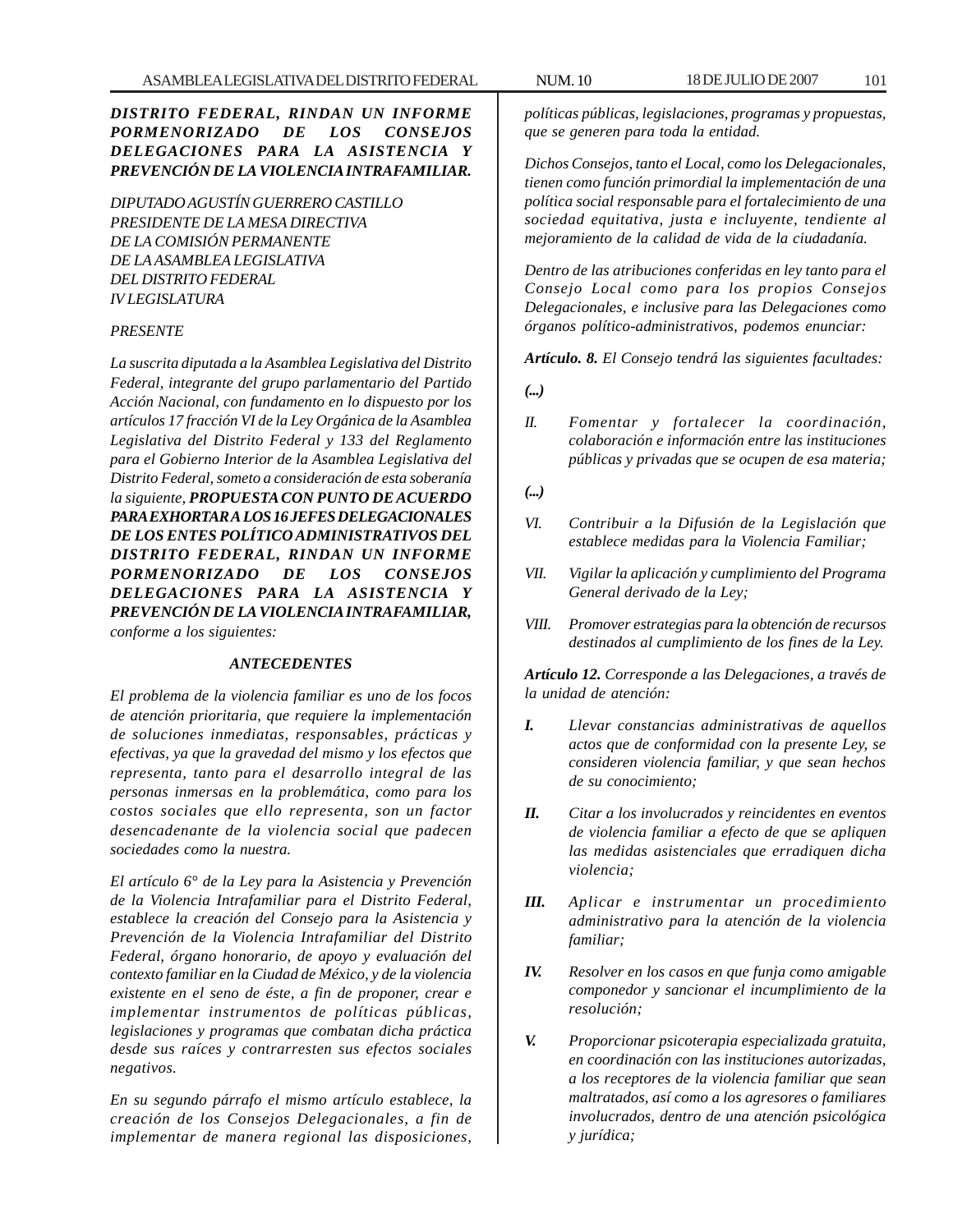### 102 ASAMBLEA LEGISLATIVA DEL DISTRITO FEDERAL NUM. 10 18 DE JULIO DE 2007

- *VI. Elaborar convenios entre las partes involucradas cuando así lo soliciten;*
- *VII. Imponer las sanciones administrativas que procedan en los casos de infracciones a la Ley; sin perjuicio de las sanciones que se contemplen en otros ordenamientos;*
- *VIII. Atender las solicitudes de las personas que tengan conocimiento de la violencia familiar, en virtud de la cercanía con el receptor de dicha violencia;*
- *IX. Emitir opinión o informe o dictamen con respecto al asunto que se le requiera de conformidad con la legislación procesal civil y penal del Distrito Federal; y,*
- *X. Avisar al Juez de lo Familiar y en su caso al Ministerio Público para que intervenga de oficio en los asuntos que afecten a la familia, especialmente tratándose de menores, de alimentos y de cuestiones relacionadas con violencia familiar, a fin de que se dicten las medidas precautorias que corresponden.*

*Claramente en dichas funciones y en la forma de su integración podemos afirmar que es necesario contar de primera mano con la información relativa a las acciones y programas que se están implementando tanto a nivel Delegacional como a nivel Local a fin de lograr el fortalecimiento del marco jurídico que rige su haber, y de los programas y políticas públicas que se estén planeando y diseñando para cumplir y hacer cumplir el objeto primordial de dicho marco jurídico.*

*Asimismo, es necesario que todos los órganos facultados para los efectos coadyuven en el desarrollo e implementación de dichas políticas, por lo que el intercambio de información es de suma importancia.*

*Aunado a lo anterior y con base en el cumplimiento de las disposiciones establecidas en la Ley de la materia, no solo se da certeza jurídica a la ciudadanía, sino que además se refrenda el compromiso adquirido por México a nivel internacional, al suscribir la Resolución de la Asamblea General de la Organización de las Naciones Unidas, 48/104 de fecha 20 de diciembre de 1993, relativo a la ''Declaración sobre la eliminación de la violencia contra la mujer'' y,*

### *CONSIDERANDO*

- *I. Que el núcleo familiar es la base de la sociedad y éste debe ser fortalecido y protegido a fin de evitar su fractura y evitar con ello se generen consecuencias en el desarrollo social;*
- *II. Que la violencia intrafamiliar constituye la principal amenaza de la cohesión tanto familiar*

*como social, y que deben implementarse mecanismos que permitan combatir tanto su existencia como las consecuencias que se generen;*

- *III. Que México es parte de diversos tratados en materia de violencia intrafamiliar, violencia contra la mujer, contra la discriminación, entre otros, los cuales tienen por objeto fomentar el desarrollo de una sociedad equitativa, justa y responsable;*
- *IV. Que es obligación de los gobernantes en cualquiera de los ámbitos de sus atribuciones coadyuvar con otras autoridades para la creación e implementación de políticas públicas eficaces;*
- *V. Que ésta H. Asamblea Legislativa del Distrito Federal tiene la facultad para realizar las propuestas que considere necesarias a efecto de cumplimentar con las atribuciones que le concede el marco normativo de su competencia, de acuerdo y en referencia con las disposiciones de la misma;*

*Por lo anteriormente expuesto y fundado, la que suscribe someto a consideración del Pleno de ésta H. Asamblea Legislativa con carácter de urgente y obvia resolución en términos de lo dispuesto por el artículo 133 del Reglamento para el Gobierno Interior de la Asamblea Legislativa del Distrito Federal, el siguiente:*

### *PUNTO DE ACUERDO*

*ÚNICO: Se exhorta a los 16 jefes Delegacionales rindan un informe pormenorizado a esta soberanía, respecto a sus respectivos Consejos Delegacionales para la Asistencia y Prevención de la Violencia Familiar que contengan cuando menos:*

- *1. Quiénes son los integrantes de cada Consejo Delegacional, indicando el nombre del funcionario público y el cargo que desempeñan dentro del Consejo y/o dentro del órgano Políticoadministrativo.*
- *2. Cuántas sesiones han celebrado dichos Consejos, indicando las fechas de celebración de las mismas y los acuerdos a que se han llegado.*
- *3. Cuáles son los programas y políticas públicas que han implementado a fin de combatir, prevenir y erradicar la violencia familiar en sus demarcaciones.*
- *4. Detalle de los casos conocidos en materia de Violencia Intrafamiliar en su demarcación, incluyendo estadísticas de los casos concretos, recurrencias, incidencias y reincidencias; rangos de edades, grados de estudios, género violentado, situaciones de los hijos; y, cualesquiera otros datos que, de manera enunciativa más no limitativa,*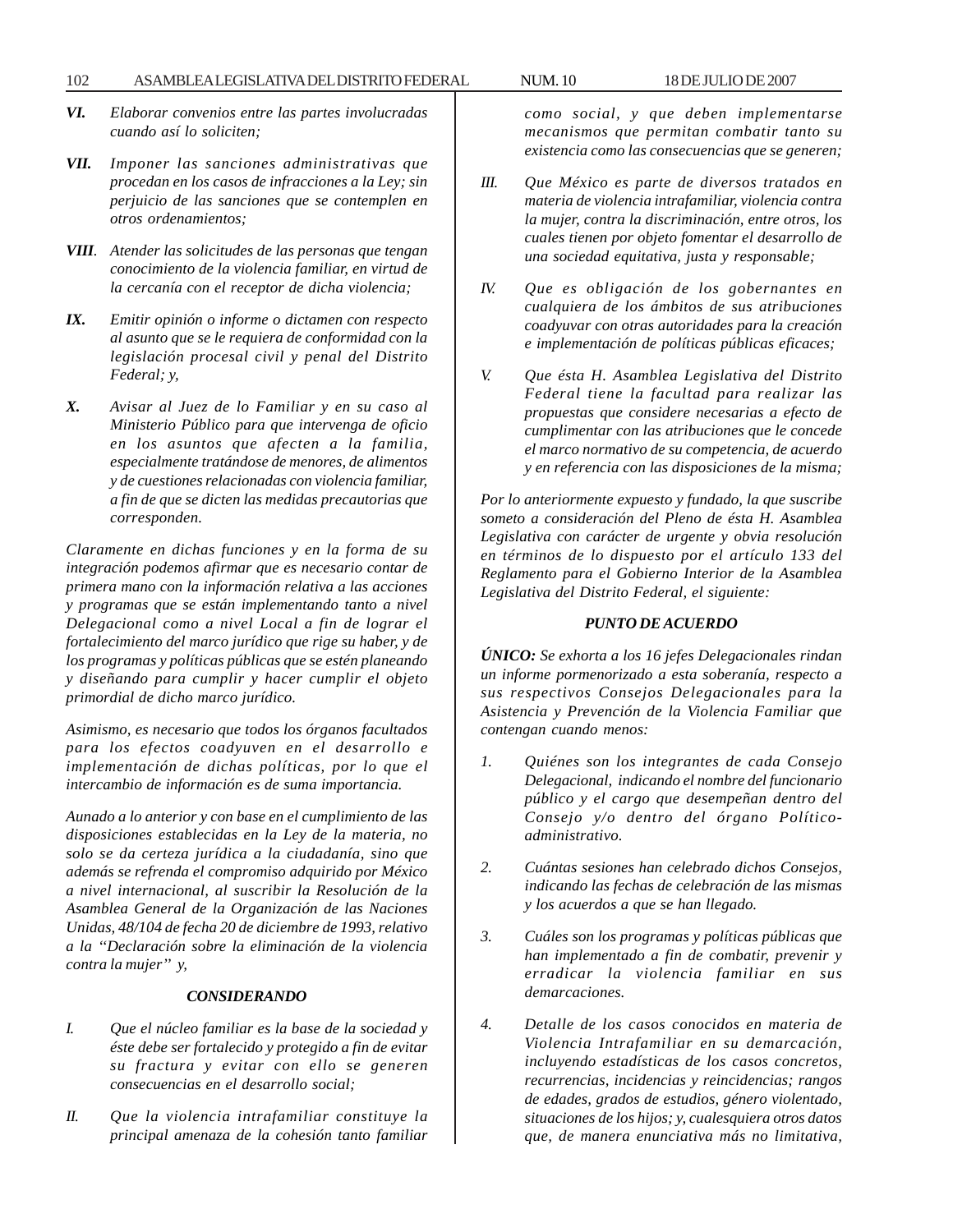*permitan el análisis de la información, a fin de implementar más y mejores políticas públicas y programas en torno al tema.*

*Dado en el Salón Heberto Castillo, del Recito Legislativo de Donceles a los 18 días del mes de julio de dos mil siete.*

*Dip. Paula Adriana Soto Maldonado.*

Es cuanto, diputado Presidente.

## **EL C. PRESIDENTE DIPUTADO AGUSTÍN GUERRERO CASTILLO.-** Gracias, diputada.

En términos de lo dispuesto por el Artículo 133 del Reglamento para el Gobierno Interior de la Asamblea Legislativa del Distrito Federal consulte la Secretaría a la Diputación Permanente en votación económica si la propuesta presentada por la diputada Paula Adriana Soto Maldonado se considera de urgente y obvia resolución.

## **EL C. SECRETARIO DIPUTADO JORGE FEDERICO**

**SCHIAFFINO ISUNZA.-** Por instrucciones de la Presidencia y en votación económica se consulta a la Diputación Permanente si la propuesta de referencia se considera de urgente y obvia resolución.

Los que estén por la afirmativa, sírvanse manifestarlo poniéndose de pie.

Los que estén por la negativa sírvanse manifestarlo poniéndose de pie.

Se considera de urgente y obvia resolución, diputado Presidente.

## **EL C. PRESIDENTE DIPUTADO AGUSTÍN GUERRERO CASTILLO.-** Está a discusión la propuesta.

¿Existen oradores en contra?

Proceda la Secretaría a preguntar a la Diputación Permanente en votación económica si es de aprobarse la propuesta a discusión.

**EL C. SECRETARIO DIPUTADO JORGE FEDERICO SCHIAFFINO ISUNZA.-** Por instrucciones de la Presidencia y en votación económica se pregunta a la Diputación Permanente si está a favor o en contra de la propuesta sometida a su consideración.

Los que estén por la afirmativa, sírvanse manifestarlo poniéndose de pie.

Los que estén por la negativa sírvanse manifestarlo poniéndose de pie.

Aprobada la propuesta, diputado Presidente.

**EL C. PRESIDENTE DIPUTADO AGUSTÍN GUERRERO CASTILLO.-** Gracias. Remítase a las autoridades correspondientes para los efectos legales a que haya lugar.

**LA C. PRESIDENTA DIPUTADA KENIA LÓPEZ RABADÁN.-** Para presentar una propuesta con punto de acuerdo para solicitar a la Comisión de Nomenclatura del Distrito Federal a poner el nombre de ''Defensores del Estado Laico'', el espacio ubicado en la esquina de Bucareli y Chapultepec, Colonia Juárez, Delegación Cuauhtémoc, se concede el uso de la tribuna al diputado Agustín Guerrero Castillo, del grupo parlamentario del Partido de la Revolución Democrática.

**EL C. DIPUTADO AGUSTÍN GUERRERO CASTILLO.-** Con su permiso, diputada Presidenta.

*PROPOSICIÓN CON PUNTO DE ACUERDO PARA SOLICITAR A LA COMISIÓN DE NOMENCLATURA DEL DISTRITO FEDERAL A PONER EL NOMBRE DE ''DEFENSORES DEL ESTADO LAICO'', EL ESPACIO UBICADO EN LA ESQUINA DE BUCARELI Y CHAPULTEPEC, COLONIA JUÁREZ, DELEGACIÓN CUAUHTÉMOC.*

*El suscrito Diputado Agustín Guerrero Castillo, integrante del grupo parlamentario del Partido de la Revolución Democrática de la Asamblea Legislativa del Distrito Federal IV Legislatura y con fundamento en el artículo 122 base primera inciso j de la Constitución Política de los Estados Unidos de Mexicanos, 42 fracción XIV del Estatuto de Gobierno del Distrito Federal; 17 fracción VI de la Ley Orgánica de la Asamblea Legislativa del Distrito Federal, 133 del Reglamento para el Gobierno Interior de la Asamblea Legislativa del Distrito Federal, someto a la consideración de esta soberanía la siguiente Propuesta con Punto de Acuerdo de Obvia y urgente resolución, al tenor de los siguientes*

## *CONSIDERANDOS*

*1. Los espacios públicos son parte fundamental del paisaje urbano, representan un homenaje a la contribución de hombres y mujeres en ámbitos como la ciencia, el arte, la educación, la política, la construcción de instituciones.*

*2. En nuestra ciudad los espacios públicos tienen además una característica importante: contienen un trozo de la historia nacional, que se funde de manera cotidiana, estos espacios son una referencia para no olvidar el legado que han hecho a esta nación hombres y mujeres de gran estatura.*

*3. Los espacios públicos contienen en sí, un trozo de historia, que al fundirse con la cotidianidad, pudiéramos decir, son una historia viva, son un recuerdo presente de los elementos que nos han dado identidad, es el nombrar y denominar de manera específica a los espacios públicos lo que permite que éstos sean más que sólo espacios de esparcimiento.*

*4. Uno de los grandes episodios en la historia de nuestro país es la construcción de la República en la década de*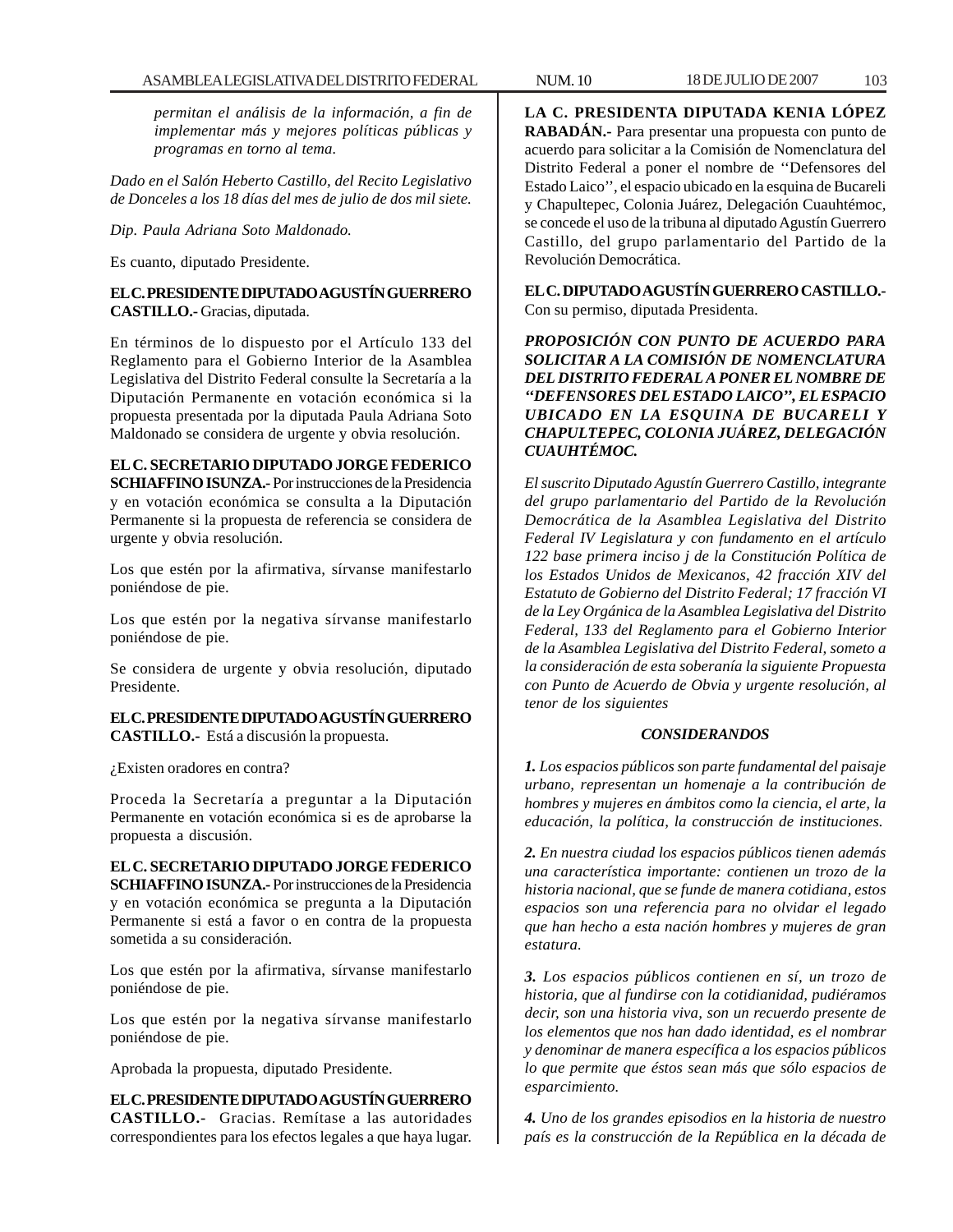*los sesenta del siglo XIX. Los hombres y mujeres lucharon por construir un andamiaje institucional que hiciera de México un país libre e independiente, plural y tolerante, respetuoso de la autodeterminación de los pueblos.*

*5. La construcción de la República en el último tercio del decimonónico tiene como característica el haber hecho la separación del estado y la iglesia, construyendo el moderno estado laico mexicano.*

*6. El Estado laico mexicano es la culminación e inicio de un proceso histórico donde nuestro país rompe las antiguas formas de dominación coloniales y busca de manera propia su identidad social, política y cultural.*

*7. En este sentido queremos proponer a esta soberanía nombrar un espacio público para mantener presente en nuestra historia cotidiana, uno de los pilares de las instituciones de nuestro país, la característica del estado mexicano como un estado Laico.*

*8. En este tenor, uno de los grandes artífices del moderno Estado mexicano fue Don Benito Juárez García, impulsor entre otras cosas, de los límites del poder de la Iglesia y del Estado.*

*9. En este sentido, existe un espacio que ha sido remozado y habilitado como un área verde dentro del agreste espacio urbano de la colonia Juárez, ubicado en dos de las calles con más historia en nuestra ciudad: Bucareli y Chapultepec.*

*10. Este espacio por su ubicación y referencias históricas bien puede convertirse en un momento de historia permanente sobre la piedra de toque de las instituciones mexicanas.*

*11. Que la Comisión de Nomenclatura del Departamento del Distrito Federal, con un carácter de órgano normativo y de decisión de la Administración Pública del Distrito Federal, en materia de nomenclatura oficial, en el Numeral Segundo, fracciones I, II y III, tiene la facultad de nombrar y renombrar las calles y los espacios públicos.*

*Por lo anteriormente expuesto ponemos a consideración de esta soberanía la siguiente Proposición con Punto de Acuerdo:*

*PRIMERO. SE SOLICITA A LA COMISIÓN DE NOMENCLATURA DEL DISTRITO FEDERAL A PONER EL NOMBRE DE ''DEFENSOR DEL ESTADO LAICO'' AL ESPACIO UBICADO EN LA EQUINA DE BUCARELI Y CHAPULTEPEC, COLONIA JUÁREZ, DELEGACIÓN CUAUHTÉMOC.*

*SEGUNDO. SE SOLICITA AL GOBIERNO DEL DISTRITO FEDERAL, A LA DELEGACIÓN CUAUHTÉMOC Y A ESTA SOBERANÍA CONJUNTAR ESFUERZOS PARA ERIGIR* *UN BUSTO EN HOMENAJE A DON BENITO JUÁREZ GARCÍA EN EL MISMO ESPACIO QUE LLEVARÁ EL NOMBRE DE ''DEFENSOR DEL ESTADO LAICO''.*

## *DIP. AGUSTÍN GUERRERO CASTILLO*

*Dado en el Recinto Legislativo a los 18 de julio de 2007.*

Es todo, diputada Presidenta.

**LA C. PRESIDENTA DIPUTADA KENIA LÓPEZ RABADÁN.-** Muchas gracias, diputado Guerrero.

En términos de lo dispuesto por el Artículo 133 del Reglamento para el Gobierno Interior de la Asamblea Legislativa del Distrito Federal, consulte la Secretaría a la Diputación Permanente en votación económica si la propuesta presentada por el diputado Agustín Guerrero Castillo se considera de urgente y obvia resolución.

**EL C. SECRETARIO DIPUTADO JORGE FEDERICO SCHIAFFINO ISUNZA.-** Por instrucciones de la Presidencia y en votación económica se consulta a la Diputación Permanente si la propuesta de referencia se considera de urgente y obvia resolución.

Los que estén por la afirmativa, sírvanse manifestarlo poniéndose de pie.

Los que estén por la negativa, sírvanse manifestarlo poniéndose de pie.

Se considera de urgente y obvia resolución, diputada Presidenta.

**LA C. PRESIDENTA DIPUTADA KENIA LÓPEZ RABADÁN.-** Está a discusión la propuesta. ¿Existen oradores en contra?

Proceda la Secretaría a preguntar a la Diputación Permanente en votación económica si es de aprobarse la propuesta que se encuentra a discusión.

**EL C. SECRETARIO DIPUTADO JORGE FEDERICO SCHIAFFINO ISUNZA.-** Por instrucciones de la Presidencia y en votación económica se pregunta a la Diputación Permanente si está a favor o en contra de la propuesta sometida a su consideración.

Los que estén por la afirmativa, sírvanse manifestarlo poniéndose de pie.

Los que estén por la negativa, sírvanse manifestarlo poniéndose de pie.

Aprobada la propuesta, diputada Presidenta.

**LA C. PRESIDENTA DIPUTADA KENIA LÓPEZ RABADÁN.-** Remítase a las autoridades correspondientes para los efectos legales a que haya lugar.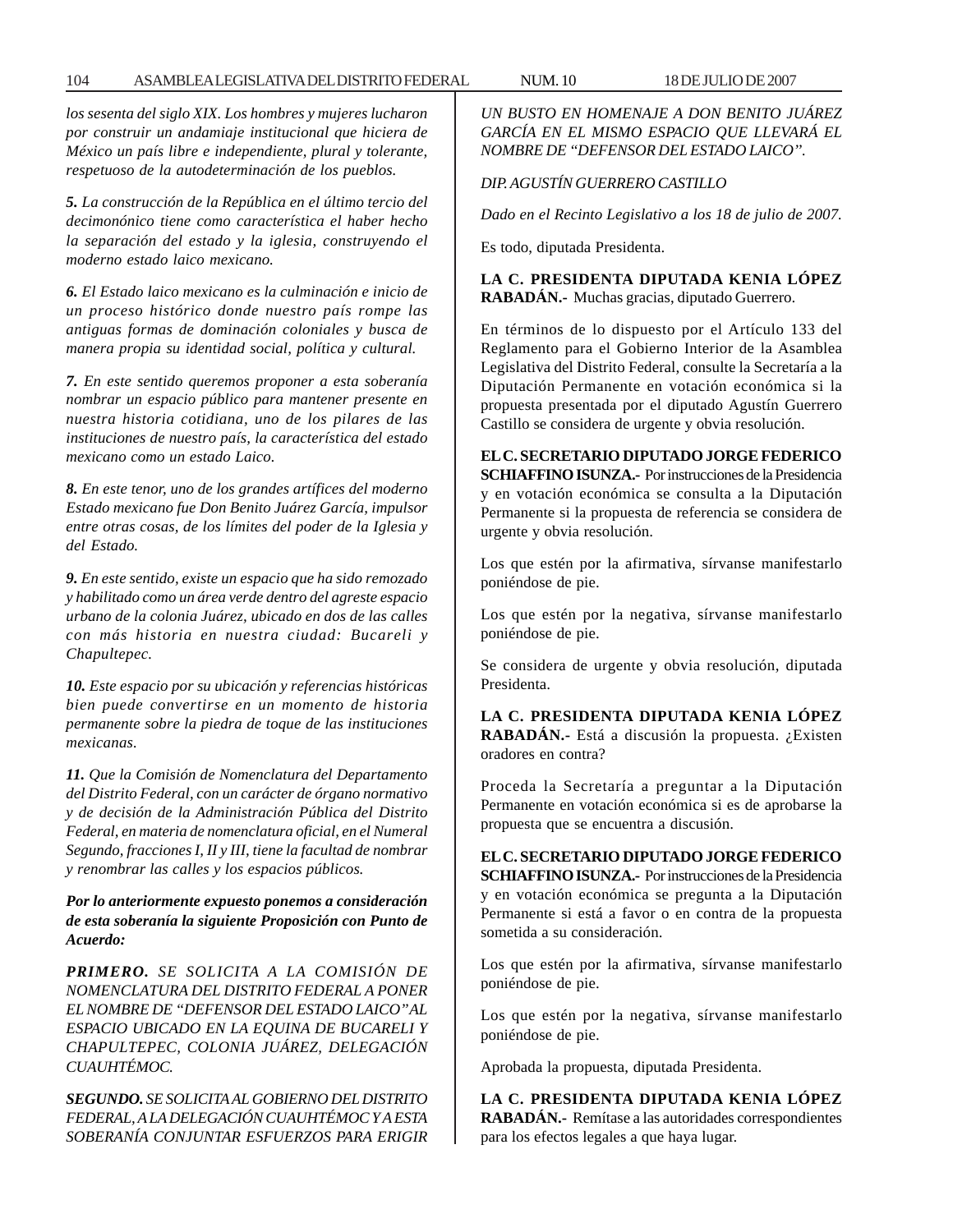Para presentar una propuesta con punto de acuerdo relacionado con el padrón electoral, se concede el uso de la Tribuna al diputado Jorge Schiaffino Isunza, del grupo parlamentario del Partido Revolucionario Institucional.

**EL C. DIPUTADO JORGE FEDERICO SCHIAFFINO ISUNZA.-** Muchas gracias, ciudadana Presidenta.

*PROPOSICIÓN CON PUNTO DE ACUERDO POR EL QUE SE SOLICITA AL INSTITUTO FEDERAL ELECTORAL Y VINCULAR AL INSTITUTO ELECTORAL DEL DISTRITO FEDERAL PARA QUE SE REGULARICEN LAS INCONSISTENCIAS QUE PRESENTA EL PADRÓN ELECTORAL EN EL DISTRITO FEDERAL.*

### *Honorable Asamblea Legislativa del Distrito Federal:*

*Con fundamento en el artículo 122 Base Primera de la Constitución Política de los Estados Unidos Mexicanos; 36, 40 y 42, y demás aplicables del Estatuto de Gobierno del Distrito Federal, 10 y 88 de la Ley Orgánica de la Asamblea Legislativa del Distrito Federal; 93, 94 y 133, y demás aplicables del Reglamento para el Gobierno Interior de la Asamblea Legislativa del Distrito Federal, los Diputados de la Asamblea Legislativa del Distrito Federal que suscriben, someten a la consideración del Pleno de la Asamblea Legislativa del Distrito Federal, el presente:*

#### *PUNTO DE ACUERDO*

#### *I. Análisis de la propuesta.*

*De la propuesta se destaca la importancia del Sistema Electoral Mexicano, encargado de garantizar la vigencia del Estado democrático, el cual tiene por objeto la legalidad de todo acto electoral.*

*La vida democrática en una sociedad se traduce en la participación directa de los gobernados en la toma de decisiones a través de los tres niveles de gobierno, en donde el estado tiene la obligación de garantizar los principios constitucionales consistentes en la certeza, legalidad, independencia, imparcialidad y objetividad, que garanticen los derechos políticos-electorales de los ciudadanos.*

*Por ese motivo lo fundamental en una democracia electoral es el sufragio libre y universal, con elecciones limpias y transparentes, en donde los electores tienen la certidumbre de que su decisión respecto de quienes desean que ocupen los cargos públicos, será respetada; indudablemente ese respeto es un derecho de los ciudadanos en cualquier país que se diga democrático.*

*México está en una fase de consolidación de sus instituciones democráticas, y es el Sistema Electoral el conjunto institucional encargado de garantizar la*

*vigencia del Estado Democrático, que tiene por objeto la legalidad de todo acto electoral.*

*Es por eso que, el Registro Federal de Electores, a través del Padrón Electoral, debe ser efectivo y certero en cuanto al registro de los ciudadanos, ya que es el listado Nominal el que permite sufragar a los ciudadanos, y es por tanto un instrumento fundamental para la organización confiable y transparente de las elecciones.*

*En ese sentido, el Registro Federal de Electores a través del Padrón Electoral debe ser efectivo en cuanto al registro de los ciudadanos, para permitir el sufragio de los mismos en los procesos electorales por venir. Actualmente el Padrón Electoral en el Distrito Federal, registra un amplio número de ciudadanos inscritos, reflejando inconsistencias, tales como ciudadanos registrados en un mismo domicilio, secciones electorales fuera de rango en el Distrito Federal, error en los datos de su credencial con respecto de los que aparecen en la lista nominal de electores, ciudadanos que fallecieron y aparecen en la lista nominal de electores, ciudadanos que aparecen duplicados en la lista nominal de electores, ciudadanos que presentan inconsistencia en el registro del sexo y ciudadanos que presentan inconsistencias en su cartografía electoral.*

*De no actualizarse el Padrón para solventar lo anterior, podría debilitarse la confiabilidad del padrón electoral, su certidumbre y la confianza ciudadana en la legalidad de las Elecciones. Su verificación y actualización servirá para fortalecer los mecanismos con que cuenta el Instituto Federal Electoral para evitar sufragios fraudulentos y para consolidar la democracia en nuestro país.*

*Asimismo, no se puede perder de vista que a través de convenios signados entre el Instituto Federal Electoral y el Instituto Electoral del Distrito Federal, este último es usuario del citado instrumento, de ahí que las inconsistencias afectan directamente las elecciones locales y los procesos de participación ciudadana que se pudieran llevar a cabo.*

#### *II. Consideraciones de la Propuesta*

*El Instituto Federal Electoral tiene a su cargo en forma integral y directa todas las actividades relacionadas con la preparación, organización y conducción de los procesos electorales, así como aquellas que resultan consecuentes con los fines que la ley le fija. Entre sus actividades fundamentales se pueden mencionar las siguientes:*

- *Capacitación y educación cívica.*
	- *a) Geografía electoral.*
	- *b) Derechos y prerrogativas de los partidos y agrupaciones políticas.*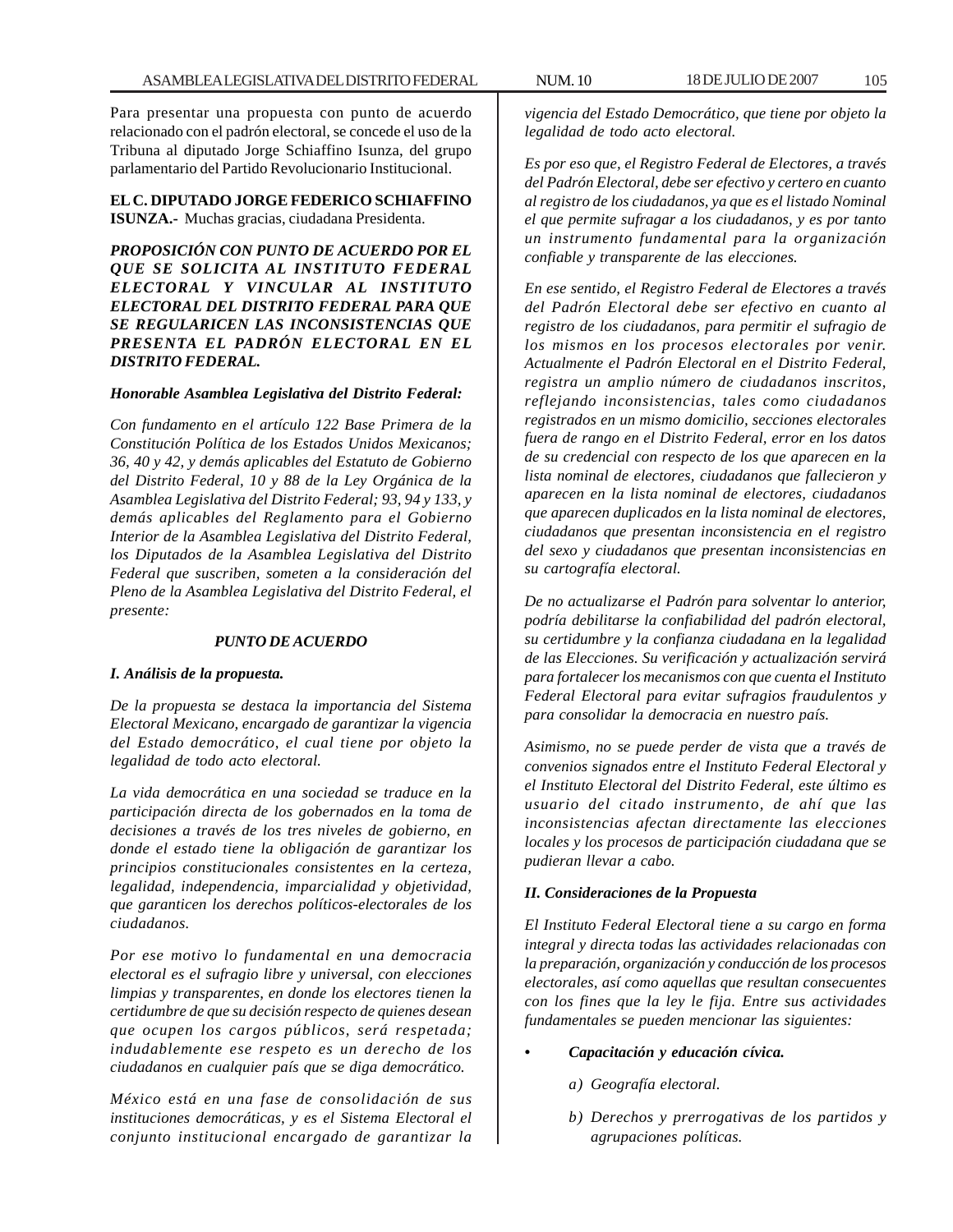### 106 ASAMBLEA LEGISLATIVA DEL DISTRITO FEDERAL NUM. 10 18 DE JULIO DE 2007

## *• Padrón y listas de electores.*

- *a) Diseño, impresión y distribución de materiales electorales.*
- *b) Preparación de la jornada electoral.*
- *c) Cómputo de resultados.*
- *d) Declaración de validez y otorgamiento de constancias en la elección de diputados y senadores.*
- *e) Regulación de la observación electoral y de las encuestas y sondeos de opinión.*

### *• ÓRGANOS DE VIGILANCIA.*

*Son órganos colegiados que existen exclusiva y específicamente en el ámbito del Registro Federal de Electores para coadyuvar y supervisar los trabajos relativos a la integración, depuración y actualización del Padrón Electoral y reciben el nombre de Comisiones de Vigilancia.*

*La Comisión Nacional de Vigilancia es la instancia superior de estos órganos con representación a nivel nacional, pero no constituye un órgano central del Instituto Federal Electoral, pues cumple con funciones de carácter auxiliar en un ámbito claramente delimitado.*

*En congruencia con la estructura orgánica desconcentrada del IFE, existe una Comisión Local de Vigilancia en cada una de las 32 entidades federativas, así como una Comisión Distrital en cada uno de los 300 distritos uninominales.*

### *ATRIBUCIONES*

*Dentro de su respectivo ámbito territorial de competencia, las Comisiones de Vigilancia tienen encomendadas las siguientes atribuciones:*

- *a) Vigilar que la inscripción de los ciudadanos en el Padrón Electoral y en las Listas Nominales de electores, así como su actualización, se lleven a cabo en los términos señalados por la ley.*
- *b) Vigilar que se entregue oportunamente a su destinatario.*
- *c) Recibir de los partidos políticos nacionales las observaciones que formulen a las Listas Nominales de electores.*
- *d) Coadyuvar en la campaña anual de actualización del Padrón Electoral.*

*El documento Verificación Nacional Muestral 2006 identifica a un amplio universo de mexicanos con credencial del IFE, aproximadamente 17 millones de*

*electores, con diversas anomalías (ciudadanos que no fueron reconocidos, no localizados, que no viven en el domicilio de su registro, que su domicilio se encuentra en otra sección o domicilio distinto a su registro, que de no actualizarse podrían debilitar la confiabilidad del padrón electoral y la certeza de los comicios del próximo año).*

*La Verificación nacional muestral 2006 confirma que alrededor de un millón de electores que aún aparecen en el padrón electoral ya fallecieron. Este indicador ha venido en aumento respecto a las elecciones de 2003.*

*Se destaca la importancia de una estrecha colaboración, en el ámbito de sus competencias, entre el IFE y el IEDF, ya que de sus resultados permitirán a dichos órganos electorales focalizar de manera ordenada sus acciones y el diseño de políticas para fortalecer e intensificar los programas en aquellas zonas donde se requiera.*

*Por lo que el Distrito Federal es una zona en donde urge una participación estrecha y coordinada de los órganos electorales, tanto local como federal, a fin de que en el marco de colaboración signado entre las dos autoridades electorales y dentro del ámbito de competencias de cada una, poder corregir las inconsistencias del padrón electoral y listado nominal del Distrito Federal.*

*Al respecto conviene destacar que conforme a los resultados del II Conteo de Población y Vivienda del 2005 por parte del INEGI; es de 8,720,916 habitantes y que el Padrón electoral del Distrito Federal es de 7,232,758 con corte de junio del 2007, por lo que es evidente la diferencia que existe entre un dato y otro.*

*No pasa desapercibido que el Consejo General del Instituto Electoral del Distrito Federal, aprobó un Acuerdo identificado con la clave ACU030-05, cuyo rubro dice: ''ACUERDO DEL CONSEJO GENERAL DEL INSTITUTO ELECTORAL DEL DISTRITO FEDERAL, POR EL QUE SE ORDENA AL CONSEJERO PRESIDENTE REMITIR AL INSTITUTO FEDERAL ELECTORAL EL DOCUMENTO DE FECHA 25 DE MAYO DE 2005 Y EL DISCO MAGNÉTICO DE 3½ PRESENTADOS POR LOS PARTIDOS POLÍTICOS REVOLUCIONARIO INSTITUCIONAL, VERDE ECOLOGISTA DE MÉXICO Y CONVERGENCIA, Y POR EL QUE SE INSTRUYE A LA COMISIÓN DE ORGANIZACIÓN Y GEOGRAFÍA ELECTORAL, A DAR SEGUIMIENTO A LOS TRABAJOS DE UN GRUPO TÉCNICO EN EL QUE LOS PARTIDOS POLÍTICOS PUEDAN PRESENTAR OBSERVACIONES AL PADRÓN ELECTORAL Y LISTADO NOMINAL DEL DISTRITO FEDERAL'' del cual, si bien es cierto, el IFE realizó una nota técnica respecto a los señalamientos derivado del Acuerdo en cita, también lo es hasta la fecha se desconoce el trabajo realizado respecto a la depuración del padrón, persistiendo las irregularidades detectadas.*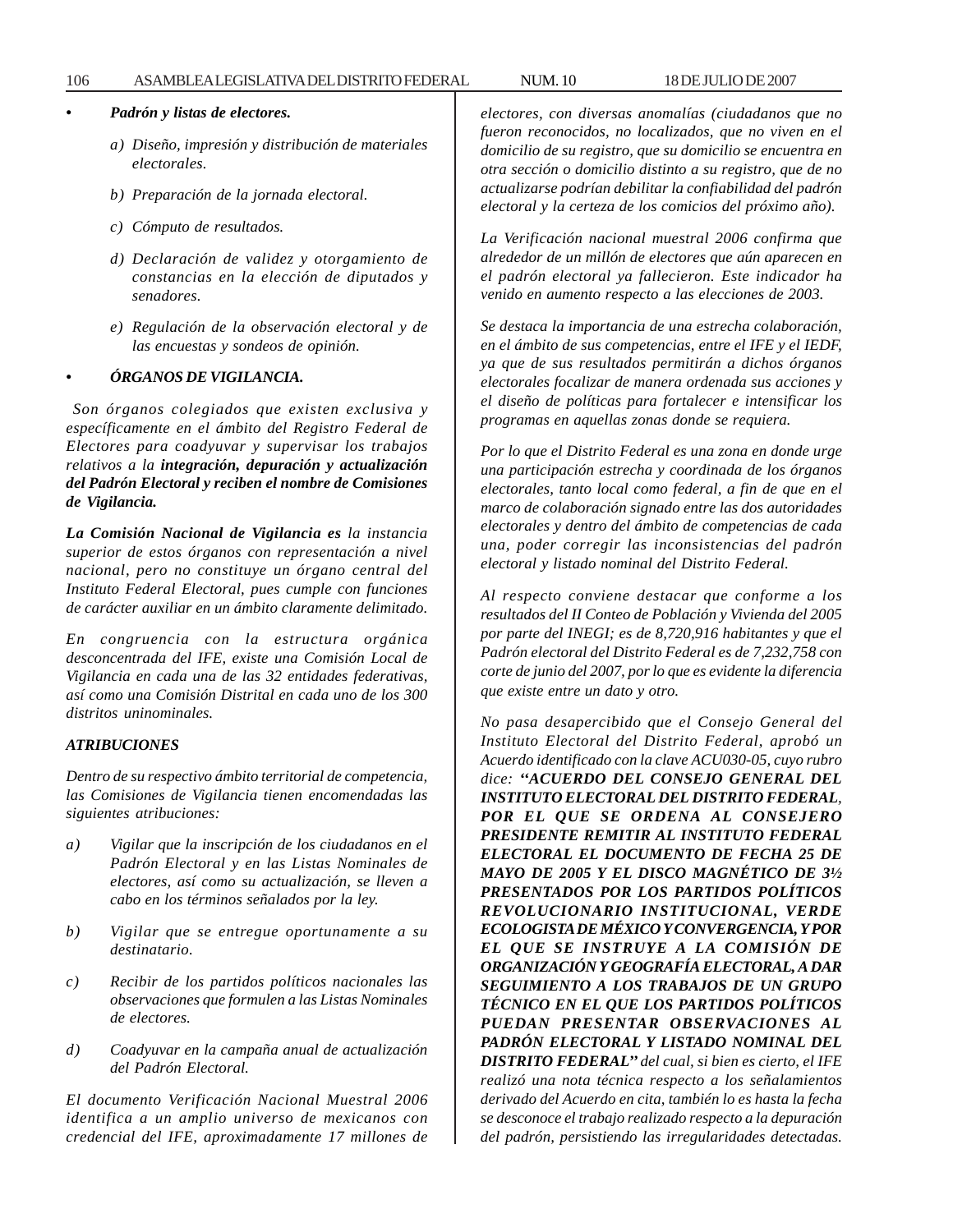*Así las cosas, los Acuerdos adoptados por el Consejo General del Instituto Electoral del Distrito Federal, tienen un carácter vinculatorio para sus integrantes, de ahí la necesidad de que el IEDF estreche los vínculos con el Registro Federal de Electores a fin de darle cumplimiento al citado Acuerdo.*

*Al respecto, conviene señalar que el artículo 127 del Estatuto de Gobierno del Distrito Federal señala que el Instituto Electoral del Distrito Federal tendrá a su cargo en forma integral y directa, entre otras, las actividades relativas al padrón y lista de electores.*

*En ese mismo sentido, conforme a lo dispuesto por el artículo 52 del Código Electoral del Distrito Federal, el Instituto Electoral del Distrito Federal es el organismo público autónomo de carácter permanente, depositario de la autoridad electoral y responsable de la función estatal de organizar las elecciones locales y los procedimientos de participación ciudadana, con personalidad jurídica y patrimonio propios, cuyos fines y acciones estarán orientadas, entre otras, a. contribuir al desarrollo de la vida democrática; preservar el fortalecimiento del régimen de partidos políticos y agrupaciones políticas locales, asegurar a los ciudadanos el ejercicio de los derechos político-electorales y vigilar el cumplimiento de sus obligaciones; garantizar la celebración periódica y pacífica de las elecciones y de los procedimientos de participación ciudadana; preservar la autenticidad y efectividad del sufragio, y llevar a cabo la promoción del voto y coadyuvar a la difusión de la cultura democrática*.

*Aunado a lo anterior, el Instituto Federal Electoral y el Instituto Electoral del Distrito Federal, suscribieron un Convenio General de Apoyo y Colaboración, con el objeto de establecer las bases y mecanismos operativos entre las partes, mediante los cuales se apoyará la realización de los procesos electorales y de participación ciudadana en el Distrito Federal; de la cooperación del organismo local para la operación de los órganos desconcentrados y el desarrollo de los programas del Instituto Federal Electoral en el Distrito Federal.*

*Por lo que en el marco del Convenio General de Apoyo y Colaboración entre el IFE y el IEDF, en los aspectos de colaboración registral y de actualización cartográfica, entre ambos institutos, destacan las siguientes:*

### • *Actualización cartográfica*

*En este rubro conviene destacar los trabajos de campo realizados de manera conjunta entre personal de la Secretaría de Desarrollo Urbano y Vivienda del Gobierno del Distrito Federal, el Instituto Electoral del Distrito Federal y la Dirección Ejecutiva del Registro Federal de Electores, los días 31 de agosto, 1, 2 y 6 de septiembre del 2005, quedando pendientes 2 áreas cuya identificación*

*errónea persiste y existiendo la necesidad de emitir la fe de erratas correspondiente para aclarar el marco geográfico electoral, generando certeza a dichos instrumentos.*

- *Exhibición de la Lista Nominal de Electores.*
	- *a) Módulos de consultas Ciudadanas en las 40 oficinas Distritales del IEDF.*
	- *b) Operación del Sistema Informático de Consulta Ciudadana a la Lista Nominal de Electores para Exhibición.*
	- *c) Actualización cartográfica.*
	- *d) Información relativa a los cambios de denominación o categoría política de las localidades.*
	- *e) Segregación de localidades.*
	- *f) Intercambio de información Geográfico-Electoral.*
	- *Actualización y Depuración del Padrón Electoral y Lista Nominal.*
	- *a) Seguimiento conjunto a los trabajos registrales de actualización y depuración del Padrón Electoral y la Lista Nominal.*
	- *b) Verificaciones muéstrales por parte del IEDF, a efecto de conocer la calidad del Padrón Electoral y la Lista nominal de la entidad.*

*En ese sentido y considerando que las actividades en materia de Organización Electoral y Geografía Electoral relacionadas con los instrumentos electorales del Distrito Federal que se llevan a cabo, dentro del marco del Convenio General de Apoyo y Colaboración suscrito entre el Instituto Federal Electoral y el Instituto Electoral del Distrito Federal, se estima necesario generar un espacio institucional integrado por la Dirección Ejecutiva de Organización y Geografía Electoral y los partidos políticos en el que éstos puedan externar sus comentarios y observaciones respecto a las inconsistencias del Padrón Electoral y Lista Nominal de Electores del Distrito Federal y hacerlas llegar en el marco de colaboración del citado convenio al Registro Federal de Electores.*

*Por lo anteriormente expuesto y con fundamento en la normativa aplicable, sometemos a la consideración de esta Soberanía, solicitando sea considerado de URGENTE U OBVIA resolución, el siguiente:*

#### *PUNTO DE ACUERDO*

*PRIMERO.- La Asamblea Legislativa del Distrito Federal exhorta al Instituto Federal Electoral, así como al Registro*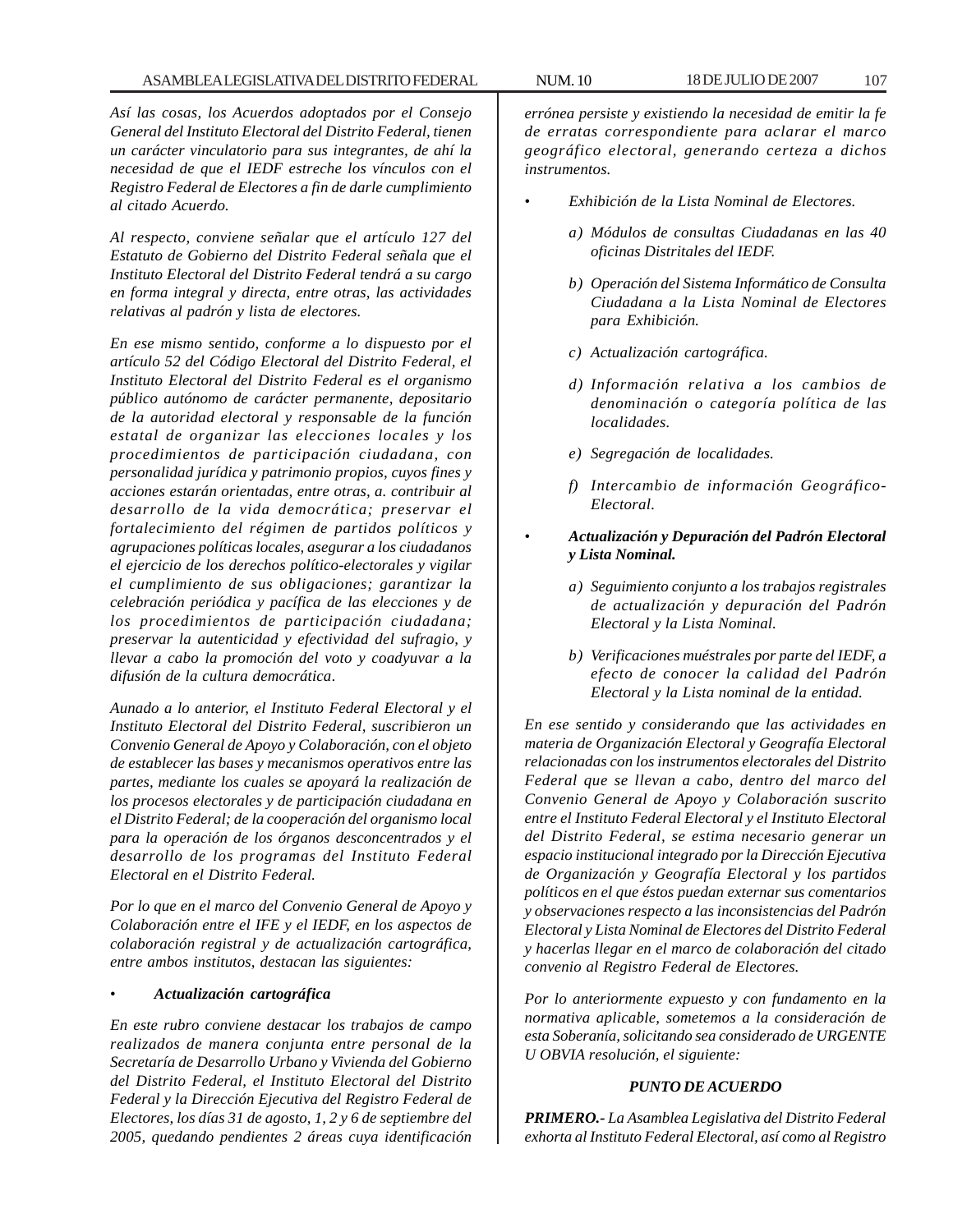*Federal de Electores a regularizar las inconsistencias con carácter de urgente que presenta el Padrón Electoral en el Distrito Federal.*

*SEGUNDO.-Se Solicita al Instituto Federal Electoral y al Instituto Electoral del Distrito Federal para llevar a cabo campañas de difusión a fin de que se invite a los electores a actualizar su cambio de domicilio.*

*TERCERO.- Se solicita al Instituto Electoral del Distrito Federal realice las acciones con carácter vinculatorio para estrechar la colaboración en materia registral con el Registro Federal de Electores en el marco del Convenio General de apoyo y colaboración, suscrito entre ambos órganos electorales, dentro de su respectivo ámbito de competencia.*

*Grupo parlamentario del Partido de la Revolución Institucional.*

*Dip. Jorge Schiaffino Isunza; Dip. Marco Antonio García Ayala; Dip. Martín Carlos Olavarrieta Maldonado; Dip. Armando Tonatiuh González Case.*

*Coordinadores de los Grupos Parlamentarios.*

*Dip. Víctor Hugo Círigo Vásquez, Partido de la Revolución Democrática; Dip. Ramón Miguel Hernández Labastida, Partido Acción Nacional; Dip. Xiuh Guillermo Tenorio Antiga, Partido Nueva Alianza; Dip. Leonardo Álvarez Romo, Partido Verde Ecologista de México; Dip. Jorge Carlos Díaz Cuervo, Coalición Parlamentaria Socialdemócrata.*

Es cuanto, señor Presidente.

**EL C. PRESIDENTE DIPUTADO AGUSTÍN GUERRERO**

**CASTILLO.-** En términos de lo dispuesto por el Artículo 133 del Reglamento para el Gobierno Interior de la Asamblea, consulte la Secretaría a la Diputación Permanente en votación económica si la propuesta presentada por el diputado Jorge Schiaffino Isunza se considera de urgente y obvia resolución.

**EL C. SECRETARIO DIPUTADO JORGE FEDERICO SCHIAFFINO ISUNZA.-** Por instrucciones de la Presidencia y en votación económica se consulta a la Diputación Permanente si la propuesta de referencia se considera de urgente y obvia resolución.

Los que estén por la afirmativa, sírvanse manifestarlo poniéndose de pie.

Los que estén por la negativa, sírvanse manifestarlo poniéndose de pie.

Se considera de urgente y obvia resolución, diputado Presidente.

**EL C. PRESIDENTE DIPUTADO AGUSTÍN GUERRERO CASTILLO.-** Está a discusión la propuesta.

¿Existen oradores en contra?

Proceda la Secretaría a preguntar a la Diputación Permanente en votación económica si es de aprobarse la propuesta a discusión.

**EL C. SECRETARIO DIPUTADO JORGE FEDERICO SCHIAFFINO ISUNZA.-** Por instrucciones de la Presidencia y en votación económica se pregunta a la Diputación Permanente si está a favor o en contra de la propuesta sometida a su consideración.

Los que estén por la afirmativa, sírvanse manifestarlo poniéndose de pie.

Los que estén por la negativa, sírvanse manifestarlo poniéndose de pie.

Aprobada la Propuesta por unanimidad, diputado Presidente.

**EL C. PRESIDENTE DIPUTADO AGUSTÍN GUERRERO CASTILLO.-** Muy bien, Jorge.

Remítase a las autoridades correspondientes para los efectos legales a que haya lugar.

Esta Presidencia hace del conocimiento de la Asamblea que los puntos enlistados en los numerales 46, 47, 50 y 51 del orden del día, han sido retirados.

Para presentar una propuesta con punto de acuerdo para exhortar al Poder Ejecutivo Federal a través del Instituto Nacional de Antropología e Historia, al Gobierno del Distrito Federal y a la Jefatura de la Delegación Tlalpan a realizar diversas acciones para la preservación del patrimonio cultural en el Centro Histórico de Tlalpan, se concede el uso de la tribuna al diputado Salvador Pablo Martínez Della Rocca, del grupo parlamentario del Partido de la Revolución Democrática.

## **EL C. DIPUTADO SALVADOR PABLO MARTÍNEZ DELLA ROCCA.-**

*PROPOSICIÓN CON PUNTO DE ACUERDO PARA EXHORTAR AL PODER EJECUTIVO FEDERAL, A TRAVÉS DEL INSTITUTO NACIONAL DE ANTROPOLOGÍA E HISTORIA, AL GOBIERNO DEL DISTRITO FEDERAL Y A LA JEFATURA DE LA DELEGACIÓN TLALPAN A REALIZAR DIVERSAS ACCIONES PARA LA PRESERVACIÓN DEL PATRIMONIO CULTURAL EN EL CENTRO HISTÓRICO DE TLALPAN.*

*El suscrito, Salvador Martínez Della Rocca, Diputado integrante de la Asamblea Legislativa del Distrito Federal por el Partido de la Revolución Democrática, con*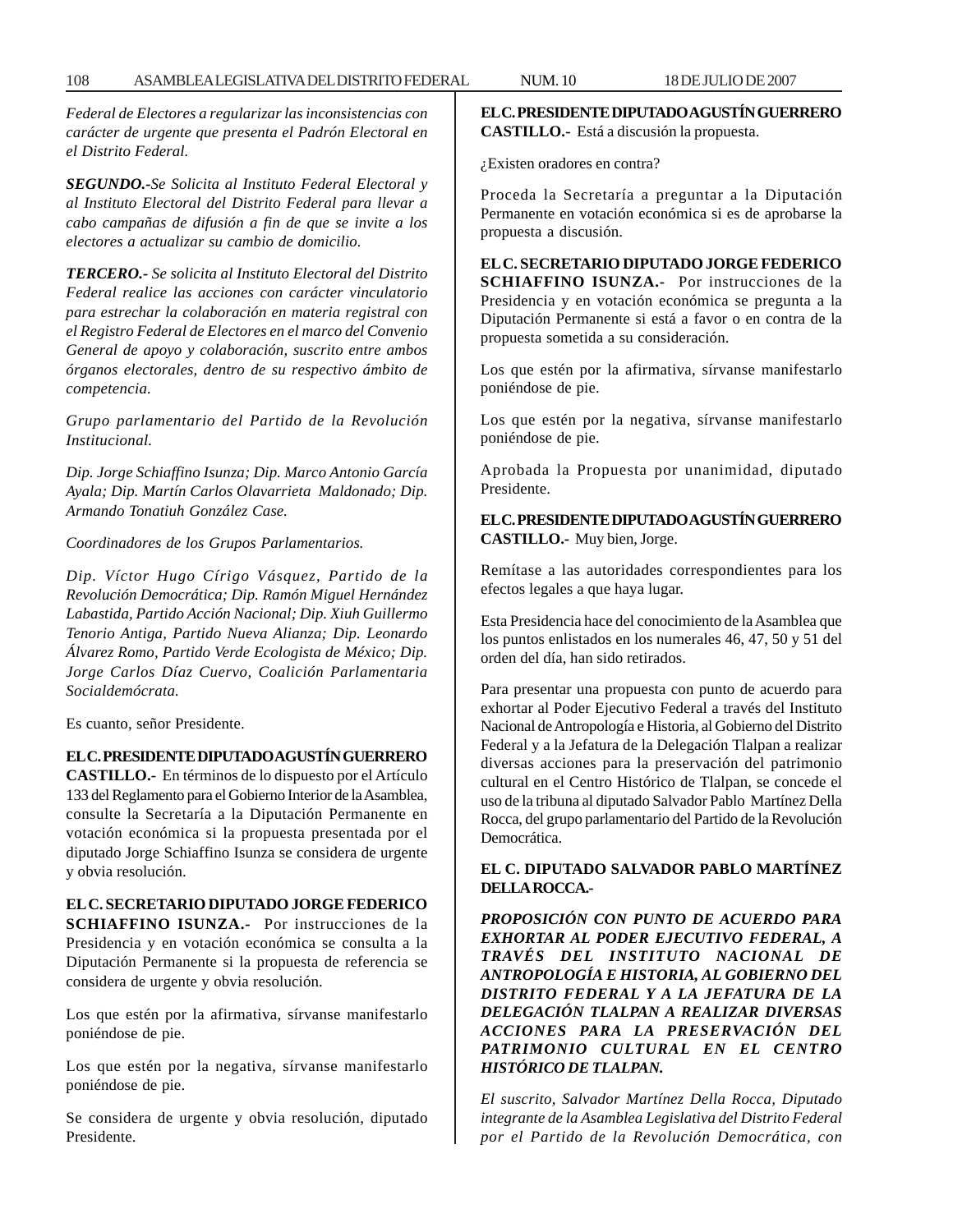*fundamento en lo dispuesto por los artículos 10, fracción XXI, 17, fracción VI de la Ley Orgánica, y 133 del Reglamento para el Gobierno Interior de la Asamblea Legislativa del Distrito Federal, someto a consideración de este Pleno para su discusión y, en su caso, aprobación, la siguiente proposición con punto de acuerdo con carácter de urgente y de obvia resolución:*

## *EXPOSICIÓN DE MOTIVOS*

*Como bien ha definido la UNESCO, el patrimonio, la diversidad y la creatividad culturales, son las nuevas riquezas del mundo moderno. El Patrimonio Cultural constituye la herencia que nos han transmitido nuestros ancestros de generación en generación y que encierra lo mejor y más significativo de las personas, de un pueblo o de una unión de pueblos que conforman una nación. El patrimonio cultural puede ser material o inmaterial: es material lo que se puede tocar, como las zonas arqueológicas o los monumentos históricos. Es inmaterial, lo que no se puede tocar ni ver, como las leyendas, las costumbres y las tradiciones. Proteger el patrimonio cultural material e inmaterial significa garantizar la capacidad de renovación, la posibilidad social de una vuelta a nacer.*

*También en definiciones de la UNESCO, podemos afirmar que ''la memoria es un motor fundamental de la creatividad: esta afirmación se aplica tanto a los individuos como a los pueblos que encuentran en su patrimonio (...) los puntos de referencia de su identidad y las fuentes de su inspiración''. De manera específica, la UNESCO nos propone entender que ''el patrimonio cultural material actúa como un estímulo para nuestra memoria. Cristaliza en sus manifestaciones la especificidad de una cultura así como su vocación universal.''*

*Esta necesidad de poner a salvo la memoria histórica, se vuelve apremiante cuando la lógica mercantil del mundo y la interacción cultural global nos pueden llevar a diluirnos en esa marea determinada por el individualismo, la desmemoria, el desprecio a lo comunitario y la imposición de formas, estéticas y contenidos culturales dictados por el poder supra-nacional del dinero y, sobre todo en el caso mexicano, por la visión cultural norteamericana.*

*Sin embargo, como bien han definido importantes teóricos mexicanos como Lourdes Arizpe o Néstor García Canclini, no se trata de encerrarnos para no contaminarnos de las ideas culturales y sociales que nos llegan de otros lados. Tampoco de embalsamar nuestro patrimonio cultural para que nadie lo toque. Se trata de preservarlo para hacerlo parte actuante de nuestro presente y de nuestro futuro. Se trata de disfrutarlo, dignificarlo y aprender de él para ofrecerlo al mundo y participar en condiciones de equidad*

*en ese cada vez más intenso proceso de interacción cultural determinado por la globalización. Una nación que no preserva su patrimonio cultural, está renunciando a su identidad para volverse un simple satélite de un sistema global dominado por el mercado y el consumo.*

*Nuestra gran ciudad es síntesis de historia, modernidad y tradición. Es la capital de la diversidad cultural del país y de América Latina. Es una ciudad de ciudades. De viejos pueblos y viejos barrios que se han amalgamado en la gran metrópoli. El valor del patrimonio cultural tangible e intangible incluido en ella, es incalculable. No en vano, tres de sus emblemas: Ciudad Universitaria, el Centro Histórico y Xochimilco, han sido declarados por la UNESCO Patrimonio Cultural de la Humanidad. Sin embargo, la enorme tarea de conservación y defensa de nuestro patrimonio cultural se encuentra inconclusa. Hemos avanzado a lo largo de las últimas décadas gracias a la labor del INAH y el INBA- en la preservación de los vestigios arqueológicos y de una buena parte de los grandes monumentos históricos de la época colonial, no así en la recuperación de otros barrios, pueblos y colonias que también debe ser considerados patrimonio cultural de la nación y de la ciudad. La ausencia de políticas integrales, modernas y eficaces de conservación del patrimonio arquitectónico es evidente. El Gobierno de la Ciudad no aplica políticas públicas en la materia y pareciera que las instituciones federales del ramo hubieran decidido dejar de trabajar por la ciudad, sobre todo desde el inicio de las administraciones panistas.*

*Un dramático ejemplo de esto es lo que ocurre actualmente en el Centro de Tlalpan, donde el pasado domingo un grupo de vecinos según publicó el periódico La Jornadahan denunciado la destrucción, a manos de una empresa inmobiliaria, de segmentos enteros del inmueble conocido como ''Casa del Virrey Antonio de Mendoza'' el cual data de la era colonial e incluye la última acequia del siglo XVIII que se conoce en la región. Dicho lugar está catalogado como monumento histórico de la nación y a lo largo de los siglos ha sido parte del contexto histórico, político y social tlalpense. Pero bastaron unos días, y el silencio, la sordera o la ceguera de las autoridades responsables para que fuera prácticamente destruido.*

 *Este hecho se suma al conjunto de circunstancias de riesgo en que se encuentran los monumentos e inmuebles catalogados o declarados como históricos en el viejo Tlalpan. Hoy, como nunca, se requiere del esfuerzo conjunto de autoridades federales, delegacionales y del gobierno central para preservar y defender lo que la historia nos ha heredado en Tlalpan. Es impostergable que actuemos juntos, autoridades y vecinos, para no sólo evitar que se de un caso más de destrucción del patrimonio histórico, si no que hagamos de Tlalpan un espacio vital de convivencia social, desarrollo urbano con perspectiva humana y enorgullecimiento de la memoria histórica.*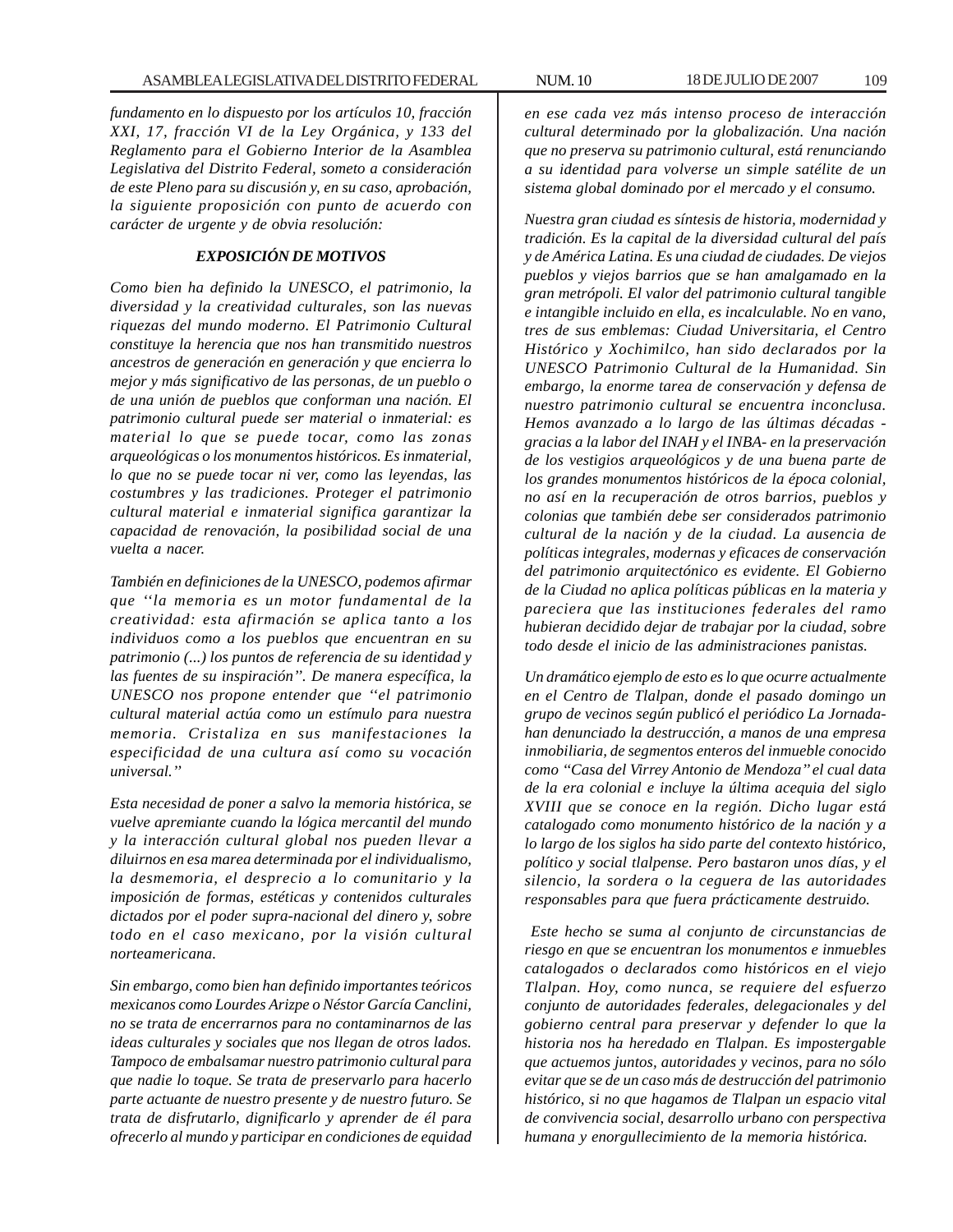110 ASAMBLEA LEGISLATIVA DEL DISTRITO FEDERAL NUM. 10 18 DE JULIO DE 2007

*Desde épocas prehispánicas, Tlalpan, ''lugar de tierra firme'' según la interpretación moderna del nombre náhuatl ''TIalli-pan'' ha sido una de las poblaciones más significativas del Valle de México. Antigua frontera sureña del Lago de Texcoco, Tlalpan formó parte del entorno económico y social de la gran Tenochtitlan al grado de ser necesaria la construcción a través del antiguo lago de la gran calzada que todavía hoy utilizamos los capitalinos. Tras la llegada de los españoles, Tlalpan pasó a denominarse San Agustín de las Cuevas, formando parte del Marquesado del Valle tutelado por Hernán Cortés.*

*Testigo y escenario del paso de los siglos, en Tlalpan transcurrieron episodios fundamentales de la colonia, la Guerra de Independencia, las intervenciones norteamericana y francesa, la Revolución Mexicana y la consolidación de la nación mexicana. Población Independiente desde el siglo XVII y capital efímera del Estado de México en el siglo XIX, la zona hoy conocida como Centro de Tlalpan, alberga una cantidad importantísima de inmuebles de valor histórico. Su iglesia, la antigua Casa de Moneda, la llamada ''Casa Chata'', varios conventos, el actual edificio delegacional, son solamente algunos ejemplos de lo que constituye un conjunto de decenas de inmuebles que han sido catalogados y declarados monumentos históricos por el Instituto Nacional de Antropología e Historia de acuerdo a lo establecido por la Ley Federal de Zonas y Monumentos Arqueológicos, Históricos y Artísticos.*

*Dicha ley establece en su artículo 36 que son monumentos históricos '' Los inmuebles construidos en los siglos XVI al XIX, destinados a templos y sus anexos; arzobispados, obispados y casas curales; seminarios, conventos o cualesquiera otros dedicados a la administración, divulgación, enseñanza o práctica de un culto religioso; así como a la educación y a la enseñanza, a fines asistenciales o benéficos; al servicio y ornato públicos y al uso de las autoridades civiles y militares. Los muebles que se encuentren o se hayan encontrado en dichos inmuebles y las obras civiles relevantes de carácter privado realizadas de los siglos XVI al XIX''*

*A esto hay que agregar que Según el Registro Público de Monumentos y Zonas Arqueológicos e Históricos, dependientes del Instituto Nacional de Antropología e Historia, Tlalpan fue declarado —por decreto presidencial publicado el 15 de diciembre de 1986- como ''Zona de Monumentos Históricos''. Es decir, ''el área que comprende varios monumentos históricos relacionados con un suceso nacional o la que se encuentre vinculada a hechos pretéritos de relevancia para el país.'' Dicho decreto que la zona está comprendida por un área de 1.5 kilómetros cuadrados y 54 manzanas del viejo pueblo de Tlalpan, en la cual existen 57 edificios con carácter de monumento histórico.*

*Lo anterior implica obligaciones y compromisos para todos en la preservación del patrimonio cultural establecidos en los artículos 6, 9 al 13, 38, 42, 43 y 50 al 52 de la Ley Federal de Zonas y Monumentos Arqueológicos, Históricos y Artísticos y los artículos 1°, 9, 15, 42, y 44 al 47, del Reglamento de la misma.*

*Así, si la Ley se hiciera valer, los propietarios de bienes inmuebles declarados monumentos históricos o artísticos, deberían conservarlos y, en su caso, restaurarlos previa autorización del Instituto correspondiente. No sería posible realizar sin permiso federal obras de excavación, cimentación, demolición o construcción, que pudieran afectar las características de los monumentos históricos o artísticos. El INAH debería proporcionar asesoría profesional en la conservación y restauración de los bienes inmuebles declarados monumentos.*

*Si la Ley se cumpliera, el INAH procedería ''a efectuar las obras de conservación y restauración de un bien inmueble declarado monumento histórico o artístico, cuando el propietario, habiendo sido requerido para ello, no la realice'' y estos gastos correrían a cargo de a Tesorería deja Federación. Así mismo. También, las obras de restauración y conservación en bienes inmuebles declarados monumentos, que se ejecutaran sin la autorización o permiso correspondiente, serían suspendidas por disposición del Instituto competente, y en su caso, se procedería a su demolición, restauración o reconstrucción.*

*En las zonas de monumentos y en el interior y exterior de éstos, todo anuncio, aviso, carteles; las cocheras, sitios de vehículos, expendios de gasolina; los postes e hilos telefónicos, transformadores y conductores de energía eléctrica, e instalaciones de alumbrados; así como los kioscos, templetes, puestos o cualesquiera otras construcciones permanentes o provisionales, deben sujetarse a las disposiciones de las instituciones encargadas de preservar el patrimonio, estando obligada la federación a destinar recursos para asegurar que esto ocurra.*

*La Ley incluso señala que los propietarios de bienes inmuebles declarados monumentos históricos o artísticos que los mantengan conservados y en su caso los restauren, podrán solicitar la exención de impuestos prediales correspondientes. Y lo más importante: en una Zona de Monumentos, al que por cualquier medio dañe o destruya un monumento arqueológico, artístico o histórico, se le impondrá prisión de uno a diez años y multa hasta por el valor del daño causado.*

*Todo eso ocurriría si nuestras instituciones cumplieran lo que las leyes indican. Por eso, hoy quiero insistir en que la circunstancia cultural global en la que se encuentra inmersa la Ciudad de de México; la carencia*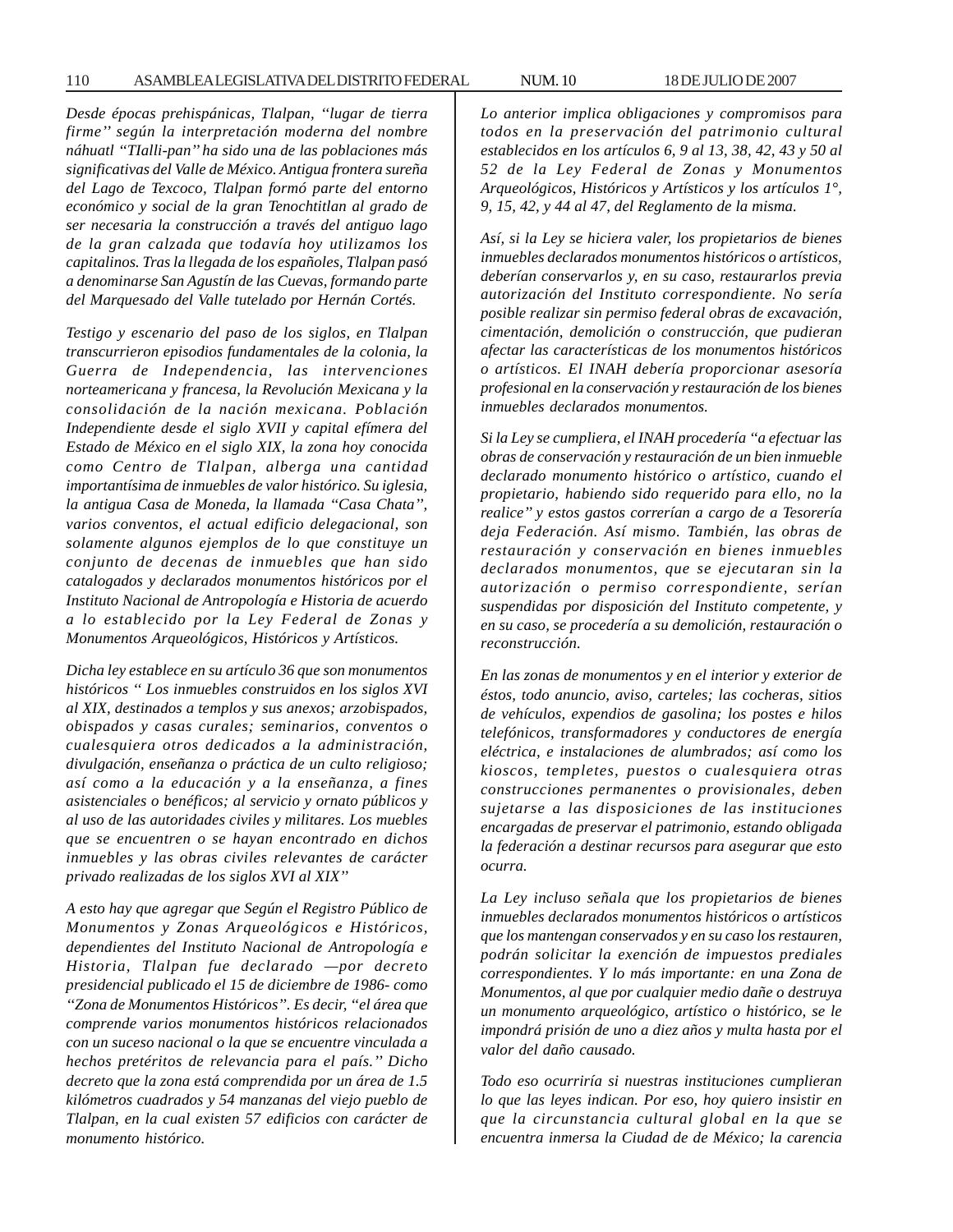*de recursos públicos suficientes para las políticas culturales y educativas; la existencia de fenómenos como la voracidad de las empresas inmobiliarias, el desorden en el crecimiento demográfico y urbanístico, y la necesidad urgente de recuperar el espacio público como eje humanizador y verdaderamente moderno de una política de desarrollo urbano que ponga el acento principal en el bienestar de la gente y en la reconstrucción de los nexos comunitarios, hacen de la preservación del patrimonio cultural un punto fundamental en la agenda de las política públicas para las grandes ciudades.*

*A partir de todo lo anterior propongo a esta Asamblea el siguiente.*

#### *PUNTO DE ACUERDO*

*PRIMERO: La Asamblea Legislativa del Distrito Federal exhorta al Instituto Nacional de Antropología e Historia a cumplir cabalmente con las obligaciones que le confiere la ley respecto a la Zona de Monumentos Históricos del Centro de Tlalpan.*

*SEGUNDO: La Asamblea Legislativa del Distrito Federal solicita al Instituto Nacional de Antropología e Historia un informe pormenorizado de las acciones que ha realizado en dicha Zona de Monumentos de Históricos a partir de la expedición del Decreto Presidencial del 15 de diciembre de 1986, respecto al reglamento del mismo y a las obligaciones que le confieren la Ley Federal de Zonas y Monumentos Arqueológicos, Históricos y Artísticos y su reglamento.*

*TERCERO: Se solicita un informe inmediato al Instituto Nacional de Antropología e Historia sobre su actuación en las obras de demolición ocurridas recientemente en el inmueble conocido como ''Casa del Virrey Antonio de Mendoza'', patrimonio histórico de la nación, ubicado en la calle Juárez número 15 en el Centro de Tlalpan.*

*CUARTO: Se exhorta al Instituto Nacional de Antropología e Historia, al Gobierno del Distrito Federal y a la Delegación Tlalpan a que, en ejercicio de sus atribuciones de ley, procedan a la suspensión inmediata de cualquier tipo de trabajos de intervención, modificación o demolición en el inmueble antes referido*

*QUINTO: Se solicita al Instituto Nacional de Antropología e Historia a que, en su caso, inicie el procedimiento legal establecido por la Ley Federal de Zonas y Monumentos Arqueológicos, Históricos y Artísticos a efecto de que se realicen las obras de restauración, reconstrucción y resarcimiento necesarios por la destrucción del patrimonio histórico ocurrida en el centro de Tlalpan, así como para que los responsables de dicho acto sean sancionados.*

*SEXTO: Se exhorta al Instituto Nacional de Antropología e Historia, al Gobierno del Distrito Federal y a la Delegación Tlalpan a instalar una mesa conjunta de trabajo con la participación de esta Asamblea Legislativaa fin de fortalecer y coordinar las políticas y acciones de preservación del patrimonio cultural incluido en la Zona de Monumentos Históricos del Centro de Tlalpan.*

*México D. F., a 18 de julio de 2007.*

*Dip. Salvador Martínez Della Rocca.*

Muchas gracias.

**EL C. PRESIDENTE DIPUTADO AGUSTÍN GUERRERO CASTILLO.-** En términos de lo dispuesto por el Artículo 133 del Reglamento para el Gobierno Interior de la Asamblea Legislativa del Distrito Federal, consulte la Secretaría a la Diputación Permanente en votación económica si la propuesta presentada por el diputado Salvador Pablo Martínez Della Rocca se considera de urgente y obvia resolución.

**EL C. SECRETARIO DIPUTADO JORGE FEDERICO SCHIAFFINO ISUNZA.-** Por instrucciones de la Presidencia y en votación económica se consulta a la Diputación Permanente si la propuesta de referencia se considera de urgente y obvia resolución.

Los que estén por la afirmativa, sírvanse manifestarlo poniéndose de pie.

Los que estén por la negativa, sírvanse manifestarlo poniéndose de pie.

Se considera de urgente y obvia resolución, diputado Presidente.

**EL C. PRESIDENTE DIPUTADO AGUSTÍN GUERRERO CASTILLO.-** Está a discusión la propuesta. ¿Existen oradores en contra?

Proceda la Secretaría a preguntar a la Diputación Permanente en votación económica si es de aprobarse la propuesta a discusión.

**EL C. SECRETARIO DIPUTADO JORGE FEDERICO SCHIAFFINO ISUNZA.-** Por instrucciones de la Presidencia y en votación económica, se pregunta a la Diputación Permanente si está a favor o en contra de la propuesta sometida a su consideración.

Los que estén por la afirmativa, sírvanse manifestarlo poniéndose de pie.

Los que estén por la negativa, sírvanse manifestarlo poniéndose de pie.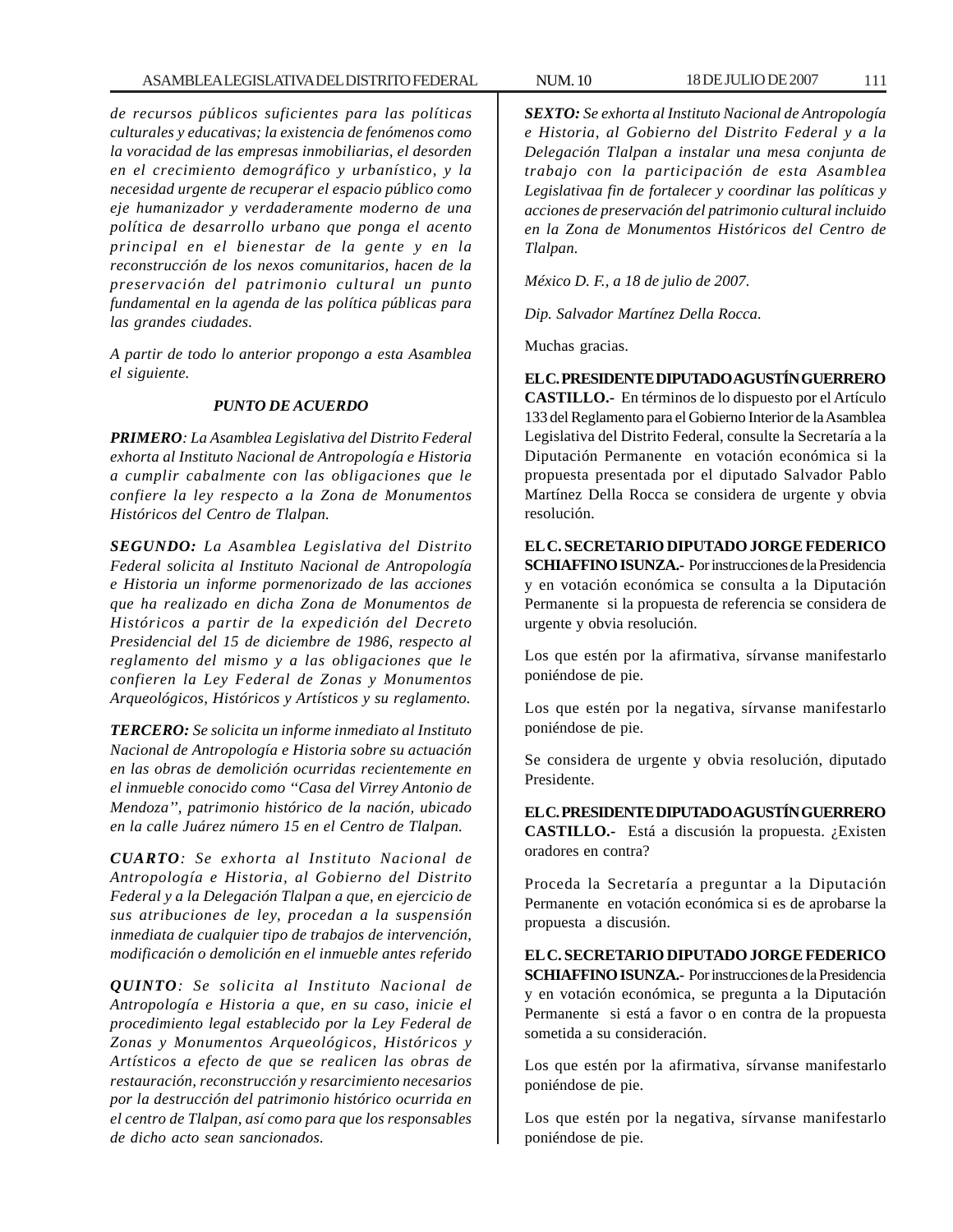Aprobada, diputado Presidente.

### **EL C. PRESIDENTE DIPUTADO AGUSTÍN GUERRERO CASTILLO.-** Gracias, diputado Secretario.

Remítase a las autoridades correspondientes para los efectos legales a que haya lugar.

A continuación a efecto de presentar una Efeméride sobre el 135 aniversario luctuoso de don Benito Juárez García, se concede el uso de la tribuna al diputado Avelino Méndez Rangel, del grupo parlamentario del Partido de la Revolución Democrática.

# **EL C. DIPUTADO AVELINO MÉNDEZ RANGEL.-** Buenas tardes. Con su permiso, señor Presidente.

## *PRONUNCIAMIENTO POR EL 135 ANIVERSARIO LUCTUOSO DE DON BENITO JUÁREZ GARCÍA*

*El 18 de Julio de 1872, Cinco años, tres días después de su reingreso triunfante a la Ciudad de México, después de haber conducido victoriosamente la guerra contra los conservadores y la Intervención francesa, falleció el Benemérito de las Américas, Don Benito Juárez.*

*Por otra parte en un día como hoy, pero hace 41 años, el General Francisco Franco se alzó en armas contra el legítimo gobierno del Frente Popular en la República Española, para acabar con la democracia y establecer una larga y cruenta dictadura.*

*Ambos hechos históricos cobran particular relevancia en la coyuntura actual, hoy como hace 135 años en México y 41 en España, nuestras sociedades se enfrentan al reto del pensamiento único, que plantea, a nuestro entender, que sólo existe una posibilidad de modelo social, sólo una idea de mercado, sólo una verdad, sólo una tendencia: la conservadora, franquista.*

*Desde el siglo XVIII los ideales de Libertad, Igualdad, Fraternidad, Justicia y Democracia han empujado al tren de la historia hacia la construcción de una sociedad más equitativa y, sobretodo, más humana. Hoy, como antaño, de un lado convergemos las fuerzas progresistas que reivindicamos la continuidad de la lucha por una sociedad más justa, más democrática, más equitativa; retomando las banderas, símbolos y principios del Juarismo, y de otras tantas corrientes de pensamiento y acción política más a lo largo de los últimos tres siglos.*

*Mientras por el otro lado se mantienen atrincheradas las fuerzas de la reacción, conservadores y franquistas, que al igual que sus ideólogos históricos quieren convencernos de que sólo su verdad existe, quieren imponernos su pensamiento y principios como si fueran los únicos posibles, pretenden negar nuestro pasado, nuestro presente y nuestro futuro.*

*Es respecto de estas fuerzas conservadoras, derechistas en nuestra concepción; y de su modelo de pensamiento único que hoy vengo a reflexionar en voz alta en este recinto parlamentario.*

*De acuerdo a los principios declarativos de la doctrina social, que dicen representar y defender, se concibe que la dignidad de la persona humana se funda en que el ser humano es un ser racional, libre, con voluntad y capacidad de amar, por haber sido creado a imagen y semejanza de un ser supremo, ya que dicha imagen y semejanza trasciende el estrecho plano antropomorfo. En donde por racionalidad se entiende la capacidad de pensar y actuar conforme a la razón; la libertad da al ser humano la capacidad de autodeterminarse y vivir conforme a directrices racionales; la voluntad le permite asumir conscientemente e interiorizar sus acciones; y finalmente la capacidad de amar le permite entregarse a lo demás, mostrar sus afectos y emociones. Más allá esta doctrina proclama que se da entre los individuos una verdadera igualdad en cuanto a la dignidad y la acción, en virtud de la cual todos, según su propia condición y oficio, cooperan a la edificación del cuerpo divino (1).*

*Siguiendo el razonamiento de esta doctrina, para que existan verdaderos derechos, es necesaria la comunión entre el titular del mismo y los obligados a respetarlos para que exista la igualdad, pues sólo entre iguales puede haber perfectas relaciones de justicia; entre desiguales en lugar de justicia hay relaciones de piedad o de dominación.*

*Ahora bien, esta corriente política, entra en contradicción con lo que en su discurso programático dice defender e impulsar, de acuerdo a nuestra percepción. Sus representantes aspiran a imponernos su concepto de que el progreso y la tecnología son variables políticamente neutras, cuando en realidad tienen unos efectos totalizadores sobre el universo político y social. Nos quieren hacer creer que ''ya nada puede cambiar y que el mantener nuestros puestos de trabajo es lo central, pocos consideran hoy que las utopías sirven para avanzar. Los hombres y mujeres somos sólo un insumo de la producción tan desechables y manejables como las máquinas y la materia prima'' (2).*

*Me refiero a quienes hablan y se comportan siguiendo los siguientes principios propagandísticos:*

<sup>&</sup>lt;sup>1</sup> CF. RAHNER, KARL Escritos de Teología II, Ed. Taurus, Madrid, 1969, p.245 ss.

INSTITUTO MARTÍN DE AZPILCUETA, Código de Derecho Canónico, Ediciones Universidad de Navarra, S.A., 2001 (6ª), p. 186 2 VARGAS AGUIRRE, MÓNICA, Nur um der hoffnungslosen Willen ist uns die Hoffnunggegeben, en http://www.rcci.net/globalizacion/ 2004/fg445.htm